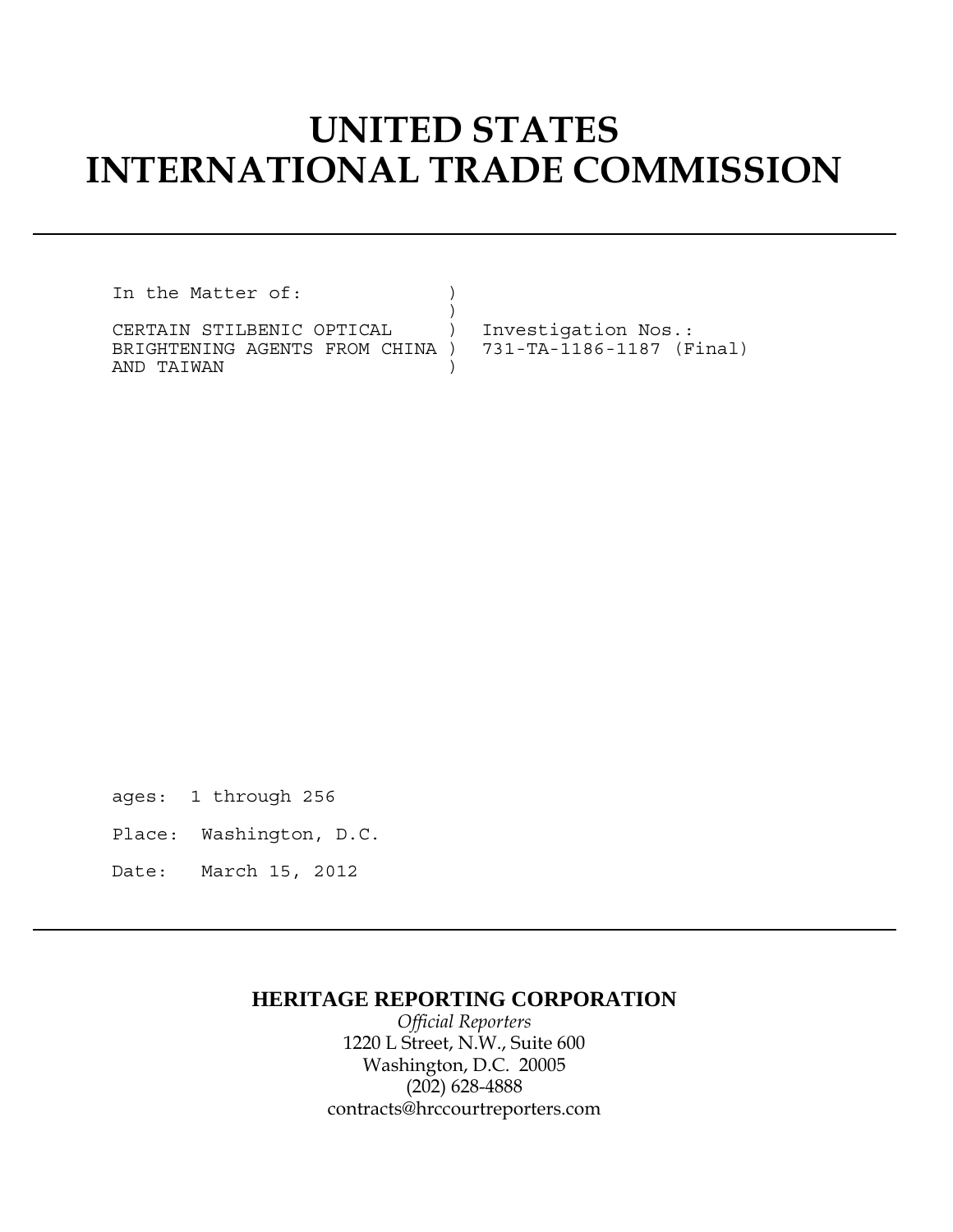#### THE UNITED STATES INTERNATIONAL TRADE COMMISSION

In the Matter of:  $)$ CERTAIN STILBENIC OPTICAL ) Investigation Nos.: BRIGHTENING AGENTS FROM CHINA ) 731-TA-1186-1187 (Final) AND TAIWAN )

> Thursday, March 15, 2012

 Main Hearing Room International Trade Commission 500 E Street, S.W. Washington, D.C.

The hearing commenced, pursuant to notice, at

9:34 a.m., before the Commissioners of the United States

International Trade Commission, the Honorable Deanna

Tanner Okun, Chairman, presiding.

APPEARANCES:

On behalf of the International Trade Commission:

Commissioners:

CHAIRMAN DEANNA TANNER OKUN VICE CHAIRMAN IRVING A. WILLIAMSON COMMISSIONER DANIEL R. PEARSON COMMISSIONER SHARA L. ARANOFF COMMISSIONER DAVID S. JOHANSON

Staff:

 BILL BISHOP, Hearings and Meeting Coordinator SHARON BELLAMY, Hearings and Meetings Assistant CYNTHIA TRAINOR, Investigator PHILIP STONE, International Trade Analyst CATHERINE BREAUX, International Trade Analyst AIMEE LARSEN, Economist CHARLES YOST, Accountant/Auditor GRACEMARY ROTH-ROFFY, Attorney JAMES McCLURE, Supervisory Investigator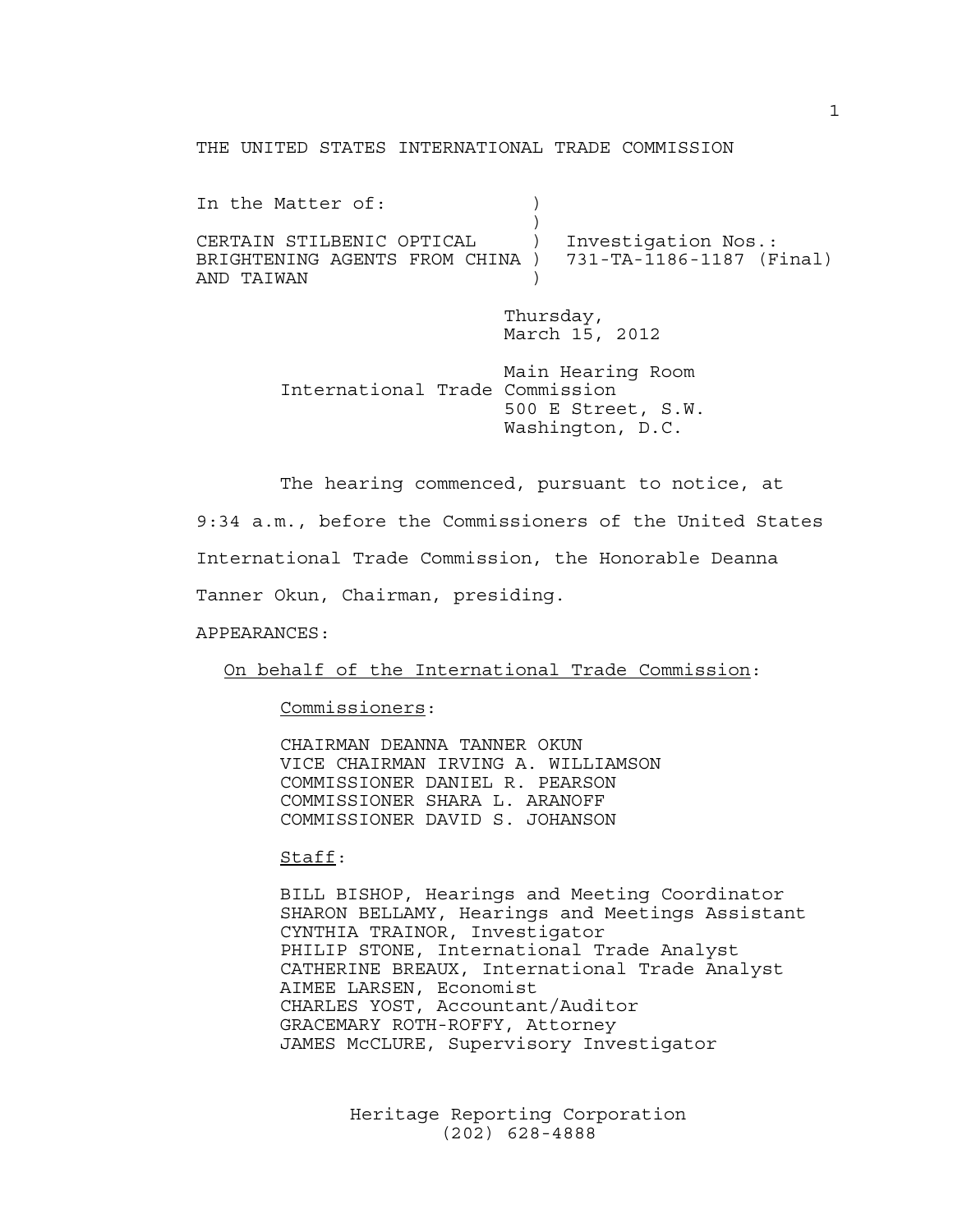APPEARANCES: (Cont'd.)

In Support of the Imposition of Antidumping Duty Orders:

On behalf of Clariant Corporation:

 KENNETH GOLDER, President, Chief Executive Officer, Clariant Corporation

 MATTHEW DETTLAFF, Senior Products Manager, BU Paper Specialties North America, Clariant Corporation RUSSELL GIBSON, Operations Manager, Paper Specialties, Clariant Corporation DR. ANDREW JACKSON, Head of Product Management Optical Brightening Agents, Clariant International Ltd. CHRISTOPHER S. BARNARD, Head of Legal Services North America, Clariant Corporation JOHN DICKSON, Consultant LYNN HOLEC, Consultant, ITR LLC DON LITTLE, Consultant, ITR LLC NEIL R. ELLIS, Esquire RICHARD L. A. WEINER, Esquire RAJIB PAL, Esquire JILL CAIAZZO, Esquire MIKA C. MORSE, Esquire Sidley Austin LLP

 1501 K Street, N.W. Washington, D.C. 20005 (202) 736-8075/8790/8329/8369/8771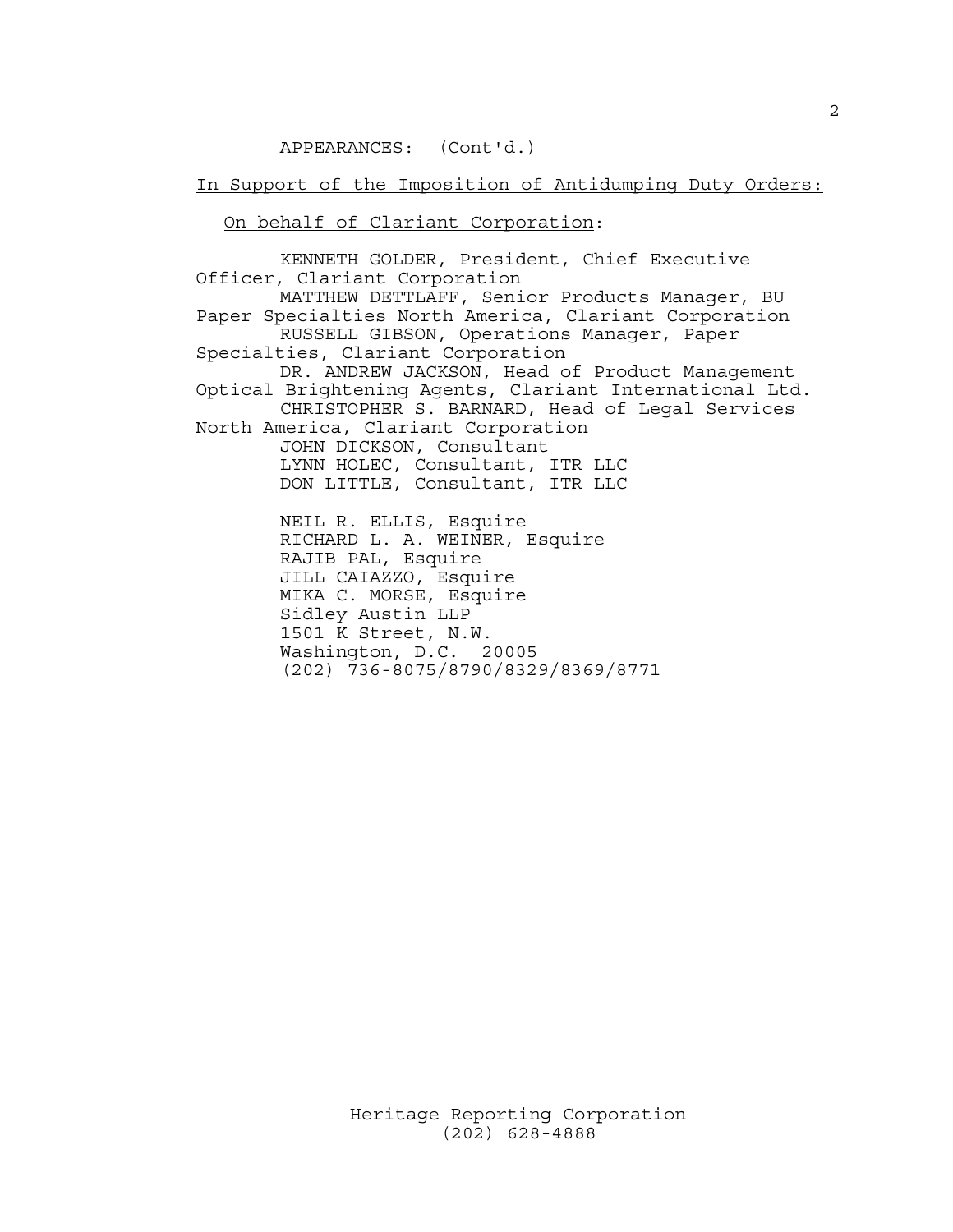APPEARANCES: (Cont'd.)

In Opposition to the Imposition of Antidumping Orders:

On Behalf of TFM North America, Inc.:

 RANDALL B. NELSON, Manager, Technical Services Group, TFM North America, Inc.

> PETER J. KOENIG, Esquire Squire, Sanders & Dempsey (US), LLP 1200 Nineteenth Street, N.W., Suite 300 Washington, D.C. 20036 (202) 626-6223

On Behalf of BASF Corporation, Charlotte, North Carolina:

 TED KELLY, JR., Vice President, Wet End Paper Chemicals STEVEN J. GOLDBERG, Vice President and Associate General Counsel, Regulatory Law and Government Affairs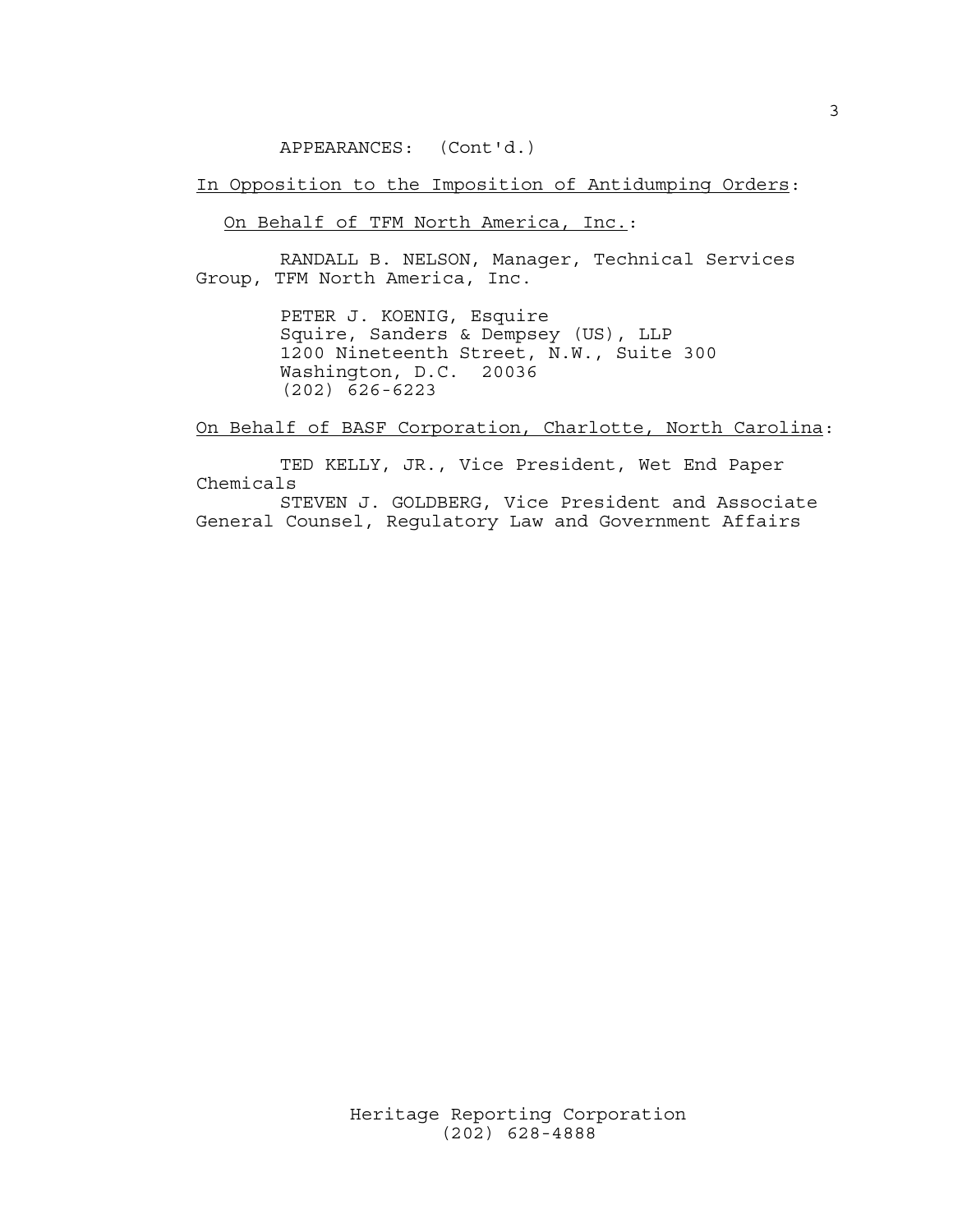## I N D E X

#### en de la provincia de la provincia de la provincia de la provincia de la provincia de la provincia de la provi

| OPENING STATEMENT OF RICHARD L.A. WEINER<br>Sidley Austin LLP                                                              | 7               |
|----------------------------------------------------------------------------------------------------------------------------|-----------------|
| OPENING STATEMENT OF PETER J. KOENIG<br>Squire, Sanders & Dempsey (US), LLP                                                | 10 <sup>°</sup> |
| TESTIMONY OF DR. ANDREW JACKSON, Head of Product<br>Management, Optical Brightening Agents, Clariant<br>International Ltd. | 12 <sup>°</sup> |
| TESTIMONY OF RUSSELL GIBSON, Operations<br>Manager, Paper Specialties, Clariant Corporation                                | 18              |
| TESTIMONY OF MATTHEW DETTLAFF, Senior Products<br>Manager, BU Paper Specialties North America,<br>Clariant Corporation     | 25              |
| TESTIMONY OF LYNN HOLEC, Consultant, ITR LLC                                                                               | 34              |
| TESTIMONY OF KENNETH GOLDER, President, Chief44<br>Executive Officer, Clariant Corporation                                 |                 |
| TESTIMONY OF RANDALL B. NELSON, Manager,<br>Technical Services Group, TFM North America, Inc.                              | 117             |
| TESTIMONY OF STEVEN J. GOLDBERG, Vice President<br>and Associate General Counsel, Requlatory Law<br>and Government Affairs | 209             |
| TESTIMONY OF TED KELLY, JR., Vice President, Wet<br>End Paper Chemicals                                                    | 209             |
| CLOSING STATEMENT OF NEIL R. ELLIS<br>Sidley Austin LLP                                                                    | 246             |
| CLOSING STATEMENT OF PETER J. KOENIG<br>Squire, Sanders & Dempsey (US), LLP                                                | 253             |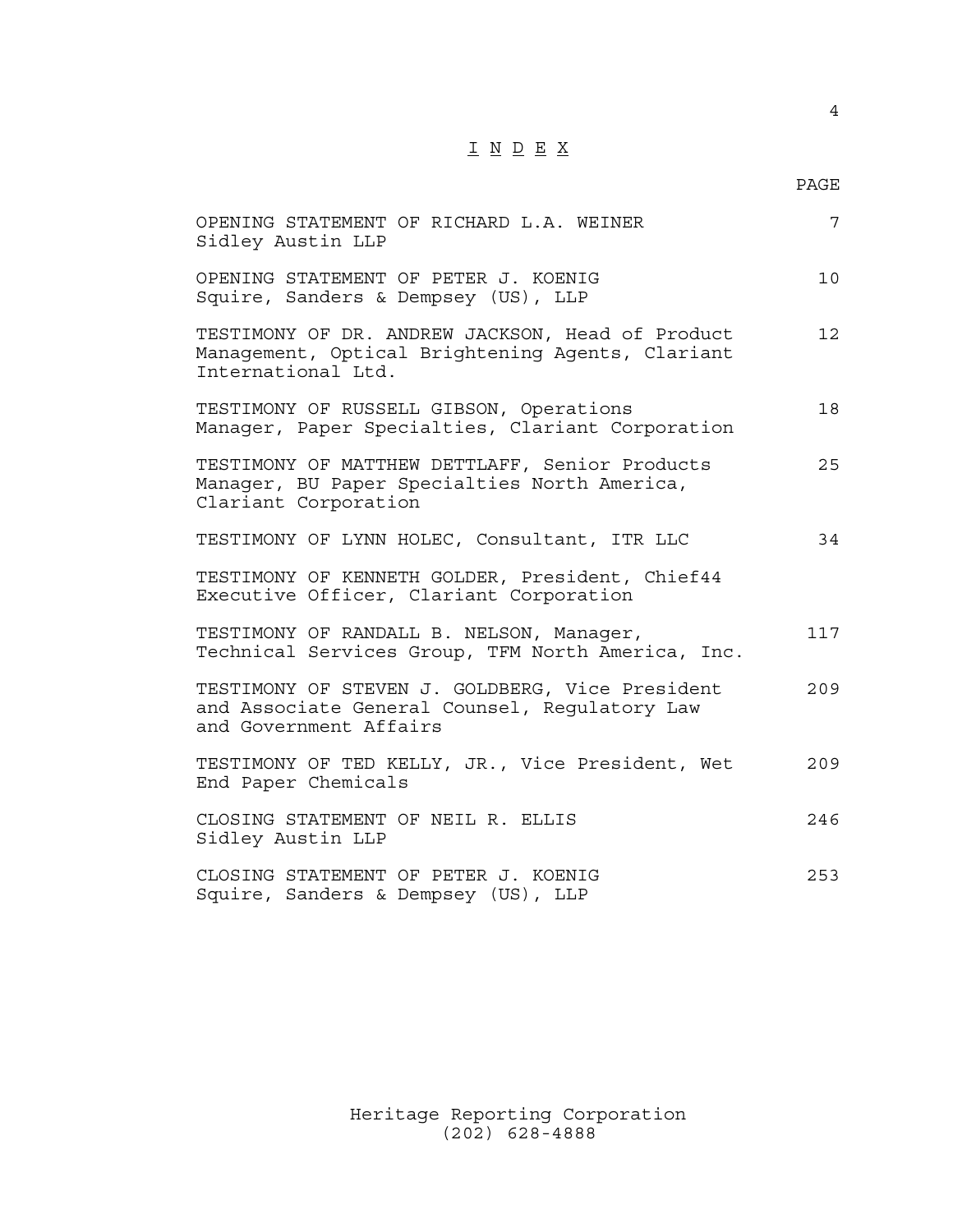1 P R O C E E D I N G S 2 (9:34 a.m.) 3 CHAIRMAN OKUN: Good morning. On behalf of 4 the U.S. International Trade Commission, I welcome you 5 to this hearing on Investigation No. 731-TA-1186-1187 6 Final, involving Certain Stilbenic Optical Brightening 7 Agents from China and Taiwan. 8 The purpose of these investigations is to 9 determine whether an industry in the United is 10 materially injured or threatened with material injury 11 or the establishment of an industry in the United 12 States is materially retarded by reason of less than 13 fair value imports of certain stilbenic optical 14 brightening agents from China and Taiwan. 15 Schedules setting forth the presentation of 16 this hearing, notices of investigation, and transcript 17 order forms are available at the public distribution 18 table. All prepared testimony should be given to the 19 secretary. Please do not place testimony directly on 20 the public distribution table. All witnesses must be 21 sworn in by the secretary before presenting testimony. 22 I understand the parties are aware of the 23 time allocations. Any questions regarding time 24 allocations should be directed to the secretary. 25 Speakers are reminded not to refer in their remarks or

> Heritage Reporting Corporation (202) 628-4888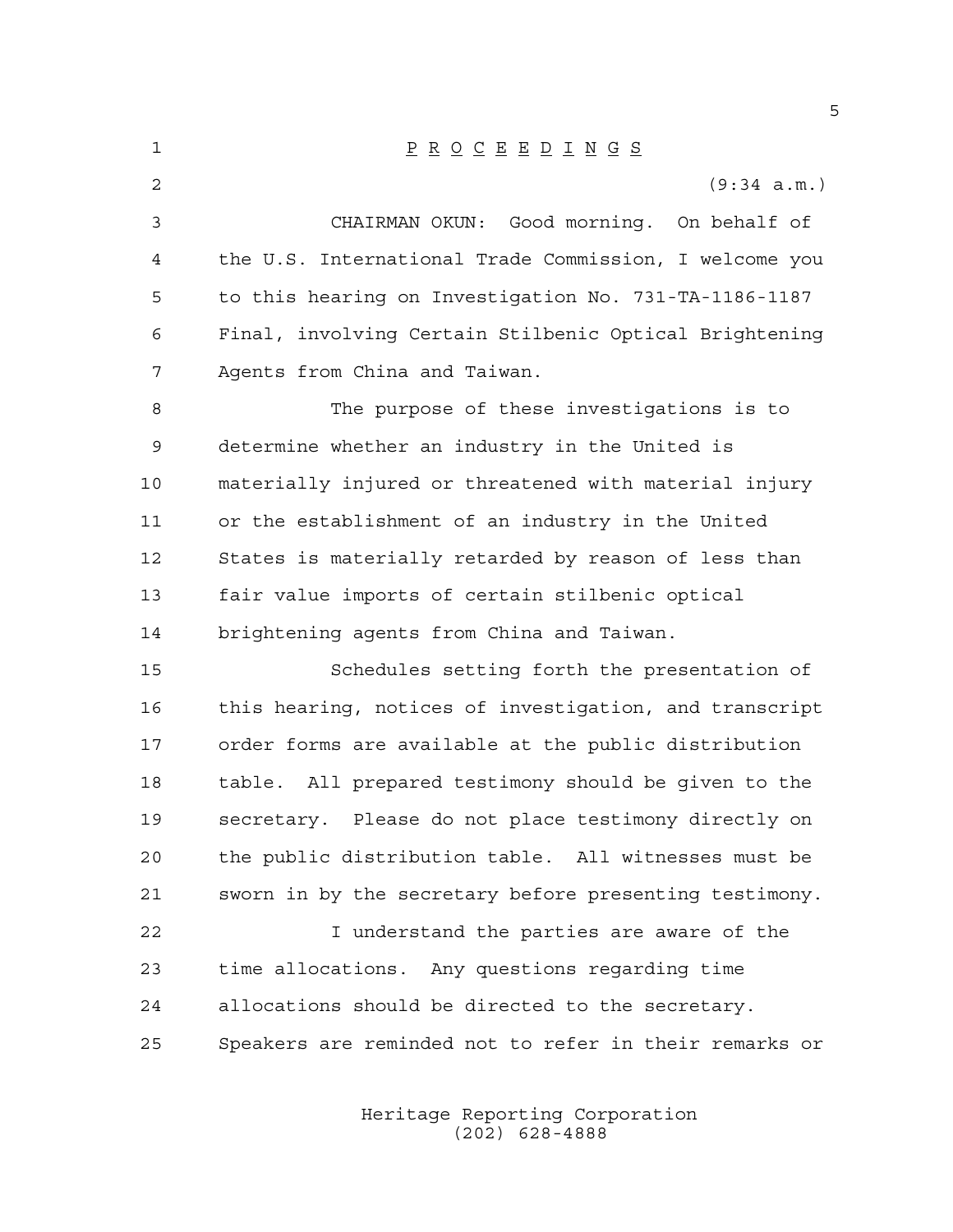1 answers to questions to business proprietary

2 information. Please speak clearly into the 3 microphones and state your name for the record for the 4 benefit of the court reporter.

5 If you'll be submitting documents that 6 contain information you wish classified as business 7 confidential, your request should comply with 8 Commission Rule 201.6.

9 Mr. Secretary, are there any preliminary 10 matters?

11 MR. BISHOP: Yes, Madame Chairman. While 12 Commissioner Pinkert is unable to attend today's 13 hearing, he did leave some written questions for 14 everyone involved today, which I have a copy of for 15 them, and they are to be submitted with their post-16 hearing briefs March 22nd, 2012. The questions will 17 also become part of today's hearing record.

18 CHAIRMAN OKUN: Thank you, Mr. Secretary. 19 And Commissioner Pinkert asked that I also let the 20 parties know that while he cannot be here today, he 21 will be reviewing the transcript and the other 22 information available prior to making a vote.

23 With that, let us proceed with opening 24 statements.

25 MR. BISHOP: Opening remarks on behalf of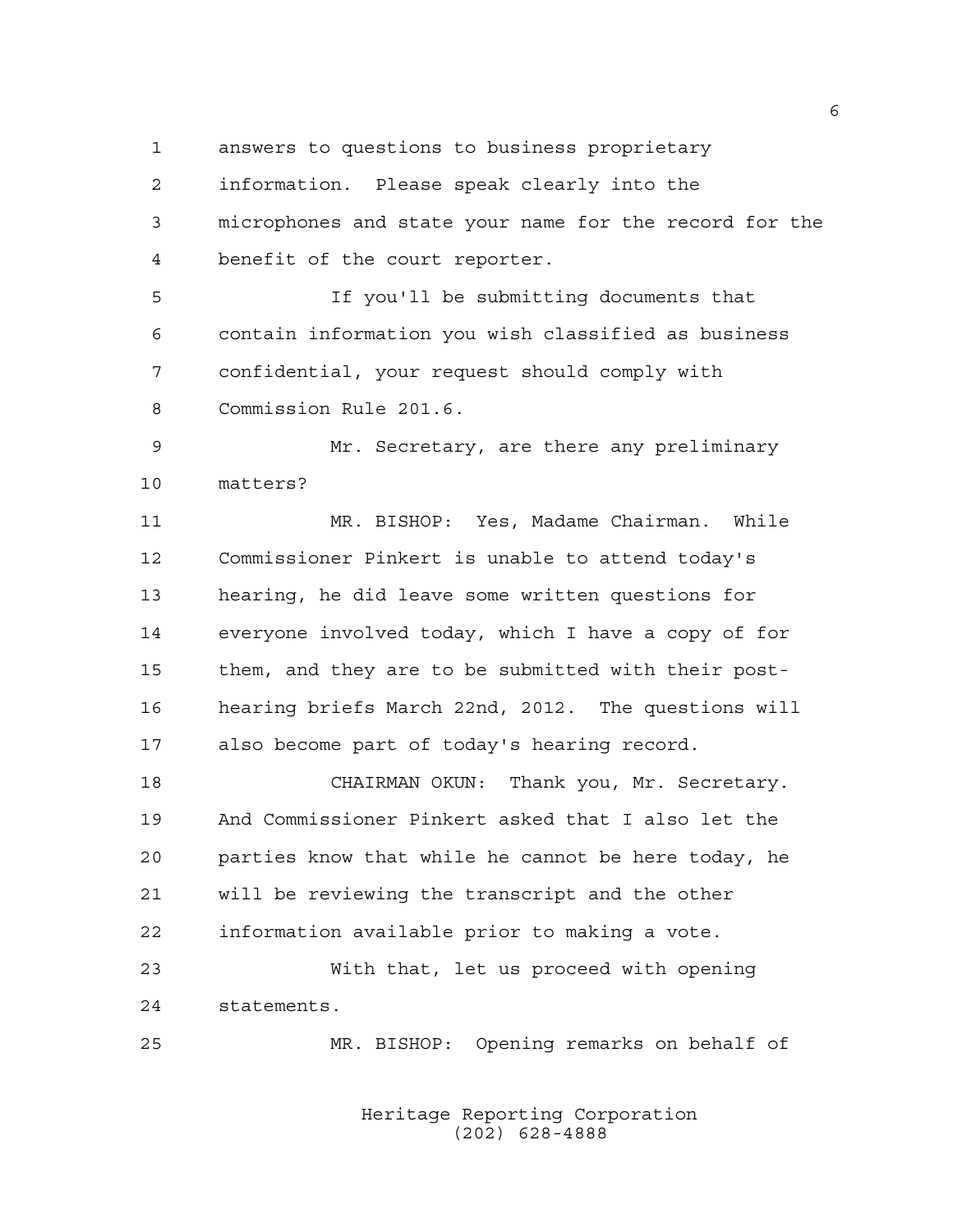1 Petitioner will be by Richard L.A. Weiner, Sidley 2 Austin.

3 CHAIRMAN OKUN: Good morning, Mr. Weiner. 4 MR. WEINER: Good morning. My name is 5 Richard Weiner, from Sidley Austin, and I represent 6 Petitioner Clariant Corporation. Clariant accounts 7 for the majority of the domestic industry for certain 8 stilbenic optical brightening agents, the subject 9 merchandise in this investigation.

10 Today you will hear from Clariant 11 representatives about the impact of unfairly traded 12 imports of CSOBAs on the domestic industry. Their 13 experiences support the ample evidence on the record 14 and further demonstrate that the domestic industry is 15 suffering material injury directly caused by unfairly 16 traded imports.

17 The volume of imports of CSOBAs from Taiwan 18 and China has increased dramatically over the period 19 of investigation. This increase in volume clearly has 20 been at the expense of the domestic industry. 21 Taiwanese and Chinese CSOBAs have gained market share 22 in the United States each year, while at the same time 23 the domestic industry's market share has declined. 24 The domestic industry's loss of market share is a 25 direct result of the unfair pricing of CSOBA imports.

> Heritage Reporting Corporation (202) 628-4888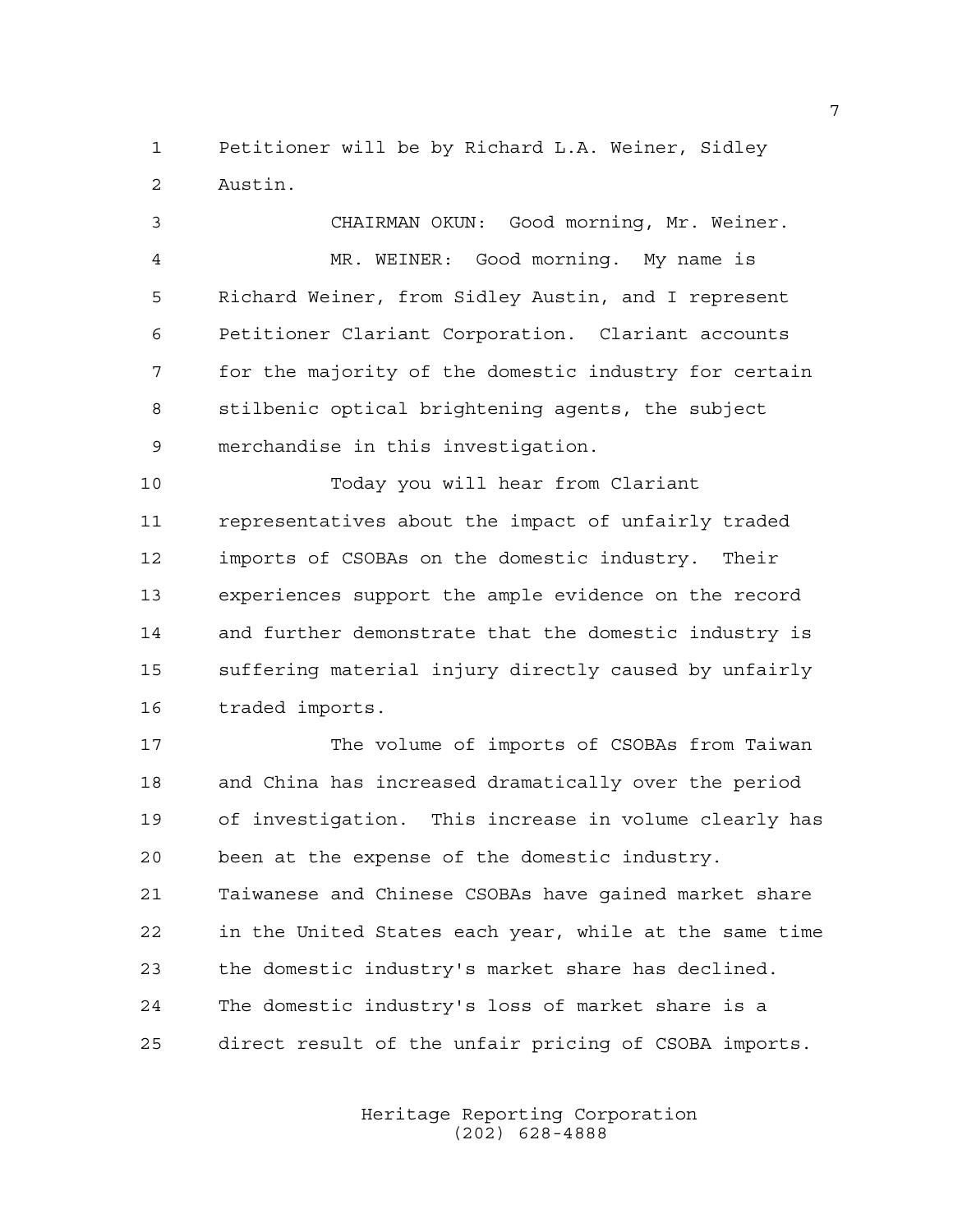1 Importantly, CSOBAs compete primarily on the 2 basis of price. The responses from purchasers and 3 importers confirm that all major suppliers meet 4 industry standards for quality, technical service, and 5 supply, and that CSOBAs from the United States are 6 comparable to CSOBAs from Taiwan and China on all 7 nonprice factors.

8 Therefore, TFM's claims that purchasing 9 decisions are made on the basis of nonprice factors 10 are nothing more than TFM's own advertising propaganda 11 and a red herring in this investigation. In addition, 12 the low prices at which Taiwanese and Chinese CSOBAs 13 compete in the U.S. market have clearly had negative 14 effects on the prices that members of the domestic 15 industry can obtain for their products, and therefore 16 on the economic conditions of the domestic industry.

17 There is substantial evidence on the record 18 of underselling, price depression, and price 19 suppression. Sales representatives of the domestic 20 industry are experiencing these negative effects 21 firsthand. Despite their efforts to win new business 22 or maintain current customers, they cannot lower 23 prices enough to compete with the unfairly low prices 24 of subject imports.

25 Purchasers are not shy about using competing

 Heritage Reporting Corporation (202) 628-4888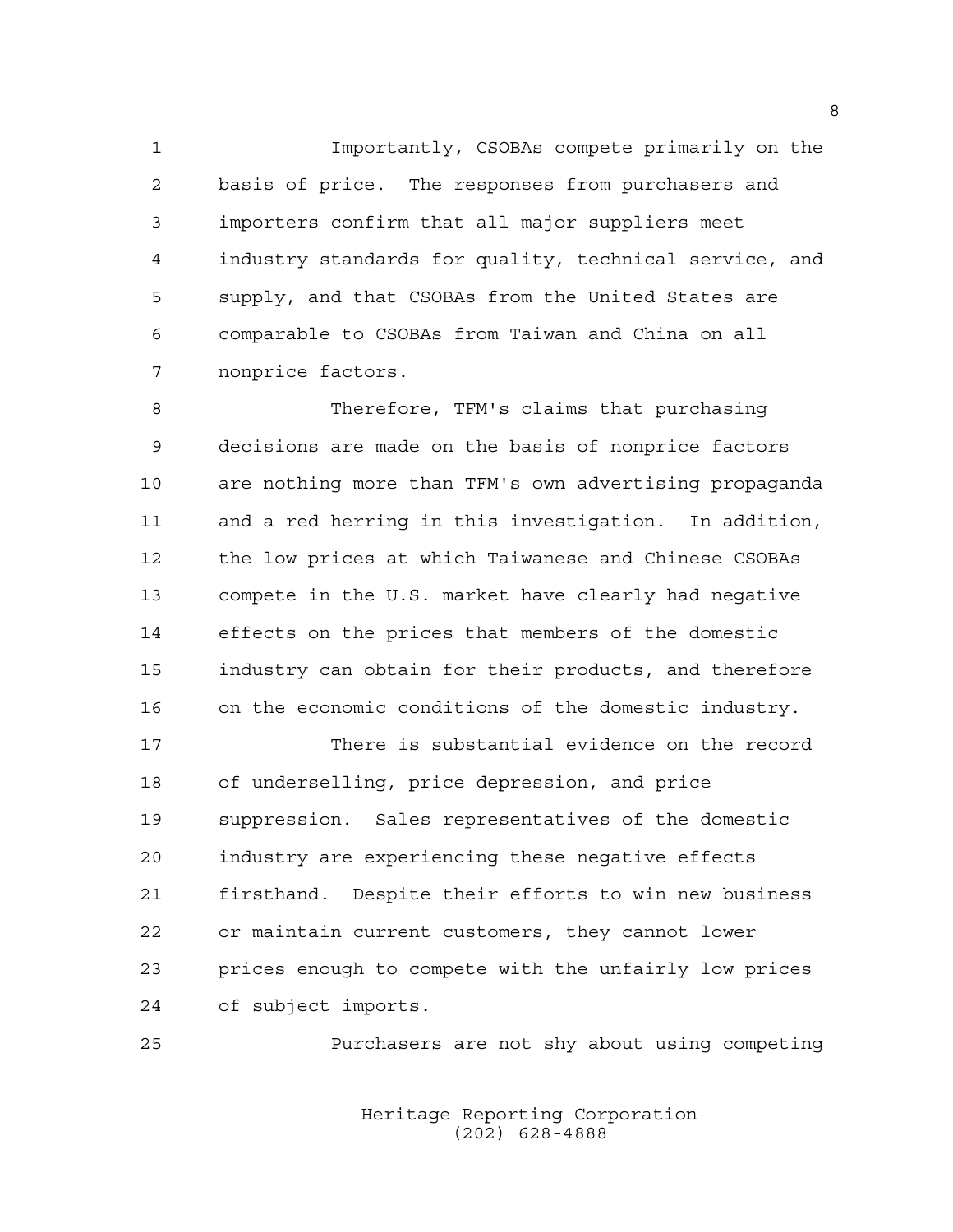1 offers from Taiwan and China as leverage to win price 2 reductions from the domestic industry, and important 3 customers have already switched to purchasing 4 Taiwanese and Chinese CSOBAs simply because of price.

5 The pressure on the domestic industry to 6 lower prices has been particularly devastating in 7 light of increasing raw material costs. The 8 destructive impact of unfairly traded imports has been 9 profound. As mentioned, the domestic industry's 10 market share has fallen substantially, while subject 11 imports have gained market share.

12 As a result, the domestic industry's 13 capacity utilization has declined dramatically, along 14 with U.S. shipments of domestic merchandise. The 15 domestic industry has faced reduced profitability and 16 significant operating losses. Consequently, domestic 17 producers have reduced their work forces, postponed or 18 canceled new investments, and restructured their 19 operations in a desperate attempt to cut costs and 20 remain viable.

21 Unfortunately, there is no relief in sight. 22 Key subject foreign producers are expanding capacity 23 and have unused capacity that is easily directed 24 towards the United States. The continuing threat 25 posed by subject imports is perhaps best demonstrated

> Heritage Reporting Corporation (202) 628-4888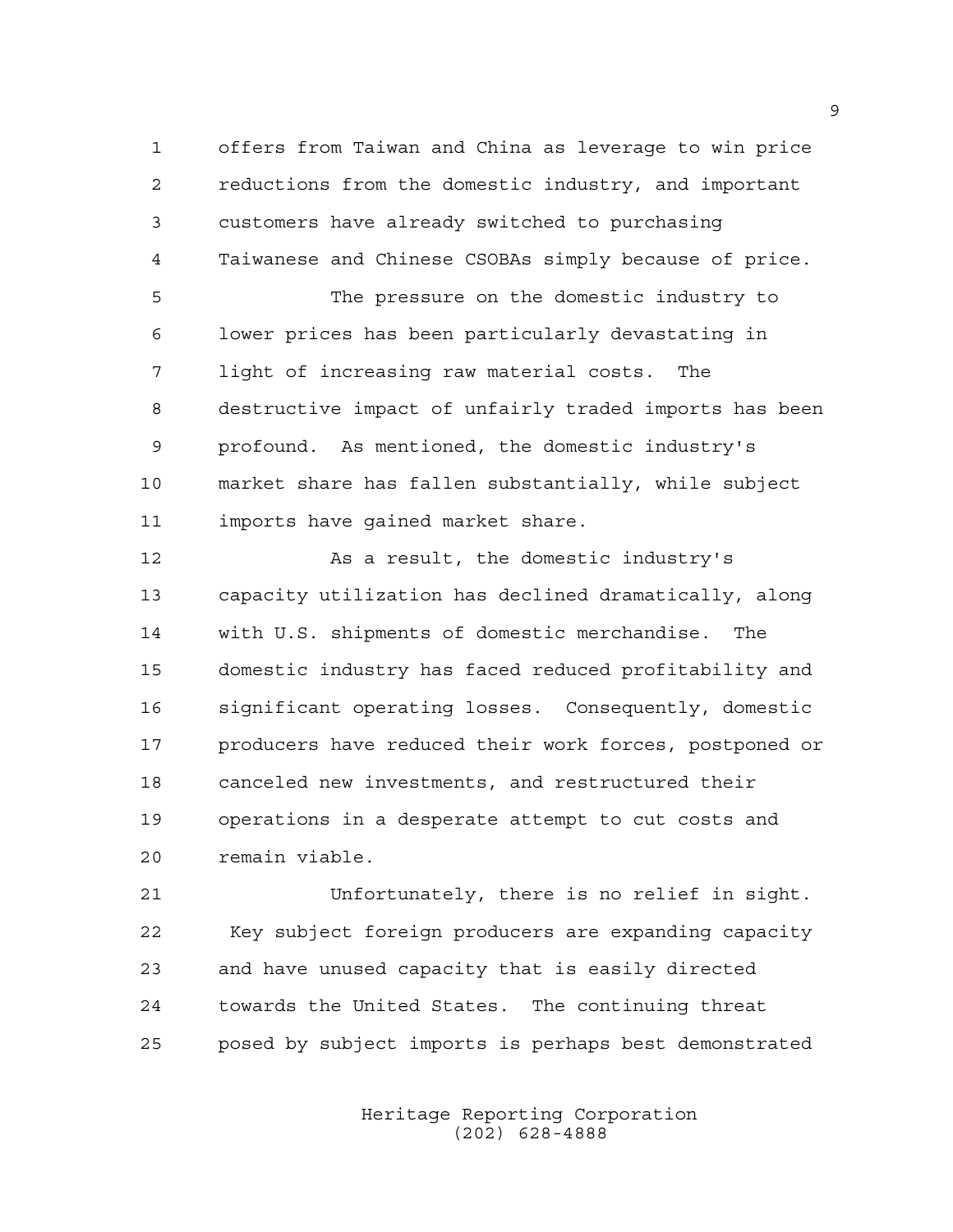1 by the increase in subject imports in the form of 2 powder over the past three years.

3 As others will explain, CSOBAs are produced 4 in a solution state and used in a solution state. But 5 Taiwanese and Chinese producers are converting their 6 solution products into powder in order to reduce their 7 long distance transportation costs and further target 8 the U.S. market.

9 In sum, the domestic industry has suffered 10 material injury and will continue to suffer material 11 injury. That injury is directly caused by the dumping 12 of unfairly priced imports onto the U.S. market. 13 During Petitioner's panel, you will hear further 14 testimony about the harm caused by unfairly traded 15 CSOBA imports. Thank you very much.

16 CHAIRMAN OKUN: Thank you.

17 MR. BISHOP: Opening remarks on behalf of 18 Respondents will be by Peter J. Koenig, Squire, 19 Sanders, and Dempsey.

20 CHAIRMAN OKUN: Good morning, Mr. Koenig. 21 MR. KOENIG: Thank you. Good morning. 22 Peter Koenig, as noted, from Squire Sanders 23 representing Taiwan Respondent TFM. TFM is pretty 24 much the only Taiwan producer and exporter, and you'll 25 hear testimony today indicating several points, the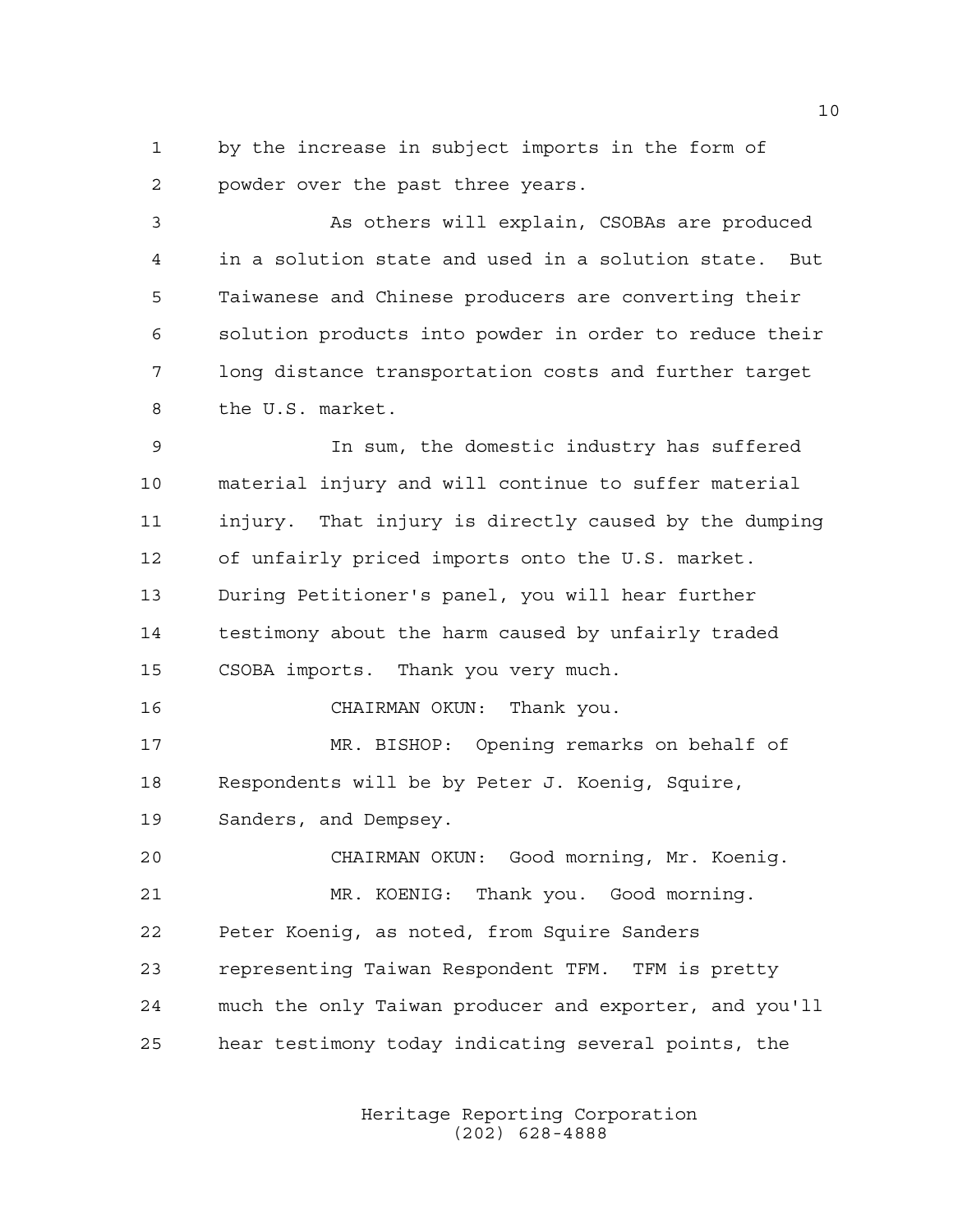1 basic point being that Taiwan doesn't sell into the 2 U.S. based on price to get sales. Taiwan sells based 3 on quality and providing needed technical services, 4 and also a necessary second supply source to U.S. 5 paper companies who need a guaranteed supply for this 6 critical input.

7 Finally, it's a little ironic that Clariant 8 is here as a Petitioner. Some years ago, they were 9 before this Commission in which they were on the 10 respondent's side, and they were arguing that they 11 should be allowed to continue their massive purchases 12 of DAS, the input to make this product, from Asia. 13 And as a result, no dumping duties were imposed, and 14 there is no more U.S. DAS industry.

15 So Clariant gets its supply now from Asia 16 DAS, which is part of the problem why it's an 17 unreliable supplier, because the DAS, when it gets 18 short, it's available in Asia, but it's not available 19 to Clariant. That's it.

20 CHAIRMAN OKUN: Thank you.

21 MR. BISHOP: Will the first panel, those in 22 support of the imposition of antidumping duty orders, 23 please come forward and be seated. Madame Chairman, 24 all witnesses have been sworn.

25 (Pause.)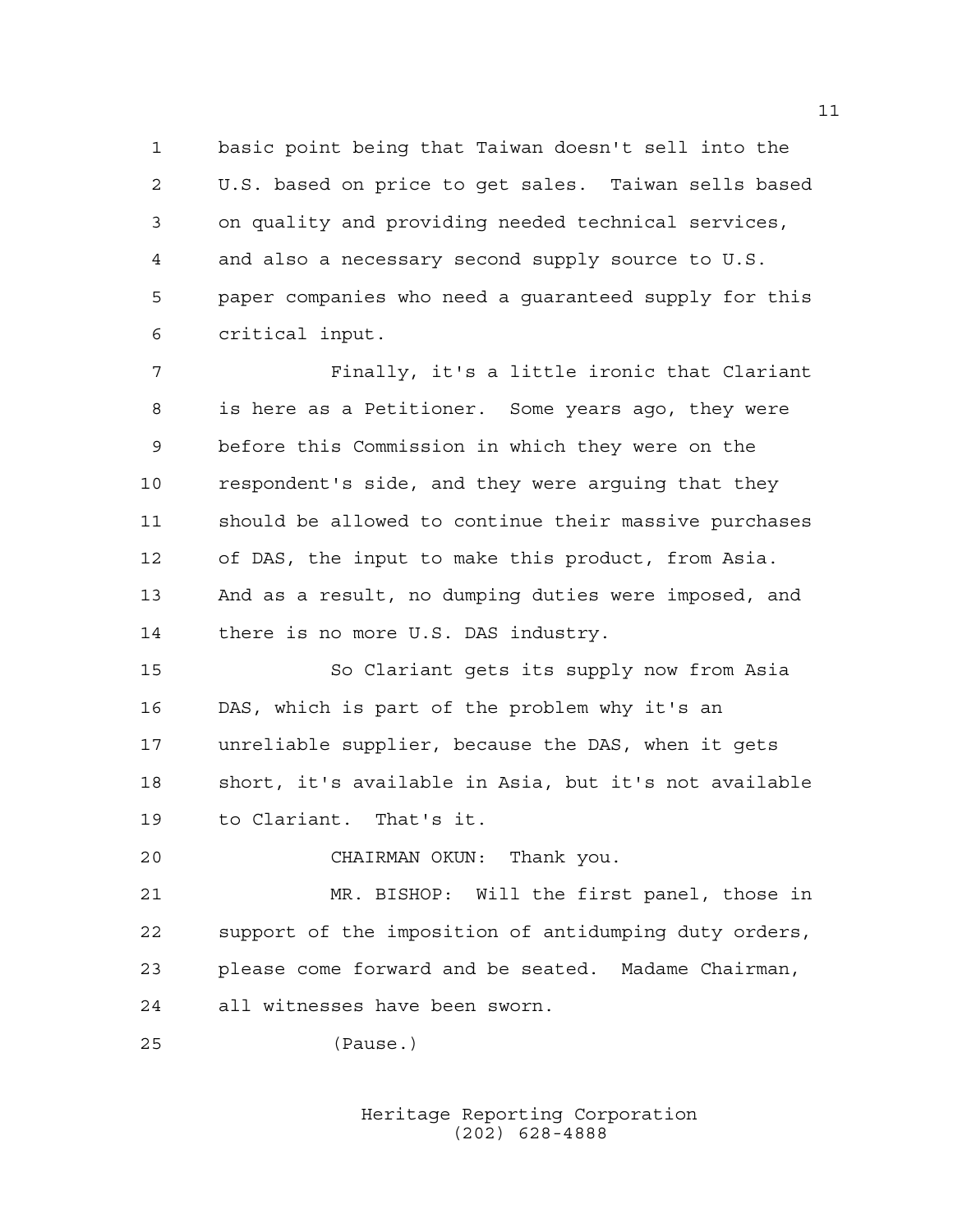1 CHAIRMAN OKUN: All right. Looks like the 2 panel is all seated. You may proceed.

3 MR. ELLIS: Thank you. Good morning, Madame 4 Chairman and members of the Commission and staff. My 5 name is Neil Ellis from the law firm Sidley Austin, 6 also representing Clariant Corporation in this 7 investigation. I'd like to start our panel this 8 morning by turning this over to Dr. Andrew Jackson. 9 Andrew.

10 MR. JACKSON: Good morning. My name is Dr. 11 Andrew Jackson. I'm currently the global product 12 manager, optical brightening agents, for Clariant 13 International Limited. I've held this position since 14 2007, prior to which I held various research posts 15 within the company. I've been with Clariant since 16 1990 when it was known as Sandoz Products Limited.

17 I hold a Ph.D. and master's degree in 18 chemistry from the University of Oxford, and I've 19 completed post-doctoral studies in chemistry at 20 Brandeis University and Imperial College. Over the 21 years, I've authored 30 technical publications, 22 including 17 patents or patent applications related to 23 CSOBAs.

24 I would like to talk briefly today about the 25 chemistry of these products known as CSOBAs and how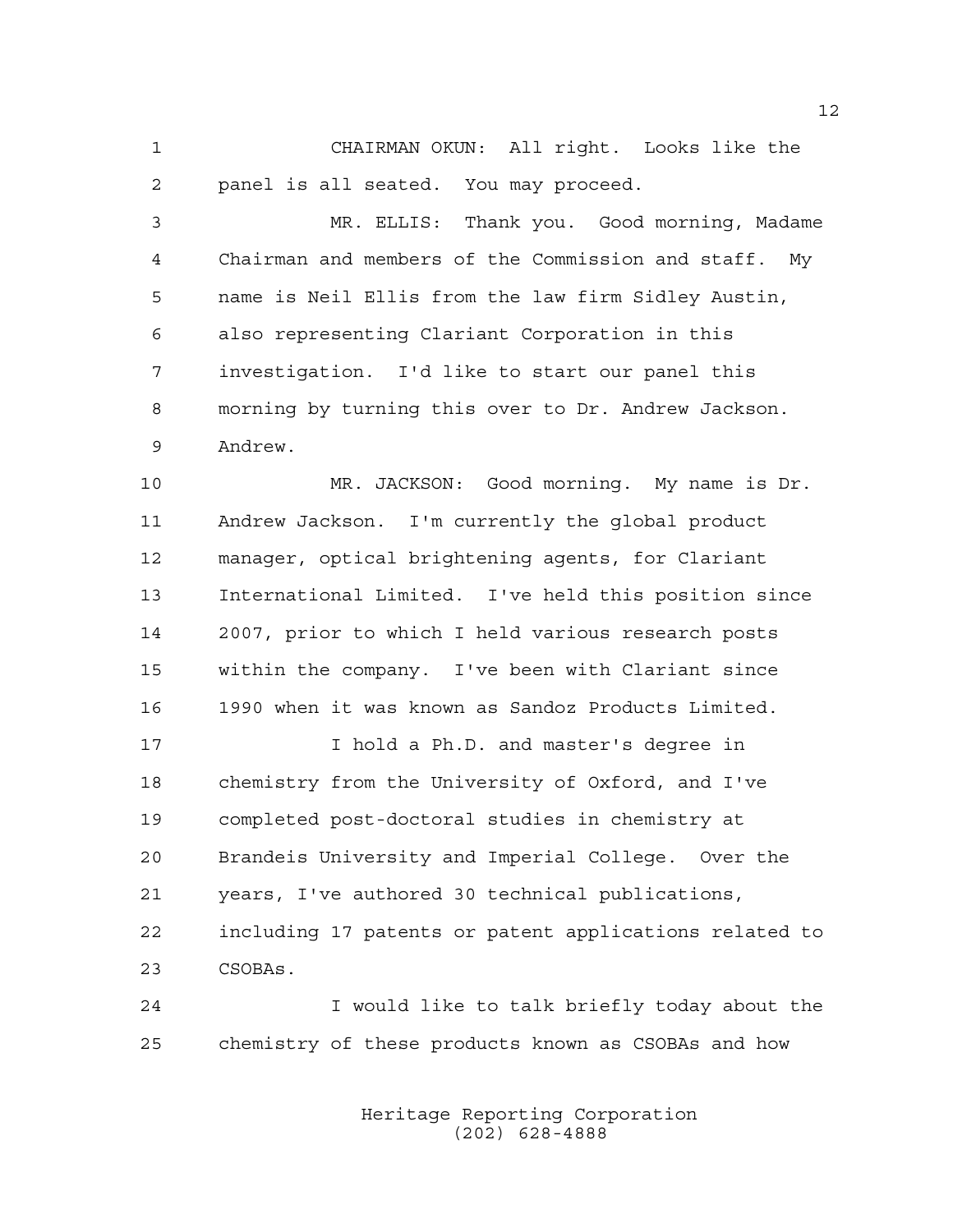1 the quality of these products may be assessed from a 2 technical perspective. Beginning with the chemistry, 3 as you are aware, the CSOBAs at issue in this 4 investigation fall into a class of chemical compounds 5 known as triazinylaminostilbenes. Now, these are 6 built around a central compound known as 7 diaminostilbene disulfonic acid, often acid, often 8 abbreviated to DAS or DAST. This is coupled with 9 cyanuric chloride, an aniline derivative and typically 10 an alcohol or amine. This is depicted in the current 11 slide.

12 The center of the structure, the two phenyl 13 groups, are joined together by a carbon-carbon double 14 bond. This is the stilbene moiety that confers the 15 name stilbenic upon these optical brightening agents. 16 The final CSOBA compound is generally categorized 17 according to the number of sulfonic acid groups on the 18 molecule.

19 As you can see, DAST already contains two 20 sulfonic acid groups. So the minimum number of 21 sulfonic acid groups on a CSOBA molecule is two. 22 CSOBAs with two sulfonic acid groups fall into the di 23 category. Additional sulfonic acid groups may be 24 present on the final CSOBA molecule, depending on the 25 aniline derivative used in the synthesis.

> Heritage Reporting Corporation (202) 628-4888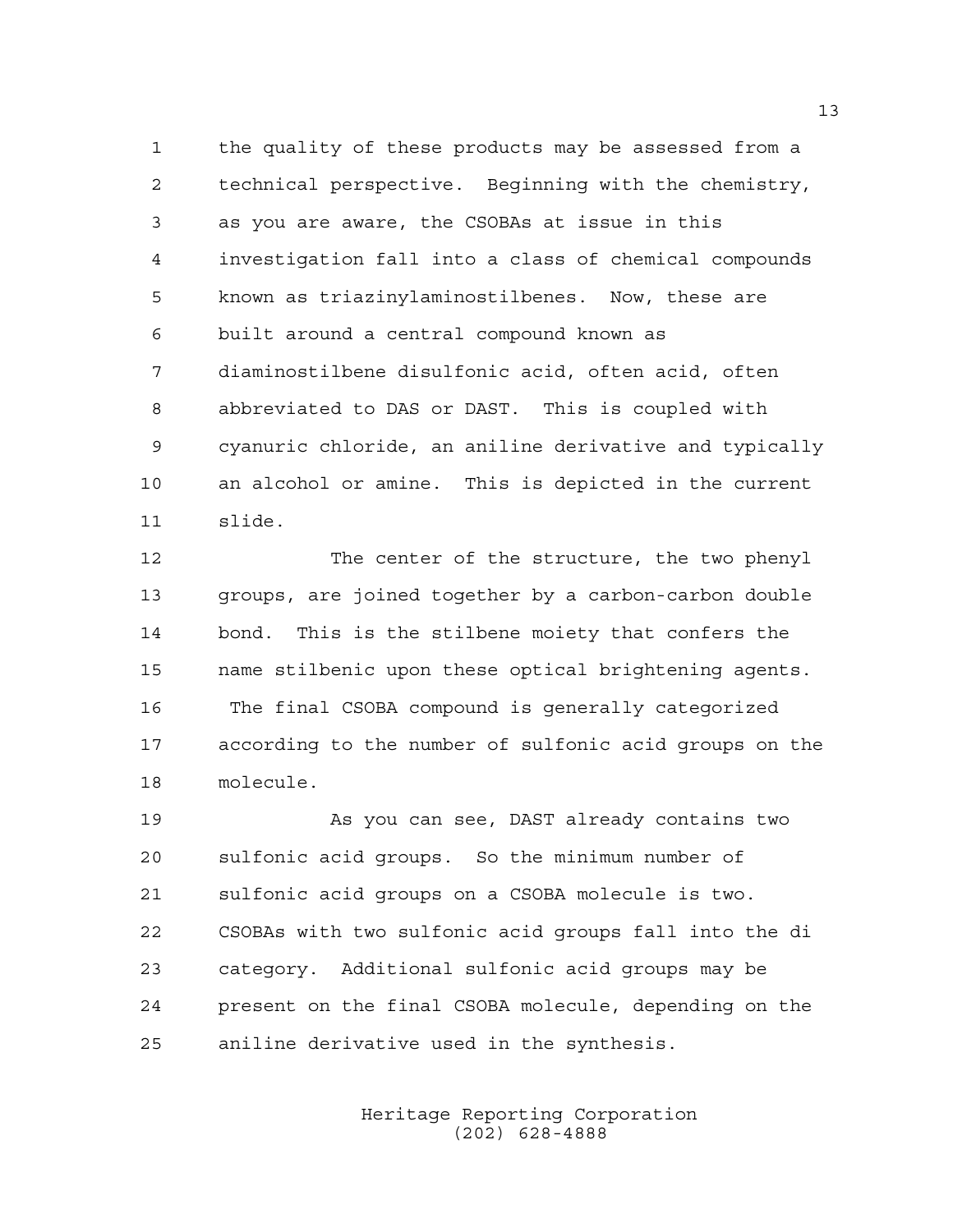1 Because the aniline derivative is present 2 twice on the final molecule, where the aniline 3 derivative contains one sulfonic acid group, the final 4 CSOBA molecule will have four sulfonic acid groups and 5 falls into the tetra category. And where the aniline 6 derivative contains two sulfonic acid groups, the 7 final CSOBA molecule will have six sulfonic acid 8 groups and falls into the hexa category.

9 Di-, tetra-, and hexa-CSOBAs may all be used 10 to brighten paper. There is one exception, which is 11 the di compound known as Florescent Brightener 71. 12 This is disfavored in the paper industry owing to its 13 low solubility in water.

14 CSOBAs may be applied at different stages of 15 the papermaking process. Di-CSOBAs are the preferred 16 choice for addition to stock of the so-called wet end, 17 or the water fiber phase of the papermaking process. 18 Tetra-CSOBAs are universal brighteners that may be 19 added to either the stock or the paper surface. And 20 hexa-CSOBAs are the preferred choice for surface 21 applications.

22 Given the universal appeal of tetra-CSOBAs, 23 these are the most common and most commoditized, he 24 product known as Fluorescent Brightener 220 serving as 25 the workhorse product.

> Heritage Reporting Corporation (202) 628-4888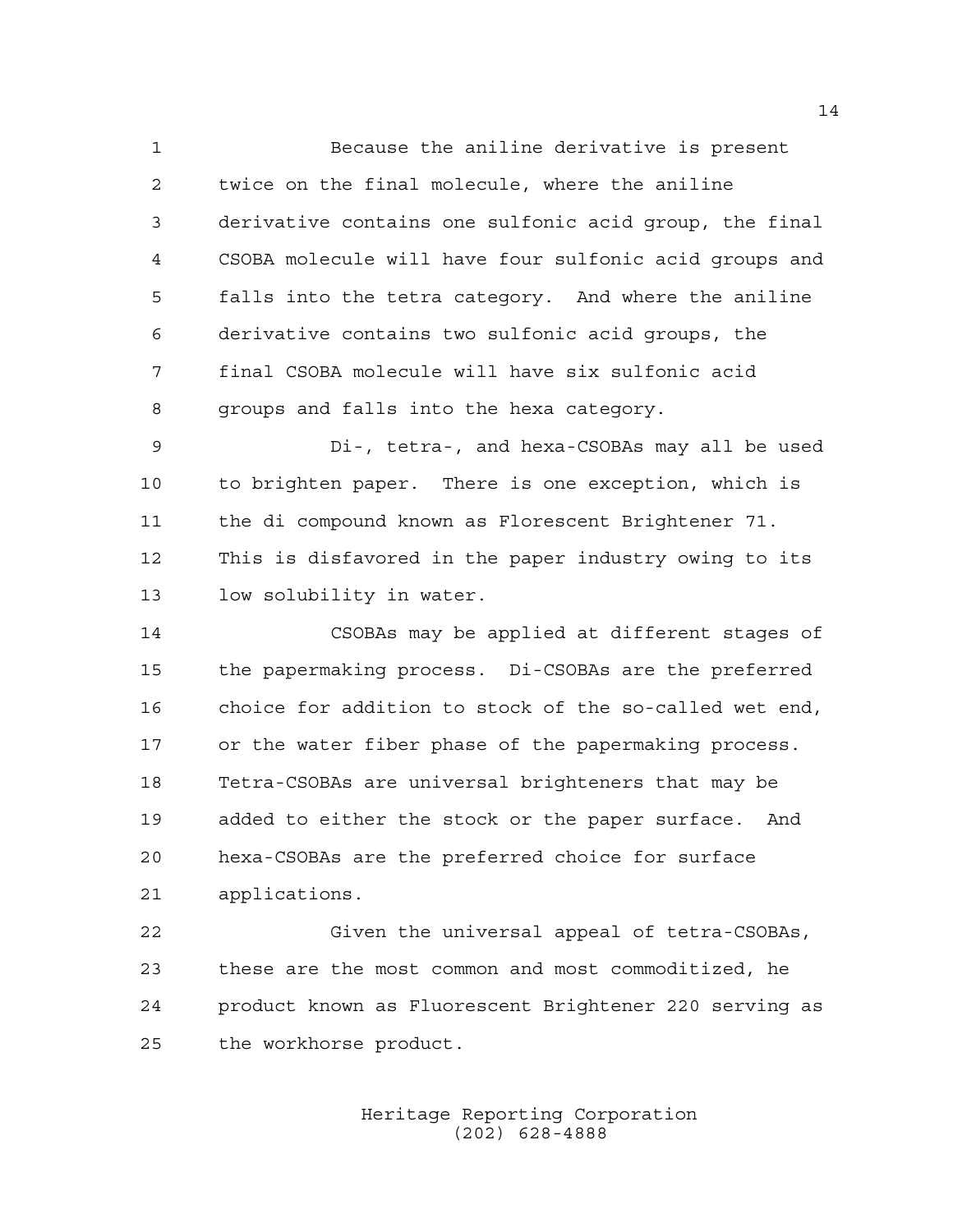1 Let me next quickly walk you through the 2 three sequential chemical reactions used to synthesize 3 CSOBAs. The first two steps may be done in either 4 order, but the last step is always the same. The 5 present slide depicts cyanuric chloride reacting with 6 an aniline derivative to form the first intermediate 7 product. That intermediate product is then reacted 8 with DAST to form the second intermediate product.

9 Alternatively, cyanuric chloride may be 10 reacted with DAST in the first step and then with the 11 aniline derivative in the second step to wind up with 12 the same second intermediate product.

13 Because the first step always involves 14 cyanuric chloride, which is an extremely reactive 15 compounds, the temperature of that step must be 16 closely monitored and maintained near freezing using 17 large quantities of ice. The temperature of 18 subsequent steps rises in order for those reactions to 19 go to completion.

20 After the second intermediate product is 21 created, it's typically reacted with an alcohol or 22 amine to create the final CSOBA product in the third 23 and final step of the synthesis, as depicted in the 24 current slide. The amine most commonly used in this 25 step is diethanolamine. Once the synthesis is

> Heritage Reporting Corporation (202) 628-4888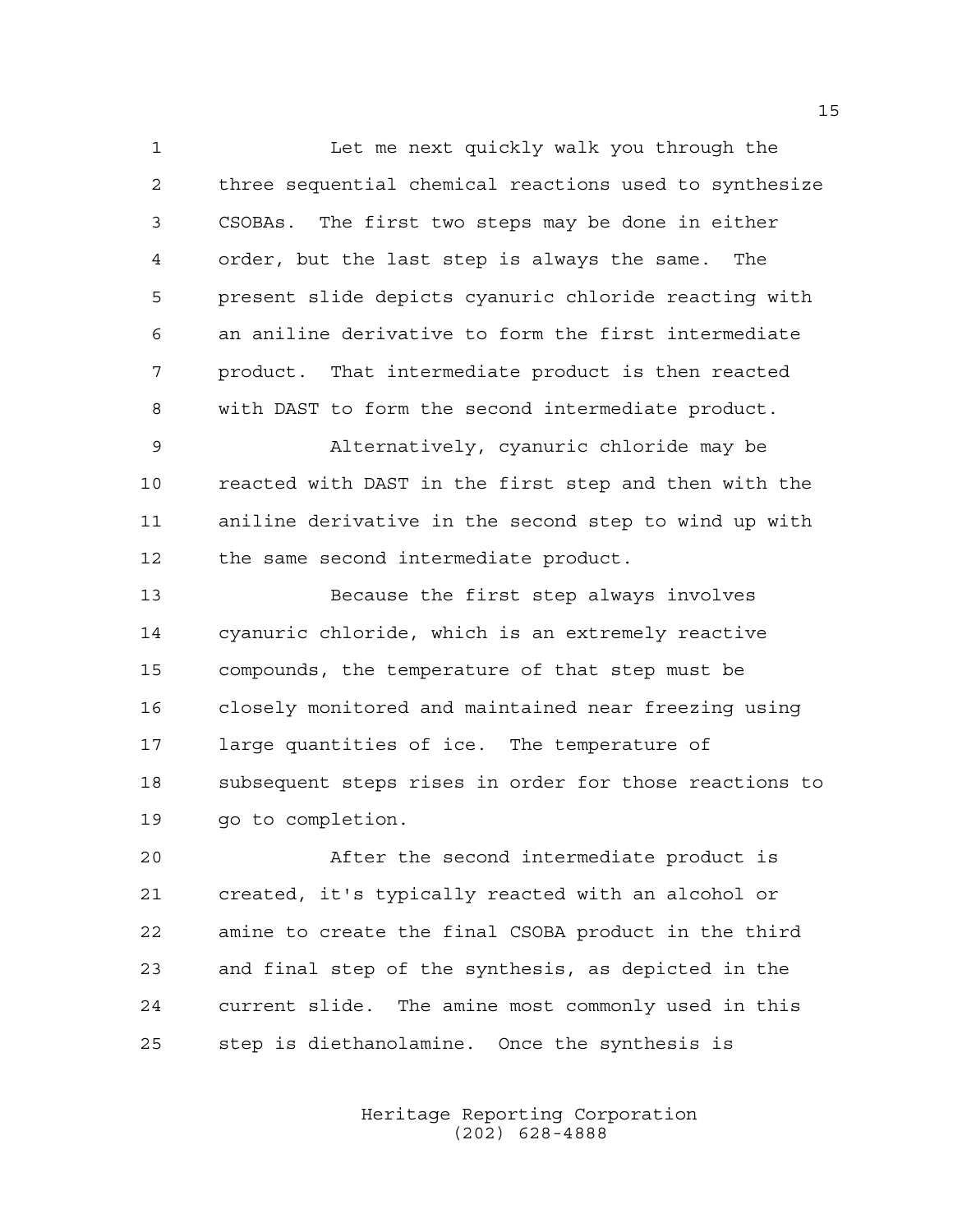1 complete, the product may be used directly, or it may 2 be processed further, such as through ultra-3 filtration, ion exchange, or the addition of agents 4 that may enhance brightness or whiteness and so forth. 5 The final processing steps are unique to 6 each individual CSOBA product and supplier. This 7 final slide shows the end result of the synthesis for 8 the tetra compound Fluorescent Brightener 220. As you 9 can see, this product is synthesized using DAST, 10 cyanuric chloride, sulfanilic acid, and 11 diethanolamine. 12 Finally, I would like to address the topic 13 of product quality from a technical perspective. 14 Respondents have alleged that purity above all else 15 determines the quality of a product, and the alleged 16 high purity of their product makes their product of 17 higher quality. This is simply incorrect. Rather, 18 product quality is measured ultimately by the 19 effectiveness of the CSOBA solution in application at 20 the paper mill to achieve the desired level of 21 brightness or whiteness. 22 That effectiveness is driven principally by 23 the concentration of active ingredients in the

24 product, not its purity.

25 Let me try to conceptualize for you the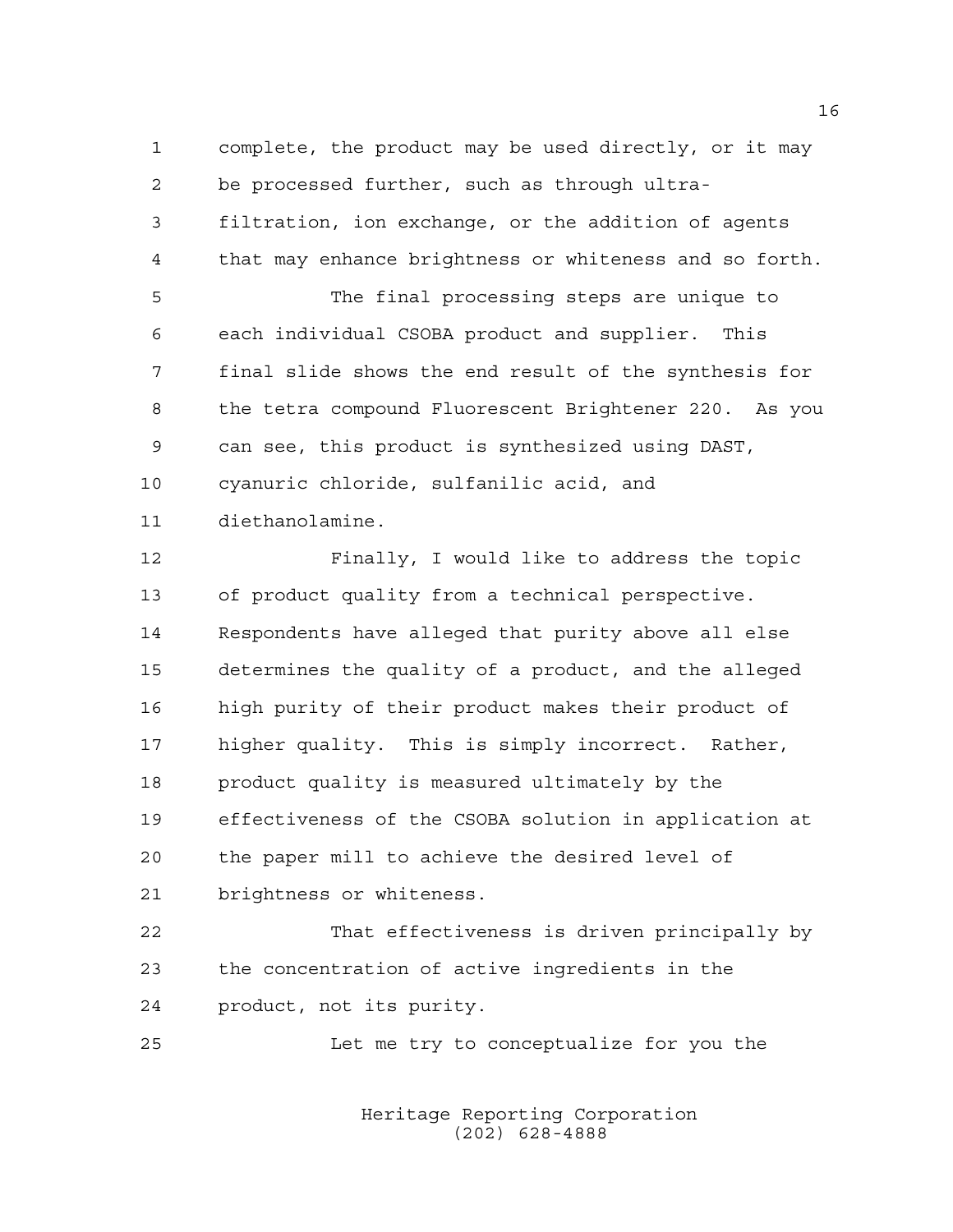1 distinction between purity and concentration. Assume 2 that a CSOBA solution contains 23 percent active 3 ingredients, 2 percent inactive impurities, and 75 4 percent water. this solution may be considered 92 5 percent pure because 92 percent of the compounds other 6 than water, that is, 23 out of 25, are the active 7 ingredients.

8 At the same time, the concentration of the 9 solution is 23 percent because that is the proportion 10 of the active ingredients in the overall solution. In 11 practice, the effectiveness of a CSOBA solution is 12 determined by the concentration of active ingredients 13 in the solution, not its purity because the small 14 amounts of impurities present in CSOBA solutions 15 produced by all major suppliers are generally benign.

16 By that I mean that such impurities do not 17 contribute the quenching of fluorescents, and 18 therefore have impact on the performance of a CSOBA 19 when applied at a paper mill. The ultimate 20 effectiveness of a CSOBA solution is tested by 21 applying different quantities of that solution at the 22 wet end or the size press or in coating, and measuring 23 the brightness or whiteness that results using 24 technical instruments, the details of which I will not 25 bore you with.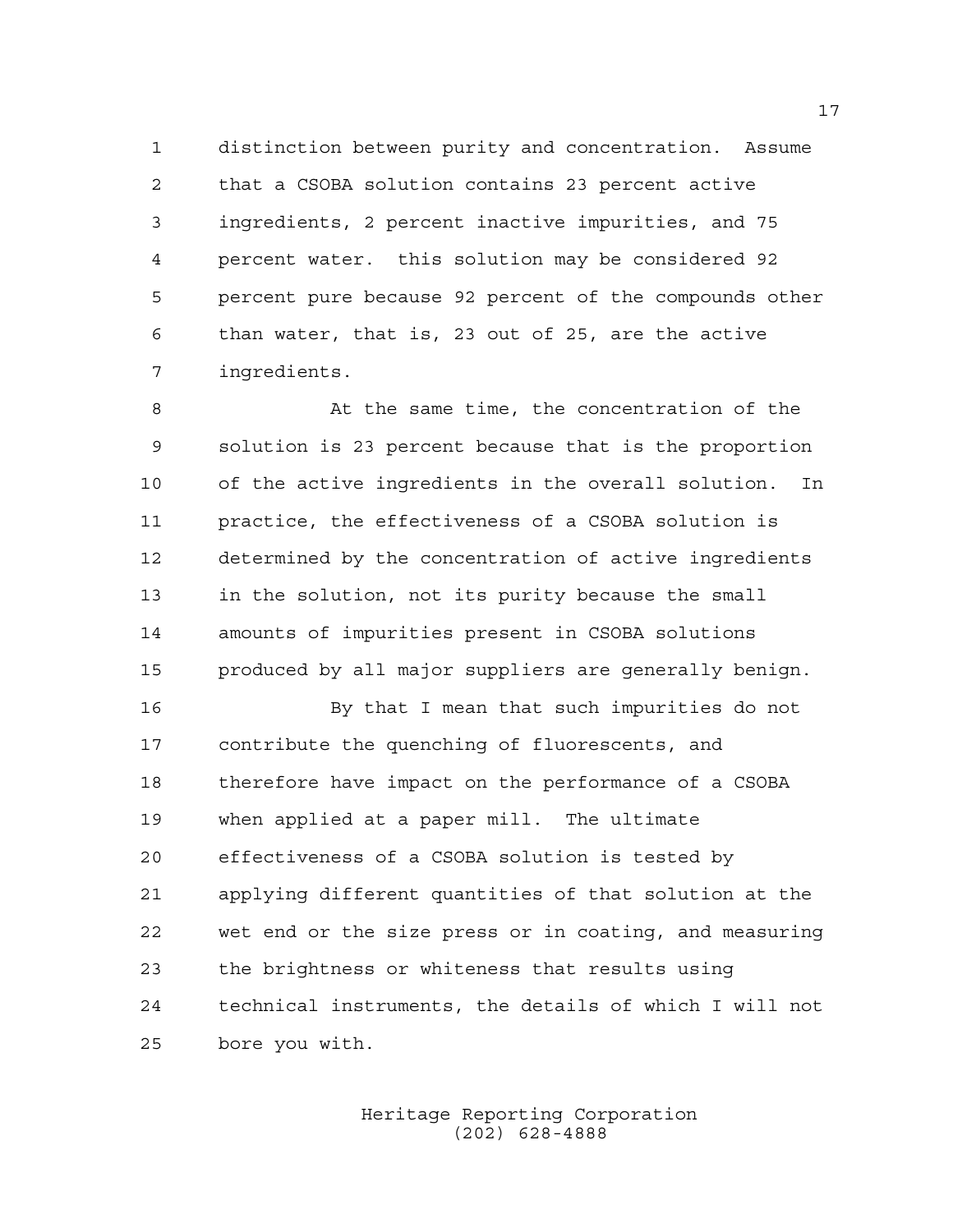1 I have submitted such test results to you on 2 the confidential record, which illustrate that 3 Clariant's CSOBA products are comparable with if not 4 better than the products offered by our competitors. 5 That concludes my testimony. I thank you. 6 MR. ELLIS: Thank you, Andrew. There is 7 going to be a quiz after this hearing, by the way, on 8 the chemical stuff. We're now going to turn this over 9 to Russell Gibson, who is the operations manager at 10 Clariant's plant in Martin, South Carolina. Russell? 11 MR. GIBSON: Good morning. My name is Russ 12 Gibson. I am the operations manager in the paper 13 specialties division of Clariant Corporation. In my 14 current position, I am responsible for the production 15 of Leucophor OBA product line at Clariant's plant in 16 Martin, South Carolina. 17 Prior to my current position, I was shift

18 production manager, process engineer, OBA process 19 specialist, and most recently Paper North America, 20 lean sigma blackbelt working on several OBA process 21 improvement projects. Through these positions, I have 22 more than four years experience producing CSOBAs in 23 the U.S. market and 16 years producing CSOBAs in the 24 U.K.

25 You have already heard from my colleague

 Heritage Reporting Corporation (202) 628-4888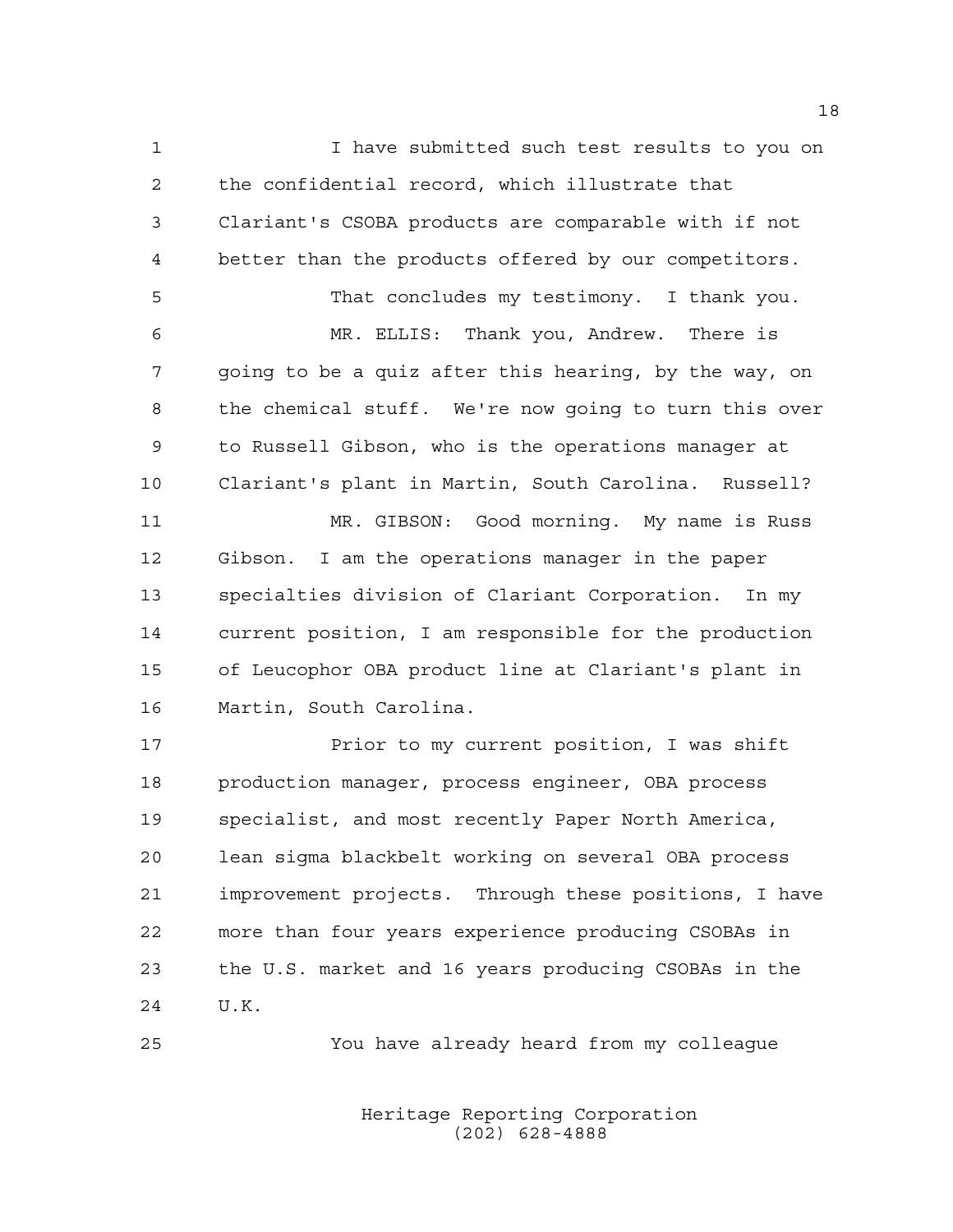1 Andrew Jackson about the chemistry of these products 2 called CSOBAs, so I will not repeat that discussion. 3 Rather, I would like to take a few minutes today to 4 discuss how we produce CSOBAs at the Martin plant and 5 the impact that imports from Taiwan and China have had 6 on our plants and our community.

7 As Andrew mentioned, the principal raw 8 materials used in producing CSOBAs are DAST, cyanuric 9 chloride, an aniline derivative such as sulfanilic 10 acid, and an alcohol or amine such as diethanolamine. 11 I understand that a question has been raised 12 regarding Clariant's ability to obtain sufficient 13 quantities of these raw materials. I can 14 unequivocally state that we have had no difficulty 15 obtaining these raw materials at the Martin plant.

16 With respect to DAST in particular, Clariant 17 sources this chemical from reliable suppliers 18 globally. During the Commission's 2009 to 2011 period 19 of investigation, Clariant has never experienced a 20 shortage of DAST and has never had to place its 21 customers on allocation due to DAST shortage. This is 22 also true for the period during the 2008 Beijing 23 Olympics, which took place prior to the Commission's 24 period of investigation.

25 Clariant tightly controls the supply chain

 Heritage Reporting Corporation (202) 628-4888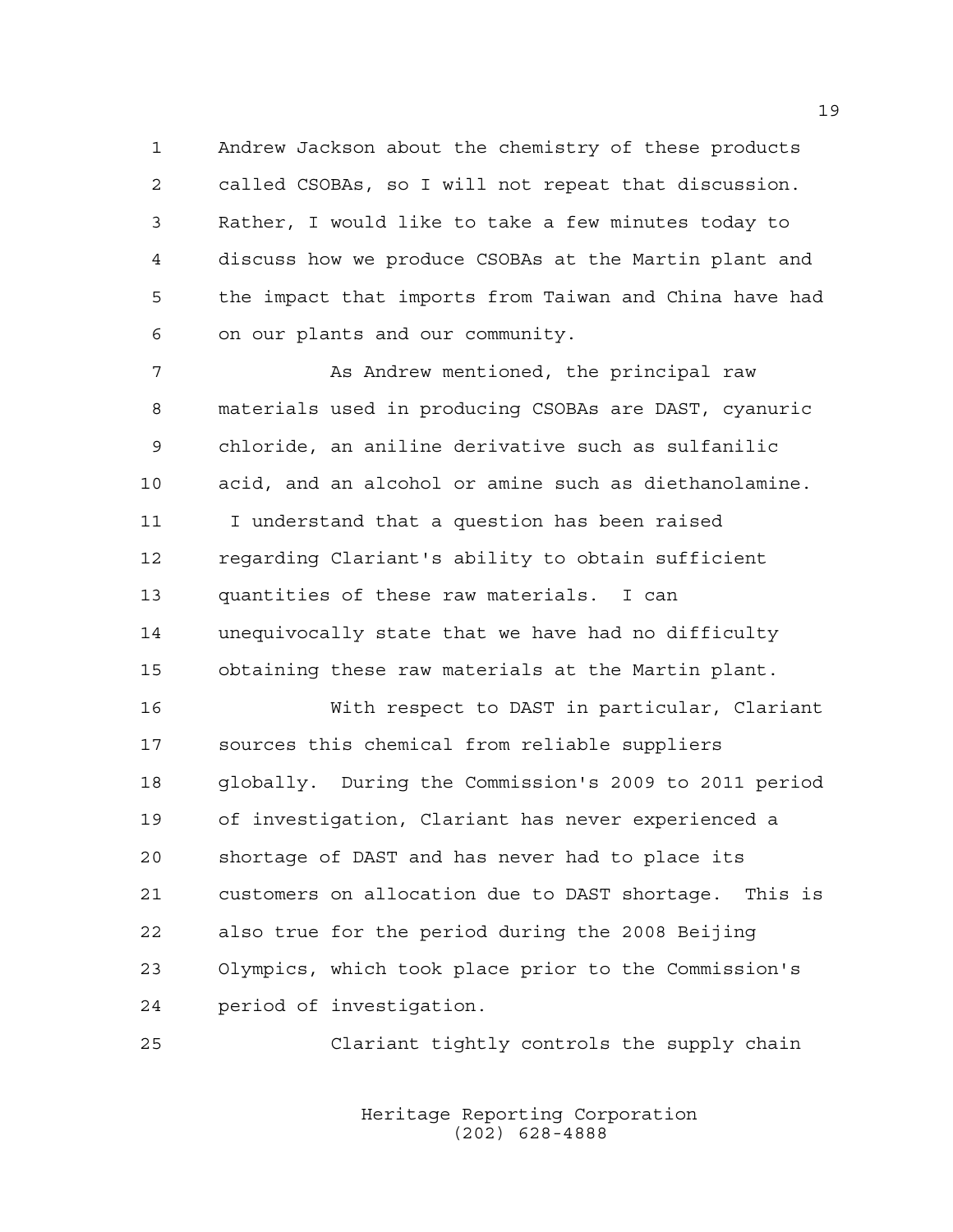1 of all its chemical inputs. We may not be able to 2 control the prices of these inputs, which have 3 increased in recent years, particular for DAST. 4 However, we can and do ensure that we have sufficient 5 inventory of these inputs in order to produce 6 sufficient volumes at Martin to fulfill our customer 7 orders.

8 Turning next to how we turn these inputs 9 into CSOBAs at Martin, all of the reactions involving 10 the chemical inputs must be performed in large tanks 11 in water solution. In addition, strict temperature 12 controls must be maintained, particularly in the 13 initial synthesis step involving cyanuric chloride 14 because cyanuric chloride is a dangerous and 15 potentially explosive compound.

16 A significant amount of ice is used in the 17 production process to prevent such explosions. A 18 schematic for the production process of Fluorescent 19 Brightener 220, which as you know is the workhorse 20 CSOBA product in the industry, is displayed on the 21 screen.

22 This slide also identifies the production 23 steps that take place after chemical reactions have 24 occurred. These so-called finishing steps put the 25 product in final form by removing non-florescent and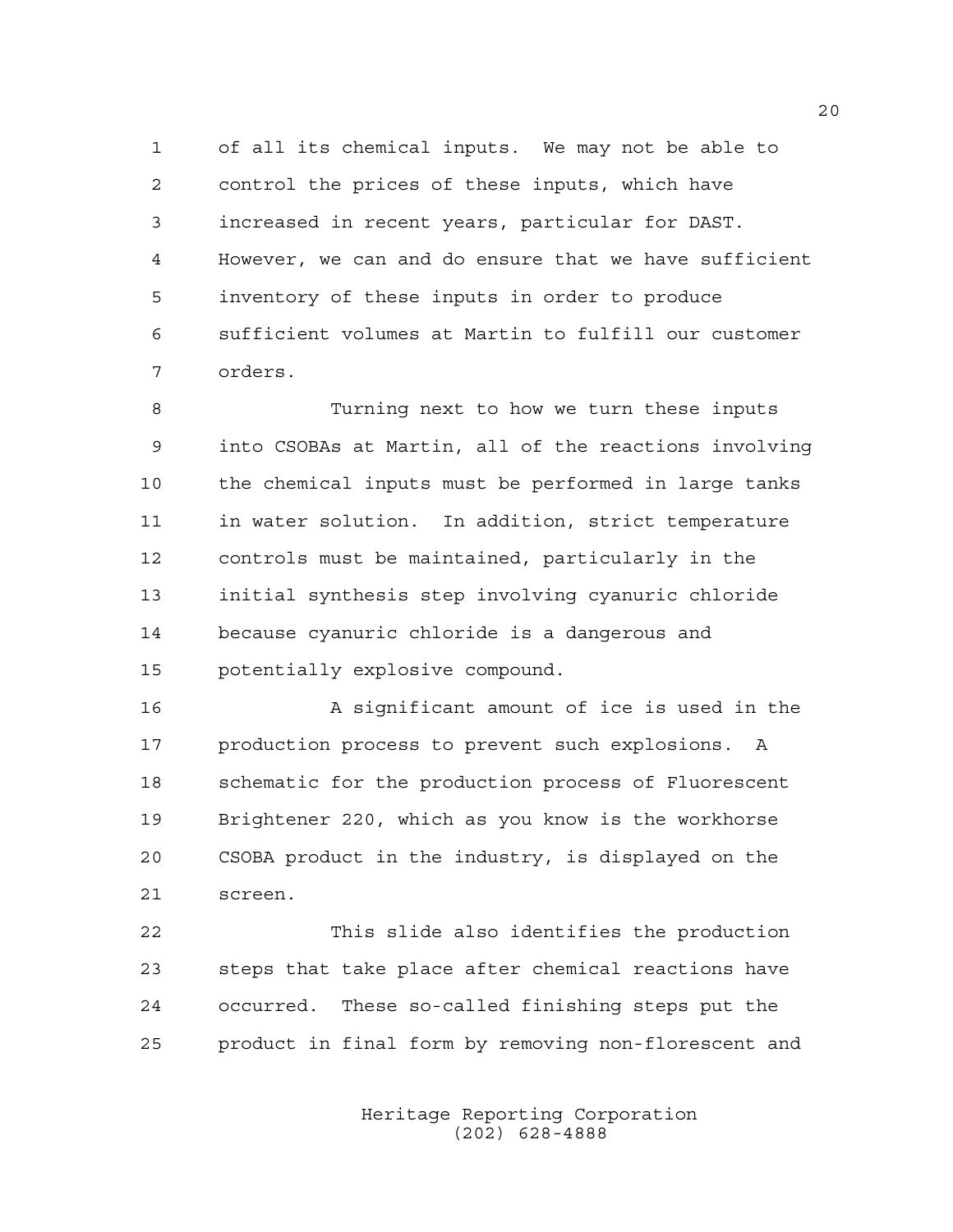1 insoluble impurities, sodium chloride, and excess 2 water. These steps also involve the removal of 3 hydrochloric acid byproducts, which is commonly 4 neutralized with sodium carbonate or sodium hydroxide. 5 In addition, biocides are introduced to 6 prevent the growth of bacteria and other 7 microorganisms in the solution during storage and 8 transport. Every batch of CSOBAs that we produce goes 9 through our quality control process. We perform 10 several tests to ensure that the quality of our 11 product meets the high standards required by our 12 customers.

13 Importantly, we use spectrophotometry to 14 measure a batch of concentration against a standard. 15 For example, Clariant's standard for Fluorescent 16 Brightener 220 is in the range of 22 to 23 percent 17 active ingredients. Our precise standard is on the 18 confidential record. This standard conforms with the 19 requirements of virtually all U.S. customers. We also 20 perform additional tests to assess a batch's pH, 21 appearance and purity.

22 Respondents have argued that purity is the 23 principal determinant of quality. We disagree. 24 Nonetheless, we also ensure that each batch meets the 25 minimum standards of purity required by our customers

> Heritage Reporting Corporation (202) 628-4888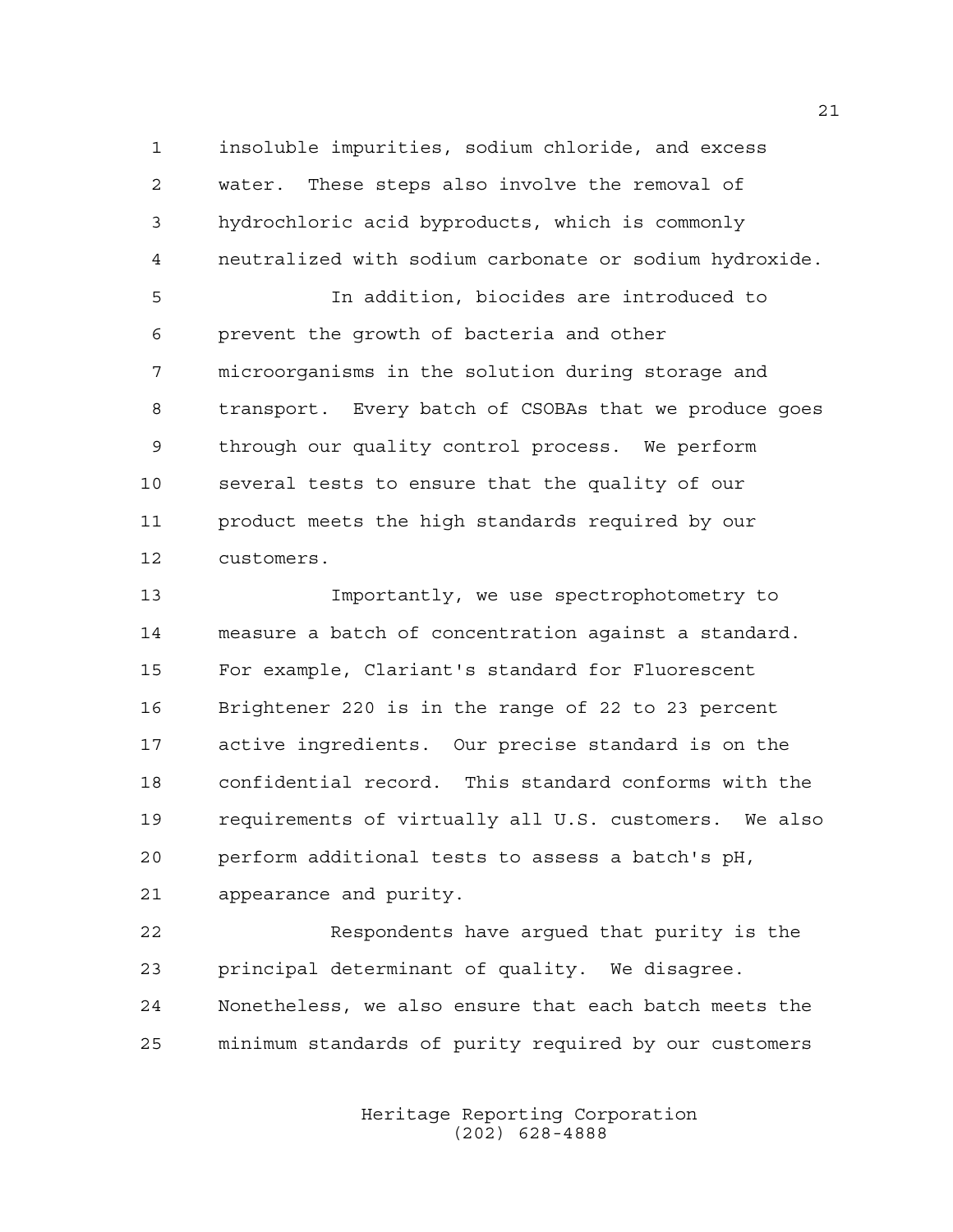1 by using high pressure liquid chromatography or HBLC 2 as the industry norm. No CSOBA solutions that fall 3 below these minimum purity standards are shipped to 4 U.S. paper makers. Our purity standards enable U.S. 5 paper makers to reach their desired levels of 6 brightness or whiteness.

7 The other major producers of CSOBAs are able 8 to achieve similar purity levels as well as other 9 quality standards because the production process that 10 I described earlier is quite straightforward. A 11 producer that couldn't consistently achieve these 12 levels of quality wouldn't be in business for very 13 long in this market.

14 Following testing, conforming batches are 15 stored in a tank farm until they can be transported to 16 the customer. CSOBAs leave the Clariant plant as a 17 solution, which is the end result of the production 18 process. The product is typically transported by 19 truck or rail tanker, depending on the location of a 20 customer.

21 Smaller quantities, such as those in trials, 22 offer customers without large storage capacity, may be 23 transferred in what are known as totes or intermediate 24 bulk containers, also known as IBCs. Once at the 25 customer site, the CSOBAs are used in the original

> Heritage Reporting Corporation (202) 628-4888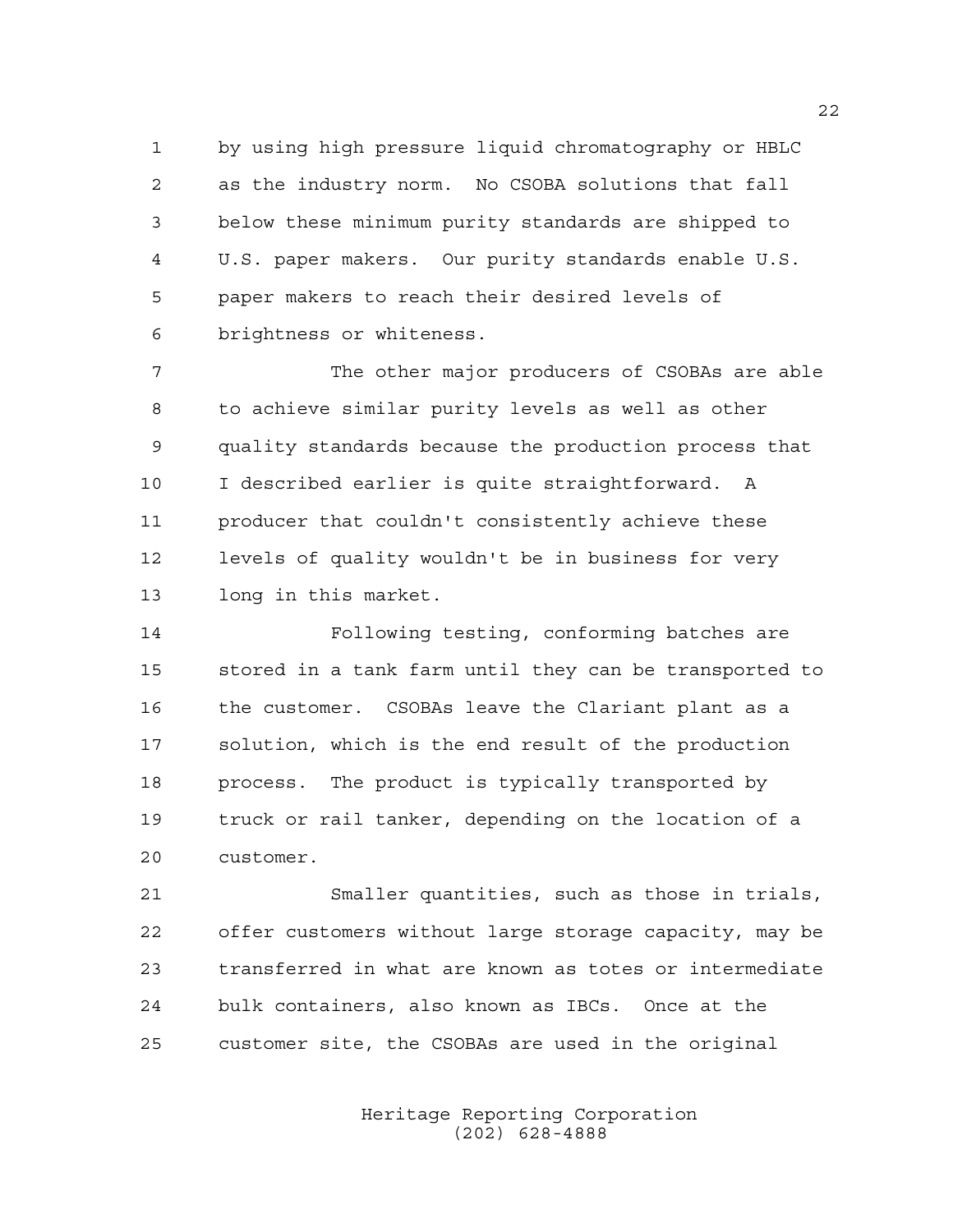1 solution stage during the paper production process.

2 Although the CSOBAs are produced and used as 3 solutions, they may be dried following production to 4 create a powder.

5 Clariant used to dry one of its non-CSOBA 6 colorant products, so I am familiar with this process. 7 It typically involves the use of spray drying 8 equipment to remove water and concentrate the product 9 into a powder of about 95 percent active ingredients. 10 At some point, the powder must be reconstituted into 11 its original solution state in order to be used in the 12 paper production process.

13 The process of dissolving the powder into 14 water to create a solution is known as letdown. The 15 producer can perform this process itself or it can 16 contract with third-party tollers for this service. 17 On occasion, a paper maker may be willing to let down 18 the powder itself, but end users overwhelmingly prefer 19 to receive ready-to-use solution products.

20 Adding two steps to the production process, 21 spray drying a solution into powder and then later 22 reconstituting the powder into solution is done for 23 one purpose only, to facilitate transportation across 24 long distances. Naturally, it is cheaper to ship 25 concentrated powder across long distances. Keeping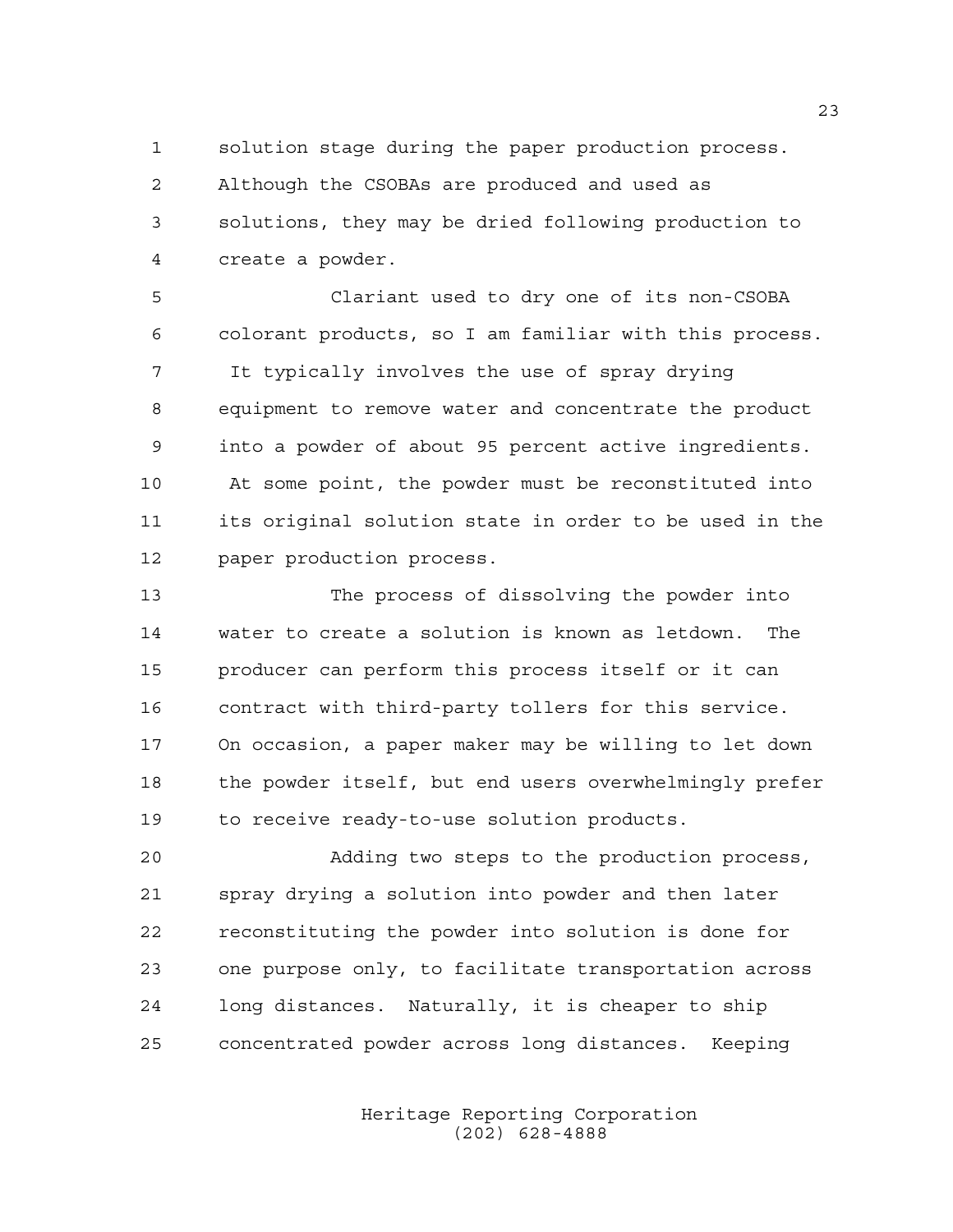1 the product out of solution may also prevent microbial 2 growth over long shipping distances.

3 We considered the idea of producing CSOBA 4 powders at Martin, but could not justify the cost 5 given the relatively short shipping distances to reach 6 most of our U.S. customers. However, I understand 7 that the Taiwanese and Chinese CSOBA producers have 8 implemented the strategy of producing powder to reduce 9 their ocean freight costs. As these imports have 10 flooded into the U.S. market, I have seen firsthand 11 the injury that these imports have caused to Clariant. 12 We are making only minimal investments to 13 keep the Martin plant safe and operational.

14 Clariant's production staff is doing the best we can 15 with the equipment and the facilities that we have 16 because Clariant just doesn't have the revenue stream 17 to justify badly needed improvement projects at the 18 Martin plant.

19 As you have already heard and will hear 20 again, we have been forced to cancel or postpone 21 several much needed improvement projects at Martin. 22 But more importantly, some of my colleagues, friends 23 really, have been laid off as Clariant production 24 volumes have dwindled. Even those of us who still 25 have jobs have been hard hit.

> Heritage Reporting Corporation (202) 628-4888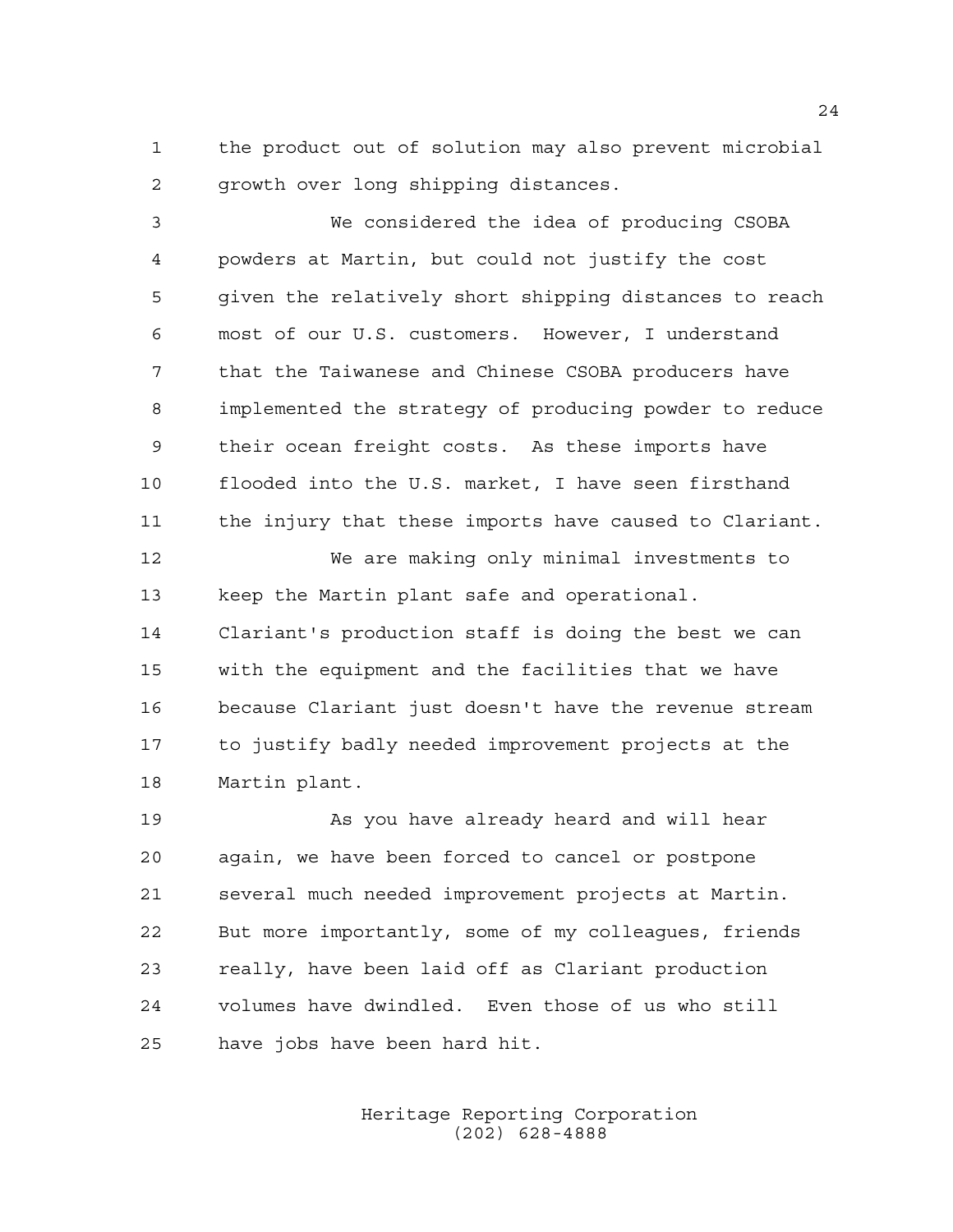1 In 2011, for the first time, Clariant 2 imposed several production-related shutdowns at the 3 Martin plant due to declining sales volume. Staff are 4 required to take vacation or unpaid absence during 5 these shutdowns. With bills to pay and kids in 6 school, the lost wages during these shutdowns were 7 significant to me and Clariant's production staff. 8 Thank you.

9 MR. ELLIS: Thank you, Russ. Our next 10 witness will be Matt Dettlaff. Thank you.

11 MR. DETTLAFF: Good morning. My name is 12 Matt Dettlaff, and I am a senior product manager for 13 Clariant Corporation. In my current position, I am 14 responsible for the sales and marketing efforts of 15 both the Leucophor OBA product line and the paper 16 colorants product line in the North American region.

17 Prior to my current position, I held several 18 sales and marketing posts dating back to 1991, when I 19 joined Sandoz Chemicals, the predecessor of Clariant 20 Corporation. Through these positions, I have more 21 than 20 years of experience selling CSOBAs in the U.S. 22 market.

23 Based on this experience, I can tell you 24 that the situation in the U.S. market is critical. 25 Virtually every week I receive a call report from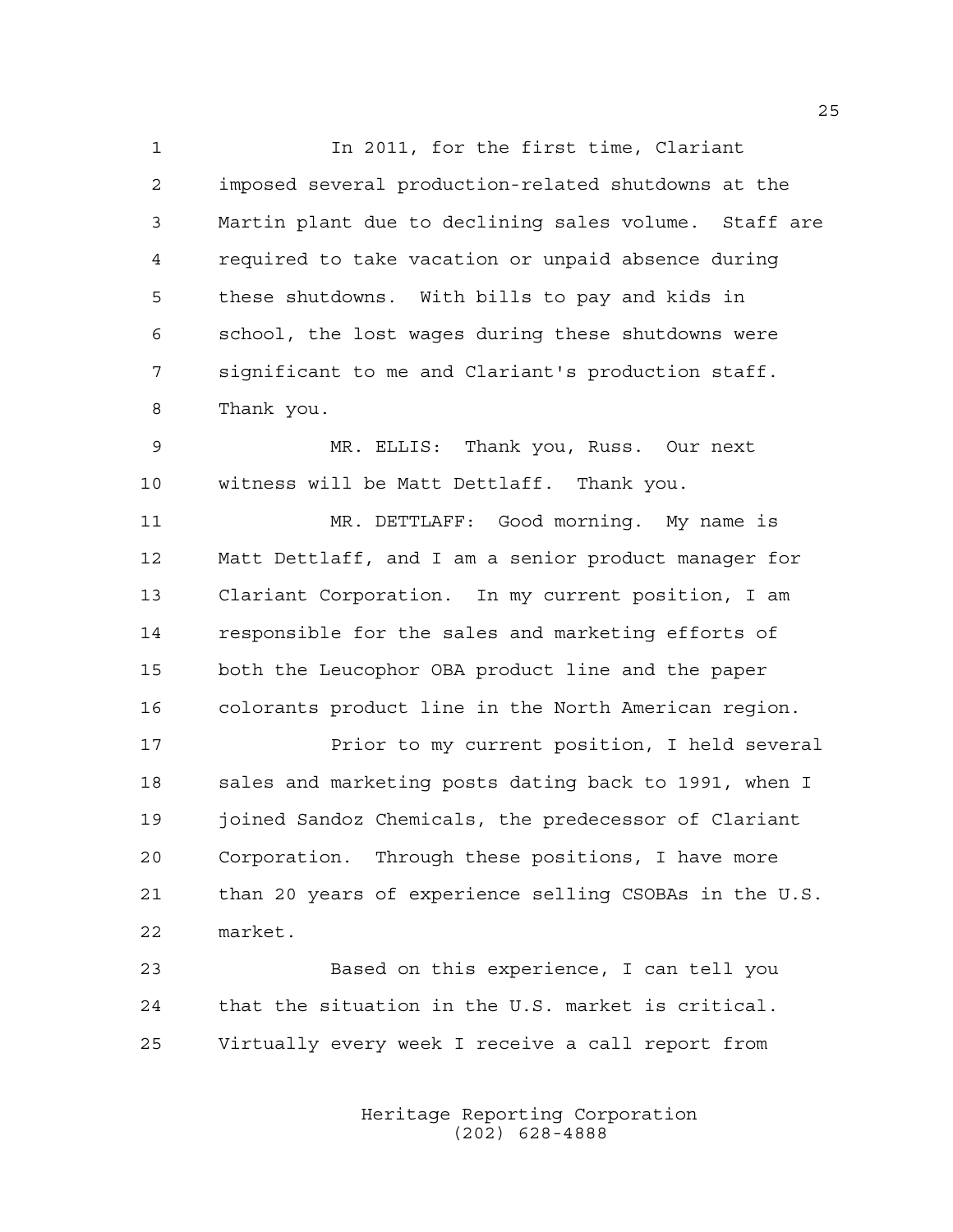1 Clariant sales staff echoing the same message that 2 I've heard repeatedly over the past few years. If 3 Clariant doesn't lower its price to compete with a 4 Taiwanese or Chinese CSOBA supplier, we will lose the 5 business. The customers in these call reports may be 6 different, but the message is always the same.

7 The confidential data before the Commission 8 reveals that in many cases Clariant does lose business 9 to suppliers like TFM, Hongda, and Transfar. In other 10 cases, Clariant holds onto the business by cutting its 11 prices to the bone. Either way, the subject imports 12 are making it extremely difficult for Clariant to 13 compete in the U.S. market.

14 Due to the presence of these suppliers in 15 the U.S. market, Clariant cannot adjust its prices to 16 reflect increases in its raw material costs. This 17 pricing pressure caused by unfair imports from Taiwan 18 and China is widely recognized in the CSOBA industry. 19 The well-respected Paperchem Report has reported on 20 this pricing pressure repeatedly.

21 Let me read for you just two of their 22 observations. First, "Clariant faces mounting 23 pressure on price as Asian suppliers increase their 24 market share. The major purchasing groups typically 25 retain a portion of the business with one of the key

> Heritage Reporting Corporation (202) 628-4888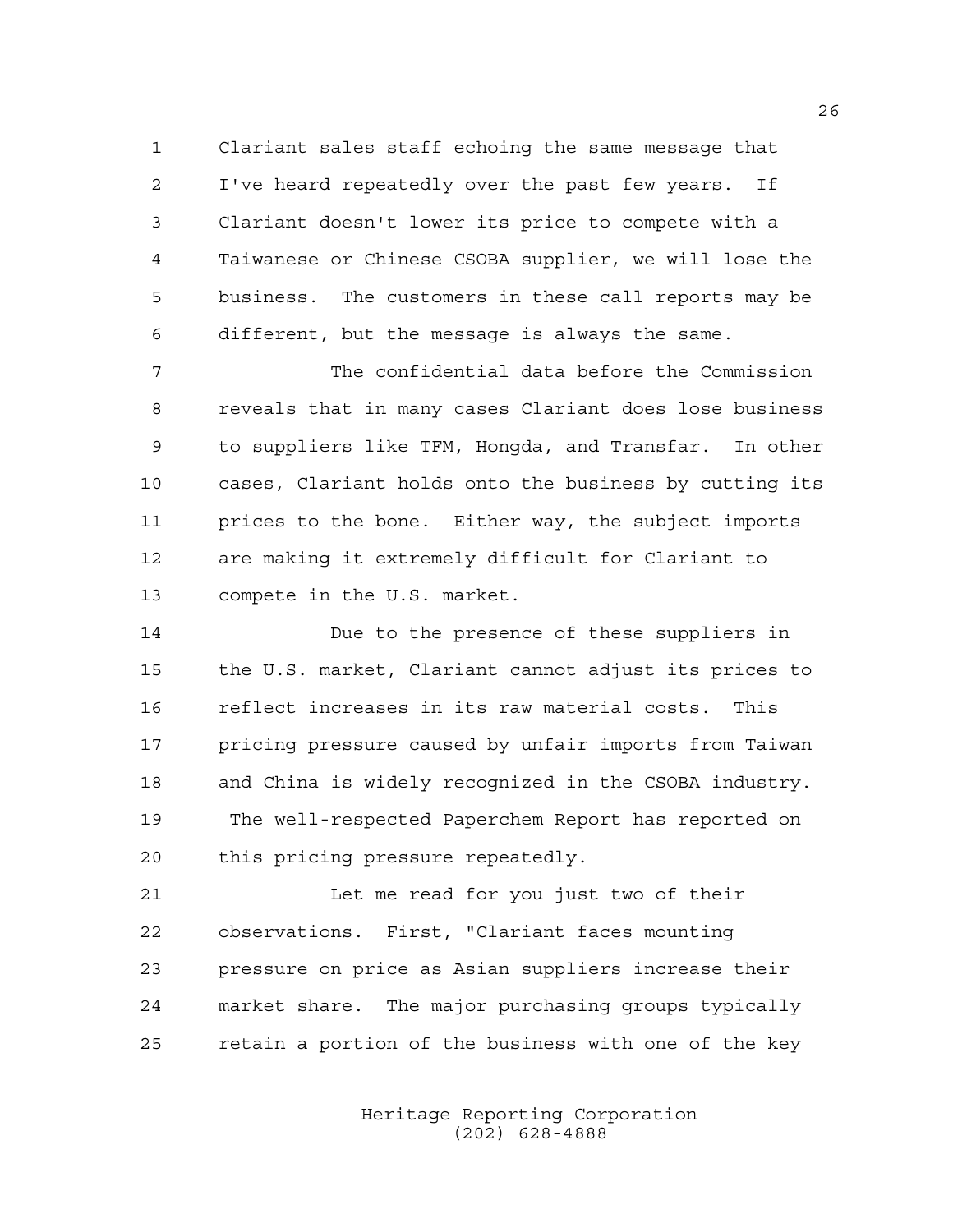1 suppliers, while the imported product provides 2 leverage on pricing."

3 Second, "Customers have seen OBA pricing 4 flat or slightly down, and have found there is 5 sufficient competition to provide leverage. The 6 Chinese and Taiwanese suppliers insist that OBA 7 pricing will remain unchanged. The suppliers that 8 will feel the greatest effect envisage a 20 percent 9 rise in costs, but are still eager to increase market 10 share and will accept a part of the additional costs."

11 That last point is an important one. The 12 Taiwanese and Chinese suppliers have succeeded in 13 gaining market share because of their willingness to 14 absorb rising costs. In other words, they're 15 willingness to dump. No other reason accounts for 16 their market penetration.

17 Undoubtedly, you will hear claims to the 18 contrary this afternoon, claims that Clariant is being 19 edged out of the market based on other factors, such 20 as alleged higher quality, better technical support, 21 and greater reliability of subject imports. These 22 claims are simply incorrect.

23 Although customers may take these factors 24 into consideration, the reality is that all major 25 CSOBA suppliers, including Clariant, are capable of

> Heritage Reporting Corporation (202) 628-4888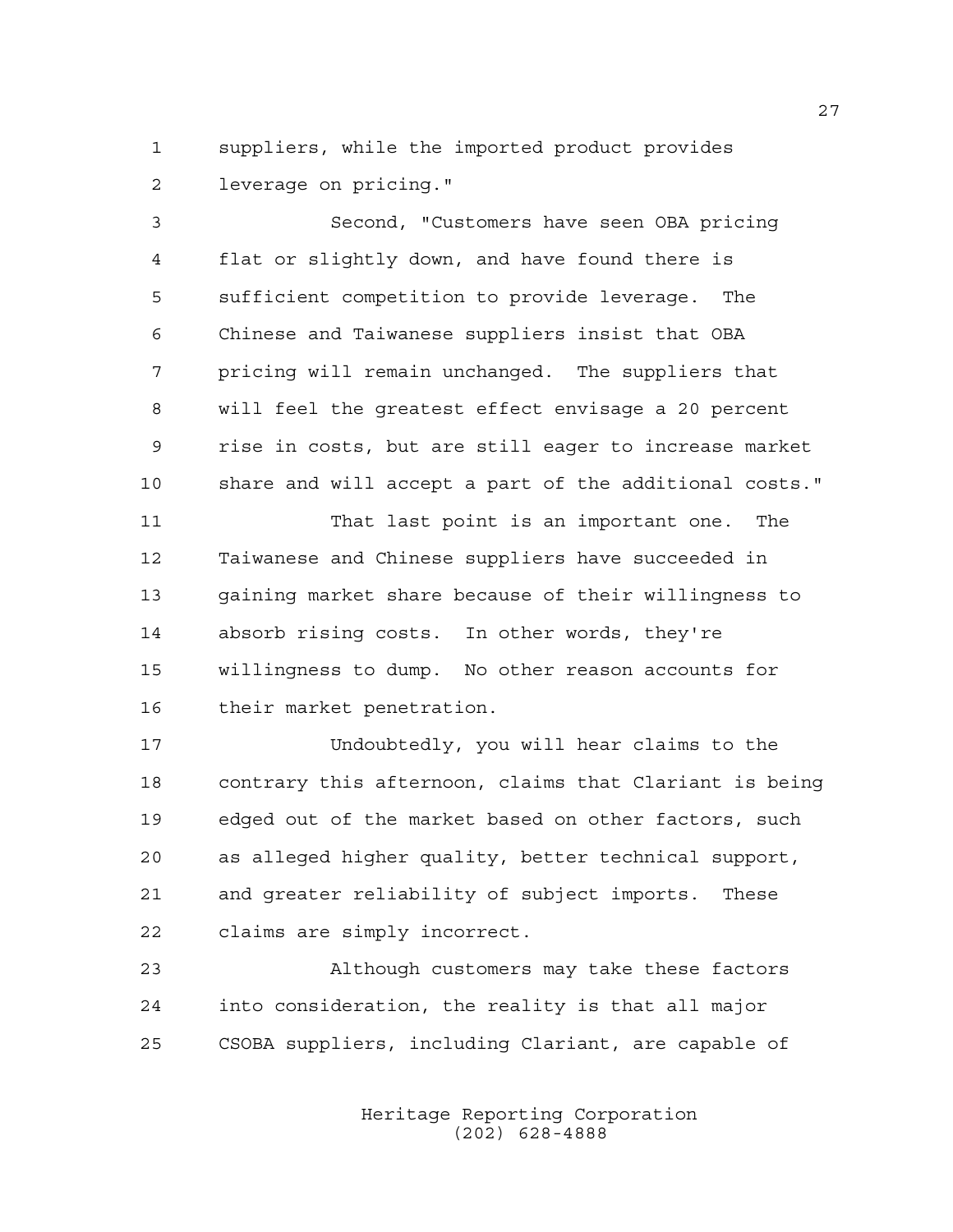1 satisfying these nonprice requirements. This is what 2 I hear from our customers all the time.

3 In fact, Clariant's Leucophor CSOBAs have 4 been used to successfully manufacture every white 5 grade using CSOBA. Some of these grades measure 99- 6 plus brightness on a scale of 100. To my knowledge, 7 there are no new grades of paper that can be made only 8 with imported CSOBAs, and not with Clariant's 9 Leucophor products.

10 When a truly differentiated CSOBA product 11 hits the market, such as when hexa-CSOBAs were first 12 offered commercially, customers typically use these 13 products to differentiate themselves from their 14 competitors by making higher brightness paper grades. 15 However, to date, the only comments I have received 16 from customers regarding the subject CSOBA imports 17 concern the lower pricing offered by those imports.

18 I have heard nothing about grade 19 differentiation or inability of Clariant's products to 20 meet the required paper specifications. This speaks 21 volumes about TFM's claim that product purity is the 22 reason companies use TFM's product. Indeed, if TFM's 23 product were truly superior in performance, then from 24 my market experience, it should cost more in the 25 marketplace, not less.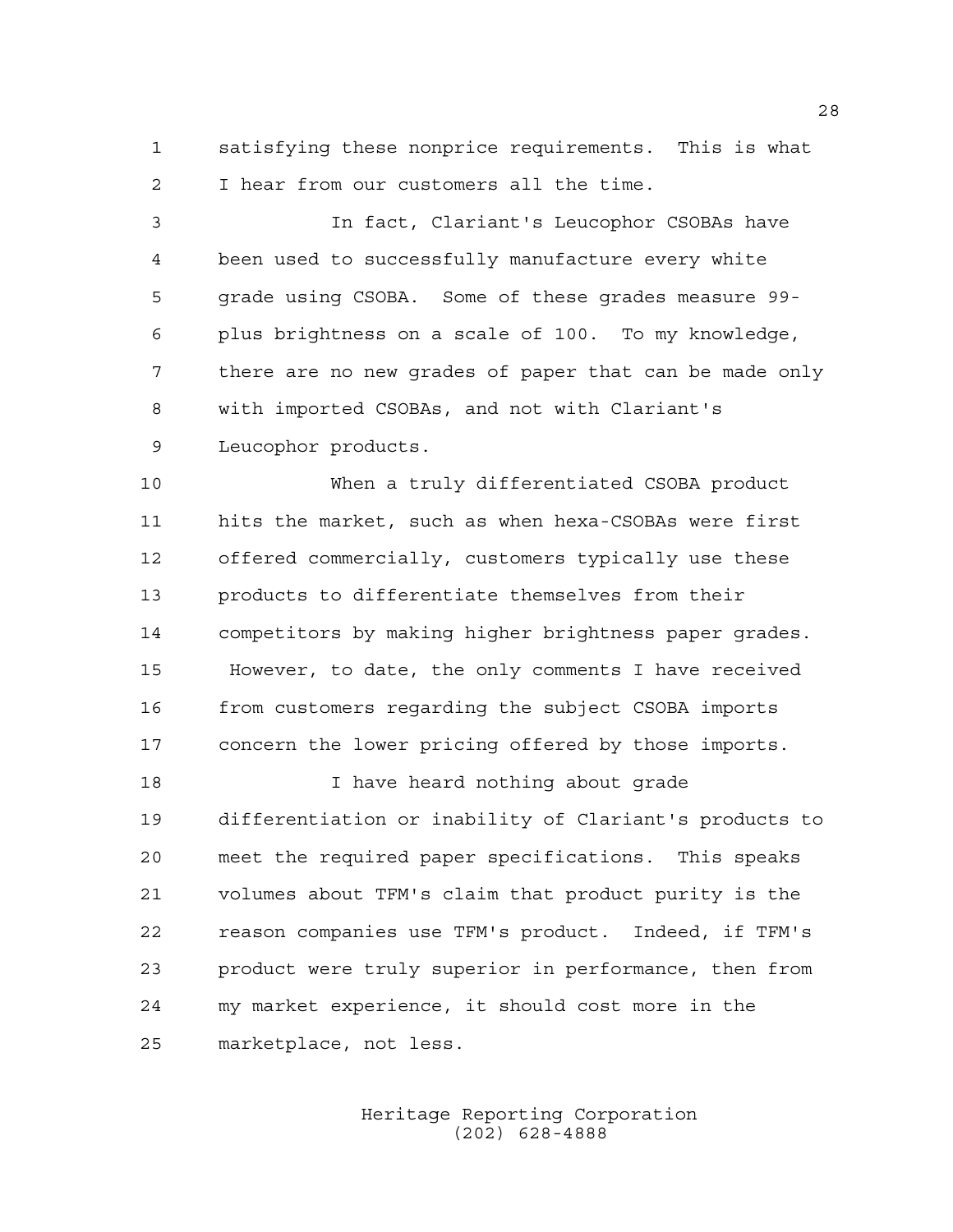1 The reality that all major CSOBA producers 2 satisfy customers' requirements in terms of quality, 3 service, and supply is also reflected in the public 4 data collected by the Commission from purchasers of 5 CSOBAs, which is presented in the next few slides.

6 On the topic of product quality, the first 7 slide demonstrates that most customers with knowledge 8 of all sources of supply find that domestic, 9 Taiwanese, and Chinese product always or usually meet 10 minimum quality specifications. Similarly, the second 11 slide demonstrates that most customers find that three 12 principal sources of supply generally are comparable 13 in terms of actually meeting the industry standards 14 for quality.

15 Also with respect to quality, the third 16 slide indicates that domestic and import products are 17 generally comparable in terms of product consistency.

18 Turning to the issue of service, the next 19 slide reveals that customers generally view the three 20 principal sources of supply as comparable in terms of 21 technical support. In fact, TFM's public admission 22 that it has only four personnel dedicated to technical 23 support casts doubt on its argument that it offers 24 better technical support than the domestic industry. 25 I deal with our technical support staff

> Heritage Reporting Corporation (202) 628-4888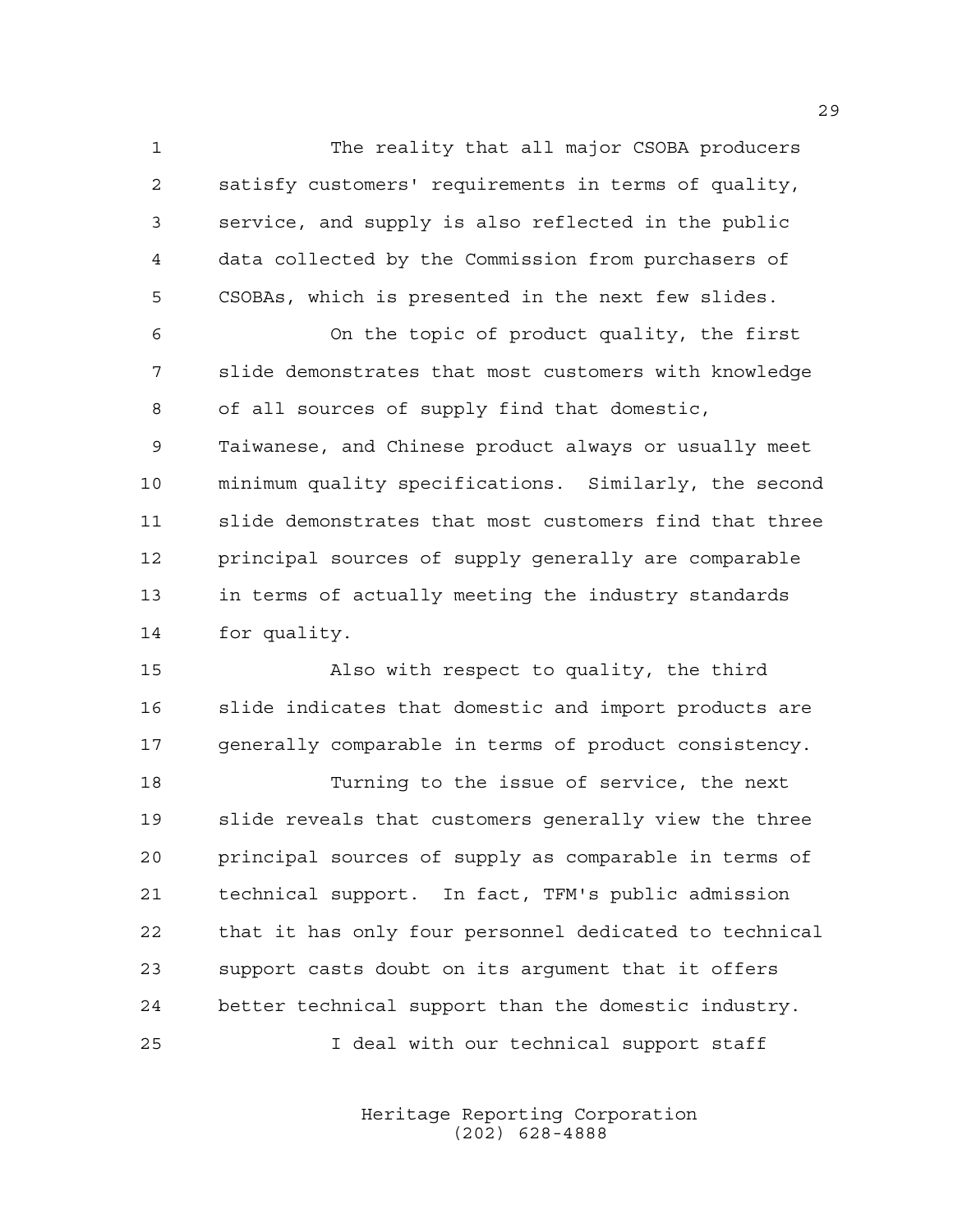1 every day. And although the exact number is

2 confidential, I can attest that we have many more than 3 four employees dedicated to servicing the needs of our 4 customers.

5 Finally, turning to supply considerations, 6 the next slide shows that U.S. purchasers generally 7 consider domestic and import product to be comparable 8 in terms of availability. Customers also find 9 domestic, Taiwanese, and Chinese producers generally 10 comparable in terms of reliability of supply. Taken 11 together, these data reveal that ultimately the major 12 CSOBA suppliers are comparable in terms of critical 13 nonprice factors, meaning competition in the 14 marketplace comes down to price. And Clariant cannot 15 compete with the unreasonably low prices offered by 16 Taiwanese and Chinese producers.

17 17 In fact, U.S. purchasers readily recognize 18 that Clariant's prices, as well as the prices of the 19 other domestic producers, are higher than the prices 20 charged by Taiwan and China, as indicated in the next 21 slide. This confirms the price underselling of 22 subject importers.

23 When I say that Clariant cannot compete with 24 Taiwanese and Chinese prices, it is important for the 25 Commission to recognize which prices I mean. CSOBA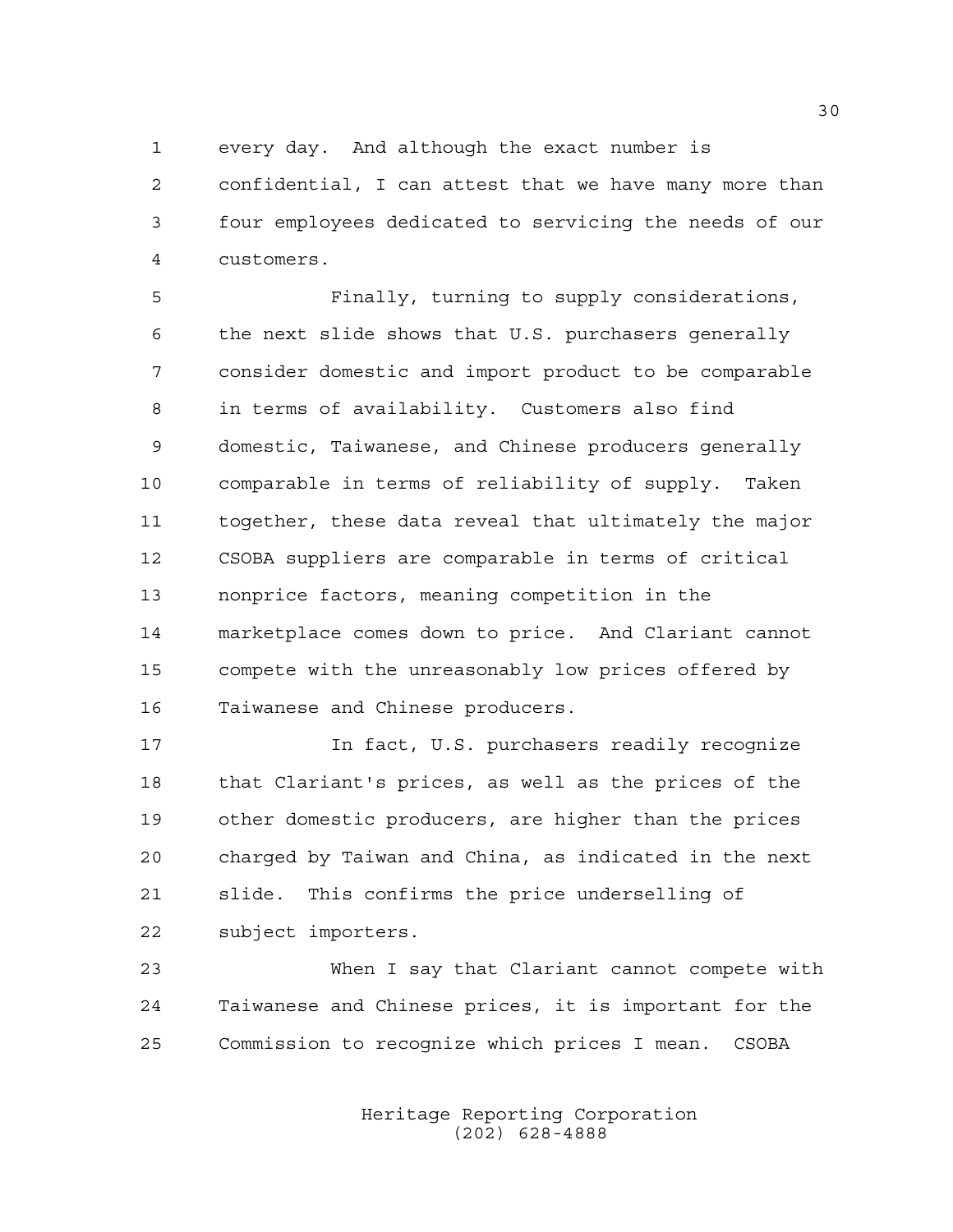1 prices are quoted on a delivered basis. Clariant wins 2 or loses business at the customer's front door. As a 3 result, the only meaningful way to compare Clariant's 4 prices against the competitor's prices is to consider 5 them all on a delivered basis.

6 This is what our customers do, and that is 7 what Clariant does when deciding whether it can shave 8 a few pennies, nickels, or even dimes off of its price 9 in order to meet the delivered price of TFM or another 10 supplier. These pennies, nickels, and dimes may not 11 sound like significant costs, but taken on a 12 percentage basis, these leveraged price cuts make our 13 business unsustainable.

14 Delivered prices have become particularly 15 important in the CSOBA market since Taiwanese and 16 Chinese suppliers began importing their products in 17 powder state. As Russ had described, CSOBAs are 18 produced in solution state, and they are used in 19 solution state. Thus, when Taiwanese and Chinese 20 suppliers convert their product to powder state, they 21 do so principally to facilitate trans-ocean shipments 22 to the United States.

23 It is, of course, cheaper to ship a dry 24 product across the ocean than a liquid product because 25 one can avoid the cost of shipping water, which makes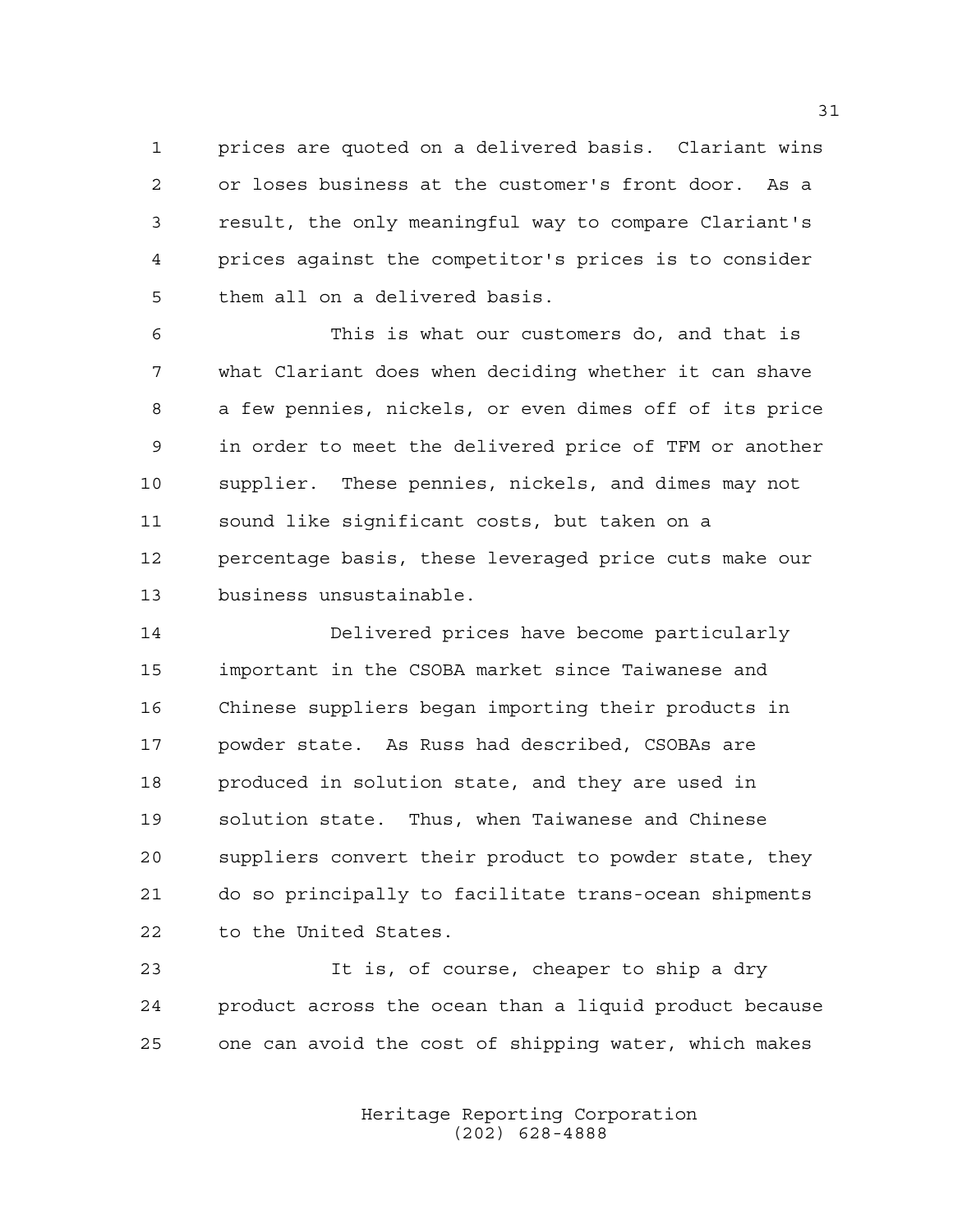1 up a large percentage of the CSOBA solutions. Once 2 the powder is in the United States, it is converted 3 back into a solution. U.S. purchasers generally do 4 not want to be bothered with the mechanics of this 5 process or the extra logistics that it entails.

6 These customers simply want to know what the 7 price of the liquid product will be when it's 8 delivered to their facility, that is, the delivered 9 price. The growing production of CSOBAs in powder 10 state in Taiwan and China is important in another way. 11 As Lynn will discuss in more detail, imports of 12 subject CSOBAs have increased now that suppliers like 13 TFM and Hongda have reduced their ocean freight costs 14 by shipping product in powder state.

15 With their rapidly increasing volumes, these 16 suppliers have taken market share directly from U.S. 17 producers like Clariant. Our market share with 18 respect to the tetra category of CSOBAs has been 19 particularly impacted. Every indication is that 20 import volumes will continue to grow as Taiwanese and 21 Chinese add to their spray drying capability and 22 expand its use into the production of di and hexa 23 products.

24 It is only a matter of time before these 25 import volumes begin in earnest to push domestic

> Heritage Reporting Corporation (202) 628-4888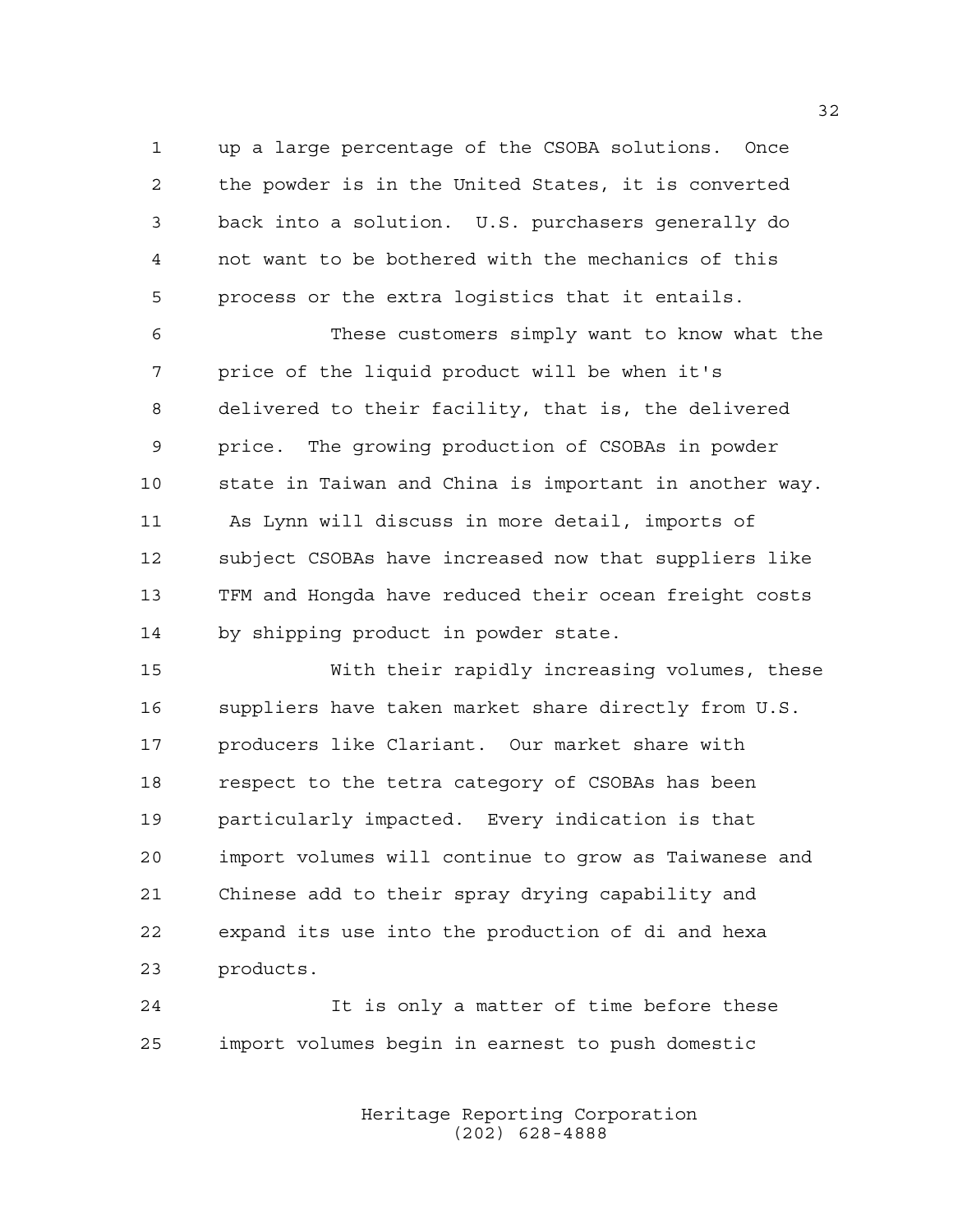1 producers out of the di and hexa markets as well. To 2 be clear, Clariant and the other domestic producers 3 are willing to compete with imports if such 4 competition is fair. We offer excellent products and 5 skilled technical and sales staff. We have steady 6 access to raw materials necessary to produce CSOBAs, 7 which hasn't been disrupted over the entire three-year 8 period of investigation.

9 We have more than ample production capacity 10 to meet the needs of the U.S. purchasers, yet we 11 continue to lose ground to Taiwan and China. We do so 12 whether CSOBA demand is weak, as it was in 2008 and 13 2009, or whether demand is stronger, as it was in 14 2010. We do so whether the economy is in recession or 15 not.

16 Taiwanese and Chinese producers are 17 impervious to these trends in demand, as well as 18 trends in raw material costs I had mentioned earlier. 19 Thank you.

20 MR. ELLIS: Thank you, Matt. Our next 21 witness will be Lynn Holec, from ITR LLC. Before she 22 starts, I just want to mention there will be a series 23 of slides accompanying her presentation. They have 24 all been indexed in order to purge any BPI out of the 25 data that will be shown today. But the BPI data is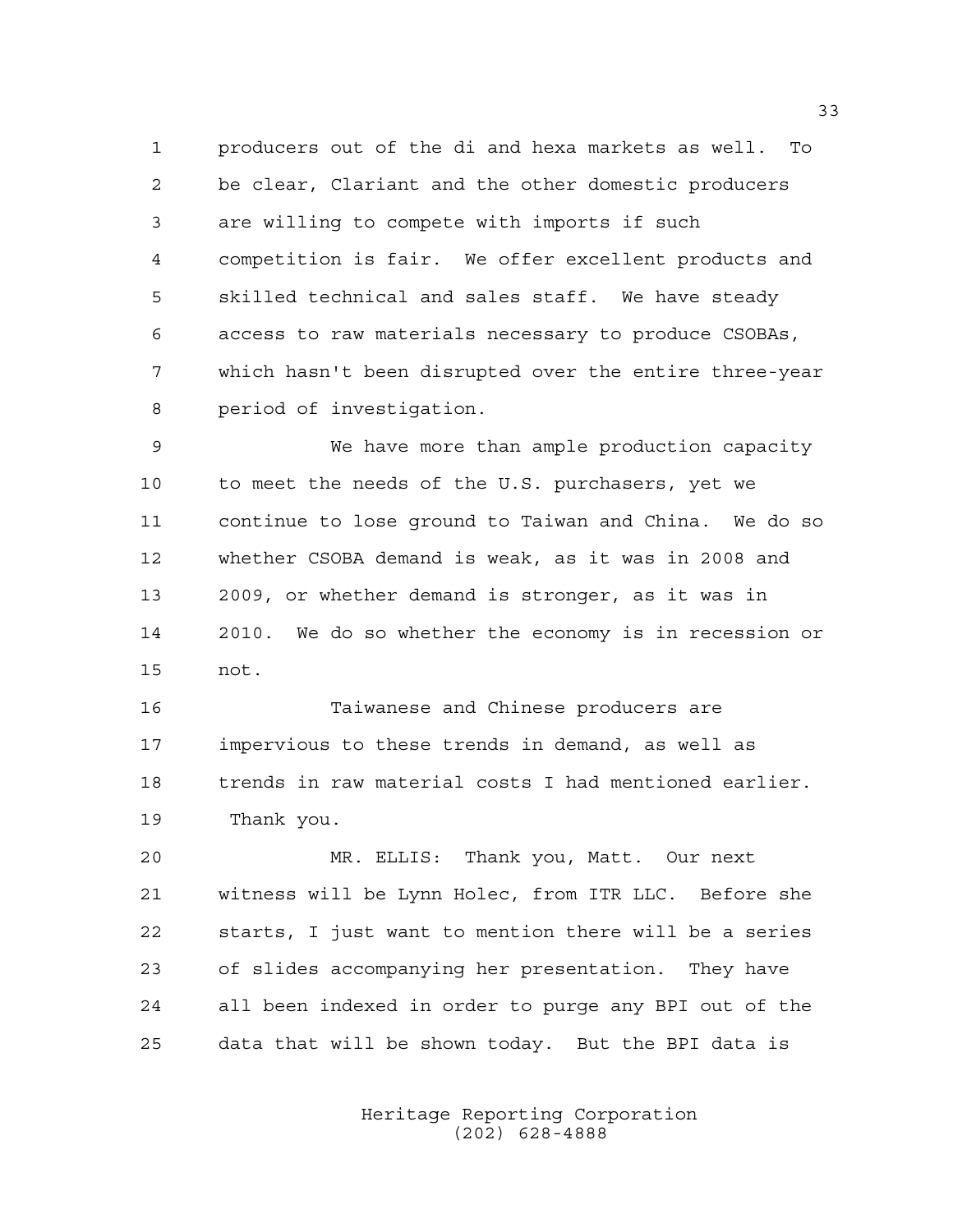1 noted from the staff report, which you could refer to 2 if you wish. Thank you.

3 MS. HOLEC: Good morning. My name is Lynn 4 Holec. I'm an economist with ITR LLC. I have a 5 master's degree in economics and 35 years of 6 experience in international trade policy and 7 litigation. I will address three topics: first, the 8 growth in the volume of subject CSOBA imports; second, 9 the effects of these imports on the domestic CSOBA 10 prices; and third, the injured status of the domestic 11 CSOBA industry.

12 12 I will illustrate that subject imports have 13 grown dramatically at the expense of domestic 14 products, while undercutting domestic prices, thereby 15 causing material injury and further threatening 16 material injury to the domestic industry. A complete 17 description would include specific numbers, but those 18 are confidential, so I will paint only a general 19 picture and discuss trends.

20 I have prepared trend graphs which index 21 each series of data independently, so the absolute 22 values in the graphs have no meaning, but the trends 23 provide important information. When actual numbers 24 replace my adjectives and trend graphs, as is done in 25 the Commission staff report and in Petitioner's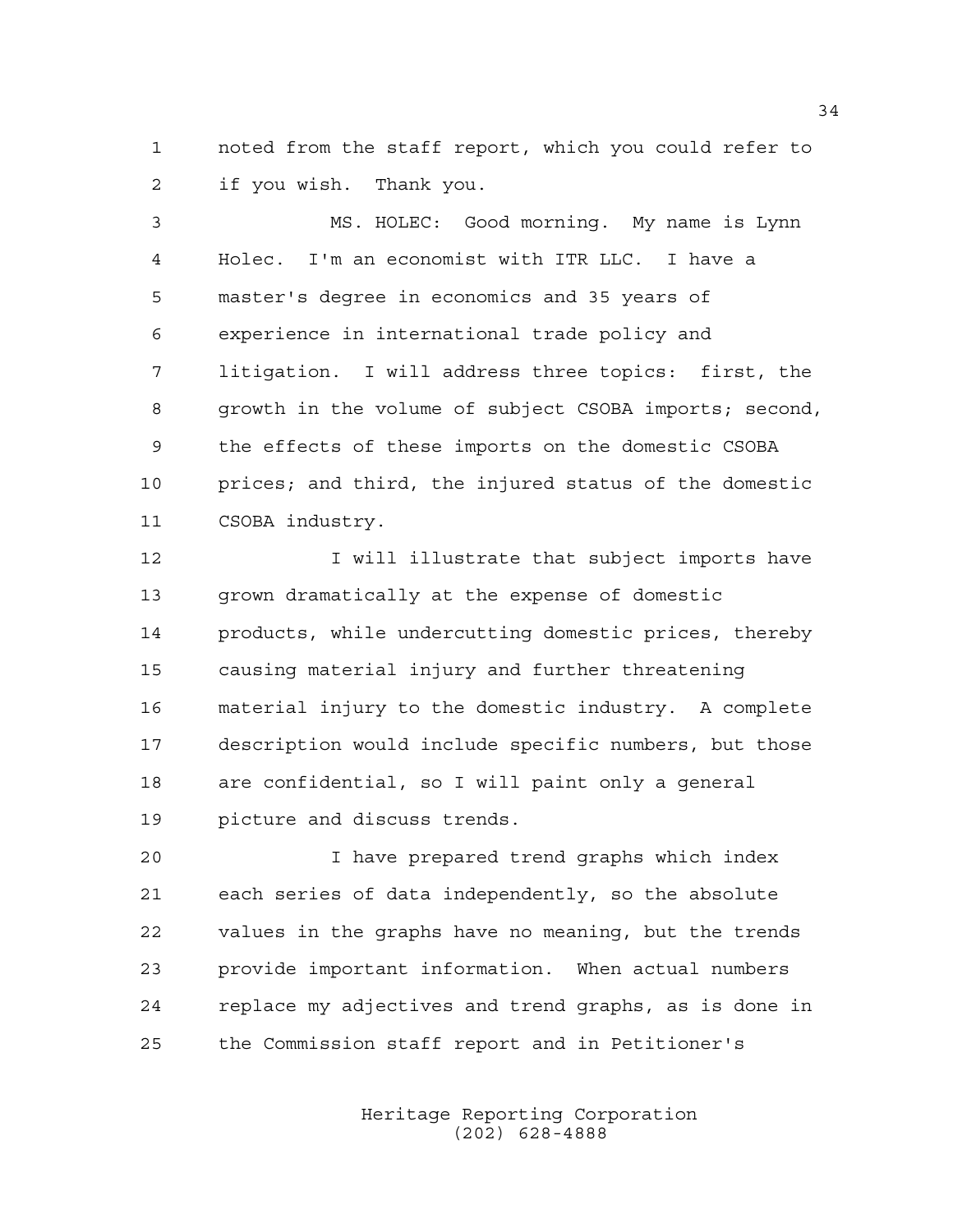1 prehearing brief, the material injury to the U.S. 2 CSOBA industry becomes clearer.

3 As a threshold matter, it is important to 4 ensure that a constant unit of measure for quantity 5 data is used to discern volume and price trends 6 because CSOBAs are imported and sold in various 7 concentrations. Accordingly, in my analysis, I will 8 rely on the quantity data collected by the Commission 9 in terms of 100 percent active ingredients.

10 Turning to the volume trends, subject CSOBA 11 imports have been aggressively marketed in the United 12 States through the 2009-2011 period, with absolute 13 volume and market share of subject imports increasing 14 each year. My first slide illustrates the trends and 15 the volume of U.S. shipments in subject imports during 16 the period.

17 As you see, the volume of U.S. shipments 18 declined over the period, while the volume of U.S. 19 shipments of subject imports rose substantially in 20 each year. The confidential data show the absolute 21 volume of subject imports has been substantial and 22 growing in each year.

23 As you see in the second slide, the increase 24 in subject imports has caused the U.S. industry to 25 lose market share in each year of the POI. The third

> Heritage Reporting Corporation (202) 628-4888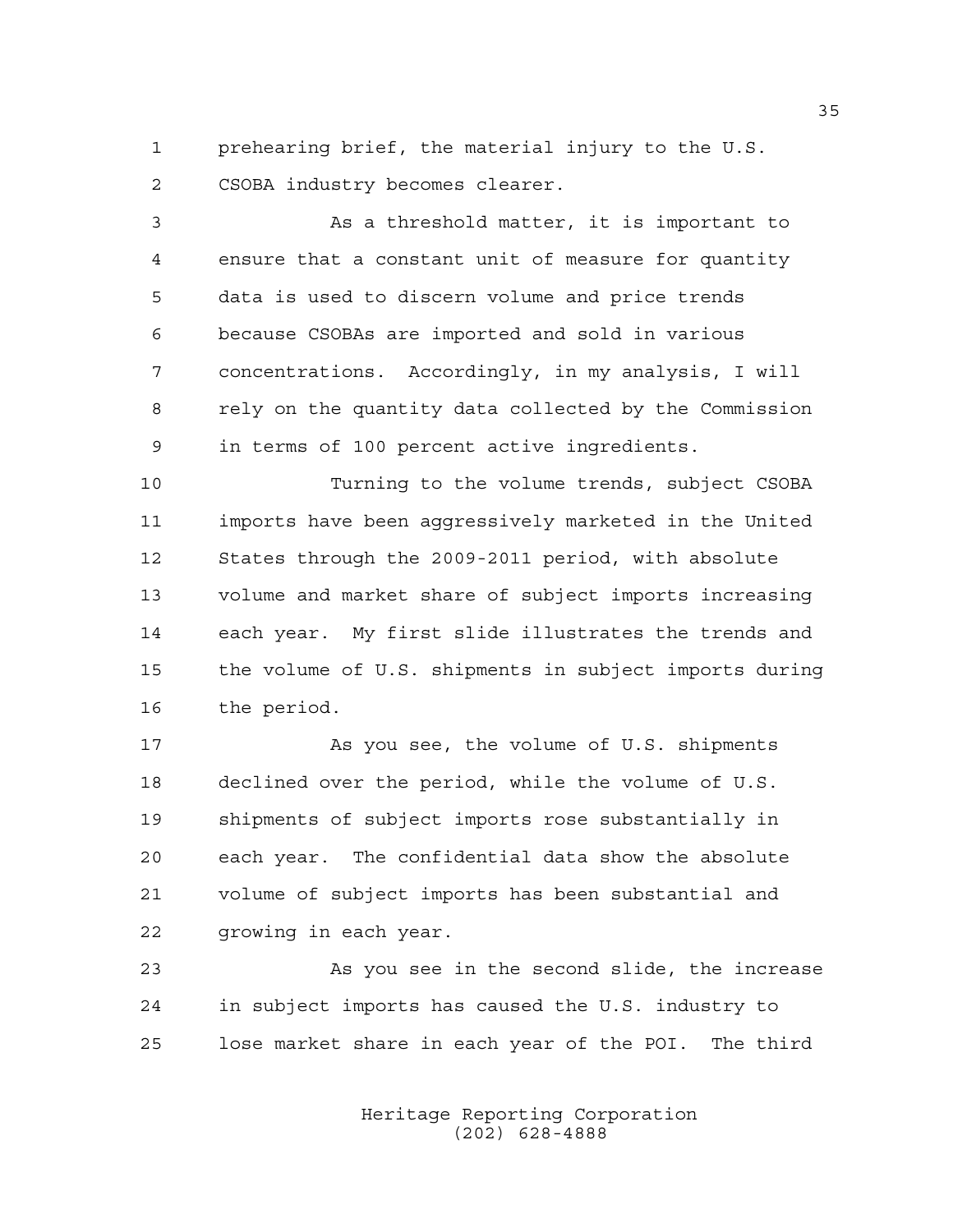1 slide shows that subject imports have captured market 2 share regardless of the underlying demand trends in 3 the industry. As you see, between 2009 and 2010, when 4 U.S. apparent consumption rose, subject imports gained 5 market share. And between 2010 and 2011, when U.S. 6 apparent consumption fell modestly, subject imports 7 again gained market share.

8 Next, let's step back and review the 9 underlying economics of the CSOBA market, which are 10 summarized by the elasticity estimates determined by 11 the Commission staff. These elasticity estimates are 12 displayed on the slide. As you heard earlier, CSOBAs 13 are a commodity-like product because major suppliers 14 satisfy the principal nonprice prerequisites 15 considered by purchasers in their purchasing decision.

16 Thus, the primary remaining basis of 17 competition among the major suppliers is price. This 18 fact is reflected in the Commission's estimate of the 19 elasticity of substitution between imported and 20 domestic CSOBAs that is in the range of three to five. 21 Thus, a 1 percent decrease in the price of imports 22 results in a 3 to 5 percent reduction in the quantity 23 of domestic producers' CSOBA shipments, which is 24 consistent with the commodity-like nature of the 25 product, and the fact that the domestically produced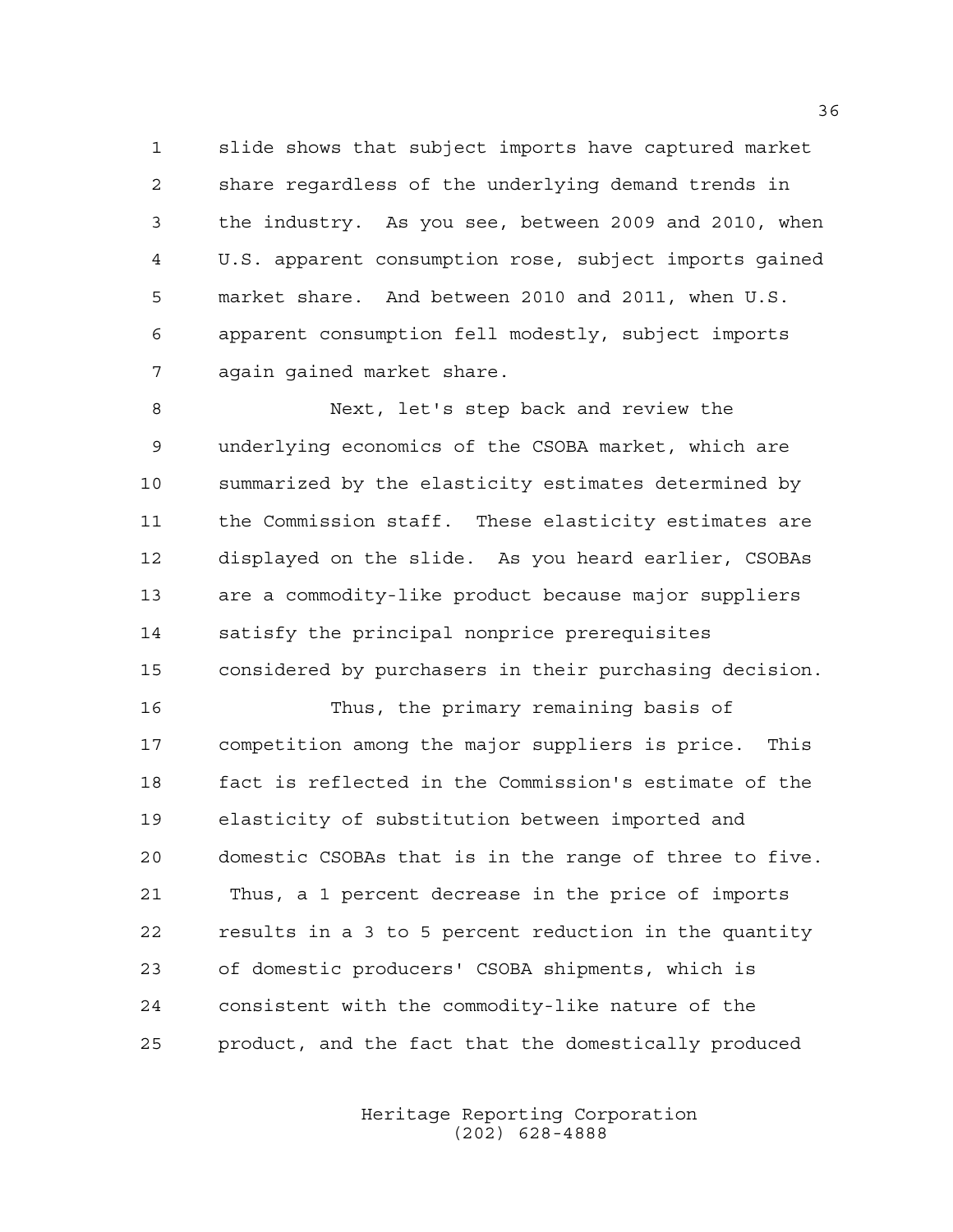1 and imported product are frequently used

2 interchangeably and thereby compete principally on 3 price.

4 The Commission staff also estimated the 5 domestic supply elasticity to be in the range of four 6 to six. Thus, for every 1 percent increase in price, 7 the quantity supplied is predicted to increase by 4 to 8 6 percent. This estimate reflects the low capacity 9 utilization of the CSOBA manufacturers during the 10 2009-2011 period. Thus, the loss of market share by 11 the domestic industry cannot be explained by lack of 12 ability to supply the U.S. market, and should an 13 antidumping order be issued, the domestic industry can 14 readily take advantage of the relief.

15 In this economic environment, subject 16 imports dramatically increase their U.S. market share 17 through competing on the basis of price. Their 18 success if revealed in the confidential data gathered 19 by the Commission, which provide evidence of the 20 pervasive price underselling and substantial lost 21 sales and lost revenue by the U.S. industry to the low 22 priced subject imports.

23 These low prices have also had the effect of 24 depressing and suppressing the prices of the U.S. 25 producers in their struggle to remain competitive.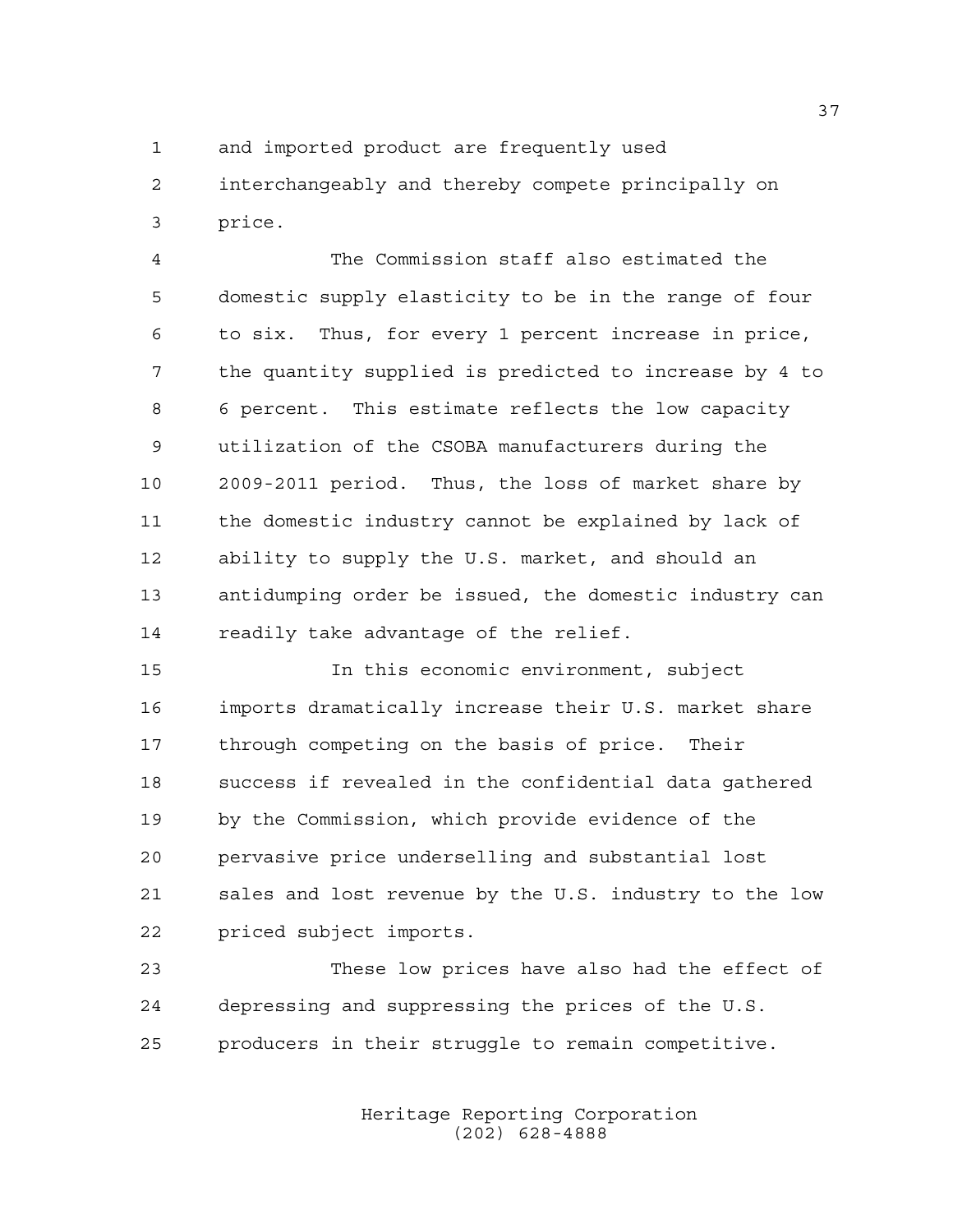1 On the subject of underselling, the 2 Commission requested U.S. producers provide data both 3 on a delivered basis and on an estimated FOB U.S. 4 plant basis. It similarly requested U.S. importers 5 provide prices on a delivered basis on an estimated 6 FOB U.S. port basis.

7 Both these delivered prices and the 8 estimated FOB prices demonstrate substantial price 9 underselling by subject imports. However, the results 10 of the delivered prices provide the more accurate 11 picture of injury caused by subject imports to the 12 U.S. producers.

13 In the preliminary determination, the 14 Commission stated that substantial U.S. freight costs 15 indicate that FOB prices are the better basis upon 16 which to make price comparisons. Accordingly, the 17 Commission relied primarily on FOB prices in its 18 underselling analysis. I submit that this is not 19 correct. I believe the Commission should rely 20 primarily on delivered prices for the final 21 determination.

22 Delivered prices are the better gauge of 23 price competition for two reasons. First, U.S. 24 producers and importers sell CSOBA on a delivered 25 basis. U.S. customers purchase a delivered product.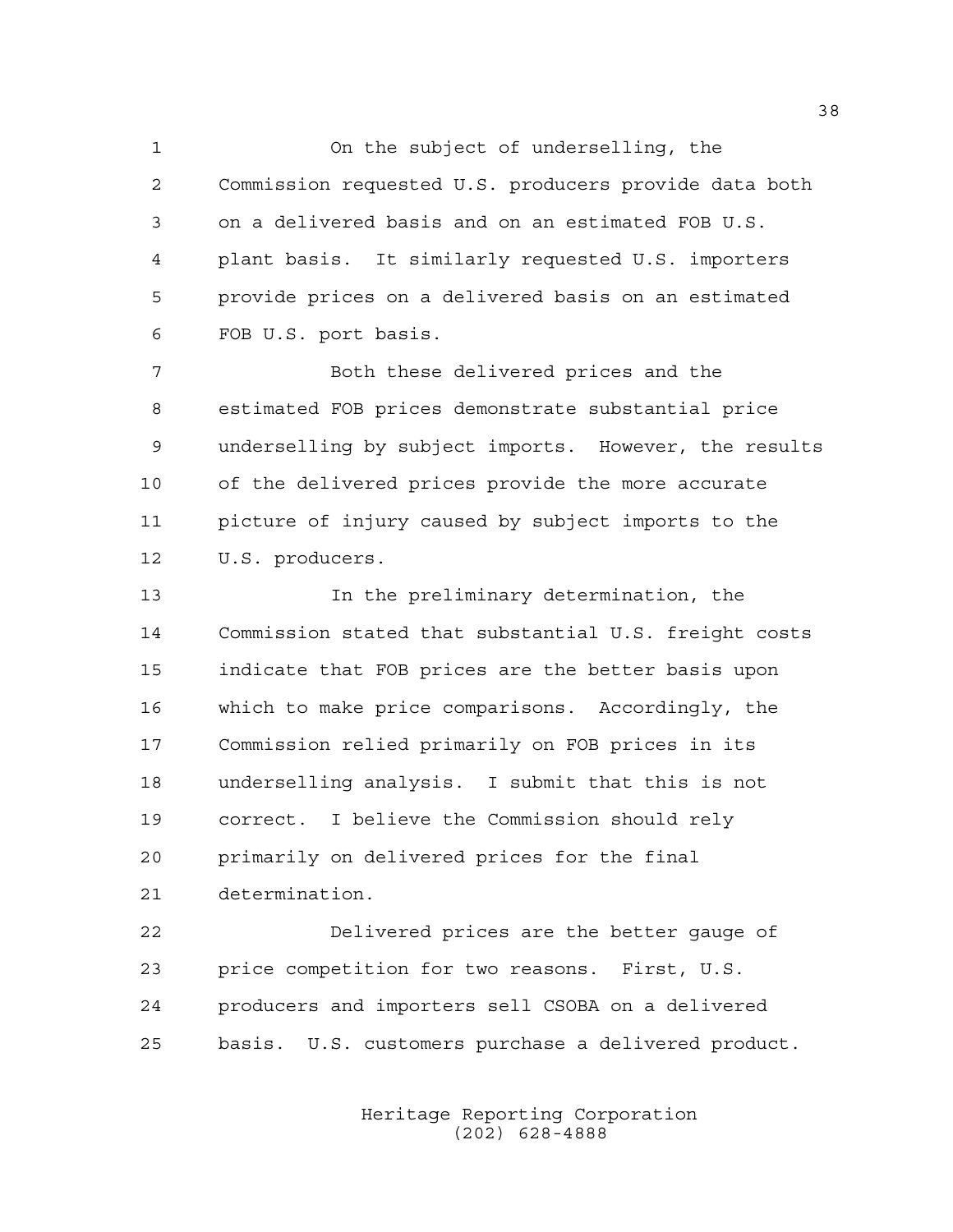1 All price negotiations focus on delivered prices. 2 Sales are won or lost based on delivered prices. 3 Accordingly, this is the proper basis on which to 4 measure the degree of underselling that has occurred.

5 Second, because prices are based on 6 delivered -- because sales are based on delivered 7 prices, these are the prices that U.S. producers and 8 importers can reliably supply. As recognized by the 9 Commission, the FOB prices are necessarily nothing 10 more than estimates that have been prepared for this 11 proceeding.

12 Furthermore, the FOB prices obtained by the 13 Commission are flawed estimates. As detailed in 14 Petitioner's brief, the U.S. inland freight cost 15 reported by the importers are not credible estimates, 16 particularly for Taiwanese product. The Taiwanese 17 importer reported freight expense substantially below 18 that reported by the U.S. producers.

19 The Commission staff report suggests that 20 these lower freight expenses reflect shorter shipping 21 distance. However, the shorter distances reported by 22 the Taiwanese importer and the associated lower 23 freight expense reflects only shipments from the 24 importers' U.S. warehouses to its final customer. 25 The freight expense incurred for shipping

> Heritage Reporting Corporation (202) 628-4888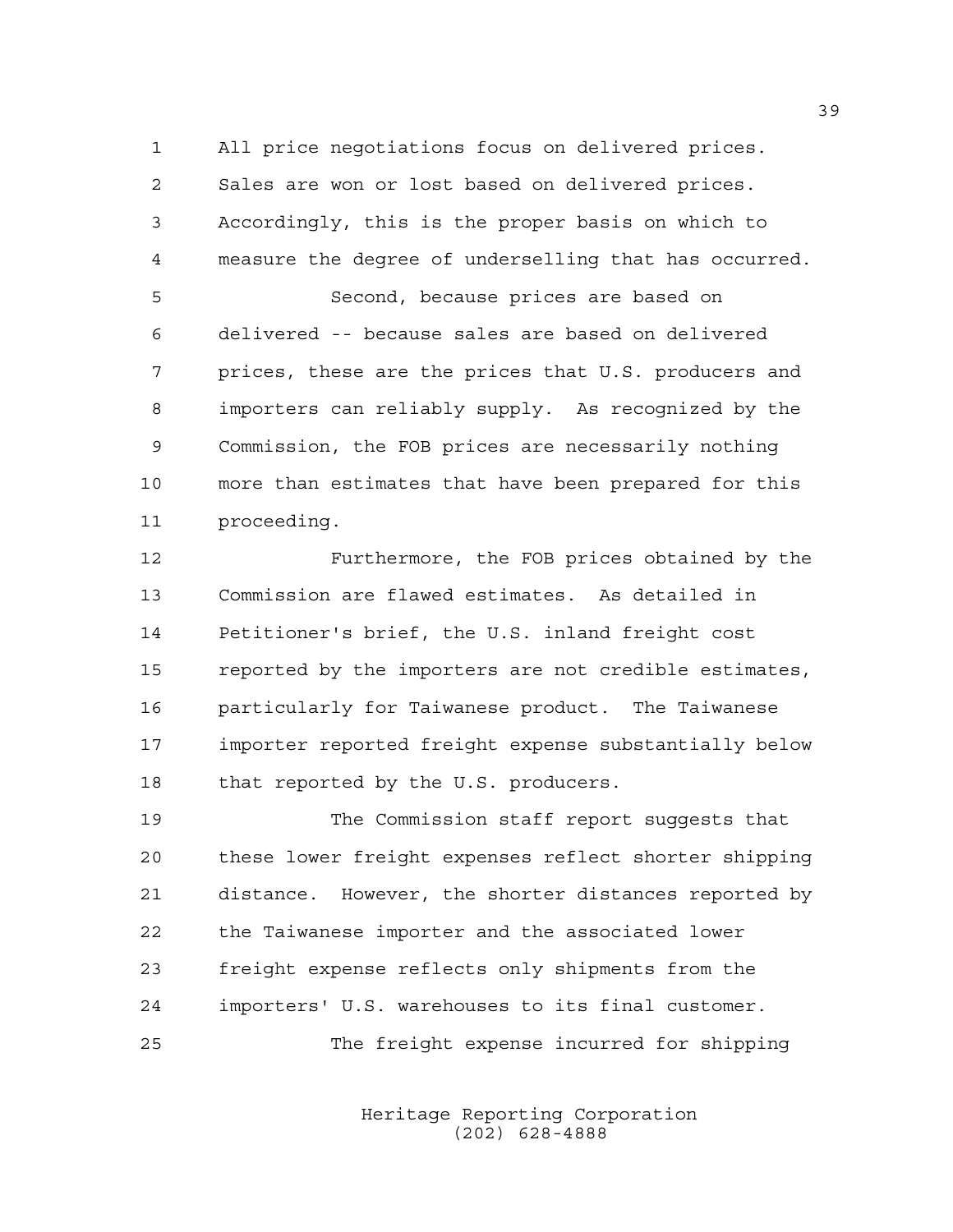1 from the U.S. port to its U.S. warehouse is most 2 likely omitted. This belief is supported by the fact 3 that the importer reported in its publicly available 4 questionnaire response to the Department of Commerce 5 that the cost of shipping from the U.S. port to the 6 importers' various U.S. warehouse locations is 7 included in international freight costs.

8 With respect to imports of powder, important 9 components of transportation cost have been omitted, 10 namely, the cost of warehousing and returning the 11 powder to a solution. As other witnesses have noted, 12 he sole purpose of converting CSOBA in a solution 13 state after it is produced in Taiwan or China to a 14 powdered state is to facilitate trans-oceanic shipment 15 to the United States. Thus, the letdown process that 16 returns the CSOBA to a solution is an integral part of 17 the transportation cost incurred in the United States 18 by the importers.

19 If an FOB price is to form the basis of the 20 price underselling analysis, the estimated FOB price 21 should include all the associated transport costs, 22 including the warehouse and letdown expenses.

23 We submitted in our prehearing brief 24 analysis of price underselling of Taiwanese CSOBA 25 based on delivered prices, the estimated FOB prices

> Heritage Reporting Corporation (202) 628-4888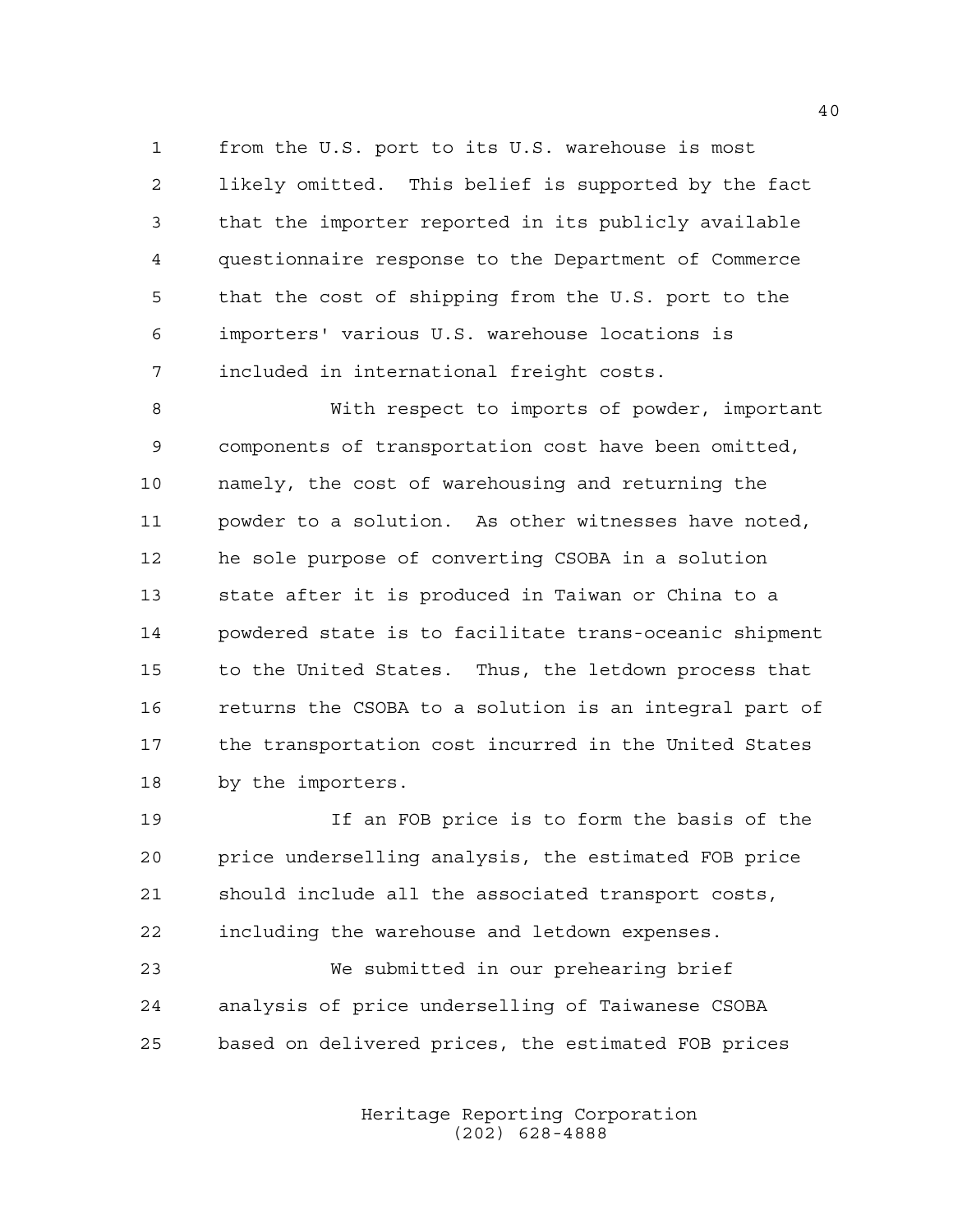1 submitted by the importer, and FOB prices that we 2 corrected for letdown costs incurred by imports of 3 powder. The analysis of delivered prices reveals best 4 the degree to which the U.S. producers have been 5 undercut by Taiwanese imports. Even though the 6 estimated FOB prices are overstated, these prices also 7 indicate substantial underselling by the Taiwanese 8 imports.

9 When the FOB prices are corrected to exclude 10 the letdown cost based on information the importer has 11 provided, the price underselling analysis results 12 approach the results of those based on delivered 13 prices. We do not have data on the cost of shipping 14 from the U.S. port to the importers' U.S. warehouses. 15 Consequently, the FOB prices cannot be adjusted for 16 these costs. However, if such adjustments could be 17 made, they should show additional underselling by the 18 Taiwanese importer.

19 As to China, the price data from the 20 dominant Chinese importer is so fundamentally flawed 21 that it is not possible to identify the extent of the 22 underselling. The Commission should disregard the 23 data submitted by the dominant Chinese importer and 24 instead find significant price underselling on the 25 basis of facts available and adverse inferences. Or

> Heritage Reporting Corporation (202) 628-4888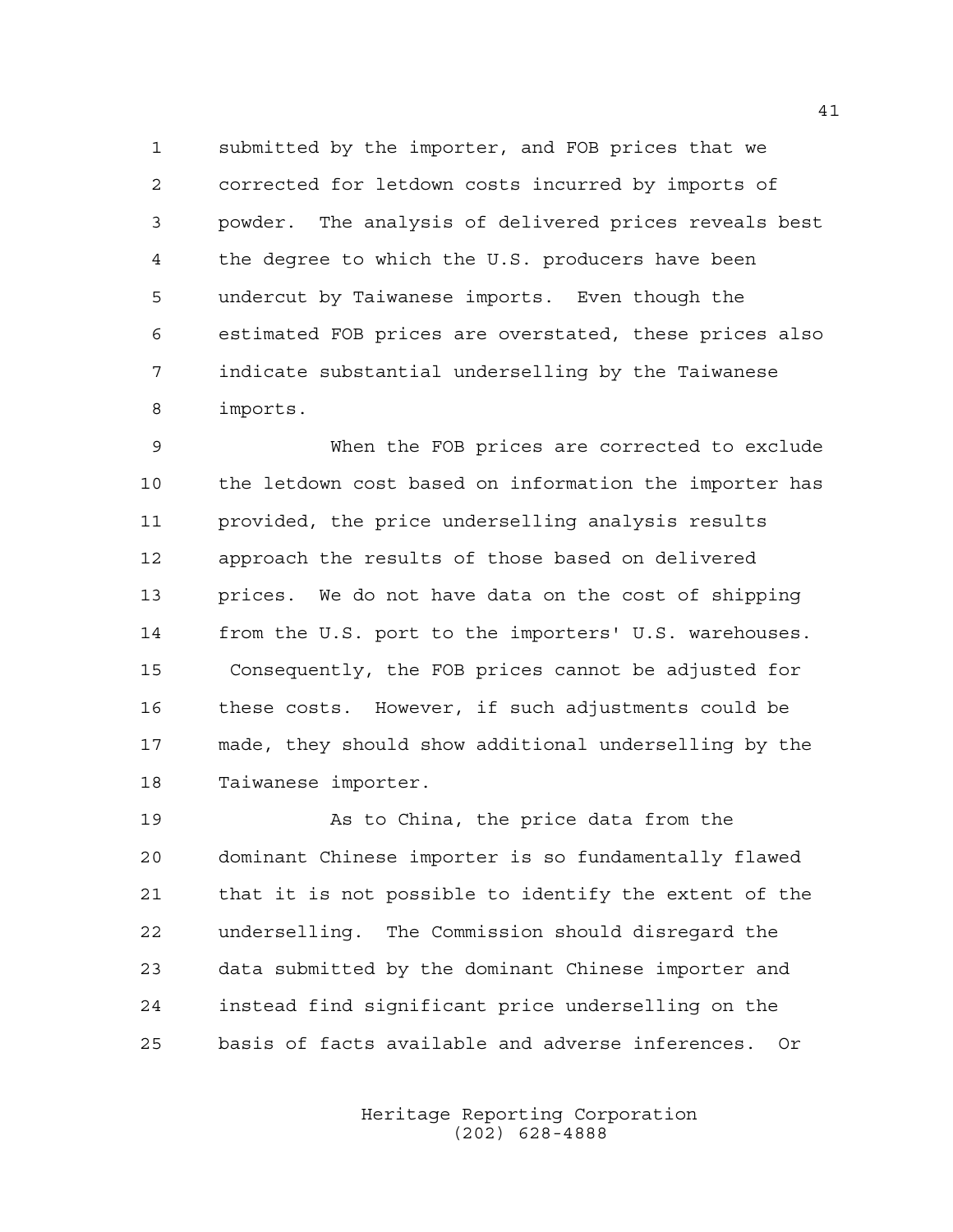1 if the Commission chooses to rely on the available 2 data, then it should make certain adjustments to that 3 data that would allow the Commission to confirm 4 significant price underselling.

5 The confidential data on the record also 6 demonstrates price depression and suppression. Price 7 depression is best illustrated by looking at U.S. 8 producers per unit prices of di-, tetra-, and hexa-9 CSOBAs during the course of the POI. This is 10 displayed in the current slide.

11 As you see, CSOBA prices in the United 12 States fell across the board during the POI. In 13 addition, price suppression is evident from an 14 examination of the confidential data on the U.S. 15 industry's operating cost. See cost of goods sold and 16 raw materials cost relative to sales revenue.

17 Turning last to the impact on the U.S. 18 industry, the effects of increased volume of subject 19 imports and their aggressive pricing is evident in the 20 domestic industry's financial results. The record 21 evidence shows that the domestic CSOBA industry's 22 performance declined substantially during the 2009- 23 2011 period, when subject imports were surging. 24 The domestic CSOBA's financial indicators

25 demonstrate material injury that the industry has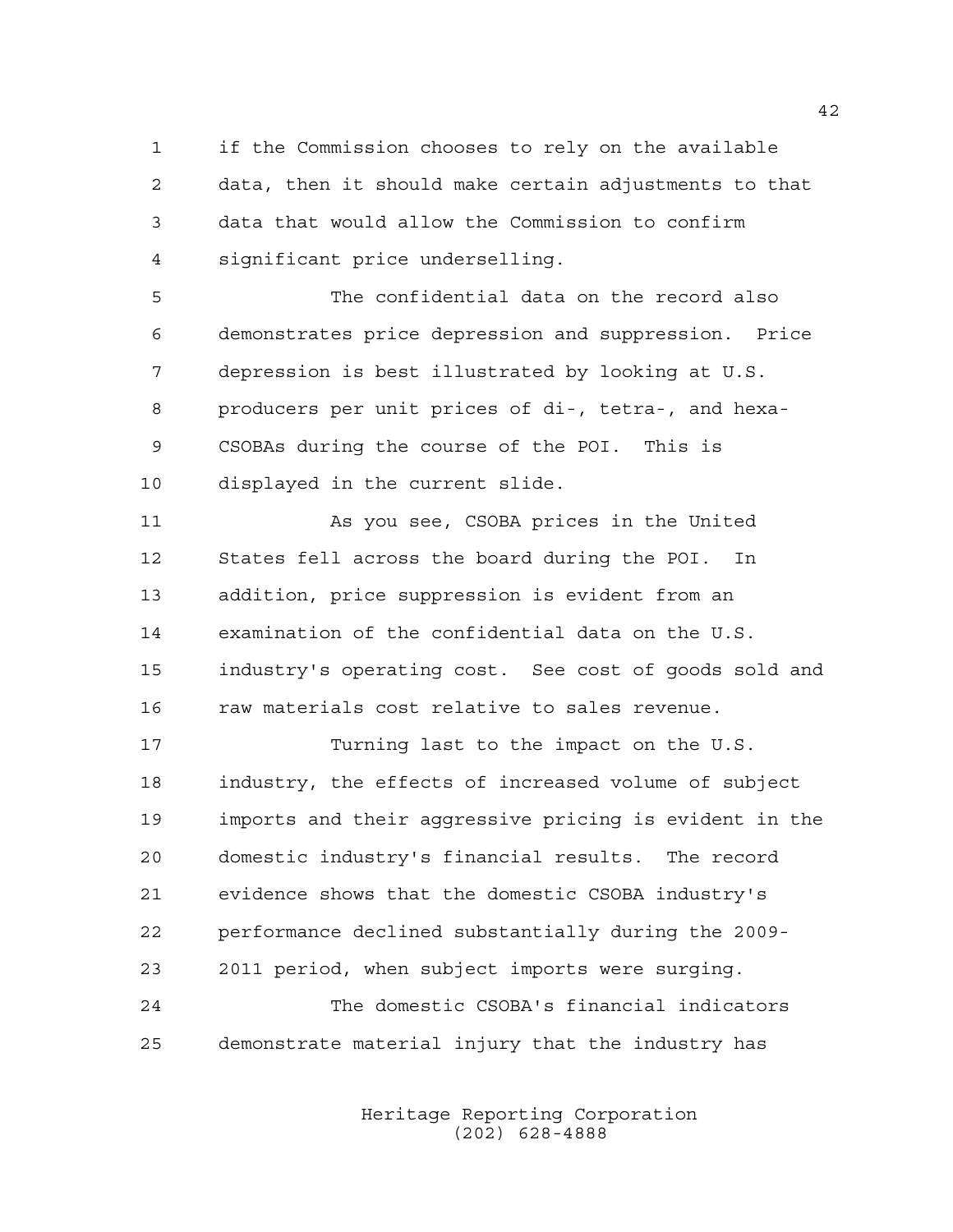1 experienced from subject imports. I will briefly 2 review some of these key indicators for the 2009-2011 3 period. But all the impact factors examined by the 4 Commission are reviewed in detail in Petitioner's 5 prehearing brief.

6 First, as the next slide shows, the domestic 7 industry's production and U.S. shipments rose slightly 8 in 2010, and then fell markedly in 2011. As shown in 9 some of my earlier slides, the domestic industry 10 steadily lost market share, while subject imports 11 steadily gained market share during the 2009-2011 12 period.

13 Second, as the next slide shows, the 14 domestic industry's operating losses increased each 15 year during the POI. The record evidence further 16 shows that per-unit profitability, as well as 17 profitability as a percent of sales revenue, also 18 deteriorated during each year.

19 Third, the record evidence shows that the 20 domestic industry's return on investment became 21 increasingly negative during each year.

22 Fourth, the record evidence shows that the 23 domestic industry's capacity utilization, which was 24 already extremely low, fell further during each year 25 of the POI.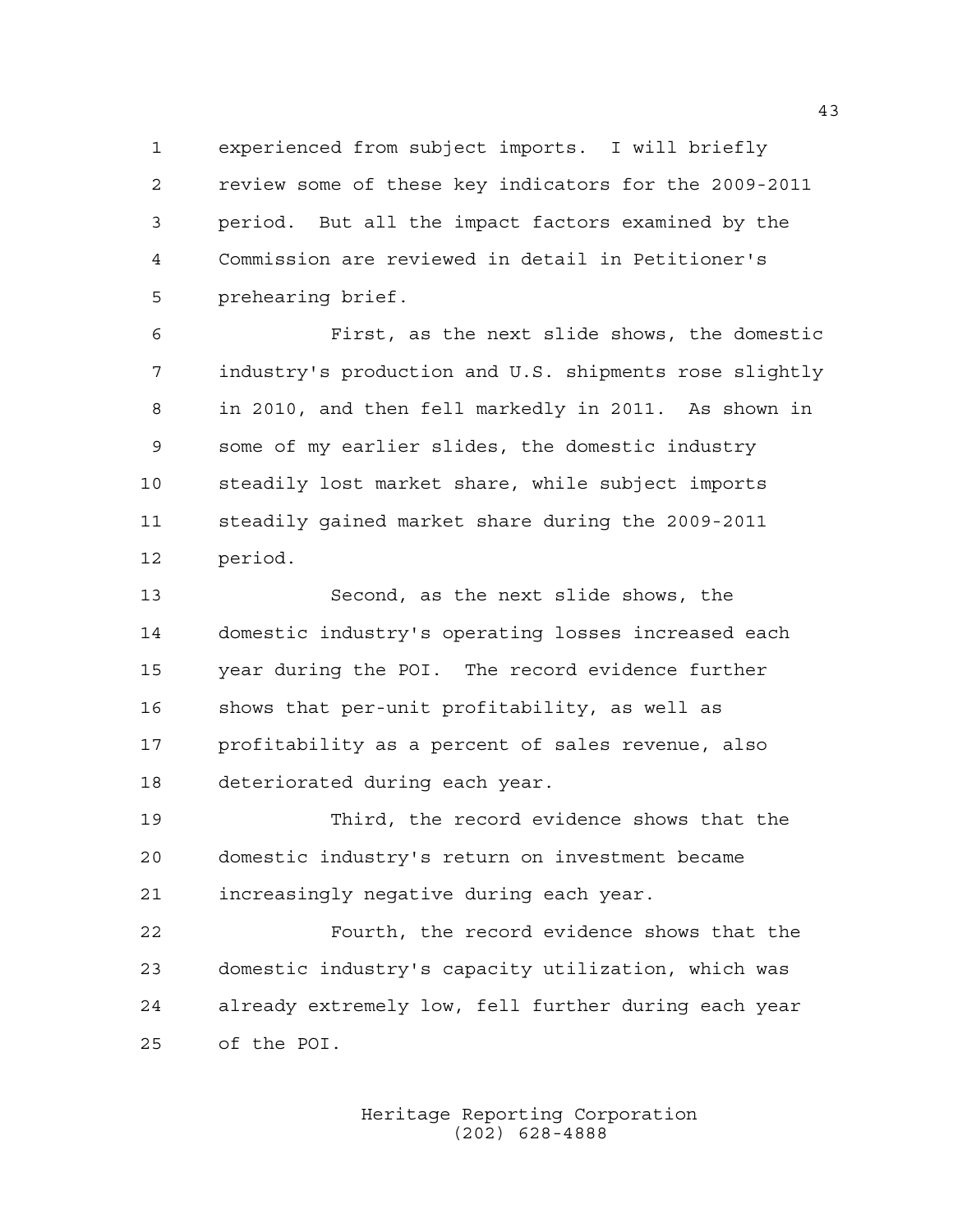1 Finally, the domestic industry's employment 2 declined significantly in each year. This is 3 displayed on the next slide.

4 In sum, during the course of the period of 5 investigation, the evidence before the Commission 6 shows (1) subject import volumes have been rising at 7 the expense of domestic producers' market share, and 8 doing so regardless of the demand trends in the 9 industry; (2) subject imports have been undercutting 10 domestic prices, causing domestic prices to decline, 11 and causing domestic producers to lose substantial 12 sales and revenue; and (3) the domestic industry's 13 financial indicators have steadily deteriorated.

14 The unavoidable conclusion is the domestic 15 industry is suffering material injury by reason of 16 subject imports. This is summarized in my final 17 slide. Thank you.

18 MR. ELLIS: Thank you, Lynn. Our final 19 witness will be Kenneth Golder, the president and CEO 20 of Clariant Corporation.

21 MR. GOLDER: Good morning. I am Ken Golder, 22 the president and chief executive officer and chief 23 financial officer of Clariant Corporation, based in 24 Charlotte, North Carolina. I have been Clariant's 25 president and CEO since June of 1998, and am head of

> Heritage Reporting Corporation (202) 628-4888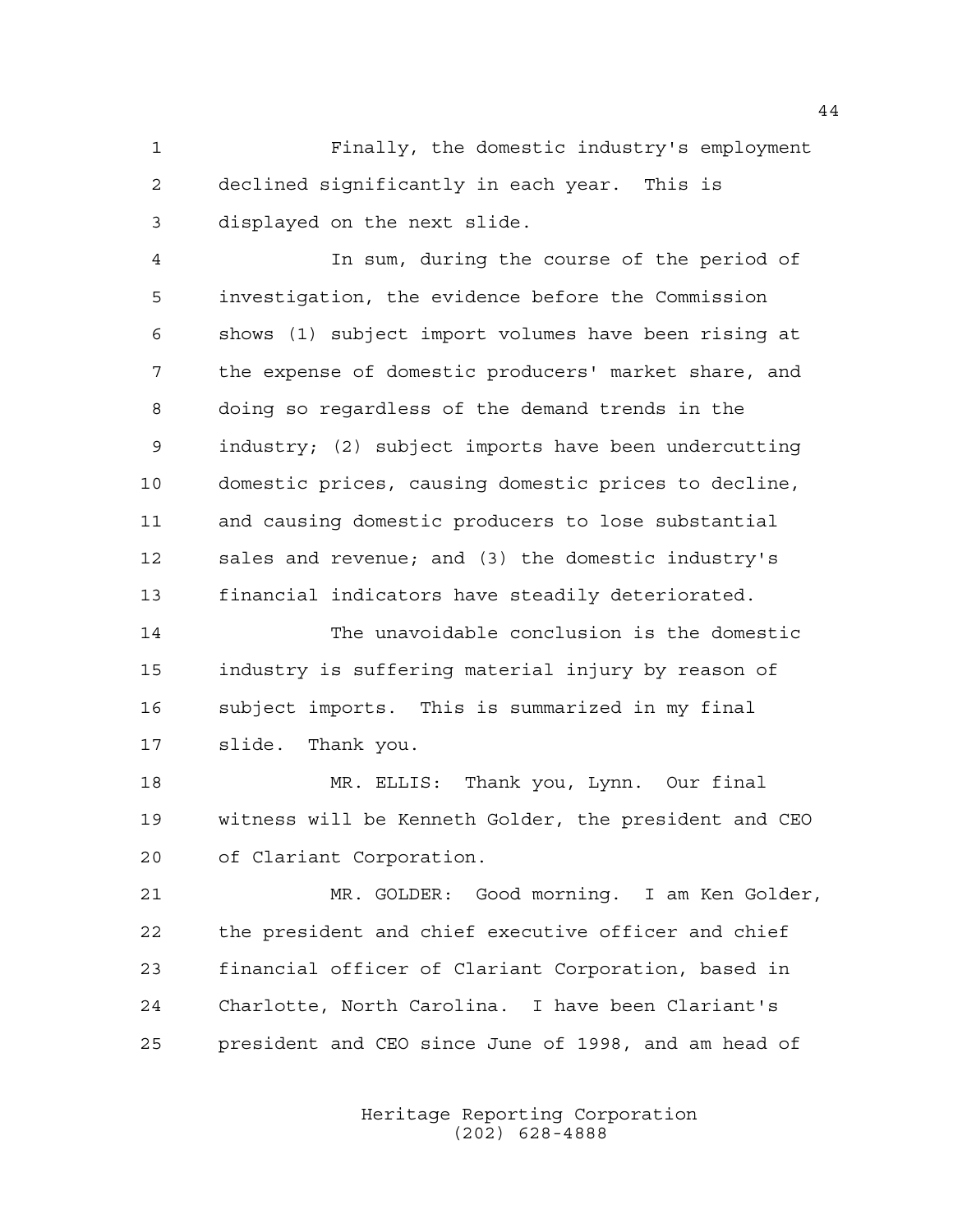1 Clariant's operations for all of North America. I 2 have worked for Clariant or its predecessors since 3 1982.

4 I am here today as the CEO of the largest 5 U.S. producer of CSOBAs to deliver a simple, but 6 painful message. Very soon, U.S. production of CSOBAs 7 will be unsustainable if unfairly traded imports from 8 Taiwan and China are not restrained. Over the past 9 years, the onslaught of these imports in the U.S. 10 market has had a devastating effect on domestic 11 producers, including Clariant.

12 Despite the best efforts of Clariant's 13 experienced and highly regarded technical and sales 14 staff to supply our world class products to U.S. 15 customers, we have seen our business quickly erode. 16 As Matt has explained, our robust sales volumes and 17 revenues have been lost to Taiwanese and Chinese 18 producers. Like Matt, the refrain I hear from 19 Clariant's sales staff is always the same. We cannot 20 drop our prices low enough or fast enough to compete 21 with the dumping of products by these producers. And 22 they're right.

23 Clariant cannot compete in the unfair race 24 to the bottom created by companies like TFM. In my 25 position overseeing the preparation of Clariant's

> Heritage Reporting Corporation (202) 628-4888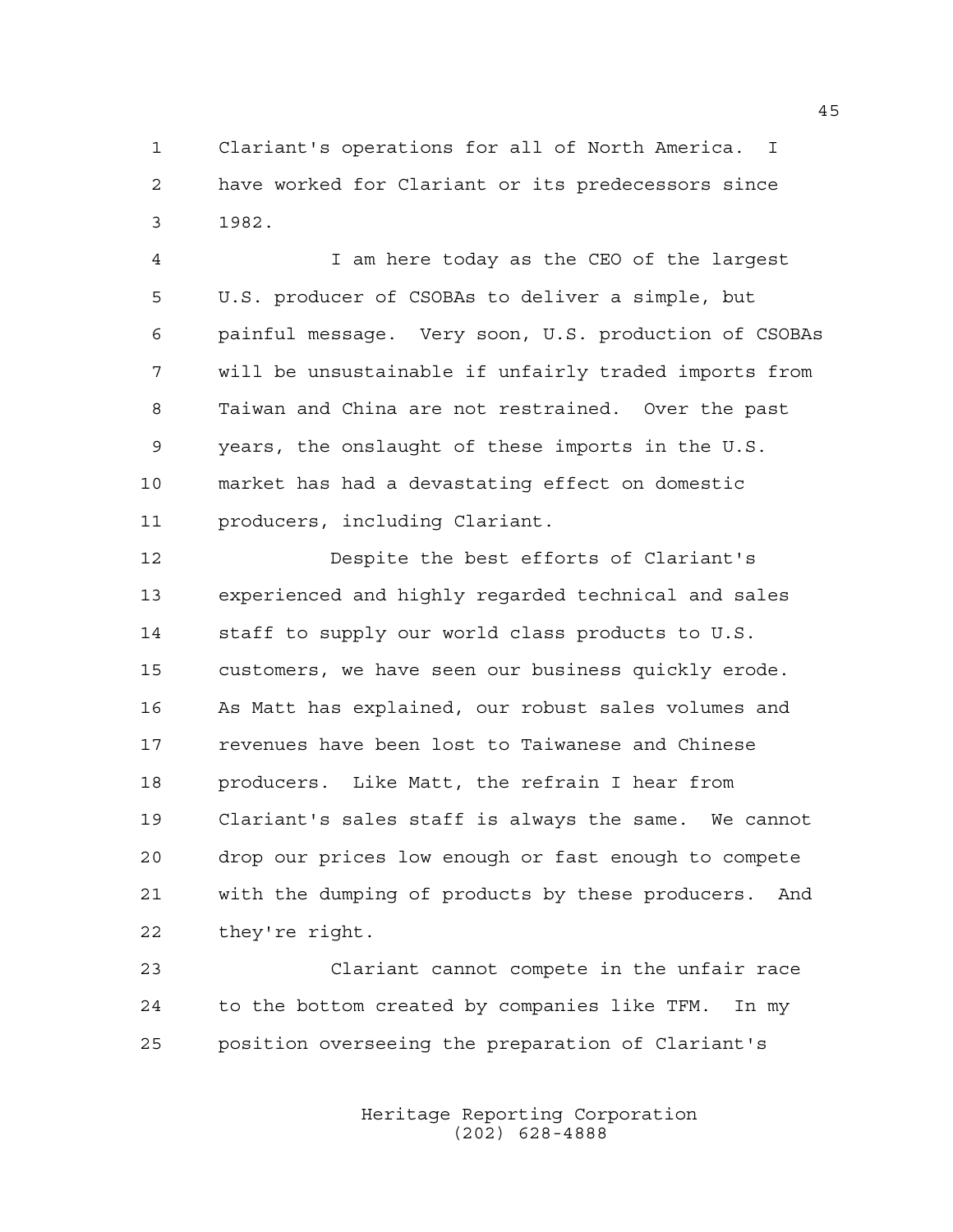1 financial statements, I see firsthand the impact of 2 rising import costs on Clariant's bottom line. Our 3 experience indicates that in a fair market, Clariant 4 is able to pass along these costs to its customers. 5 In fact, Clariant has a successful history of doing 6 so.

7 But time and again, Clariant's modest price 8 increases have been rebuffed in whole or in part due 9 to the willingness of Taiwanese and Chinese producers 10 to undersell our products. This destructive and 11 unfair competition severely impacts the financial 12 health of Clariant and the entire domestic industry. 13 Each time that Clariant loses a sale to a Taiwanese 14 producer, or that Clariant is forced to reduce its 15 already low price to match a competing offer from a 16 Chinese producer, Clariant's bottom line takes a hit.

17 These hits are substantial, especially since 18 Clariant has been largely squeezed out of the spot in 19 short-term contract market by subject imports, and our 20 remaining long-term contracts are at risk. The loss 21 of even one long-term contract can severely reduce 22 Clariant's sales volume, which in turn makes it 23 difficult for Clariant to maintain reasonable 24 production rates and capacity utilization at our 25 Martin, South Carolina plant. And the loss of a long-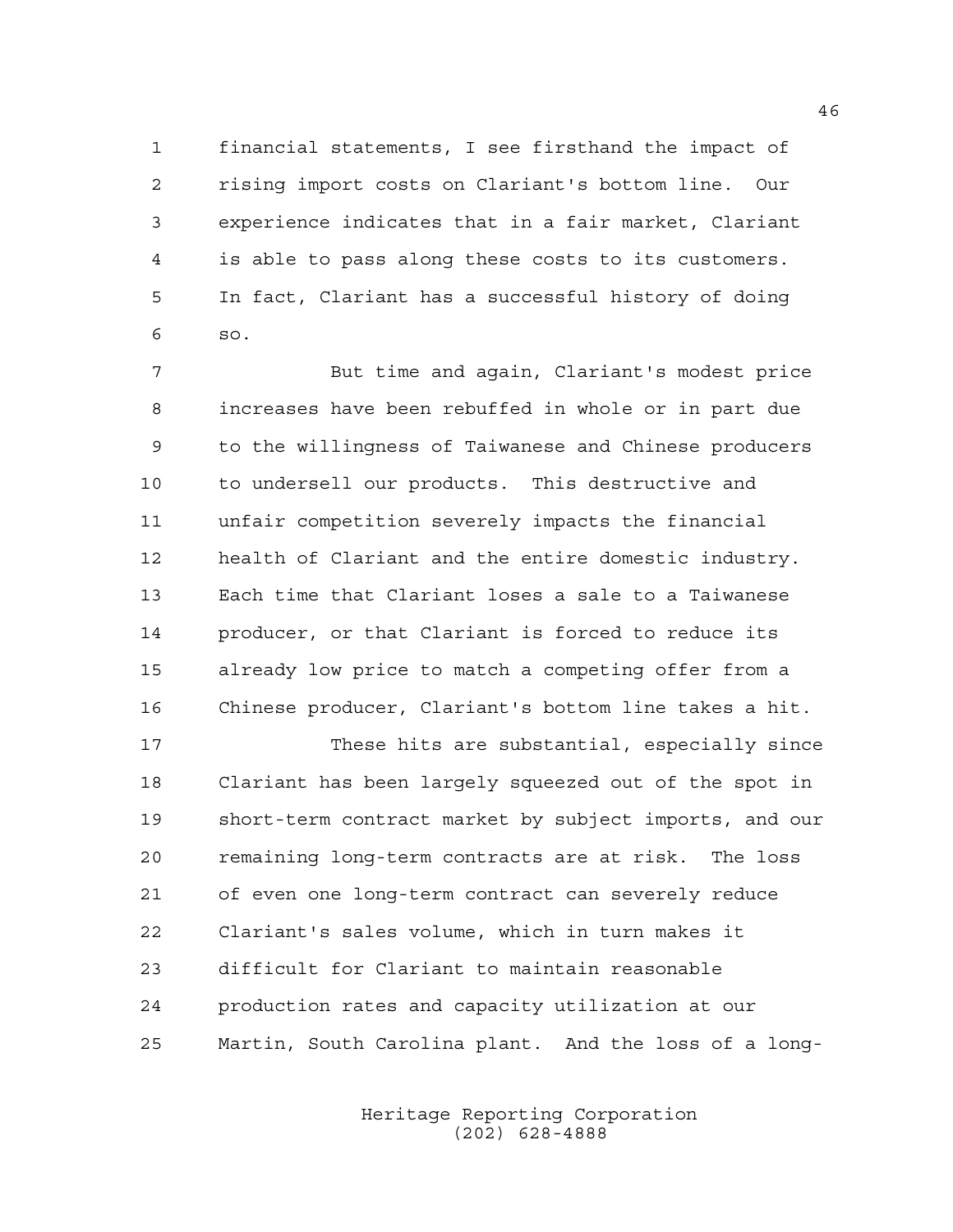1 term contract is all too easy, given the insistence of 2 U.S. paper makers on the inclusion of meet-or-release 3 clauses in these contracts.

4 These clauses require Clariant to meet the 5 prices offered by competitors or at a minimum reduce 6 prices substantially in order to maintain CSOBA 7 volumes. The confidential record contains evidence of 8 how these meet-or-release clauses have impacted 9 Clariant during the period of investigation. As a 10 result of these clauses, Clariant and the other 11 domestic producers are especially vulnerable to the 12 negative price effects of unfairly traded imports.

13 The data collected by the Commission staff 14 in the final phase of these investigations confirms 15 the adverse impact of subject imports that I have seen 16 in Clariant's financial reports over the past years. 17 Much of this data are confidential, but even in the 18 public data, it makes clear the extent of the injury 19 suffered by the domestic industry.

20 With respect to Clariant itself, between 21 2009 and 2011, our CSOBA production, U.S. shipments, 22 and capacity utilization have all substantially 23 declined. As U.S. shipments of unfairly priced 24 imports from Taiwan and China increased dramatically, 25 our market share also declined. Our employment base

> Heritage Reporting Corporation (202) 628-4888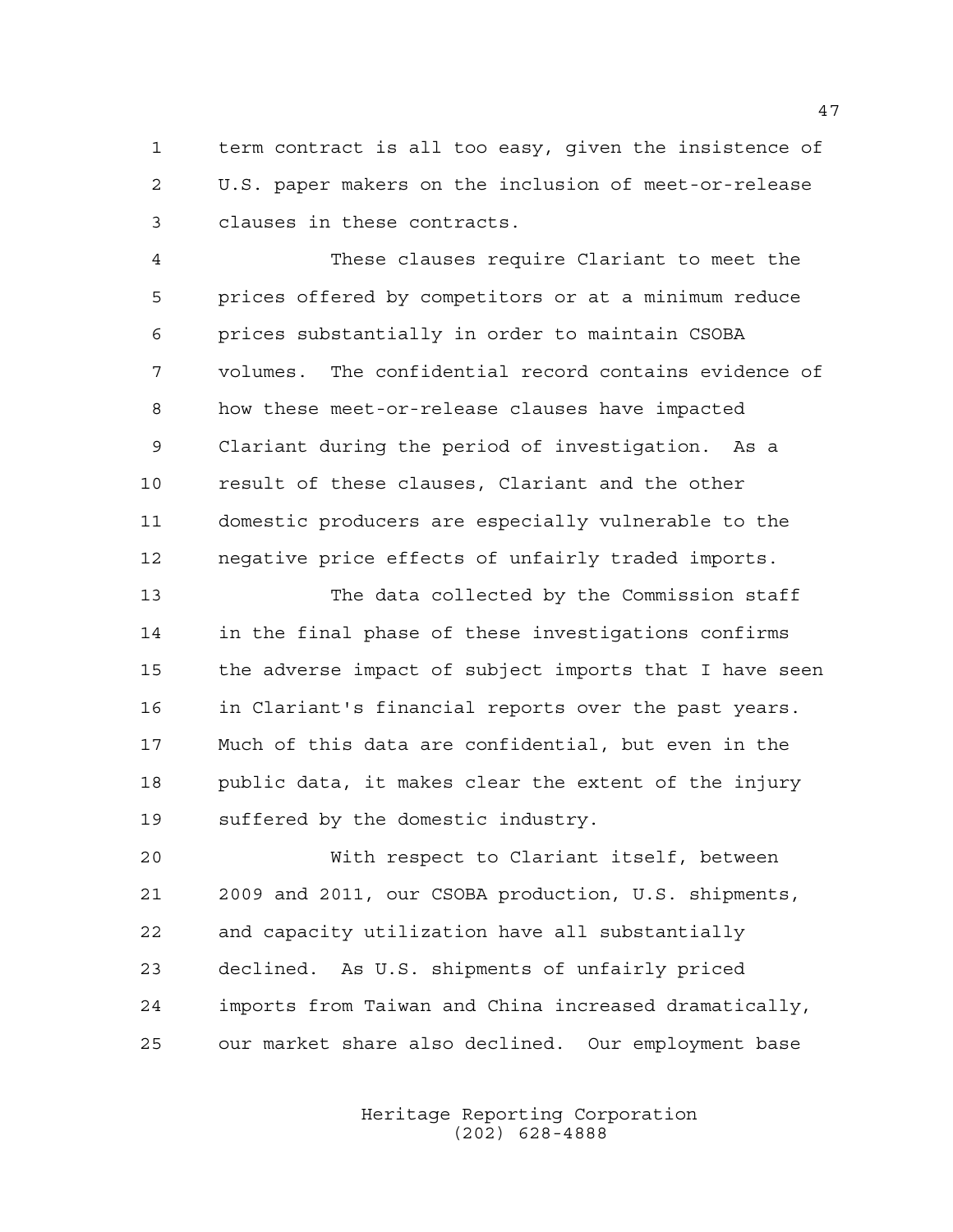1 and wages fell, and we were forced to cancel or 2 postpone much needed investment at our Martin 3 facility.

4 Looking ahead, I fully expect the state of 5 the U.S. industry to soon worsen further from its 6 already dire situation as the unfair behavior of 7 Taiwan and China continues and grows stronger. I have 8 been informed that the Taiwanese producers has just 9 expanded its capacity, and China has significantly 10 unused capacity, which could all be used to rapidly 11 increase production in order to target the U.S. 12 market.

13 These producers could readily shift their 14 shipments from China in other markets to the United 15 States. Yet the greatest threat of all to the 16 domestic industry stems from the recent investments by 17 Taiwanese and Chinese producers in spray drying 18 equipment. You have already heard from my colleagues 19 discuss this development. My concern is that it 20 increases the threat of the near-term injury of 21 Clariant's production in the United States.

22 In short, we have been significantly injured 23 and continue to be threatened with further and greater 24 material injury by low-cost imports from Taiwan and 25 China. Clariant is here seeking relief from these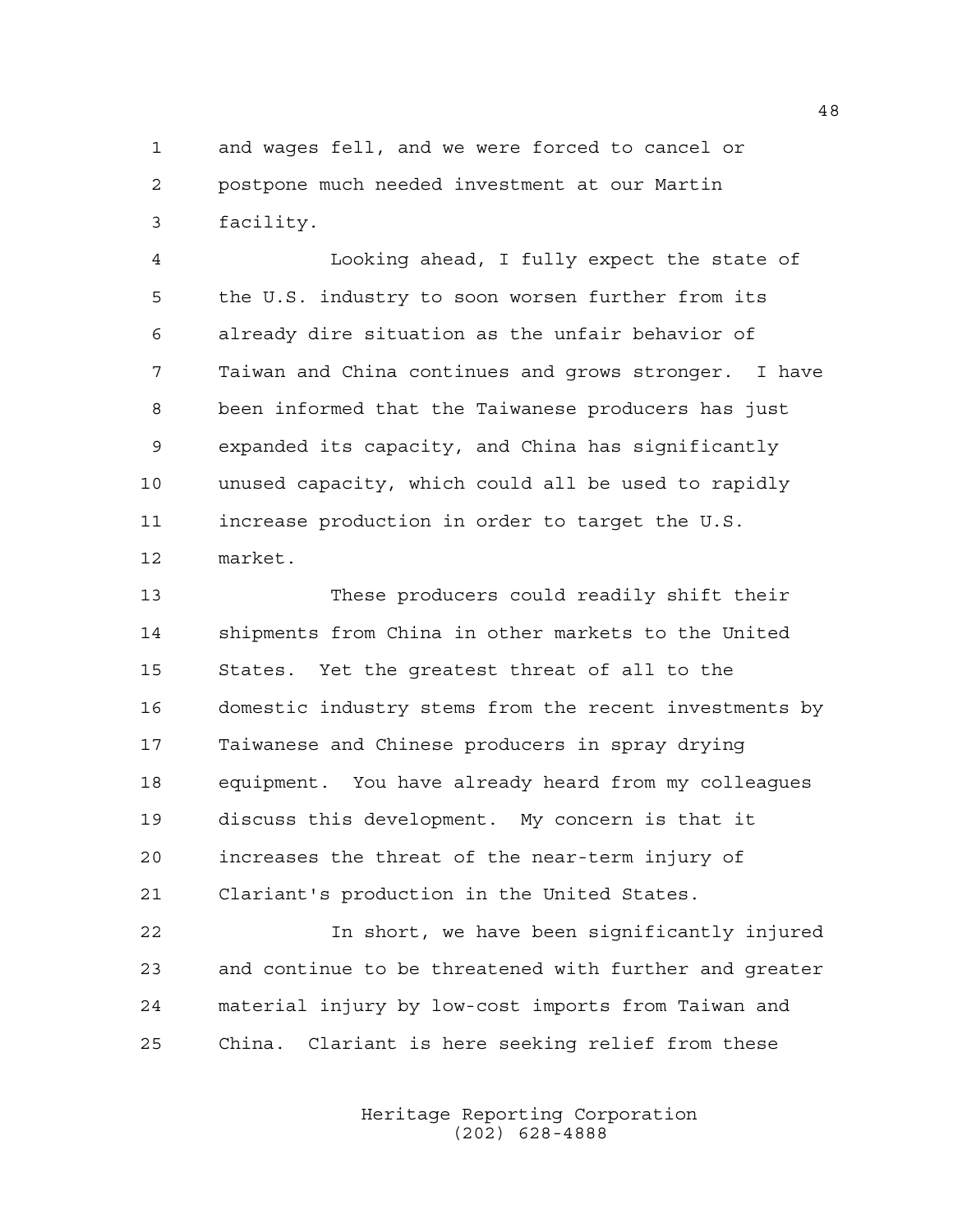1 unfairly traded imports as an absolute last resort. 2 We do not take the decision to file an antidumping 3 petition lightly. We made this decision only after 4 taking significant operational measures to improve our 5 efficiency and boost our productivity. Clariant has 6 undertaken several lean sigma continuous improvement 7 projects, increased automation, streamlined our 8 product portfolio, and found innovative ways to market 9 our strengths and expertise.

10 Clariant's hardworking employees have 11 absorbed the pain of these efforts through layoffs and 12 other austerity measures. As I mentioned, our number 13 of employees and hours worked fell from 2009 to 2011. 14 Wages also declined. These measures may have 15 somewhat cushioned our bottom line for now, but they 16 threaten substantial permanent damage for Clariant and 17 the struggling local community in which our U.S. 18 production facilities are located.

19 To be blunt, without protection from these 20 unfairly traded imports, it's only a matter of time 21 before Clariant will be forced to consider the extreme 22 step of closing our U.S. plant. In fact, our under-23 performance has led our parent company to consider 24 other strategic options for this business unit that 25 could ultimately have further negative impact on the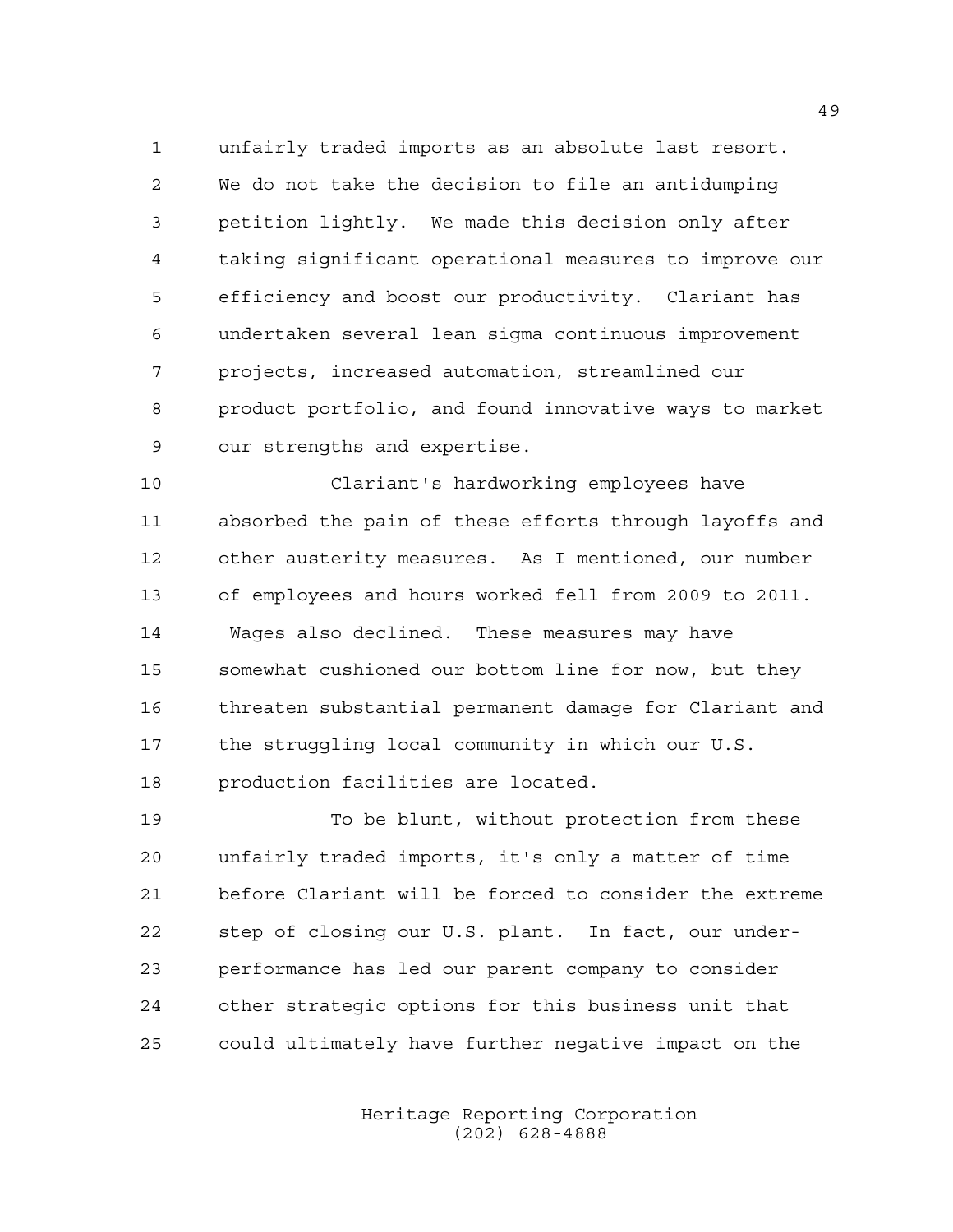1 domestic industry.

| 2  | We are not seeking to preserve our U.S.                |
|----|--------------------------------------------------------|
| 3  | production capabilities by driving the Taiwanese and   |
| 4  | Chinese producers out of the U.S. market. We welcome   |
| 5  | competition. We are only asking for prices that would  |
| 6  | naturally be obtained in a fairly traded market,       |
| 7  | prices that would sustain a healthy domestic industry. |
| 8  | However, the reality of the CSOBA market today is      |
| 9  | that the pricing levels are not set by natural market  |
| 10 | forces, but by the unfair and destructive competition  |
| 11 | from producers in Taiwan and China.                    |
| 12 | In conclusion, there is no doubt that                  |
| 13 | Taiwanese and Chinese producers are firmly targeting   |
| 14 | the U.S. market. The ability of Clariant and the       |
| 15 | other domestic producers to withstand the increasing   |
| 16 | competition from unfairly priced imports is faltering. |
| 17 | As I stated at the outset of my remarks, if imports    |
| 18 | from Taiwan and China are not restrained, U.S.         |
| 19 | production ultimately will not be sustainable. And     |
| 20 | the domestic papermaking industry will become wholly   |
| 21 | dependent on the foreign suppliers of CSOBAs.          |
| 22 | We would be happy to answer any questions              |
| 23 | you may have, and thank you for your time.             |
| 24 | MR. ELLIS: Thank you, Ken.<br>That concludes           |
| 25 | our panel's affirmative presentation.<br>Thank you.    |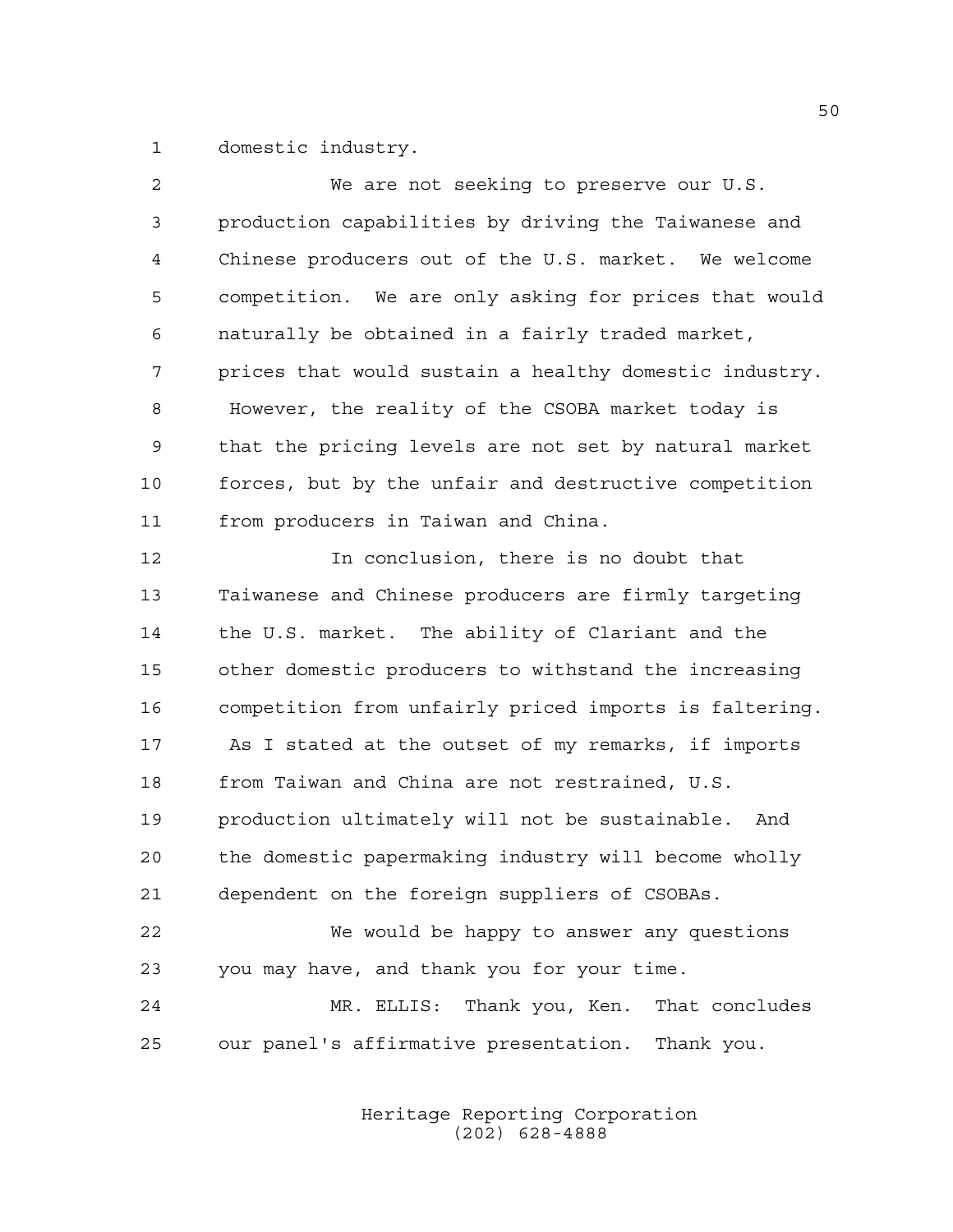1 CHAIRMAN OKUN: Thank you. And before we 2 begin our questions this morning, I want to take this 3 opportunity to thank all the witnesses for being here 4 this morning. We appreciate you taking the time from 5 your business to travel to Washington and answer our 6 questions. And this morning Commissioner Aranoff will 7 start off the questions.

8 COMMISSIONER ARANOFF: Thank you, Madame 9 Chairman. I also do want to welcome this morning's 10 panel of witnesses. Thank you for being here today. 11 The testimony this morning touched at some length on 12 the issue that TFM raised about whether or not there 13 is a distinction between effectiveness and purity. 14 And I understand your testimony on the subject. What 15 I would like to know is, is there any objective 16 technical or scientific source that the Commission 17 could look to in order to basically definitively 18 resolve this dispute over the extent to which purity 19 matters?

20 MR. JACKSON: I would say not. Ultimately, 21 the test of a product's quality has to be the 22 performance on a paper machine. And as we've 23 testified, that performance is driven by the 24 concentration of active ingredients in the product, 25 not by the purity of the product.

> Heritage Reporting Corporation (202) 628-4888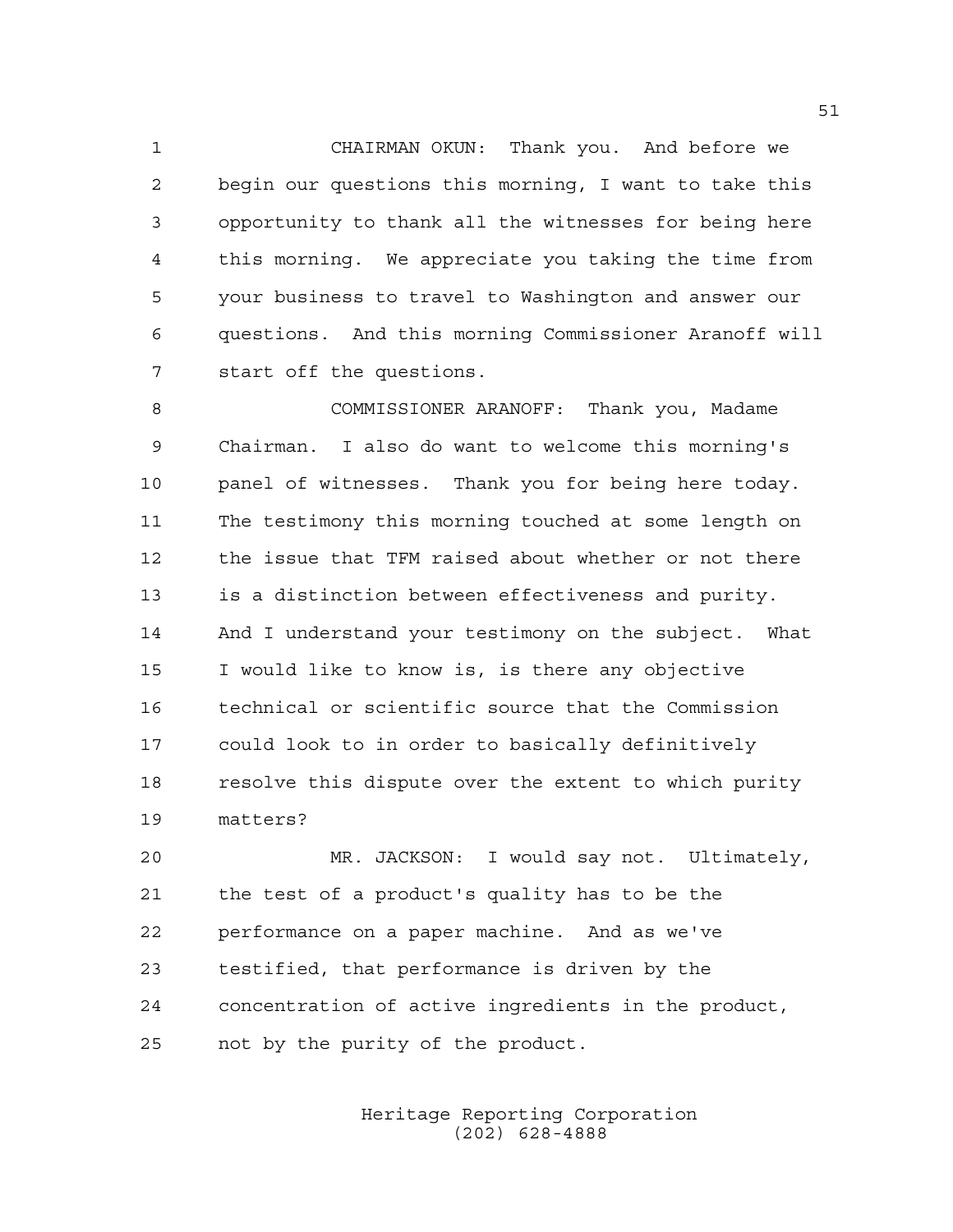1 Yeah. I mean, we could add to that that 2 what we learn from our customers, in addition to the 3 tests that we perform ourselves, support that 4 Clariant's products are comparable, if not better, 5 than the products supplied by our competitors.

6 COMMISSIONER ARANOFF: It would be helpful 7 to have in the record -- and I don't know if this is 8 possible -- some kind of example of analyses that are 9 performed by purchasers in the ordinary course of 10 their business.

11 MR. ELLIS: This is Neil Ellis. We put one 12 example of that on the record in attachment to Dr. 13 Jackson's affidavit in our post-conference brief in 14 the preliminary phase, where it showed a sample of 15 both Clariant product and TFM product in a real-life 16 sample, and showed that the two graphs basically 17 overlapped, showing that they had the same -- that was 18 effectiveness, I believe. And so that's one example 19 of the sort of testing that is done in real time.

20 So there is one example. We could probably 21 provide you with others, if you like.

22 COMMISSIONER ARANOFF: Do effectiveness and 23 concentration of the active ingredients mean the same 24 thing? Or are there other factors that can make a 25 CSOBA product more effective than another?

> Heritage Reporting Corporation (202) 628-4888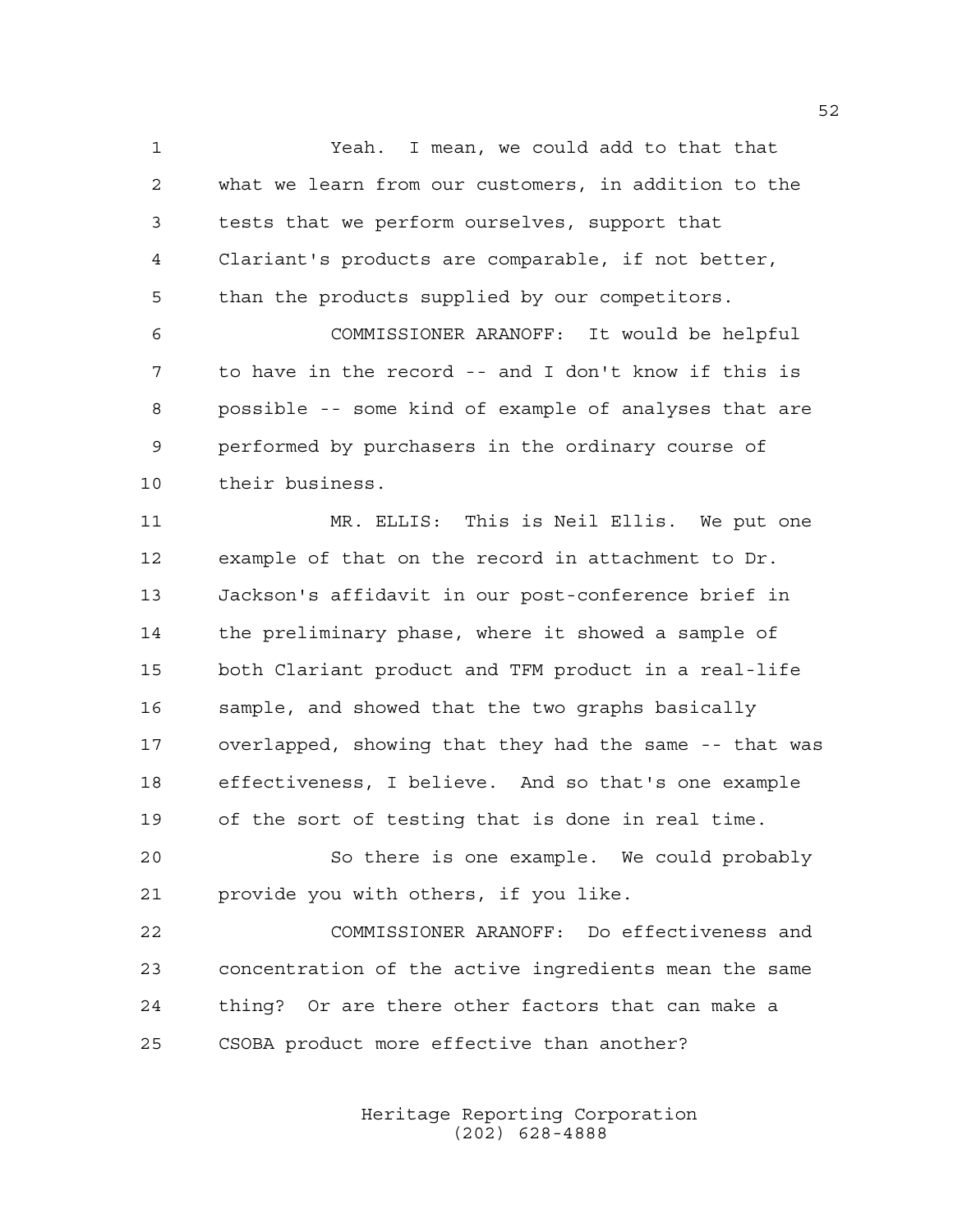1 MR. JACKSON: I think again as long as we're 2 talking about comparing two identical chemistries -- 3 so, for example, if we're comparing two products which 4 are both based on Fluorescent Brightener 220, which is 5 the tetra that we showed earlier, then again the 6 performance, that is governed by the concentration of 7 the active ingredients in the solution. 8 COMMISSIONER ARANOFF: Okay. TFM also makes 9 the claim that by producing a higher purity product, 10 it's saving its customers money by allowing them to 11 use less of the product to achieve the same level of 12 brightness. Can you respond to that? 13 MR. JACKSON: Yes. I apologize if I'm being 14 a little repetitive, but you will be able to use less 15 product if your solution a higher concentration of 16 active ingredients. Concentration of active 17 ingredients, yeah. 18 MALE VOICE: Not purity. 19 MR. JACKSON: Not purity, yeah, that's 20 correct. 21 MR. ELLIS: I want to make sure that last

22 point was heard, which is that it's not based on 23 purity, but on concentration. You can use a lower 24 dosage. They're talking about purity, and that's not 25 correct, from my understanding.

> Heritage Reporting Corporation (202) 628-4888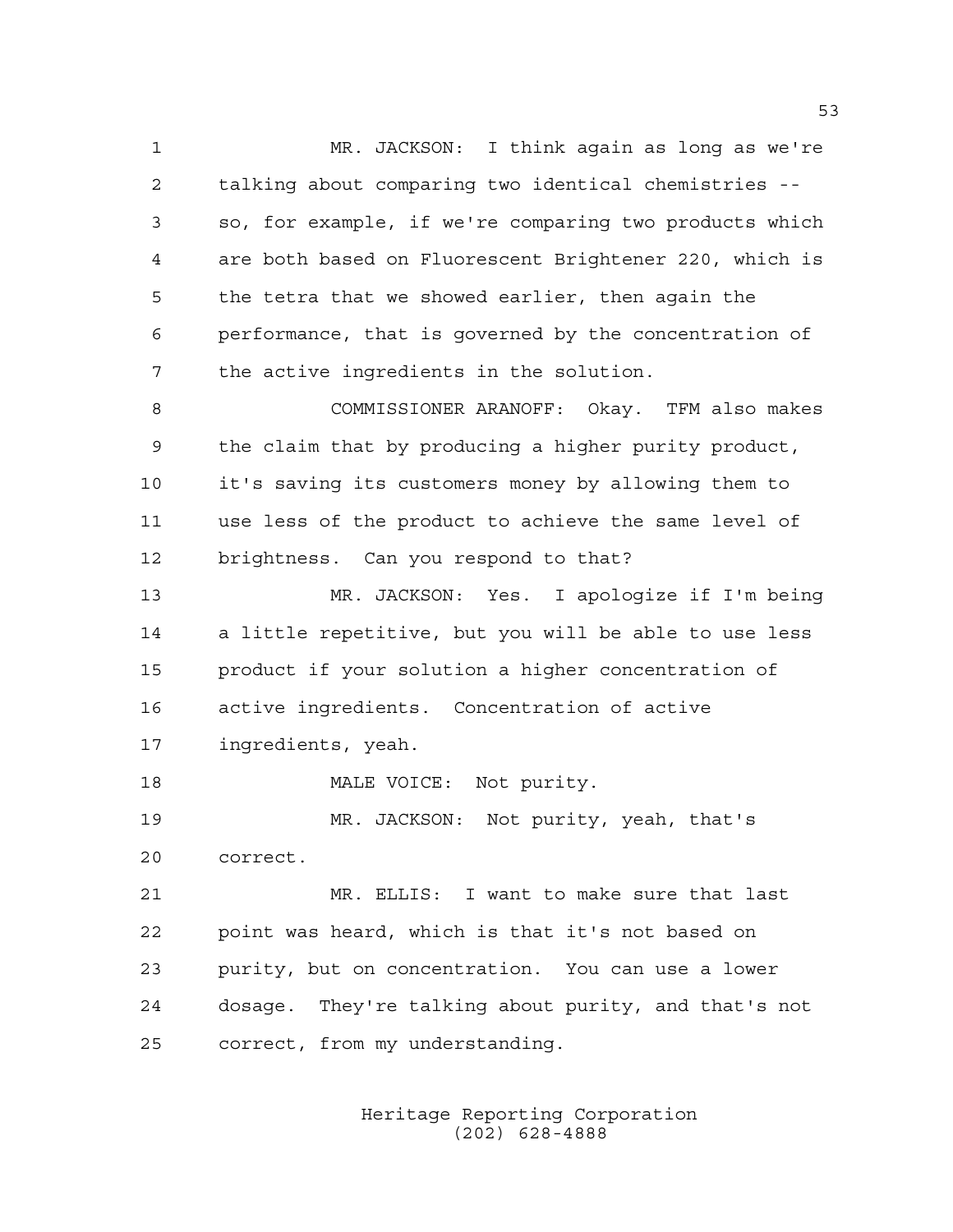1 COMMISSIONER ARANOFF: Okay. There is a 2 reference in one of the briefs to CSOBAs being FDA 3 approved for certain applications. Are there 4 applications for which FDA approval is needed, and 5 what would those be?

6 MR. DETTLAFF: This is Matt Dettlaff with 7 Clariant. Yes, there are FDA-compliant applications 8 with the paper, end paper, that is used. Such 9 applications go into food wrap, or even some customers 10 want -- even though their paper may not come in direct 11 contact with the food, any components of the packaging 12 of some food, such as the box around a bag, they want 13 that to be FDA compliant. So typical applications for 14 FDA compliance are with food contact paper grade.

15 COMMISSIONER ARANOFF: Do all of the U.S. 16 producers make a product that could be used in FDA-17 compliant paper product?

18 MR. DETTLAFF: TO my knowledge, yes, all the 19 domestic producers have an FDA-compliant product. The 20 Fluorescent Brightener 220, at least the two main -- I 21 know for sure the two main producers domestically do 22 have FDA compliance on their Fluorescent Brightener 23 220 molecule.

24 COMMISSIONER ARANOFF: Okay. How large a 25 share of the U.S. market of CSOBAs is going to FDA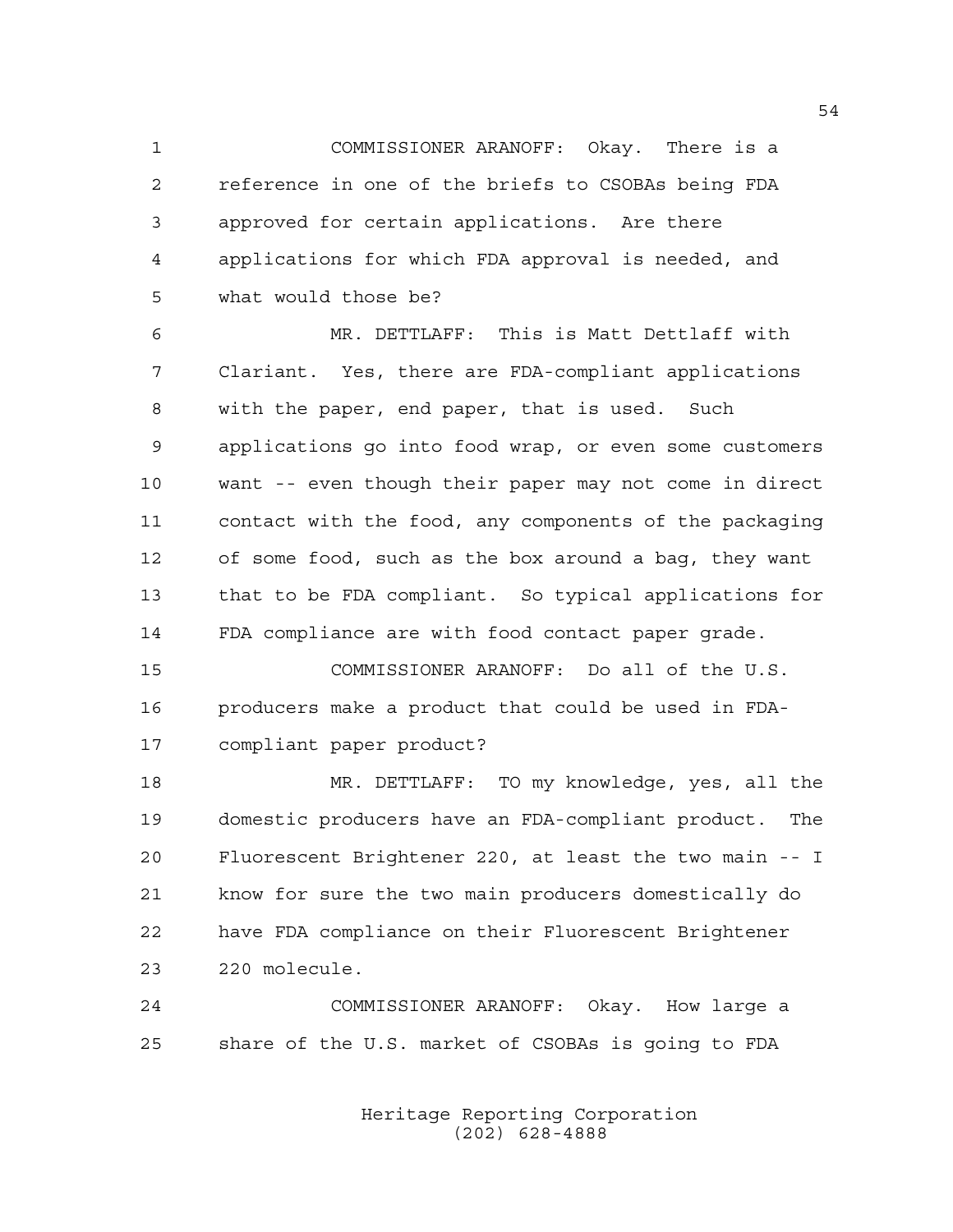1 applications?

| 2  | MR. DETTLAFF: To narrow that down to an                |
|----|--------------------------------------------------------|
| 3  | actual market share is very difficult because you      |
| 4  | don't know -- some of our customers don't even know    |
| 5  | what their paper is going into in terms of direct      |
| 6  | application. So they make a large portion of their     |
| 7  | own production to FDA-compliant standards, but what    |
| 8  | proportion of that paper actually goes into those food |
| 9  | contact applications is kind of unsure.                |
| 10 | COMMISSIONER ARANOFF: Okay. Well, I                    |
| 11 | understand the point that you're making about you      |
| 12 | don't know for sure whether they actually needed it.   |
| 13 | But I'm more interested in for what portion or         |
| 14 | purchases they request it or require it.               |
| 15 | MR. DETTLAFF: In my estimation, it's a                 |
| 16 | relatively small portion of the overall sales volume   |
| 17 | of the Fluorescent Brightener 220 that goes into       |
| 18 | actual food contact applications or is sold in order   |
| 19 | to claim FDA compliance. I would say it's definitely   |
| 20 | under 10 percent of the total market.                  |
| 21 | COMMISSIONER ARANOFF: Okay. I appreciate               |
| 22 | that. Switching to another topic, are there any        |
| 23 | customers in the U.S. or anywhere in the world that    |
| 24 | you're aware of who take delivery of CSOBAs in powder  |
| 25 | form?                                                  |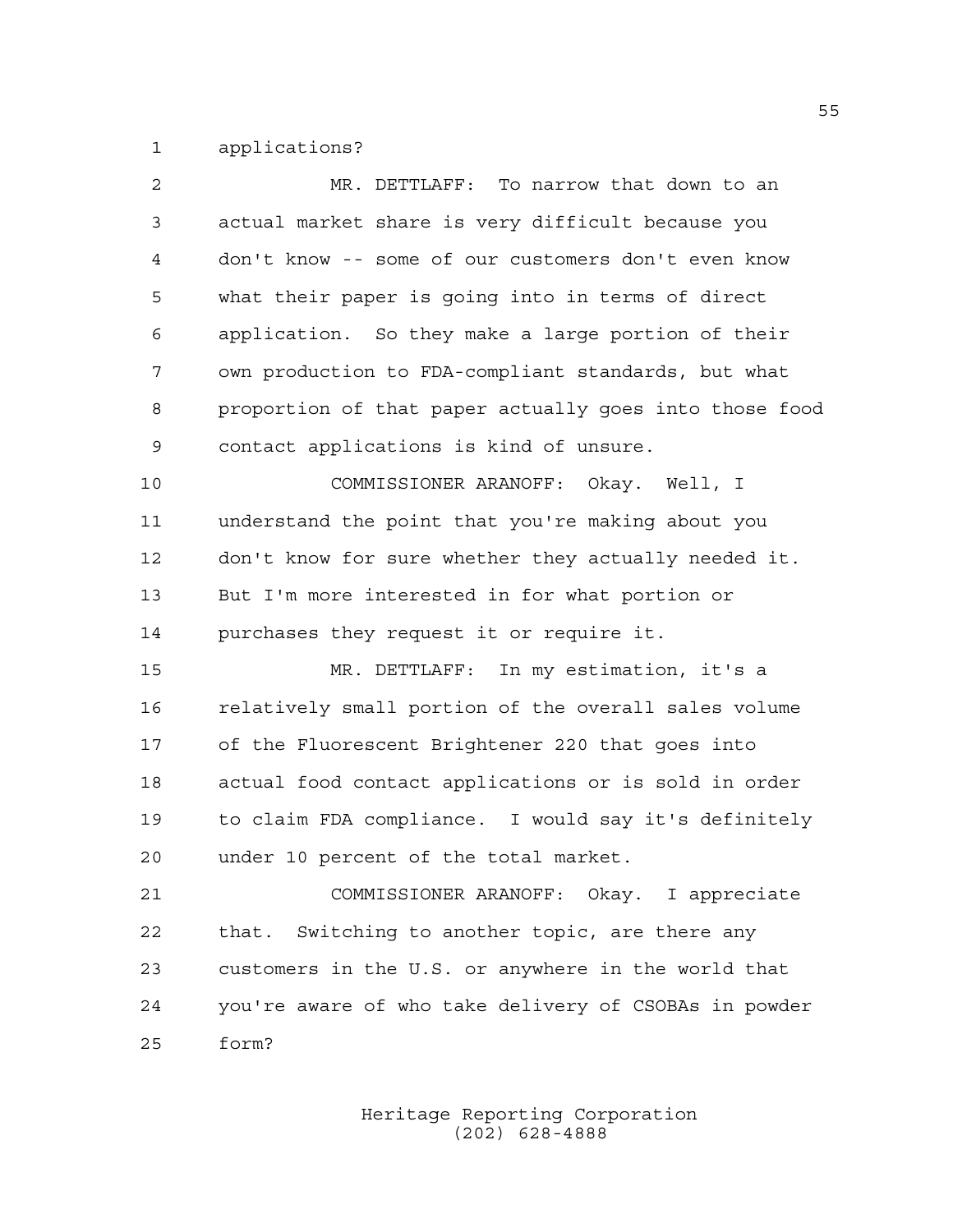1 MR. DETTLAFF: Again, this would be 2 anecdotal information, but I think there are one or 3 two customers that are at least contemplating 4 utilizing or taking the powder form in delivery and 5 then setting up their own system for dilution. I do 6 not know of any customers domestically taking the 7 powder and applying it to paper.

8 So all of the anecdotal information I have 9 heard is the customers are contemplating taking the 10 powder and doing the letdown that Russ Gibson 11 discussed, doing the letdown themselves.

12 COMMISSIONER ARANOFF: Okay. These are U.S. 13 customers or customers somewhere else?

14 MR. DETTLAFF: I only have domestic market 15 real firsthand -- even anecdotal information. So, 16 yes, the customers that I've heard anecdotal evidence 17 is for the domestic market.

18 COMMISSIONER ARANOFF: Okay. Can somebody 19 describe in some detail the kind of services and 20 technical support that your company provides to its 21 customers? I'm interested, in addition to hearing a 22 description of the services and support that you 23 provide, of whether you have any data that you could 24 give us on either the number of employee hours that 25 you spend on customer technical support or onsite at

> Heritage Reporting Corporation (202) 628-4888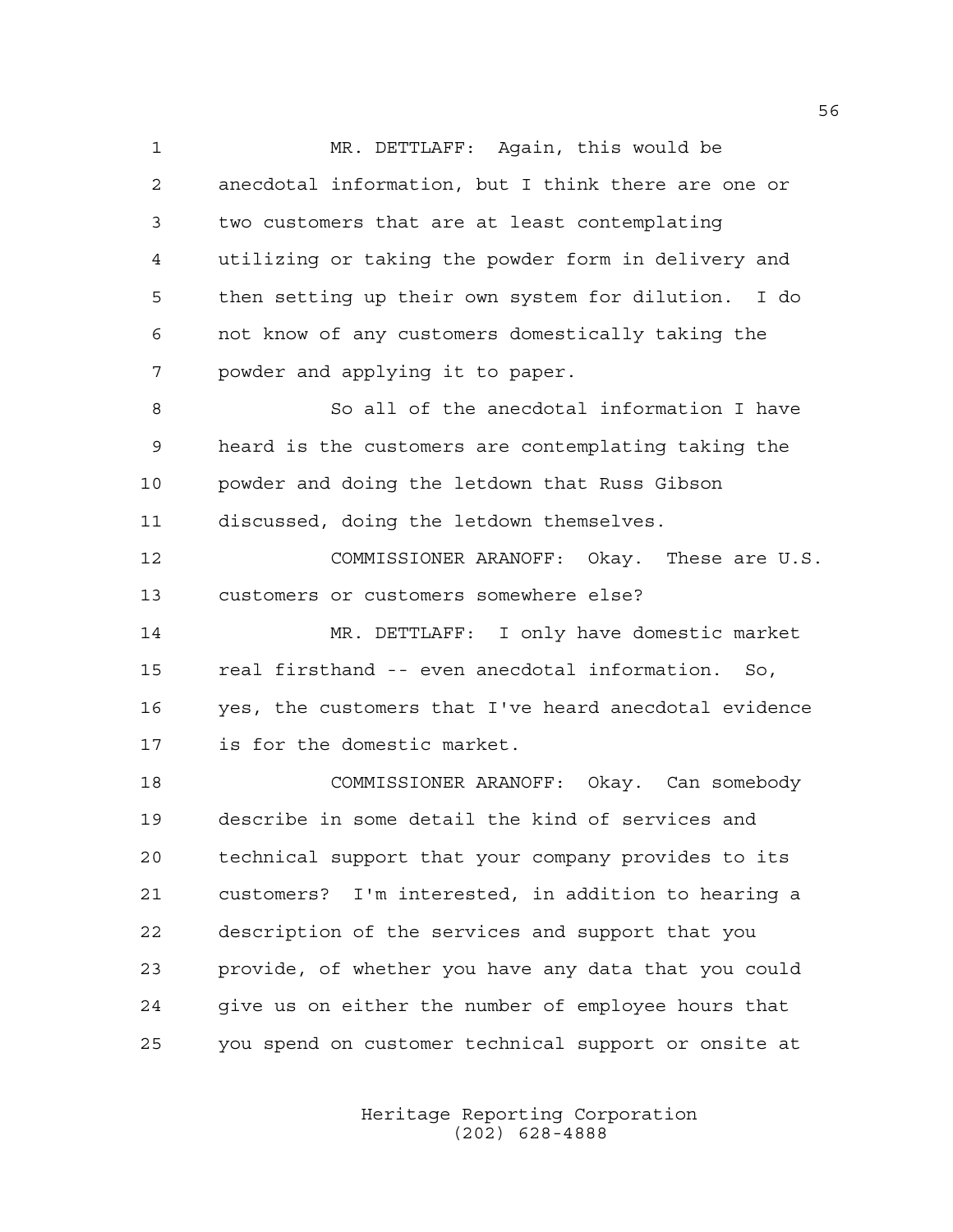1 customer locations so that we would have a basis for 2 assessing TFM's claims.

3 MR. DETTLAFF: Having firsthand experience 4 in providing that service, as well as managing others 5 that have -- that do provide that service, the types 6 of service typically requested and required by our 7 customers include the ability to do lab work, grade 8 development. So we are helping our customers develop 9 new grades for the market or increase their capability 10 of meeting more stringent specifications of the paper. 11 We have also done efficiency audits on paper machines. 12 So we are fairly -- we have fairly close partnerships 13 with some of the larger customers to where we are 14 acting as their technical staff in regards to these 15 applications. So on machine is really where we prove 16 our worth to our partners, our customers.

17 In addition to that, we also have some 18 services that allow us to control the inventories, 19 where customers have put their inventory in our 20 control, just so that they don't have to worry about 21 that. But those are the major focuses in terms of the 22 overall service of these products, is in grade 23 development and improving the efficiency on their 24 paper machines. Their end product is where they're 25 looking for better efficiency.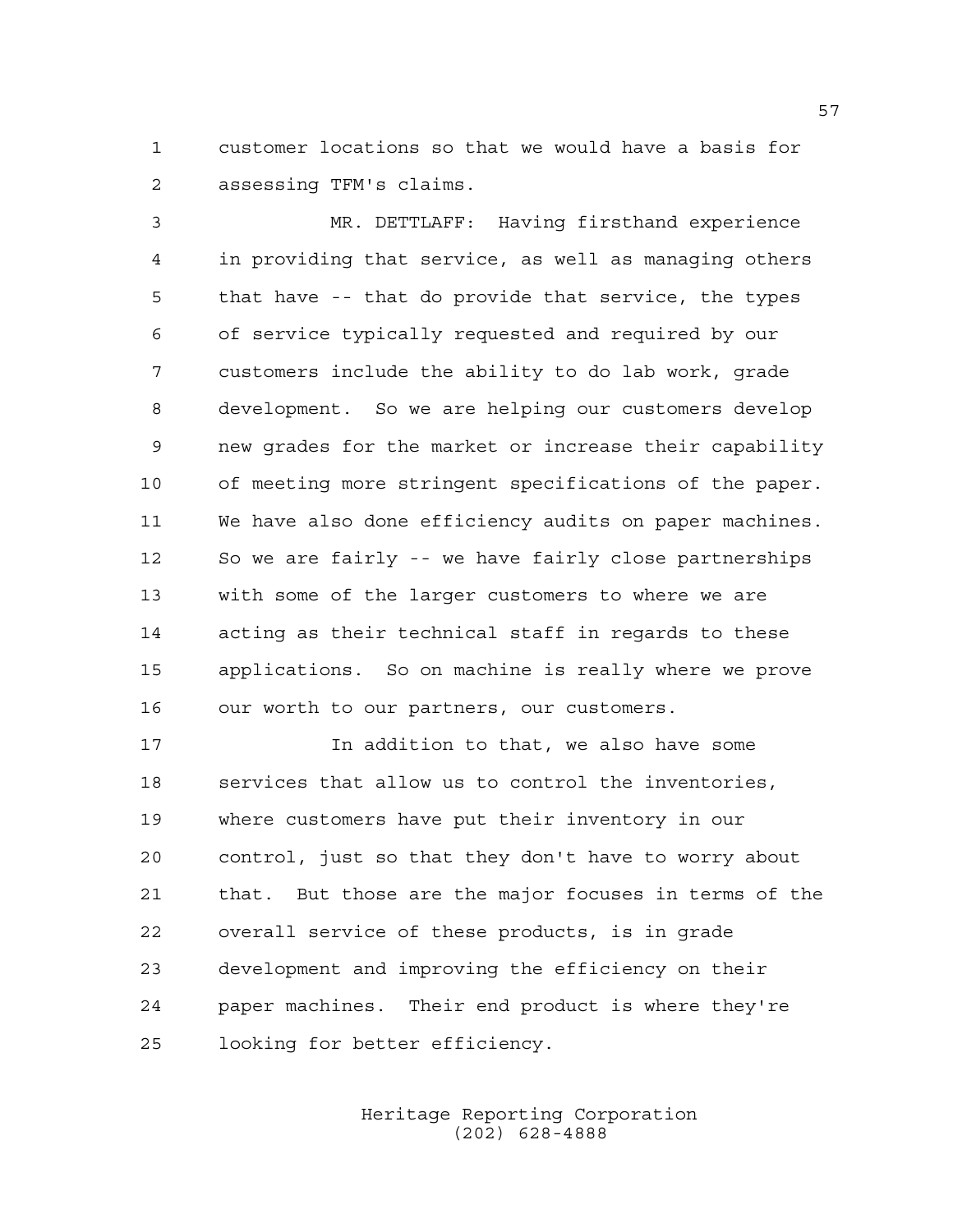1 COMMISSIONER ARANOFF: Okay. My time is up. 2 But if there is anything that you can put on the 3 record post-hearing to help quantify how much service 4 you're providing to customers, that would be helpful. 5 MR. ELLIS: We're glad to do so. Thank you. 6 COMMISSIONER ARANOFF: Thank you very much. 7 Thank you, Madame Chairman. 8 CHAIRMAN OKUN: Commissioner Johanson. 9 COMMISSIONER JOHANSON: Thank you, Chairman. 10 I'd like to begin by thanking you all for appearing 11 here today. I know that some of you came -- had to 12 travel here to Washington from South Carolina and 13 possibly other places as well. 14 This is an interesting hearing for me 15 because this is a product with which I have no 16 familiarity at all. So it's always interesting to 17 learn something new about a new industry. We had a 18 vote yesterday on orange juice, which is something I 19 know all about because my children like to drink it. 20 But this is clearly a very different product. 21 The first question I have regards 22 transportation and how that might affect prices here 23 in the U.S. I was wondering if the Chinese and 24 Taiwanese product has an advantage in the West Coast 25 over that produced in other parts of the country, such

> Heritage Reporting Corporation (202) 628-4888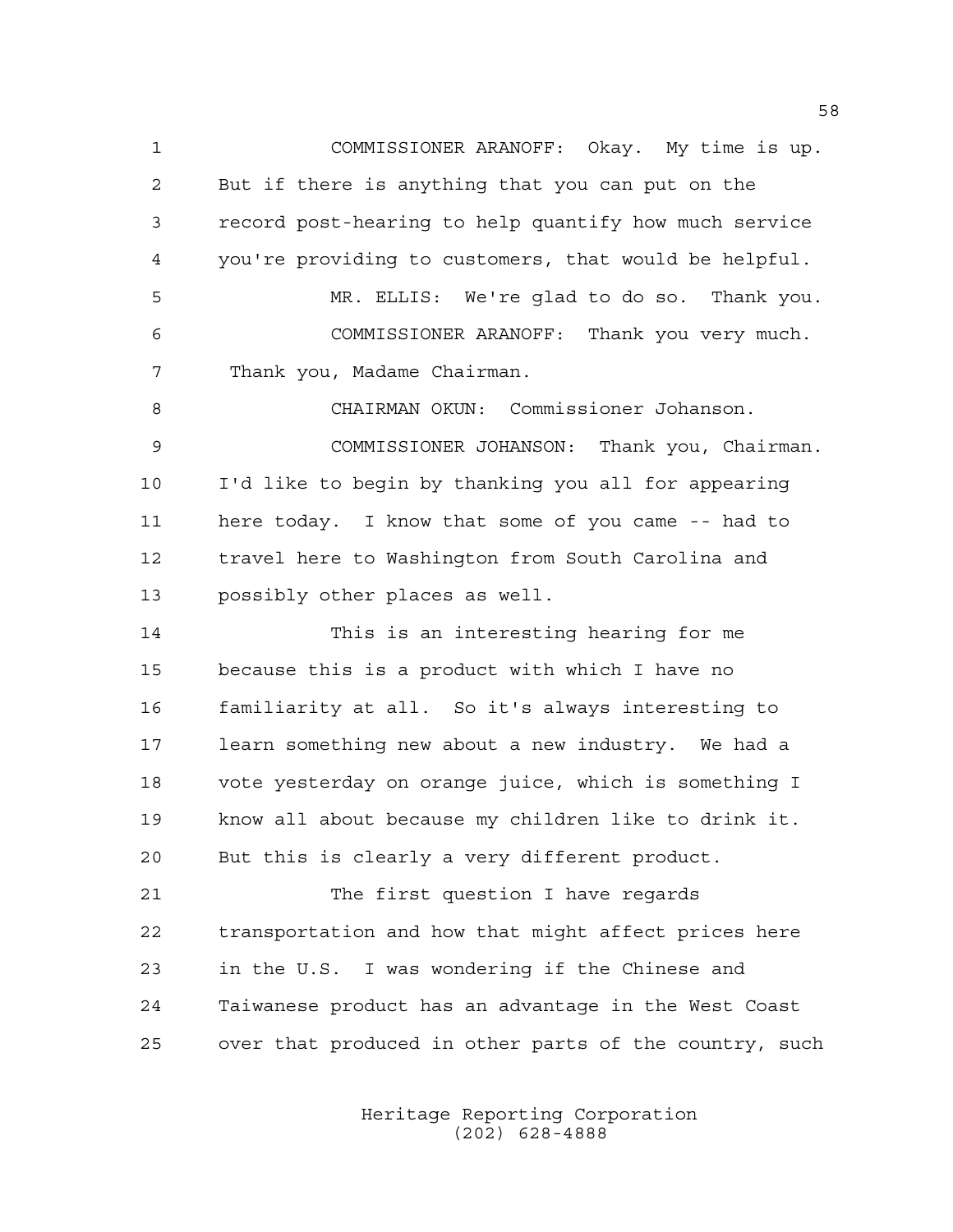1 as in South Carolina. I assume there is a fair amount 2 of paper production on the West Coast, let's say 3 because of -- I know that, for example, in the 4 Washington state area, I think there is quite a bit of 5 production. And, of course, you have the big ports 6 there, as opposed to other parts of the country. I 7 believe that paper is produced in Jacksonville, 8 Florida, or at least it used to be, which would maybe 9 give you all an advantage shipping from South 10 Carolina.

11 I was wondering if someone could address 12 this issue, please. Thank you.

13 MR. DETTLAFF: To speak to where the types 14 of paper that CSOBAs are produced or used in to 15 produce that paper, the market share of white paper 16 grades that use CSOBAs is predominantly in the 17 Southeast. That is where the largest paper machines 18 have been most recently built and are still in 19 production of typical grades like copy paper.

20 The West Coast is probably the smallest 21 region of these types of grades being manufactured. 22 The other predominant areas of white paper manufacture 23 or higher whiteness grade manufacture are in the 24 Northeast and the Midwest. So of all the four 25 regions, Southeast, Northeast, Midwest, and West, the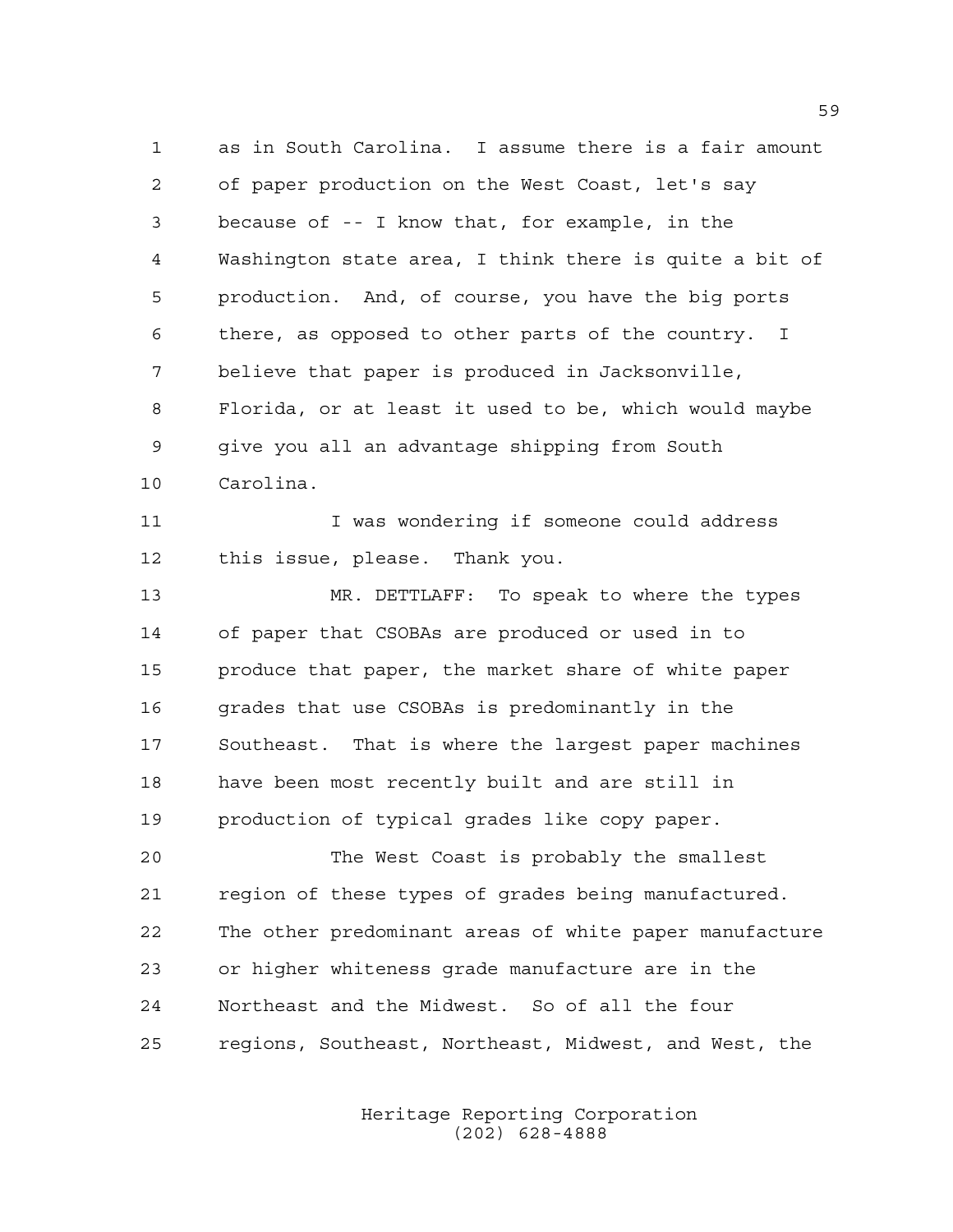1 West Coast is by far the smallest region utilizing 2 CSOBAs.

3 MR. ELLIS: I would just add that given that 4 there is no real transportation benefit for the 5 imports, in other words, both BASF in Alabama and 6 Clariant in South Carolina, have got good 7 transportation -- or low transportation costs because 8 they're good locations as compared to a lot of their 9 major customers. Thanks. 10 COMMISSIONER JOHANSON: Just out of 11 curiosity, why is the white paper industry 12 concentrated on the East Coast? Is that just the type 13 of trees or what would that be? 14 MR. DETTLAFF: My impression is it's because 15 of the wood source used in many of these grades. 16 Southern Yellow Pine is a predominant wood species 17 used in paper manufacture, and it grows particularly 18 well in the Southeast. In addition to that, even the 19 northern species of trees such as Aspen, particularly 20 in the Midwest, also help to produce higher whiteness 21 and brightness grades. So that's kind of why the 22 southern mills are built around the great availability 23 of their fiber source in the Southern Yellow Pine, and 24 then the northern mills are taking advantage of the 25 higher brightness pulp that is achieved by tree

> Heritage Reporting Corporation (202) 628-4888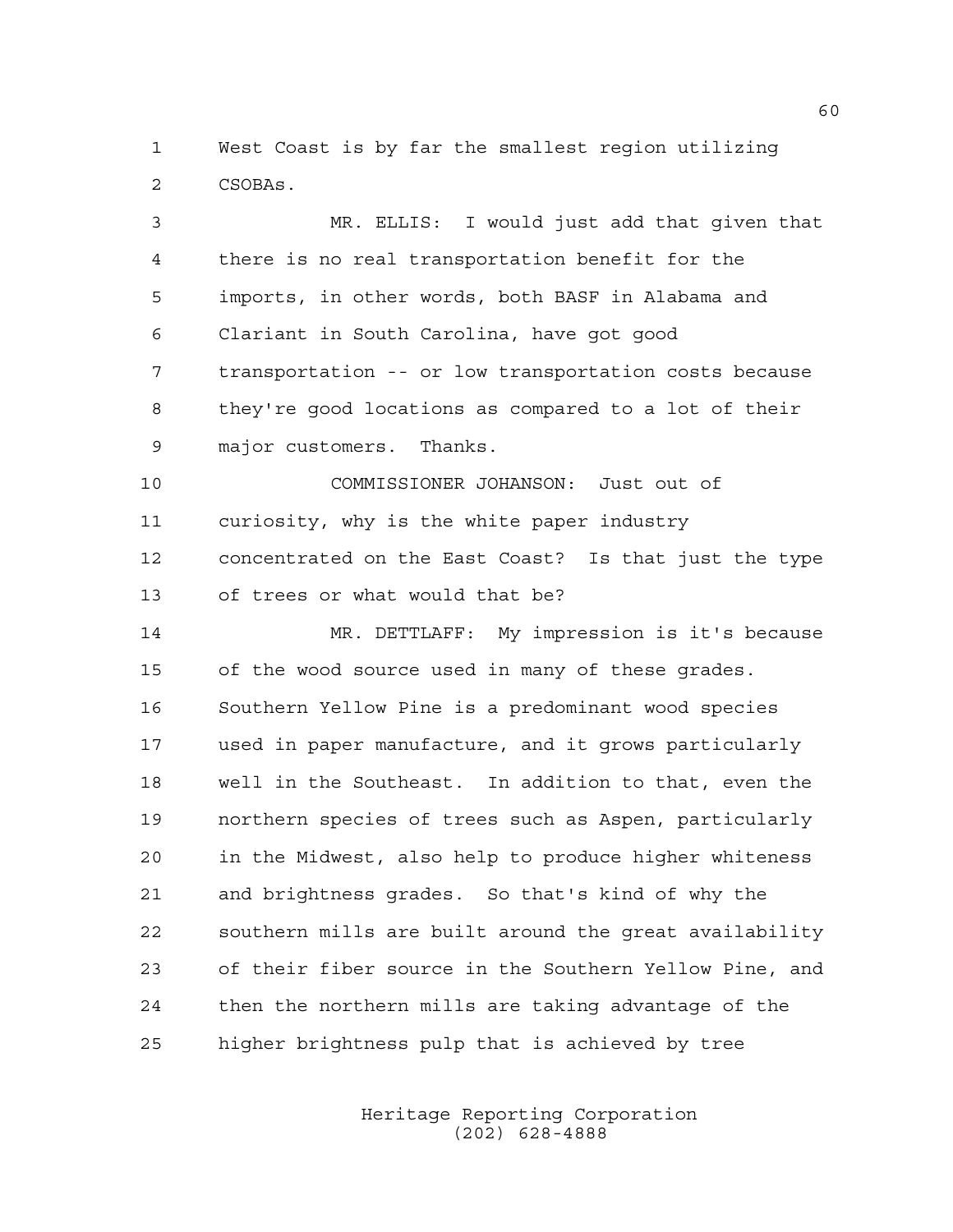1 species such as Aspen.

| $\overline{2}$ | COMMISSIONER JOHANSON: Thank you. That is                |
|----------------|----------------------------------------------------------|
| 3              | helpful. In your experience, has a delivery ever been    |
| $\overline{4}$ | rejected because of unacceptable purity levels?          |
| 5              | MR. DETTLAFF: To my knowledge, Clariant has              |
| 6              | never been rejected for impurity, for purity levels,     |
| 7              | or any preemptive testing. Clariant does supply          |
| 8              | certificates of analysis on the major functionality of   |
| 9              | the product in terms of strength and pH and salt         |
| 10             | content. So no, we have never been rejected. A           |
| 11             | delivery of Clariant's has never been rejected for       |
| 12             | quality standards.                                       |
| 13             | COMMISSIONER JOHANSON: Do customers ever                 |
| 14             | ask about the purity of your product? Has that issue     |
| 15             | been raised? This is something that once again the       |
| 16             | Respondents give quite a bit of attention to.            |
| 17             | MR. DETTLAFF: I think in terms of HPLC,                  |
| 18             | which was kind of mentioned before, high pressure        |
| 19             | liquid chromatography, our customers don't really have   |
| 20             | the equipment or the know-how to test those kind of      |
| 21             | parameters. And their major concern is whether or not    |
| 22             | our products delivered on a consistent basis can help    |
| 23             | them make their products to specification of the         |
| 24             | And given our consistent ability to do so, our<br>paper. |
| 25             | customers have not questioned us in terms of the         |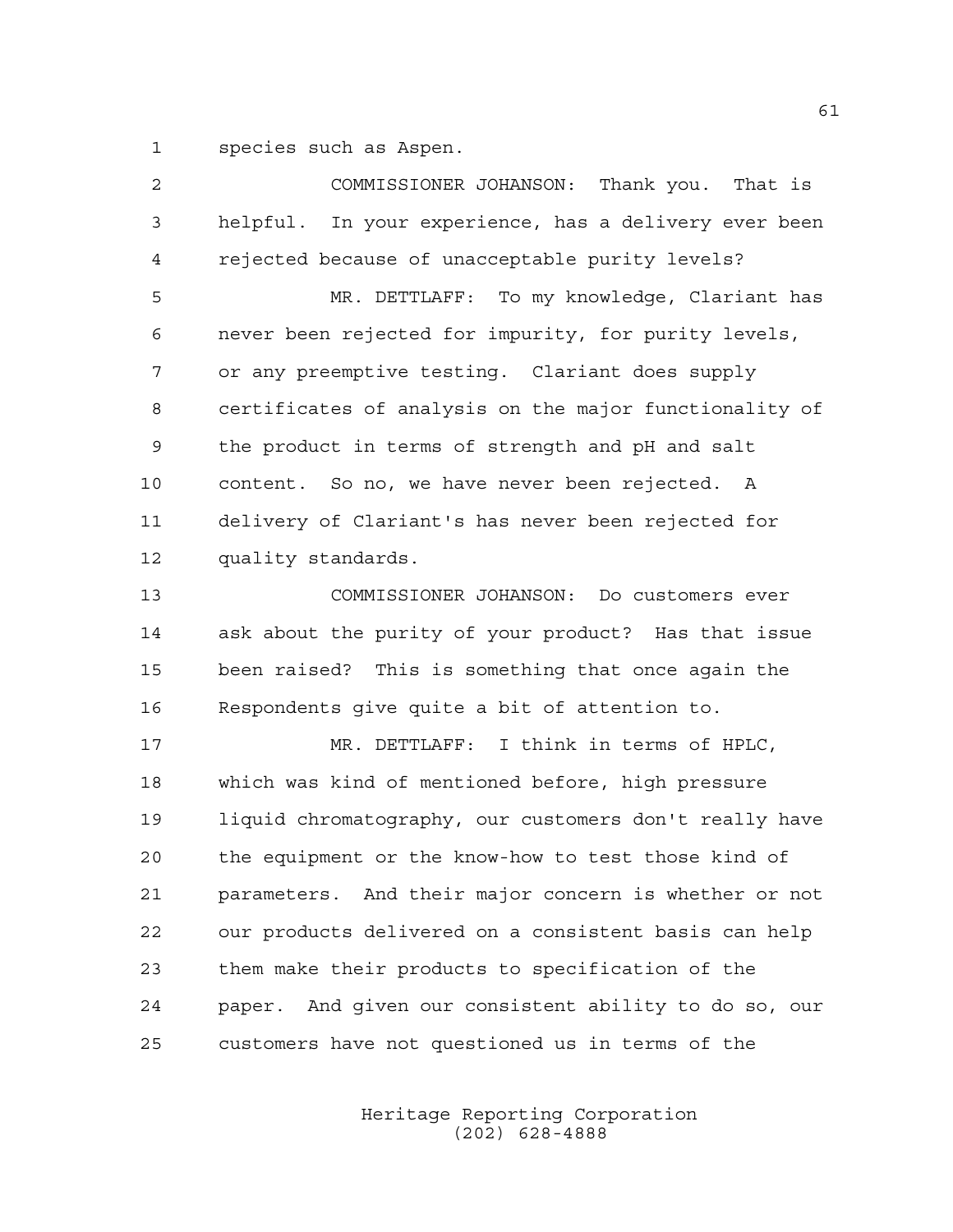1 purity of our products.

| 2  | COMMISSIONER JOHANSON: And sticking                    |
|----|--------------------------------------------------------|
| 3  | somewhat in this same area, could the process of       |
| 4  | letting down or transforming powder back into a        |
| 5  | solution affect the purity level of the product?       |
| 6  | MR. GIBSON: The letting down process will              |
| 7  | not affect the purity of the product, no.              |
| 8  | COMMISSIONER JOHANSON: So the final                    |
| 9  | product, it's the same, with the quality.              |
| 10 | MR. GIBSON: That goes to the customer, yes.            |
| 11 | COMMISSIONER JOHANSON: Okay. Thank you.                |
| 12 | Between 2009 and 2010, apparent U.S. consumption       |
| 13 | decreased while nonsubject imports and subject imports |
| 14 | increased. Do you know why nonsubject imports          |
| 15 | increased during this time?                            |
| 16 | MS. HOLEC: We can look at it specifically.             |
| 17 | Nonsubject is a very small portion of the imports of   |
| 18 | CSOBAs.                                                |
| 19 | MR. ELLIS: I think we would just be                    |
| 20 | surmising, frankly. I don't think anyone really knows  |
| 21 | here the reason for the increase.                      |
| 22 | COMMISSIONER JOHANSON: Okay. Thank you.                |
| 23 | And coming back to the issue of powder, what is the    |
| 24 | cost to transform a letdown powder into solution? And  |
| 25 | is this step performed by third parties that offer     |
|    |                                                        |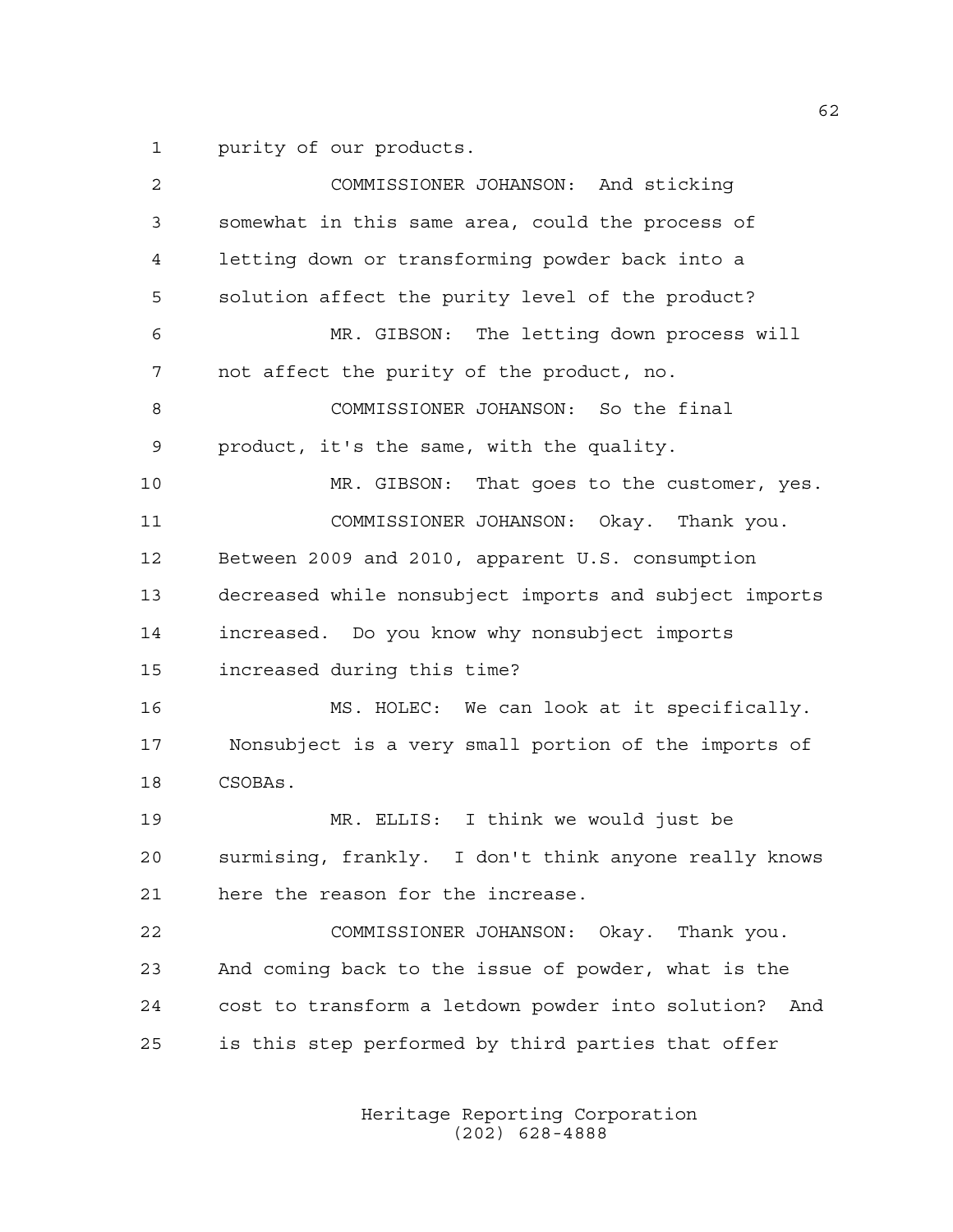2 MS. HOLEC: We can -- the information we 3 know -- maybe Russ can speak more specifically. We 4 can respond on the confidential record because there 5 is information that has been given in the staff 6 report. I think all the information we know is 7 confidential. 8 MR. ELLIS: Well, also, bear in mind, 9 Clariant doesn't do that process. So they wouldn't 10 have their own information. 11 COMMISSIONER JOHANSON: Okay. 12 MR. ELLIS: It's all going to be based on 13 the information from the Respondents, which is 14 confidential, obviously. 15 COMMISSIONER JOHANSON: Okay. Thank you. 16 Getting back to the purity issue, Petitioners state 17 that 85 percent purity is the threshold. Is it 18 difficult or expensive to increase purity, and what 19 would be required to do so?

1 this service, or is it done by the end user?

20 MR. GIBSON: When we manufacture FB220 -- 21 and we generally are in the range of around 91 percent 22 purity, which can go up to 93, to the low 90s. With 23 improved automation, you could possibly get to a 24 slightly more pure product. And there may be 25 something with the isolation process that may go on

> Heritage Reporting Corporation (202) 628-4888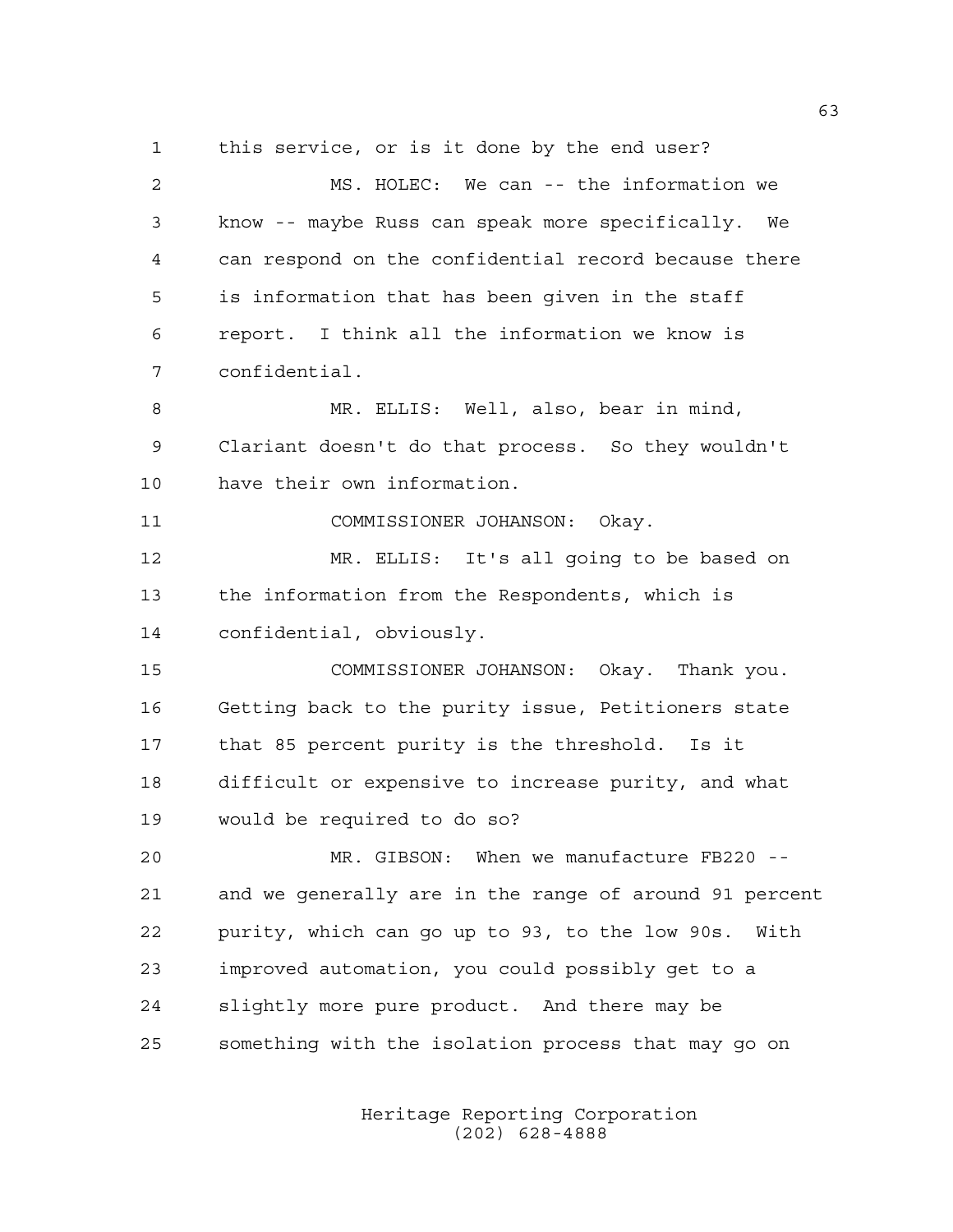1 which we don't do because we provide a liquid solution 2 that is synthesized as a liquid and sent to the 3 customer as a liquid. The isolation to form a powder 4 may improve the purity. But for us, the product we 5 deliver is averaging 91 percent purity.

6 COMMISSIONER JOHANSON: Yes, Mr. Golder. 7 MR. GOLDER: Sorry I'm not the technical 8 expert, but a little bit on finance.

9 COMMISSIONER JOHANSON: I'm sure you know 10 the subject, though.

11 MR. GOLDER: The point is that there would 12 be no economic value for increasing the purity that 13 our customers would accept or would request. So Russ' 14 points are absolutely correct that our level of purity 15 is perfect for the industry, and to increase purity 16 would be at a cost that wouldn't be requested or of 17 value to our customers.

18 COMMISSIONER JOHANSON: All right. Thank 19 you. My time is almost up, so I will conclude at this 20 point. Thank you.

21 CHAIRMAN OKUN: Let's see. I'm not sure, 22 Mr. Jackson, if this is a question for you or others 23 on the panel. But the staff report contains some 24 information of purchasers reporting that patent 25 requirements played a role in their purchasing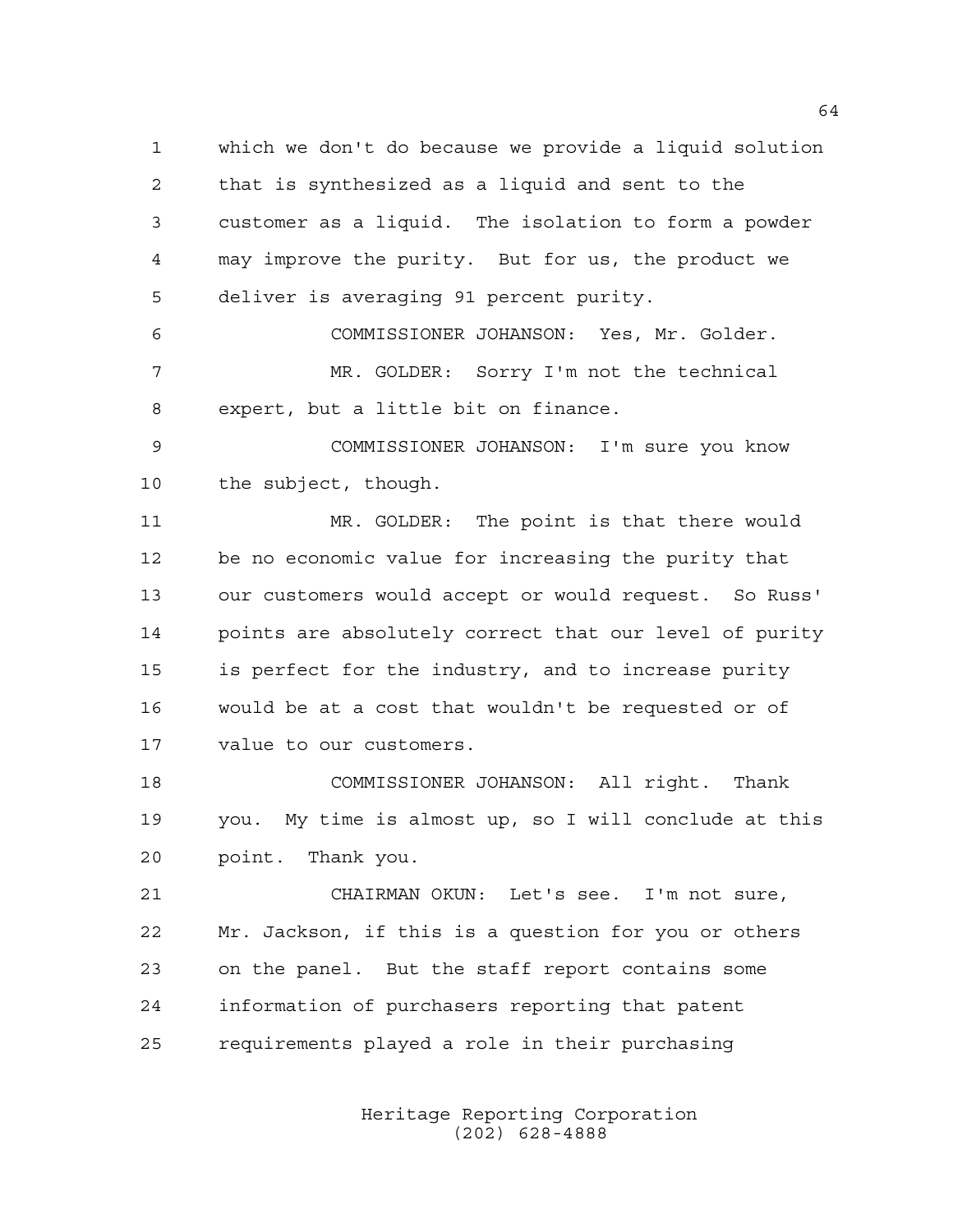1 decisions. And I wondered if you could comment on 2 that.

3 MR. JACKSON: I'm sorry. I'm not sure if I 4 heard you correctly.

5 CHAIRMAN OKUN: Patent.

6 MR. JACKSON: Patents to be -- 7 CHAIRMAN OKUN: Yes. Products being 8 patented, I assume for a particular --

9 MR. JACKSON: Okay. I'm not aware of a 10 purchaser asking for a patented product, no. I mean, 11 Clariant has a large number of patents on CSOBAs, 12 which really allow us the chance to offer products 13 which our competitors are not able to. And there is 14 additional information that we could supply to you 15 separately as it's of a confidential nature.

16 CHAIRMAN OKUN: Yes, that's fine if you want 17 to do it confidentially. I'm just trying to 18 understand what role it plays in just purchasing 19 decisions generally. Mr. Dettlaff, did you want to 20 add something there?

21 MR. DETTLAFF: Yes. Some of our customers 22 because again the partnership that we form with them 23 do rely on us in terms of being able to develop 24 patented products as well as application-specific 25 products for their maneuvering in the marketplace. So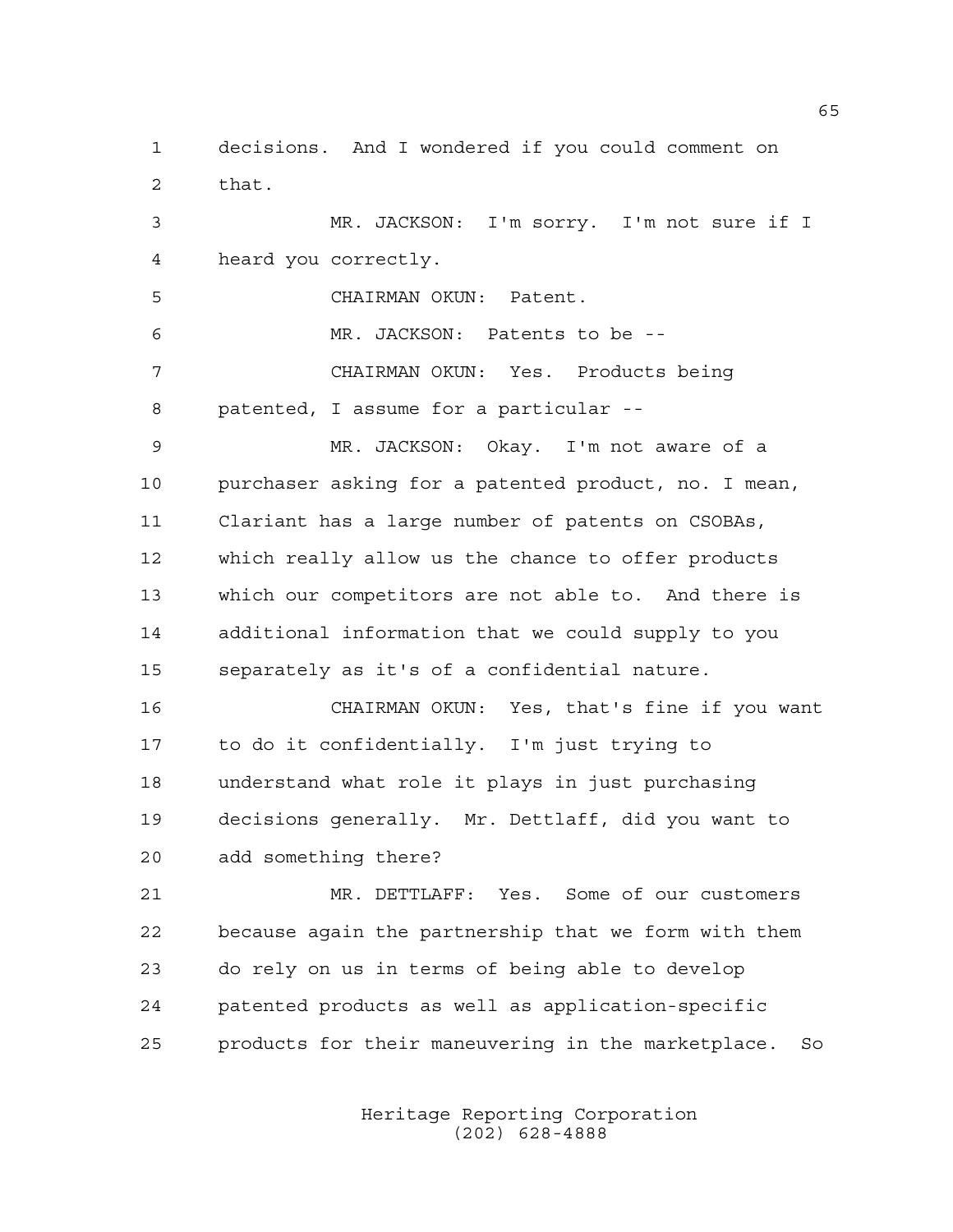1 I think that's what you're driving at, and, yes, it is 2 very confidential in terms of that particular 3 partnership. And we will describe it more afterwards.

4 CHAIRMAN OKUN: Okay. And then in doing so, 5 can you just comment on how -- and this might be for 6 your lawyer or for Ms. Holec in terms of what that 7 means for competition in the market with subject 8 imports. In other words, you know, if they don't -- 9 do they all -- do the subject imports have products 10 that may not have the same patents, but that they can 11 be used in the same applications. Does it matter when 12 you're negotiating with a customer?

13 MR. DETTLAFF: Again, thinking of the one 14 particular item with one of our partner customers, 15 that business relationship and that development was 16 key to us keeping that partnership alive. And the 17 patentability of that product is only as good as the 18 patent lasts, and I'm sure that once the patent comes 19 off, the importers and foreign producers will be 20 looking to copy that.

21 CHAIRMAN OKUN: Okay. And if you can just 22 in the confidential record note when that patent 23 expires. And then also just more generally on 24 contracts. I know in your testimony you responded to 25 one of the allegations Respondents have made about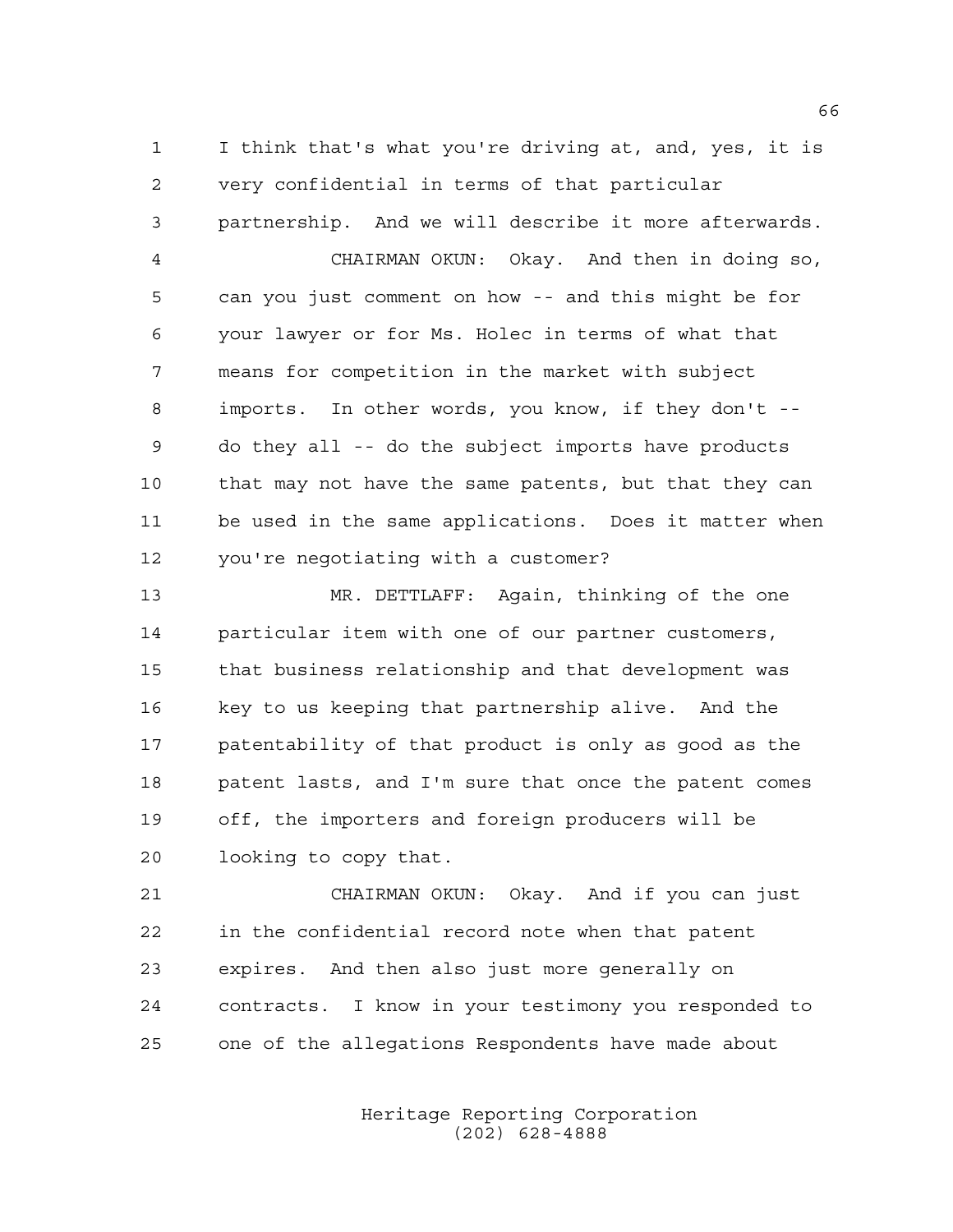1 whether there was short supply and whether you were 2 ever unable to meet a customer's order, which I heard 3 your testimony on that.

4 But the other part of the Respondent's 5 argument, as I understand it, is that to the extent 6 there might have been disruptions outside the period 7 of investigation, that there was perhaps a move to 8 multiple sourcing of contracts, so that might account 9 for some of the shift that continued forward. And I 10 wondered if you could comment on that in the public 11 session just in terms of is there a lot of multiple 12 sourcing now, and did that not exist before.

13 I'm having a hard time looking at the record 14 and understanding that part of it.

15 MR. DETTLAFF: In the marketplace as it 16 stands today, I do not see a lot of multiple sourcing 17 at the specific plant site, paper-producing plant 18 site. The great majority of it is single source still 19 today.

20 CHAIRMAN OKUN: Okay. Yes, Ms. Holec. Be 21 sure and use your mike.

22 MS. HOLEC: One point to keep in mind in 23 response to that argument is the argument is based on 24 the shortage -- a concern about a shortage of DAS. 25 TFM gets their DAS from China. The only -- as does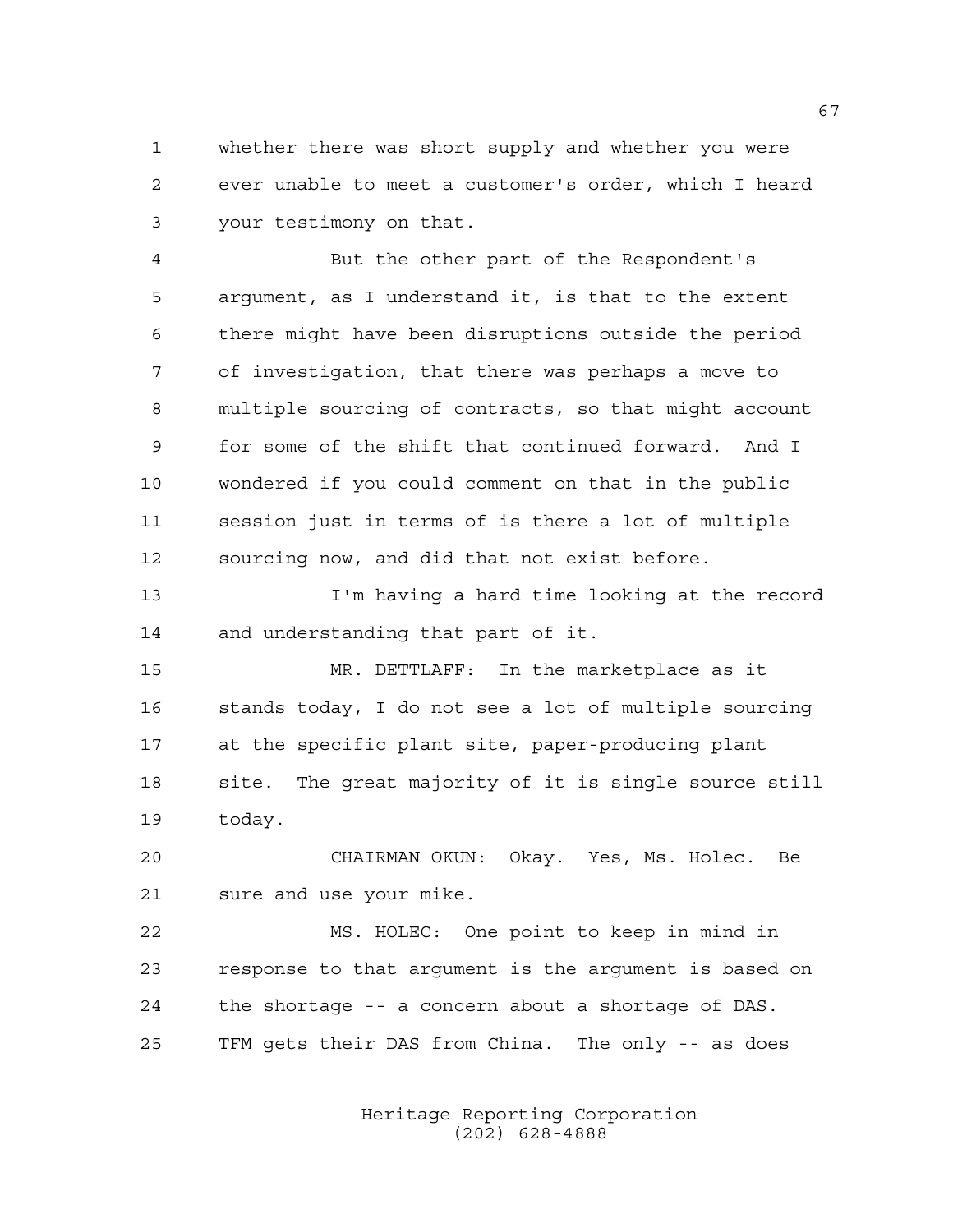1 Clariant, most of their DAS. The only entity that 2 doesn't is BASF, which makes their own, which is a 3 U.S. producer. So it wouldn't do one a whole lot of 4 good if they're concerned the shortage of DAS to use 5 TFM as opposed to Clariant.

6 CHAIRMAN OKUN: Okay. And obviously I'll 7 have a chance to talk to the panelists later. But I 8 guess I -- what I couldn't -- what I thought they were 9 arguing was that even when there were shortages, their 10 purchasers spread out their contracts among multiple 11 suppliers because, you know, maybe everyone had a 12 shortage, but maybe they could supply a portion of a 13 contract that otherwise couldn't.

14 Yes, Mr. Ellis.

15 MR. ELLIS: This is Neil Ellis. Yeah, I 16 think this all was somewhat exaggerated. There are a 17 few anecdotal comments in the record. And also, bear 18 in mind, it was a small and contained shutdown of DAS 19 production in China just for a couple of months around 20 the time of the 2008 Olympics. SO it's not like there 21 were major shortages that disrupted the supply chain. 22 Clariant got all of the DAS it required for its U.S. 23 production. And also, they were communicating with 24 their customers and making it clear that there were 25 adequate supplies to supply their demand.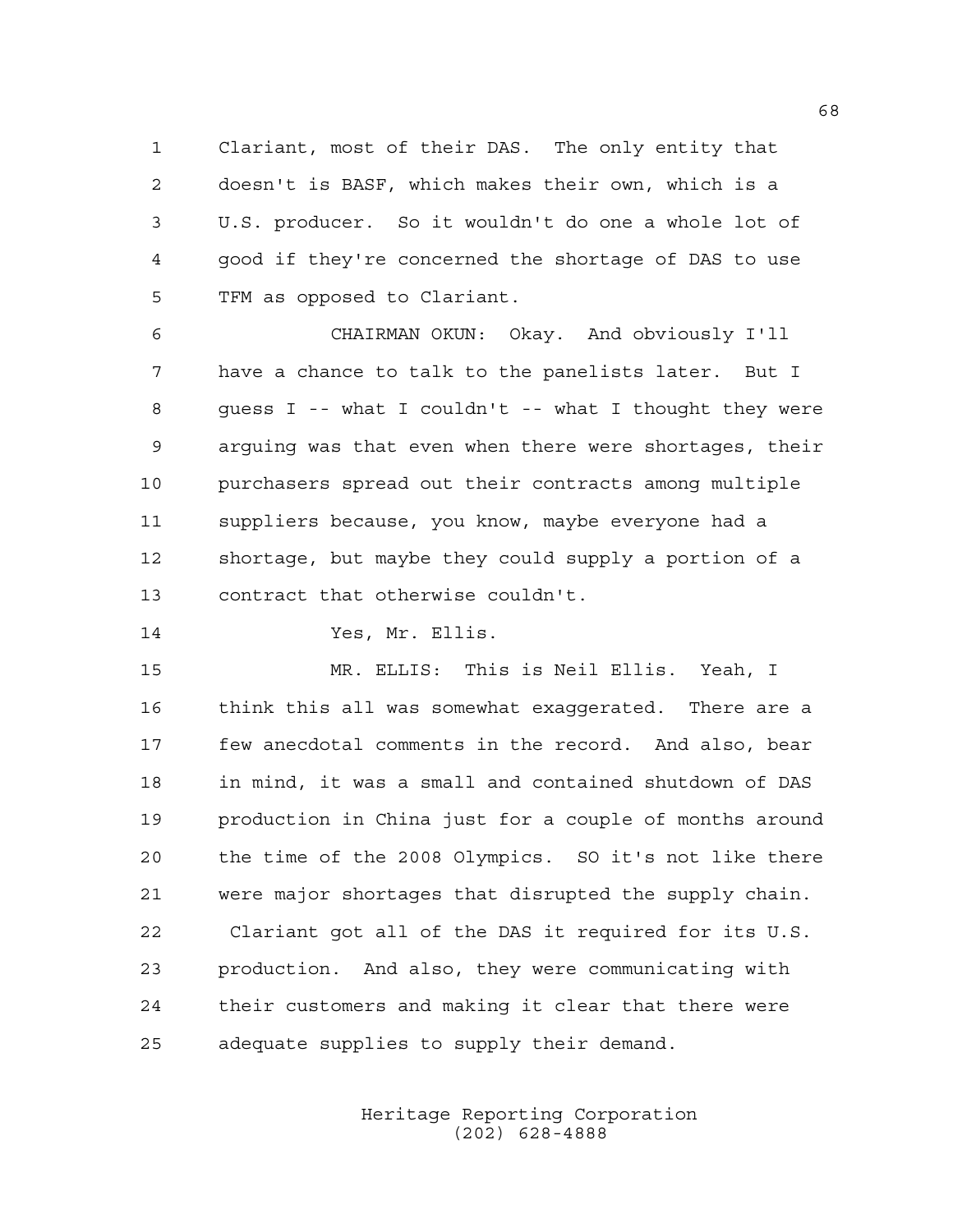1 So it's not as if there was a lot of fear in 2 the marketplace caused by some severe shortages here. 3 I think that's exaggerated.

4 CHAIRMAN OKUN: Okay. And then just to make 5 sure the record is complete, I think what the -- you 6 had answered the question about whether there are any 7 multiple-source contracts. It sounds like there 8 aren't. And to the extent the record might -- there 9 could be further information on the record about that, 10 I think that would be helpful on that point of whether 11 there was a change.

12 And then I just also wanted to just have you 13 discuss a little more about the role of the meet-and-14 release clauses. And again, I don't want to get into 15 anything confidential. I know there is information on 16 the record. But just in terms of how that works in a 17 marketplace where you have a long-term contract, would 18 you -- would a purchaser come back multiple times in 19 the life of contract to say, you know, I'm continuing 20 to get quotes at a lower price, and I want to invoke 21 it? Or I guess I'm just wondering whether you have a 22 lot of discussions about that, or if it's just a one-23 time thing, someone comes in and says meet-or-release, 24 and either you do or you don't.

25 MR. DETTLAFF: There have been occasions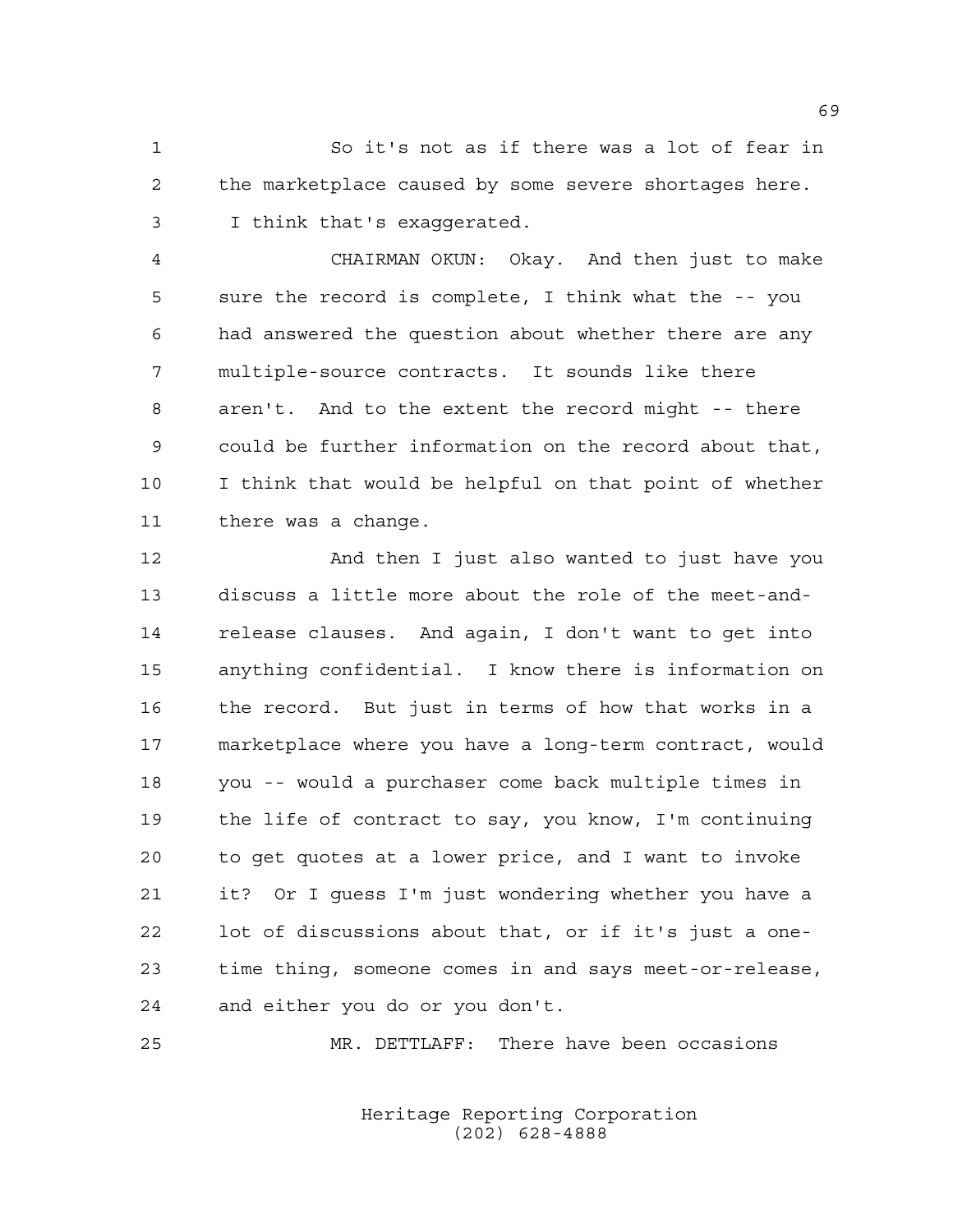1 where multiple requests from a customer with a 2 contract with meet or release has come forward with 3 new or different pricing during the life of the 4 contract. So, yes, there are occasions, or there are 5 examples of multiple trips down the meet-or-release 6 clause line.

7 Typically, due to the length -- most of the 8 contracts are much shorter today than they have been 9 in the past. More of them today are single-time meet-10 or-release because the life of the contract is so 11 brief.

12 CHAIRMAN OKUN: And when you're talking 13 about the briefness of the life of the contract, I 14 know there is some information in the staff report, 15 but in your experience, what is that change and over 16 what period in terms of the length of the contract 17 getting shorter for long-term contracts?

18 MR. DETTLAFF: The shift in the industry has 19 been from multiple year to probably a one-year 20 contract.

21 CHAIRMAN OKUN: Okay. And that has occurred 22 over what period of time?

23 MR. DETTLAFF: Over the -- from the early 24 2000s through -- you know, today it's much more 25 consistent to have only single-year.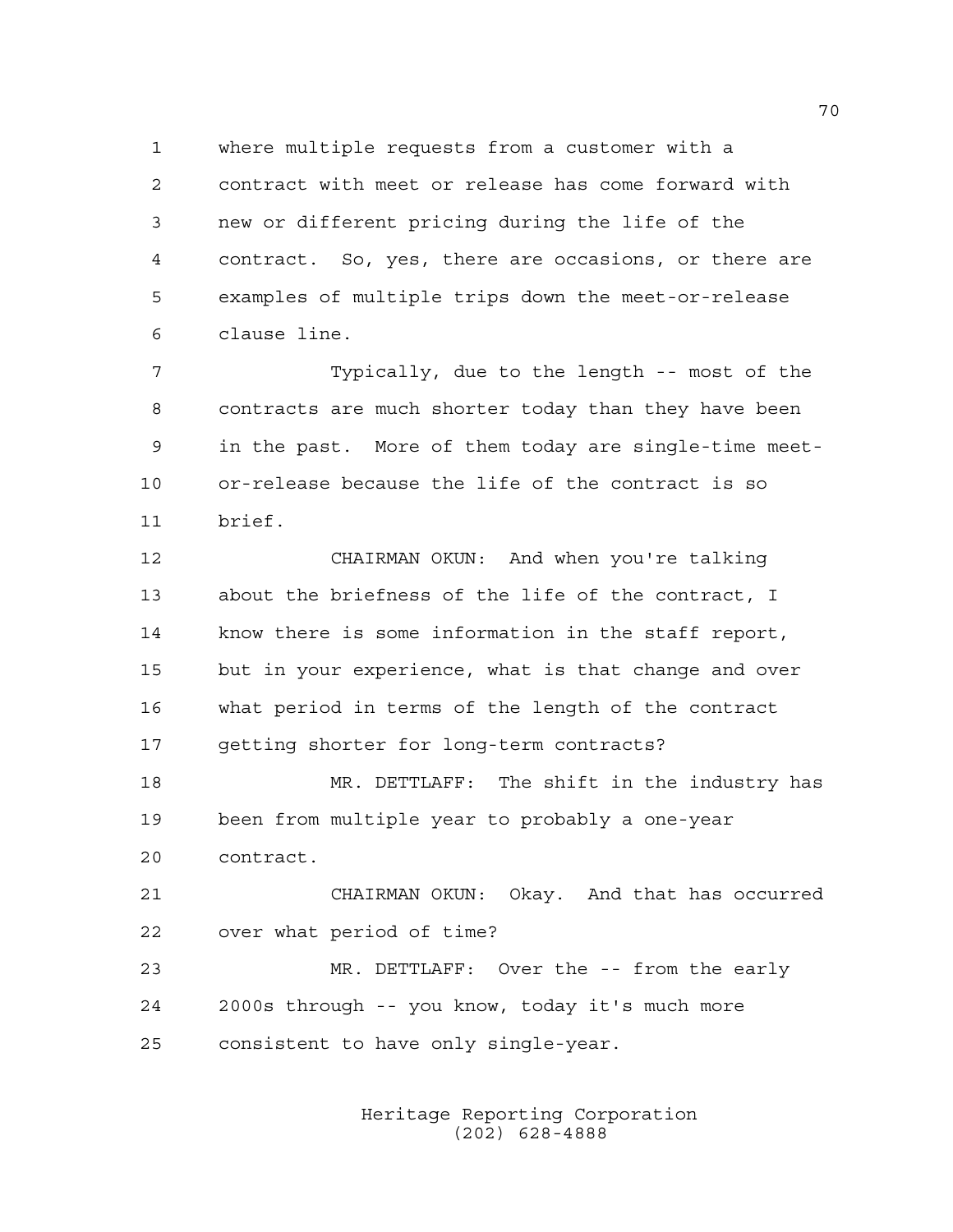1 CHAIRMAN OKUN: Okay. And then can you -- I 2 know there is information in the staff report, but I 3 just wanted to have your sense, to the extent again 4 the information is publicly available -- talk about 5 what you see as trends in raw material and other 6 import costs looking forward. Mr. Jackson?

7 MR. JACKSON: Yes, I can take that. Raw 8 material prices or the trend is certainly towards 9 increasing raw material prices over the coming months. 10 I think that's clear. There are a number of factors 11 behind that. Some of the more obvious ones would be 12 increasing labor costs in the Far East, increasing 13 environmental controls in China and in India, and of 14 course the strength of the Chinese currency.

15 So these are trends looking forward. And 16 also, over the past, let's say, three or four years, 17 there has been an increasing trend in raw material 18 prices over that time, too.

19 CHAIRMAN OKUN: Okay. Appreciate all those 20 comments. And my red light is about to come on, so I 21 will turn to Vice Chairman Williamson.

22 VICE CHAIRMAN WILLIAMSON: Thank you, Madame 23 Chairman. I too would like to express my appreciation 24 to the witnesses for coming today. Just to finish up, 25 Mr. Dettlaff, on this trend towards going from multi-

> Heritage Reporting Corporation (202) 628-4888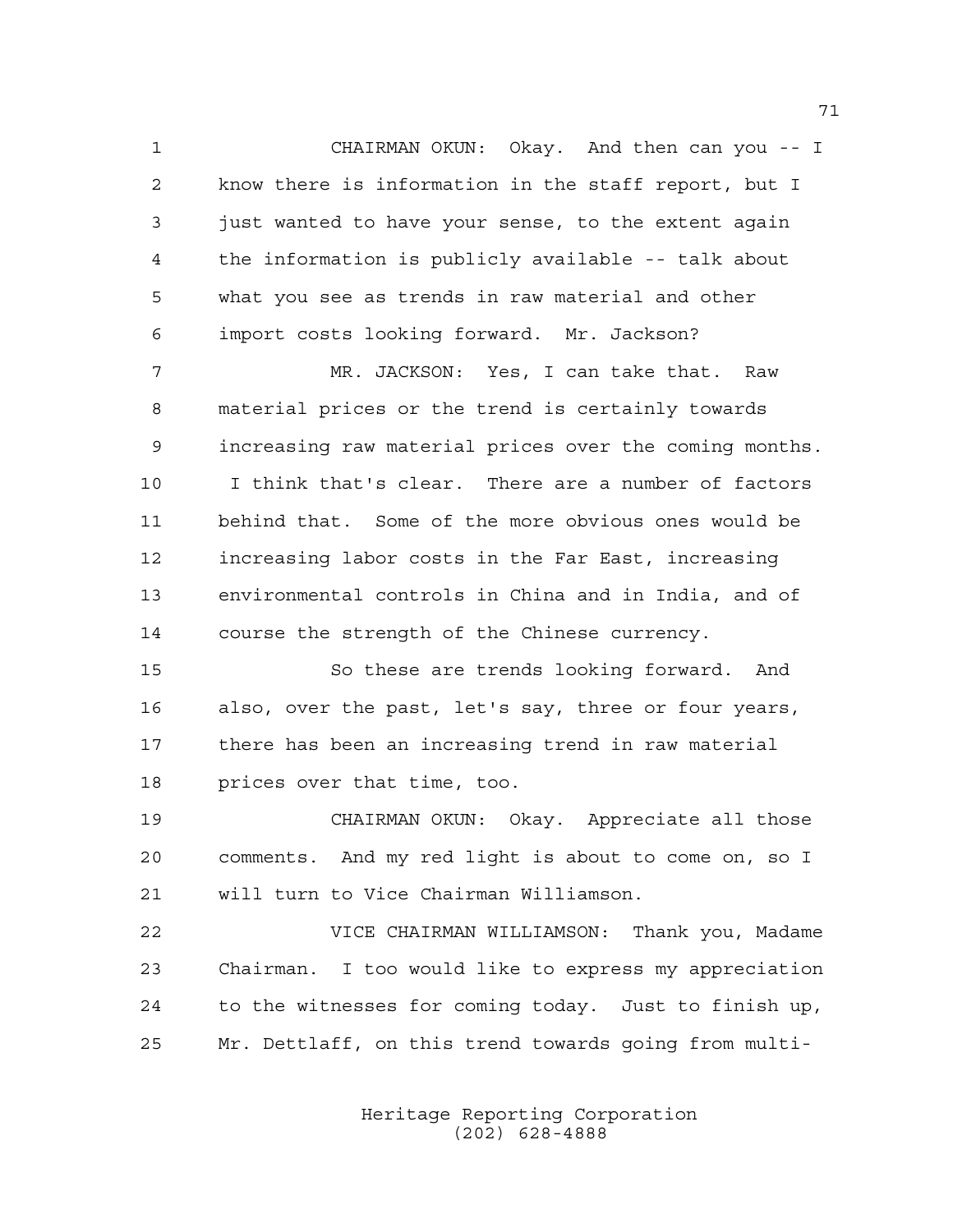1 year to single-year contracts, what is driving that? 2 Is there an explanation for that?

3 MR. DETTLAFF: I guess I would propose that 4 it's more along the volatility of the market and the 5 reluctancy of both suppliers and the customers to 6 engage in very long-term contracts, just because of 7 the volatility in the market. I'm projecting those 8 kind of, I guess, guesstimates on why this is 9 happening. But I think because of the pricing 10 leverage that is ongoing in the market, customers want 11 the freedom to go and seek lower prices a lot quicker. 12 VICE CHAIRMAN WILLIAMSON: Okay. Thank you. 13 Can a given paper manufacturer switch among the types 14 of CSOBAs, and if so, do they do so on the basis of 15 price? You know, if you're going from the di, the 16 tetra, the hexa -- well, go ahead. 17 MR. DETTLAFF: Typically, they will utilize

18 the different species of CSOBA depending on what the 19 difference in their paper specifications require. 20 There are benefits to using one or the other type of 21 CSOBA to meet varying specifications, and there are 22 even times when combinations of those products yield 23 better results than any single product might yield. 24 So the changing between them is typically 25 driven both by economics as well as trying to meet

> Heritage Reporting Corporation (202) 628-4888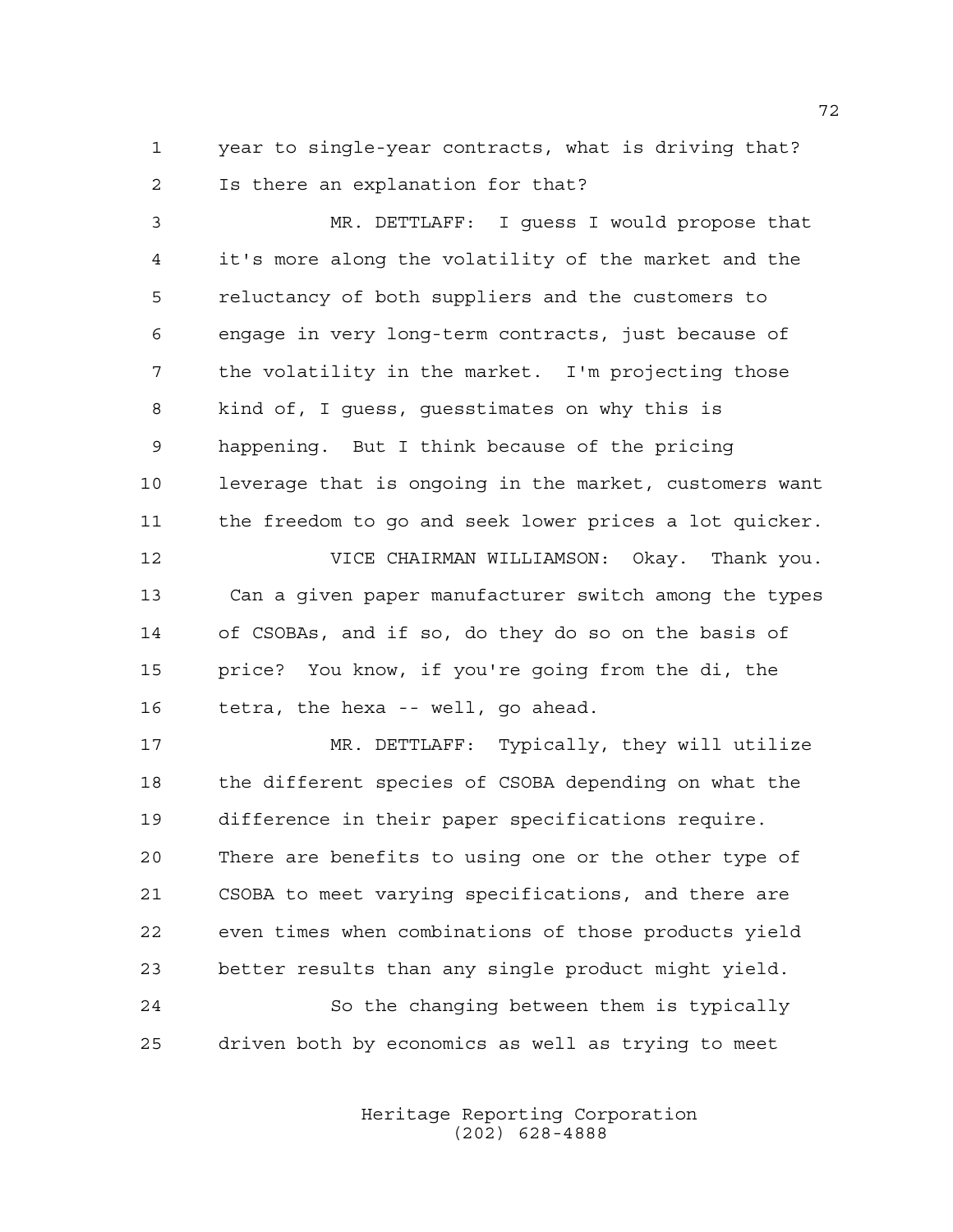1 various paper specifications.

2 VICE CHAIRMAN WILLIAMSON: Okay. Is it a 3 big deal for them, or is it a significant adding cost 4 of doing --

5 MR. DETTLAFF: In application, it's not that 6 big of a deal. But the logistics behind the endpoint 7 application on a paper machine can get complicated. 8 As Russ kind of related, most big users of CSOBAs get 9 delivery in tank trunk, so 45,000 pounds at a time. 10 Mills typically don't have several of these types of 11 storage tanks to flipflop between, so once they commit 12 to a certain production strategy, they tend to stay 13 with that for an extended period, and don't swip-swap 14 between products on very quick notice.

15 VICE CHAIRMAN WILLIAMSON: Okay. Thank you. 16 We've already talked about this product DAS. But I 17 was wondering, do you have in place any measures to 18 cope with any future supply disruptions? I know you 19 don't expect that any competitors might be faced with 20 the same problem, but I was just curious, of the DAS 21 or any other raw materials.

22 MR. JACKSON: We have taken -- I mean, 23 Clariant as a global company has taken steps to at 24 least, shall we say, ameliorate the effects of any 25 future -- let's say if there are any shortages in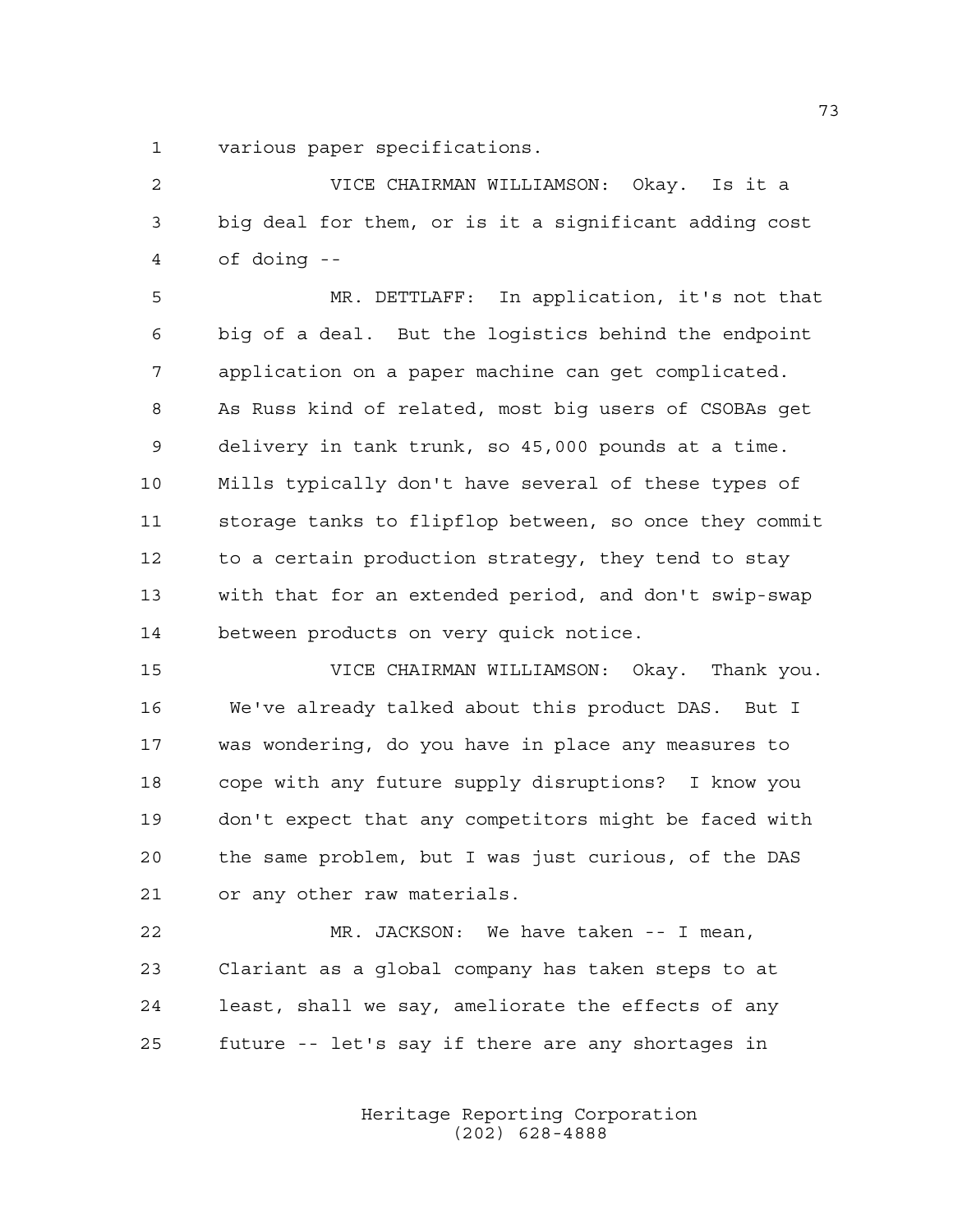1 supply of DAST, I would say they're probably of a 2 confidential nature, which we'd have to -- 3 VICE CHAIRMAN WILLIAMSON: Okay. No. 4 That's fine. Post-hearing is fine. 5 MR. JACKSON: -- submit later. 6 VICE CHAIRMAN WILLIAMSON: Thank you. 7 MR. JACKSON: But there are actions in 8 place. 9 VICE CHAIRMAN WILLIAMSON: Okay. Please 10 describe any shifts to higher or more brightness in 11 paper in the U.S. market during the period of 12 investigation, and how those shifts affected U.S. 13 demand for CSOBAs. 14 MR. DETTLAFF: Over the period of 15 investigation, there have continued to be increases in 16 the overall whiteness and brightness of paper grades 17 produced with CSOBAs. Again, this kind of -- it's 18 more anecdotal information because a lot of the grades 19 -- grade production is really not tracked by whiteness 20 and brightness per se, but more so just on production 21 tons of various types of grades. 22 But in my estimation, and through the 23 technical service that we have provided our clients, 24 our customers, there is a continued effort to push 25 whitenesses and brightnesses up to compete not only in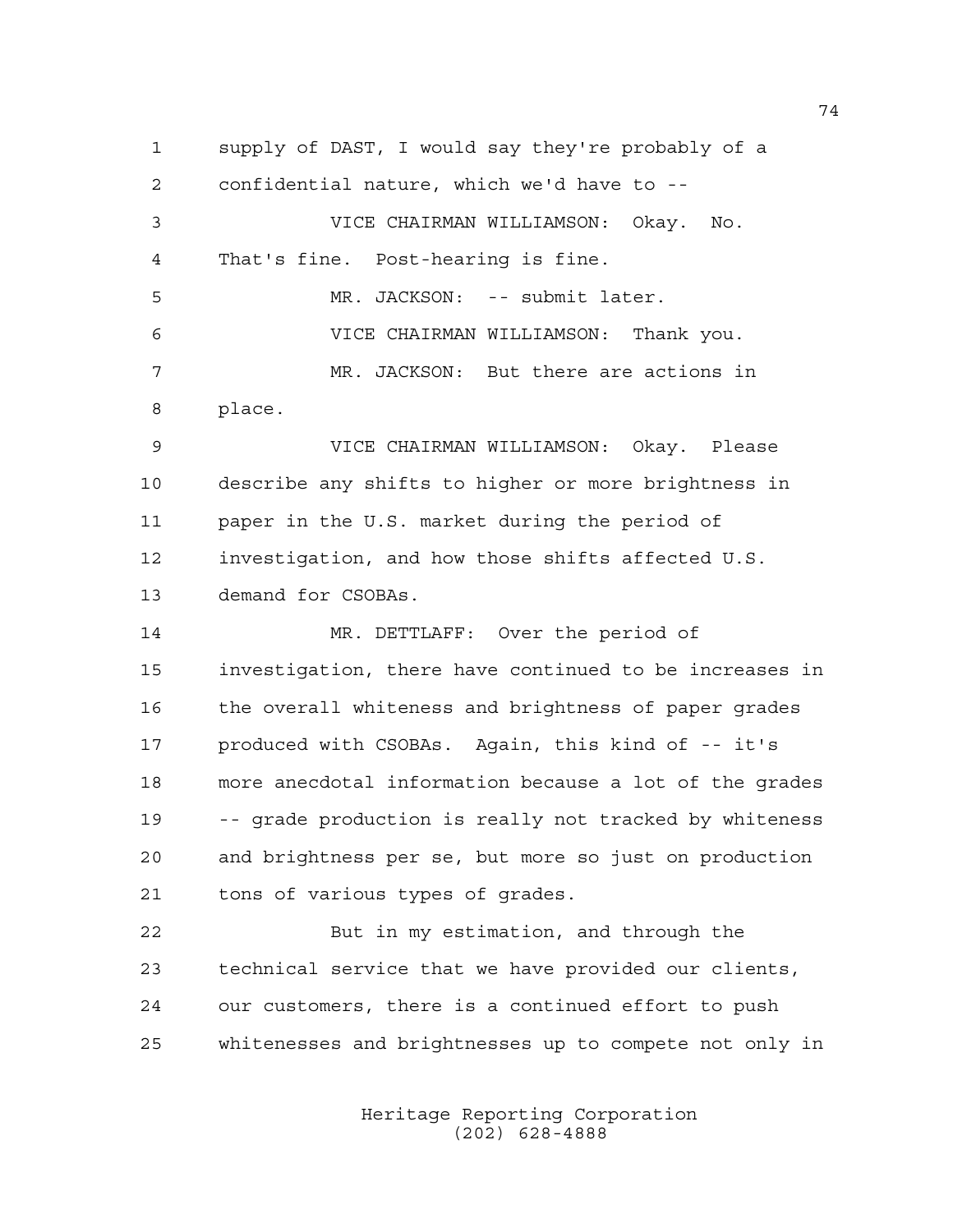1 the domestic market with that paper, but also to 2 defend somewhat from import of paper. I think it's 3 recognized that globally paper -- paper grades on a 4 global scale tend to be higher whiteness. It's a 5 different scale, but it's relatable. Higher whiteness 6 and higher brightness then is typical in the United 7 States. And so there are some trends where import 8 products push the domestic paper market to increase 9 their whiteness and brightness, as well as we get into 10 the competition amongst the domestic paper producers. 11 They continue to have their battles in terms of 12 market share domestically, between domestic suppliers 13 of paper, as well as defending their market from 14 imports of paper.

15 So I still see evidence, mainly due to our 16 tech service efforts in grade development, to improve 17 that whiteness and brightness level domestically.

18 VICE CHAIRMAN WILLIAMSON: Okay. And I take 19 it, is this sort of outside -- I think of my own 20 purchases of, you know, copier paper at Staples and, 21 you know, whether or not the price differences -- but 22 is that -- is it really more on the other applications 23 of paper like, you know, shall we say where higher 24 quality is demanded?

25 MR. DETTLAFF: I think to the normal

 Heritage Reporting Corporation (202) 628-4888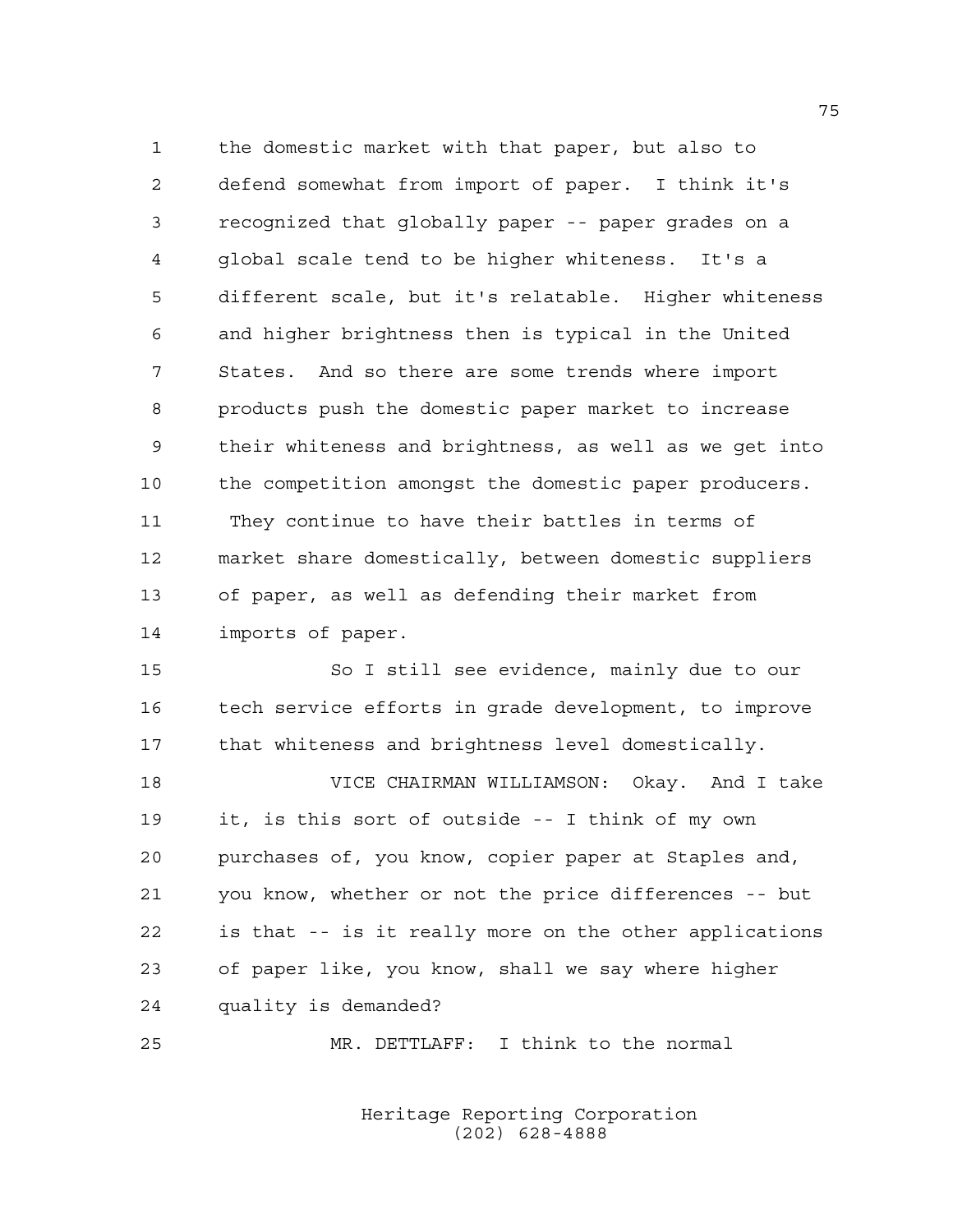1 consumer, you and I, of paper in ream form at 2 Staples --

3 VICE CHAIRMAN WILLIAMSON: Yeah. 4 MR. DETTLAFF: That is the most evident. 5 You see the number on the ream wrap that you're 6 buying. But other grades of paper such as magazine 7 papers, you know, where you're getting the real high 8 glossy, high brightness paper that some of these 9 magazines are trying to compete on from a marketing 10 perspective, they've also raised their brightness and 11 their gloss and, you know, other specifications to 12 differentiate their paper. 13 So it's not just the copy paper, even though

14 taking on -- again, it would be estimates on my part, 15 but I think copy paper is a very large portion of the 16 OBA consumption domestically. And that speaks to the 17 grade shift, you know, in 2005, where that was a 18 dramatic shift in the overall grade structure of copy 19 paper, and that had a dramatic effect on the CSOBA 20 market.

21 VICE CHAIRMAN WILLIAMSON: You mean there 22 was a shift up in demand?

23 MR. DETTLAFF: That was a very dramatic 24 shift in demand and in the paper specifications 25 themselves. There was a dramatic market shift in that

> Heritage Reporting Corporation (202) 628-4888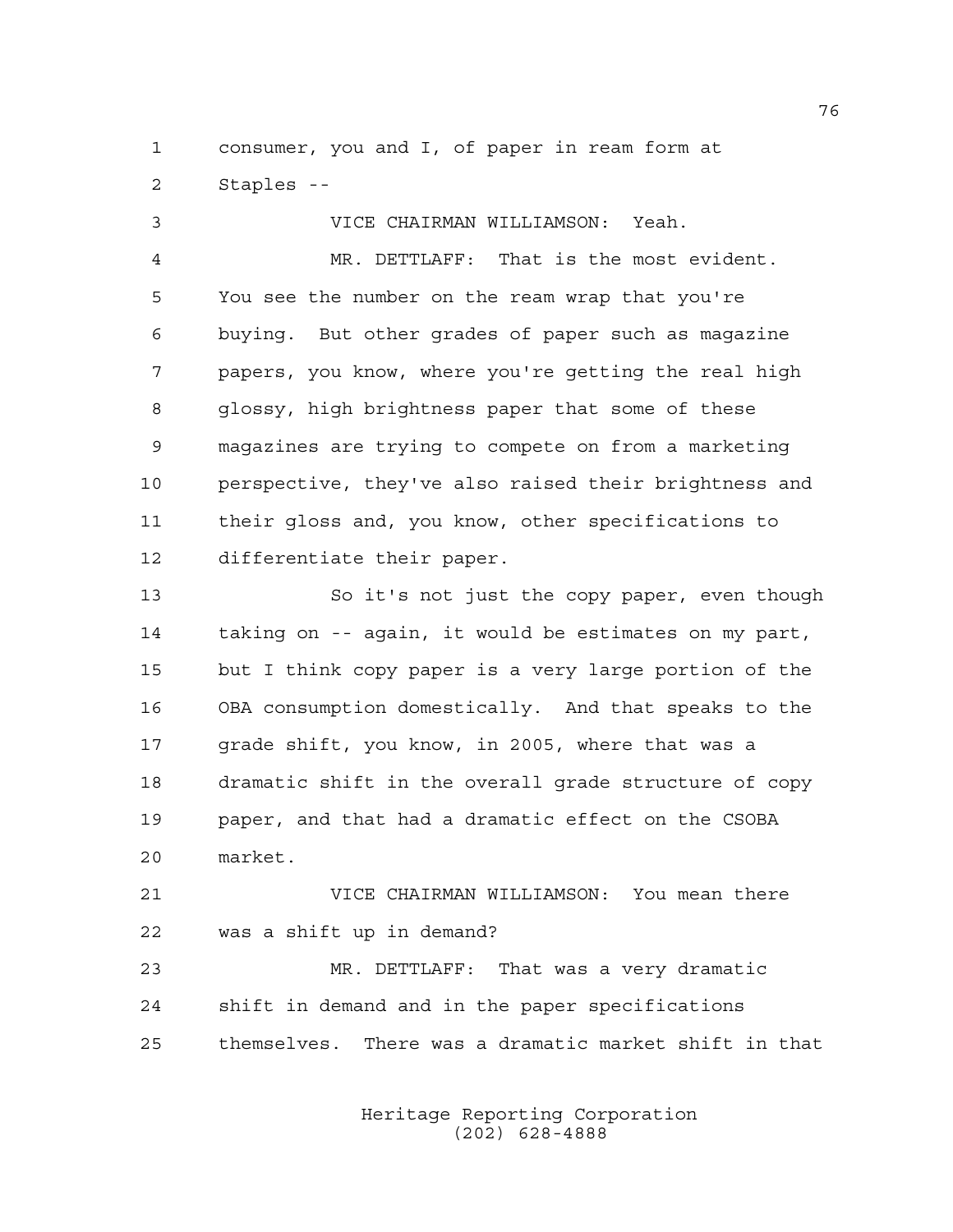1 grade of paper and announced and, you know, the market 2 leaders did their marketing maneuvers in the paper 3 industry, the domestic paper industry. But even past 4 that very monumental shift in the industry, there have 5 been continuing -- I call them tweaks in terms of the 6 overall market dynamics.

7 So back in 2005, it went from 88 as the base 8 brightness in copy paper to 92. And so that was a 9 dramatic shift in the paper specifications because the 10 paper looked a lot different between 88 and 92. But 11 in addition to the 92, they also made a secondary tier 12 of 96 brightness. Now, you know, five to seven years 13 later, after that momentous shift in the paper market 14 itself, we see more people trying to make more of the 15 96 rather than the 92. So there is that kind of 16 smaller shifting in the paper industry itself.

17 VICE CHAIRMAN WILLIAMSON: Okay. So that 18 would be a positive thing in terms of future demand 19 for you, I take it.

20 MR. DETTLAFF: We see the domestic paper 21 industry competition as an opportunity for the 22 domestic CSOBA market suppliers.

23 VICE CHAIRMAN WILLIAMSON: Okay. Thank you. 24 Okay. My time is about to expire, so I'll save 25 further questions. Thank you.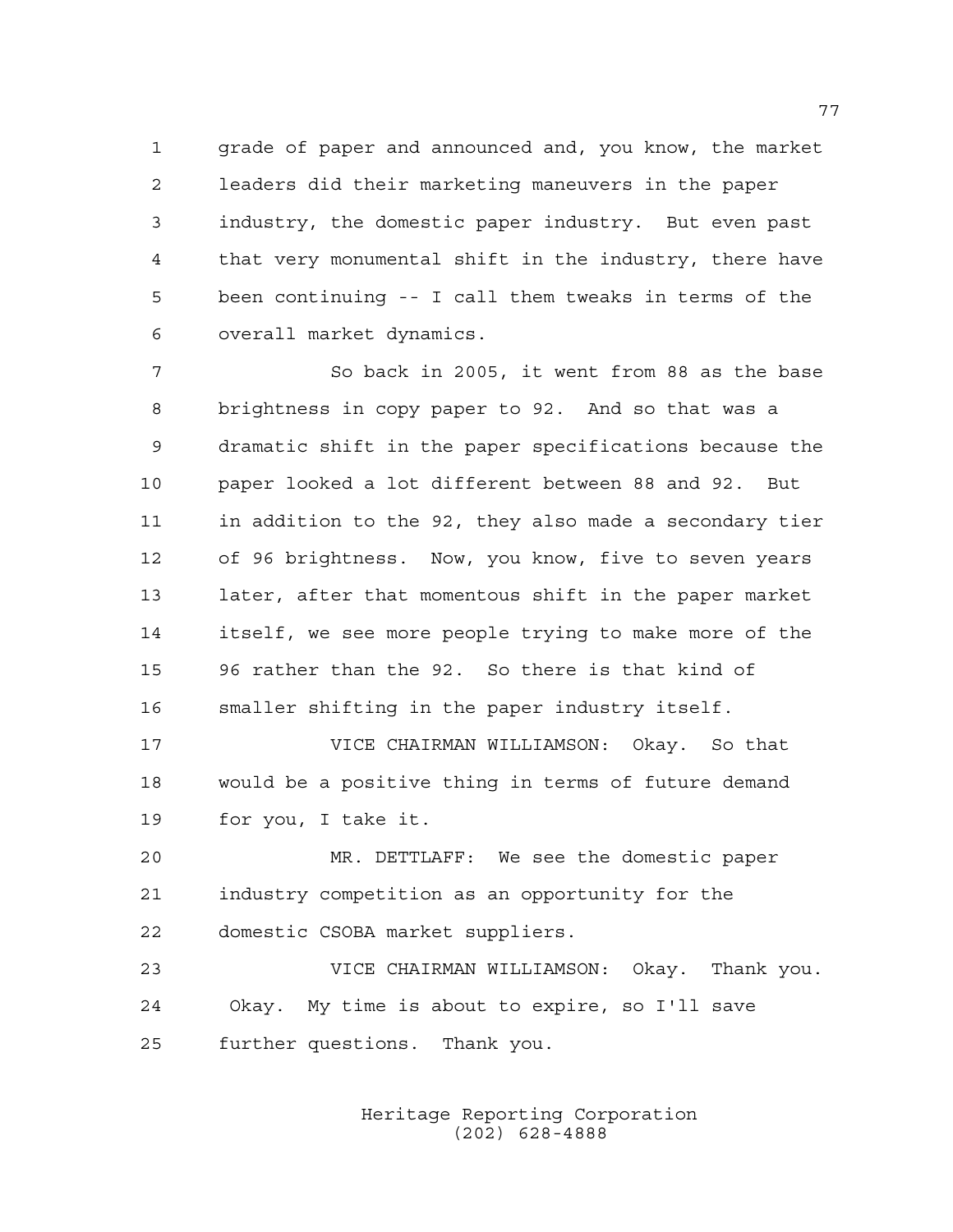1 CHAIRMAN OKUN: Commissioner Pearson. 2 COMMISSIONER PEARSON: Thank you, Madame 3 Chairman. Permit me also to provide my welcome to all 4 of you. Let me begin with a technical question. I 5 have a paper cup. I'm using one like it to drink 6 water. It's white on the inside. It's printed on the 7 outside. Excuse me. Would this have been made white 8 by stilbenic optical brighteners that would meet an 9 FDA qualification? Or is there a waxing or some other 10 treatment that makes this cup okay to use for water? 11 I hope it's okay to use for water. 12 MR. ELLIS: Can someone give Commissioner 13 Pearson a drink, by the way? 14 (Laughter.) 15 COMMISSIONER PEARSON: Yes. 16 MR. DETTLAFF: There are many nuances in 17 terms of the FDA compliance of the paper itself. Most 18 likely, if there was optical brightener in there, it 19 would be made by FDA-compliant means with the 20 Fluorescent Brightener 220. One of the nuances of the 21 FDA compliance of paper is if it's a one-time use, 22 there are some considerations there. If it's intended 23 to be a long-term application with food contact or 24 beverage contact, then there is kind of another level 25 of expectation of that paper.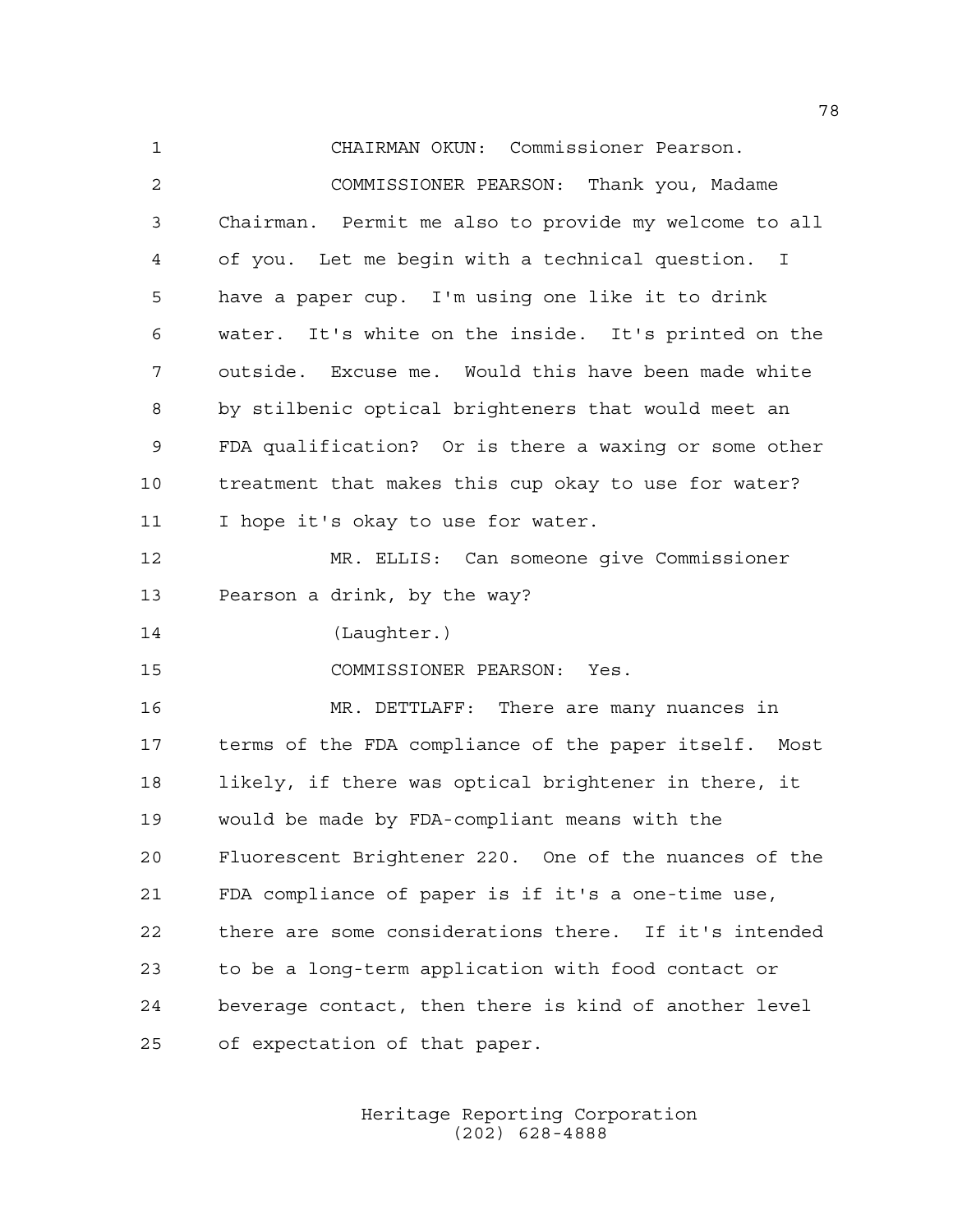1 Most likely because it has a wax coating on 2 the inside to keep the water in the cup rather than 3 let it dissolve the cup and end up on your desk, that 4 is also referred to as an active order or active 5 barrier to transfer whatever might be in the base 6 paper to the contents of the cup.

7 So because it has a wax coating, it has got 8 its own FDA compliance to it. It's still safe to 9 drink the water, though.

10 (Laughter.)

11 COMMISSIONER PEARSON: Thank you for that 12 clarification. Why on this record do we see a decline 13 in apparent consumption between 2010 and 2011? Now, 14 you know, we've dealt with a number of cases coming 15 out of the recession, and it's quite common to see an 16 increase from 2009 to 2010, as we have here. But then 17 the more common pattern in the other cases has been 18 that we see an additional increase again in 2011, as 19 the economy has continued to strengthen.

20 So what is going on with this product that 21 caused consumption to drop in 2011, at least by our 22 data?

23 MS. HOLEC: Sorry. Evidently, the apparent 24 consumption numbers that you saw is from the 25 Commission's data, and it's not a huge drop. It's a

> Heritage Reporting Corporation (202) 628-4888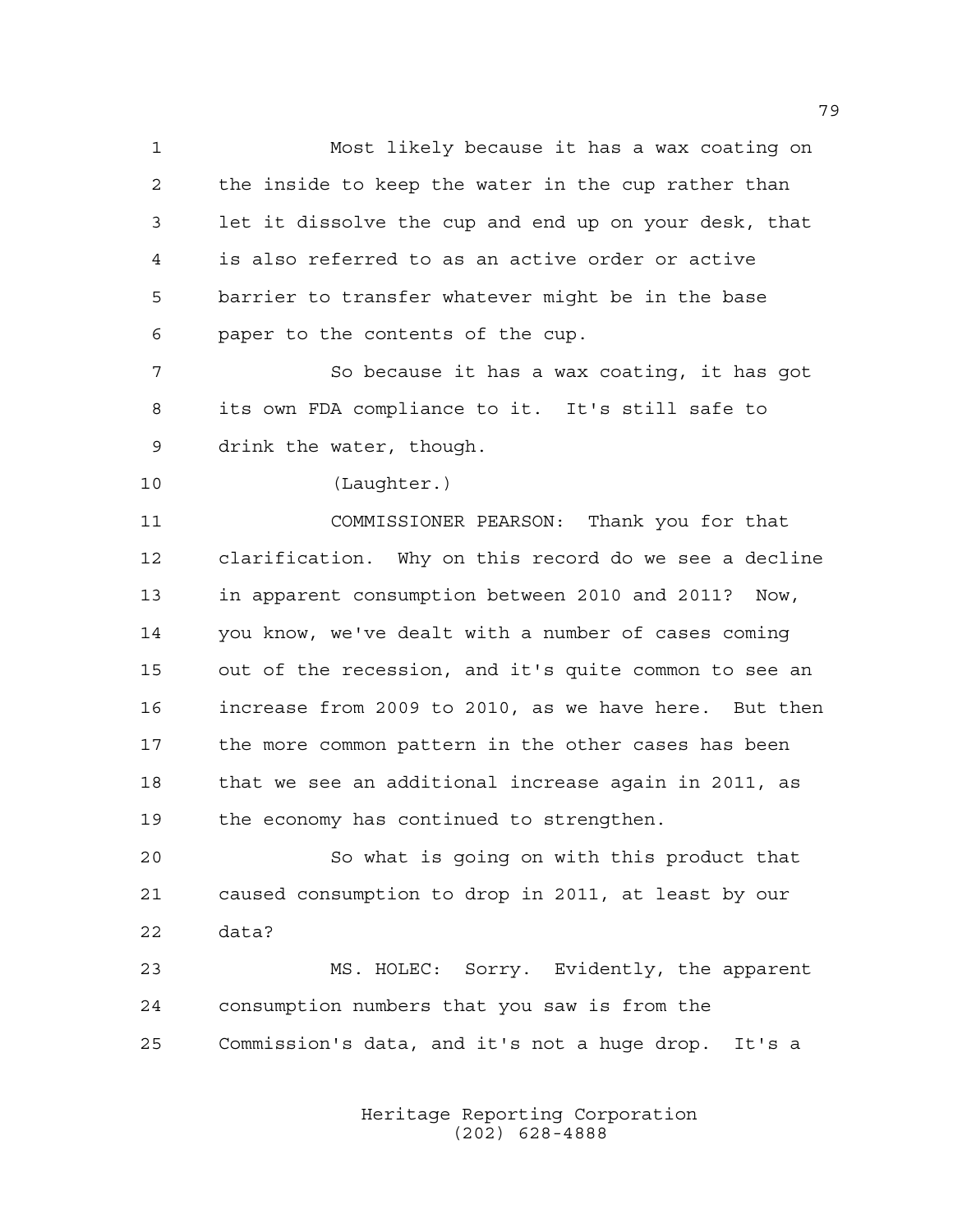1 relatively small drop. So --

| 2              | COMMISSIONER PEARSON: Ten percent? I mean,             |
|----------------|--------------------------------------------------------|
| 3              | I would think it would be a drop that would be         |
| $\overline{4}$ | commercially noticeable, but perhaps not.              |
| 5              | MS. HOLEC: Well, I mean, Mr. Dettlaff has a            |
| 6              | lot of things going on. I mean, if you see what        |
| 7              | imports were doing at the same time, when demand grew  |
| 8              | in 2010, and also again when it grew in 2011, he's     |
| 9              | looking mostly at his share of the market, which is    |
| 10             | taking a hit in both years, as opposed to -- and I     |
| 11             | don't think there is -- other than what the Commission |
| 12             | has, we haven't found really good aggregate data on    |
| 13             | apparent consumption. So all we have is the            |
| 14             | questionnaire responses.                               |
| 15             | But he is looking at Clariant's picture,               |
| 16             | which is obviously a losing share in both years.       |
| 17             | COMMISSIONER PEARSON: Of course. But from              |
| 18             | your customers, do you hear general comments about     |
| 19             | we're using less of this product for reasons A, B, and |
| 20             | C, or we see the prospects for the future as not being |
| 21             | so bright for these brighteners, and thus we are       |
| 22             | reformulating to handle things differently? I mean,    |
| 23             | or are our data from some reason just not correct?     |
| 24             | MR. DETTLAFF: I don't have any firsthand               |
| 25             | knowledge of why the recovery in the CSOBA market      |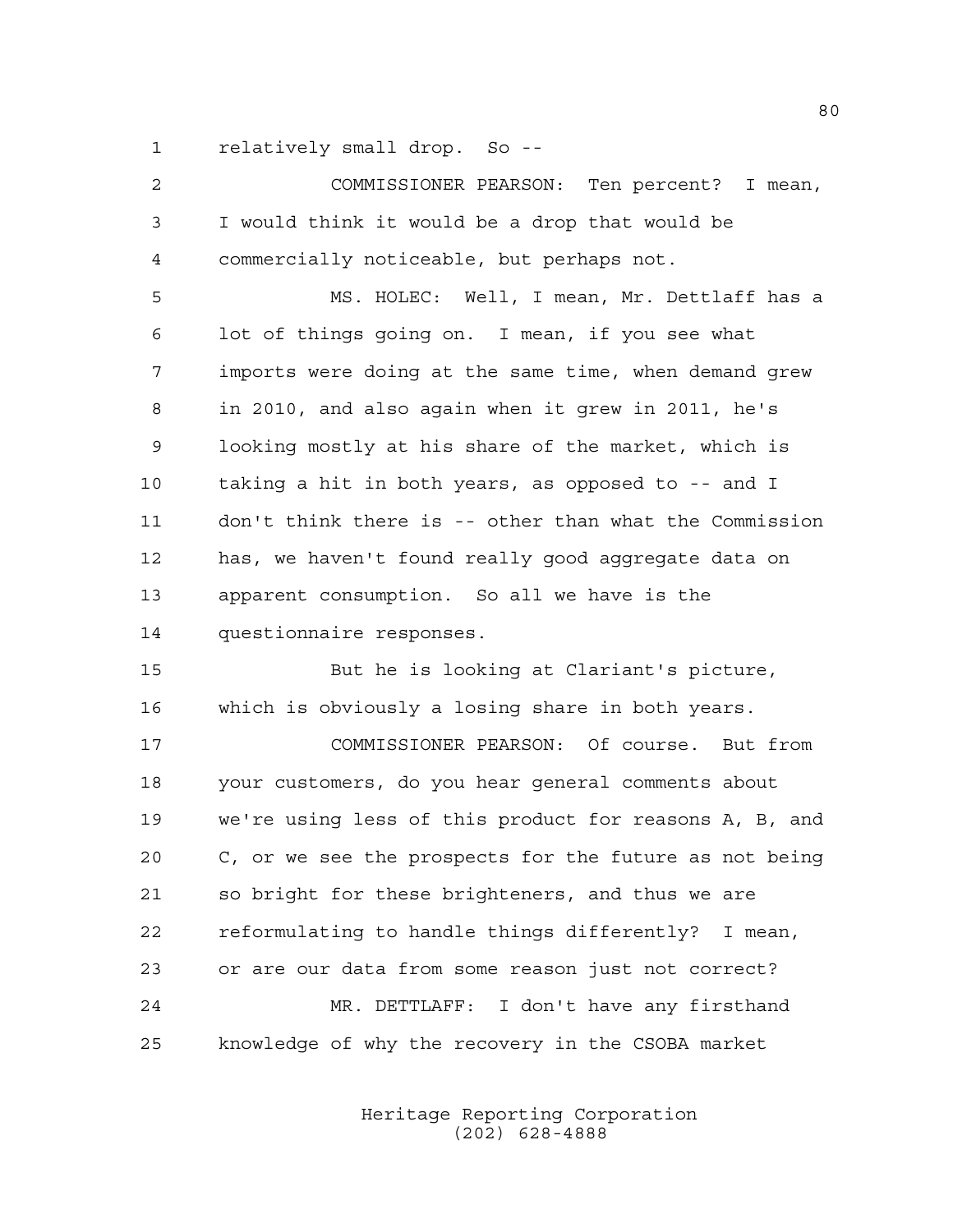1 would not follow the general economy. Typically, 2 paper production follows business. The more business 3 is conducted, the more paperwork that it generates. 4 And so not having I guess a wide view of the overall 5 capacity -- we have our own estimations of the overall 6 CSOBA market, but I don't know of any particular 7 reason why the overall data collected by the 8 Commission would not show a more robust recovery in 9 2011.

10 COMMISSIONER PEARSON: Okay. Well, for 11 purposes of the post-hearing, if you could put on the 12 record Clariant's estimates for the demand in the 13 marketplace, that would be helpful, if we don't 14 already have that. And, Ms. Holec, I know you have 15 access to the confidential data. And if in the post-16 hearing you have any additional thoughts of why we're 17 seeing what we're seeing, I would appreciate knowing 18 that.

19 MS. HOLEC: Sure.

20 COMMISSIONER PEARSON: Mr. Dettlaff, do you 21 see a roughly equal amount of competition in the 22 marketplace between imports from China and imports 23 from Taiwan?

24 MR. DETTLAFF: Currently, I would say there 25 is a much bigger proportion of competition from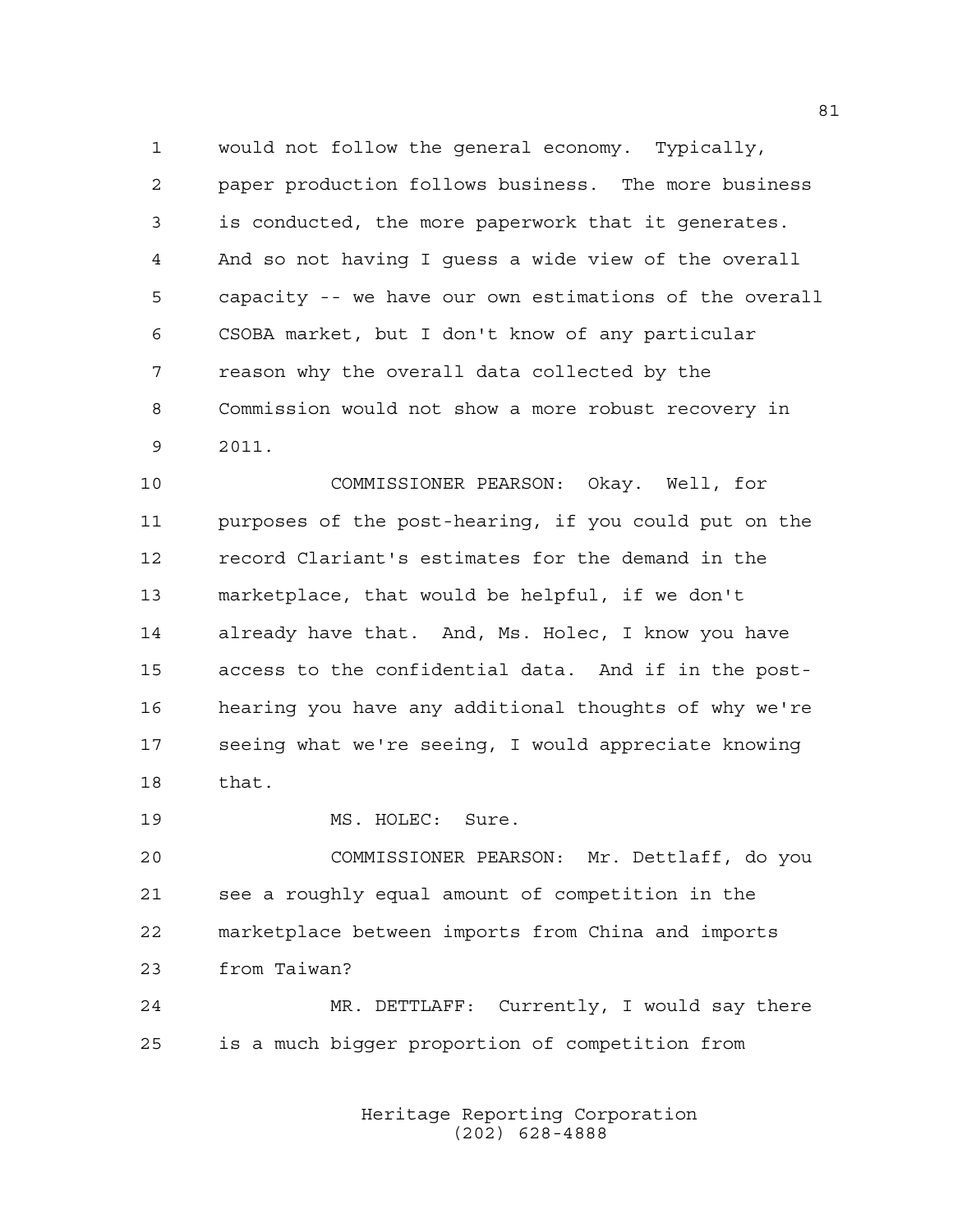1 Taiwan. I would say a couple of years ago, there was 2 mounting competition from China. But today, I would 3 say the greatest proportion of the competition from 4 foreign imports is from Taiwan.

5 COMMISSIONER PEARSON: And as you deal with 6 them in the marketplace, do you sense that the level 7 of competitiveness of both those countries is roughly 8 the same? I mean, do you see one country as being 9 more competitive than another?

10 MR. DETTLAFF: Both of them are very 11 competitive in terms of their pricing strategy, a very 12 similar strategy actually in terms of their pricing. 13 What their success ratio, it seems to be more tilted 14 towards Taiwan, from what I have experienced.

15 COMMISSIONER PEARSON: Okay. Thank you for 16 that. Ms. Holec, you had stated earlier something to 17 the effect that nonsubjects are a very small portion 18 of domestic consumption. So either now or in the 19 post-hearing, could you please compare the volume of 20 nonsubject imports with the volume of subject imports 21 from China, especially in 2011, because if the 22 nonsubjects are a very small portion, then I wanted to 23 know how we should understand the imports from China. 24 So, you know, if we should be concerned 25 about one, why shouldn't we also be concerned in some

> Heritage Reporting Corporation (202) 628-4888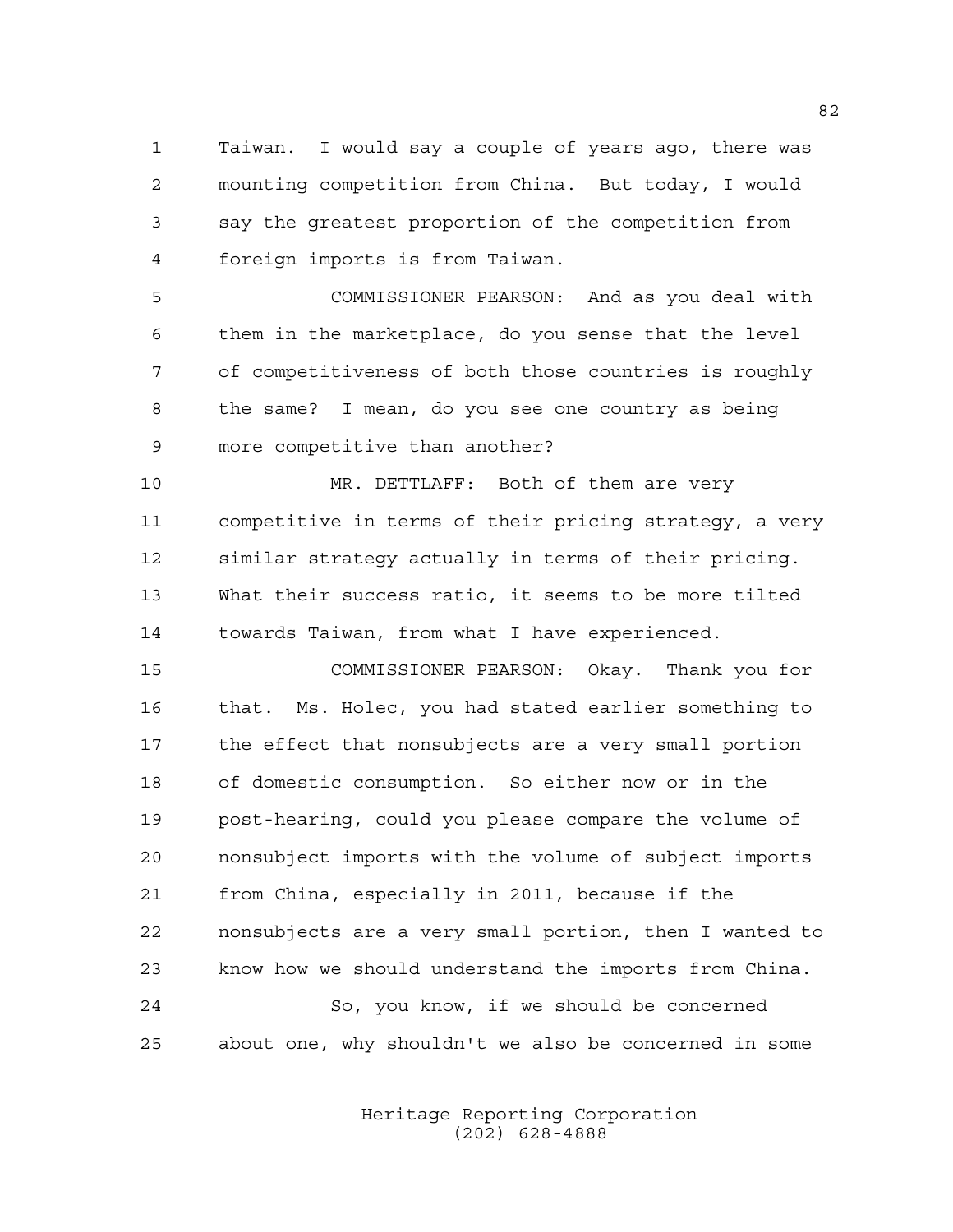1 way about the other?

2 MS. HOLEC: Sure. 3 COMMISSIONER PEARSON: And that would be 4 particularly in light of the average unit values that 5 we are showing for 2011 for those two categories, for 6 the nonsubjects and for China. 7 MR. ELLIS: I would just -- Commissioner 8 Pearson, I would just point out that we think pretty 9 strongly that the AUVs for the Chinese data are 10 meaningless. And we understand that your staff are 11 working hard to try to clear up the data. We think 12 that when you get more realistic data from China that 13 it won't be different very much from other import 14 sources. 15 COMMISSIONER PEARSON: Okay. So you have 16 problems both with our pricing products in relation to 17 China and with the AUVs? 18 MR. ELLIS: Oh, no, I'm sorry. Pricing 19 products. The pricing product data we think from 20 China is too high. 21 COMMISSIONER PEARSON: Okay. And the 22 AUVs -- 23 MR. ELLIS: I didn't mean to speak to the 24 AUVs. I don't know the data. 25 COMMISSIONER PEARSON: Okay. That was the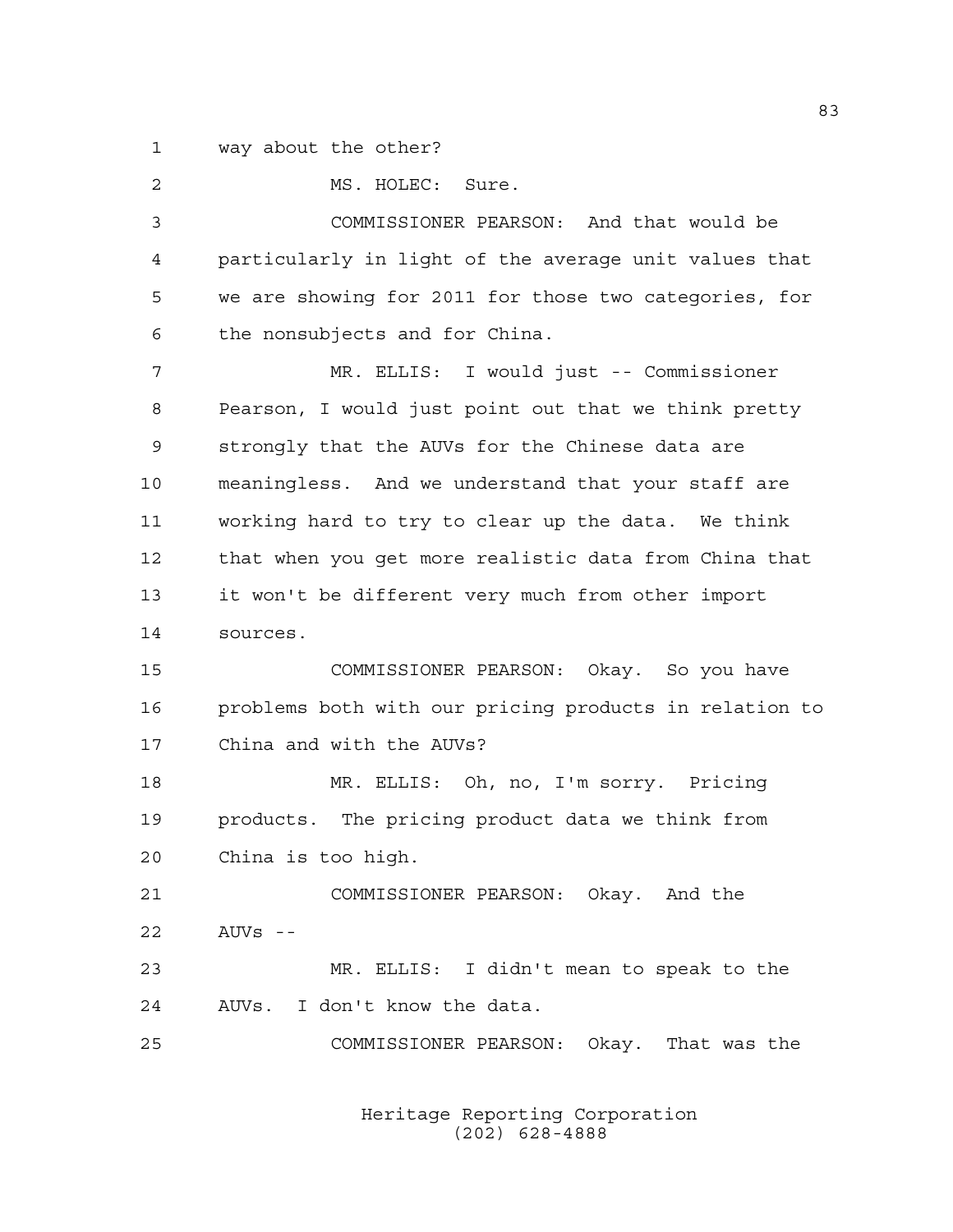1 specific --

2 MR. ELLIS: Sorry. 3 COMMISSIONER PEARSON: -- question. Okay. 4 MR. ELLIS: Okay. We'll check into that for 5 the post-hearing. 6 COMMISSIONER PEARSON: And I understand that 7 the AUVs could reflect a product mix, and if you're 8 able to address that, that would be fine also. 9 Mr. Ellis, how should we view cumulation in 10 the context of a threat determination? 11 MR. ELLIS: We -- I actually took some notes 12 for that. We actually think that you should exercise 13 your discretion to cumulate. 14 COMMISSIONER PEARSON: That doesn't 15 particularly surprise me. But I'm wondering -- 16 MR. ELLIS: How I was going to explain the 17 reasons why we think that's appropriate. The Chinese 18 and Taiwanese product are fungible. They are sold in 19 the United States in overlapping geographic markets. 20 That is, you will see them -- not perfectly, but there 21 is quite a bit of overlap as between what markets, 22 what regions of the country the Chinese and Taiwanese 23 and the United States product are found. And they are 24 sold in the same channels of distribution, if you 25 will, which means directly to customers.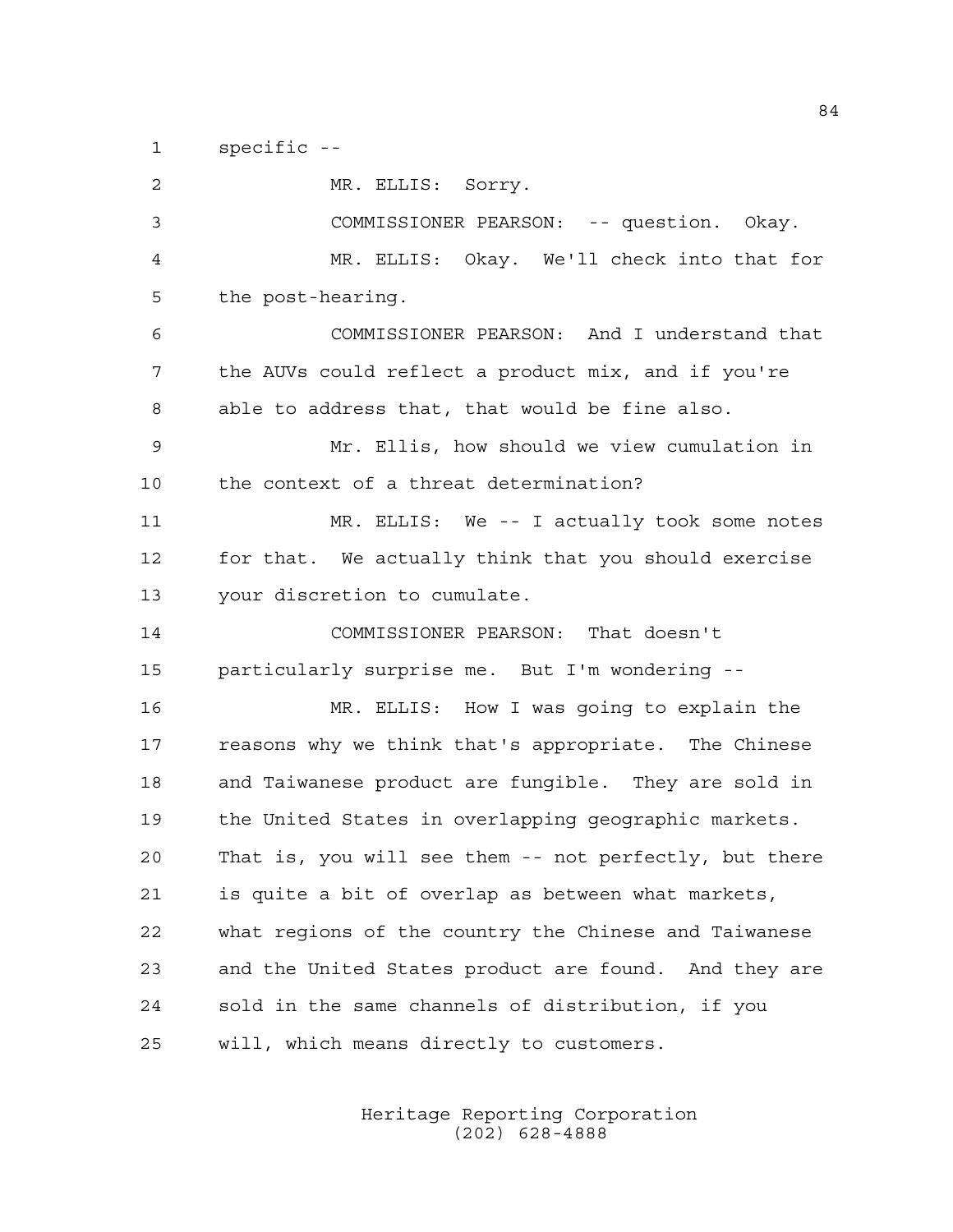1 So it's not like there is a different 2 distribution channel for the Chinese as opposed to the 3 Taiwanese or the United States producers. And they've 4 been simultaneously present in the United States in 5 each year of the POI. So those are your chief factors 6 that you've used historically for cumulation analysis 7 in a threat situation. So, to back up my initial 8 statement, we think those are the reasons why you 9 should do so.

10 COMMISSIONER PEARSON: Okay. Thank you. I 11 assumed you'd have some reasons. Madame Chairman, my 12 time has expired.

13 CHAIRMAN OKUN: Commissioner Aranoff. 14 COMMISSIONER ARANOFF: I have a rather 15 convoluted question about FOB versus delivered 16 pricing. So my understanding of why someone would 17 convert this product to powder form, ship it, and then 18 reconvert it would be because the cost of taking the 19 water out and then putting the water back in is less 20 than the amount that you save in freight costs by 21 doing that.

22 And assuming that that is in fact true that 23 there's been a cost savings to the seller and they 24 were to pass that cost-savings along in the form of a 25 lower delivered price to the customer, I guess my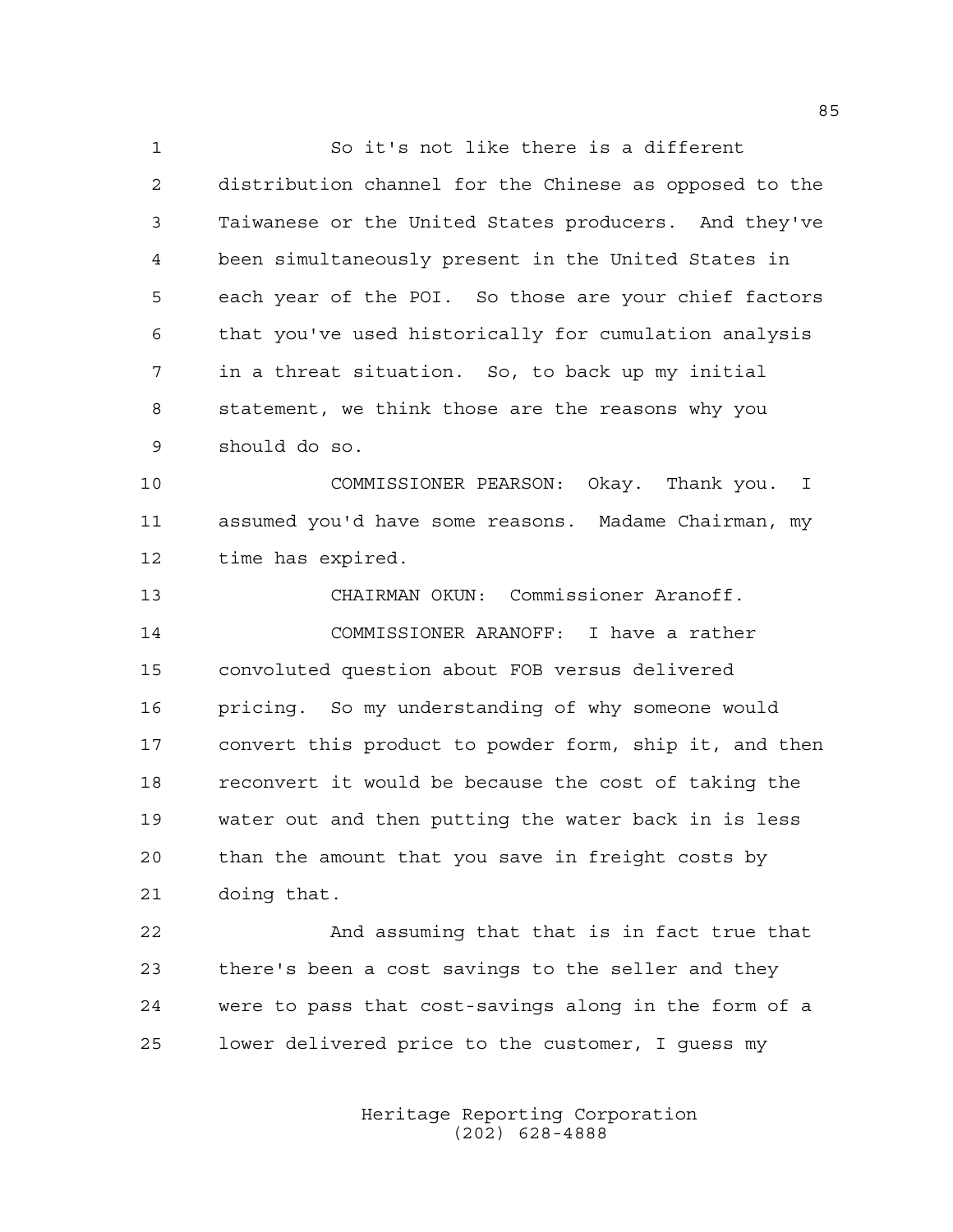1 question is would that really underselling that the 2 Commission should be cognizant of or does it rather 3 suggest that that's not a good way to compare prices?

4 MS. HOLEC: Well, if I understood your 5 question correctly, I mean, our point is that the 6 competitions at the customer. That's what Mat says. 7 They buy a delivered product. I mean, exactly -- the 8 main thing, the main cost that the letdown, the spray 9 drying and let-down process saves, it's the Ocean 10 Freight. It's not within the U.S.

11 But I mean, there's -- commerce actually 12 measures whether the price is a fair price, and 13 commerce in the prelim has looked at all of the cost 14 factors including the make-down and the whole 15 production process in Taiwan and in China, and in the 16 preliminary ban substantial margins from both 17 producers. So, I --

18 COMMISSIONER ARANOFF: Wait. I under -- 19 MS. HOLEC: -- take a piece of the whole 20 delivery price and say, well, you know, you can dump. 21 It's okay to dump because this clever thing of 22 turning it into powder before you shipped it over the 23 ocean and reduced your cost there.

24 For me that whole is the price fair is a 25 commerce decision, and --

> Heritage Reporting Corporation (202) 628-4888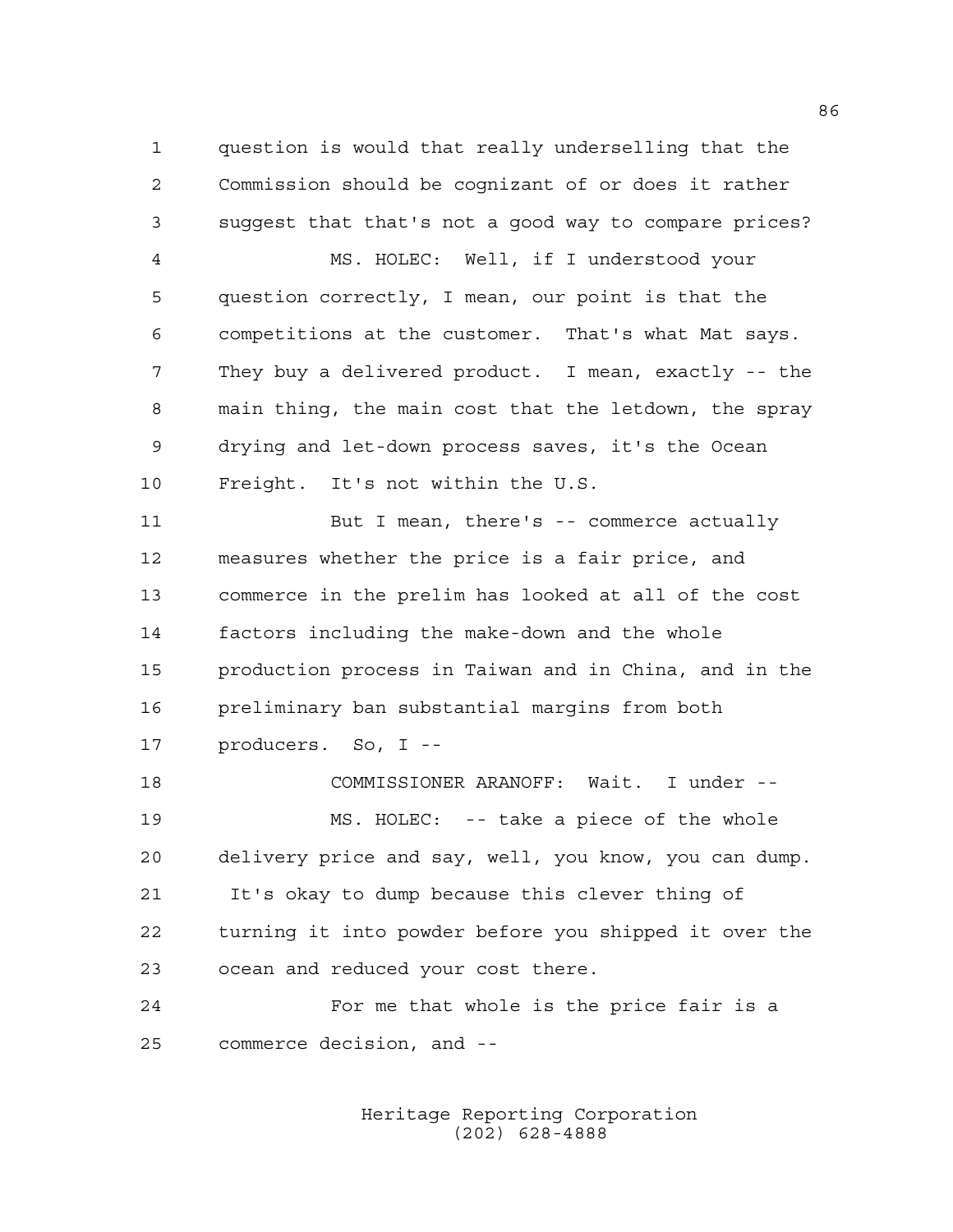1 COMMISSIONER ARANOFF: I understand that, 2 and of course we're going to accept Commerce's 3 decision with respect to the product being done, but I 4 guess what I'm saying is if someone finds a cheaper 5 way to ship something here, you know, that's what 6 businesses do. They find cheaper ways to do things if 7 it doesn't hurt the product or the customer.

8 So they found a cheaper way to ship 9 something here, and now the Commission is being asked 10 to say, well, when you look at the deliver price and 11 you see that there is lower, pay no attention to the 12 fact that they found a cheaper way to ship it because 13 there's something wrong with that.

14 And I guess I'm suggesting that there's not 15 rally anything wrong with finding a cheaper way to 16 ship something if customers case about delivered 17 prices.

18 MR. ELLIS: As Ms. Holec said though, my 19 understanding of this is that in that case you should 20 take it all the way back to the factory gate in 21 Taiwan. In other words, you're stopping kind of half 22 way between here and there by stopping at the U.S. 23 port and, in fact, we think you're not even getting 24 that far back, so you're giving them credit, in 25 effect, for some of the efficiencies they've created

> Heritage Reporting Corporation (202) 628-4888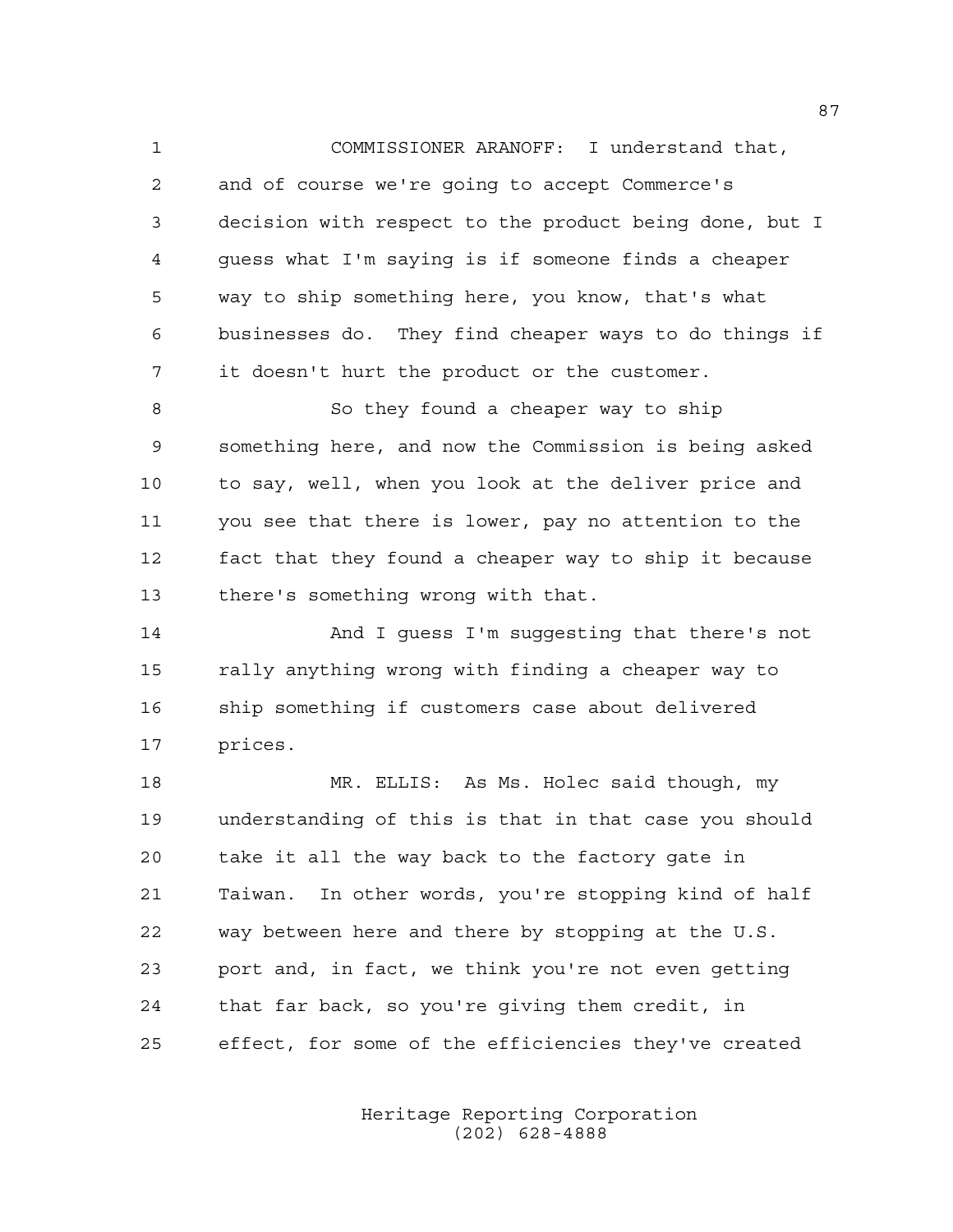1 by this process but not all of them.

2 If you go back to the factory gate, you will 3 end up with underselling again, and it doesn't seem 4 fair to say they get some credit for efficiencies but 5 not all of them.

6 The other thing is we're concerned because 7 as someone mentioned in the testimony, you're not 8 deducting -- you're not really getting to FOB U.S. 9 Port as you requested in the questionnaire because we 10 think that the first leg which is often a very 11 significant one from port to the letdown facility has 12 not been deducted because they consider that part of 13 international freight, so you're getting an overly 14 high price and, therefore, some oversell.

15 COMMISSIONER ARANOFF: Okay That part makes 16 sense to me as I understand you're saying is if we are 17 going to look at FOB prices, we didn't calculate the 18 void and you think we should. So that part I 19 understand, so I appreciate that clarification.

20 Let me turn to something, a follow-up on a 21 conversation that, Mr. Dettlaff, you were having with 22 the chairman. She asked you about multi-source 23 contacts, and you answered in a way that I thought 24 sounded a little bit careful and you said you were not 25 aware of multi-source contacts with respect to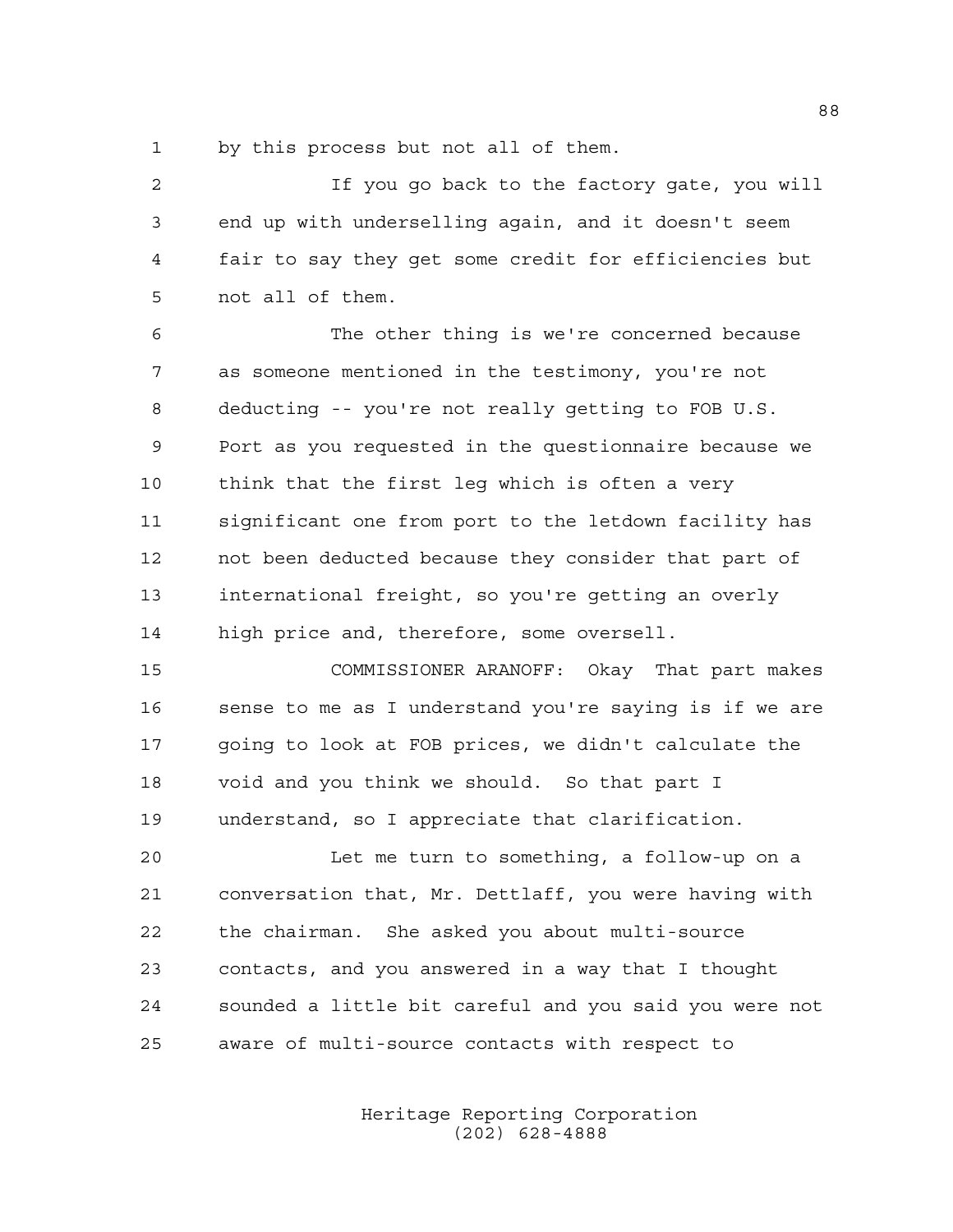1 particular paper parties and plants.

| 2  | So at the plant level, is that the way that            |
|----|--------------------------------------------------------|
| 3  | purchasers who own -- who have multiple paper-         |
| 4  | producing plants in the U.S., do they contract for a   |
| 5  | specific supplier for one plant and maybe another      |
| 6  | supplier for a different plant? I just wanted to make  |
| 7  | sure that I understood what you were saying.           |
| 8  | MR. DETTLAFF: During the RFP process or                |
| 9  | request for proposal, that most of the paper producers |
| 10 | go through, they typically do want to select one       |
| 11 | supplier for one paper plant. The decision to split    |
| 12 | up different plants to different suppliers happens     |
| 13 | sometimes. But again, it's usually leveraged against   |
| 14 | the volume. Volume versus price. If you give a very    |
| 15 | attractive price, most times you get 100 percent of    |
| 16 | the business in an RFP.                                |
| 17 | COMMISSIONER ARANOFF: Okay. Thanks for                 |
| 18 | that clarification.                                    |
| 19 | Claimant has argued with respect to the DAS            |
| 20 | back in 2008 that you were able to supply all of your  |
| 21 | contract customers with everything that they were      |
| 22 | promised, and my question is how did you handle        |
| 23 | customers during that period who were not contract     |
| 24 | customers and were seeking to make spot purchases?     |
| 25 | MR. DETTLAFF:<br>During that time as you very          |

 Heritage Reporting Corporation (202) 628-4888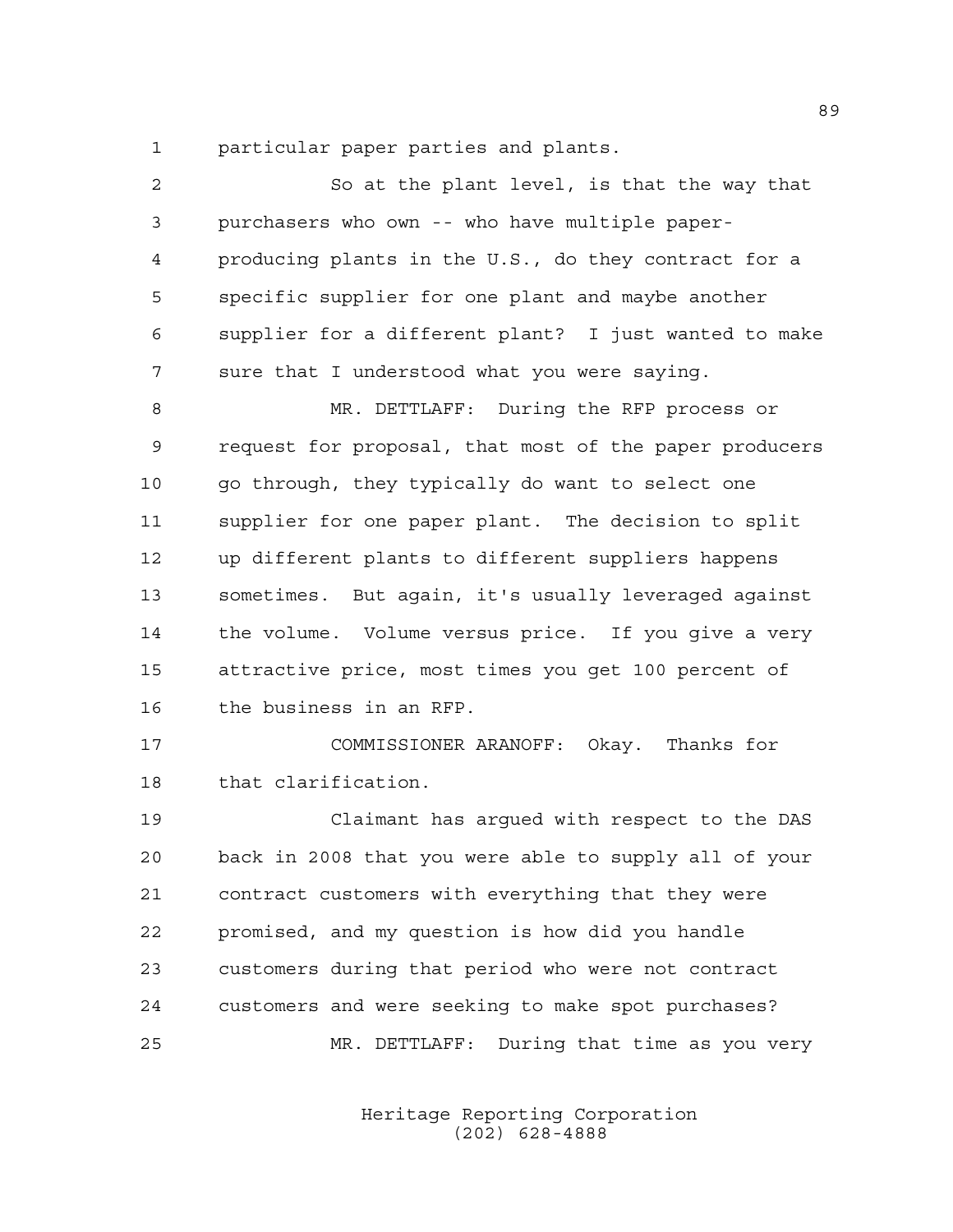1 correctly stated, we looked out for our contract 2 customers first; their willingness to truly commit to 3 us as a supply partner carries a lot of weight.

4 We also had traditional customers that were, 5 I guess, classified as a spot business but they were 6 ongoing business, so that's another differential slice 7 of the pie.

8 During the time when DAS was in question or 9 the beginning of the allegations of shortage, there 10 were non-traditional customers that approached and we 11 were giving them availability of a longer time period. 12 It wasn't available today because we were watching 13 out for our contract business and from our traditional 14 business.

15 But we still said we would make product 16 available two or three months down the line because I 17 guess I viewed it -- because I fielded most of those 18 calls -- there were customers panicking out in the 19 marketplace for whatever reason.

20 I mean, rumors run wild sometimes within an 21 industry, but they were panicking and we just couldn't 22 -- we recognized at that point we couldn't supply 23 everybody, so we were kind of trying to calm down the 24 fear saying it's going to be all right.

25 We will supply you down the line but we want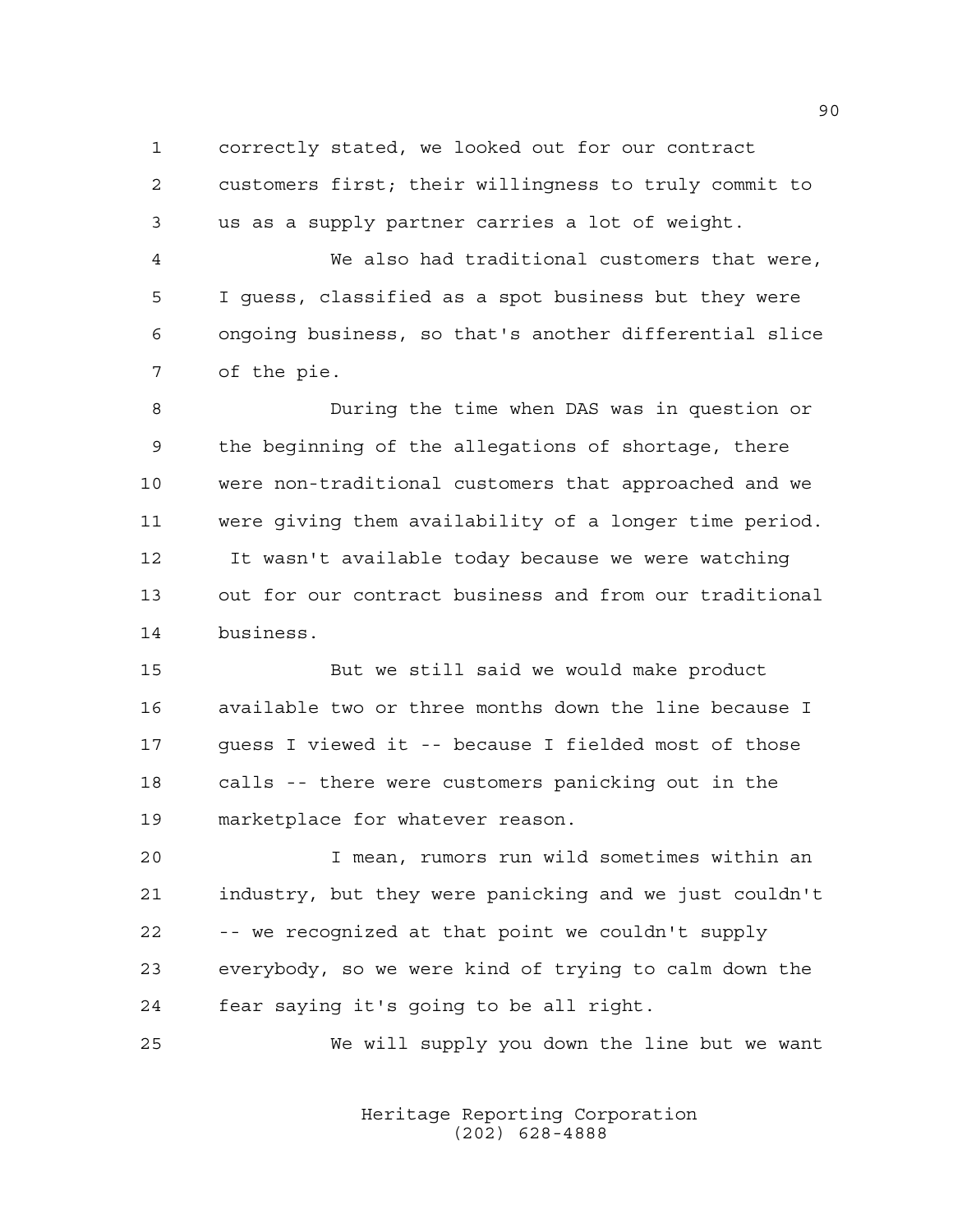1 some guarantee that you're not just going to use us to 2 get through this panic stage and then leave us behind.

3 COMMISSIONER ARANOFF: Thank you. That's 4 very helpful.

5 Now, an argument that Clariant makes in its 6 brief regarding the current time period now is that 7 you're having difficulties selling to spot market 8 customers that those guys have abandoned you for 9 subject imports. You make that argument in the 10 context of arguing why keeping your long-term contract 11 customers is so important to the company.

12 So my question there is the spot customers 13 that you are concerned are abandoning you for the 14 imports now, are these the same customers who you 15 couldn't immediately accommodate back in 2008?

16 MR. DETTLAFF: They were both -- we have 17 lost some of the what I refer to as traditional 18 customers where now, to date, the pricing incentive 19 for them to move their business elsewhere plays a 20 major impact.

21 There have also been some RFP's of the 22 people that we decided we needed a contract in place 23 and the time in 2008 where we said we would like a 24 contract to commit to that supply, and we've not still 25 since been able to achieve their business.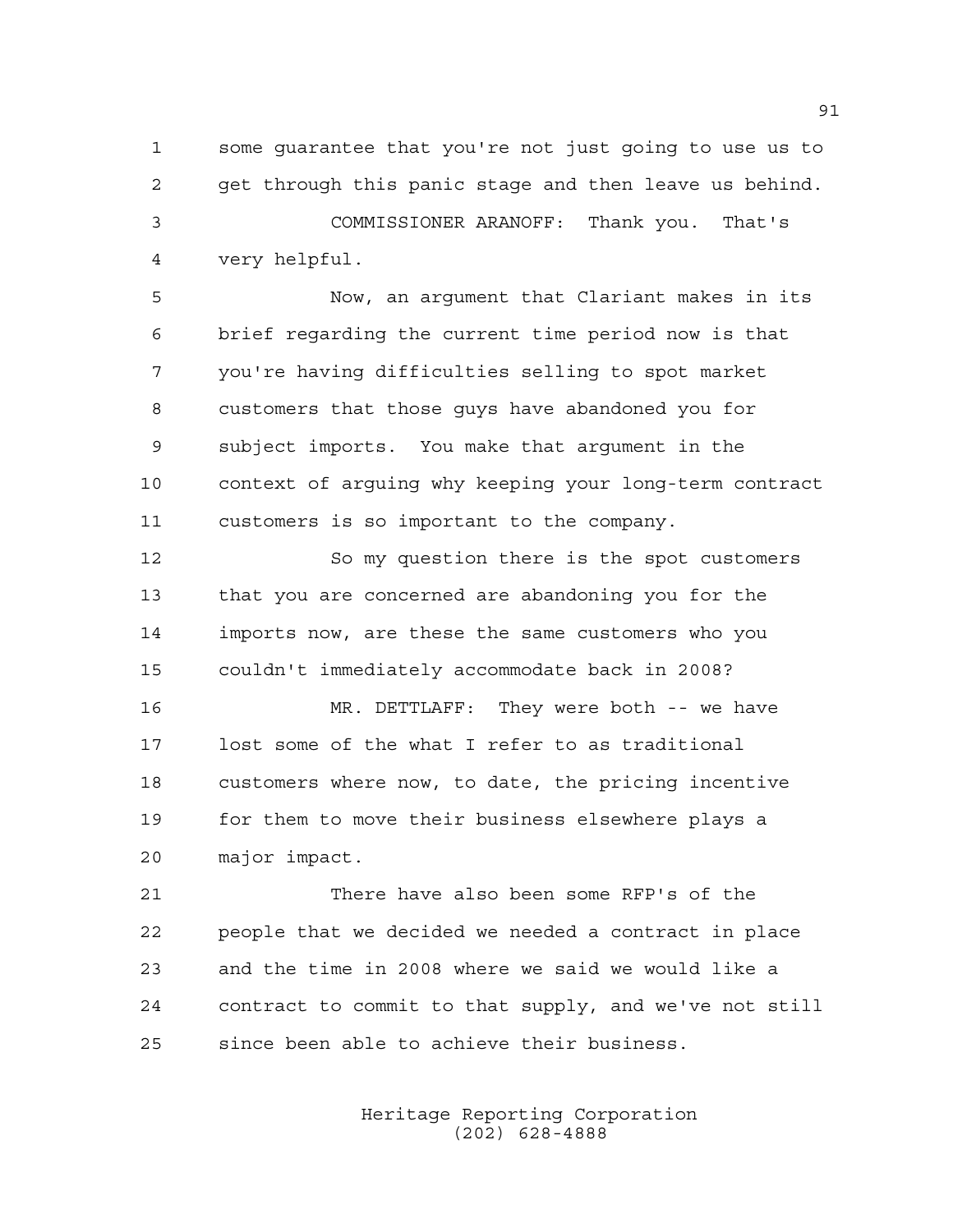1 So both we've lost traditional business and 2 we've lost the RFP or the ones that came for help out, 3 I guess I refer as help-out shipments of OBA at that 4 time. 5 COMMISSIONER ARANOFF: Okay. Thank you. 6 That's very helpful. 7 Thank you, Madam Chairman. 8 CHAIRMAN OKUN: Commissioner Johanson. 9 COMMISSIONER JOHANSON: Thank you, Madam 10 Chairman. 11 I think that the level of concentration of 12 purchasers and producers is an interesting feature of 13 this market. Petitioner's slide number seven, the 14 Paper Kim report referred to large buyers and major 15 purchasing groups. I'd like to pose some questions on 16 the dynamics of major purchasing groups. 17 The first one is how much power do major 18 purchasing groups wield? 19 MR. DETTLAFF: The major consumers and 20 customers of these products wield a great deal of 21 power. They can make those decisions on very large 22 volumes consistently, but I guess -- yeah, they have a 23 lot of power, but the ones that we are currently 24 partnered with appreciate what Clariant brings to the 25 table in terms of product quality and delivery and

> Heritage Reporting Corporation (202) 628-4888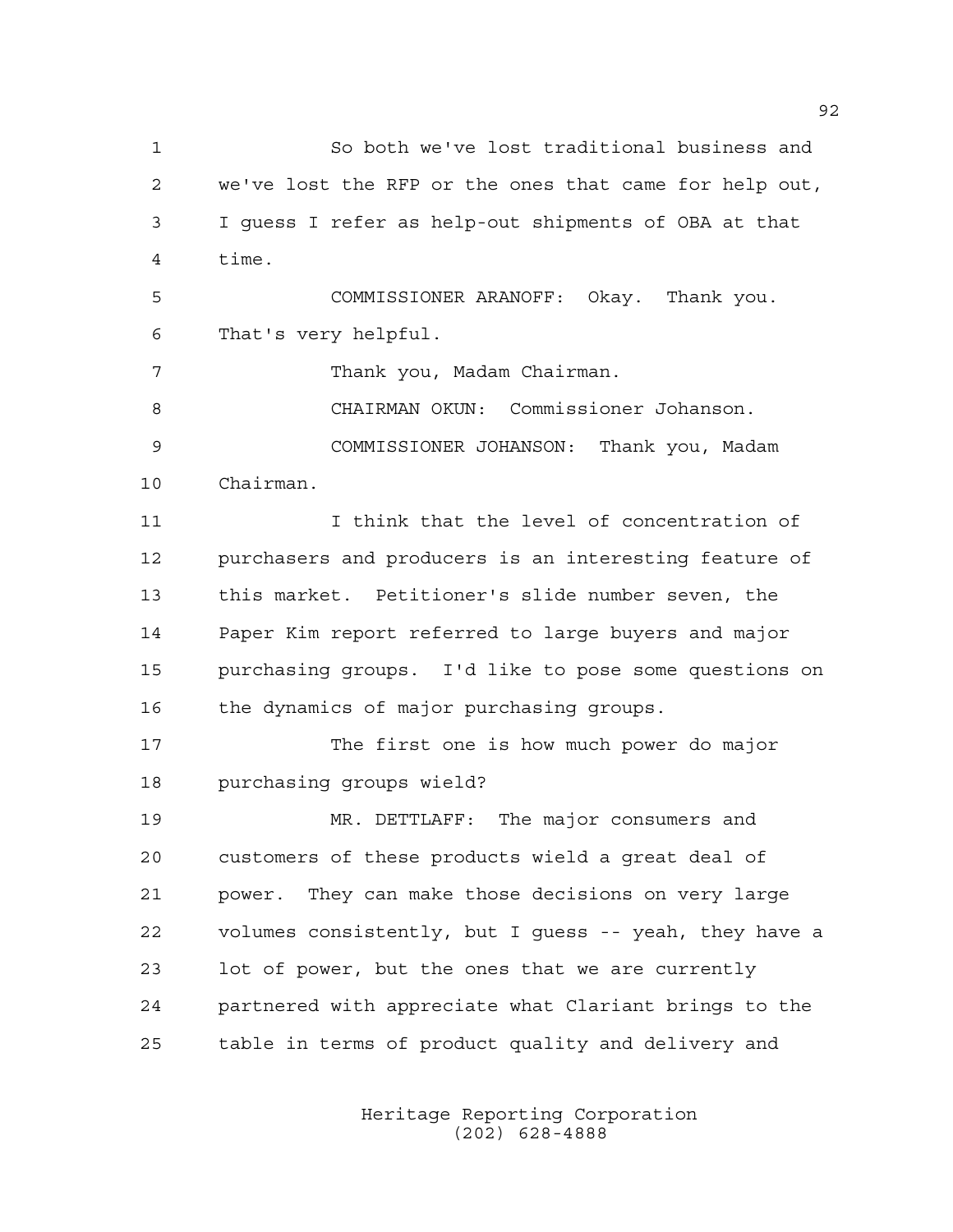1 cost of application.

| $\overline{c}$ | MR. ELLIS: I just wanted to add that the               |
|----------------|--------------------------------------------------------|
| 3              | level of concentration of the power for Clariant is    |
| 4              | quite significant. If you take a look at the top       |
| 5              | customers that they've listed in their questionnaire   |
| 6              | response, you see that the percentage held by the top  |
| 7              | customers is really quite high, so these people        |
| 8              | proportionately have a very high leverage with the     |
| 9              | Clariant folks.                                        |
| 10             | COMMISSIONER JOHANSON: Has concentration               |
| 11             | increased in recent years?                             |
| 12             | MR. DETTLAFF: I think it is accurate to say            |
| 13             | that the concentration has increased over the last few |
| 14             | years, yes.                                            |
| 15             | COMMISSIONER JOHANSON: And would the major             |
| 16             | purchasing groups, do they negotiate prices jointly?   |
| 17             | MR. DETTLAFF: Are you referring to                     |
| 18             | different companies joining together?                  |
| 19             | COMMISSIONER JOHANSON: Well, you mentioned             |
| 20             | major purchasing groups, so I'm not -- I'm not         |
| 21             | entirely sure what major purchasing groups are. Maybe  |
| 22             | you could explain that and that will maybe help you    |
| 23             | answer that question.                                  |
| 24             | MR. DETTLAFF: We refer to as purchasing                |
| 25             | groups as multiple mills of the same company.          |
|                |                                                        |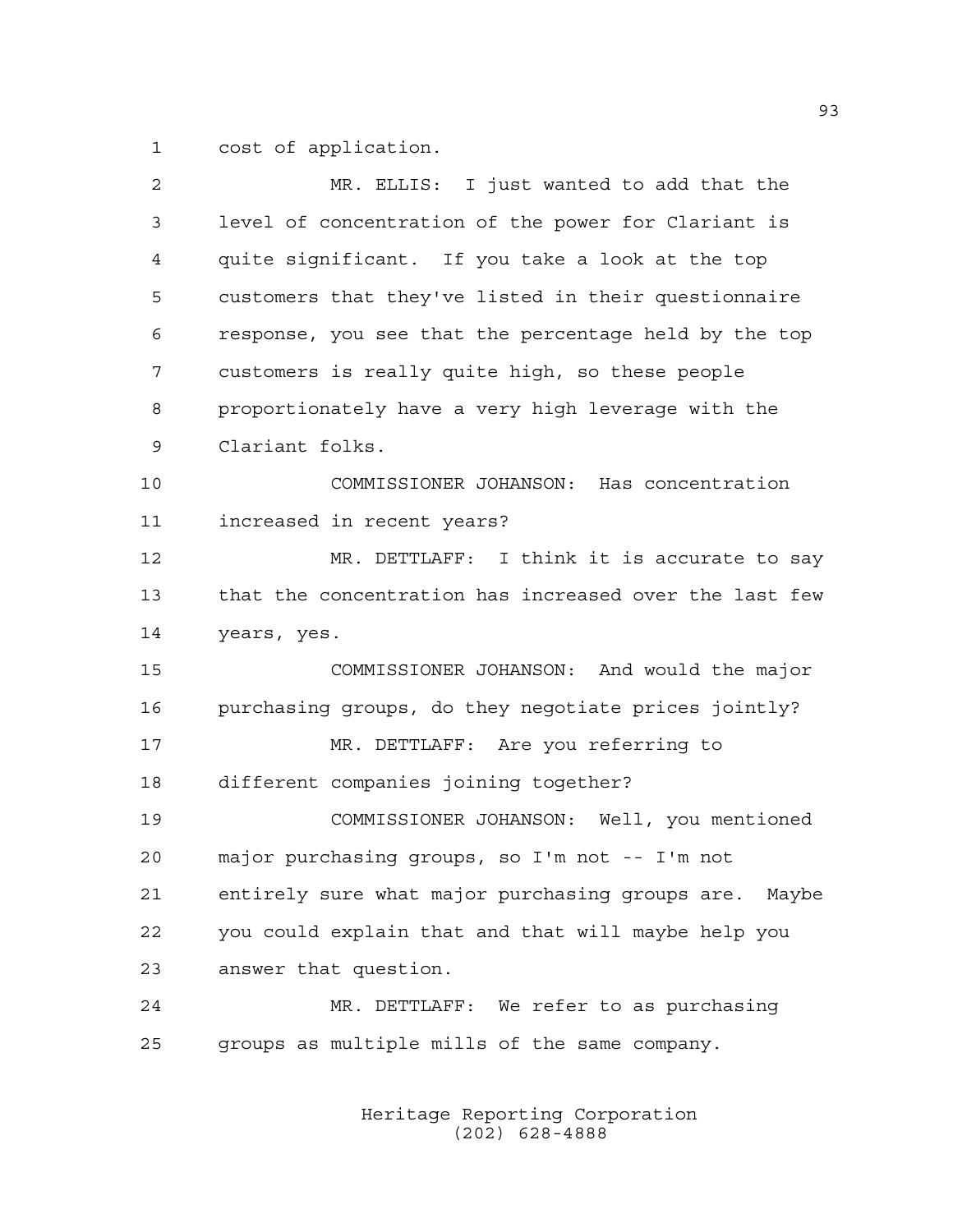1 COMMISSIONER JOHANSON: Okay, so these are 2 not different companies? 3 MR. DETTLAFF: Not a -- 4 COMMISSIONER JOHANSON: Yeah, that would 5 pose problems. 6 MR. DETTLAFF: Yes, it would cause many 7 problems, yes. Big problems. So no, we refer to the 8 collection of individual mills as kind of collective 9 purchasing groups. 10 COMMISSIONER JOHANSON: Okay. That helps 11 clarify it for me. 12 MR. DETTLAFF: Well, it's the same company. 13 COMMISSIONER JOHANSON: I was getting a 14 little concerned there for a minute. 15 And are CSOBA prices reported publicly, and 16 how much price transparency is there? 17 MR. DETTLAFF: To my knowledge, there's no 18 public documentation of the pricing of those products 19 at least in the domestic market. I think there's 20 publications that estimate pricing movements or -- to 21 answer specifically, no, I don't know of any 22 documented pricing of these products. 23 COMMISSIONER JOHANSON: So there's little 24 price transparency or is price transparency just 25 through word of mouth in the industry?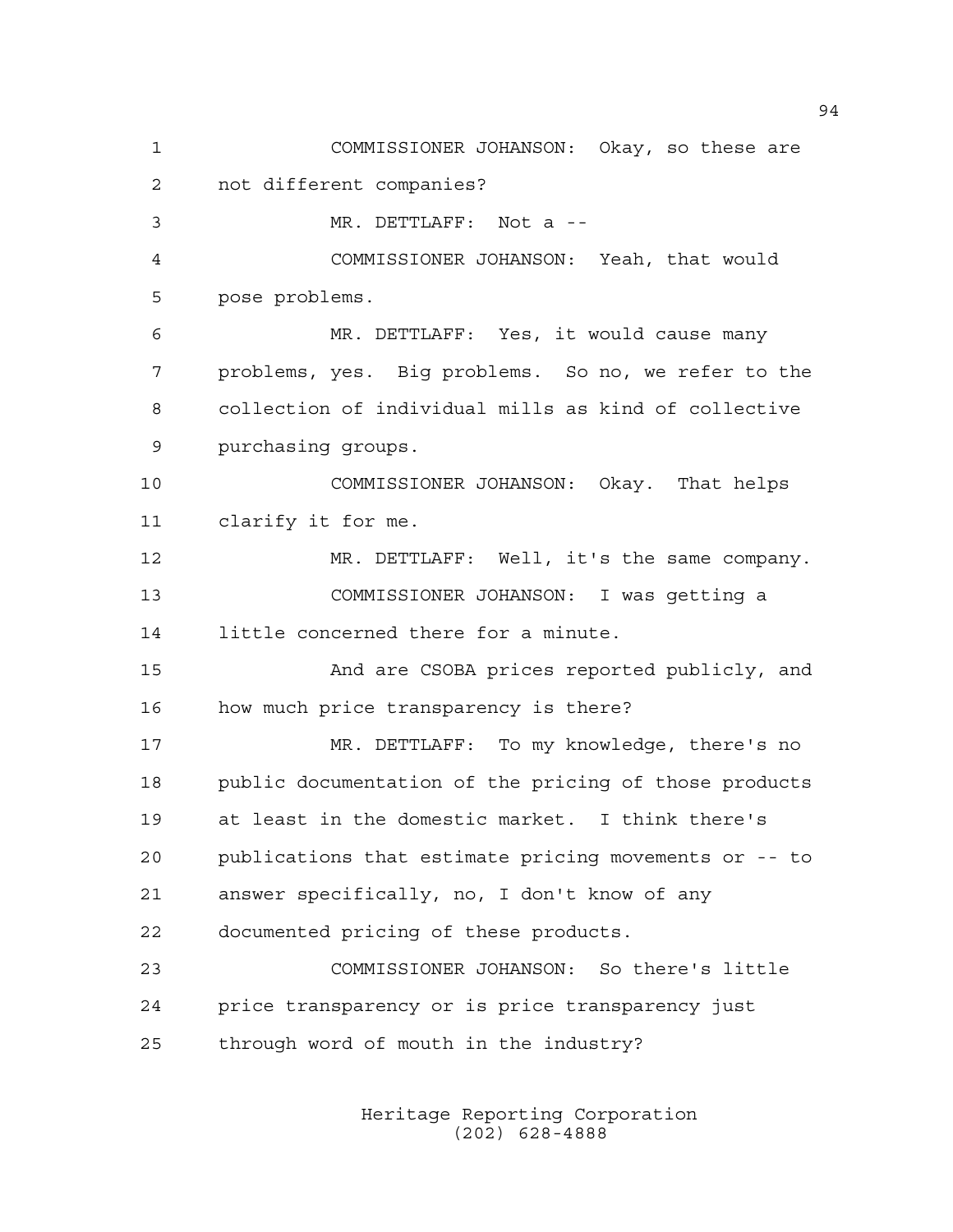1 MR. DETTLAFF: Yeah, typically it's just 2 going through the RFP processes where you kind of find 3 out where you were successful and unsuccessful in 4 terms of acquiring business. 5 COMMISSIONER JOHANSON: Okay. Thanks. 6 That's helpful. 7 And I'm going to move to --8 MR. ELLIS: If I could add to that, we gave 9 an example in our pre-hearing brief of the sort of 10 information they got when a major RFP, they were told 11 by the customer the competing bid or roughly what the 12 competing bid was, and then they had to come in with 13 an alternative bid that was lower. That was just one 14 anecdotal example of that. 15 COMMISSIONER JOHANSON: Okay. Thank you. 16 Respondent TFM claims that subject imports 17 were pulled into the U.S. market because DIS supplies 18 -- because of DIS Supply disruptions. You clearly 19 disagree, and I'm wondering what explains the interest 20 of not just subject imports but also non-subject 21 imports since 2009? Did something change in the 22 United States or in Asia to cause that? 23 MR. DETTLAFF: I don't know of anything 24 particularly that would, you know, one step issue that 25 would have related to what's actually occurred in the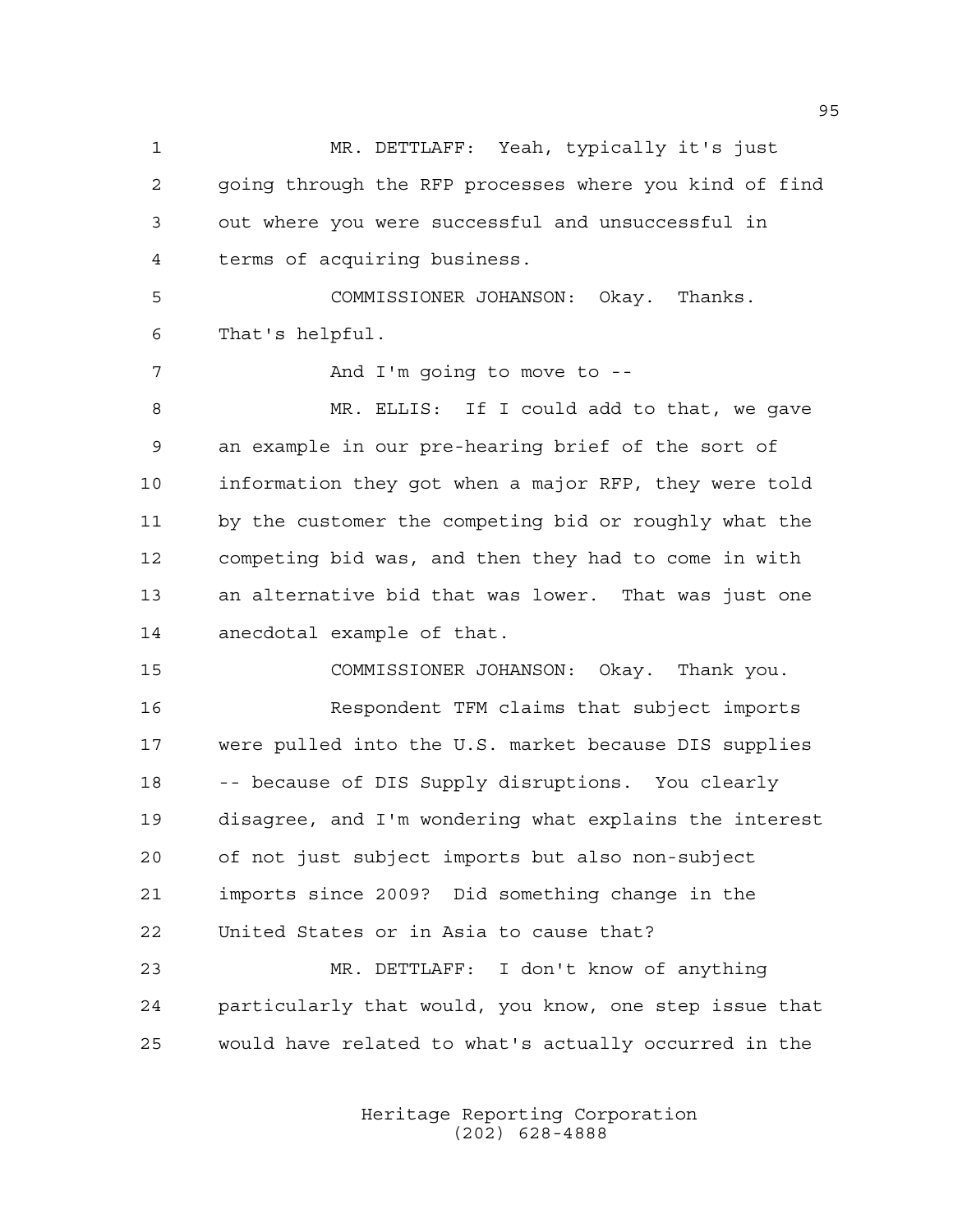1 market. I don't know of any specific event or, you 2 know, issue that may have resulted in the shift to 3 imports. 4 COMMISSIONER JOHANSON: Okay, and kind of 5 following up on -- oh, I'm sorry. Go ahead, Ms. 6 Holec? 7 MS. HOLEC: We'll look at it and respond in 8 more detail in our post-hearing brief. 9 COMMISSIONER JOHANSON: Okay. That would be 10 helpful. 11 MR. ELLIS: Actually, I wanted to add 12 something more. 13 COMMISSIONER JOHANSON: Yes. 14 MR. ELLIS: The DAS shortage supposedly 15 occurred in 2008 and dissipated after that, so it's 16 not a -- it is not an issue certainly by the latter 17 part of the PLI. 18 And the increase in non-subjects -- non-19 subjects were very insignificant in the first two 20 years and increased a little bit in the third year, 21 but by then, it's not a DAS shortage or an inability 22 of the domestic producers to supply that sucked in 23 non-subject imports. 24 You've heard that there has been huge 25 capacity -- unutilized capacity in the United States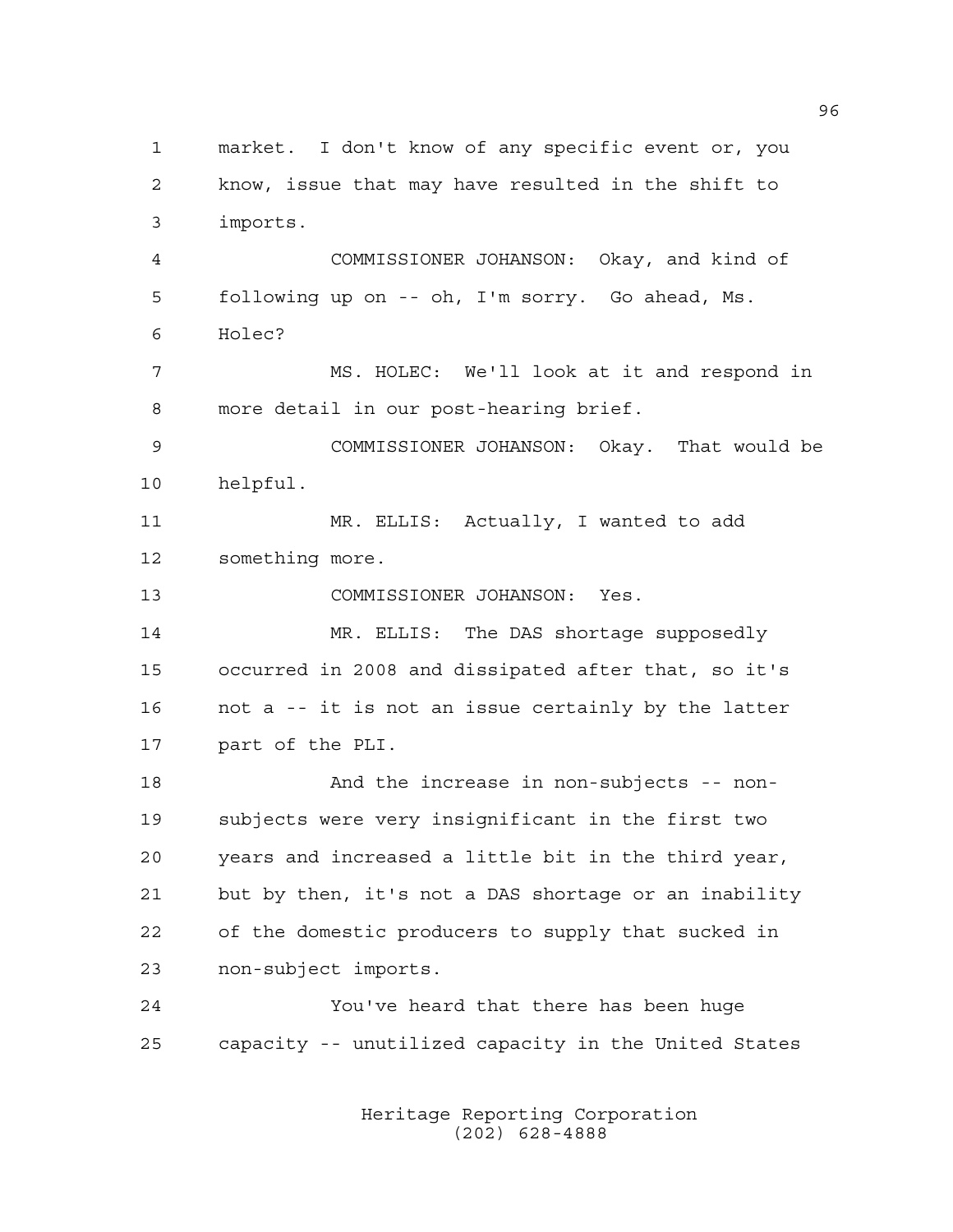1 that could easily supply the U.S. market, so it's not 2 shortages that's causing anything that's going on in 3 the last year.

4 COMMISSIONER JOHANSON: All right. Thank 5 you. And I'm going to kind of follow that with 6 something similar and that is the issue of -- follow 7 up on the issue of non-subject imports.

8 Is production capacity for CSOBAs in India 9 or other non-subject import sources expected to 10 increase in the coming years? Are you aware of 11 anything that would indicate that?

12 MR. JACKSON: I think it's certainly true 13 that capacity for CSOBAs in China is increasing and 14 will increase, continue to increase in the coming 15 years, so I think there's no doubt about that.

16 COMMISSIONER JOHANSON: Other countries? 17 Not China.

18 MR. JACKSON: Oh, apart from China. Outside 19 of China, no, I would say not that I'm aware of, no. 20 COMMISSIONER JOHANSON: Okay, so you don't 21 see anything happening in India or other countries? 22 MR. DETTLAFF: There are pockets. 23 COMMISSIONER JOHANSON: Okay. That's fine. 24 Thank you. 25 MR. JACKSON: Sorry, just to -- as Mr.

> Heritage Reporting Corporation (202) 628-4888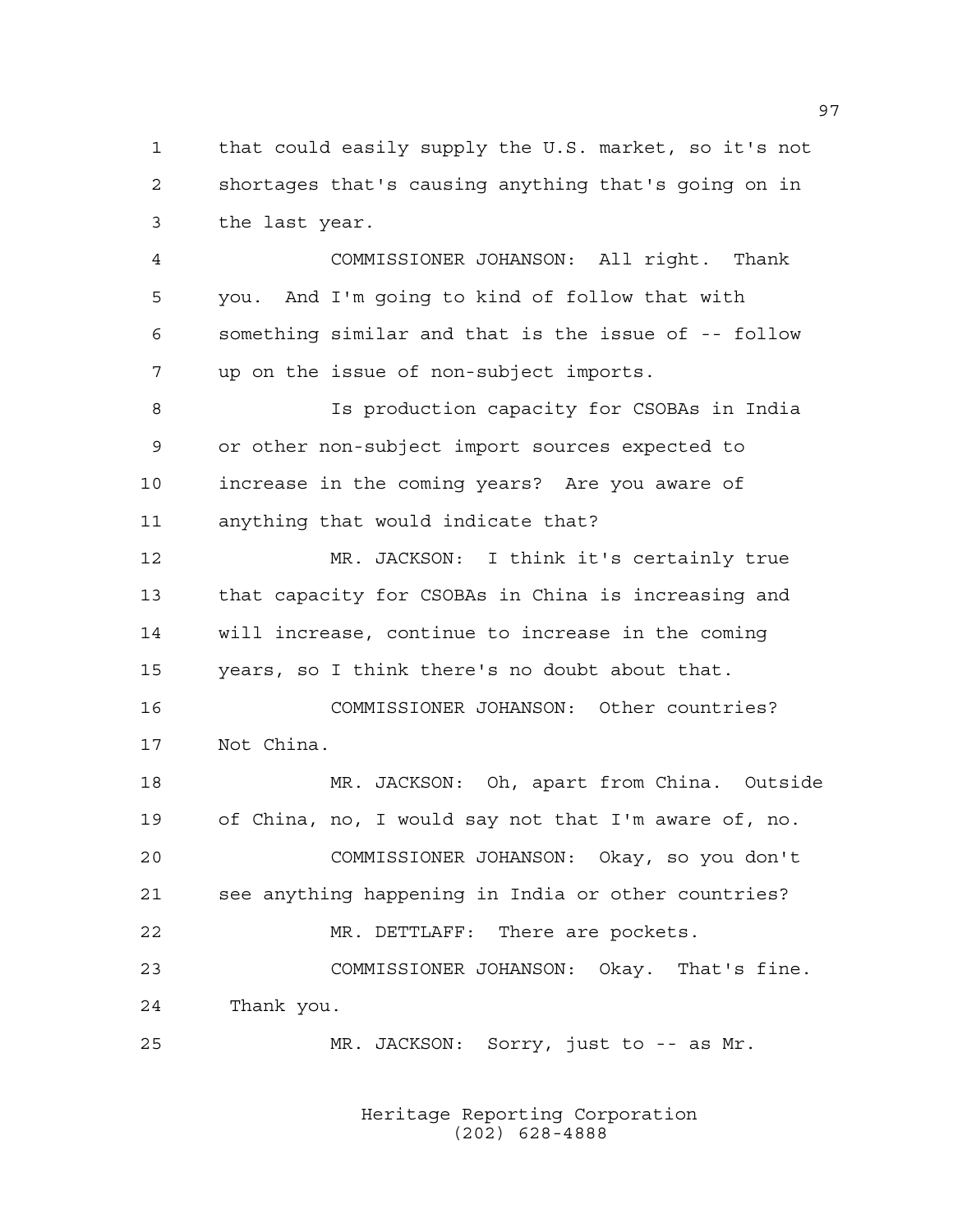1 Dettlaff was saying, in Europe there's actually 2 consolidation of CSOBA capacity.

3 COMMISSIONER JOHANSON: Okay. 4 MR. JACKSON: In fact, Clariant itself was 5 closed down at least two of its production sites in 6 Europe and consolidated down to one major site. 7 COMMISSIONER JOHANSON: Was that -- were 8 there increased imports from China and Taiwan into the 9 EU as far as you know that could have impacted that? 10 MR. JACKSON: No. It was basically a 11 decision made because there was an over capacity of -- 12 there was sort of -- there was more production 13 capacity within Europe than the market could take. 14 COMMISSIONER JOHANSON: Okay. 15 MR. JACKSON: More supply than demand. 16 COMMISSIONER JOHANSON: Thank you. 17 And Mr. Dettlaff, you earlier stated that 18 the clariant sales team is frequently pressured to 19 lower prices because of lower subject import prices? 20 Do you have any internal emails or other 21 correspondence that could, perhaps, describe this or 22 illustrate this? 23 MR. ELLIS: I'm not Mr. Dettlaff, but -- 24 COMMISSIONER JOHANSON: Right. 25 MR. ELLIS: But I'll start the answer by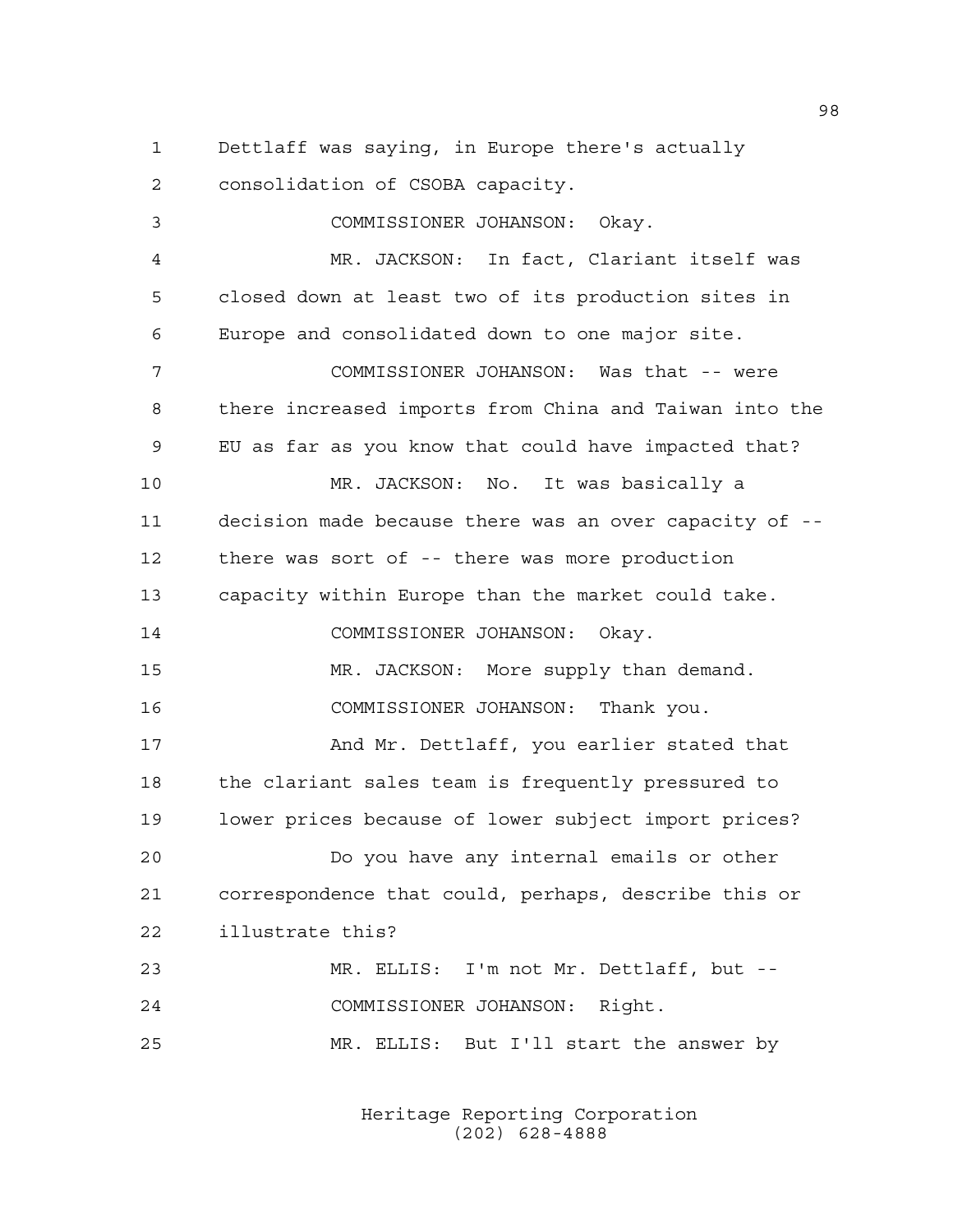1 saying we submitted some series of emails, call 2 reports, email traffic, between Mr. Dettlaff and his 3 sales team commenting on those developments. 4 COMMISSIONER JOHANSON: Okay, I will refer 5 to those. Thanks. 6 MR. DETTLAFF: My comment was I asked him if 7 we had actually submitted those, so that was the 8 delay. 9 COMMISSIONER JOHANSON: Okay. 10 MR. DETTLAFF: But yes, we do have 11 documentation of those kind of discussions. 12 COMMISSIONER JOHANSON: Now I'd like to pose 13 another question, and this is something which was -- 14 that was also posed to you, similar to what was posed 15 to you by Chairman Okun and also Commissioner Aranoff, 16 and that deals with issues of contracts. 17 This could perhaps be answered best by Mr. 18 Golder. Mr. Golder, you testified that Clariant has 19 been squeezed out of its spot in short-term market. 20 ITC questionnaires requested data on shipments by type 21 of sale, that would be spot, short, and long-term 22 contracts for 2011 only. I think that it might be 23 helpful to have the shares in 2009 and 2010.

24 If you can't answer this, perhaps you could 25 provide this information in the post-hearing brief.

> Heritage Reporting Corporation (202) 628-4888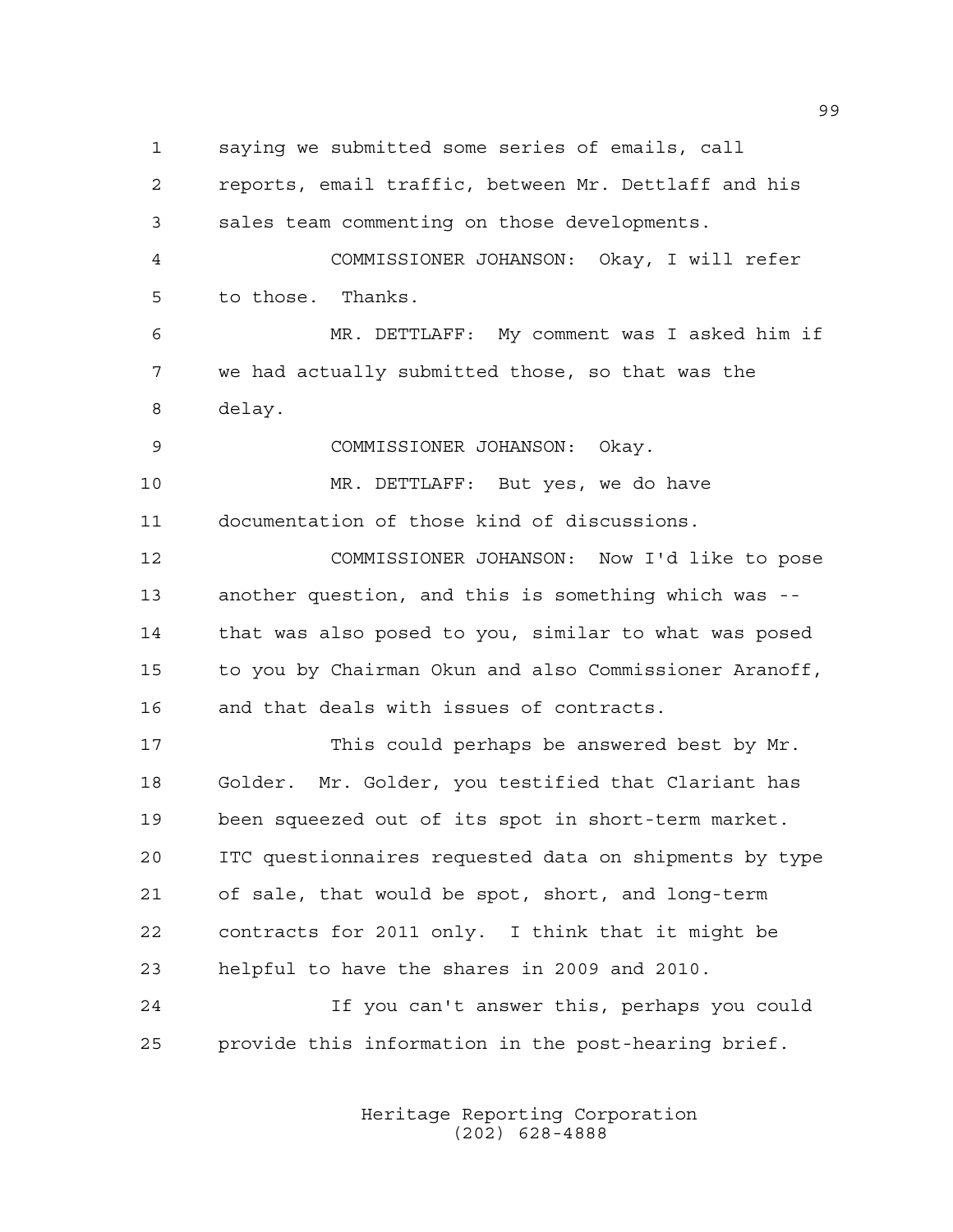1 Thank you.

2 MR. GOLDER: We will provide that. 3 COMMISSIONER JOHANSON: Okay. Thank you. I 4 appreciate it. 5 And that concludes my questions for now. 6 Thank you, Madam Chairman. 7 CHAIRMAN OKUN: Thank you. I think I just 8 have a couple left. The first one I think just a 9 post-hearing request, Mr. Ellis and Mr. Holec, which 10 is we've had a number of questions about the delivered 11 prices versus the FOB and the arguments you've made in 12 the brief and the several exhibits that you included. 13 So just for post-hearing, I think it would 14 be helpful for you to prioritize what it is, you know, 15 you think is most important for the commission to do 16 with respect to pricing. 17 **I understand the different arguments you** 18 make, but just based on the exchange today, I would 19 like to understand what you think would be the -- like 20 to see us to do priority-wise. And then -- well, I 21 guess I will look at that. 22 MR. ELLIS: Everything is equal of course, 23 but we will nonetheless prioritize them. 24 CHAIRMAN OKUN: Okay. 25 MR. ELLIS: Thank you.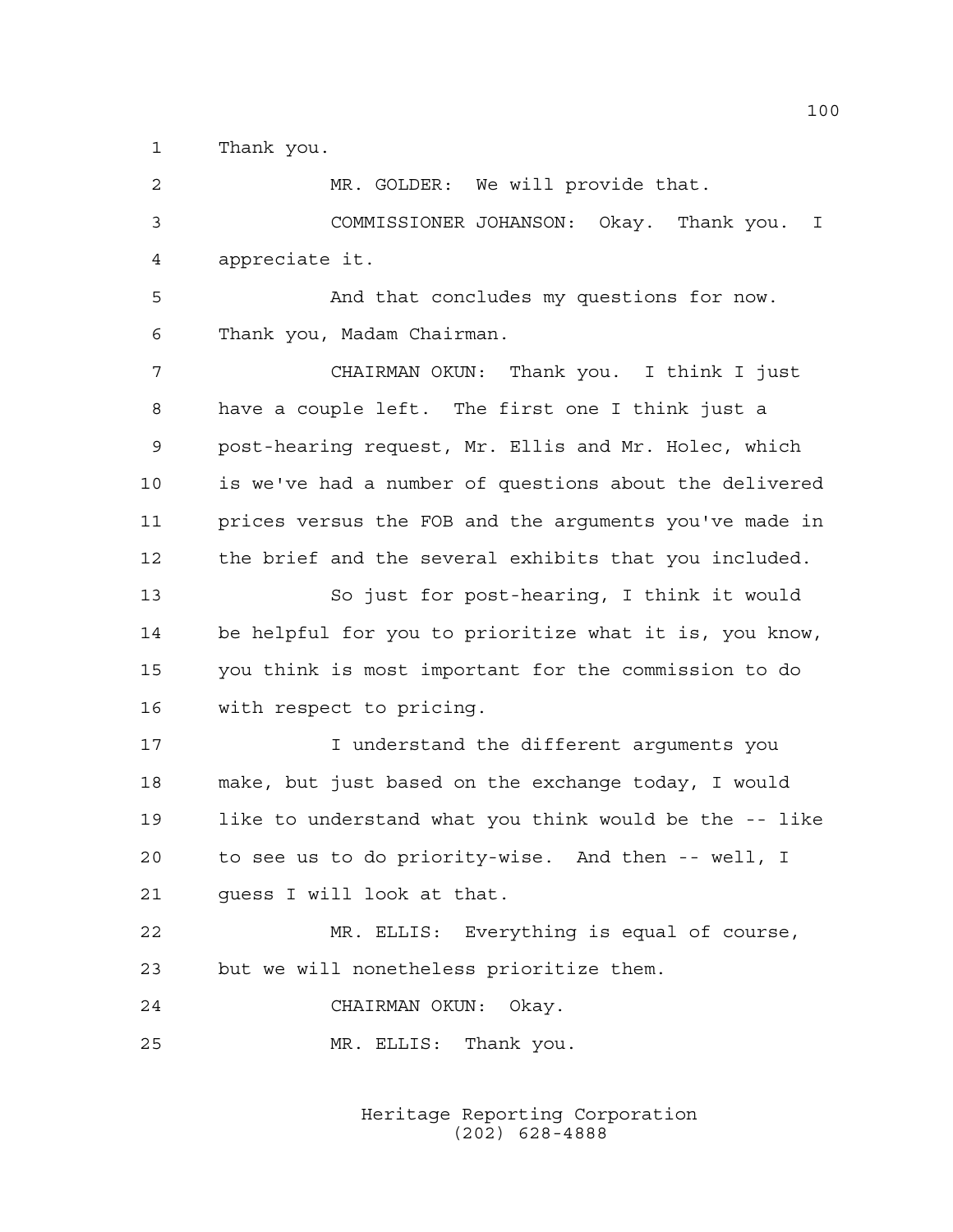1 CHAIRMAN OKUN: Just based on the additional 2 information that's been gathered, and I guess I know 3 in your brief you had cited -- I think it's on 143, 4 you had cited several cases where the Commission had 5 looked at something other than FOB and, you know, 6 again non-precedential, all those things, but in 7 making your argument, if you can help explain whether 8 those cases are on point with regard to the facts of 9 this case. 10 In other words, sometimes if I've done 11 something in the past, if you can help me understand 12 if this looks like it or doesn't it helps my analysis. 13 MR. ELLIS: Okay. Sure. We'll be glad to 14 do that. Thank you. 15 CHAIRMAN OKUN: Thank you. 16 And then I wanted to ask the panel if you 17 can talk about any changes in U.S. imports of finished 18 paper products during the POI and whether that's 19 affected the demand. 20 I know you've responded to the apparent 21 consumption questions in response to, I think it was, 22 Commissioner Pearson, but just wondering about 23 finished products. Is that affecting demand for 24 CSOBA's? 25 MR. DETTLAFF: I don't have access to actual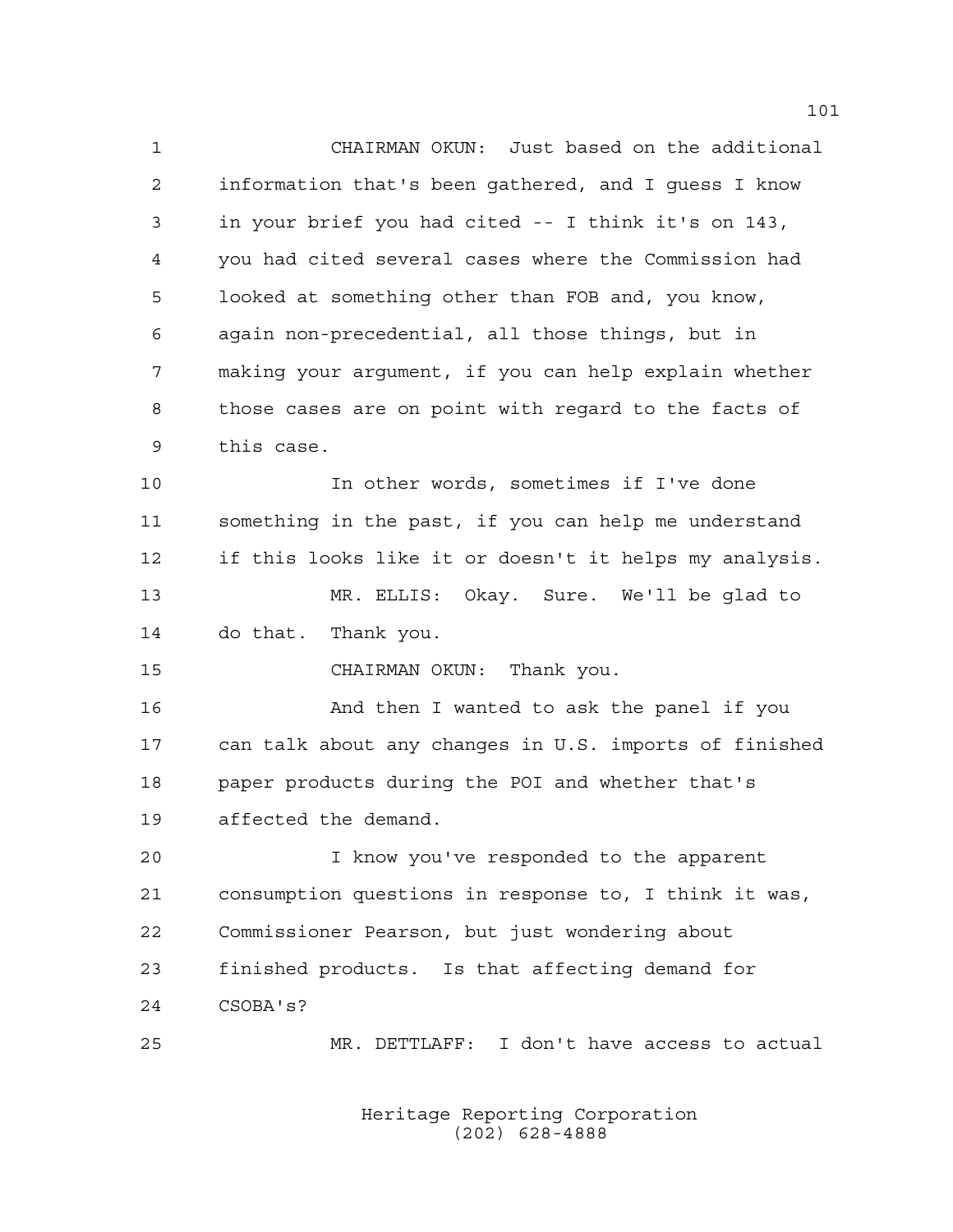1 import data of the finished paper. Again,

2 anecdotally, dealing with the customer's requests to 3 match the specifications of some import grades that we 4 recognize as import grades kind of lends credence to 5 the fact that there is still significant import 6 volumes or import threat of finished paper with higher 7 whitenesses, higher brightnesses.

8 CHAIRMAN OKUN: Okay. Yeah, I just wasn't 9 sure if there was any other data that we might be able 10 to look at on the record to help us understand what 11 impact that might be having on prices or demand here.

12 MR. DETTLAFF: I'm not -- I know there 13 should be some sort of overall import record of paper. 14 Whether it gets down to the grades of paper that 15 utilize CSOBA's I can't really speak to. But I can 16 check to see if we have some sources of, you know, 17 paper importation records that --

18 CHAIRMAN OKUN: It could be, and I don't 19 know, for your company, and I know Mr. Golder had to 20 step out, but -- our rounds are long here -- but it 21 could be in as you do business plans, like you know, 22 if you're looking at potential changes in market 23 dynamics, if there's any documentation that you might 24 have from your product managers in valuating the 25 market generally and imports of a finished product,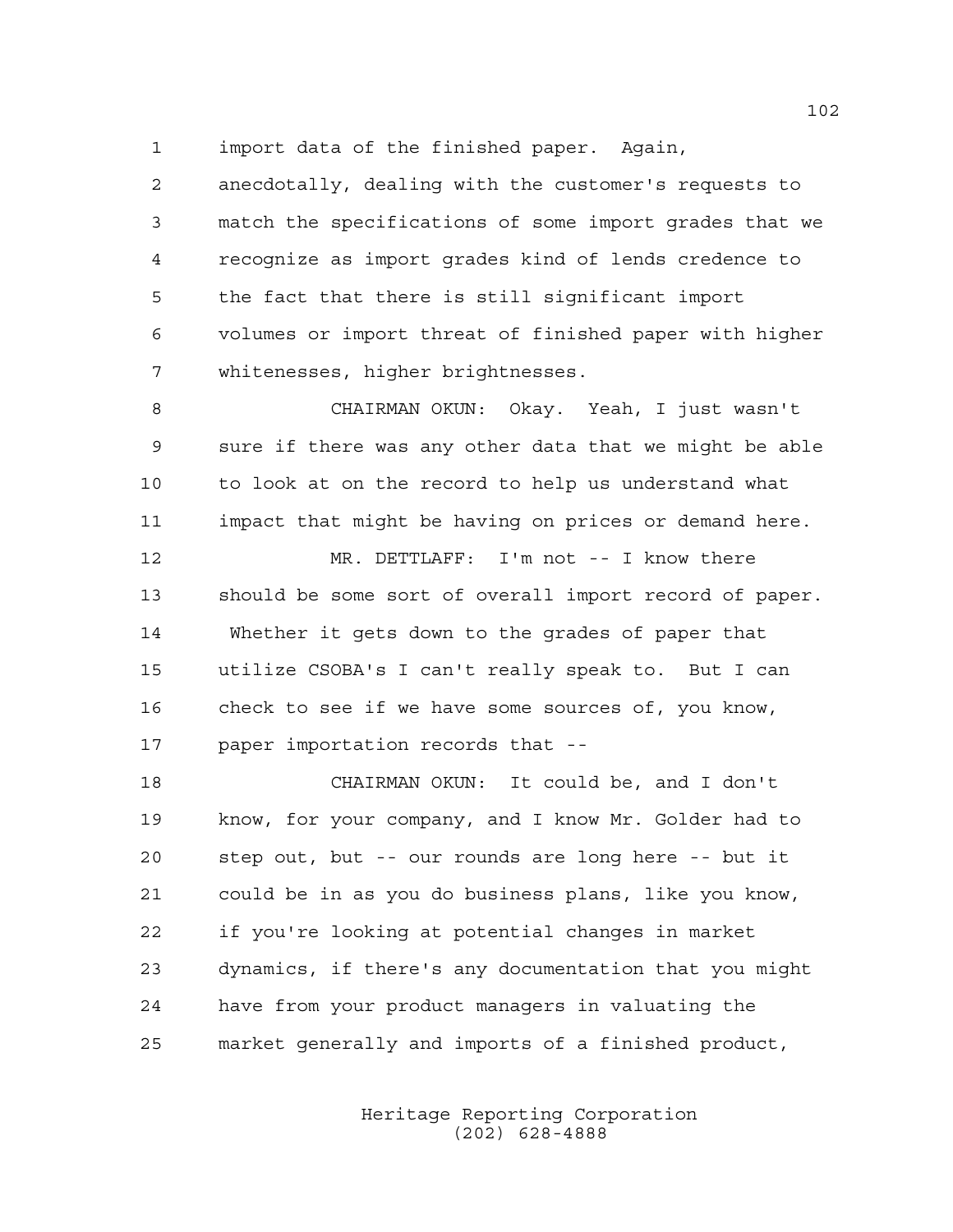1 that would also be useful.

| 2  | MR. DETTLAFF: I think we have some global              |
|----|--------------------------------------------------------|
| 3  | market trends and analysis that might be useful, and I |
| 4  | will convene with my colleagues to make that available |
| 5  | for you.                                               |
| 6  | CHAIRMAN OKUN: Okay. I appreciate that.                |
| 7  | And again, I thank you for all the response.           |
| 8  | Vice-Chairman Williamson?                              |
| 9  | VICE CHAIRMAN WILLIAMSON: Thank you, Madam             |
| 10 | Chairman. Just a few additional questions.             |
| 11 | You talked about the, I guess, the buying              |
| 12 | groups and all, but I was wondering, can you describe  |
| 13 | the consolidation in the paper industry during the     |
| 14 | period of investigation? How has this affected         |
| 15 | competition among suppliers of CSOBA and has it        |
| 16 | affected prices?                                       |
| 17 | MR. DETTLAFF: During the actual period of              |
| 18 | investigation, the consolidation of the customer base, |
| 19 | the paper producers, actually slowed a bit. There was  |
| 20 | -- in the early -- again, this is coming off the top   |
| 21 | of my head. In the early 2000's, in the earlier part   |
| 22 | of the 2000's decade, there was a lot of               |
| 23 | consolidation, a lot of merger and acquisition         |
| 24 | activity.                                              |
| 25 | But during the actual period of                        |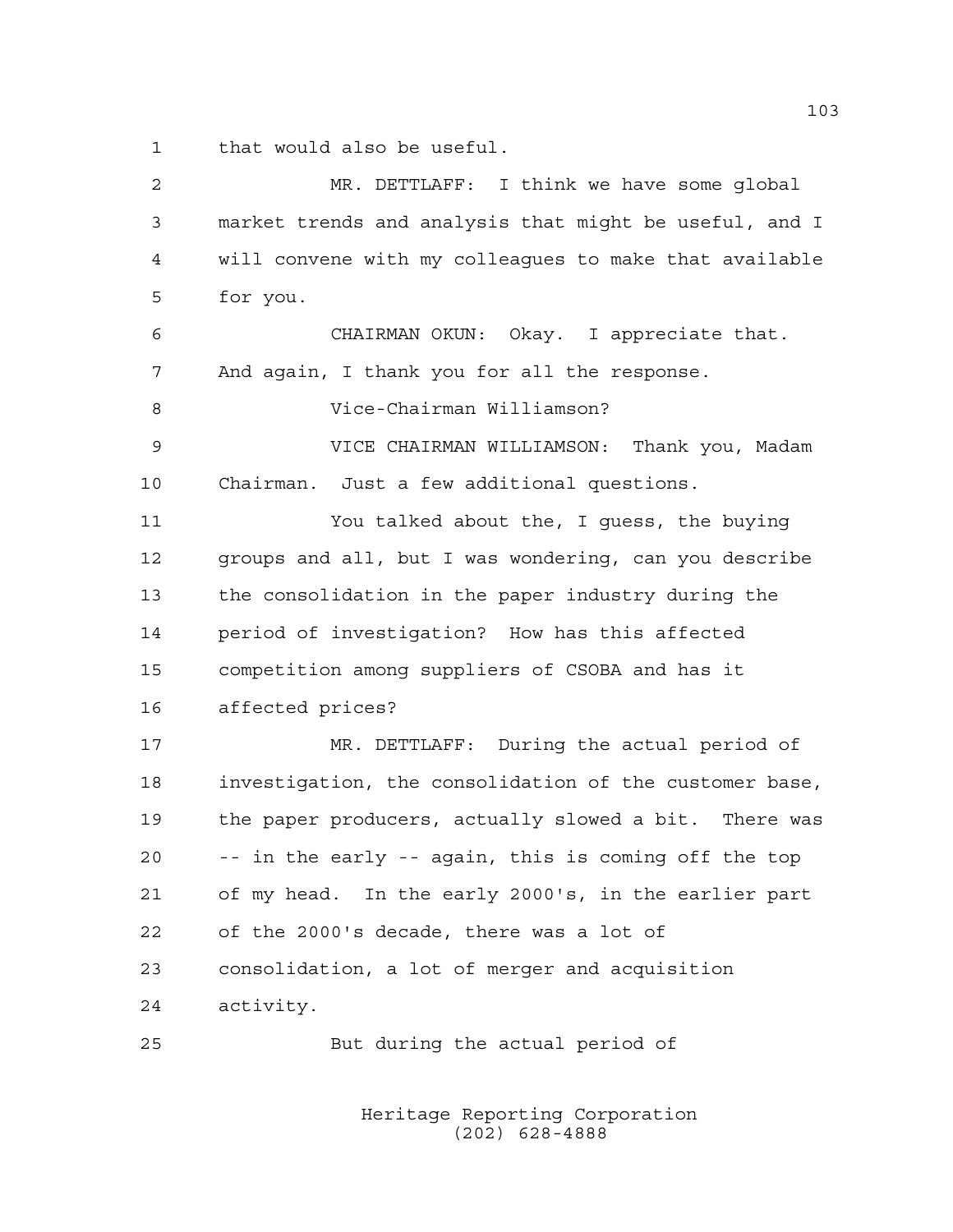1 investigation, those very large customers in the white 2 paper market basically were already at a very strong 3 point and very large point of acquisition and merger.

4 So I would say that during the period of 5 investigation, it was relatively steady state in terms 6 of the mergers and acquisition activity.

7 VICE CHAIRMAN WILLIAMSON: Okay. Thank you. 8 So the only affect on pricing would have happened 9 earlier when it was going on or in transition?

10 MR. DETTLAFF: I think because of the 11 earlier acquis -- oh, again, this is my own feeling in 12 dealing with some of these corporate groups -- the 13 earlier acquisition activity probably finally formed 14 in an organized manner because understanding the chaos 15 that can happen through merger and acquisition, it 16 usually takes a few years for that to settle out to 17 get an organized approach to the market to the 18 negotiation stages of that.

19 So even though the mergers and acquisitions 20 happened earlier in the 2000's decade, I guess they 21 would -- I would classify them as being well-organized 22 during the period of investigation and very strategic 23 in their approach to sourcing CSOBA's resulting in a 24 lot of price pressure.

25 VICE CHAIRMAN WILLIAMSON: Okay. Thank you.

 Heritage Reporting Corporation (202) 628-4888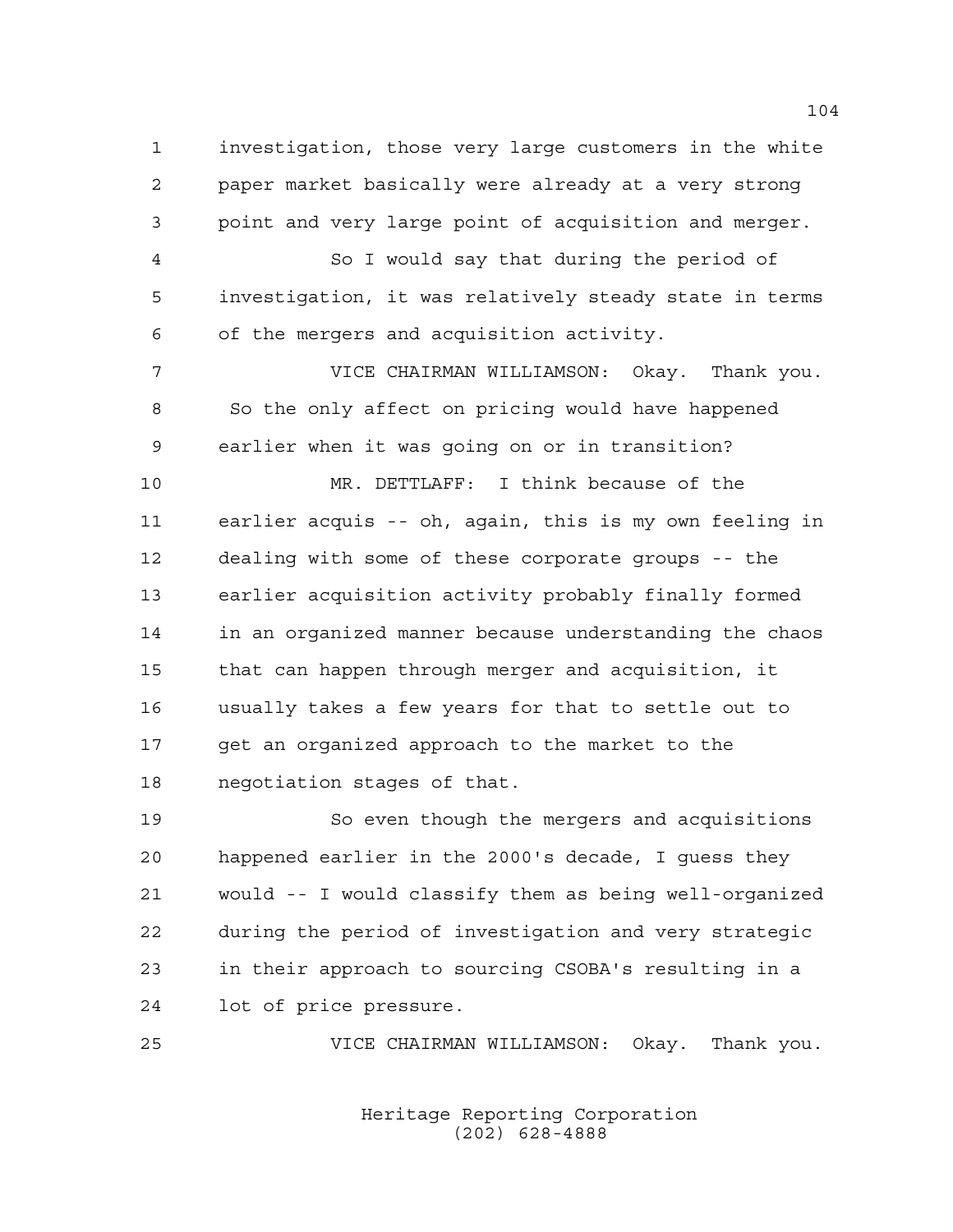1 We've already talked about the trend towards 2 multi-year to single-year contracting. Also, is there 3 any seasonality to how the firm's do their 4 contracting, say, the one-year contracts? I mean, 5 does it all happen in the fall, the next calendar 6 year, or is it sort of a rolling?

7 MR. DETTLAFF: In my experience with dealing 8 with these RFP's, requests for proposals, they are 9 rolling throughout the year. There may be some 10 consolidated effort either at the end of a year -- 11 well, typically people don't like to do an RFP at the 12 end of the year because they are preparing for the 13 next year.

14 So there may be some more activity at the 15 first quarter, after the first quarter, once the 16 year's under way or towards the second or third 17 quarter. But other than a slow-down at the end of a 18 calendar year, it's pretty steady throughout the rest 19 of the quarters.

20 They typically try to put these RFP's out at 21 a quarter ending or, you know, start things on a 22 quarter because that's the regular business schedule 23 flow.

24 VICE CHAIRMAN WILLIAMSON: Okay. Thank you. 25 I'm sorry, I haven't heard any discussion of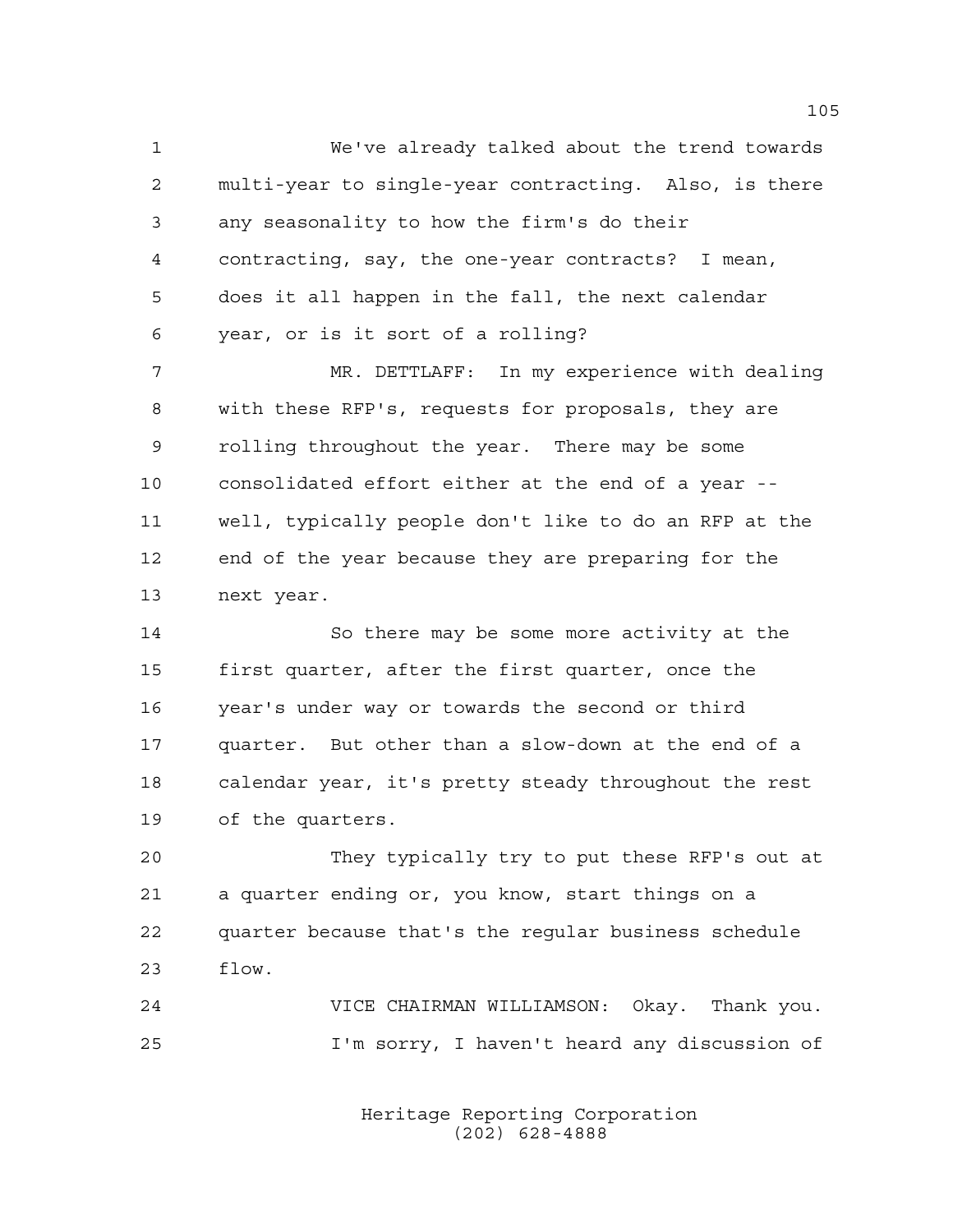1 trends in recycling the paper and how does that -- 2 might affect your demand. Is it a relevant issue or 3 question?

4 MR. DETTLAFF: I believe there's some 5 evidence in the trade journals for the paper industry 6 that indicate that the amount of recycling and the 7 percentage of recycling going into white paper grades 8 is increasing. And the affect that recycled fiber has 9 on the application of CSOBA's can be dramatic because 10 recycled fiber has already been printed, and de-inked, 11 and goes through a number of other chemical processes, 12 other physical properties that makes it more difficult 13 to apply CSOBA efficiently on it.

14 Because it's already kind of closed down due 15 to other chemical and physical activities on the 16 fiber, especially the fiber source of recycle, they 17 tend to be a little bit more difficult to deal with 18 and so that's kind of driven some of the demand for 19 CSOBA to rise slightly.

20 Of course, what's being recycled is more and 21 more brightened paper or paper with CSOBA applied. So 22 to correlate that directly with demand for CSOBA is 23 very difficult to do.

24 VICE CHAIRMAN WILLIAMSON: Okay. Thank you. 25 Do you have any projections for third-country market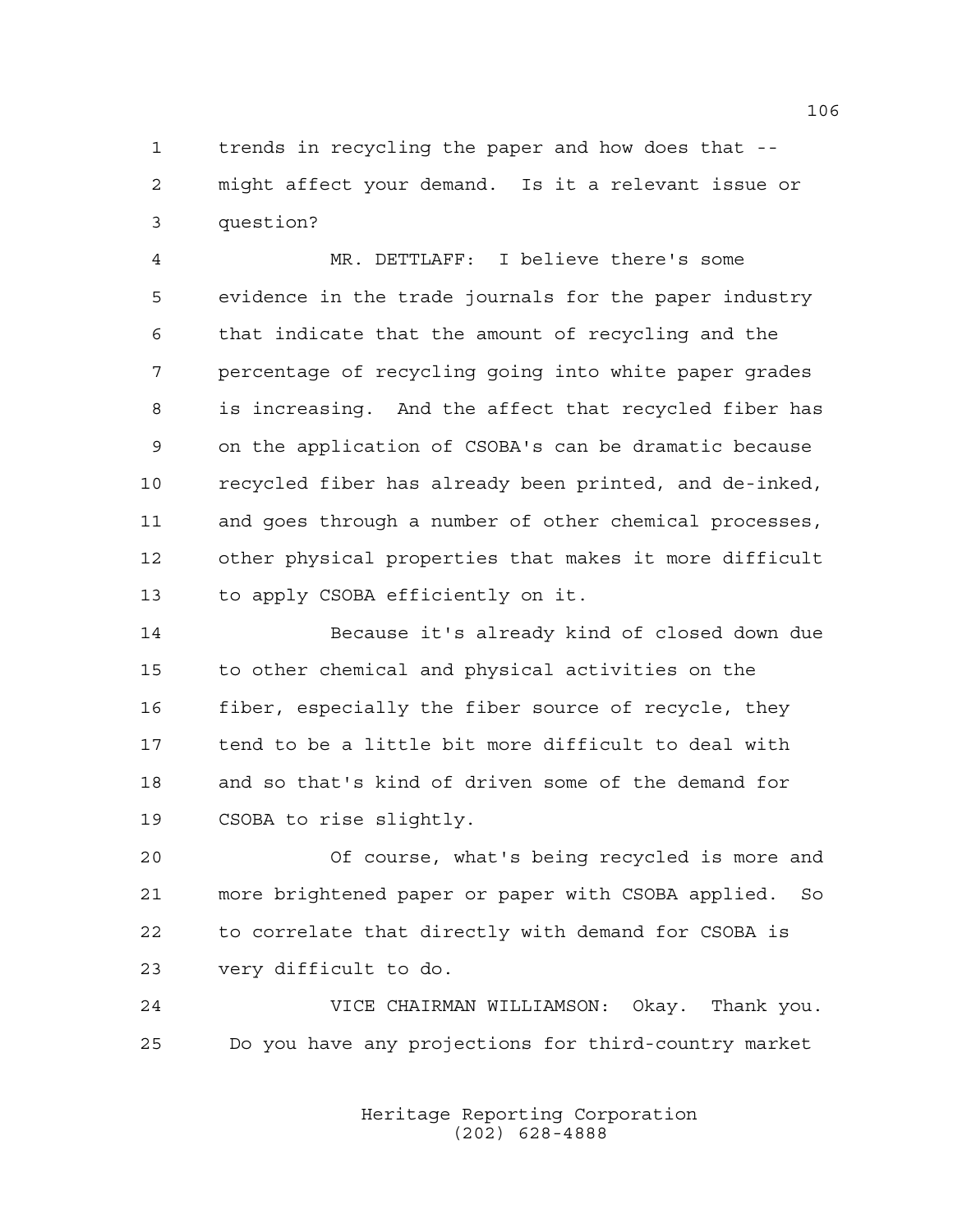1 demand and are there industry analysts that track this 2 market globally.

3 MR. DETTLAFF: As Dr. Jackson kind of 4 alluded to, there is an expected more growth in paper 5 consumption in Asian countries than U.S., but I don't 6 personally have any direct correlation of demand for 7 our product from the U.S. to other areas of the world, 8 if that's the question you were asking, do we expect 9 more demand on our manufacturing capabilities or? 10 VICE CHAIRMAN WILLIAMSON: Or just demand 11 for the product in -- globally. 12 MR. DETTLAFF: We do see as the paper 13 consumption in other regions of the world increases 14 that there will be an increase in the demand for 15 CSOBA's, but whether the supply demand properties of 16 those different markets, I can't necessarily speak to 17 those markets. But yes, there's going to be a growth 18 in demand for paper in Asia, and that's where we 19 should see still some growth. 20 VICE CHAIRMAN WILLIAMSON: Okay. Thank you. 21 While I don't consider it particularly 22 relevant, I would just -- I want to give you the 23 opportunity now -- Mr. Koenig had made some comments 24 about clearance position on an early -- a dumping case

> Heritage Reporting Corporation (202) 628-4888

25 involving DAS. If you want to respond now, you can.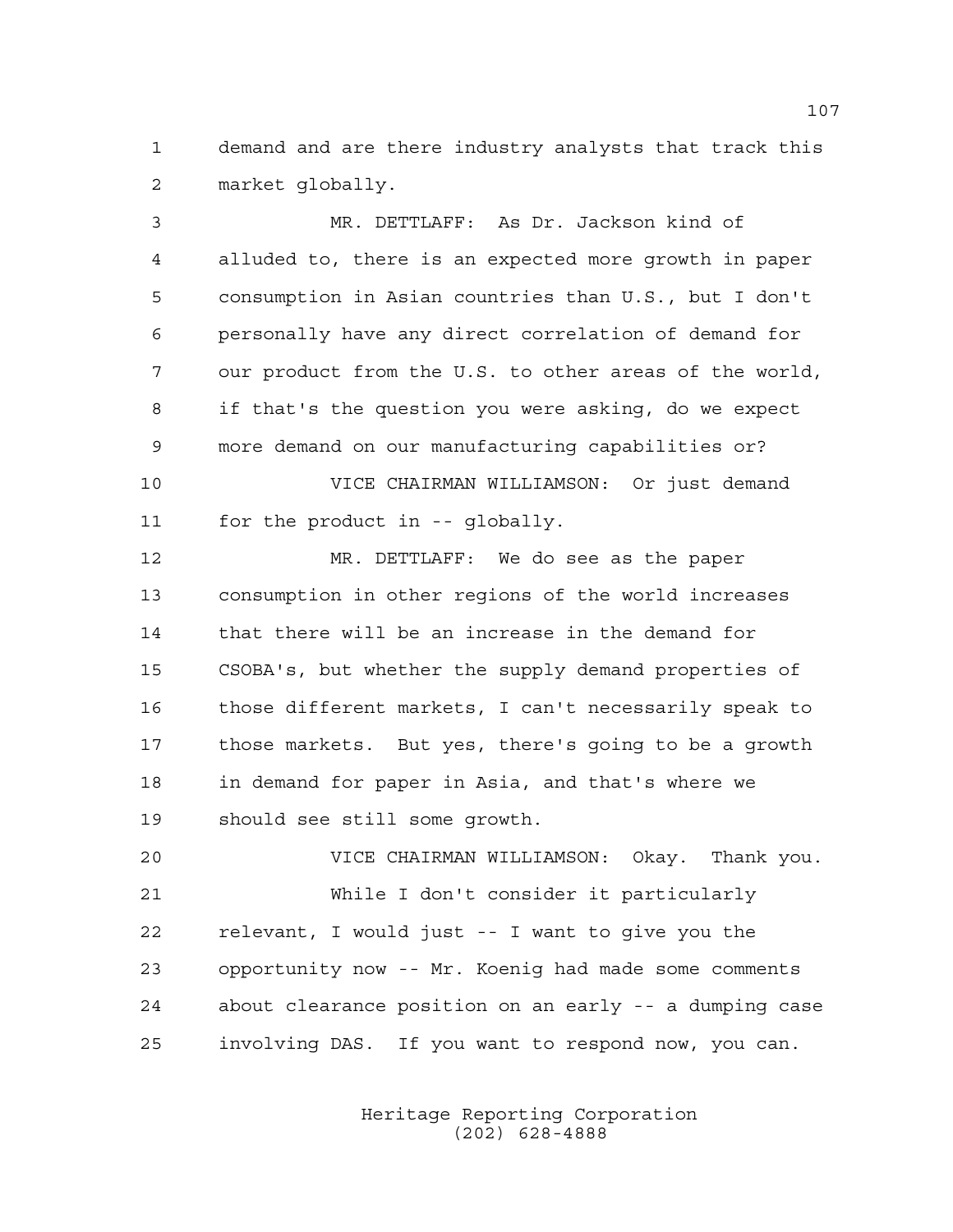1 I'm giving you the opportunity. If you don't, okay. 2 MS. HOLEC: I wasn't entirely clear on his 3 point, but what I gathered from it is they did lose 4 their arguments for injury which he concluded that's 5 why there's no longer a DAS industry in the United 6 States. 7 I don't know whether he was arguing for our 8 side with that or -- but I think as far as Clariant's 9 position in the other case, I don't -- 10 VICE CHAIRMAN WILLIAMSON: Okay. I mean, as 11 I said, it's not really relevant to this, so if you 12 don't have anything, that's okay. 13 MR. ELLIS: I don't see the relevance. It's 14 acute irony, basically, he was bringing up perhaps 15 that Clariant opposed that one and now they're 16 supporting this one, but I think that happens 17 frequently in cases nowadays where you've got cases on 18 multiple steps in a production chain. So, yes, 19 Clariant opposed that one and, yes, Clariant is 20 supporting this one. So be it. 21 VICE CHAIRMAN WILLIAMSON: Okay. Fine. 22 With that, I have no further questions. And thank you 23 for your answers. 24 CHAIRMAN OKUN: Commissioner Pearson? 25 COMMISSIONER PEARSON: Thank you, Madam

> Heritage Reporting Corporation (202) 628-4888

108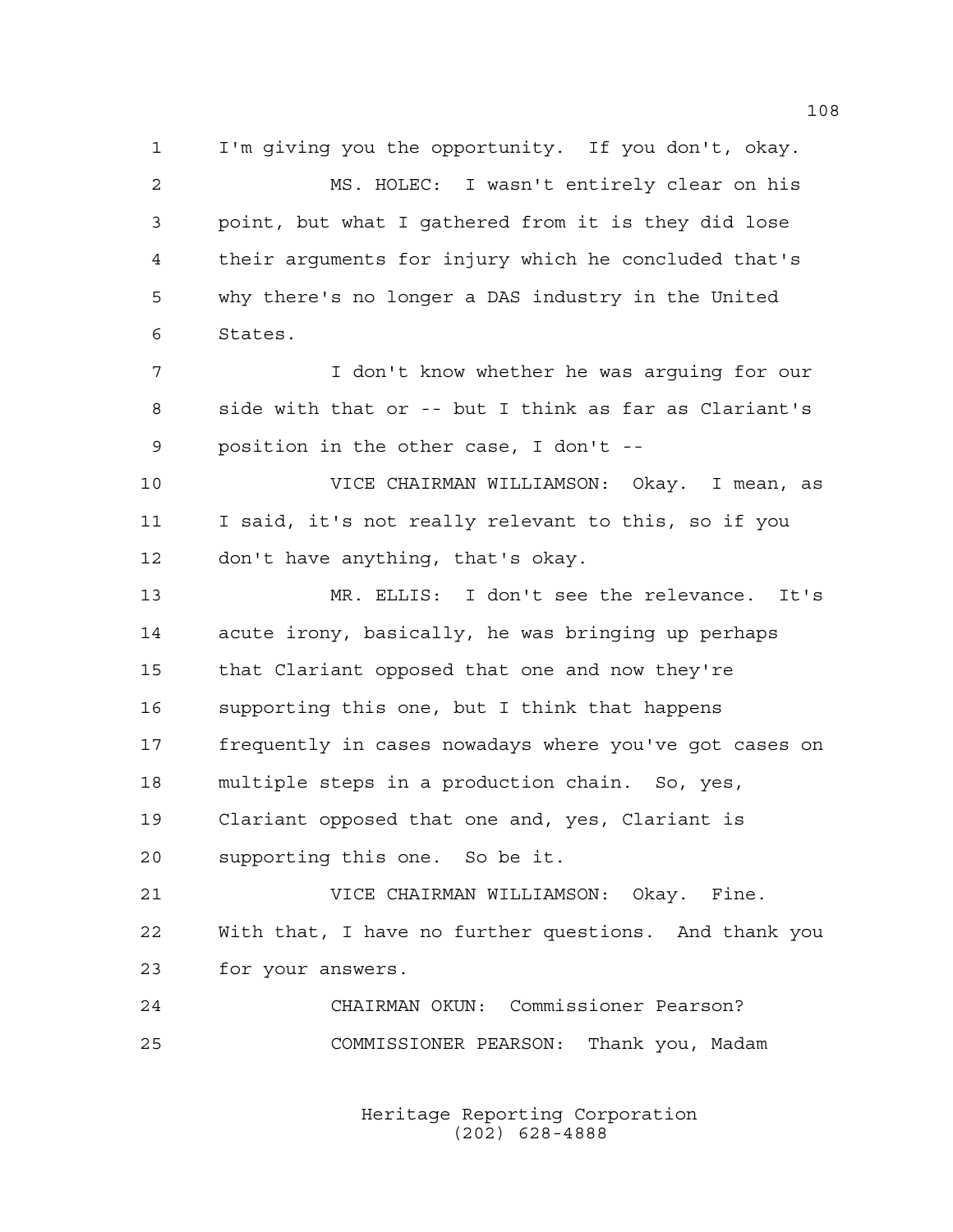1 Chairman.

| 2  | We have in this case the somewhat unusual              |
|----|--------------------------------------------------------|
| 3  | situation in which a major producer is choosing not to |
| 4  | appear or is not appearing with your panel and instead |
| 5  | will appear separately. Do you have anything you       |
| 6  | could say about that either now or in the post-hearing |
| 7  | to help us explain how this situation might have come  |
| 8  | about?                                                 |
| 9  | MR. ELLIS: You ought to ask them. They                 |
| 10 | will be a -- it is very -- it is a sensitive topic     |
| 11 | that's between the two companies, but you will hear    |
| 12 | them say, I believe, that they are experiencing a lot  |
| 13 | of the same difficulties and a lot of the same         |
| 14 | causation problems from the imports as is Clariant.    |
| 15 | Why they chose not to be here with us is               |
| 16 | something that's very delicate that's between the two  |
| 17 | companies, but frankly, we think it shouldn't affect   |
| 18 | the analysis that the ITC undertakes in this case.     |
| 19 | COMMISSIONER PEARSON: Well, fundamentally              |
| 20 | it will not affect the analysis. It may make our       |
| 21 | process somewhat more complicated and elongated, but   |
| 22 | we'll get there.                                       |
| 23 | These questions are for Mr. Ellis and Ms.              |
|    |                                                        |

24 Holec, those who have access to the confidential data. 25 How should we understand the operating income figures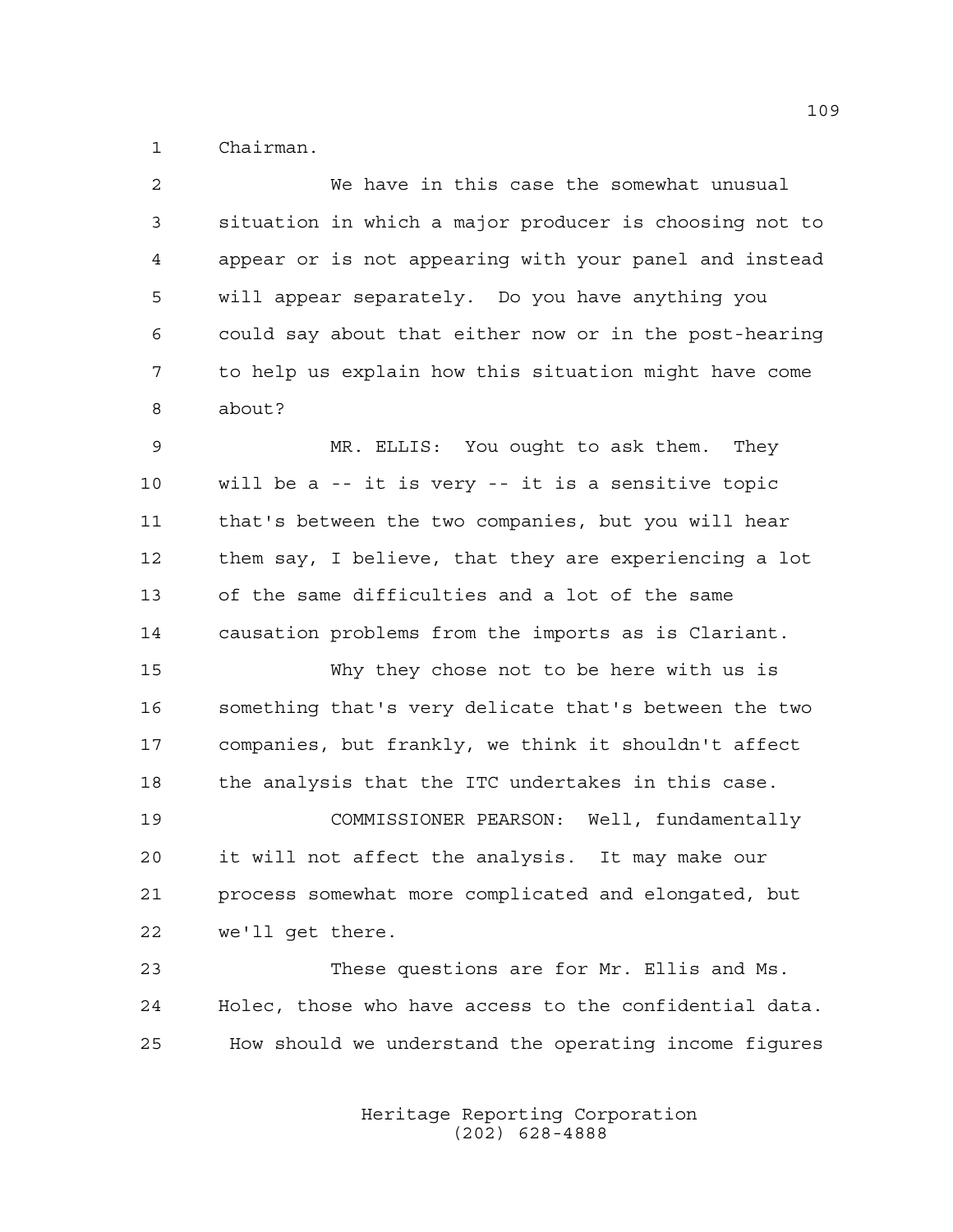1 for the various firms in this industry, and I ask that 2 in the context that there is a subset of firms that is 3 not doing particularly well.

4 And as I look at that subset and the results 5 that they've achieved, it's not clear to me that 6 there's any type of clear alignment with subject 7 imports. So it makes me wonder if something else is 8 going on that is having a material influence no the 9 performance of that subset and then perhaps having an 10 affect on the performance of the domestic industry as 11 a whole.

12 So I would like to hear what you might have 13 to say about that, and again, I understand that at 14 least part of your response may have to come in post-15 hearing.

16 MR. ELLIS: Yes, a lot of that will be in 17 the post-hearing, but just generally, you know, in the 18 cases I've been involved in including this one, there 19 are different levels of competitiveness or of 20 profitability of the different companies that make up 21 the U.S. Industry and, you know, you are obliged to 22 look at the industry as a whole.

23 The point though is that while there are 24 different levels of profitability within the U.S. 25 Industry, they are all saying the same thing, that to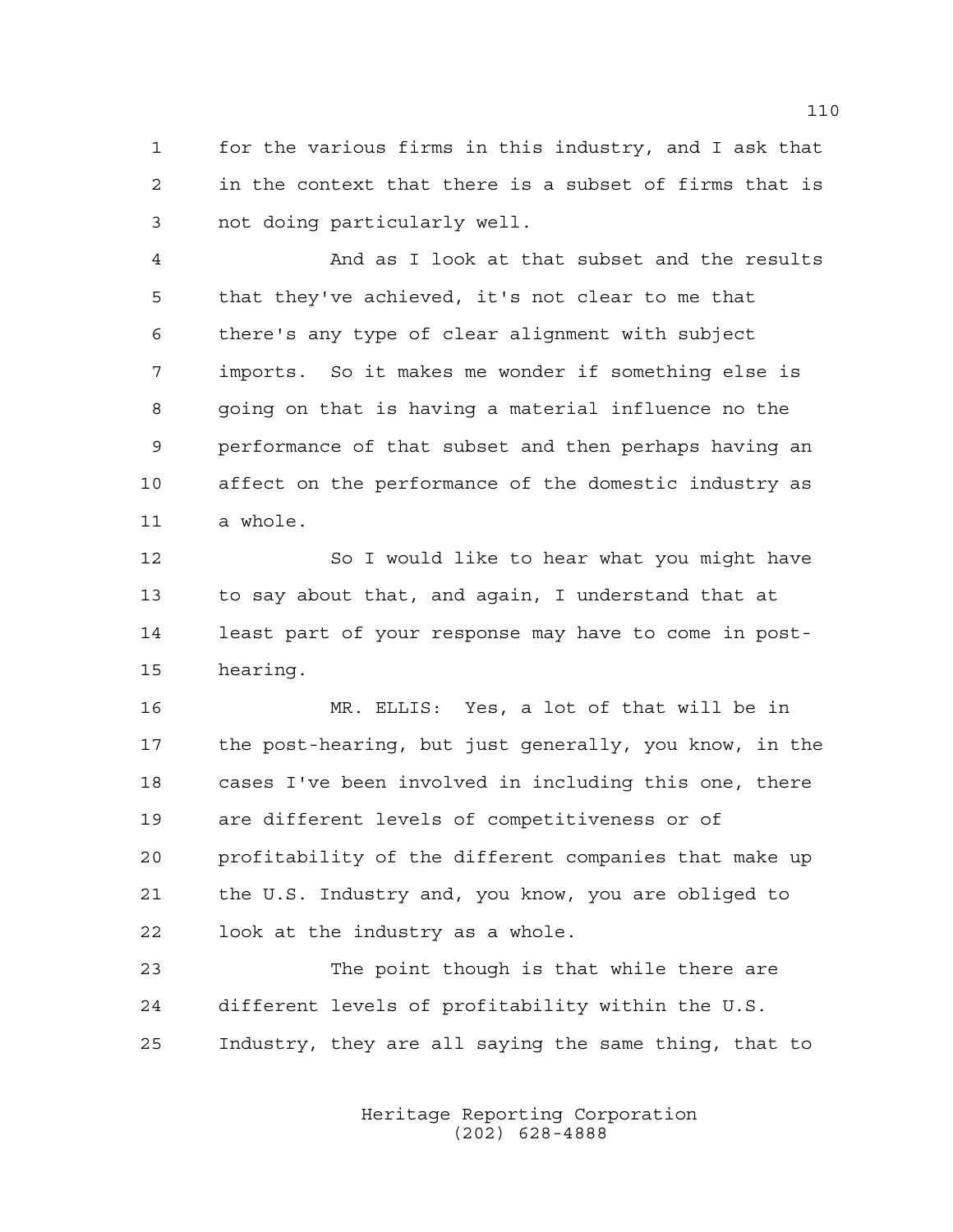1 a significant extent the problems with profitability 2 is being caused by unfair competition with the subject 3 imports.

4 In other words, it's not due to some 5 catastrophically bad decision making or inept, you 6 know, management, or non-subject imports, or whatever 7 else it might be.

8 So they've started at different levels. 9 They're having different trends which you would expect 10 among these companies, but ultimately, are subject 11 imports a material cause for each of them? I think 12 the answer is yes.

13 COMMISSIONER PEARSON: Okay, well, based on 14 what I've understood of the record so far, I'm not 15 able to as comfortably as you just did dismiss the 16 other possible causes of problems for the industry as 17 a whole as reflected particularly in a subset.

18 So for post-hearing, if you could help me -- 19 make sure that I can see at the end of the process why 20 it is the subject imports that are the issue here 21 rather than other things about which at the moment we 22 may not know enough.

23 MR. ELLIS: Okay. That's fine. I'm happy 24 to do that in the confidential post-hearing.

25 COMMISSIONER PEARSON: Okay. Thank you.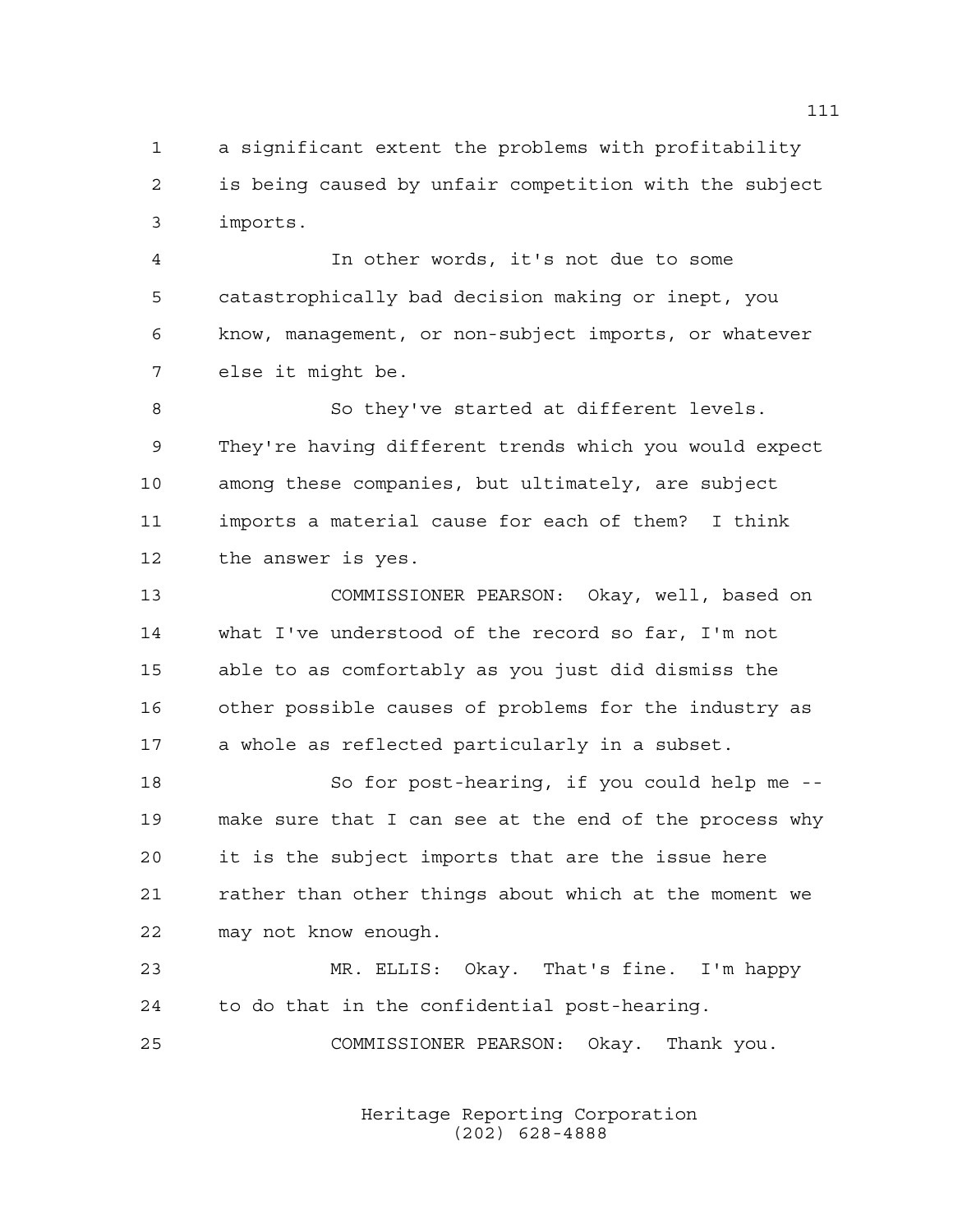1 Madam Chairman, I think that exhausts my 2 questions, so permit me to express my appreciation to 3 all of you for being here. I certainly know more 4 about stilbenic optical brighteners now than I did a 5 couple days ago.

6 CHAIRMAN OKUN: Commissioner Aranoff? 7 COMMISSIONER ARANOFF: Thank you. Just two 8 more questions.

9 Commissioner Johanson was asking some 10 questions about transparency of pricing in the market, 11 and I wanted to follow-up on that by asking about the 12 process. When you're in the process of negotiating a 13 contract with a customer particularly one that has 14 been a long-term contract customer, to what extent are 15 prices of subject imports discussed in the 16 negotiations?

17 MR. DETTLAFF: The price of all competitive 18 products are a point of discussion during the 19 negotiation process. It's been my experience that the 20 subject import and those companies supplying them has 21 taken over a vast majority of those discussions.

22 So you know, it's become more and more 23 apparent that the low prices and unfair prices are 24 being promoted by the subject imports.

25 COMMISSIONER ARANOFF: Are you -- because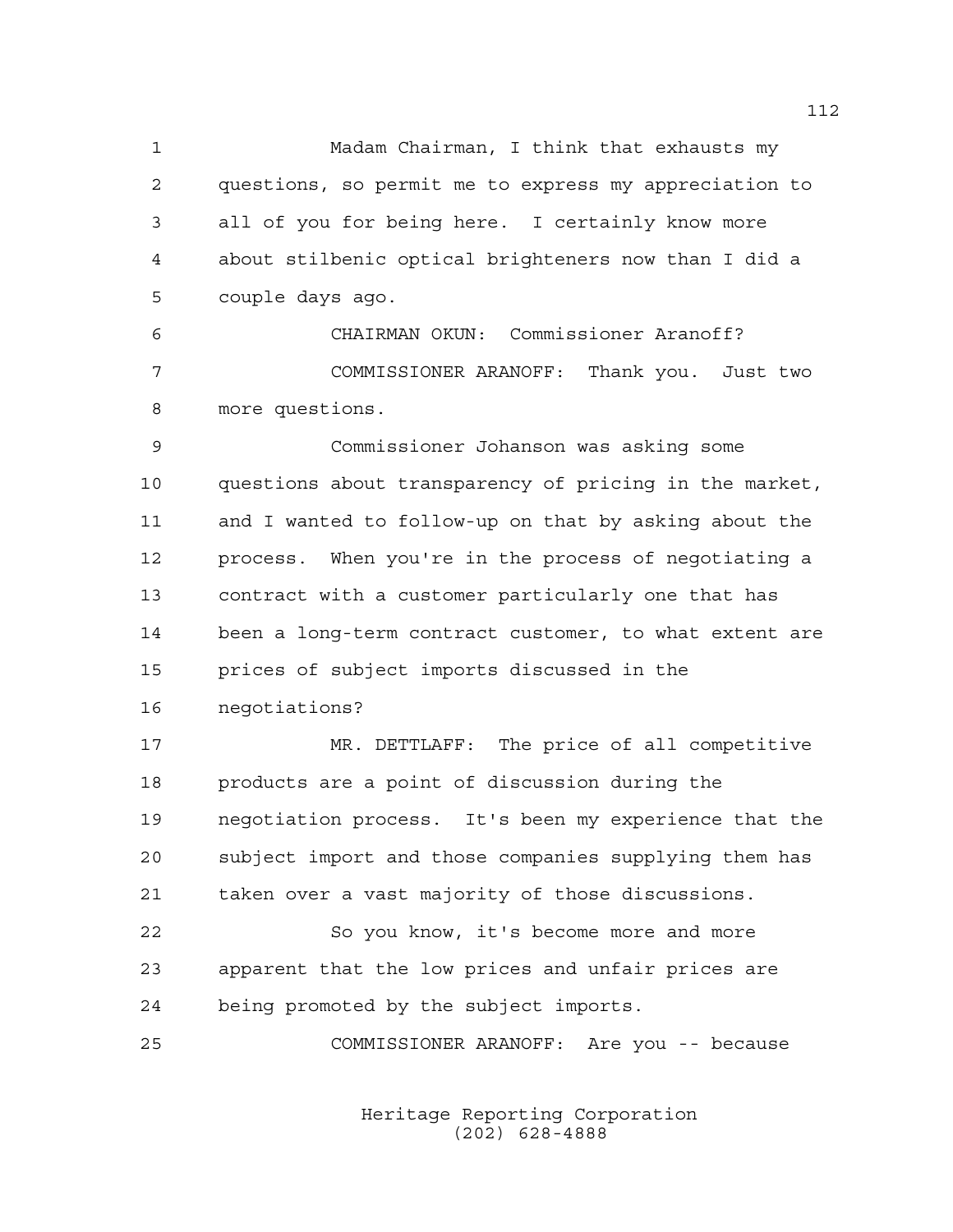1 you told us that there isn't any public information, 2 so is the customer usually just saying to you, oh, 3 Company X is going to have a lower price. Are they 4 showing you offers that they've received? How is 5 price information being transmitted to you?

6 MR. DETTLAFF: The pricing information is 7 discussed by many means, and I don't want to go into 8 too many details in terms of my sincere and close 9 relationship with my customer base, but I've seen 10 specific offers in writing, and I have discussed 11 during the negotiation stages across the table from 12 customers.

13 But the most telling point is when we've 14 lost a piece of business, it's most often been to 15 these import products. So the actual follow-up after 16 we've lost a piece of business indicates that the 17 imports are the ones that have taken over that piece 18 of business, and presumably because of those 19 conversations had during the negotiation phase, it's 20 due to price.

21 COMMISSIONER ARANOFF: Okay, now you talk 22 about the fact that the pattern in the market has been 23 towards shorter-term contracts than before, and I 24 don't think any of us asked you why. Is it just 25 because of the cost volatility that people are tending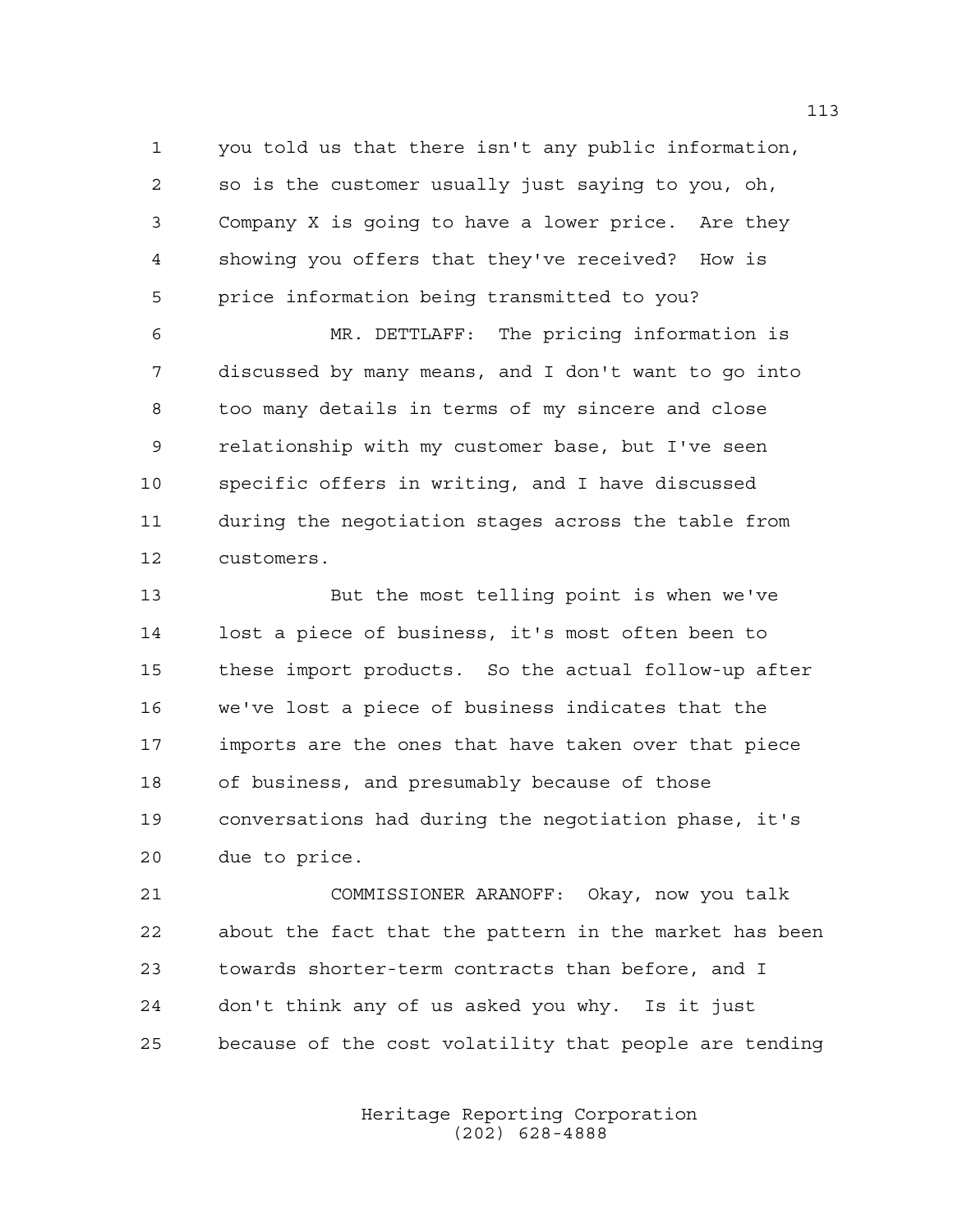1 toward shorter-term contracts or is there another 2 reason why the market is going that way?

3 MR. DETTLAFF: My own impression is because 4 of the cost volatility such as was made example of the 5 2008. A lot of that volatility has made both 6 customers and suppliers nervous in terms of locking 7 into long-term deals especially without ability to 8 have decent pricing discussions, decent cost 9 discussions.

10 So the customer base wants to lock into a 11 secure supply, but they oftentimes would rather 12 leverage the price to the lowest level which is kind 13 of reasonable from their perspective. But the 14 domestic suppliers I think are hesitant because of the 15 pain of the volatility noticed in 2008.

16 COMMISSIONER ARANOFF: Right. Okay. Why is 17 it that some customers in the market prefer to 18 purchase based on contracts of a year or maybe more 19 and others that you've said come to you as repeat 20 customers but are more in the nature of spot buyers?

21 MR. DETTLAFF: I don't know the dynamics 22 behind why the varying approaches to securing supply 23 of these products has changed. I think we've talked a 24 little bit about, you know, the main customer, the 25 main long-term customer from Clariant's perspective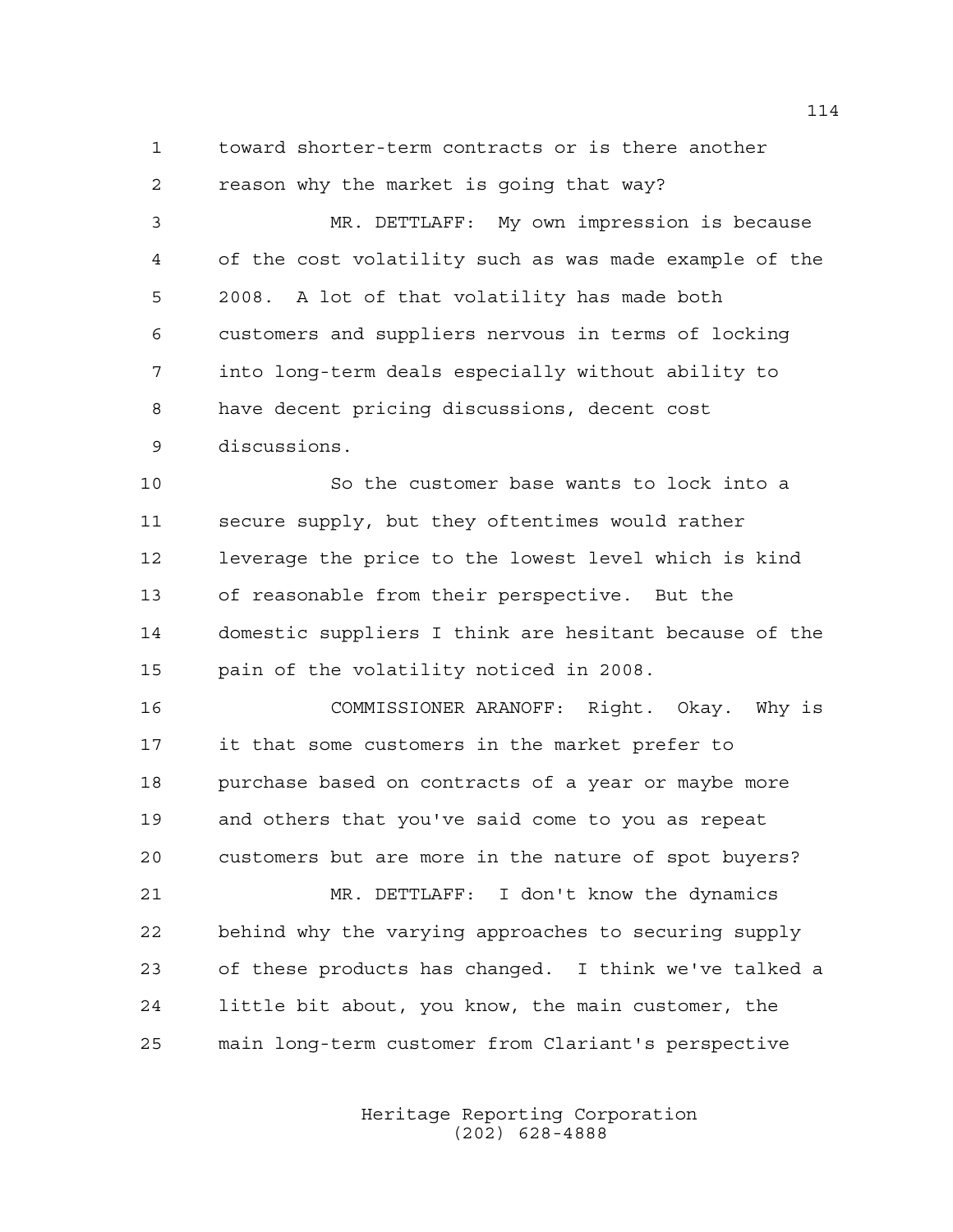1 has engaged in that longer term for more reasons about 2 their market approach to their industry rather than 3 price supply issues.

4 They're comfortable in our supply, but they 5 have other things in their market approach that 6 they're trying to conduct.

7 And Ken actually made a very good point. 8 The spot buyers tend to be more smaller entities, not 9 the larger corporations, and so they've go the more 10 flexibility to move about the market a little bit 11 more. So that typifies, I guess, some of the contract 12 issues.

13 COMMISSIONER ARANOFF: Okay. Thank you very 14 much for those answers. I don't have any further 15 questions, but I do want to thank this panel for all 16 your responses this morning.

17 CHAIRMAN OKUN: Commissioner Johanson? 18 COMMISSIONER JOHANSON: Yes, I thank you, 19 Madam Chairman. I have no further questions, but I 20 would like to thank you all for appearing here today. 21 CHAIRMAN OKUN: Seeing that no other 22 questions appear, let me ask staff if they have 23 questions for this panel? 24 MR. McCLURE: Jim McClure, Office of

25 Investigations. Staff has no questions for the panel.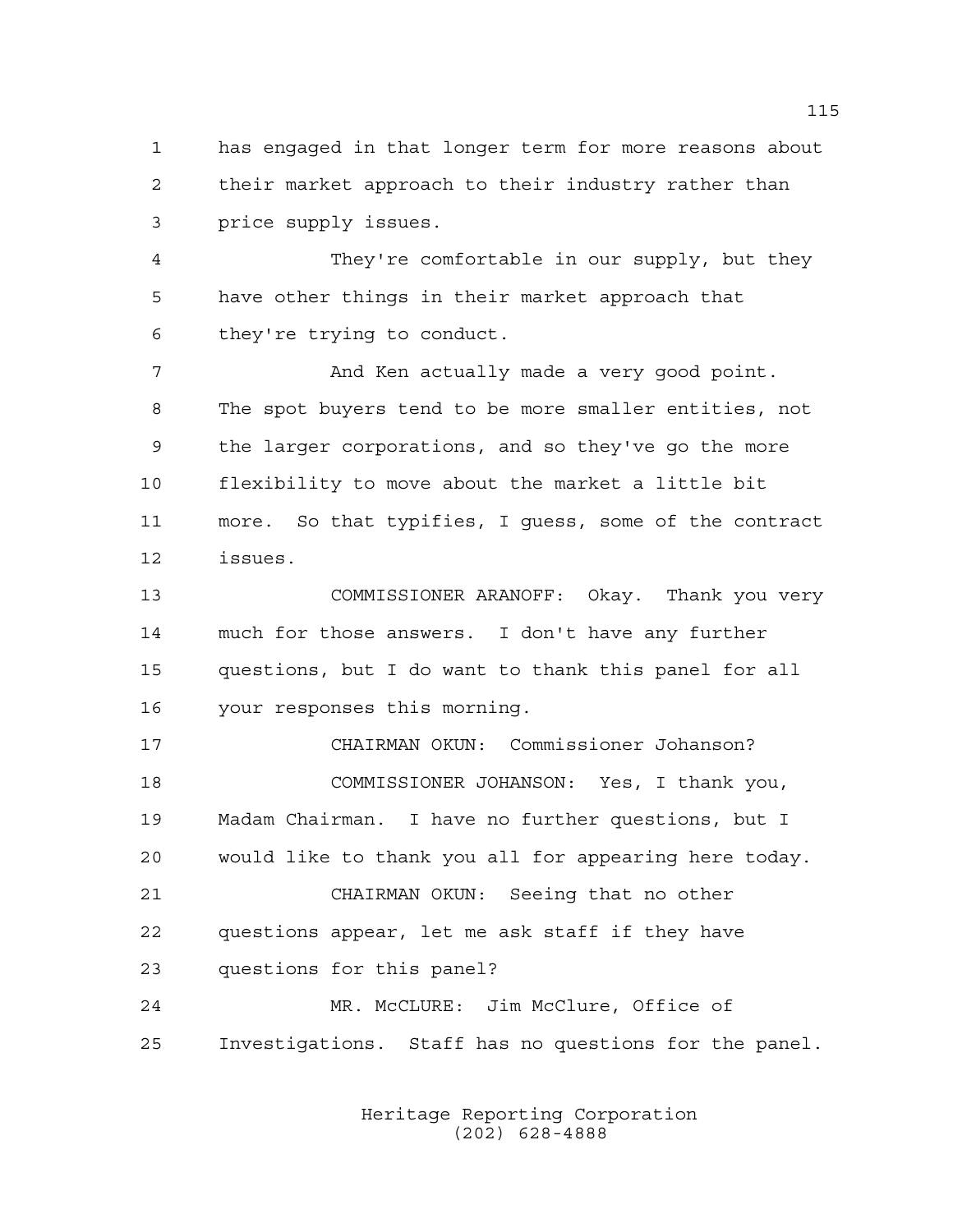1 I do note it's 10 after 12, so if you don't have your 2 NCAA pool in, you're too late. 3 CHAIRMAN OKUN: I'm too depressed to do it 4 this year. 5 Do those in opposition to a position of the 6 orders have any questions for this panel? 7 MR. KOENIG: No. 8 CHAIRMAN OKUN: For the court reporter, that 9 was Mr. Koenig indicating they don't have any 10 questions, so this would be an excellent time to break 11 for lunch. We'll come back at 1:15. 12 I would note for the record that the room is 13 not secure, so please take any confidential business 14 information with you, and just once again to thank all 15 of the witnesses on this panel. We very much 16 appreciate all your testimony and your continued 17 cooperation. With that, this hearing will stand in 18 recess. 19 (Whereupon, at 12:10 p.m., the hearing in 20 the above-entitled matter was recessed, to reconvene 21 at 1:15 p.m. this same day, Thursday, March 15, 2012.) 22 // 23 //  $24 /$ 25 // 26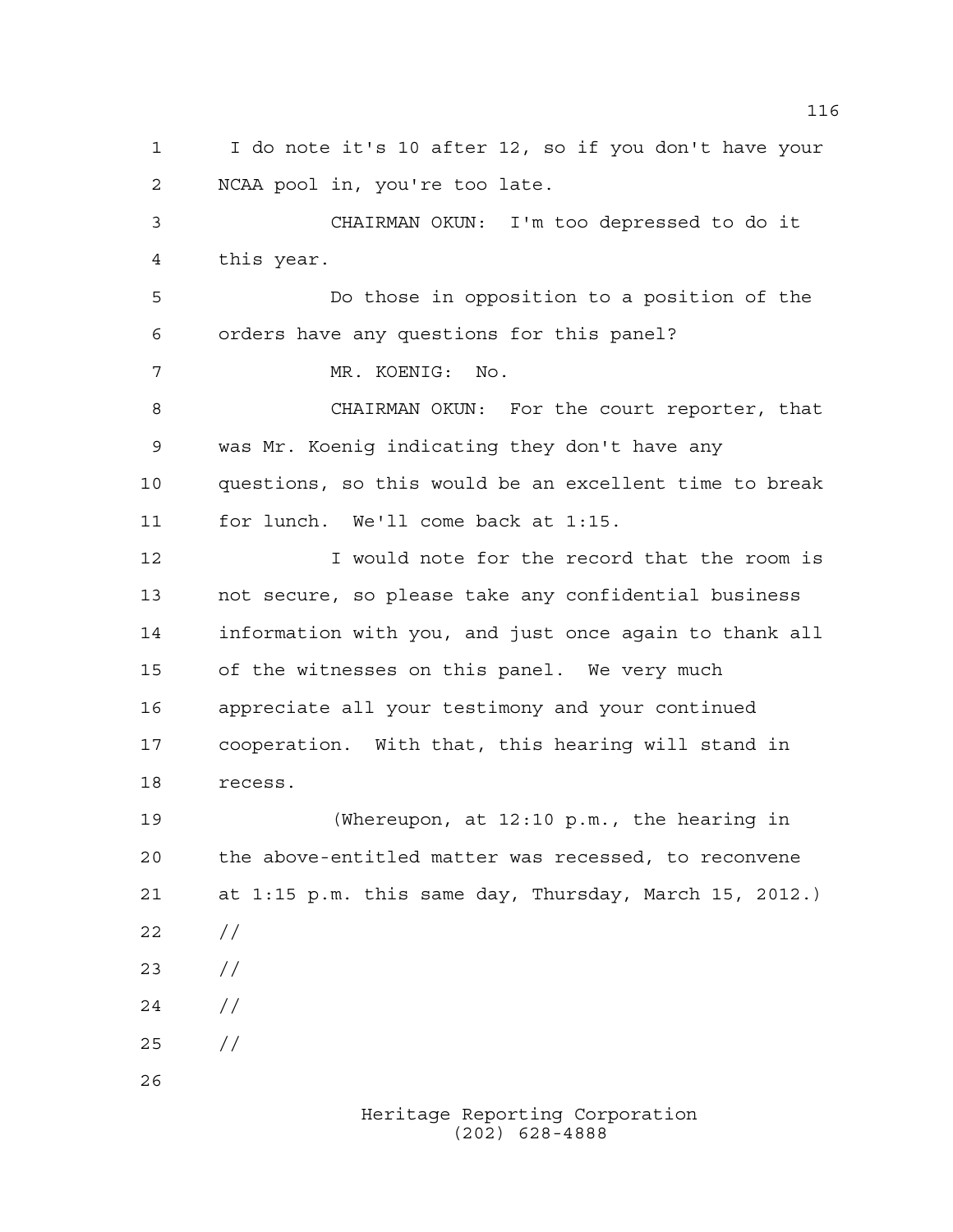1 A F T E R N O O N S E S S I O N 2 (1:15 p.m.) 3 COMMISSIONER OKUN: Good afternoon. This 4 hearing of the U.S. International Trade Commission 5 will now reconvene. Mr. Secretary, I see our second 6 panel is seated. Have all the witnesses been sworn? 7 MR. BISHOP: Yes, Madam Chairman. Those in 8 opposition to the imposition of antidumping duty 9 orders have been seated; all witnesses have been 10 sworn. 11 COMMISSIONER OKUN: Very well. You may 12 proceed. 13 MR. KOENIG: I'm Peter Koenig of Squire, 14 Sanders and I'm here just to introduce Randy Nelson. 15 MR. NELSON: Good afternoon. Thank you for 16 having such nice weather. When I left Seattle the 17 other day, there was six inches of snow and when I 18 talked to my wife at lunch, she says, "it's still some 19 here, but it's melting." That said, I do have a bit 20 of an allergy with the Cherry Blossoms; so if you hear 21 me go, "hmm, mm, mm," I apologize in advance. 22 By way of introduction, formerly, I'm Dr. 23 Randall Nelson with Technical Services Group of TFM 24 North America, Inc., Vancouver, Washington. In that 25 capacity, I'm involved with marketing, since TFM's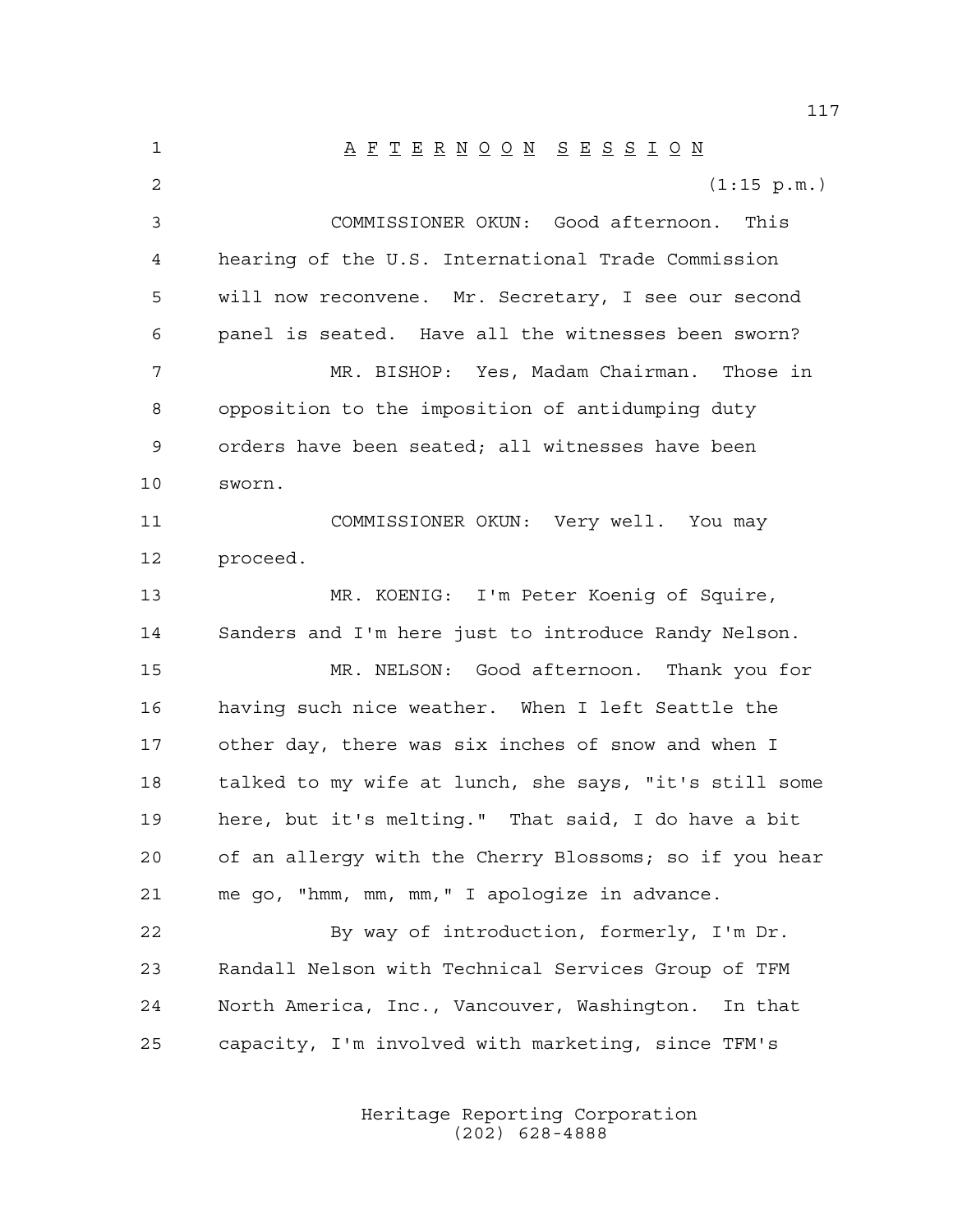1 market is based on product performance, as I discuss 2 below. I received by Ph.D. in inorganic chemistry at 3 Dartmouth College in 1975, way back in the late 4 plasticine. And I was an NIH post-doctoral fellow at 5 Columbia University the years following, 1975 and 6 1976. Before joining TFM North America, I worked in 7 the water and paper business segment of Ciba with 8 optical brightening agents. Ciba is now BASF, 9 obviously. I was with Ciba Geigy Corporation for 17 10 years, from 1992 to 2009, as industrial technical 11 specialist, business development manager, and then 12 account manager. Prior to that time, I was with ITT 13 Rayonier, as both a research chemist and a research 14 group leader in pulping and bleaching and chemical 15 products. So, I have been involved with the paper 16 business and the optical brightener business for a 17 total of maybe 40 years, of which 21 years was in the 18 optical brightener dyes arena.

19 So, I have a perspective that comes from 20 both sides of the business, now from the import side, 21 as well as being with a domestic supplier for many, 22 many years. I'm here to testify about the paper OBA 23 business. You will hear me say OBA, because I'm not 24 used to saying CSOBA. CSOBA is what these things are 25 referred to in the testimony and I'm sure I will be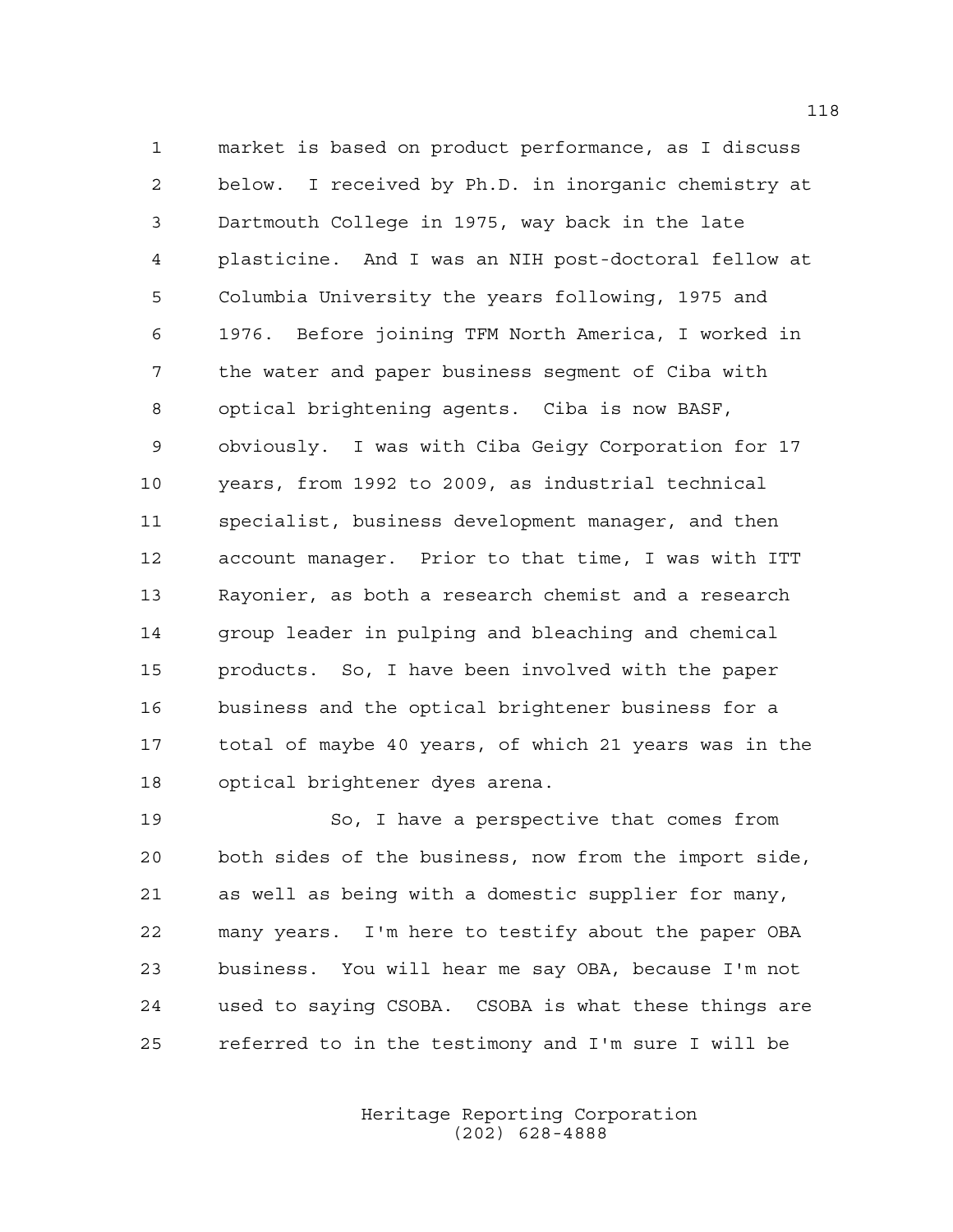1 calling them OBAs throughout. So, please translate 2 and I ask forbearance.

3 The following testimony will show that 4 Taiwanese OBA, which really is essentially TFM, has 5 not and will not injure the U.S. industry. Also, note 6 at the Commission's preliminary staff conference, I 7 was joined by Mark Wong, who is TFM's president. 8 Unfortunately, Mark cannot join us for this hearing 9 because he is in Europe. European paper producers 10 have been and are keenly interested in TFM's OBA 11 because its performance characteristics enhance their 12 international competitiveness. But, Mark will and can 13 provide any needed information in a post-hearing 14 brief.

15 I'll focus broadly on three items in my 16 testimony today. One, TFM's OBA or CSOBA is purchased 17 for reasons of quality and purity, not price. The 18 accused Taiwan imports, again TFM's, because TFM 19 accounts for essentially all Taiwan production in 20 exports, do not underprice U.S. producers, as TFM's 21 prices are higher than those of U.S. producers. And 22 finally, number three, TFM entered the market due to 23 the current U.S. suppliers, including Petitioner 24 Clariant, not meeting the product availability and 25 performance needs of the U.S. paper mills. In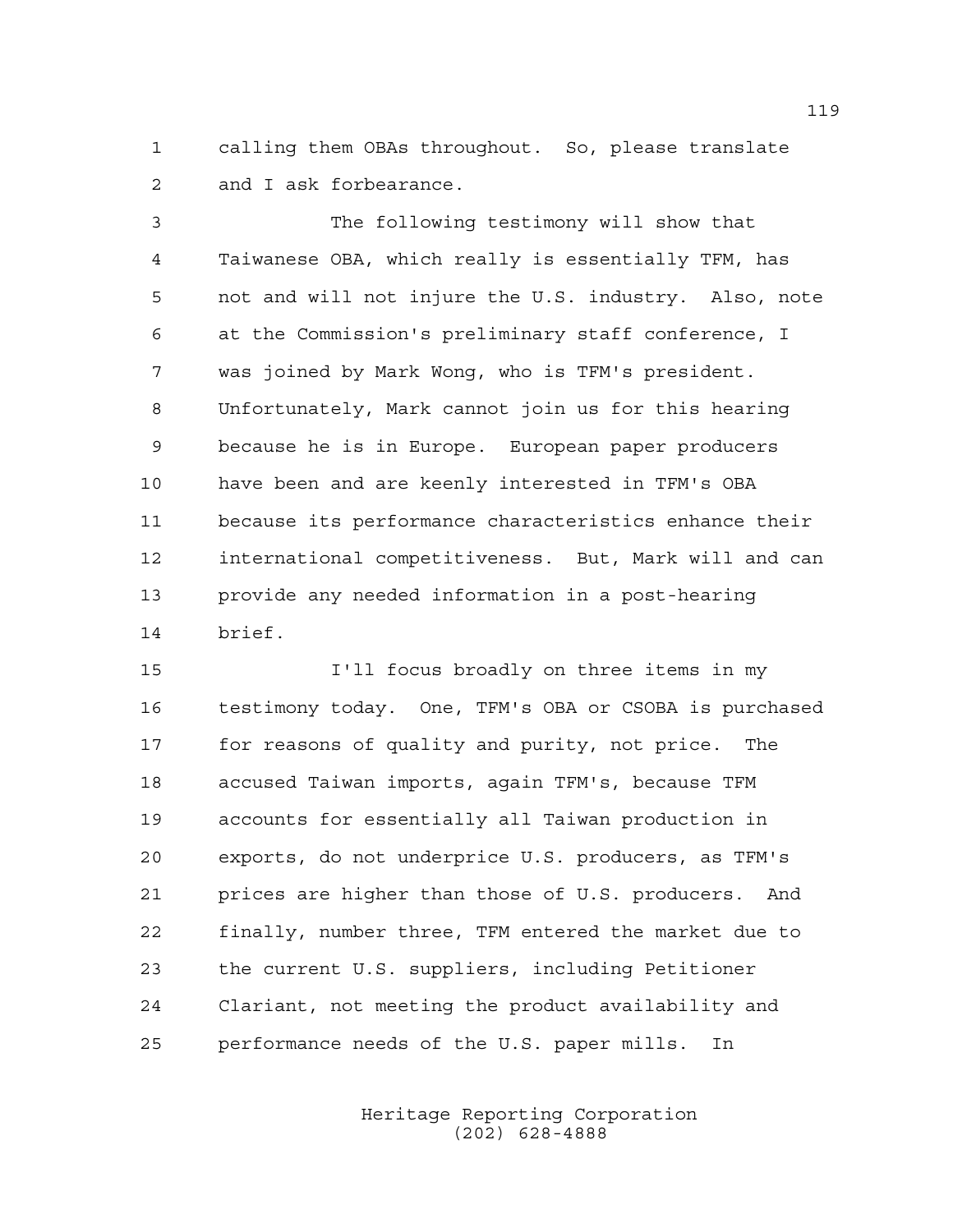1 addition, U.S. paper mills needed a second secure 2 supply source of the OBA here in the United States 3 because of the OBA product shortage created in part by 4 Petitioner Clariant, itself.

5 Consider my first point, TFM strives to make 6 the highest purity and highest quality product offered 7 by any OBA supplier and focuses its marketing on that 8 achievement. We market OBAs as a specialty chemical. 9 Because of that marketing and manufacturing 10 objective, we make TFM products work differently than 11 others, actually better. What we have done in the 12 industry, we have done differently than the other OBA 13 suppliers gathered in this room. To make and offer 14 the best purity and quality, that has been our goal 15 and we have successfully done that in the OBA market 16 for most of our 20 plus years existence.

17 I'll say as a trained chemist, and I think 18 my publication number is 12 publications and 17 19 patents, in both analytical and organic chemistry 20 disciplines, I know that a technically rigorous 21 analysis of a chemical yields a result that is totally 22 without bias or prejudice. If one designs the 23 experiment with proper care and in setting up the 24 instrumentation and experimental routine and has a 25 well-tuned instrumental procedure, the results are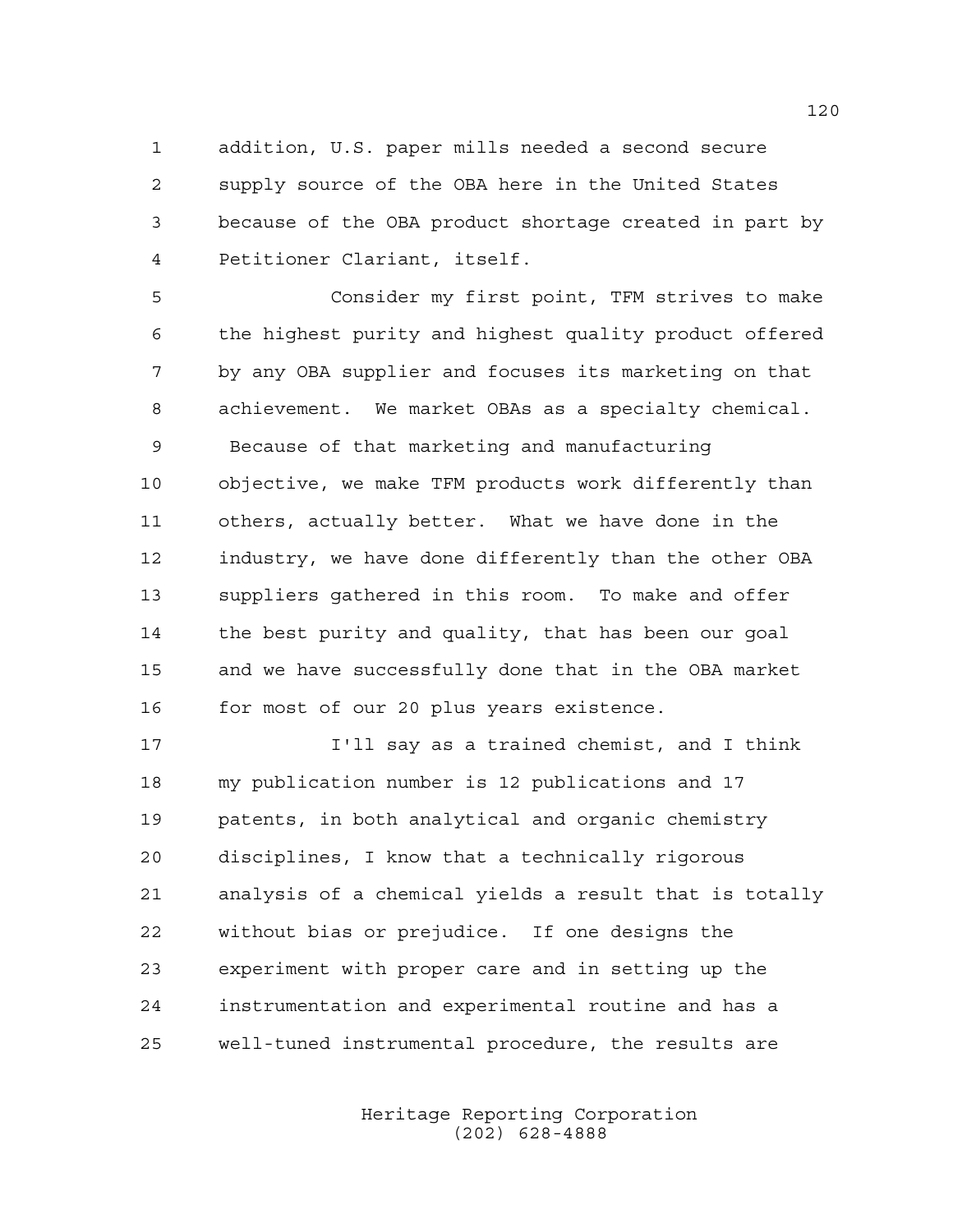1 accurate and uncontested. The term "OBA

2 effectiveness," as used by the Petitioner Clariant in 3 his pre-hearing brief and today, is a weak and non-4 technical attempt to describe one of the real drivers 5 for the performance of OBA in application technology.

6 Let me illustrate what are the chemical and 7 fundamentally grounded factors leading to effective 8 OBA performance. I apologize in advance to those non-9 chemists here present because this is a fairly 10 technical discussion. But, it's important to 11 understand what TFM does and the reason we market the 12 way that we do. I have to confess, I may get excited 13 during this presentation because I get excited about 14 chemistry. That's my nature.

15 I'm particularly excited about the 16 capabilities and the characteristics of the OBA that 17 TFM offers. The first and most important factor is 18 knowing how to choose the right OBA molecule for the 19 given application. This decision is driven by several 20 items in papermaking, such as, but not limited to, 21 system charge, fiber type, and application point; 22 other additives in the process, including biocide, 23 starch types; as well as the end goal in making the 24 paper, what is the target market.

25 We are determining whether, in this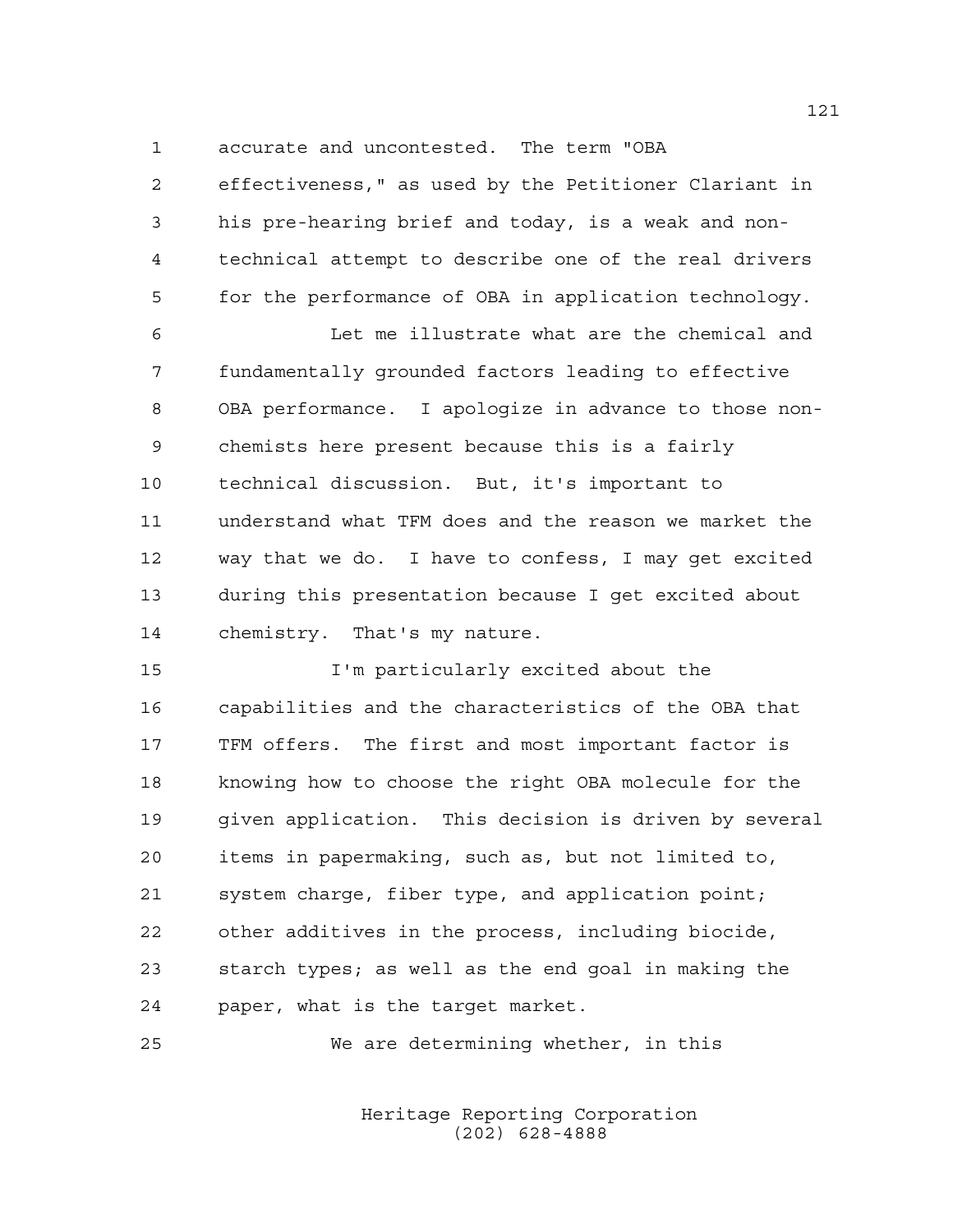1 decision-making process, whether we are going to use 2 either a kinetically controlled reaction or one which 3 is thermodynamically controlled or possibly a 4 combination of both processes. We do this to derive 5 the desired outcome for the customer. Only when the 6 right kinetic factors are under control can we begin 7 to say we have effective choice of the proper molecule 8 for the job. By having a very pure OBA, TFM can 9 isolate and maximize the effectiveness of that kinetic 10 process that we choose for achieving the desired 11 outcome. An impure OBA or mixture makes that choice 12 difficult, the drivers and the customer's process 13 harder to control, and the outcome more in doubt.

14 Clearly, any OBA "effectiveness" is just a 15 masking or marketing word used because real chemical 16 "effectiveness" is completely dominated and determined 17 by the purity of the OBA and the purity of the OBA is 18 what allows the chemist to selectively engage any one 19 or more kinetic reaction pathways, in order to gain 20 the desired effect. This is how TFM sells our 21 product; that is, based on knowing the effect that we 22 want to achieve and targeting that goal specifically 23 by understanding the chemistry of the particular 24 customer's manufacturing situation and what they want 25 to achieve. Simply running OBA trials in an attempt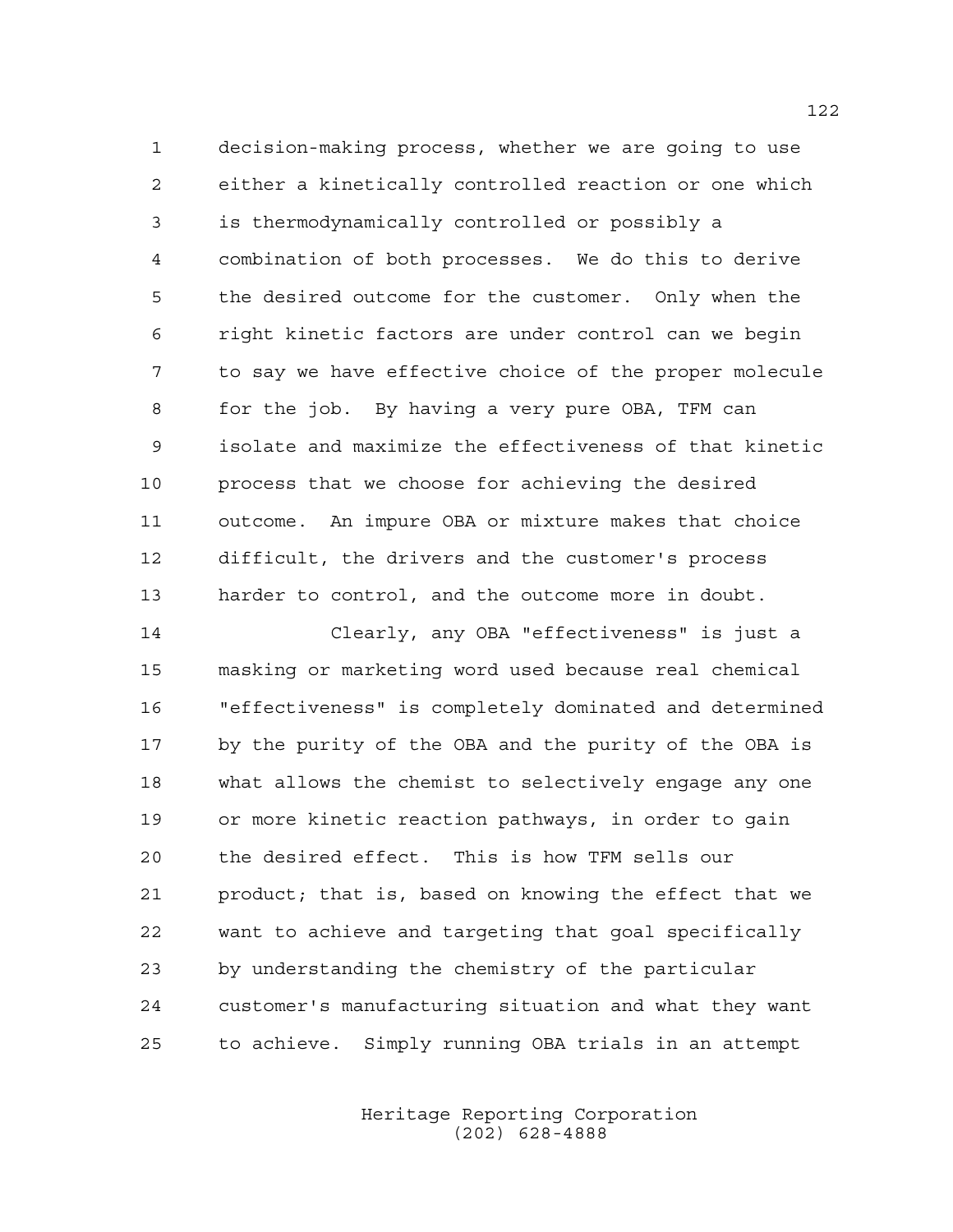1 to determine which product works and varying the 2 concentrations added during the trials is just that, 3 trial and oftentimes error. We disagree with such 4 Petitioner Clariant's approach.

5 To one familiar with the relevant chemical 6 literature in the area of OBAs and Cyanuril Chloride - 7 - you'll hear me say, "Cyanuril" instead of 8 "Cyanuric;" they're the same. It's just what you've 9 been brought up talking about. Let me repeat, to one 10 familiar with the relevant chemical literature in the 11 area of OBAs and Cyanuril Chloride, which is a crucial 12 starting material to make OBAs, as we saw earlier, 13 freedom from impurities formed in the Cyanuril 14 Chloride or Cyanuric Chloride reaction is a paramount 15 factor that determines effectiveness. This chemistry 16 is well documented in the literature.

17 TFM will submit several relevant literature 18 citations in its post-hearing brief supporting that 19 fact, that CC, Cyanuril Chloride, based chemistry 20 requires strict process control and understanding to 21 make high yield and high purity products. The primary 22 literature describing the problems of obtaining high 23 purity in the making of compounds from Cyanuric 24 Chloride is substantial, well-known, and not 25 controversial. Even classic textbooks, like Phizer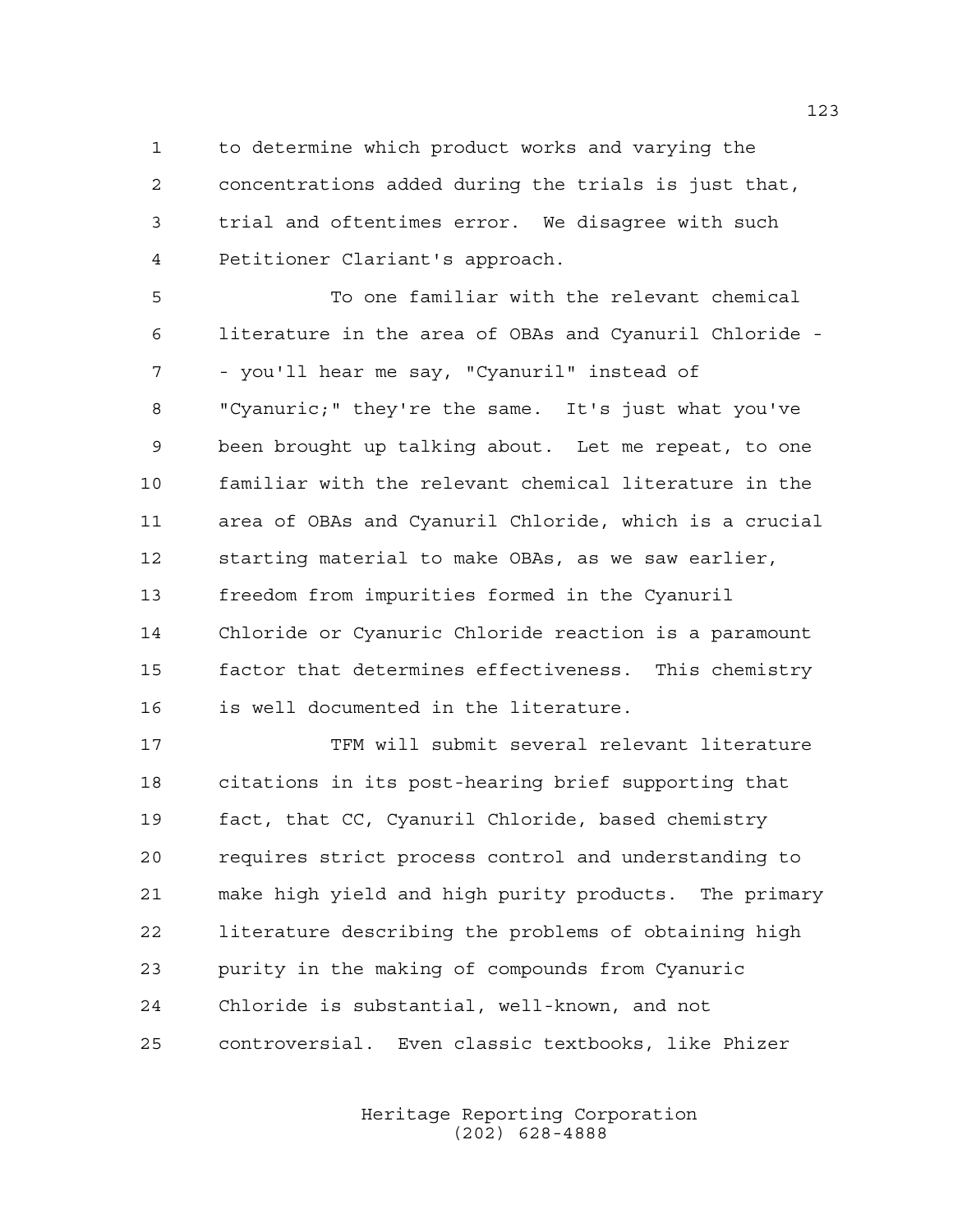1 and Phizer, refer to this and reference it.

2 Petitioner Clariant's failure to address the 3 recognized chemistry here and elsewhere is 4 disappointing.

5 To recap, the effectiveness of any given OBA 6 product in any application is primarily dependent upon 7 the purity of the OBA, assuming the right product 8 molecule is selected for the fiber type charge I've 9 described before. That product OBA is so important, 10 is well known, offsited, and also uncontroversial. 11 That importance of the OBA purity was, in fact, 12 further defined and disclosed in the patent literature 13 of optical brightening agents by Ciba Geigy, in a 14 similar patent number US4468341, by Brian Bear. If 15 the OBA purity is 100 percent or near, then one gains 16 maximum effectiveness.

17 So, effectiveness of an OBA is a function of 18 the purity. Purity is not high solution 19 concentration, rather it is the avenue to greater 20 product effectiveness and performance. Higher purity 21 translates into there being fewer colored byproducts 22 present that lower the effectiveness of the OBA in 23 papermaking. Higher concentration mainly gives you 24 freight savings.

25 OBA purity was recognized early by TFM as so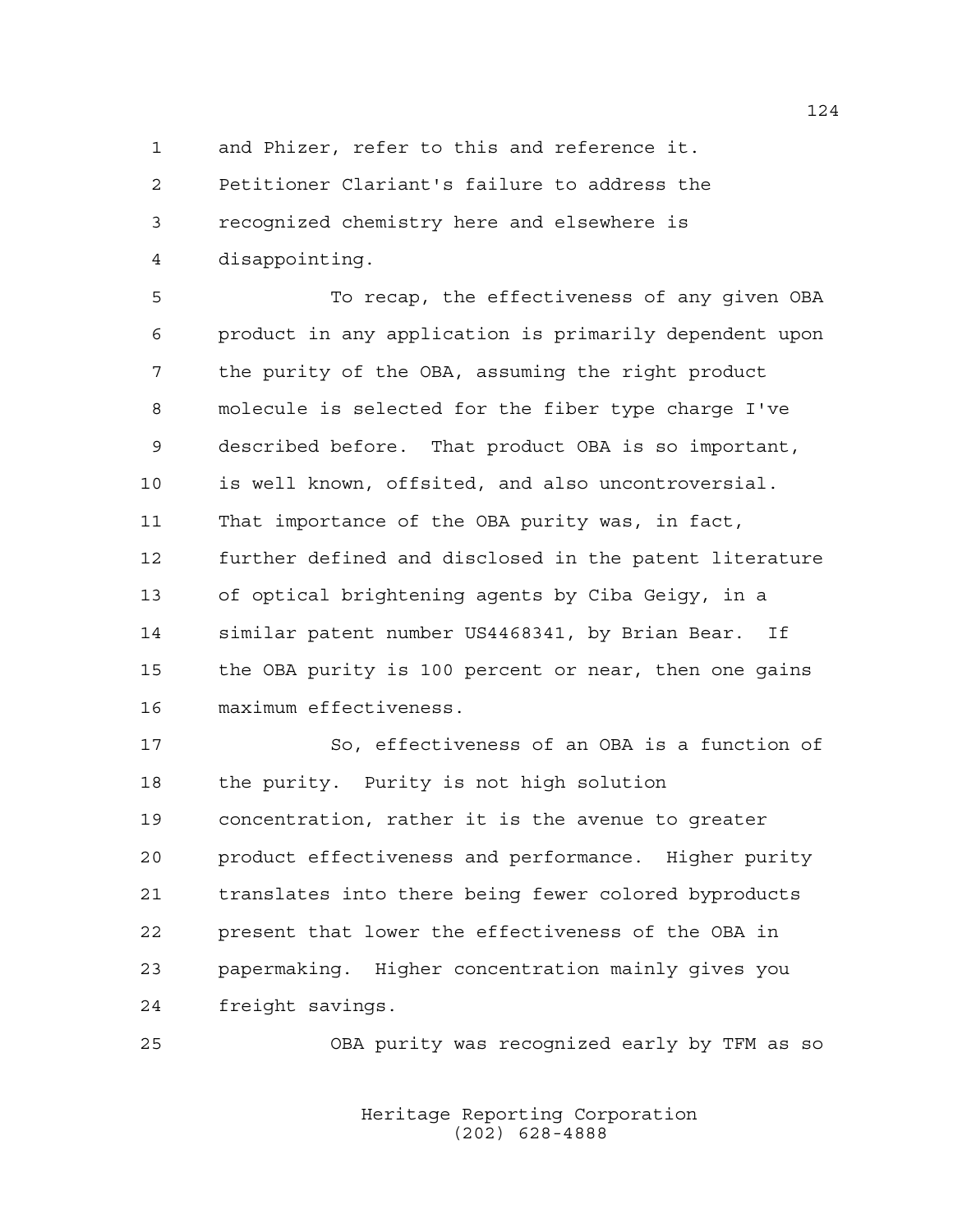1 important a factor that it has been one of the 2 principal tenets of TFM's approach to the OBA market. 3 TFM has always approached the OBA market differently 4 than other suppliers, U.S. producers and China, and 5 particularly telling is the contrast over the past 6 five years versus Petitioner Clariant. While most 7 everyone, Clariant, Ciba BASF, Bear, Kemira were 8 cutting their technical staffs for OBA even before any 9 claimed period of dumping occurred, TFM had kept 10 expanding its R&D and service team to meet customer 11 product performance needs, and we invested in the 12 technology to provide higher purity and the result, 13 higher degree of effectiveness that our customers and 14 value and week and, indeed, need.

15 The Petitioner's efforts in filing this 16 antidumping case, as well as their comments pertaining 17 to our earlier testimony, clearly demonstrate that we 18 are here as a result of a failed commodity marketing 19 strategy, coupled with the Petitioner's failure to 20 recognize and respond to a U.S. paper industry whose 21 product performance needs have changed and continue to 22 change. TFM has been pulled into the market place by 23 the vacuum created by the exit of technical service 24 and quality in U.S. producers. As a commodity model 25 adopted by the USAOBA, manufacturers failed to meet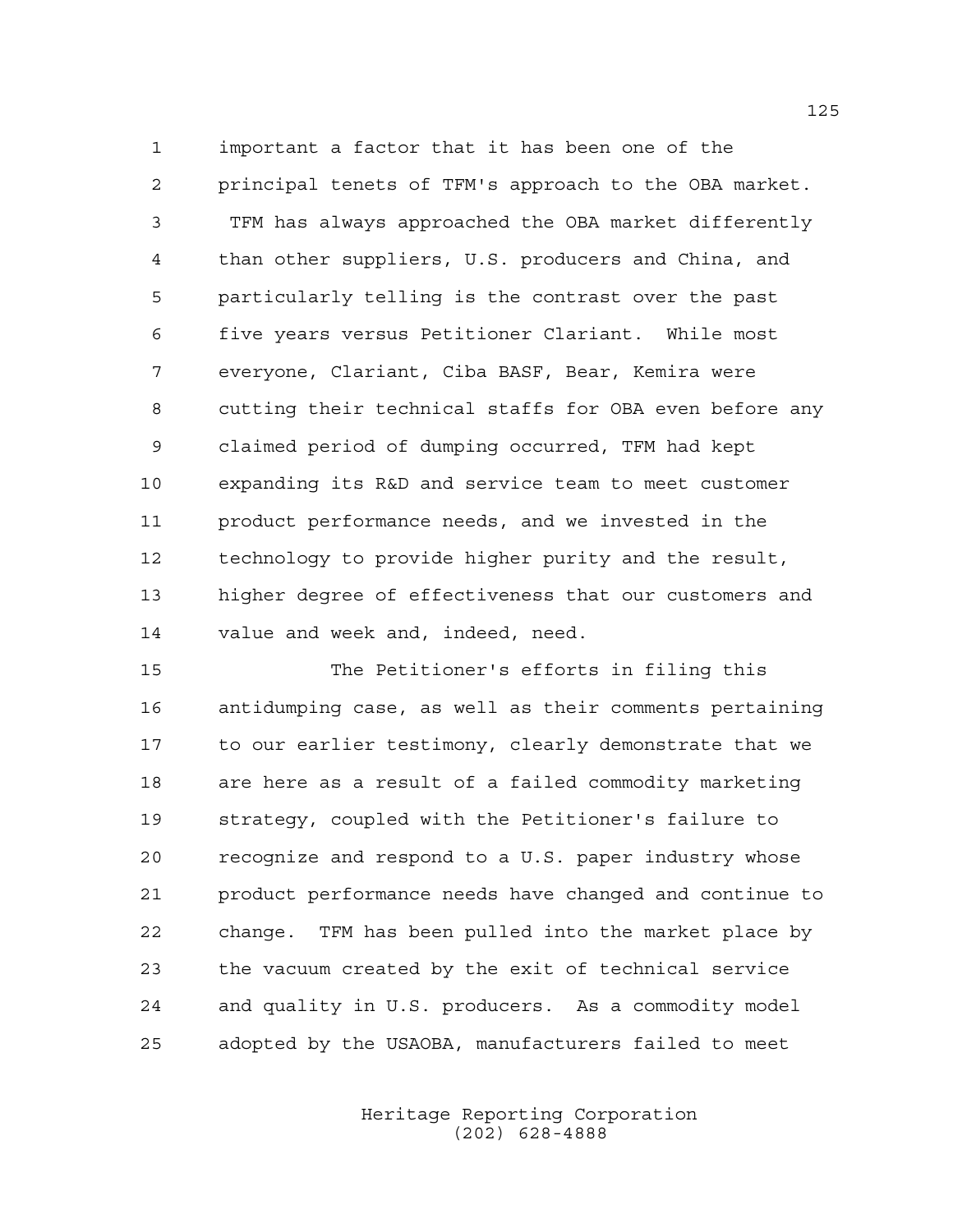1 the more demanding needs of the OBA end users.

2 The paper OBA market is different from what 3 it was in the past. Petitioner Clariant's and other 4 domestic manufacturers claimed failure to thrive in 5 this market is of their own making and more 6 specifically, due to a lack of foresight. The needs 7 of the market changed while the Petitioner Clariant 8 and BASF and Kemira's commodity marketing strategies 9 were looking backwards. Their strategy has become 10 outdated and is out of step with what is required by 11 today's customer, as far as product performance 12 characteristics.

13 The reason that TFM has done well all along 14 is because TFM offers significant non-price advantages 15 over any competitor's OBA. Our superior quality 16 product purity results in significantly improved 17 product performance and performance capabilities. 18 That TFM continues to do well with higher prices than 19 U.S. producers precisely demonstrates that TFM is not 20 injuring U.S. producers by alleged dumped low prices. 21 So, antidumping duties are not warranted.

22 Customers are choosing to stay with TFM's 23 OBA even though TFM's price is higher. This is market 24 proof that TFM is not injuring U.S. producers by 25 dumped low prices and taking sales away from U.S.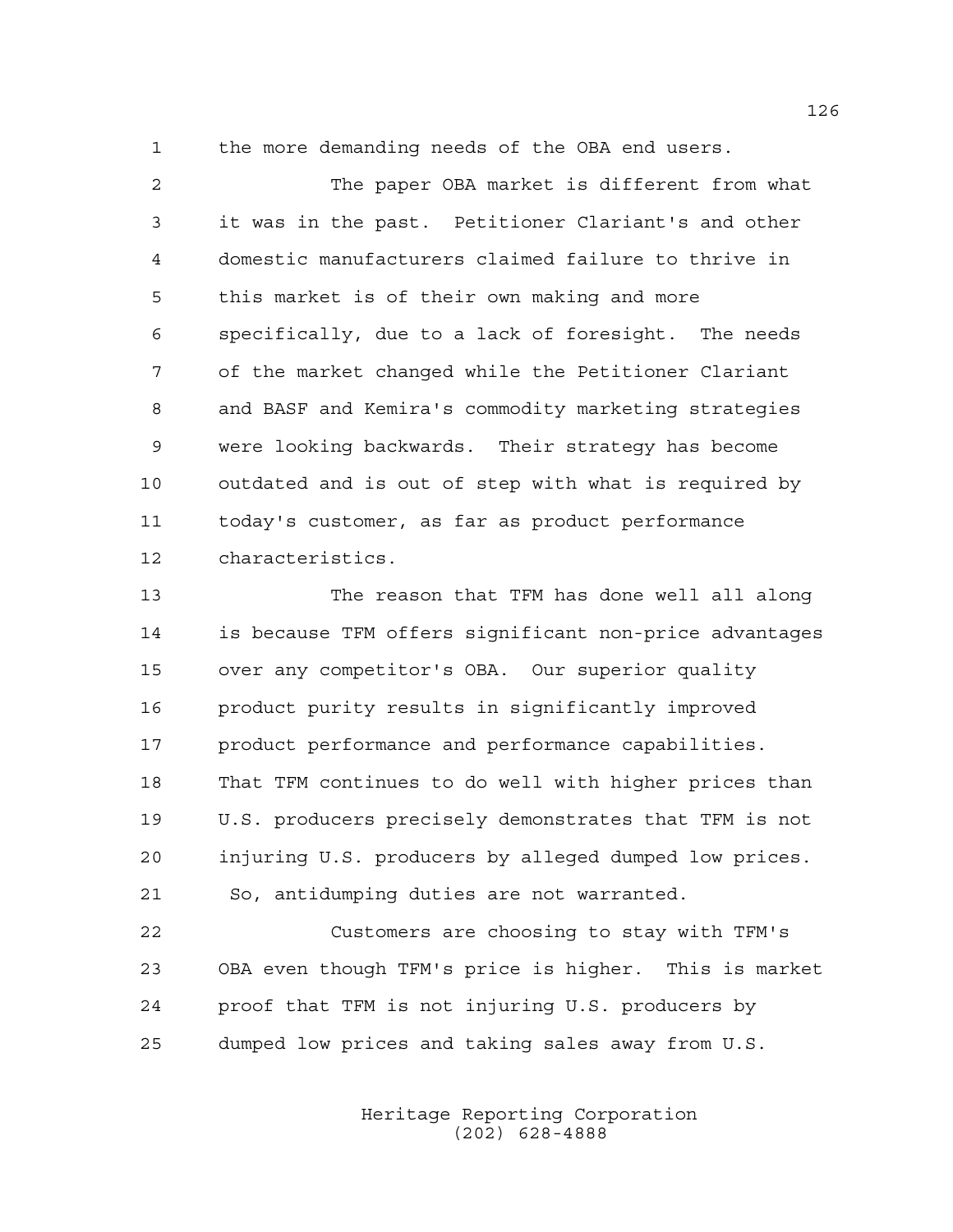1 producers. Again, antidumping duties are not 2 warranted.

3 I'll now return to my discussion about the 4 importance of purity, after I got taken away in a 5 marketing digression. It's not easy or sometimes even 6 possible to make the highest quality finished paper 7 with a commodity grade starting material like the 8 Petitioner's. This unmet need is a major reason why 9 TFM is successful and continues to be successful, even 10 while having higher prices.

11 Because TFM's materials are so significantly 12 superior in purity to U.S. producers, our technical 13 service is more focused on helping customers use our 14 higher quality products in higher-valued application 15 than U.S. producers would normally not even be aware 16 of or have their technical associates invited to work 17 on. It logically follows that the Petitioner Clariant 18 would most likely not be privy to or aware of the type 19 of technical support that TFM is routinely involved in 20 or exposed to.

21 I'll share an example of some very current 22 work, where TFM's highest OBA purity offers 23 significant quantifiable non-price advantages to the 24 customer. We worked technically with a major U.S. 25 paper mill and is currently saving them several

> Heritage Reporting Corporation (202) 628-4888

127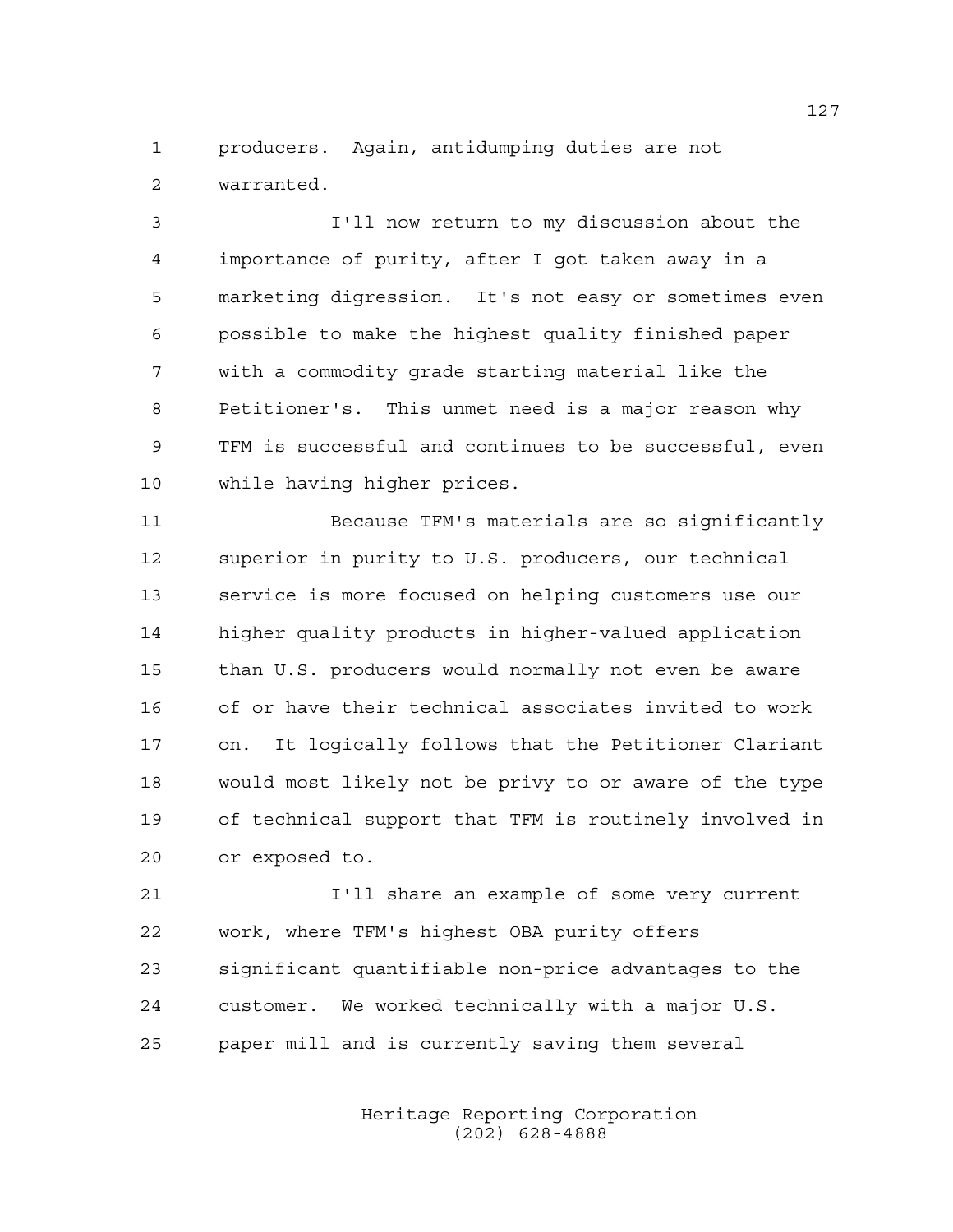1 million dollars annually in lost production time, 2 heat, waste treatment cost, by working to allow the 3 paper mill to be able to reuse their white water 4 containing residual amounts of different OBAs. Prior 5 to this time, they had to dump all their white water 6 when making a grade change to and from an FDA grade, 7 which is where you have to have the certification. We 8 suggested to them this process. We worked with them 9 to implement it, develop it, and supported it in 10 obtaining the formal written allowance of the practice 11 by the FDA. This is outside of the normal 220 type 12 FDA certification that was discussed earlier. This 13 significant non-price advantage that TFM offers came 14 about only because of TFM's high purity OBA, coupled 15 with our knowledge of how to effectively utilize that 16 purity. That is a significant advantage. The name of 17 the company in details of this success will be limited 18 to the confidential post-brief hearing for obvious 19 reasons.

20 I repeat, a commodity mind set severely 21 limits one's horizons and opportunities to venture 22 into specialty applications and, in this situation, 23 appears to be a classic manifestation of a failed 24 market strategy by the U.S. producers. As evidenced 25 by the above example, TFM is utilizing superior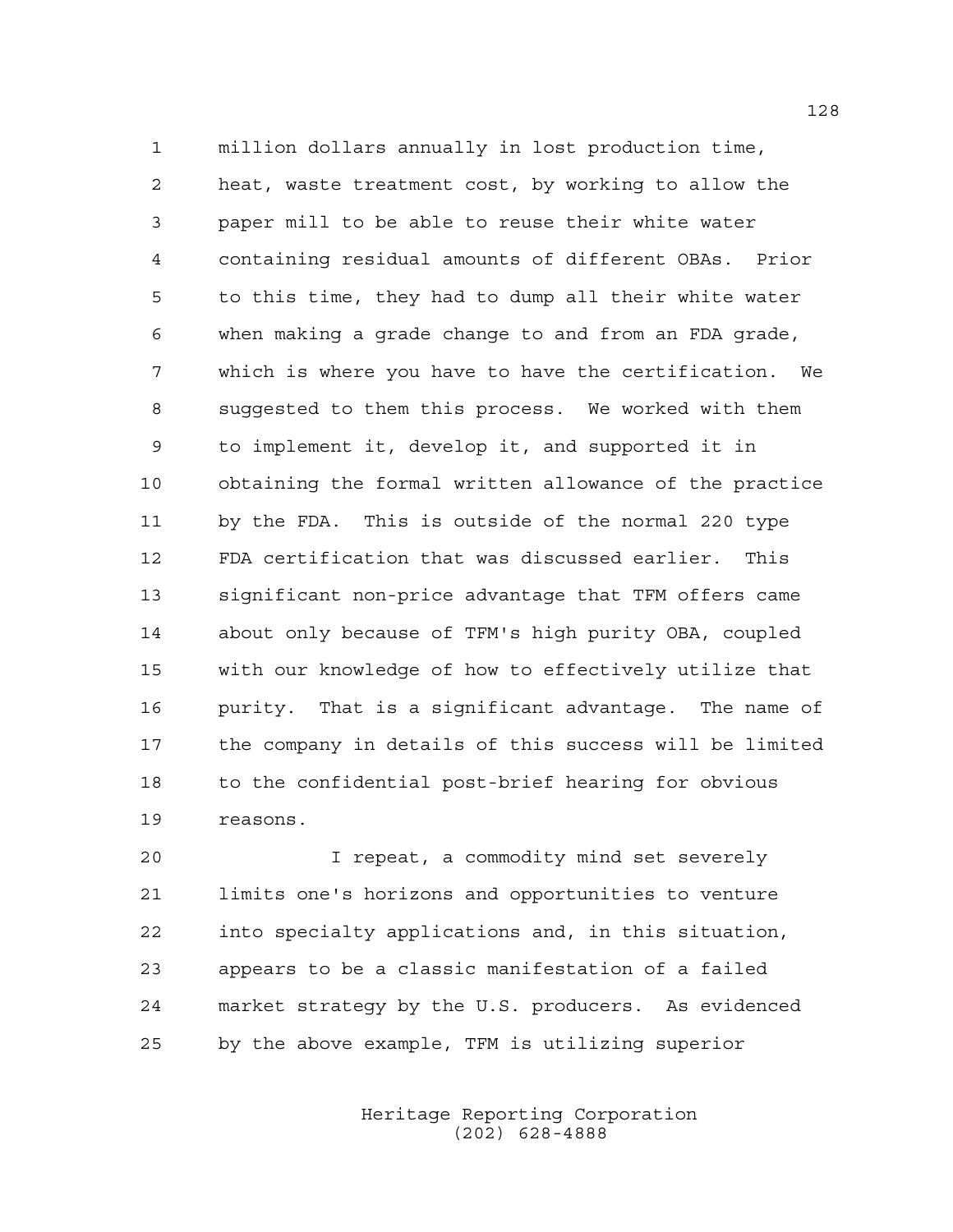1 product quality in specific applications to address 2 specific needs that are not being met by U.S. 3 producers. This is but one example that evidences 4 that TFM is not injuring U.S. producers by dumped low 5 prices. It is Petitioner Clariant's, along with 3V's 6 and BASF's own marketing strategies that are leading 7 to their failure to thrive.

8 TFM has demonstrated that its OBA is 9 purchased for reasons other than price, i.e., its 10 purity, and I'd like to take a few minutes to explain 11 why OBA purity matters a lot to mills. The presence 12 of impurities if not removed can lower the apparent 13 brightness of paper by significant amount, as much as 14 three to five points, at times even more, and it will 15 give a yellower cast than it should have. A less pure 16 OBA can also cause the paper brightness to fade and 17 yellow more quickly than a pure OBA will. The 18 knowledge that impurities are present in OBA and that 19 OBA impurities are deleterious to brightness is well 20 researched and that information was widely available 21 during by tenure with Ciba.

22 Much of the work on OBA impurities was, in 23 fact, performed while developing the application to 24 the FDA for their approval for brightener 220 in food 25 grade paper. It's inconceivable that Clariant is a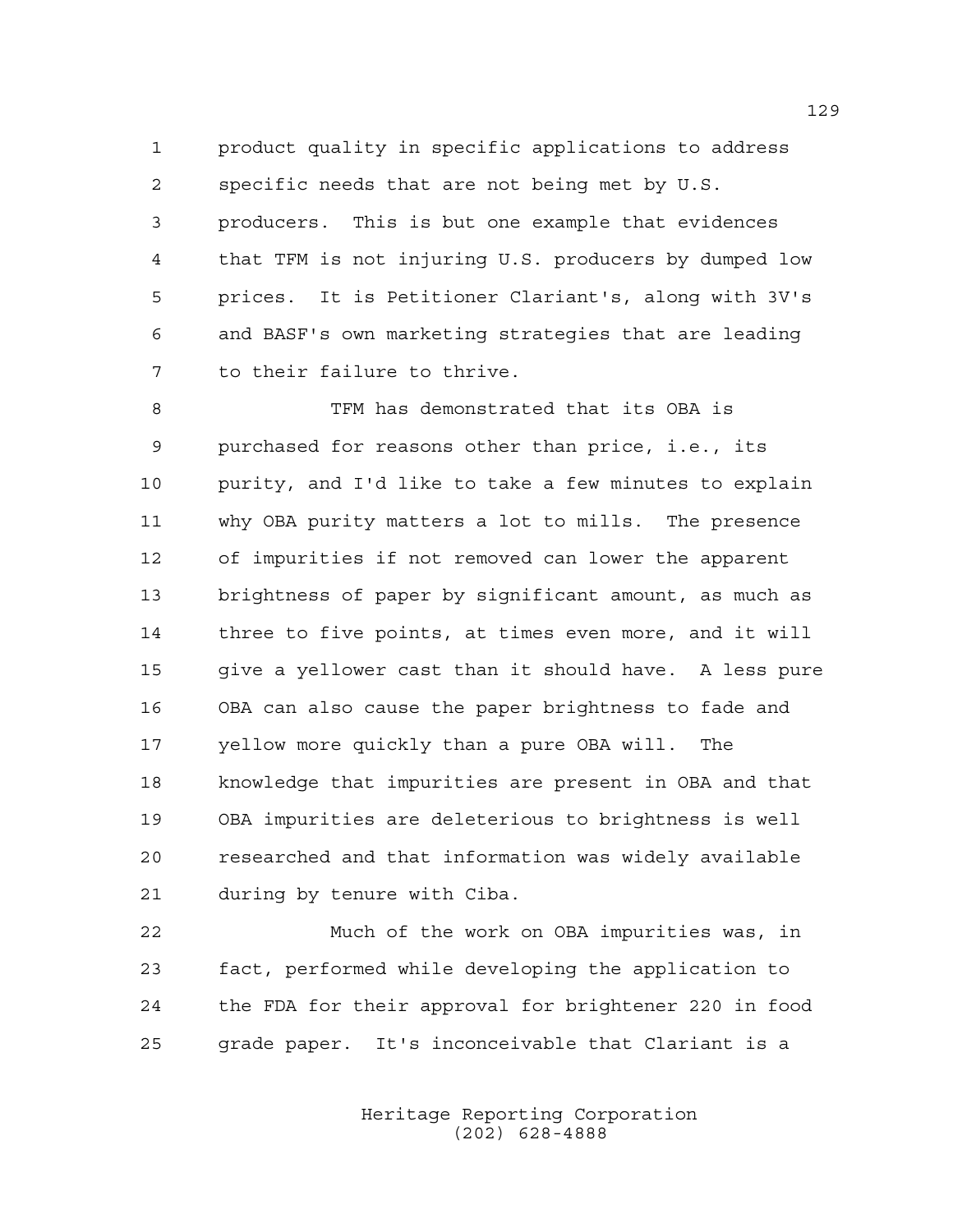1 co-Petitioner to the FDA, along with Ciba and, at that 2 time Bear, is ignorant of the impact of impurities 3 present and other actual structure from those FDA 4 proceedings.

5 Their apparent indication otherwise in this 6 dumping case is also disappointing. There was so much 7 interest and concern with the OBA impurities at Ciba, 8 now BASF, that the contaminant products were actually 9 individually and uniquely synthesized and then studied 10 for their impact on the OBA performance. Any 11 technical report or competitive analysis of OBAs 12 nearly always listed the nature of the impurities and 13 the likely process caused for their presence.

14 Continuing with my discussion on OBA 15 impurities, for example, if you take 10 pounds per ton 16 of an only 90 percent pure optical brightener, that is 17 effectively the same as adding one pound per ton of a 18 quenching agent when you're making the paper; that is 19 nine pounds of OBA with one pound of darkening agent. 20 Therefore, using a pure OBA can avoid causing some of 21 those negative darkening effects.

22 The above facts are especially important, as 23 brightness levels continue to increase past the 92 GE 24 brightness, as the trend is today. Poor OBA purity 25 becomes a definite negative, even more so in the hexa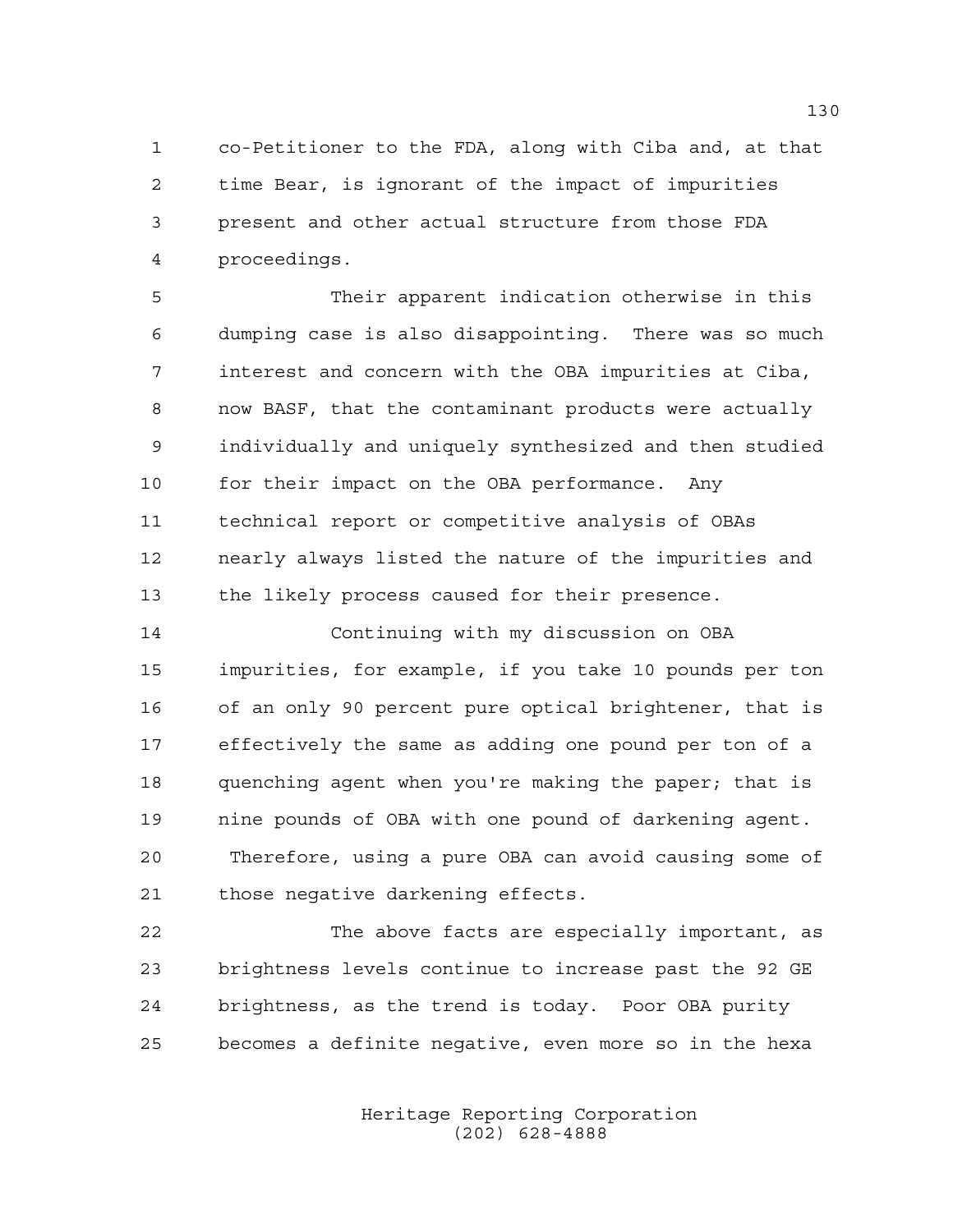1 OBA application at the size press. This is one of the 2 applications where TFM's products are the absolute 3 best and allow companies to make products that they 4 cannot with the commodity hexa-sulfinated OBA supplied 5 by the Petitioner, Petitioner Clariant or other U.S.A. 6 producers. TFM is meeting a market segment need 7 driven by the purity of our specialty OBA and not 8 dumping. So, again, antidumping duties are not 9 warranted.

10 Here's why the TFM OBA works so much better. 11 In a size press, the OBA is essentially painted onto 12 the surface of the paper and any impurities or 13 darkening agents in a less pure OBA will end up on the 14 surface where they will exert negative performance 15 effects. This is even more critical in the color lock 16 application because of the natural dulling effect of 17 the calcium used to make the grade. Calcium has an 18 affinity for fiber and it darkens the fiber. So the 19 negative impact of the impurity on brightness is made 20 even more serious when you consider that the use of 21 the hexa OBA and the size press is the method of 22 choice for making the highest and most challenging 23 grades of paper. The reason for this is related to 24 the volumes of water used in the size press versus a 25 wet in and the fact that the size press deposits the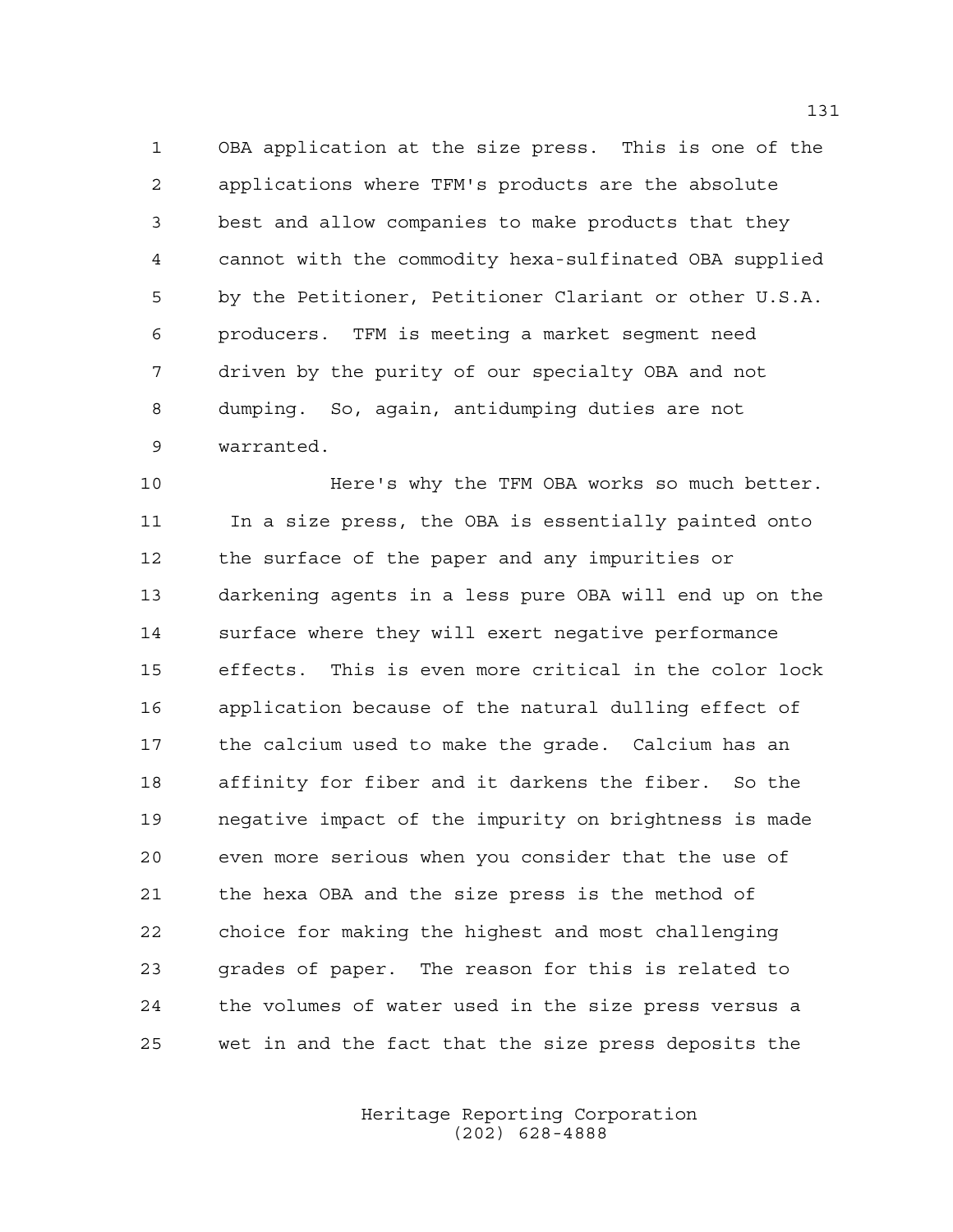1 OBA on the surface and the large volumes of water 2 provide a way to dilute the impurities in a wetting 3 application versus a size press.

4 TFM's OBA purity allows more effective usage 5 compared to others. We heard some of that this 6 morning. OBA usage is a critical factor in making 7 paper at the paper mill. It is much less expensive 8 for a mill to use an OBA to obtain brightness than to 9 bleach to a given brightness. If a mill is incapable 10 of bleaching, they must purchase a higher brightness 11 pulp to make the paper and that is very expensive. 12 However, there is a limit to how much OBA can be 13 added. Where the increase in brightness or gain is 14 still reasonable on a cost basis is what is the 15 determining factor. In most cases, a maximum of 10 16 points theoretical of TAPPI brightness can be obtained 17 more typical in a practical application because of 18 variabilities in each paper mill's manufacturing 19 process. That rate of increase is more typically 8.5 20 to 9.5 of points of brightness.

21 Therefore, it is very important for paper 22 mills to use the right amount of OBA at the best 23 addition point, as a way of keeping the cost down. In 24 short, there is a sweet spot where the OBAs perform 25 best and it is important for a mill to operate it

> Heritage Reporting Corporation (202) 628-4888

132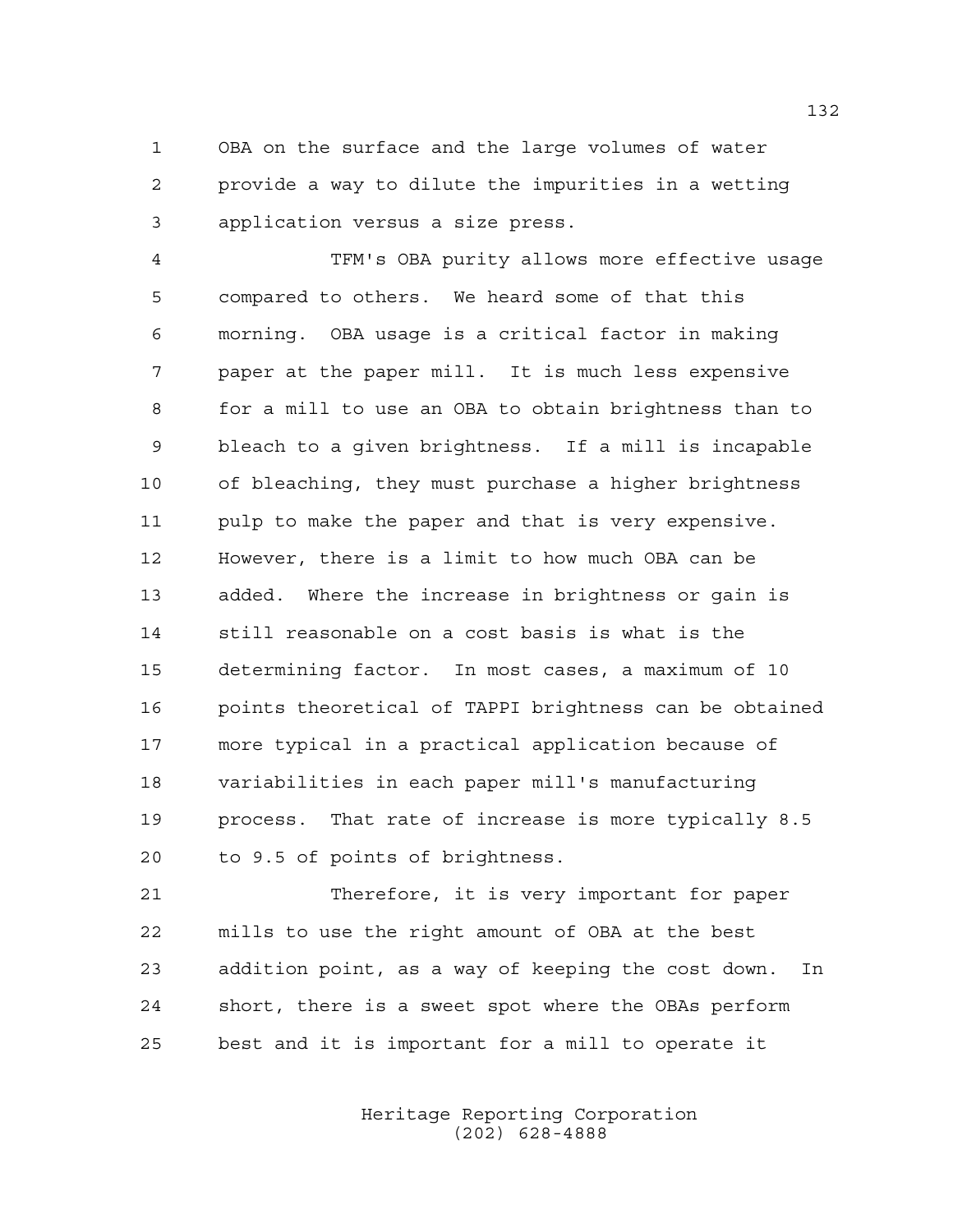1 within that zone to be internationally competitive. 2 If there are fewer impurities in an OBA, then the OBA 3 will respond better and more effectively at a lower 4 dose and give the mill more latitude to accommodate 5 other process variables or even push to a higher grade 6 of value grade product.

7 I'd like to cite two examples at two 8 different companies that illustrate the effectiveness 9 of using TFM's higher purity OBA compared to the 10 current offerings of the domestic manufacturers. This 11 first example is a little older. At company number 12 one, using TFM's tetra OBA, this provided the customer 13 an ogling 18 percent improvement in processed 14 capability over 3V's Optiblanc NF-200 OBA, also a 15 tetra. This could be demonstrated even at equivalent 16 brightness with 3V product. The customer now had the 17 capability to make and sell a higher brighter and more 18 robust product than it could previously by now using 19 the TFM OBA.

20 I became aware of this result while I was 21 still at Ciba. We were trying to figure out why the 22 product was working so effective and why did it give 23 so much upside potential. At the time, we had not 24 obtained a sample of TFM's product to assay. I must 25 say that we were frankly dumbfounded by the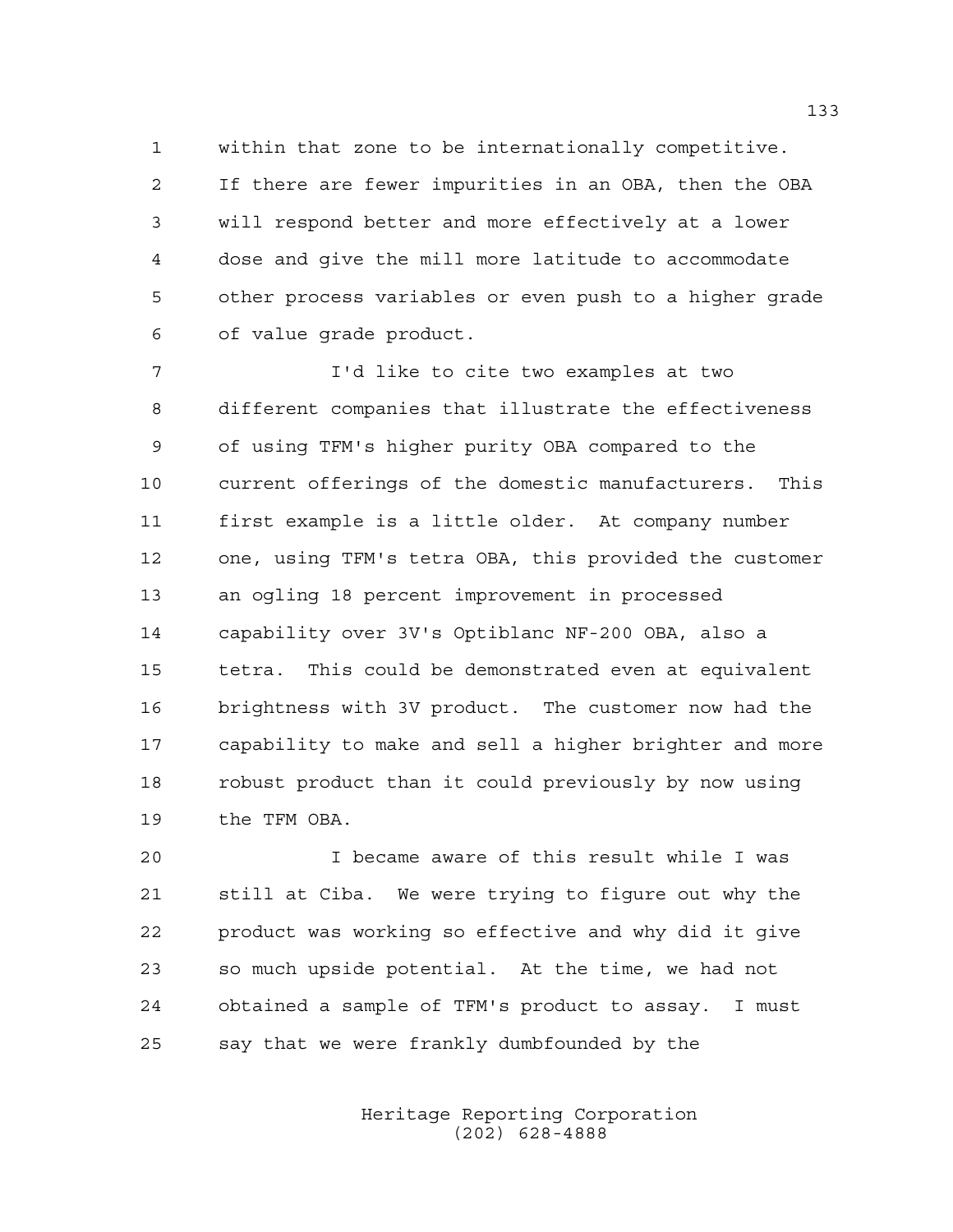1 performance improvements that were reported to us by 2 the paper mill when the TFM OBA was used.

3 At company number two, TFM's OBA performed 4 so much better that there was a 40 percent improvement 5 in paper mill process capability over Clariant's 6 Leucophor AP OBA when the switch to TFM's disulphil 7 OBA was made. Generally, we find that TFM's products 8 can offer customers a 10 to 50 percent paper mill 9 process improvement capability, mainly attributed to 10 the much lower impurity level. The more challenging 11 the application, generally the better the result is. 12 It's like putting low-test gas in your Portia. As a 13 direct result of the higher TFM OBA purity and 14 consistent performance from TFM's products, customers 15 are frequently able to achieve -- to better balance 16 their process and save usages of other chemicals, 17 especially some of the tinting dyes, for example, 18 blue, violet, or red.

19 As Table 1 shows, which you have, there are 20 wide variations in the purity levels of commercially 21 available OBAs. TFM has the highest purity of any OBA 22 supplier, U.S. or China. The results in Table 1 are 23 from our lab. The methodology we used is very 24 standard HPLC analysis and is totally objective, as I 25 mentioned earlier. This analytic procedure is very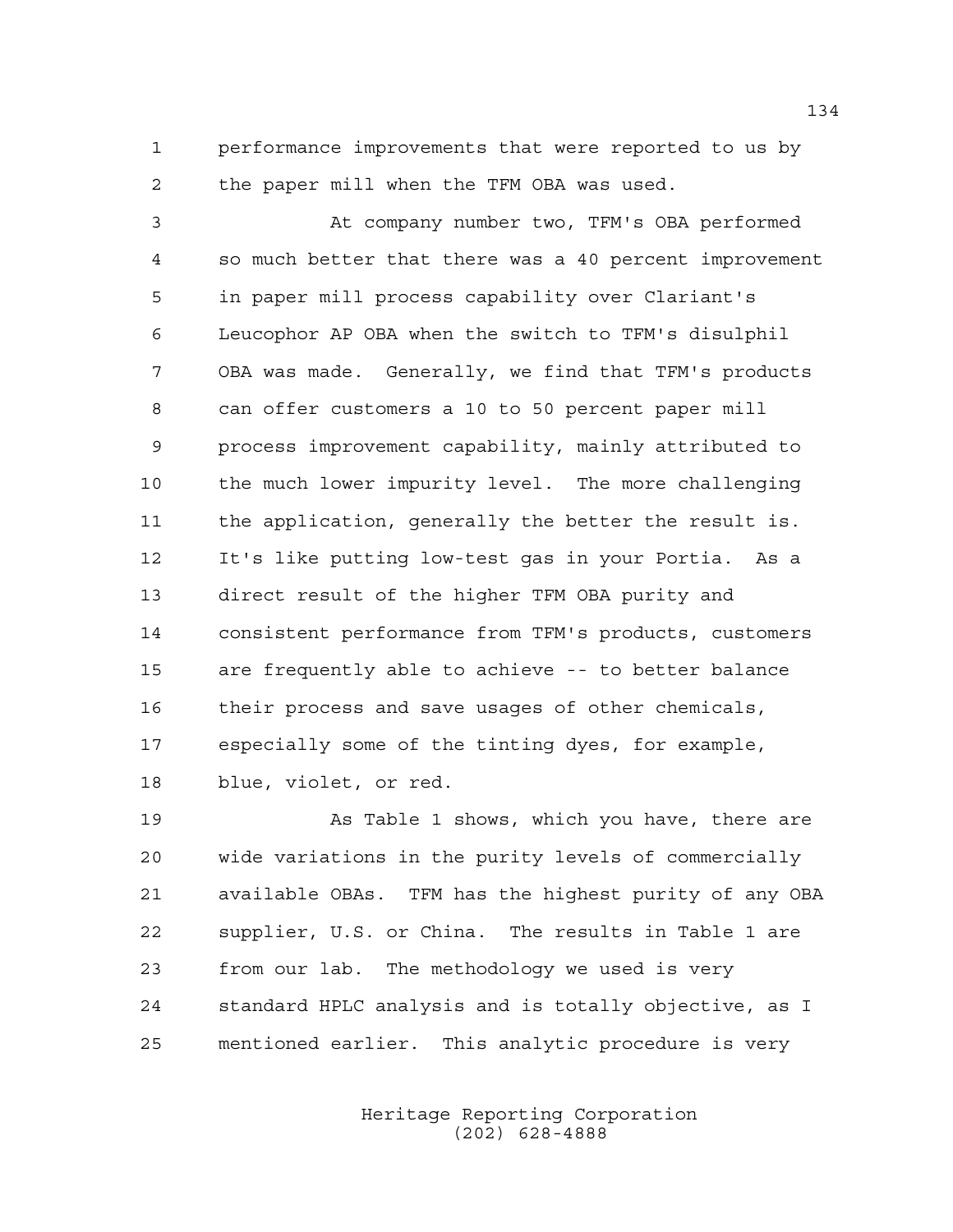1 common; it's easily duplicated by just about any 2 competent chemist with a lab and the proper equipment. 3 We can provide experimental conditions to duplicate 4 these analyses to labs that are experiencing 5 difficulties.

6 Observe the assay for the tetra OBA as an 7 example. TFM's impurity level is less than 2.5 8 percent. In contrast, the impurity ratio of the 9 Clariant 3V is 18 to 20 and 15 percent respectively. 10 These assays, all of these listed in Table 1, are from 11 samples offered to us by customers and reflect what 12 they, the customers are receiving from their supplier. 13 It's not something that we conjured up. The values 14 observed in Table 1 are entirely consistent with and 15 reconfirm what I had learned about TFM's OBA back when 16 I was with my prior company, Ciba. There is very 17 strong consistency between the sets of numbers.

18 And as a historical note, I want to add that 19 over the years while I was at Ciba, it was so well 20 known that both Clariant and 3V products were so much 21 less pure than Ciba's at the time -- Ciba is now BASF 22 -- that we used it as a common selling tool whenever 23 we would advise our account managers against Clariant. 24 We always pointed out to our customers the lower 25 quality and the lower purity levels of the Clariant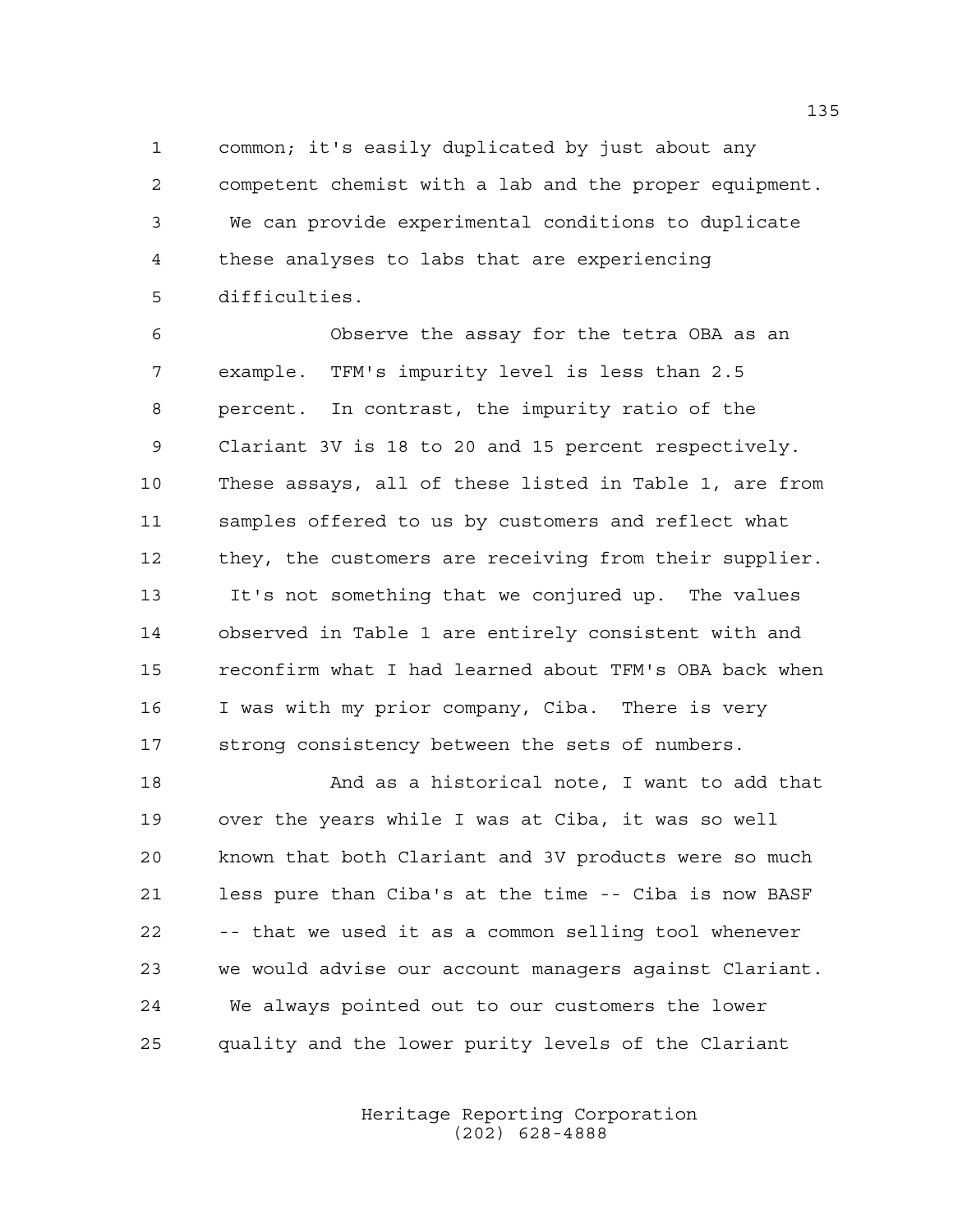1 product. So this is not something new. This is 2 historical. That goes back at least 10 years that I 3 remember.

4 Continuing, at the time when TFM entered the 5 market here in the U.S.A., I, still at Ciba, believed 6 that Ciba had the best OBA purity because I had 7 frankly never seen anything better. However, Ciba 8 observed that their tetra and their hexa performed 9 much poorer than TFM's OBAs and at times by rather 10 large margins. It was very disconcerting. 11 Particularly with respect to the TFM hexa, some of us 12 at Ciba were frankly stunned by the performance 13 differences and wondered if they were using a 14 different molecule. It was only after Ciba obtained a 15 sample of TFM's OBA in mid-2007 and had it analyzed -- 16 I'm going off from memory here, so -- we confirmed 17 that TFM had a high purity advantage. At that same 18 time, I, also, recall seeing an analysis of Clariant's 19 T-100 that showed it to be in the high 80s percent 20 purity level. That is about the same purity level 21 that our TFM lab has determined the Clariant product 22 to be and is reported in Table 1.

23 I specifically recall that the Ciba chemist 24 related some of TFM's purity advantage to fewer OBA 25 impurities that were attributed to the aniline content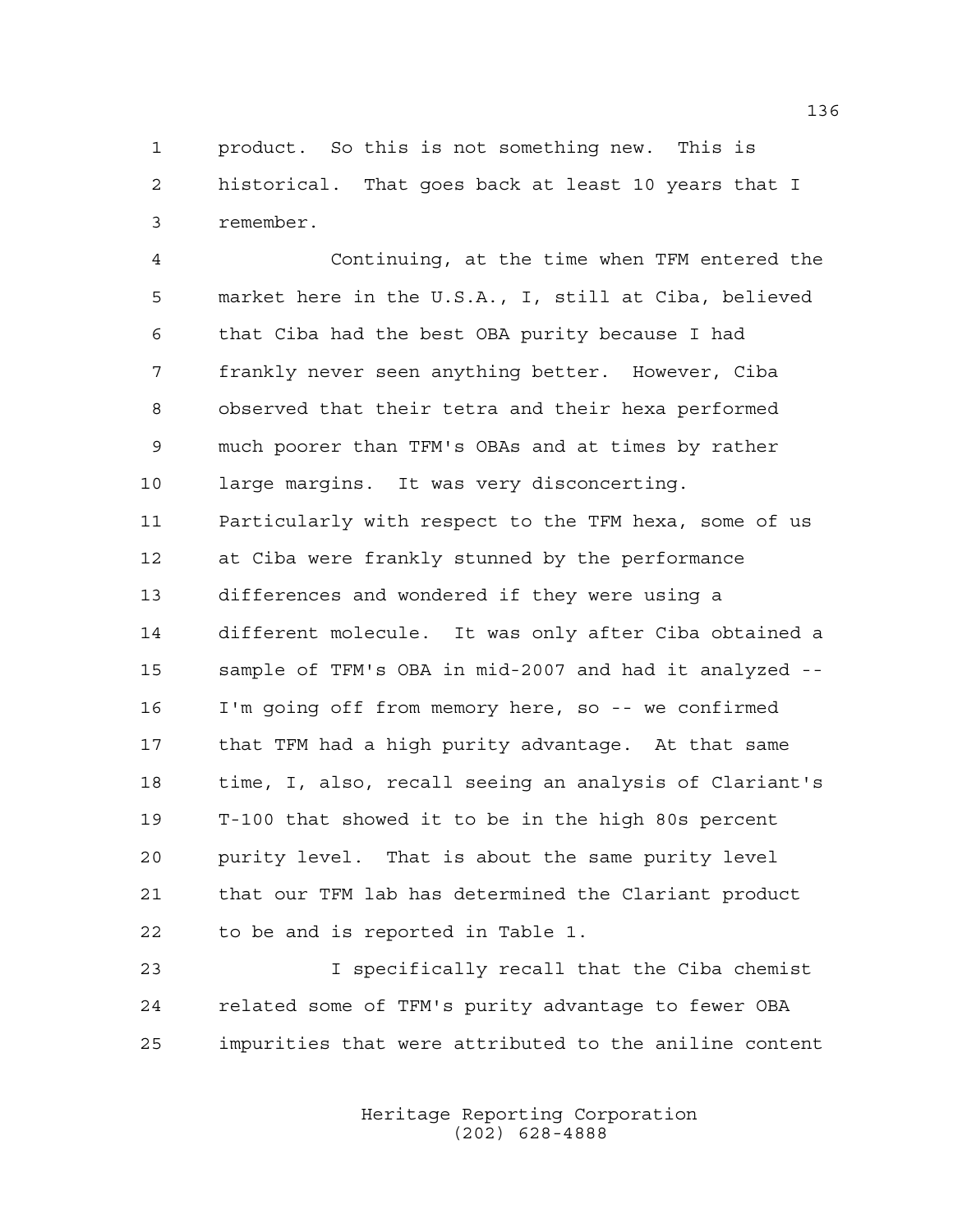1 in the sulfanilic acid. That's a critical raw 2 material in making the tetra OBA. I, also, 3 specifically recall that some of the major impurities 4 of the Clariant T-100 product were from the hydrolysis 5 products of Cyanuril chloride. As a chemist, this was 6 fascinating to me and so I remember this. I don't 7 have access to that information now, so I'm going on 8 memory. But, I was totally fascinated by it and I 9 ended up working with the Bozzle labs at Switzerland 10 on an issue that was very similar to this, because I 11 had a customer who had some reversion problems; so, we 12 were trying to figure out what were the causes. So, I 13 was deeply involved in this.

14 Moving on, pricing: TFM does not underprice 15 the U.S. industry. We hear repeatedly from customers 16 that our price is higher than Petitioner Clariant, in 17 particular. TFM's price does not undercut the 18 domestic prices of U.S. OBA manufacturers, Clariant, 19 3V, or BASF. In fact, with my long tenure with Ciba, 20 Ciba's prices were often disturbed by low-price 21 quotations at major customers from both Clariant and 22 3V. As a result of Clariant price predation, Ciba, in 23 fact, developed a new market application for OBAs, as 24 a way to just keep ahead of them, and we developed 25 secure -- we tried to develop and secure that business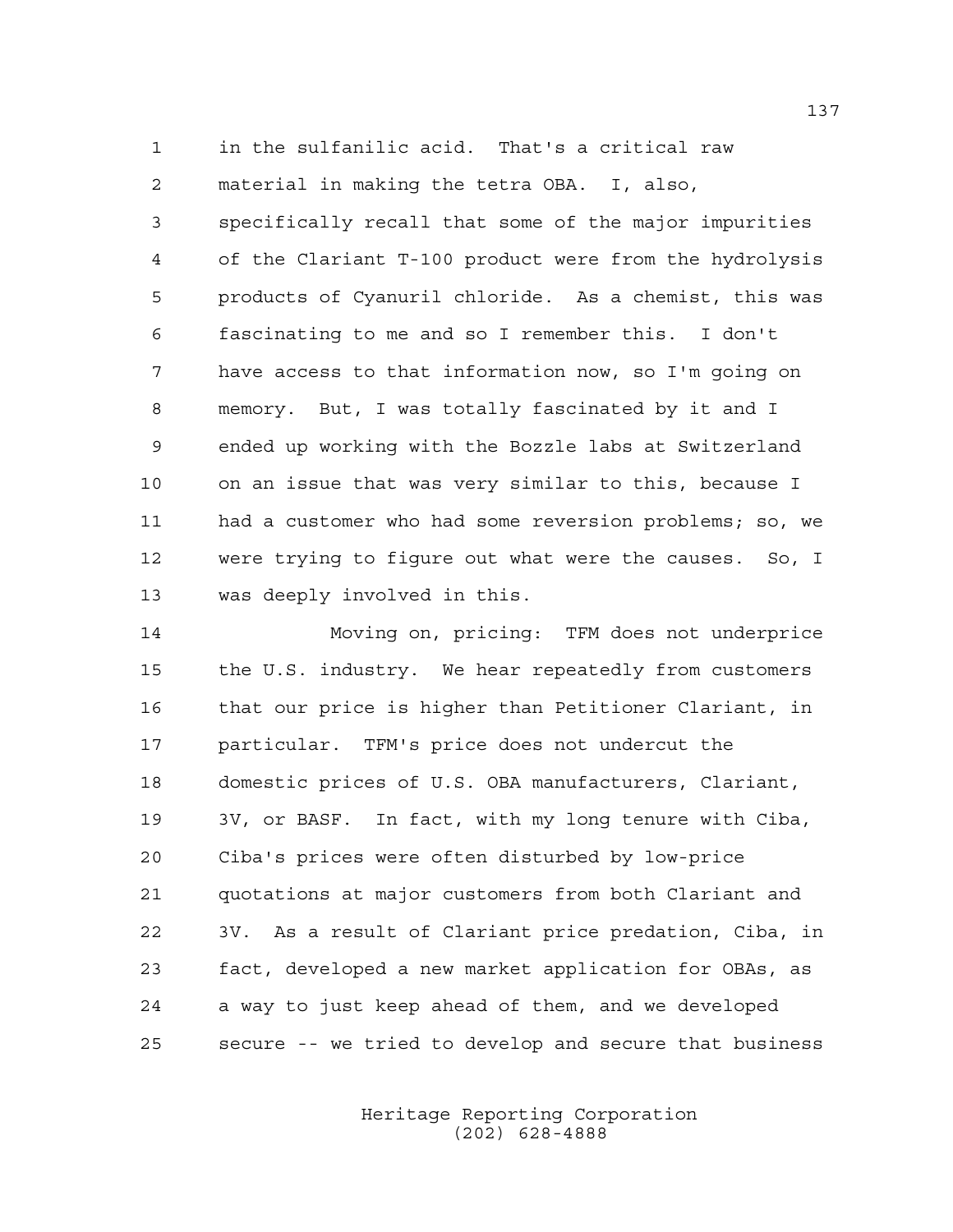1 for a period of time, so that we had freedom from 2 competitive pricing offers.

3 Turning to my final issue, DAS. 4 Diaminostilbene is a core raw material of OBA. It is 5 produced in China and, to a lesser extent, in India, 6 and really nowhere else. All OBA producers, including 7 Clariant and 3V, rely upon it for their supply. 8 There's a historical component to this. In 9 2005, as we've heard, International Paper suddenly 10 increased the brightness standard from 88 to 92 11 brightness. This instantly increased the demand 12 globally of OBA in the marketplace, especially in the 13 U.S., which had lagged Europe and the rest of the 14 world in high brightness standards. IP, the one who 15 did this, had worked in advance to secure a major OBA 16 position with supplies from Clariant. That meant one 17 major source of OBA was nearly sold out instantly by 18 this move and that forced many U.S.A. paper companies 19 to seek overseas sources. There was a frenzy. I was 20 involved in it. It was frenzy. It was a mad scramble 21 that ensued with paper companies trying to secure OBA 22 at any cost, in order to compete with the new 23 brightness standard. It was this event that brought

24 TFM into the U.S.A. OBA market.

25 Then, in the summer of 2008, the Chinese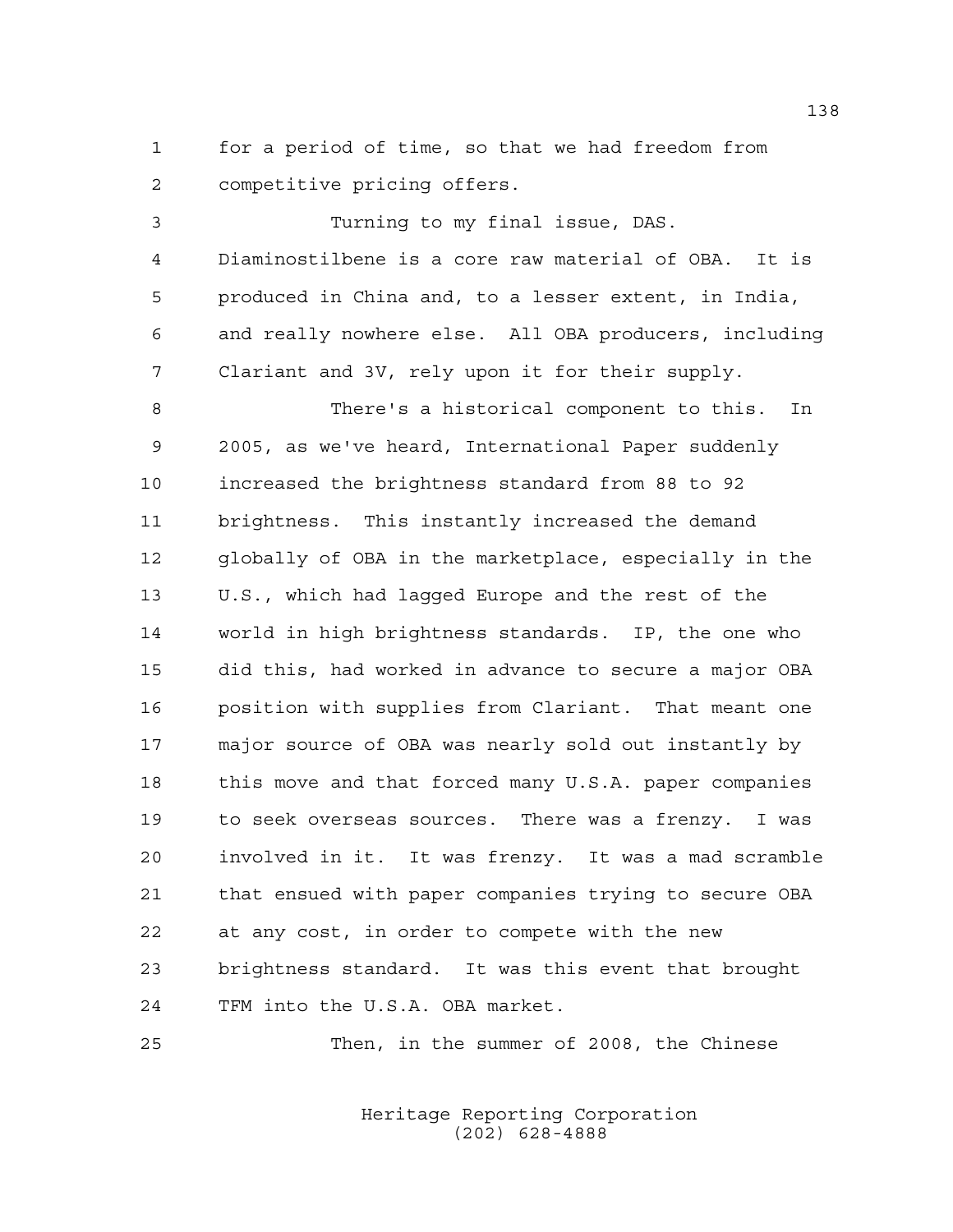1 Government announced restrictions in the production 2 and transportation of hazardous chemicals within 200 3 kilometers of Beijing, in order to improve the air 4 quality at the Olympics. This caused an immediate 5 shortage of DAS, that input for OBAs. As a result, 6 most OBA producers could not supply enough OBAs for 7 the U.S. market, including Clariant and 3V. IP's 8 sudden increasing to brightness standard in 2005 was 9 an aggravating impact to this shortage.

10 These events threw U.S. paper mills into a 11 more global sourcing of their optical brightener. 12 Most of the big paper companies, such as International 13 Paper, Georgia Pacific, Boise Cascade, had direct 14 sourcing activities in Asia several years prior to 15 this. Some companies, such as IP, had already 16 established sourcing offices in Asia. But the OBA 17 shortages of 2005 and 2008 further energized paper 18 manufacturers in their sourcing of OBA globally.

19 Concurrently, the domestic suppliers of OBA 20 all have pursued a commodity cost-cutting approach to 21 their business, which has left them following an 22 outdated business model, compared to what is needed by 23 the paper mills in 2012. The demands are for higher 24 brightness, color lock capability, performance in 100 25 percent race cycled content, which is diminishing in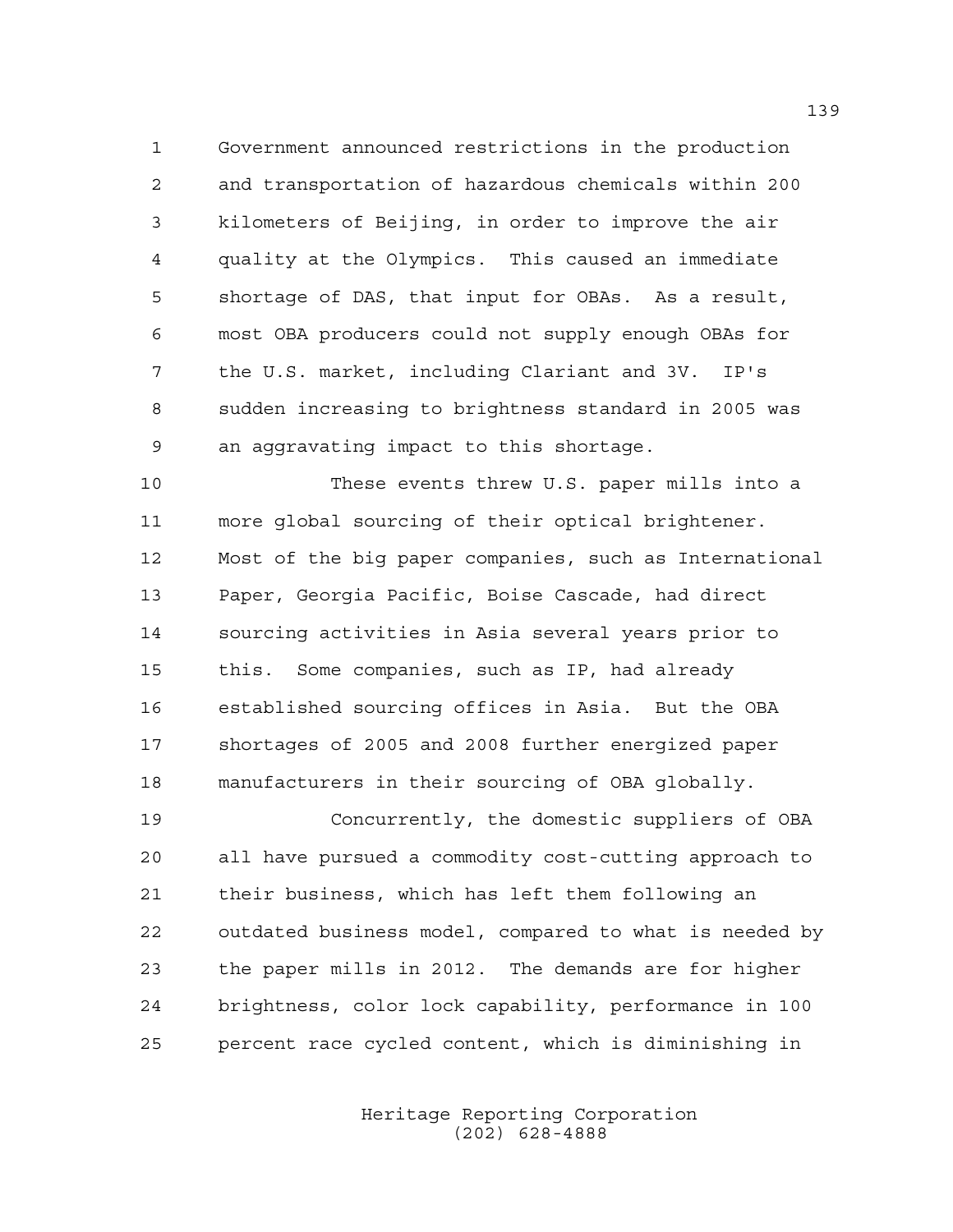1 quality as we go on, that gives poor starting optical 2 properties. These demands are challenging and the 3 domestic suppliers have been unable to respond to the 4 needs to which TFM can and has satisfied with their 5 higher purity OBA.

6 It is highly ironic that the activities of 7 the Petitioner, which led to the shortages originally 8 in the past and had forced mills to look outside, has 9 now chosen to follow a self-limiting business strategy 10 that is also the main reason why we are here today 11 with this antidumping suit. I thank you for your 12 attention. I'd be happy to address any questions.

13 MR. NELSON: That concludes our 14 presentation.

15 COMMISSIONER OKUN: Well, thank you. Before 16 we begin our questions, let me thank you, Mr. Nelson, 17 for traveling here to be with us and for your 18 testimony and for your willingness to answer our 19 questions. About August or July, we'll all be wishing 20 we were out in Washington State, as opposed to here, 21 so I'm glad you get to enjoy nice weather.

22 MR. NELSON: August is the best month to 23 come out.

24 COMMISSIONER OKUN: Absolutely. Let's see, 25 Commissioner Johanson begins our questions this

> Heritage Reporting Corporation (202) 628-4888

140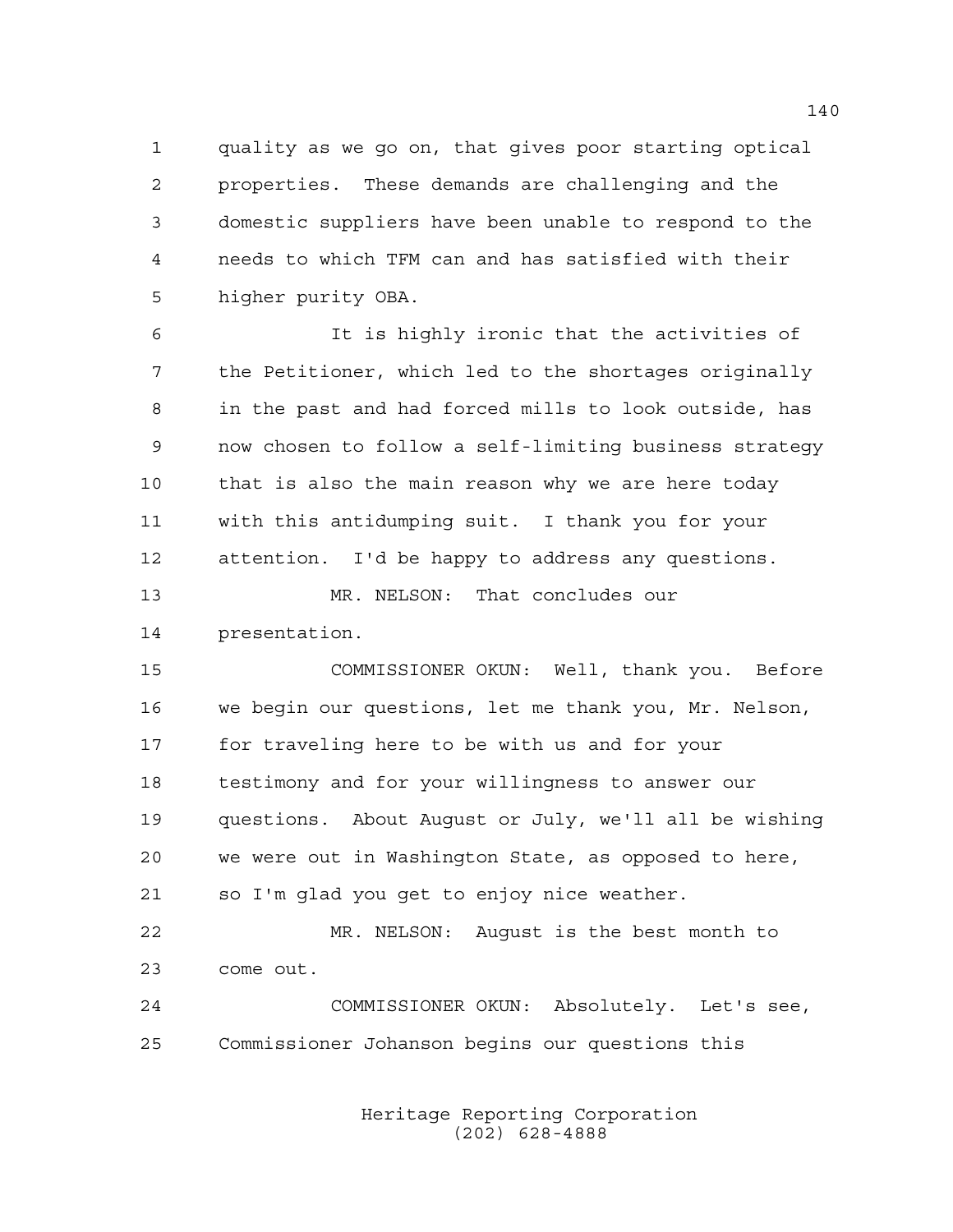1 afternoon.

| 2  | COMMISSIONER JOHANSON: Yes. Thank you,                  |
|----|---------------------------------------------------------|
| 3  | Madam Chairman. Also, thank you, Mr. Randall, for       |
| 4  | coming all the way out here today. Earlier today, Mr.   |
| 5  | Golder of Clariant testified that Clariant has been     |
| 6  | squeezed out of the spot and short-term market. The     |
| 7  | ITC questionnaires requested that on shipments by type  |
| 8  | of sale that is spot, short- and long-term contracts    |
| 9  | for 2011 only. And I think it would be helpful to       |
| 10 | have the shares for TFM in 2009 and 2010, and this is   |
| 11 | something you all can provide in your post-hearing      |
| 12 | brief. This might be for Mr. Koenig.                    |
| 13 | MR. KOENIG: Yes.                                        |
| 14 | COMMISSIONER JOHANSON: Okay, thank you.<br>$\mathbf{I}$ |
| 15 | appreciate it. Mr. Nelson, you testified that TFM       |
| 16 | markets OBAs as specialty chemicals. Could you          |
| 17 | provide marketing materials that TFM was in the United  |
| 18 | States market -- that TFM uses in the U.S. market to    |
| 19 | illustrate your point?                                  |
| 20 | MR. NELSON: Absolutely. In fact, I've been              |
| 21 | completely involved with writing just that type of      |
| 22 | marketing presentation. There is a real need for that   |
| 23 | approach to the business. I have to say, my previous    |
| 24 | employer and Clariant have all been following this      |
| 25 | commodity mind set that struck about 10 years ago and   |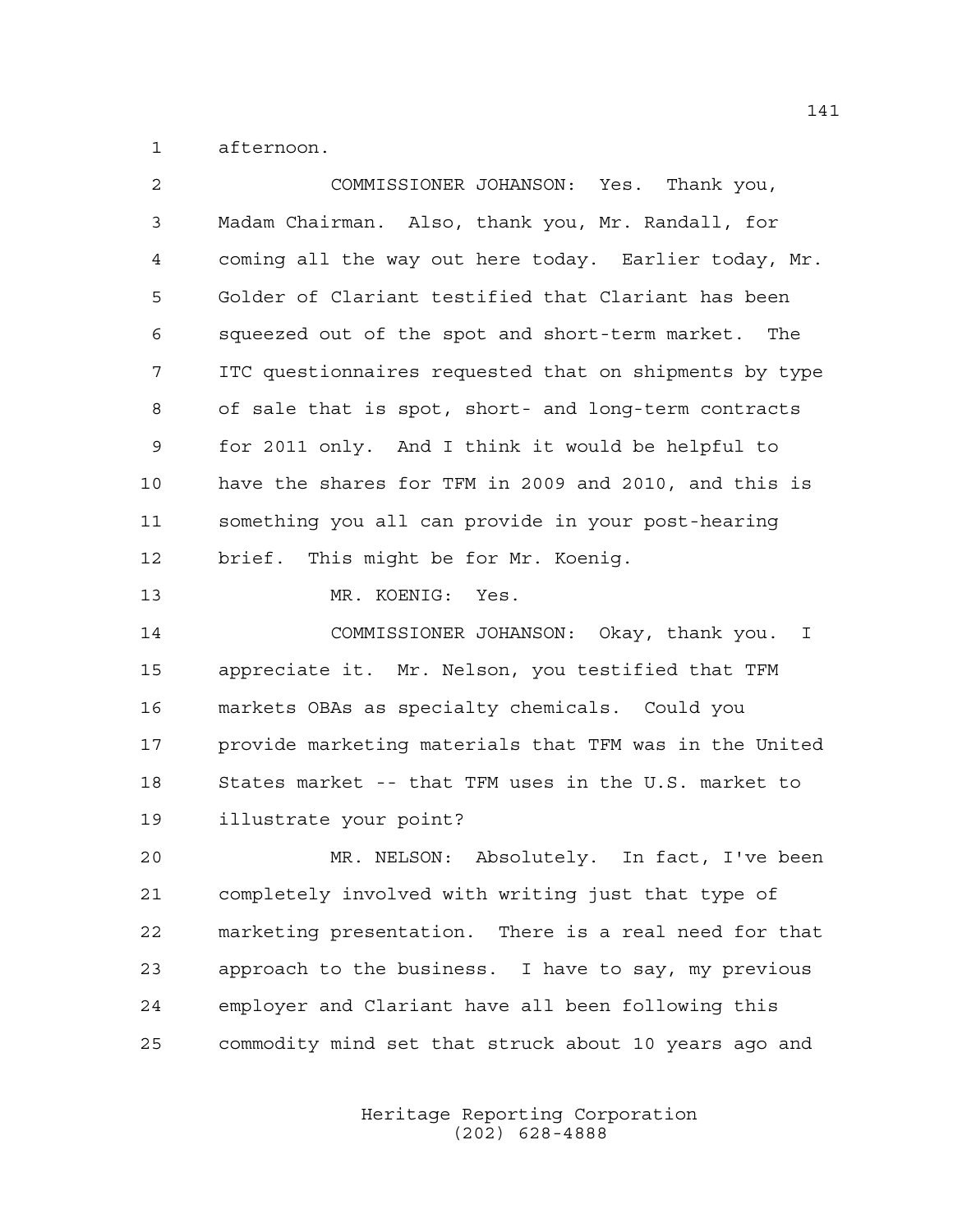1 TFM is kind of like swimming upstream against the 2 current compared to everybody else. But, we'd be 3 happy to provide that. There are several marketing 4 programs that I have information on. We can supply 5 that to you. 6 COMMISSIONER JOHANSON: All right. That

7 would be helpful. Thank you. I now have a series of 8 questions for you. When did TFM begin producing OBAs? 9 MR. NELSON: I wish I had the exact date. 10 That's something Mark could answer more specifically. 11 It's at least 20 years ago.

12 COMMISSIONER JOHANSON: Okay. If you could 13 get that to us, I would appreciate it.

14 MR. NELSON: Yes.

15 COMMISSIONER JOHANSON: Do you know when TFM 16 began exporting to the United States?

17 MR. NELSON: I believe that was in 2005 or 18 '06. There was some initial exports. We can give an 19 exact date for that.

20 COMMISSIONER JOHANSON: Okay. That would be 21 helpful. Other than the United States, what other 22 export markets has TFM developed?

23 MR. NELSON: TFM actually exports -- we're a 24 global company. We have a substantial position in 25 Europe. We actually sell into China. We sell into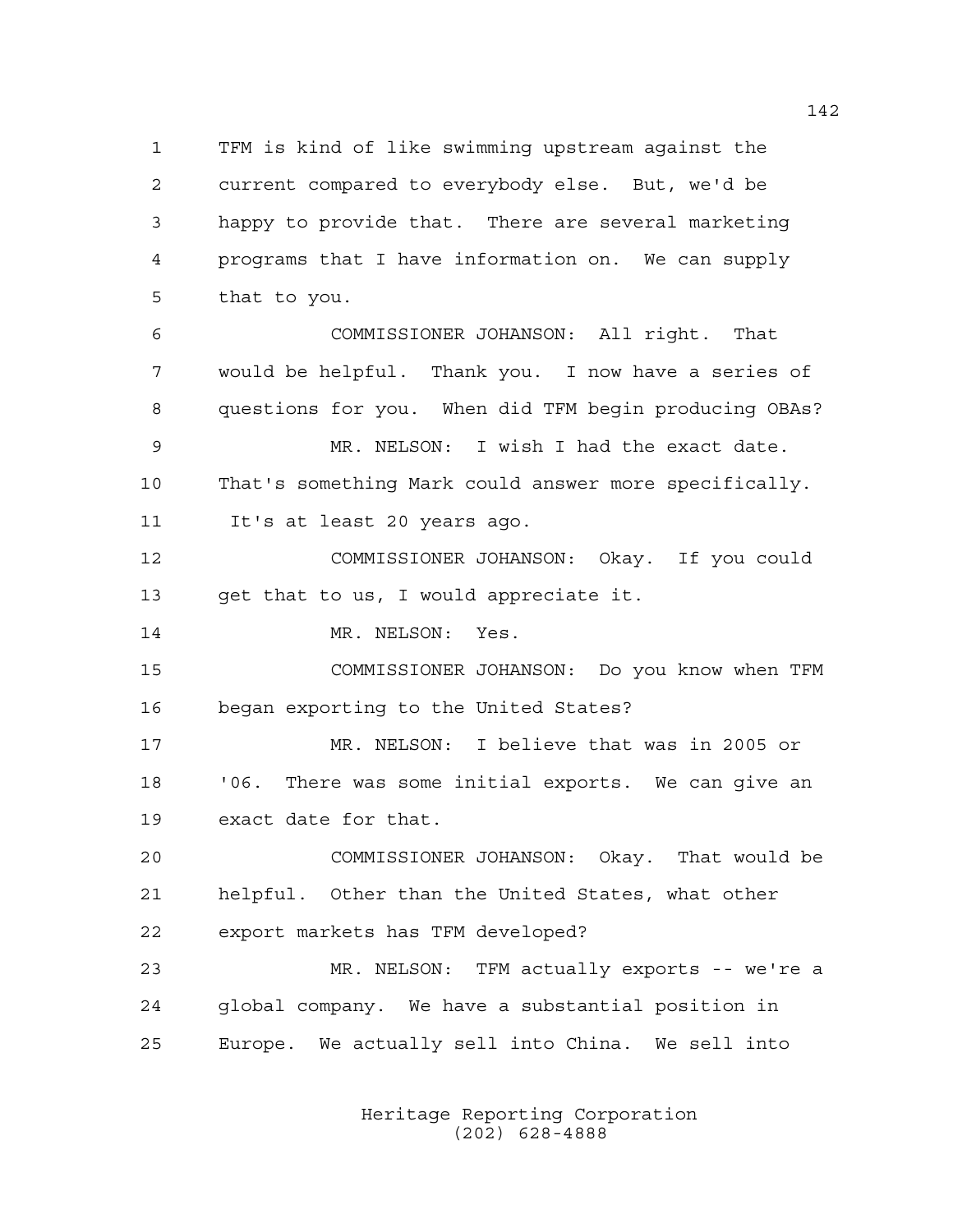1 Asia. We compete in the higher value markets.

2 COMMISSIONER JOHANSON: Are your exports to 3 China growing, do you have any idea?

4 MR. NELSON: That, I would have to defer 5 that to Mark.

6 COMMISSIONER JOHANSON: Okay, that's fine. 7 Thank you. Mr. Nelson, you spoke about the success of 8 TFM's OBAs in highly technical or specialized 9 applications. Could you quantify the portion of U.S. 10 market accounted for by these applications; or, 11 alternatively, what portion of imports from Taiwan are 12 purchased for these applications?

13 MR. NELSON: That's an interesting question 14 because what happens very typically is a customer will 15 come to us with a very challenging application. Once 16 you meet that application and you demonstrate the 17 capability of being able to do that, you typically 18 gain the rest of their business. So that -- that is 19 typically a wedge entry for us. If we can produce an 20 effect that they can't get or do not feel that they 21 have the capability to get anywhere else, that may be 22 10 to 25 percent of our business; but, the remainder 23 of our business comes from having been able to solve 24 the problem. I hope that kind of gives you a feel for 25 what happens. That's actually the way things usually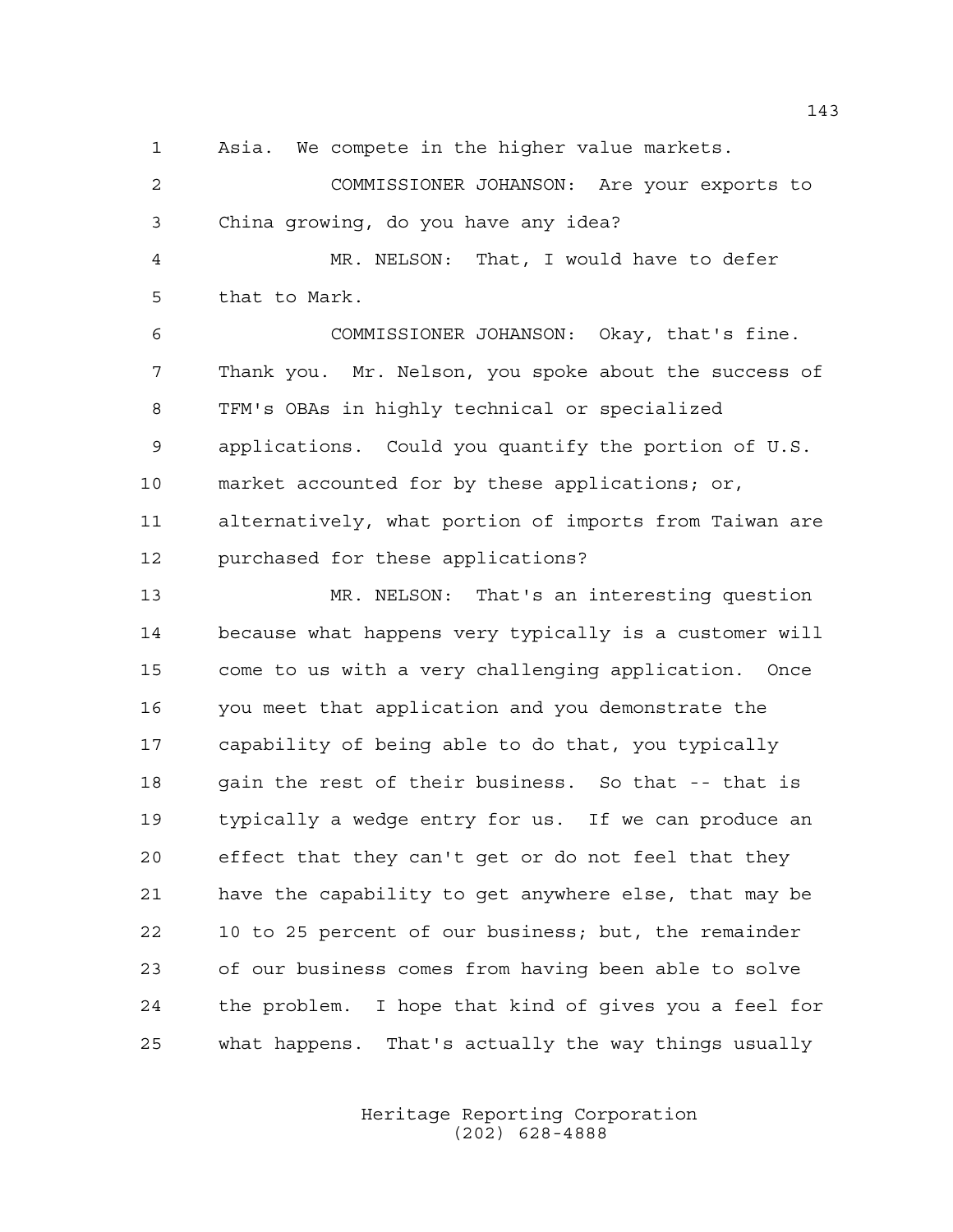1 develop.

| 2  | As far as defining a certain number, we only           |
|----|--------------------------------------------------------|
| 3  | sell x number of tons of material for this very high   |
| 4  | value application. That doesn't usually happen. What   |
| 5  | happens is that the customer brings most of the        |
| 6  | business to you.                                       |
| 7  | COMMISSIONER JOHANSON: All right, thank                |
| 8  | you. That answers my question.                         |
| 9  | MR. NELSON: Okay.                                      |
| 10 | COMMISSIONER JOHANSON: Now, I'm going to               |
| 11 | ask you a few questions. Some of these I posed to the  |
| 12 | Petitioners this morning. But, I'm interested first    |
| 13 | of all in any transportation advantages TFM might have |
| 14 | in shipping to the United States, let's say by         |
| 15 | shipping to the west coast. I assume you ship largely  |
| 16 | to the west coast. And, also, what cost advantages     |
| 17 | would you have overall by having your product shipped  |
| 18 | in powder form?                                        |
| 19 | MR. NELSON: I guess first place, having a              |
| 20 | powder is not strictly just a shipping advantage.      |
| 21 | Having powder is actually a technical advantage        |
| 22 | because there are several applications that we're not  |
| 23 | going to mention in public, but we are working on      |
| 24 | because it makes sense to use a powder in the process, |
| 25 | rather than a liquid. That's one of the drivers.       |
|    |                                                        |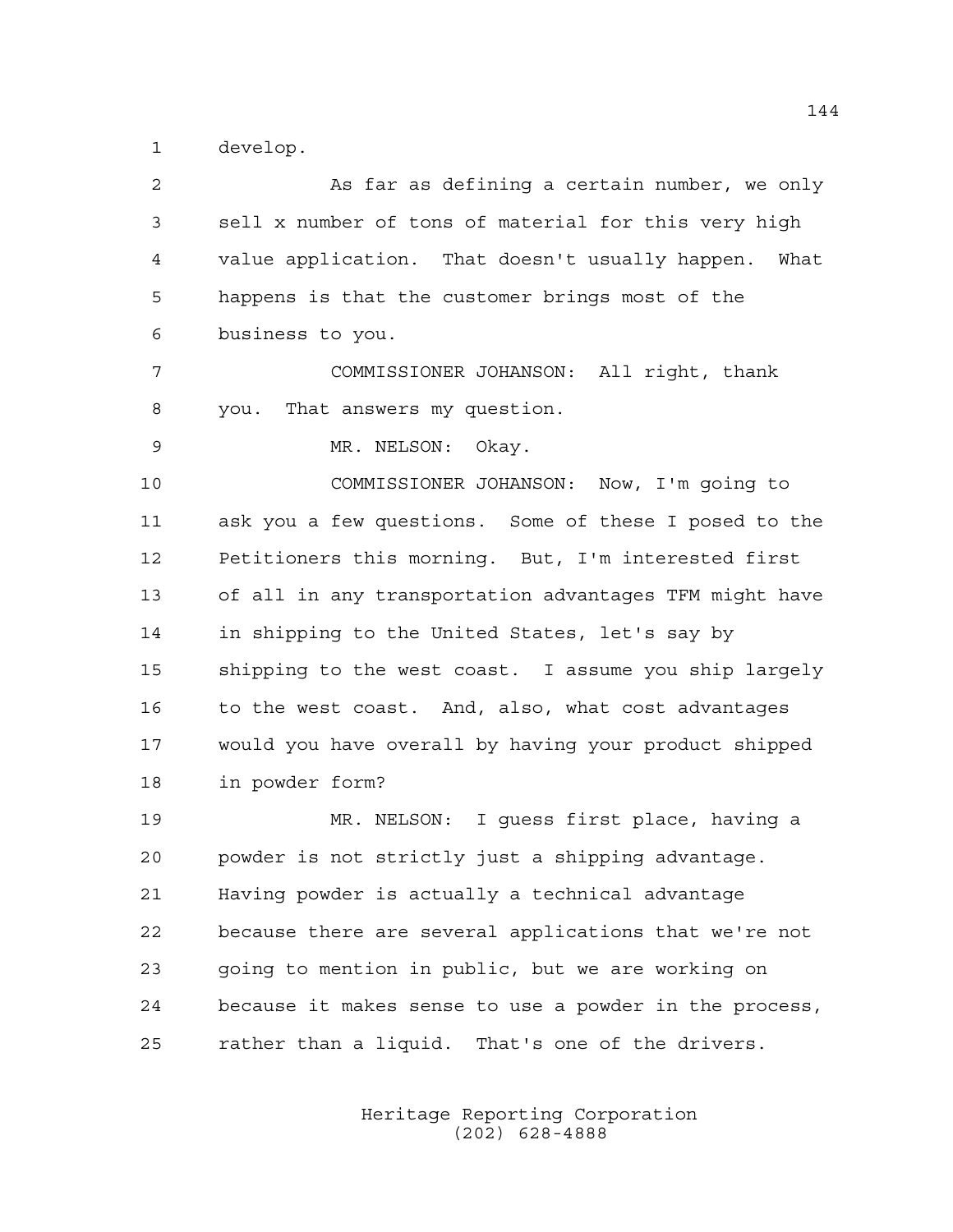1 The other factor is that it makes perfect 2 sense to ship things as a powder when you have a 3 highly purified product because as you purify the 4 product, it is much easier to get a spray dried 5 material. So, by having this pure product as we do, 6 we are able to make the powder easier and it's 7 actually advantageous to us to do that. The benefit 8 of shipping with a freight of powder is -- maybe it's 9 not quite secondary, but it's not primary. 10 COMMISSIONER JOHANSON: You mentioned just 11 right now the increase use of OBAs in powder form. 12 MR. NELSON: Yes. 13 COMMISSIONER JOHANSON: Is that -- I wasn't 14 -- an you maybe elaborate on that? 15 MR. NELSON: That's actually -- 16 COMMISSIONER JOHANSON: Do you know if other 17 producers are selling powder for that reason? 18 MR. NELSON: I know of one other company 19 that is working to sell powder, but I don't -- they're 20 a very non-technical sale and their approach is very 21 different than ours. We are looking to use powder in 22 specific applications where we think that we can offer 23 a real significant advantage at certain customers that 24 have a very strong need. I don't feel comfortable 25 explaining too much more about that because it's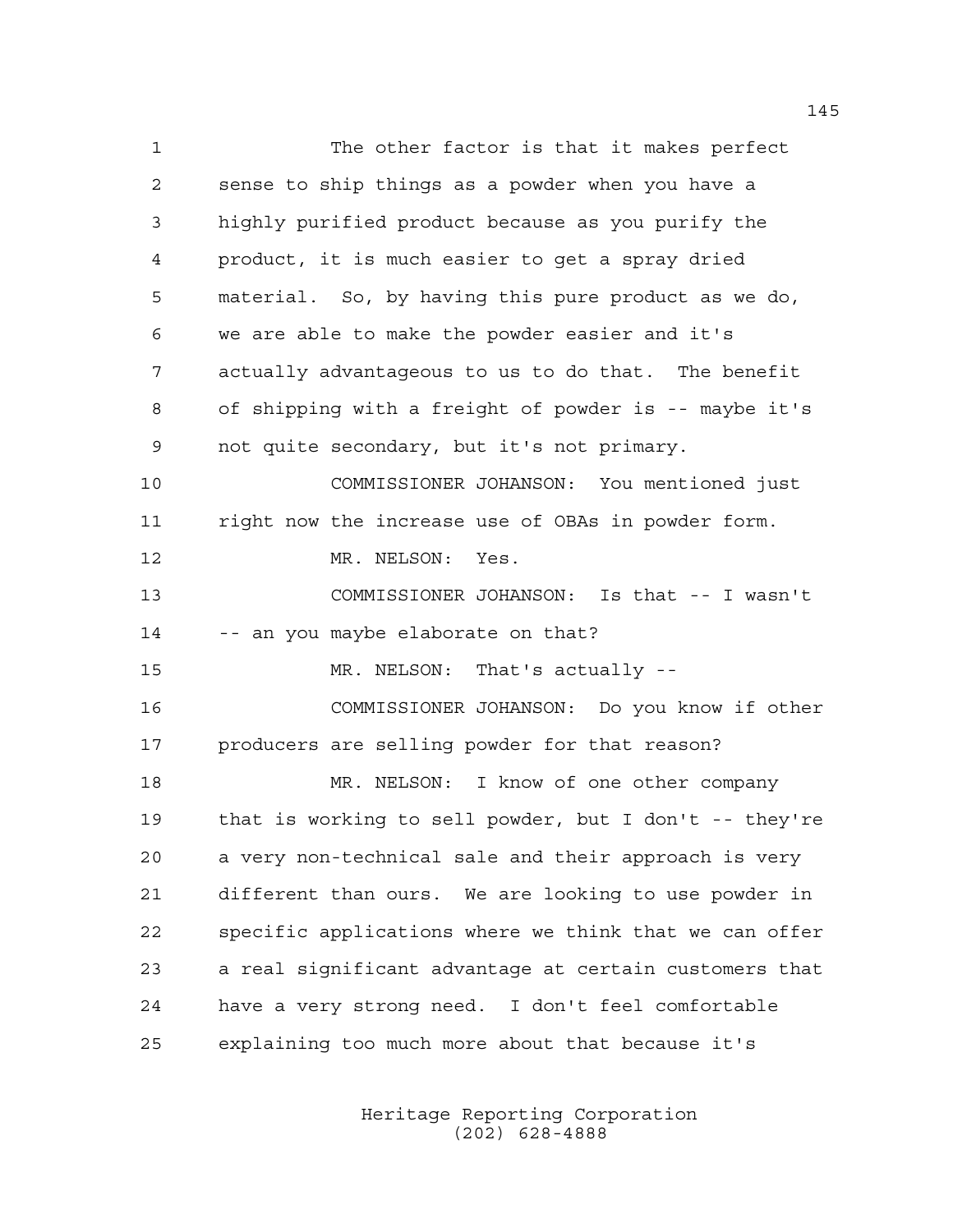1 fairly confidential with the companies.

2 COMMISSIONER JOHANSON: Right; I understand. 3 I don't -- no need for you to further into that. If 4 you do want to mention more on that, perhaps you can 5 put it in the post-hearing brief -- 6 MR. NELSON: Yeah, okay. 7 COMMISSIONER JOHANSON: -- under BPI. Now, 8 I want to talk just a minute on technical service. 9 This is something which TFM believes distinguishes it 10 from other producers. How does the technical service 11 provided by TFM differ from that of other sellers in 12 the U.S. market? What distinguishes you all? 13 MR. NELSON: We understand the chemistry. 14 When I take a look at a process, and I have done this 15 numerous times, I go in to a -- I'll give you a 16 specific example. In fact, this is a mill that was 17 buying optical brightener from us and it had a problem 18 that was not even related to our optical brightener, 19 as it turned; but, we were tangentially involved 20 because they had an issue with spots on their paper 21 and the spots were tearing out and the posts were 22 colored and they oftentimes would have a fluorescent 23 ring about them. And we were asked to do a consult on 24 what was possibly the cause because there was some 25 fluorescent involved on the spot that was being formed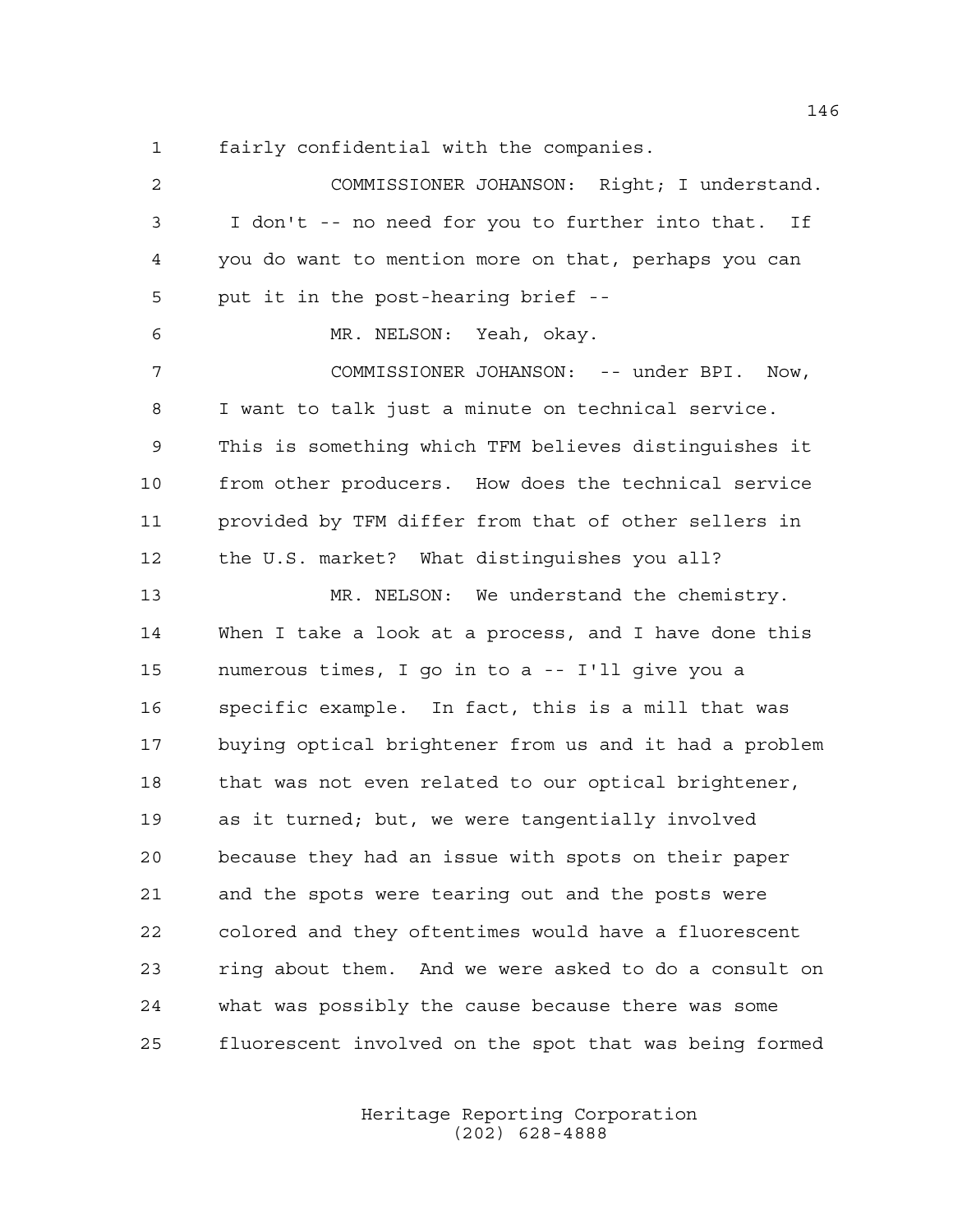1 in the paper.

| 2           | How that transpired, that turned out to be             |
|-------------|--------------------------------------------------------|
| 3           | the hydrolysis of a sizing agent that was occurring    |
| 4           | because of an overuse of biocide and it was steam      |
| 5           | distilling the degraded sizing agent into the first    |
| 6           | dryer section, which was entraining some optical       |
| 7           | brightener and code distilling it and then it was      |
| 8           | picking out and making holes in the paper. So, we      |
| $\mathsf 9$ | took apart the entire chemistry of everything that was |
| 10          | going into that paper-making process. That mill saved  |
| 11          | several million dollars and actually avoided being     |
| 12          | shut down. And interestingly, they moved away from     |
| 13          | buying any optical brightener because their markets    |
| 14          | changed from what they were. But, they invite us in    |
| 15          | to -- if we ever sell anything else, we have an open   |
| 16          | door to come in. That's one example that comes to      |
| 17          | mind very succinctly.                                  |
|             |                                                        |

18 We understand the chemistry of what is going 19 on in the paper-making process and you have to look -- 20 you have to look at the soup that goes together. And 21 you have to understand that the chemicals that are 22 mixed together, as far as they're concerned, the pulp 23 that is being worked on by those chemicals might as 24 well be a rock because the chemicals will interact 25 with each other in side reactions far faster and more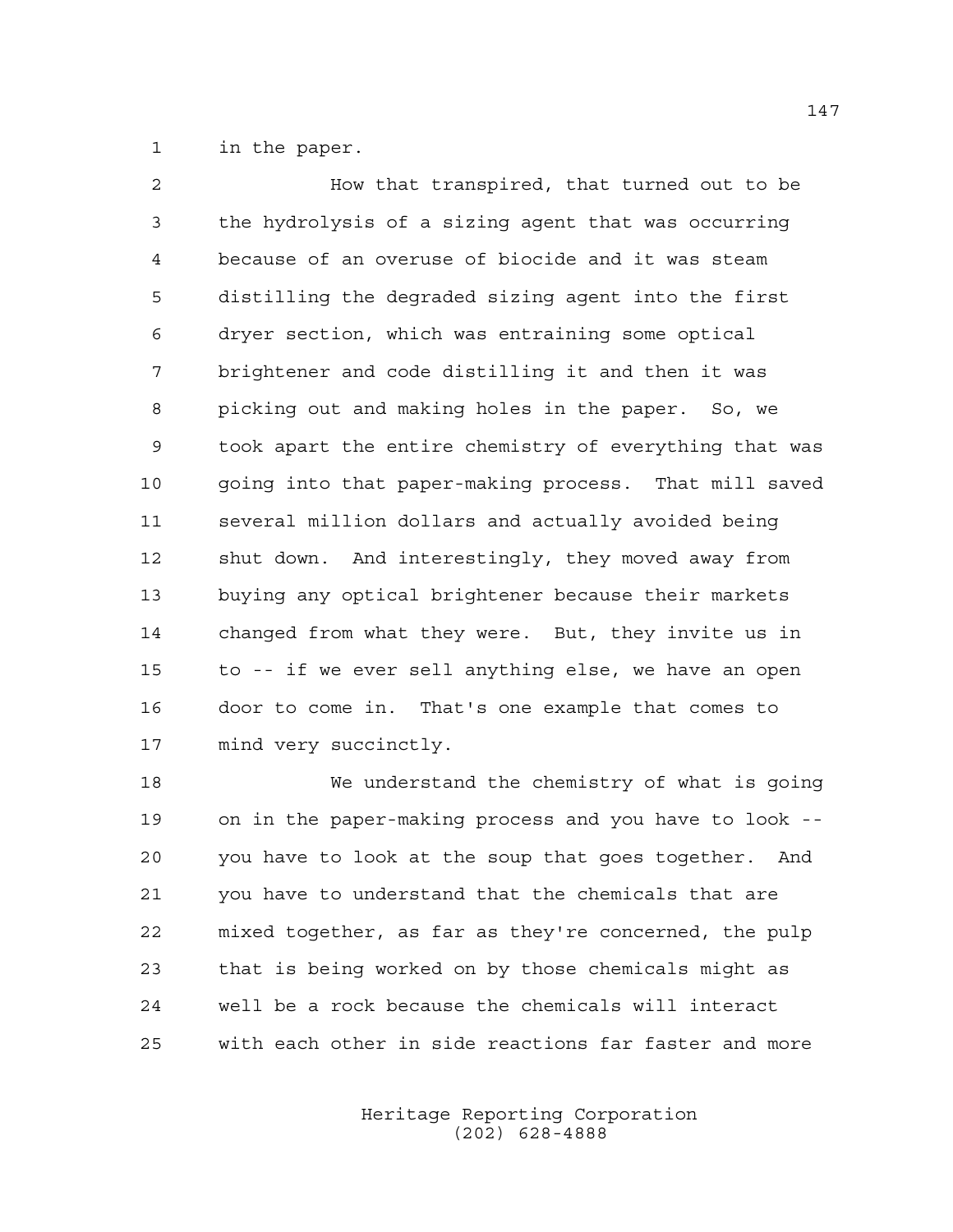1 effectively than they will with any pulp. So, you 2 have to know what to do to drive the reaction that you 3 want with that specific chemical without interfering 4 with the rest of the process. That's what TFM does 5 and that's what TFM knows how to do better, we think, 6 than anybody else.

7 COMMISSIONER JOHANSON: Thank you. I have 8 just about 20 second left. I wanted to go back just 9 quickly to one of the questions I asked before; if you 10 could perhaps answer this. We got side tracked for a 11 minute or so ago concerning possible transportation 12 advantages you all have in shipping to, let's say, the 13 west coast or wherever you ship to.

14 MR. NELSON: Oh, yes, I'm sorry, I ignored 15 your question.

16 COMMISSIONER JOHANSON: That's fine. 17 MR. NELSON: We actually -- thank you for 18 bringing me back. I meant to answer that. TFM 19 doesn't ship just to the west coast. We ship all 20 throughout the U.S. We don't just ship to the west 21 coast and then move things from there.

22 COMMISSIONER JOHANSON: Are your 23 transportation costs, I assume, higher than those of 24 U.S. producers?

25 MR. NELSON: I defer that to Mark,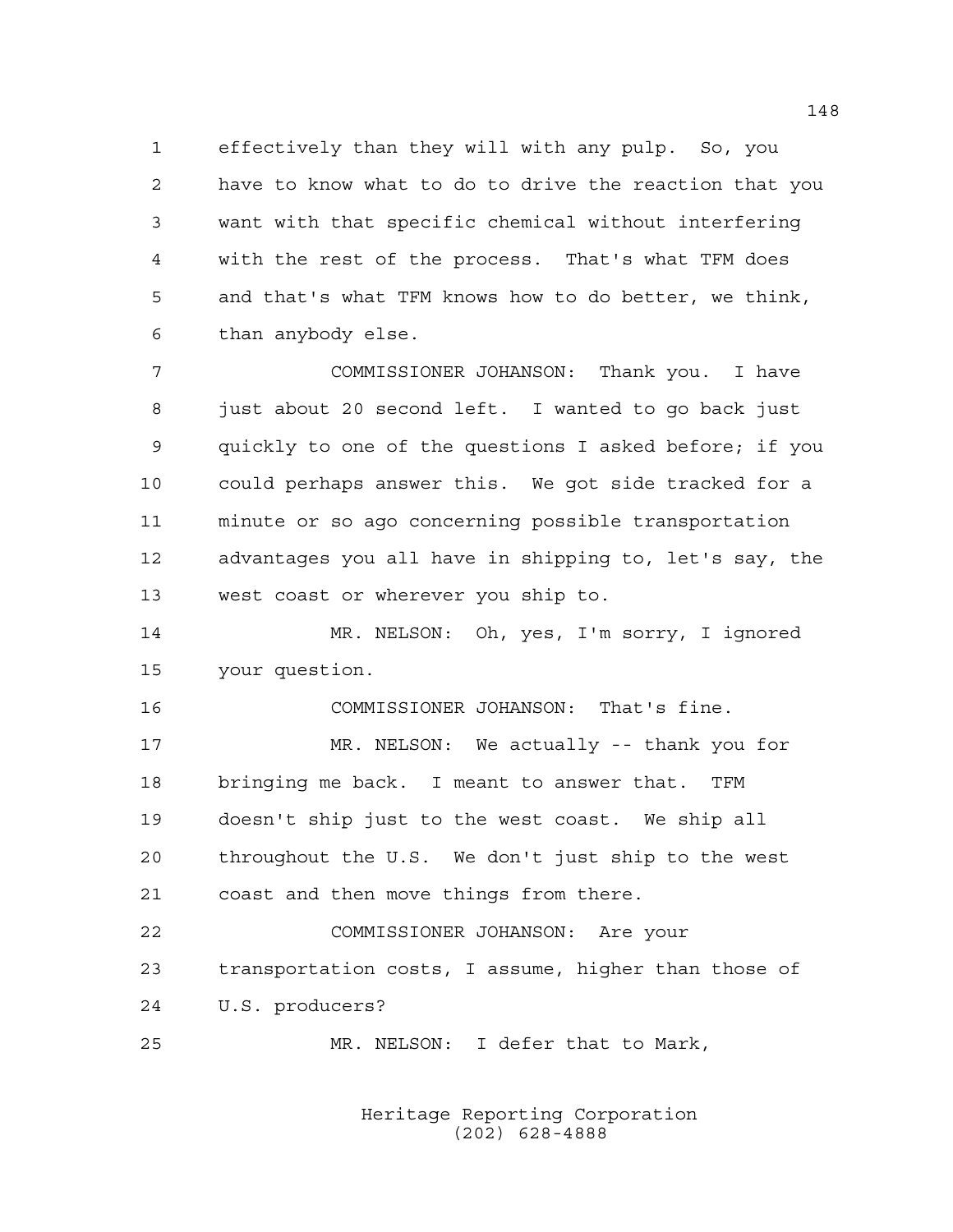1 unfortunately. I don't have those numbers.

2 COMMISSIONER JOHANSON: All right. Thank 3 you and I've gone over my time.

4 COMMISSIONER OKUN: Thank you, again, for 5 all of your responses. With respect to the arguments 6 of the information presented regarding quality of 7 product and purity and I understand from your 8 testimony the distinction you are making from what we 9 heard the Petitioners make. But what I'm trying to do 10 is reconcile that with what information is in our 11 staff report with respect to what purchasers say. 12 Because, it -- I don't think it's overwhelmingly 13 indicating that there's a lot of -- I mean, there are 14 differences. We see that from the purchasers. But, 15 it's not -- it's not really clear cut to me. I don't 16 know if there are particular things you would point me 17 to in the information that we have collected. And, 18 again, I know some of this information you don't get 19 to see, but just -- and Mr. Koenig might be able to 20 help, as well, to support your point that it's a 21 quality, a purity driven purchasing decision for many, 22 as opposed to price.

23 MR. KOENIG: Some of that we will deal with 24 in a post-hearing brief, since it's confidential. I 25 might add just looking at the Petitioners'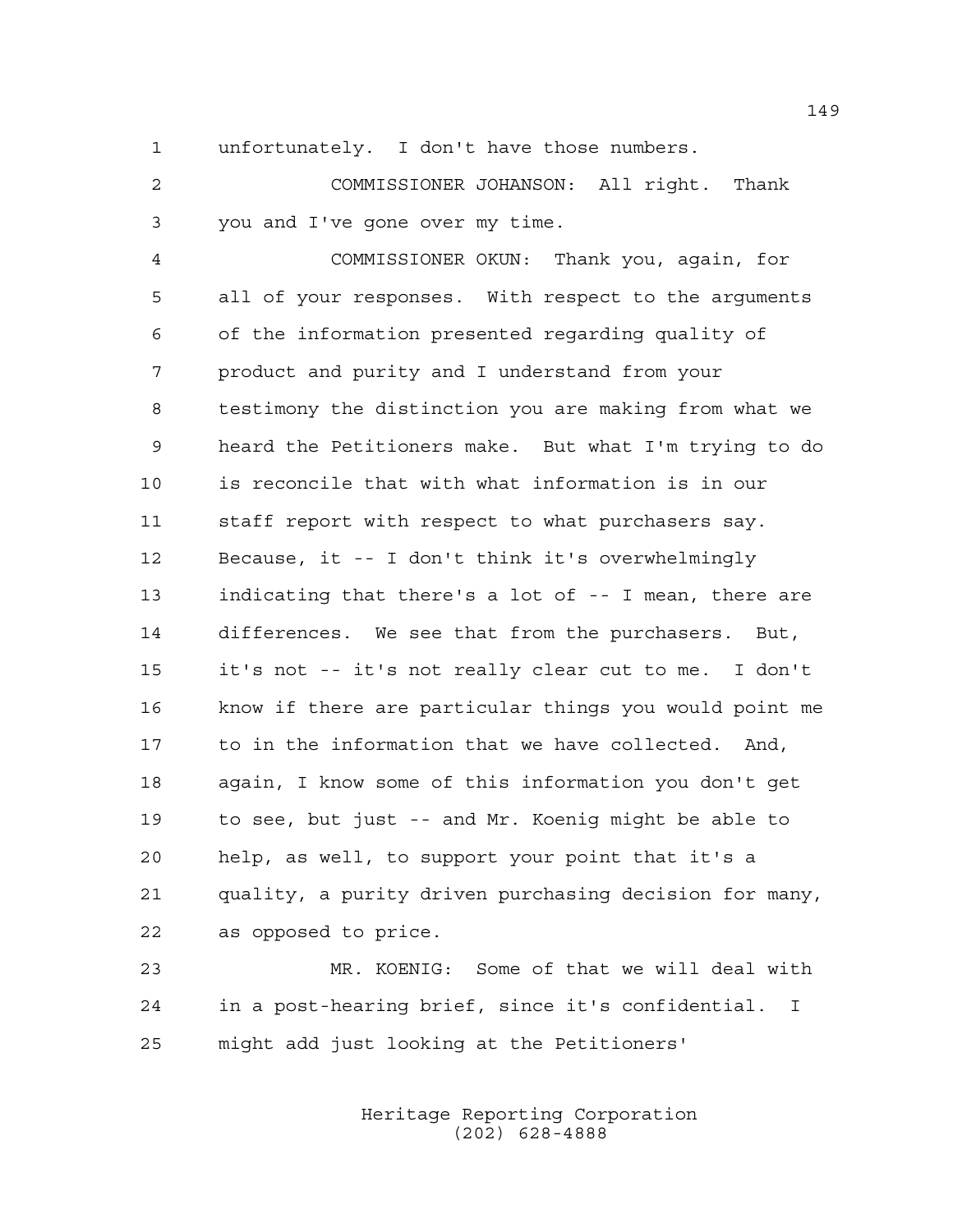1 presentation, they were talking about who meets 2 minimum industry standards and that's not what TFM is 3 about. They're about doing more. So, it's kind of 4 misses the mark as far as TFM. And the focus is on 5 who meets minimum industry standards and you're 6 looking at that type of information, I'm not sure 7 that's really responsive to the situation --

8 COMMISSIONER OKUN: Yeah, and I guess I'm 9 more focused just on what purchasers said in the staff 10 report and whether that is really indicative of 11 differences. But one of the questions I asked the 12 Petitioners this morning and you clearly know your 13 product and it's great to have that kind of expertise 14 there, but I wondered what role patented products play 15 in this market. And, again, to the extent something 16 is proprietary, you can certainly address it post-17 hearing.

18 MR. NELSON: No, I was amused because I have 19 one of the patents that I wrote when I was at Ciba 20 that is probably what was leading to that question. 21 I'm the author of that patent. So, I was in a unique 22 position of writing that patent during a time when 23 Google did not exist. And we filed the patent 24 application based on the best information that we had. 25 And if you go and look in the Google universe now, I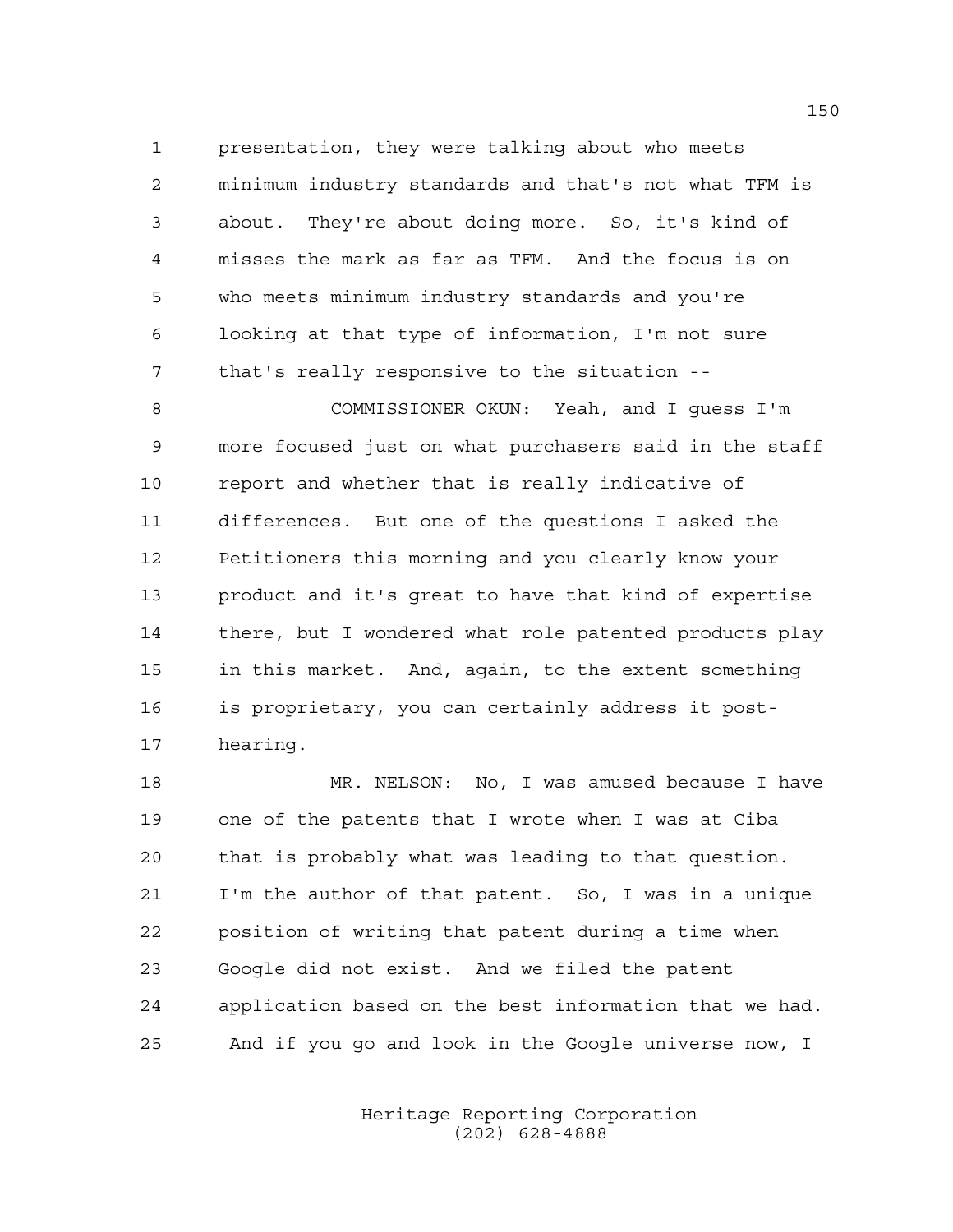1 couldn't defend that patent because things have 2 changed. So, there are some purchasing decisions 3 where people still are saying that patent exist and 4 they honor that patent and we respect that. There are 5 other companies who ask is this real or is it Memorex 6 and I have to say it's probably Memorex and they go 7 and they purchase the material from other people, not 8 even always us. I think that's maybe the patent that 9 you're referring to.

10 COMMISSIONER OKUN: I'm just trying to 11 understand from the record whether it's -- how 12 important just overall it is, in terms of --

13 MR. NELSON: Oh, overall. Overall the 14 patents -- the patent that I cited, that 1984 by Brian 15 Bear's, one of the -- I think that's a very seminal 16 patent, where he was disclosing the importance for 17 Ciba of how they make their process, because it made a 18 big difference in how Ciba, at that time, made their 19 product and it made a difference in their purity, as 20 well. But, I don't know that that applies to any 21 customers making a purchase. I think it has more to 22 do with how the product is made.

23 COMMISSIONER OKUN: Okay. 24 MR. NELSON: It helps me to understand. I 25 love reading them.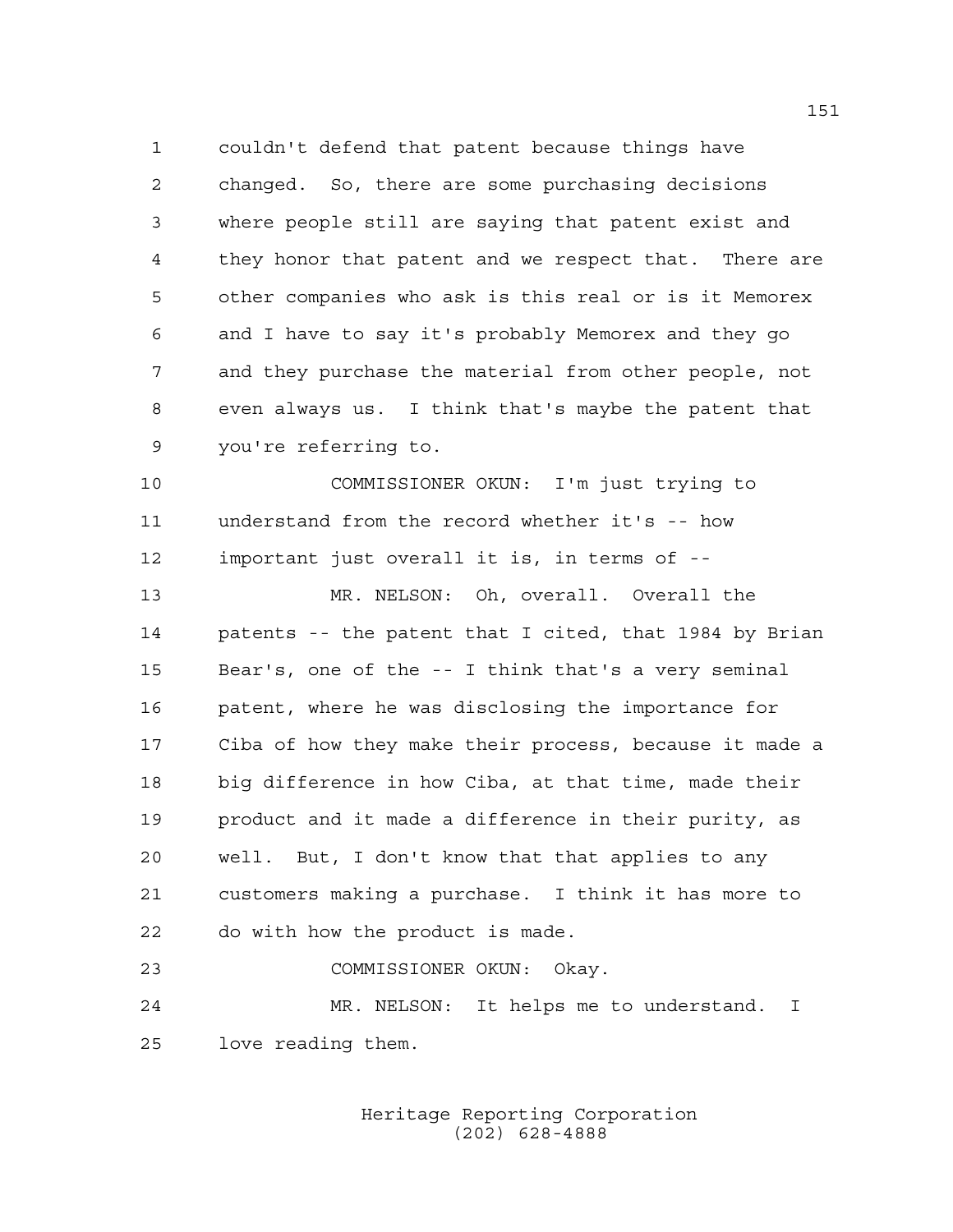1 COMMISSIONER OKUN: Okay. With respect to 2 the argument -- and I know you have touched on today 3 both that the 2005 IP, International Paper, changing 4 the brightness standards, I guess, and then the 2008 5 DAS supply shortage in China affecting this market. 6 And we spent a fair amount of time with the 7 Petitioners this morning trying to understand what we 8 see in this period of investigation that would still 9 reflect something out side the period of 10 investigation. So, again, if these are contracts that 11 have bene renegotiated since the time of those 12 disruptions, is it still relevant in our analysis, in 13 terms of what's going on during the contract 14 negotiations?

15 MR. NELSON: Ms. Okun, I would say, 16 absolutely that's relevant because what happened with 17 2005 and 2008 is that you set up a path dependence of 18 the future on what events transpired. And once you 19 set that process in motion, people have a learning 20 curve. They learn, oh, there are ways that I can get 21 something else differently. So, those two events were 22 very pivotal. And so, you can't -- I don't think you 23 can discount the importance of those when you look at 24 today's marketplace with what happened back -- you 25 have to consider that. Marketing and sales and what

> Heritage Reporting Corporation (202) 628-4888

152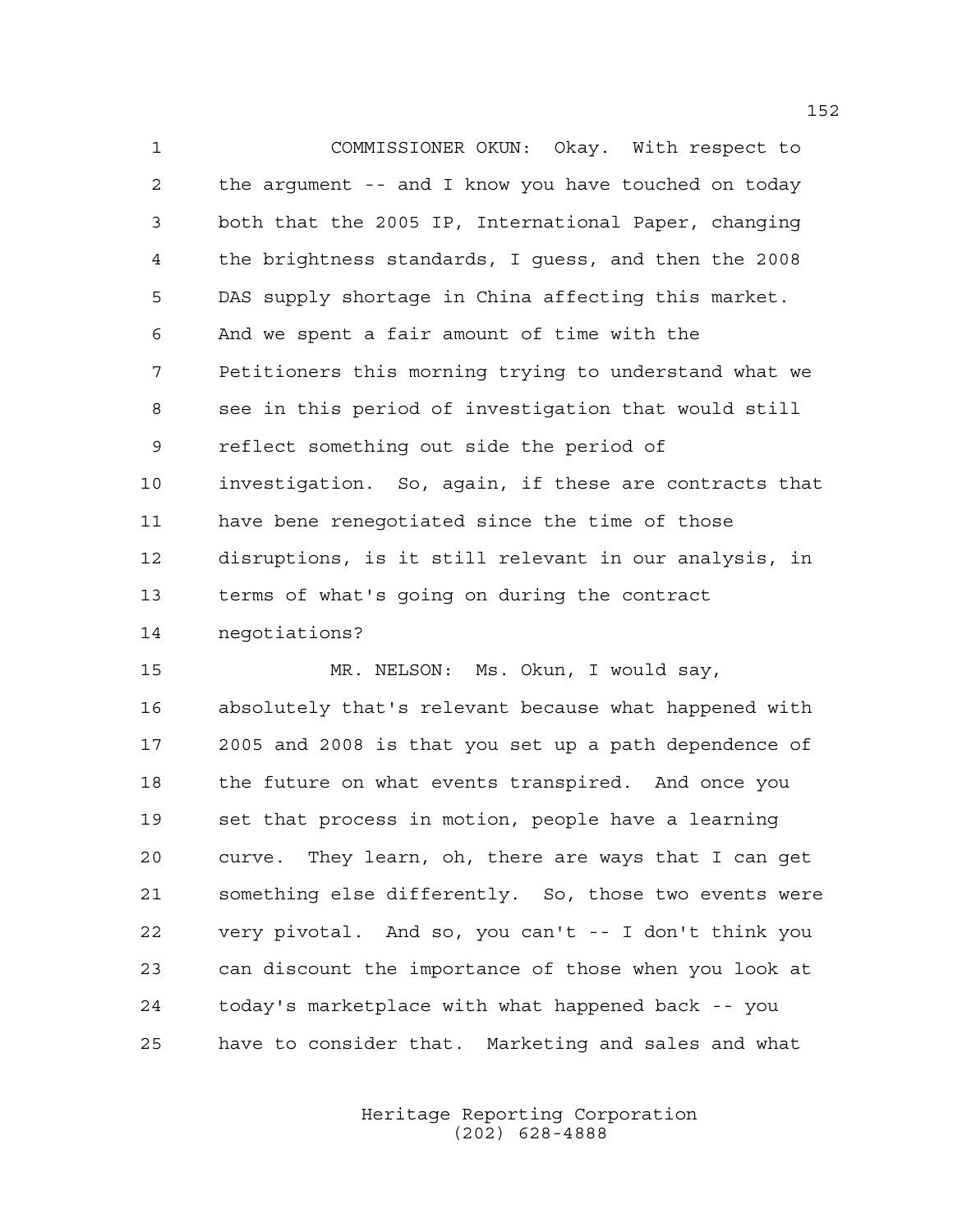1 goes on in this business is very path dependent.

| $\mathbf{2}$ | COMMISSIONER OKUN: So help me out with that            |
|--------------|--------------------------------------------------------|
| 3            | because one of the things I was trying to understand,  |
| 4            | and it could be that the post-hearing record will lay  |
| 5            | this out more clearly, but I had thought, Mr. Koenig,  |
| 6            | one of the arguments that you had made was that it had |
| 7            | led to multiple sourcing or a desire for a second      |
| 8            | source. And in asking the Petitioners about that, my   |
| 9            | quess, and I'm trying to look at the record here to    |
| 10           | figure this out, I'm not sure that we see as much      |
| 11           | multiple sourcing here or do we? Am I missing          |
| 12           | something? Is there something not in the record        |
| 13           | that's not obvious to me right now?                    |
| 14           |                                                        |
|              | MR. KOENIG: I think -- I understand that               |
| 15           | there is actually more multiple sourcing than they     |
| 16           | were indicating.                                       |
| 17           | COMMISSIONER OKUN: Okay. Mr. Nelson, could             |
| 18           | you comment on that?                                   |
| 19           | MR. NELSON: That really is driven by                   |
| 20           | individual manufacturer's preferences.<br>Some         |
| 21           | manufacturers, their mind set is they want one         |
| 22           | supplier; they want one invoice; they don't want to    |
| 23           | deal with a lot of different people calling on them.   |
| 24           | The more specialized mills actually will cherry pick.  |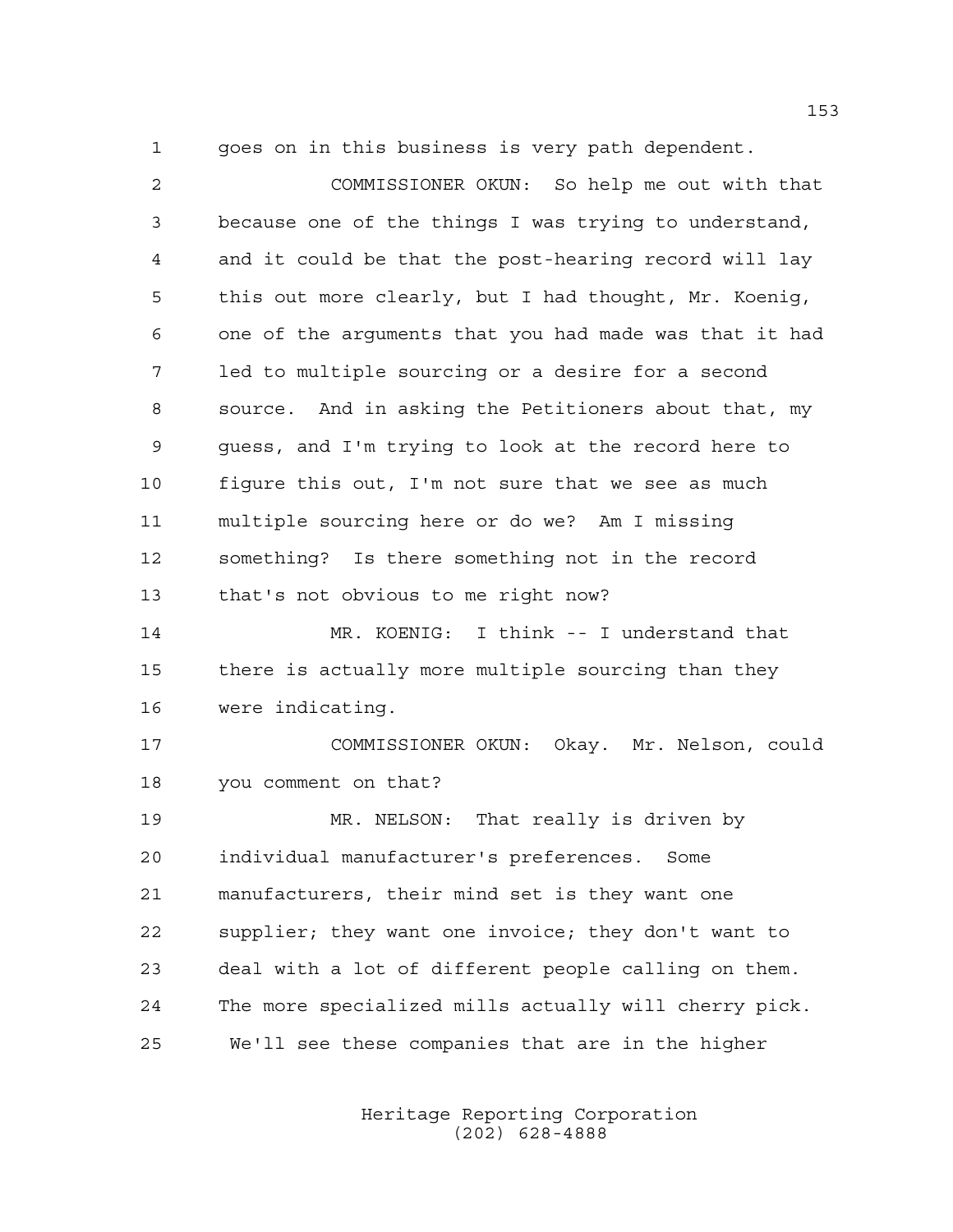1 value markets and very focused markets, difference in 2 the commodity manufacturers say of the Staples white 3 paper. They'll pick and choose. They'll have several 4 different products from several different companies. 5 So, it depends on their need, meeting their needs, and 6 it also depends on kind of their corporate culture. I 7 don't know that there's anything that I could say 8 would define how you would determine that. I don't 9 think you put an r square on that line or anything 10 like that. The best answer I would say is it depends. 11 COMMISSIONER OKUN: And is it your 12 experience in that, that for those purchasers who are 13 pursuing multiple sources, are they asking for quotes 14 from you? Do you know what the competition is? 15 Again, I talked about this morning, what's the

16 transparency of the market? Do you know what the 17 quotes are?

18 MR. NELSON: No, I don't. In fact, the 19 people who ask for quotes like that typically are the 20 more technically competent people who are involved I 21 purchasing. And they're a lot less inclined to tell 22 you what the prices are because they're looking for an 23 effect, rather than more of a commodity-type product. 24 There is a bifurcation in the type of people that do 25 the purchasing in the different industry segments.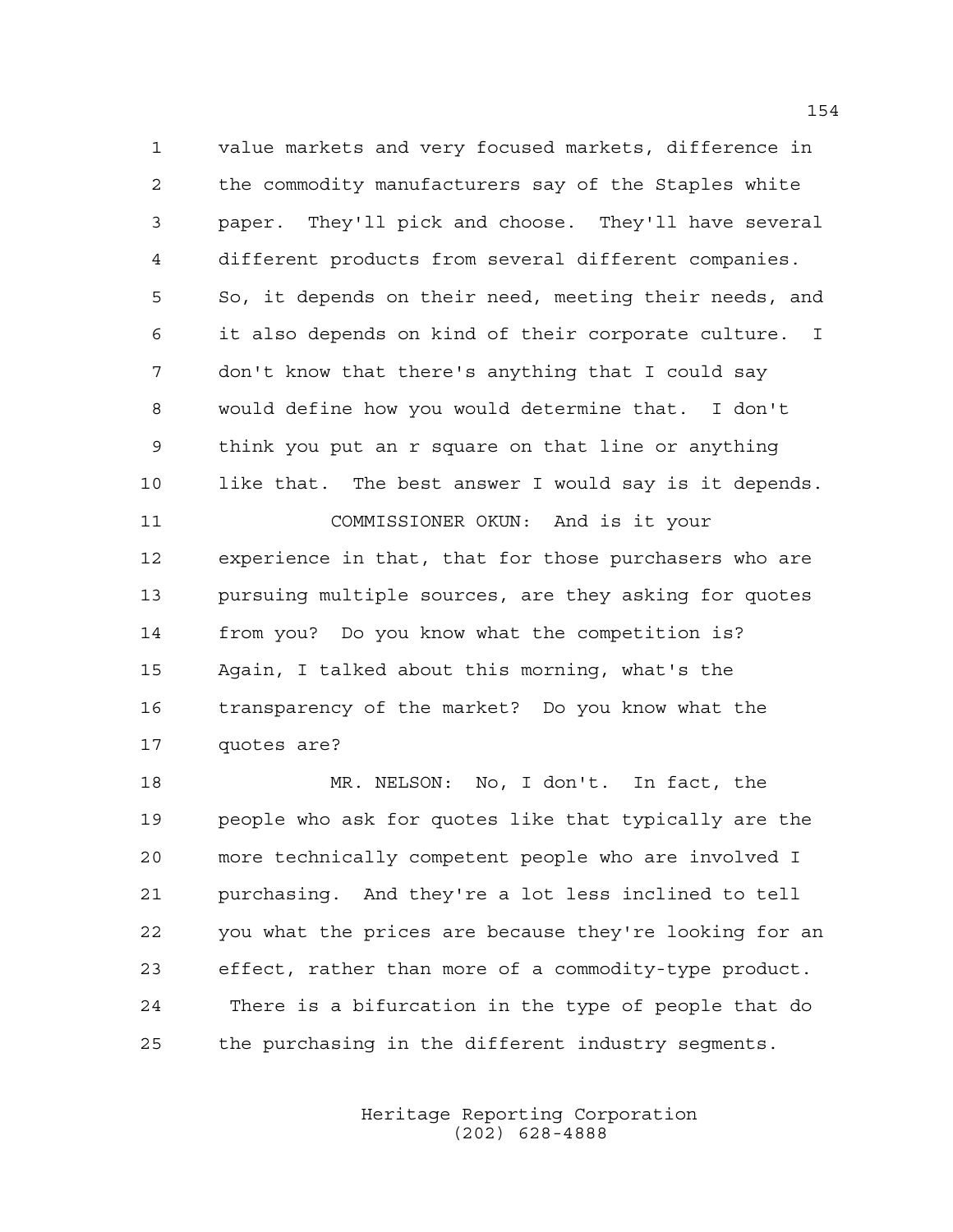1 The higher value oftentimes has a more competent 2 person who understands the chemistry. I've had some 3 very engaging conversations with purchasing agents, 4 who were quite good in their chemistry and done very 5 well because of that. And then, I've had absolutely 6 zero with some people because all they want to know is 7 what's the price.

8 COMMISSIONER OKUN: And one thing I 9 discussed this morning with Petitioners was the impact 10 on -- well, two different impacts or two different 11 things impacting contracts. One was described as less 12 long-term contracts or, I guess, shorter-term 13 contracts, more than historically. And then, second, 14 the meter release clauses being exercised based on 15 price competition. Can you speak to either of those? 16 MR. NELSON: I'd say meter release is with

17 us basically forever from now on. I mean, once people 18 get that, they always want to be able to make a 19 change. If it's a better technology, they want to be 20 able to adopt that technology. Pricing, I'm sure that 21 would also be a driver. And I guess I spaced on your 22 other --

23 COMMISSIONER OKUN: Shorter length 24 contracts, as opposed to --

25 MR. NELSON: Oh, shorter-length contracts.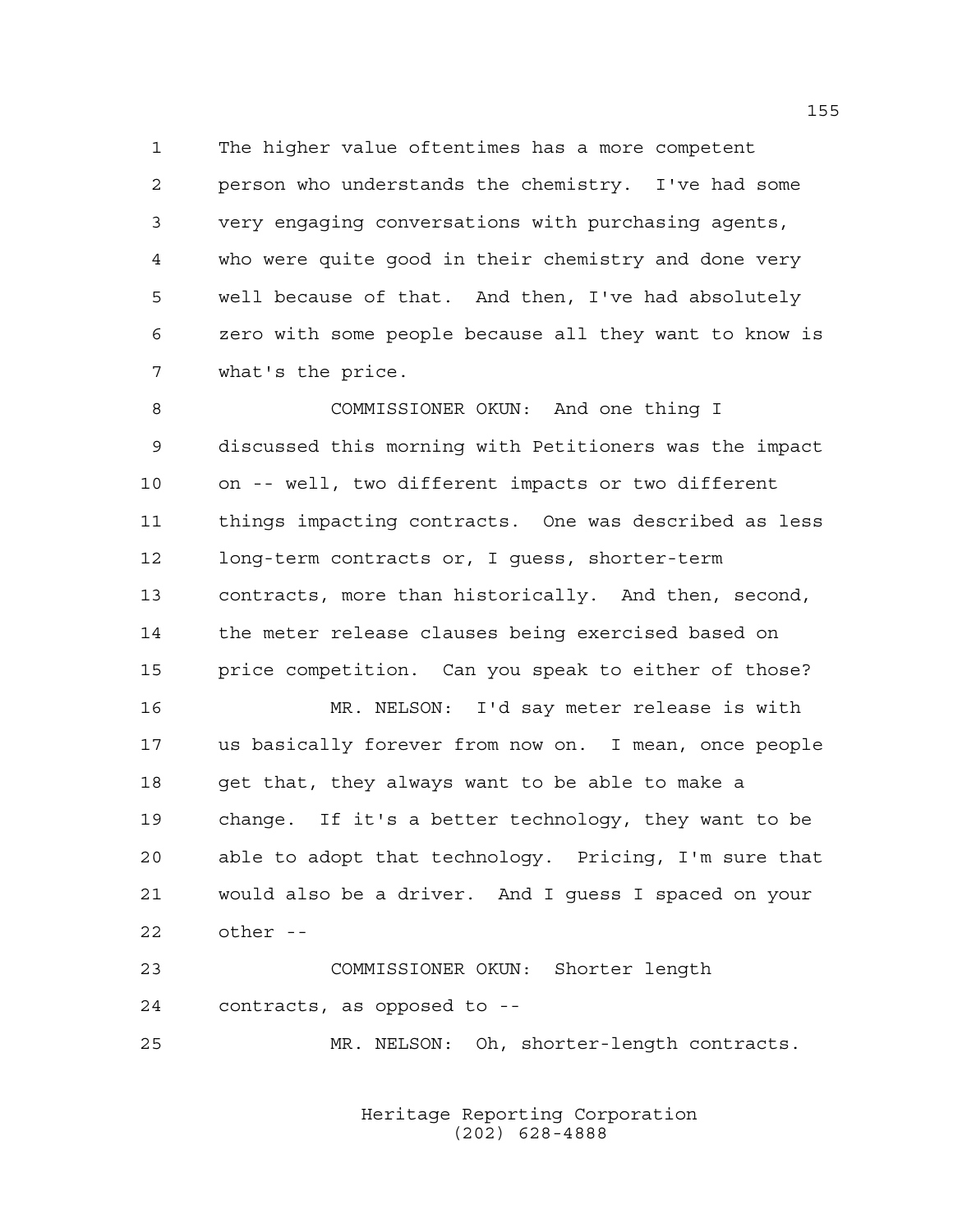1 I apologize, because it's now 11:00, I'm due for 2 another Starbucks. Yeah, that probably -- I don't 3 have a good answer for that either. I would say that 4 is all over the map. There are some customers of ours 5 that are quite happy to lock up longer contracts. 6 They've been with us, they're happy, and they will -- 7 they've seen we are consistent in our product quality, 8 consistent in our ability to supply, and I'm ready to 9 go with you. And, in fact, some of those customers 10 are looking at bringing in powder, themselves. 11 COMMISSIONER OKUN: And during the period of 12 the investigation, our investigation here, has TFM 13 ever had a meter release clause, had to invoke that to 14 meet a lower price? 15 MR. NELSON: I have to honestly say, I don't 16 know. I'd have to defer that to Mark. 17 COMMISSIONER OKUN: Okay. If you could 18 supply that post-hearing. 19 MR. KOENIG: We will do so post-hearing. 20 COMMISSIONER OKUN: And with that, my time 21 has expired. Vice Chairman Williamson? 22 VICE CHAIRMAN WILLIAMSON: I, too, want to 23 express my appreciation to this panel for being here 24 today. Mr. Nelson, can you give us -- can a given 25 paper manufacturer switch among types of OBA, you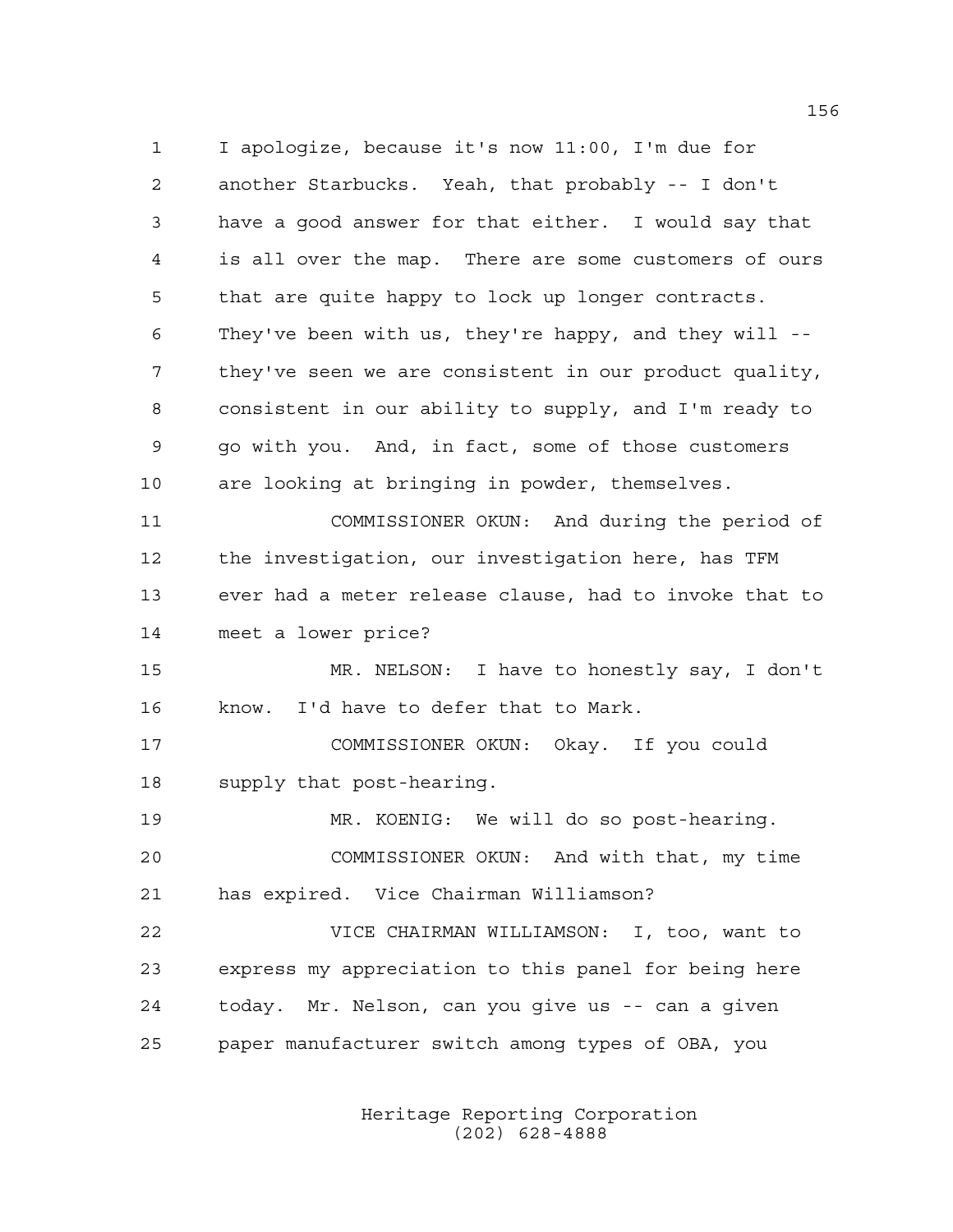1 know, between di, tetra, and hexa; and, if so, do they 2 do so on the basis of price?

3 MR. NELSON: I didn't catch all of your 4 question, sir; I'm sorry.

5 VICE CHAIRMAN WILLIAMSON: I guess, can a 6 given manufacturer switch among different types of 7 OBA? I mean, would they under circumstances use di, 8 switch to tetra or to hexa; and if they do use 9 different types, what determines that? Is it price or  $10 - -$ 

11 MR. NELSON: None of TFM's customers will do 12 that because one of my jobs is to make sure that they 13 are using the right product for the right application. 14 We do run into cases, and I have shown up at a 15 customer, and why are you doing that; this is not the 16 way that you should be doing this. And there's 17 actually a joke in the industry, sometimes, I have to 18 be told it's not my paper mill. But, no, the very 19 serious answer to your question is, with TFM, one of 20 our goals is to make absolutely sure that the customer 21 is using the right product; and if they aren't, we 22 will suggest that and we'll tell them why we're 23 suggesting that. That need for a certain product will 24 oftentimes change depending on what their furnish is. 25 For example, if a company wants to use --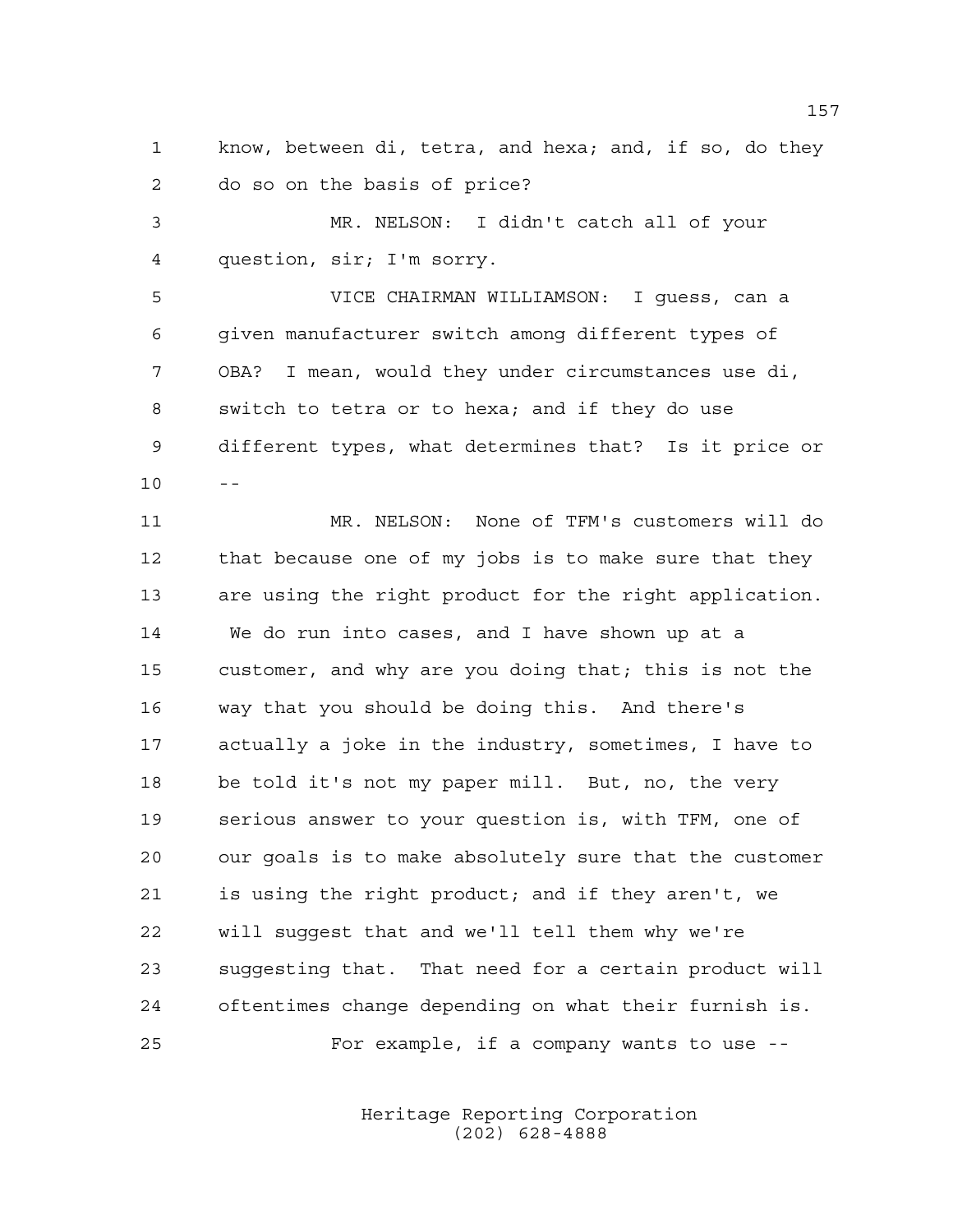1 increase their bulking and they want to use some more 2 BCTMP bleach, thermal mechanical pulp to give a better 3 feel and better thickness, we will suggest not using, 4 for example, the tetra. We will suggest using the di 5 sulfa, unless they have a size press, then we can 6 maybe switch and use some of the di sulfa in the 7 wetting and top off at the size press. Again, it's 8 very dependent on what their goals and their 9 objectives are and we match what the particular fiber 10 types and their machine capabilities are with what are 11 recommendations are.

12 VICE CHAIRMAN WILLIAMSON: Okay. Now is 13 this a situation where they're designing the factory 14 or is this -- they have an operating, an ongoing 15 factory.

16 MR. NELSON: Yes.

17 VICE CHAIRMAN WILLIAMSON: You can come in 18 and make these kind of suggestions? I mean --

19 MR. NELSON: Oh, I've got a reputation for 20 doing that. I have been thrown out of a lot of mills, 21 too, and I've also been called back after I've been 22 driving up the road about 20 miles. But, absolutely, 23 that is -- part of our marketing philosophy is that 24 you should be using the right product and if you're 25 going to buy our material, we will help you. And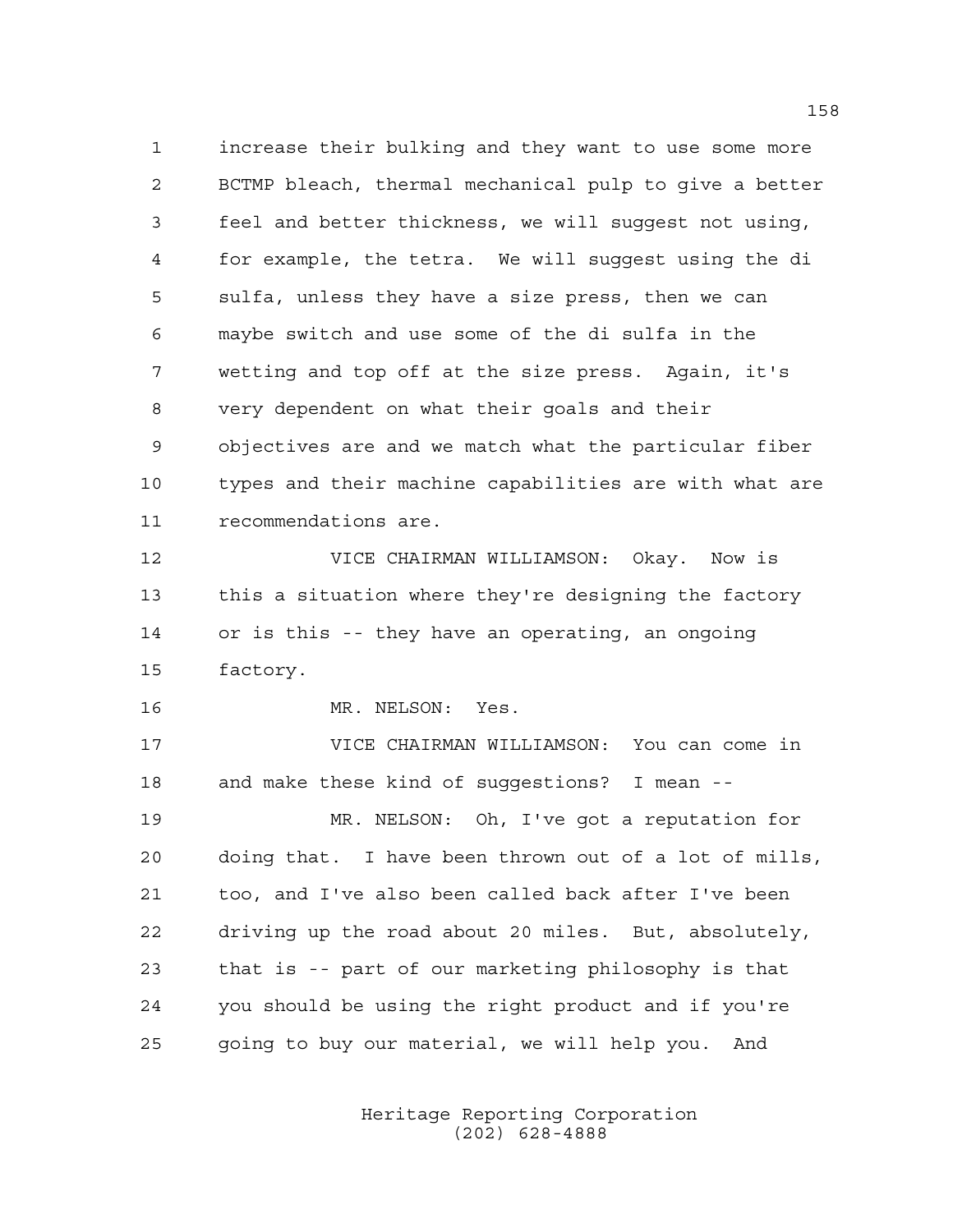1 sometimes helping is defined as being a little more 2 aggressive and say, Vince, really, you really 3 shouldn't be doing this; this is costing you money. 4 And we'd rather you be in business for a longer period 5 of time than making lots of money short term. I've 6 done that as lately as last week. That is very common 7 to show up at a company and find they're using, in 8 fact, the wrong material. There's not a whole lot of 9 quality technical support available, in spite of what 10 you've heard today.

11 VICE CHAIRMAN WILLIAMSON: Okay. And I 12 guess it may vary as to say, okay, we'll do this 13 immediately or we're going to do a shutdown next month 14 or this summer or --

15 MR. NELSON: It does vary. And it's very 16 interesting that once you have demonstrated competence 17 in saving a company money like that, it's much easier 18 to talk to them about how to really do this the next 19 time. That is a very clear factor that occurs.

20 VICE CHAIRMAN WILLIAMSON: Okay, thank you. 21 And so, you're saying these decisions aren't really 22 based on the price of the OBA that they're using? 23 MR. NELSON: I'll give you an example. 24 Typically, disulfil is a more expensive product that 25 tetrasulfil. And in some applications, you can add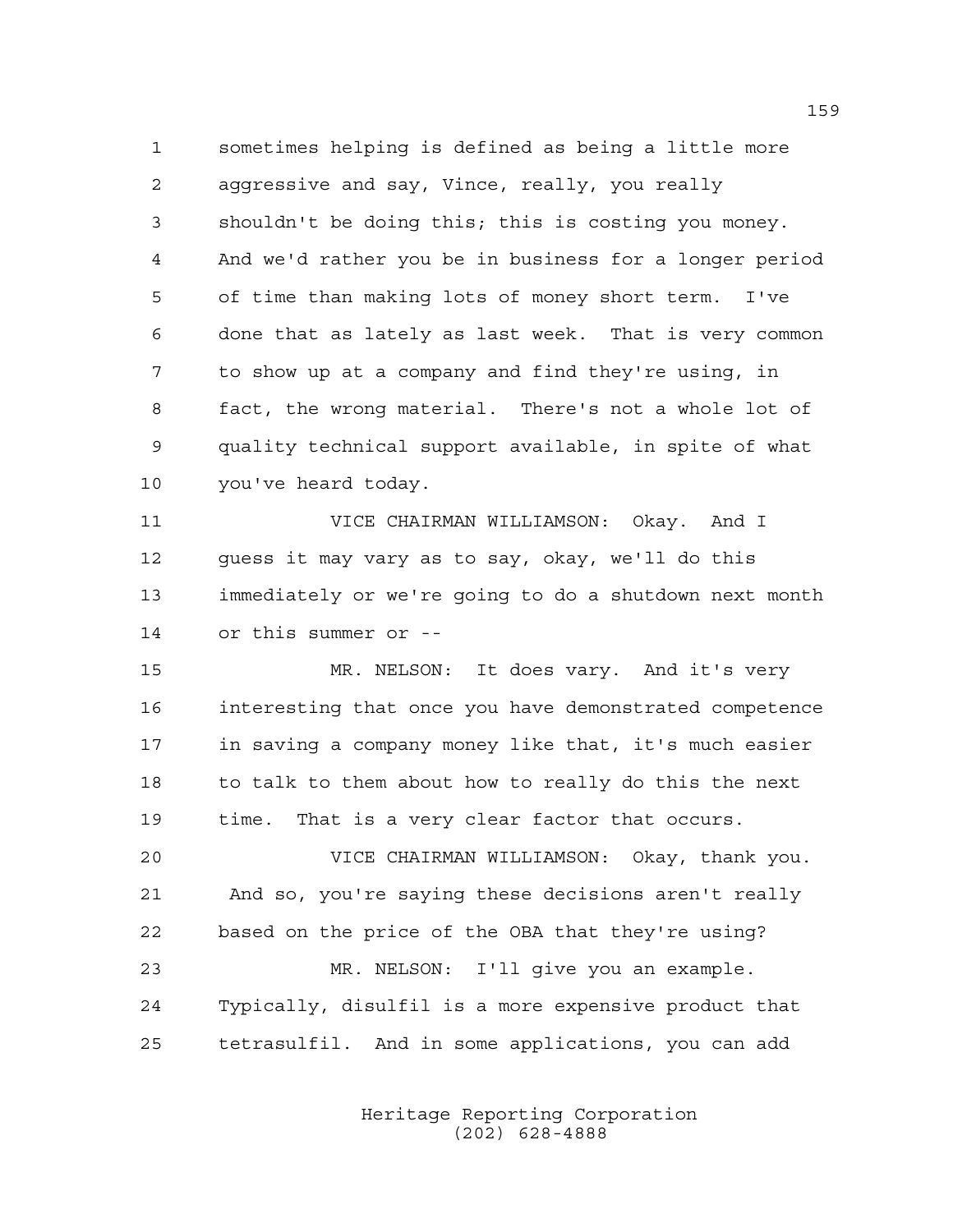1 tetrasulfinated OBA until the cows come home and you 2 only get a certain limited effect. And you can take 3 that same money and you can buy the more expensive OBA 4 and use maybe a fraction of that amount and have a 5 better brightness product that stays bright and gives 6 you the effect that you want. And that's all part of 7 being a technically-driven company; you have to do 8 that. I can't go home at night allowing someone to do 9 something that's wrong. That's not in my nature.

10 VICE CHAIRMAN WILLIAMSON: Okay. Thank you. 11 We've already asked you to sort of give us post-12 hearing some idea of what's the size of the specialty 13 application market is, and I was just wondering if 14 there are other measures one should look at.

15 Because you said that some folks are really 16 concerned about the technical aspects, and others with 17 the commodity. Are there any other ways of measuring 18 the size of this market?

19 MR. NELSON: I keep getting hung up on the 20 technical aspect, because we, we become almost a 21 consultant to our customer in so many applications. 22 I'm involved with aspects of all types of chemistry in 23 paper. I mean, not just optical brighteners and dyes; 24 I end up with bio-size, I end up with sizing. 25 Because, because we understand the chemistry of the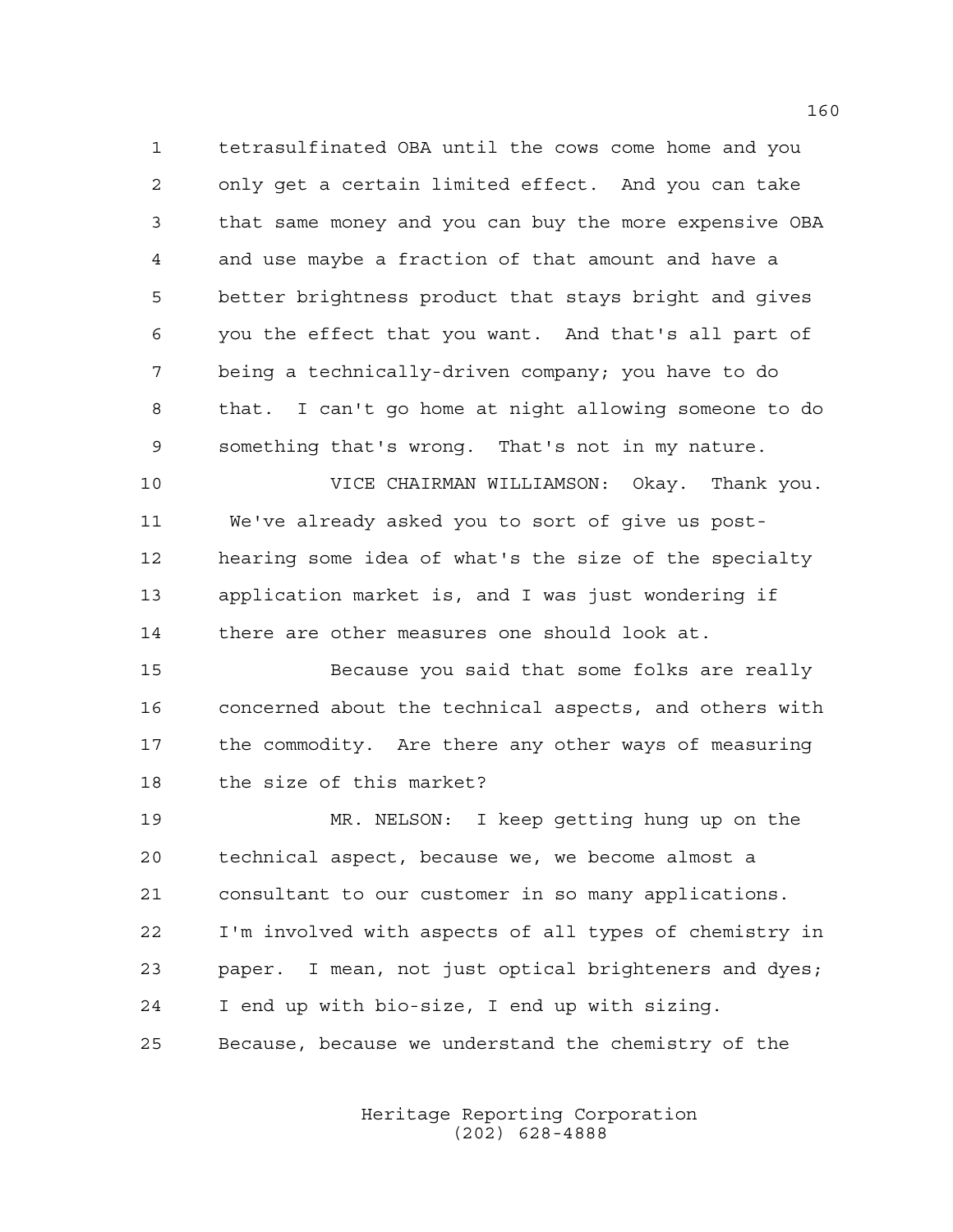1 process, and customers seek that out. So I'm hard-2 pressed to parse that any more precisely.

3 VICE CHAIRMAN WILLIAMSON: Okay. I think 4 this morning it was mentioned, I think you've also 5 talked about some companies are considering bringing 6 in powder, and then, you know, converting that to 7 solution themselves in house.

8 MR. NELSON: Not necessarily always 9 converting to solution. Sometimes using it directly 10 as a powder.

11 VICE CHAIRMAN WILLIAMSON: Okay.

12 MR. NELSON: Paper making, think about paper 13 making for a second. When you've got paper, starting 14 at the machine, it's 99 percent water. Do you really 15 need to add more water to that? Probably not. Why 16 dissolve something to pipe at a run, when you can feed 17 it directly?

18 VICE CHAIRMAN WILLIAMSON: Okay. Can you 19 give, maybe post-hearing, some indication of what kind 20 of companies might consider that direct use? I mean, 21 are they more like the commodity, large volume? Or -- 22 MR. NELSON: I could tell you right now, 23 that covers the entire spectrum of paper makers, from 24 commodity to specialties. Yes.

25 VICE CHAIRMAN WILLIAMSON: Okay.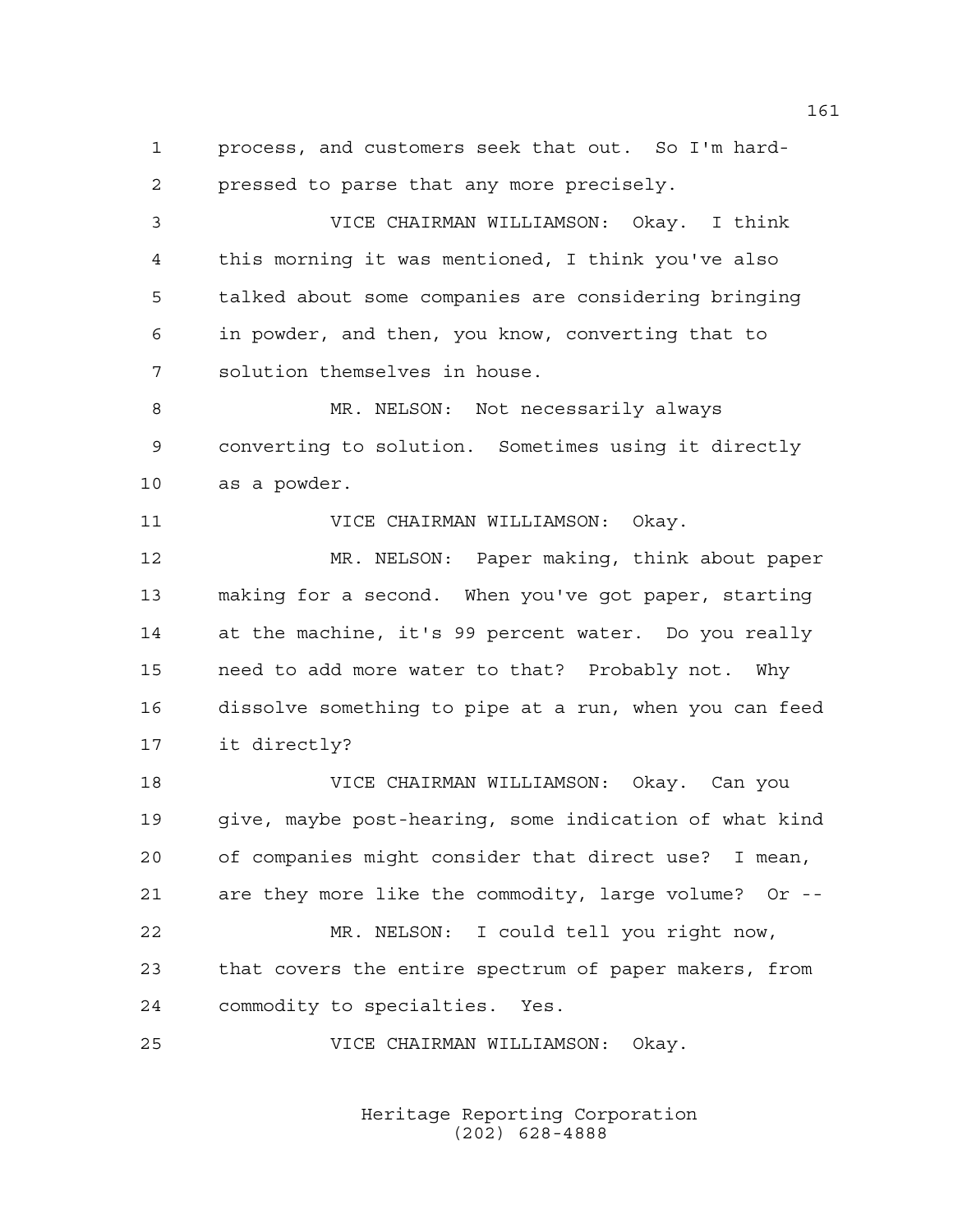1 MR. NELSON: We can get more specific. 2 VICE CHAIRMAN WILLIAMSON: Have customers or 3 potential customers discussed supply constraints or 4 shortages when they are, you know, in their

5 discussions with you? And if so, when?

6 MR. NELSON: When I was with CIBA, I had, 7 how big is infinite? I had, the phone was ringing off 8 the hook during that period of time. And I had people 9 who basically were asking, just as a friend, can you 10 help me out. And CIBA at that time did help people 11 out.

12 VICE CHAIRMAN WILLIAMSON: Okay. But, so 13 does the POI and some more recently, has that been 14 forgotten about? I won't assume they have forgotten, 15 what extent do they still take it into consideration? 16 MR. NELSON: I've not seen that. But again,

17 I'm not as involved with that type of a discussion. 18 When I show up at a customer, I'm usually there to fix 19 something that's broken.

20 VICE CHAIRMAN WILLIAMSON: Okay, good. Now, 21 where does TFM get its DAS?

22 MR. NELSON: DAS comes from China, like 23 everybody else.

24 VICE CHAIRMAN WILLIAMSON: Okay. And does 25 TFM have in place procedures and mechanisms to cope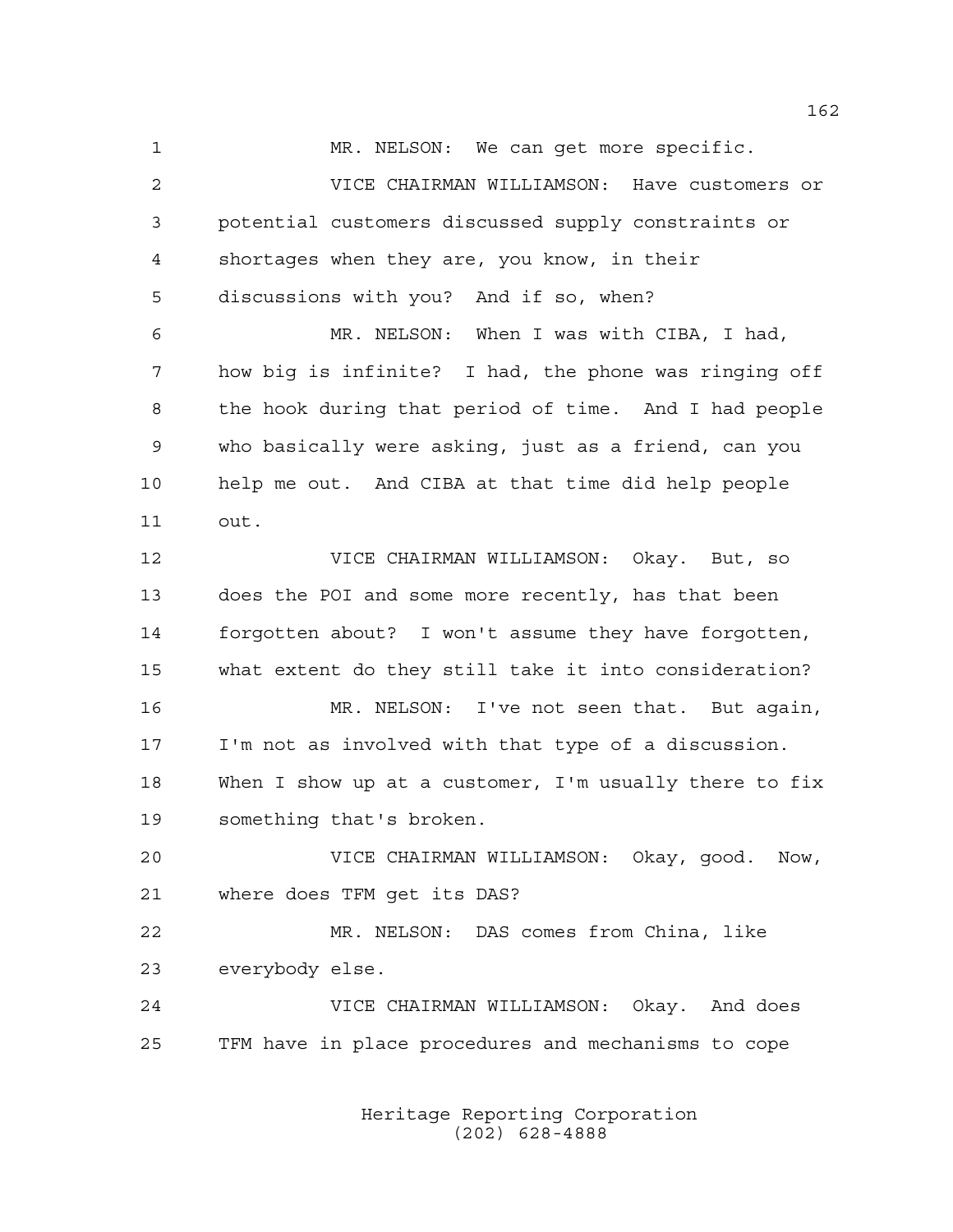1 with any future supply disruptions of raw materials, 2 particularly DAS?

3 MR. NELSON: Yes, we do. We've got existing 4 long-term contracts and very strong relationships 5 that, that have been in place for several years, if 6 not decades. We do not change our DAS supplier on a 7 regular basis; we have a very long relationship. It's 8 more of an Asian way of doing business, longer-term 9 relationship-type business.

10 VICE CHAIRMAN WILLIAMSON: Thank you. What 11 do you expect in the cost of raw materials and the 12 other inputs over the next year or two?

13 MR. NELSON: I just, looking at the price of 14 gas and what goes on with oil coming from the Middle 15 East, it's got to go up. Depending on how much 16 speculation we allow on Wall Street, that's going to 17 be a real driver. But the raw material costs of 18 anything based on carbon I believe will be going up, 19 just looking at the factors that are, that are out 20 there right now.

21 VICE CHAIRMAN WILLIAMSON: Okay. Okay then, 22 my time is about to expire, so thank you for those 23 answers.

24 CHAIRMAN OKUN: Commissioner Pearson. 25 COMMISSIONER PEARSON: Thank you, Madame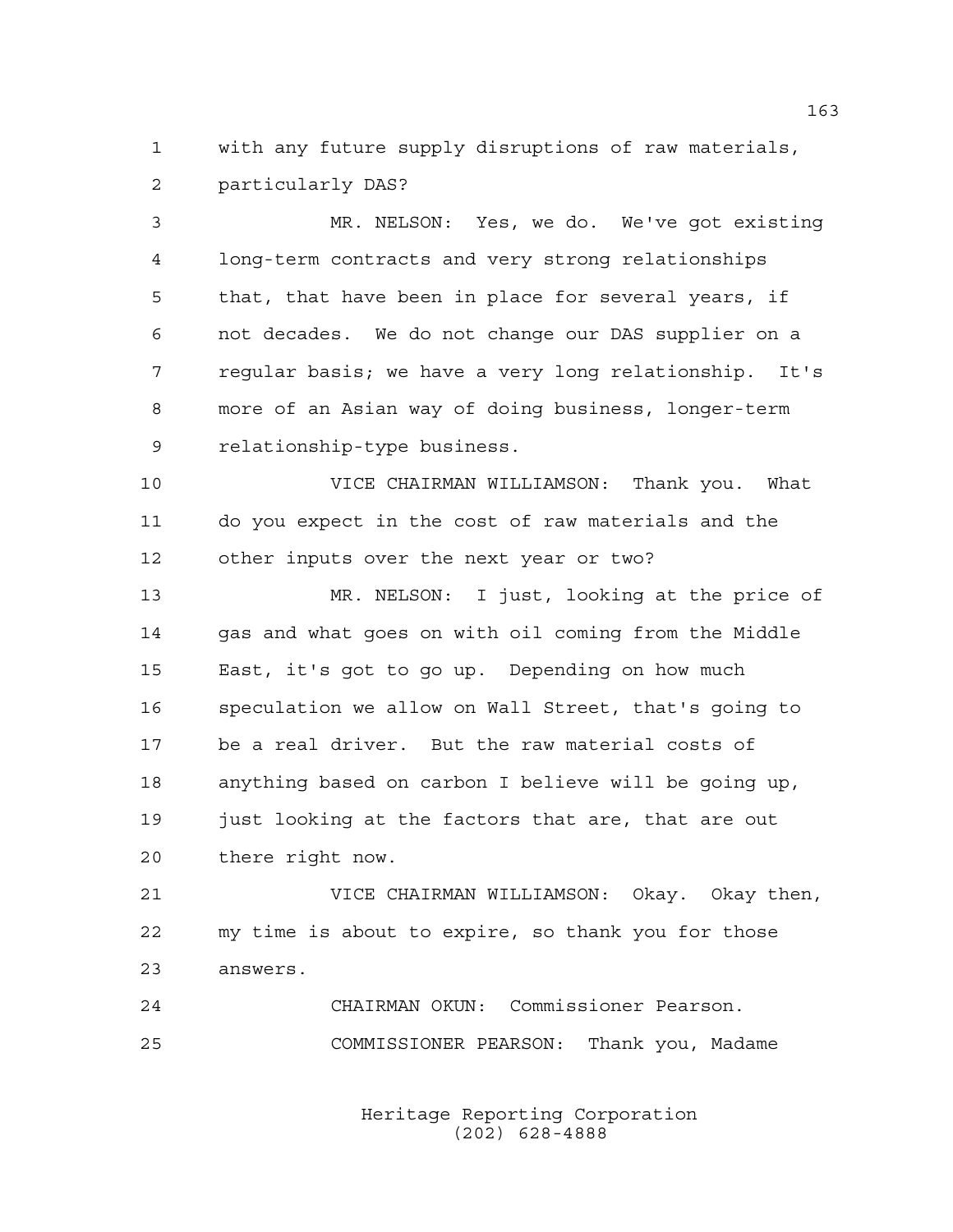1 Chairman. Welcome, it's good to have you here this 2 afternoon.

3 MR. NELSON: Thank you. 4 COMMISSIONER PEARSON: You began your 5 comments with an explanation of the very specific 6 chemistries that can be achieved through modifying the 7 kinetic or thermal properties, or the reaction. Does 8 TFM match its chemical processes to the needs of a 9 specific customer? Or is TFM producing a high-quality 10 product through a given reaction process, and then 11 finding customers that can utilize that advanced 12 purity? 13 MR. NELSON: Yes. We do both. 14 COMMISSIONER PEARSON: Okay, so within your 15 plant -- 16 MR. NELSON: Yes, we do. 17 COMMISSIONER PEARSON: -- you have the 18 capability of modifying the given batch such that it 19 will -- 20 MR. NELSON: No, what we can do is we have 21 the capability to manufacture a different molecule. 22 We could -- when you're making something, the assays 23 that I see typically are at 98.5, 98.7. If we're 24 going to modify anything, it's probably going to be on 25 the down side.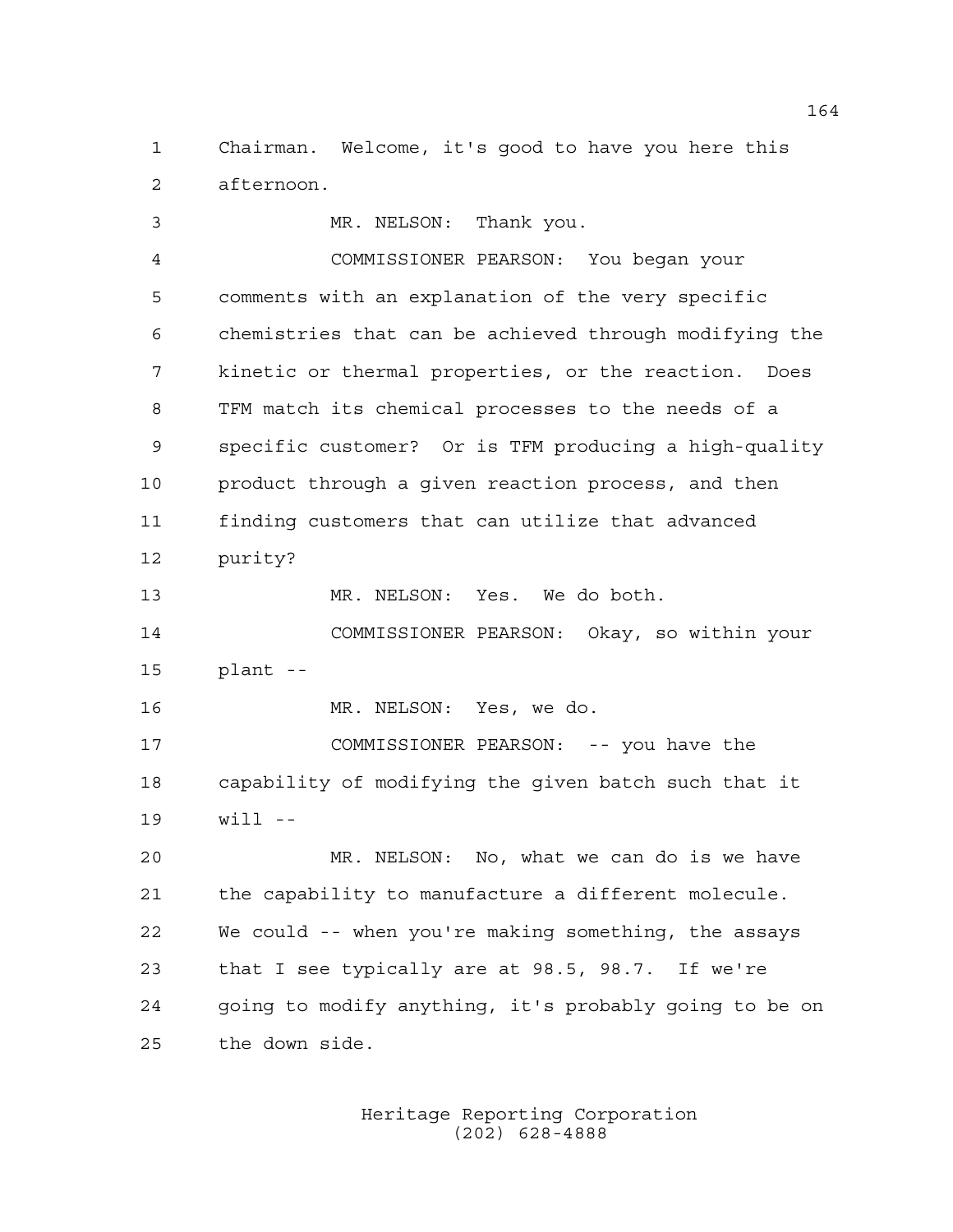1 So when you're at that level of performance, 2 and if we can't make it work with something of that 3 purity, we will be looking for another molecule. 4 Because it's more than likely possible that we should 5 be doing something different to get the effect that 6 the customer wants.

7 And we will manufacture, and we have the 8 capability of manufacturing a different molecule. And 9 have done that.

10 COMMISSIONER PEARSON: So the TFM implant 11 is, it's a batch process. Is it with multiple lines? 12 Or are you producing just one, one grade of product 13 at a time, and then switching? Or do you have two or 14 three or four lines?

15 MR. NELSON: We have several lines. We 16 manufacture on a, on an almost continual basis, 17 because that's the most efficient way to get the high 18 purity that we, we require and we sell.

19 We can, we can shift into more of a batch 20 mode and break into that to change, as you saw this 21 morning, some of the chemistry. We can make some 22 changes to affect a different, and manufacture a 23 different molecule, if need be.

24 COMMISSIONER PEARSON: Would I be more 25 correct to understand that you have a continuous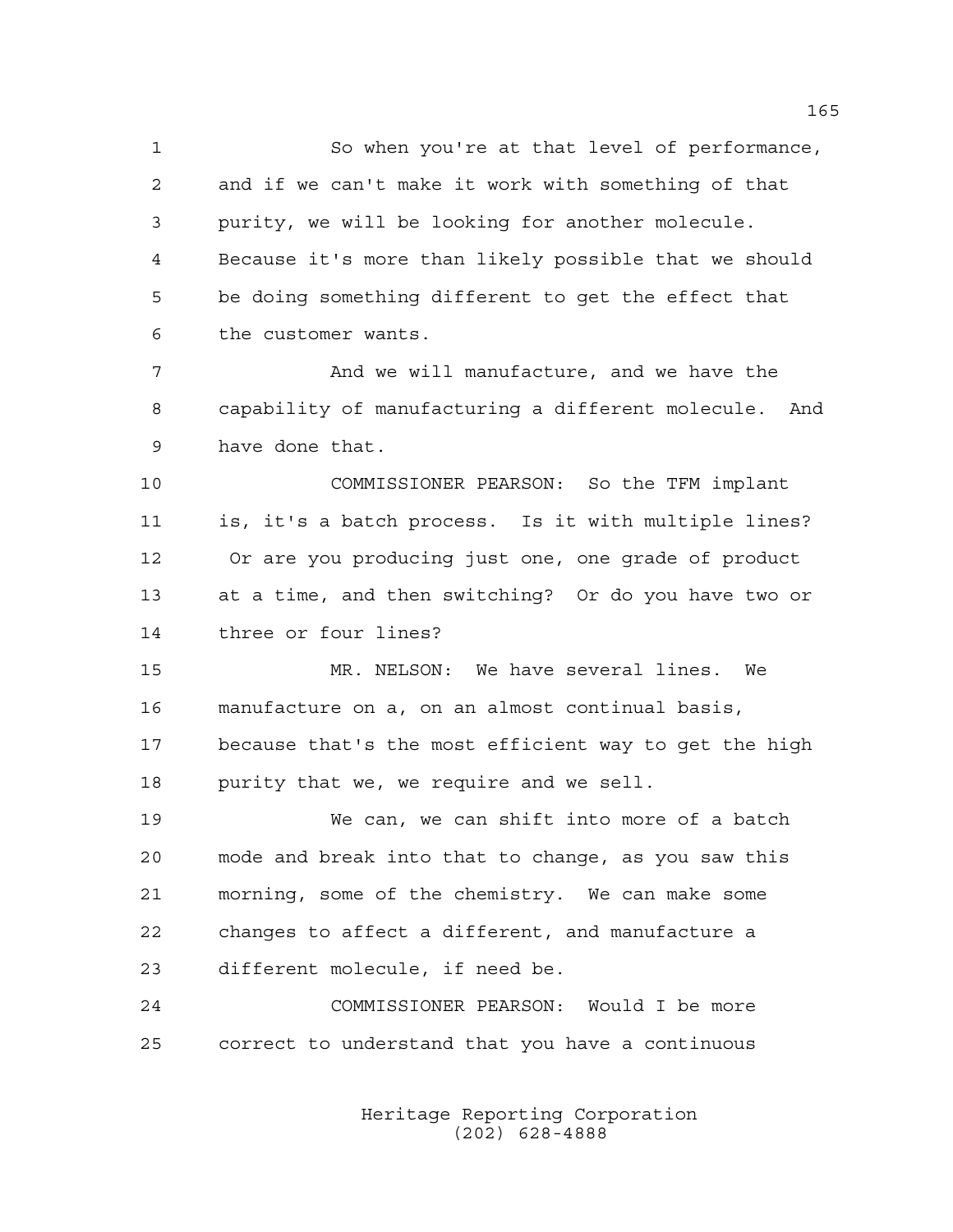1 process then? A continuous process in different 2 lines, and that you, you would need to stop the 3 process and restart it to get a slightly different 4 composition?

5 MR. NELSON: Oh, definitely we would stop 6 and start the process. Because if we were to break 7 into the process and just modify a certain amount, we 8 would be, we would be making material that would be 9 not within our specification. So in that case we 10 would be not, we would be semi-continuous. We would 11 operate the process continuously, but we would break 12 that and segment it to make a different product.

13 Because otherwise, you do end up impacting 14 the purity and the quality with a contaminating 15 molecule. And that's something that we will not do. 16 COMMISSIONER PEARSON: Okay. And I've kind 17 of discussed this from both sides now, so let me go 18 back. Because if I understand correctly, on this 19 record, we have some plants in the United States that 20 are considered a batch process, and some that are 21 considered continuous production processes.

22 If TFM's fits into one of those two 23 categories, which is it?

24 MR. NELSON: I would say it's more 25 continuous than batch, but we have the capability of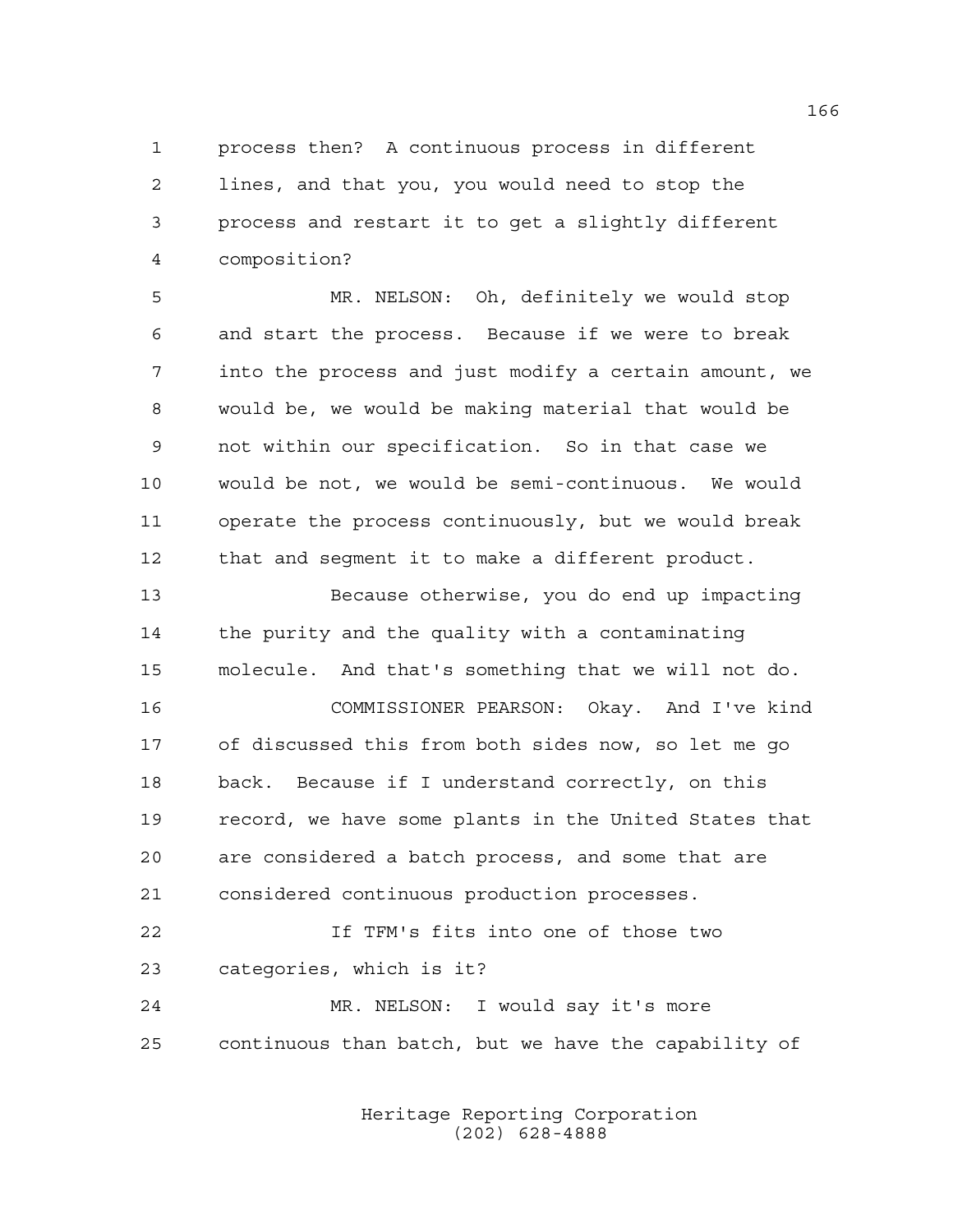1 running batch.

2 COMMISSIONER PEARSON: Okay. 3 MR. NELSON: It's most efficient and 4 provides the highest purity when we run in a 5 continuous mode. 6 COMMISSIONER PEARSON: Okay, thank you. Can 7 the same level of brightness be achieved with a 8 smaller amount of active ingredient if the OBA is of 9 higher purity? 10 MR. NELSON: Absolutely. 11 COMMISSIONER PEARSON: Okay. So we're not 12 talking about, we're talking about the actual amount 13 of active ingredient needs to be less. 14 MR. NELSON: Yes. Because if you have 15 impure material, you will have side reactions that 16 don't contribute, and actually are deleterious to the 17 brightness. And those products are quite well know. 18 They typically are the dihydroxy versions of what we 19 saw this morning. 20 COMMISSIONER PEARSON: Okay. So we have 21 evidence on the record that there may be over-selling 22 of TFM's product in the United States. And if that's 23 the case, could that be due in part to the fact that 24 the purchaser is achieving more brightness for this 25 smaller level of active ingredient? Thus, for a pound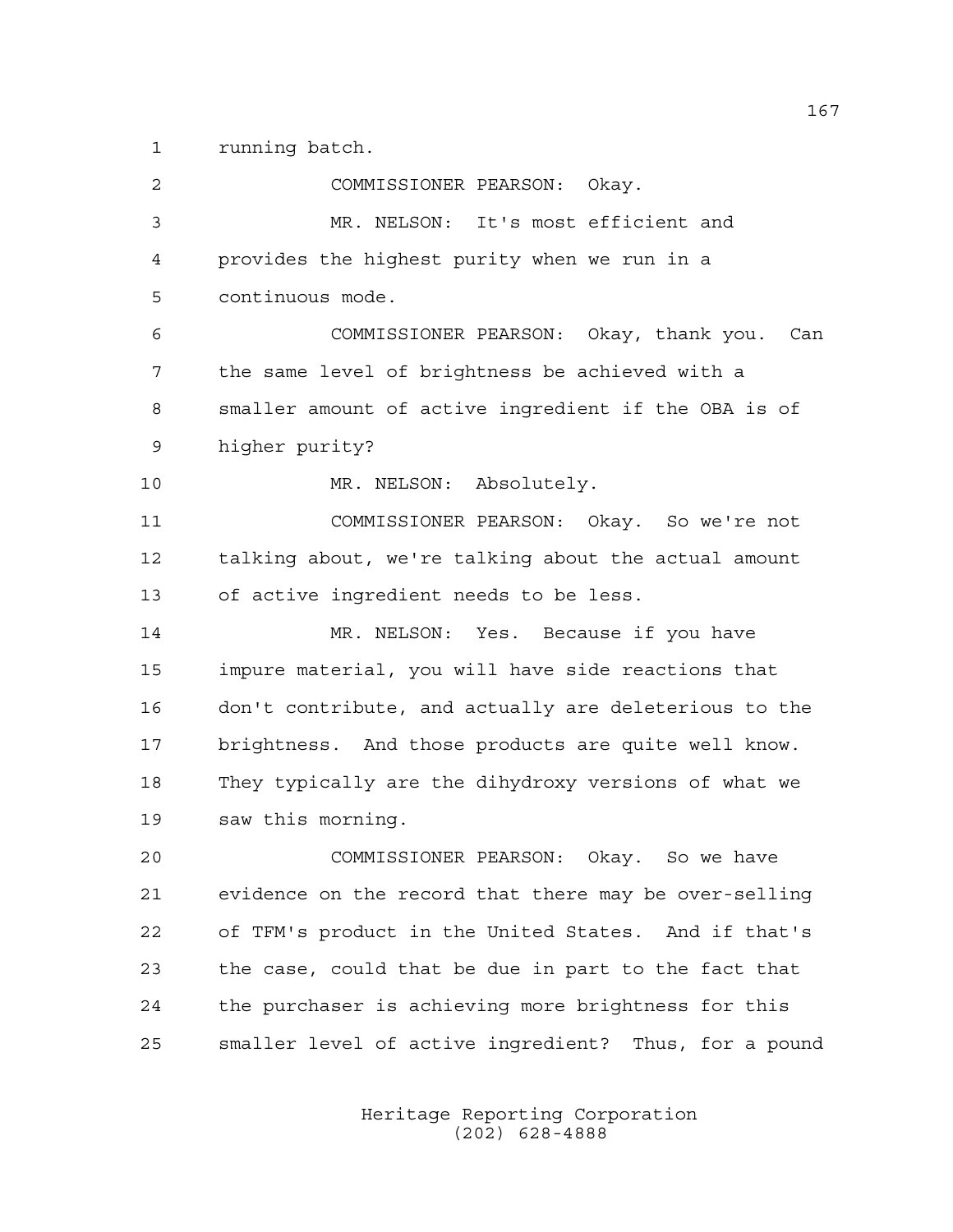1 of active ingredient -- if the paper mill buys active 2 ingredient from a lower-purity source versus from a 3 higher-purity source, on a per-pound basis of total 4 compound, he should be paying more for yours rather 5 than for the other one. Is that correct?

6 MR. NELSON: I would think so. It may not 7 be significant, because we may, we may have in fact 8 built the business based on a very high-value need 9 that they have, and then they may be using our product 10 in one of their more commodity-based products. And 11 more power to them if they can do that. I mean that's 12 smart business, if they figured that out.

13 I'm going back to a question I think I might 14 not have answered. You were starting to -- I 15 apologize if I skipped over it. You were asking about 16 a kinetic versus a thermodynamic, and so I'm stuck in 17 that.

18 COMMISSIONER PEARSON: Well, you had used 19 those terms to kind of explain some of the complexity 20 of producing OBA that met specific customer 21 requirements.

22 MR. NELSON: That's why I'm hesitating here, 23 because I suddenly realized that I had just totally 24 blown off one of your questions here.

25 Well, I talk about kinetic versus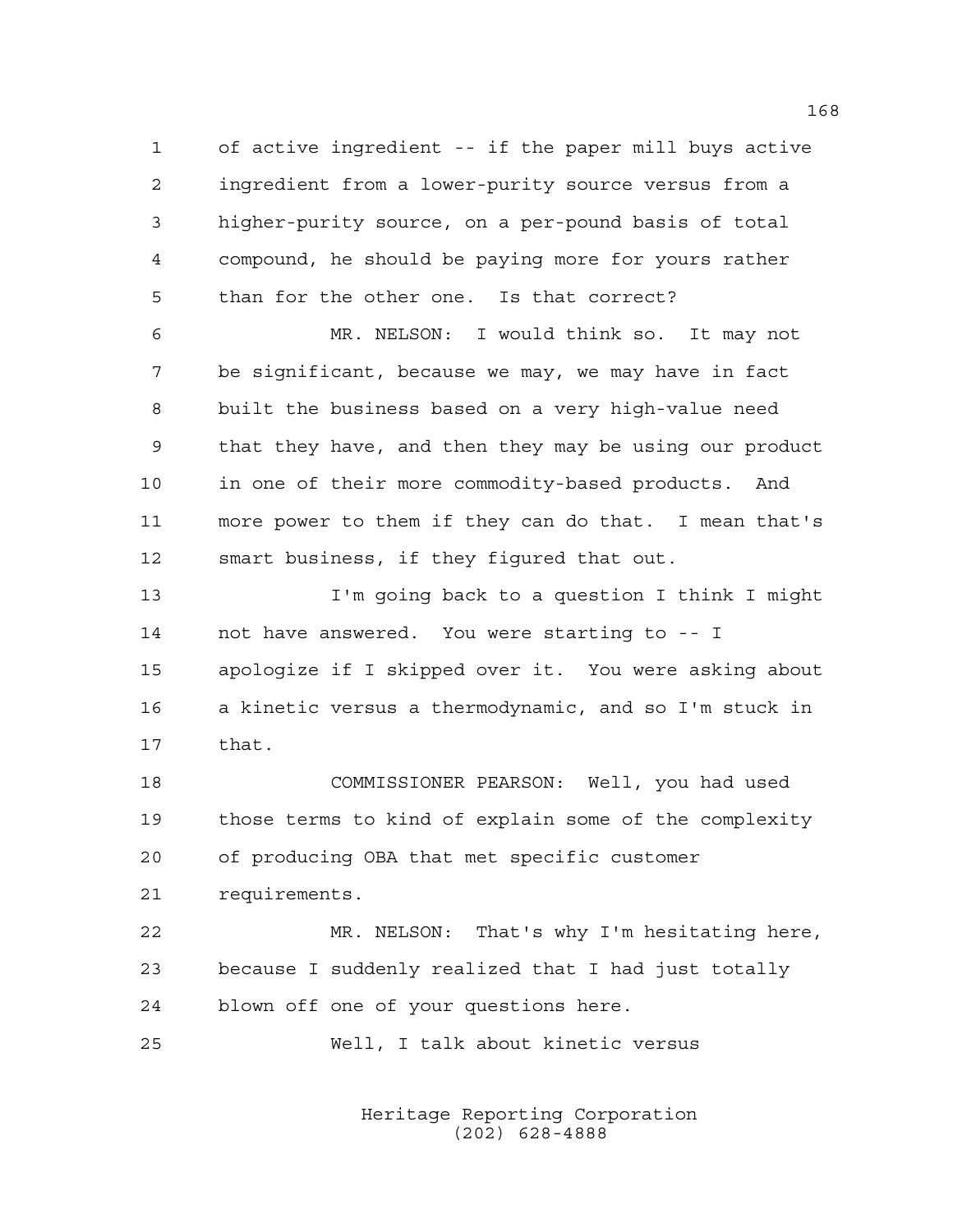1 thermodynamic. I'll give you an example. Okay, it's 2 coming up on Easter. You've got a bunch of grandkids 3 or kids, and they want to dye Easter eggs. So you're 4 going to put eggs, hard-boiled eggs in water, and 5 you're going to add some colored dye to it.

6 And you're getting ready to do that, and the 7 aunt or uncle comes in and says geez, eggs have got 8 all kinds of nasty bugs on there; you ought to put 9 some bleach in there to kill any salmonella on the 10 surface of the egg. So they add some bleach.

11 Suddenly the color is all gone. The egg is 12 not brightened at all, or not got any color. What has 13 happened there is, that's a kinetic reaction. The dye 14 and the bleach are both in solution. They find each 15 other very quickly, as opposed to the dye finding the 16 egg, which is out of solution very slowly.

17 So that's an example of kinetic reaction. 18 It happens very quickly. Whereas if the dye is there 19 for a long period of time, it has a chance to find the 20 egg and dye the egg.

21 So when you're, when you're making paper and 22 using this type of process technology, you use this to 23 your advantage. Because a lot of times you can 24 achieve, by kinetic control of the reaction, what you 25 cannot by the thermodynamic control of the reaction.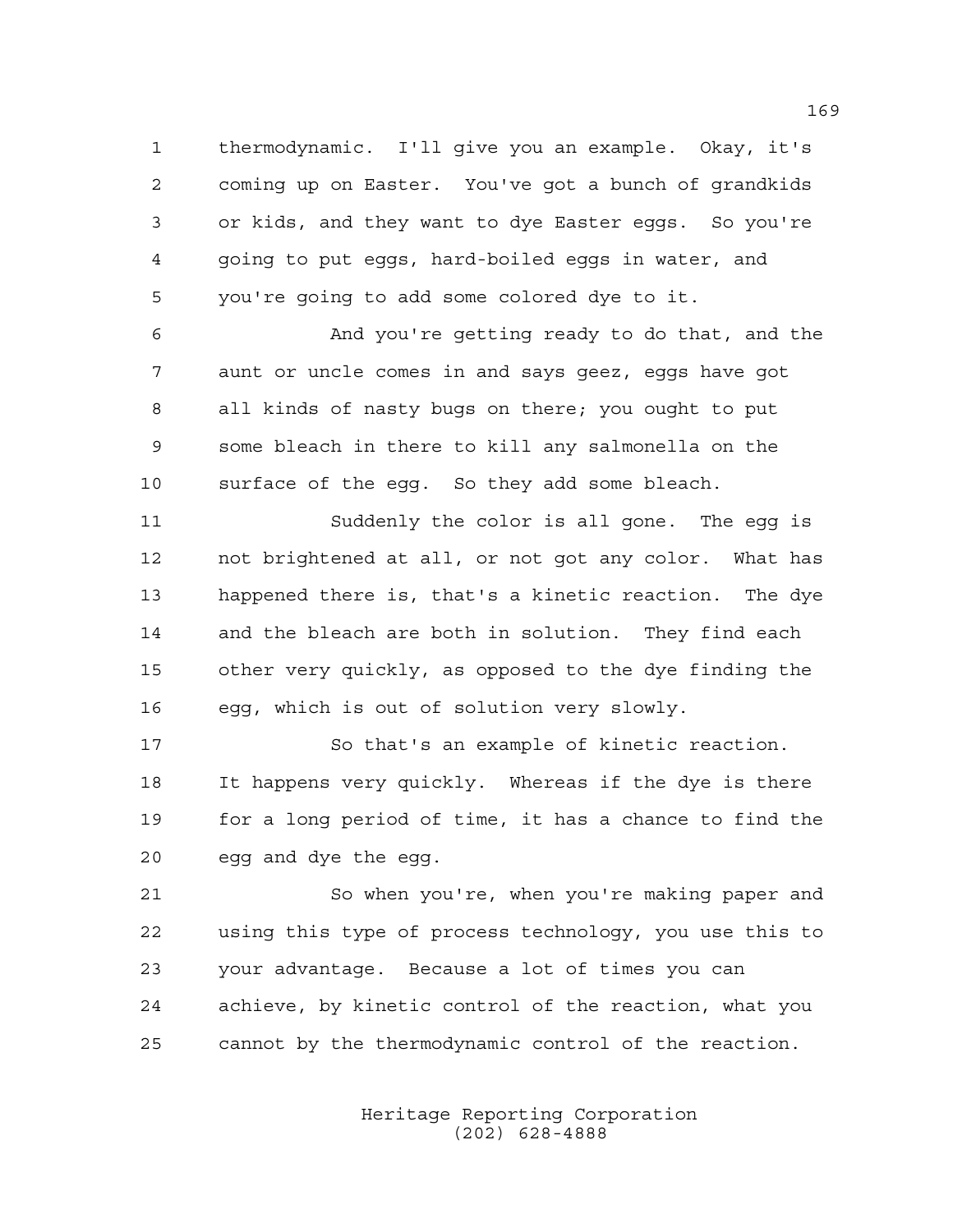1 And there's wonderful examples of that in the chemical 2 literature, where people have done what you're not 3 supposed to be able to do by thermodynamics.

4 And that's part of the fun job I have, when 5 I go and I deal with engineers who are always trained 6 to deal with thermodynamics. I've never run into an 7 engineer yet who has understood kinetics, and you have 8 to explain to them how to do this.

9 So anyway, I apologize for ignoring your 10 question there and moving on so quickly. I'm glad I 11 came back to it.

12 COMMISSIONER PEARSON: Not a problem. This 13 is more of a discussion of chemical reactions that 14 I've been involved in for a while. I at least have 15 some familiarity with the terminology, but it's from a 16 long time ago.

17 MR. NELSON: I apologize for the Easter egg 18 thing, but it just came to mind as to how to explain 19 that.

20 COMMISSIONER PEARSON: More specific 21 question. In Boston or parts of the country where the 22 eggs often are brown, is that because they haven't yet 23 been treated with stilbenic optical brighteners?

24 (Laughter.)

25 MR. NELSON: No, I think that's because, I

 Heritage Reporting Corporation (202) 628-4888

170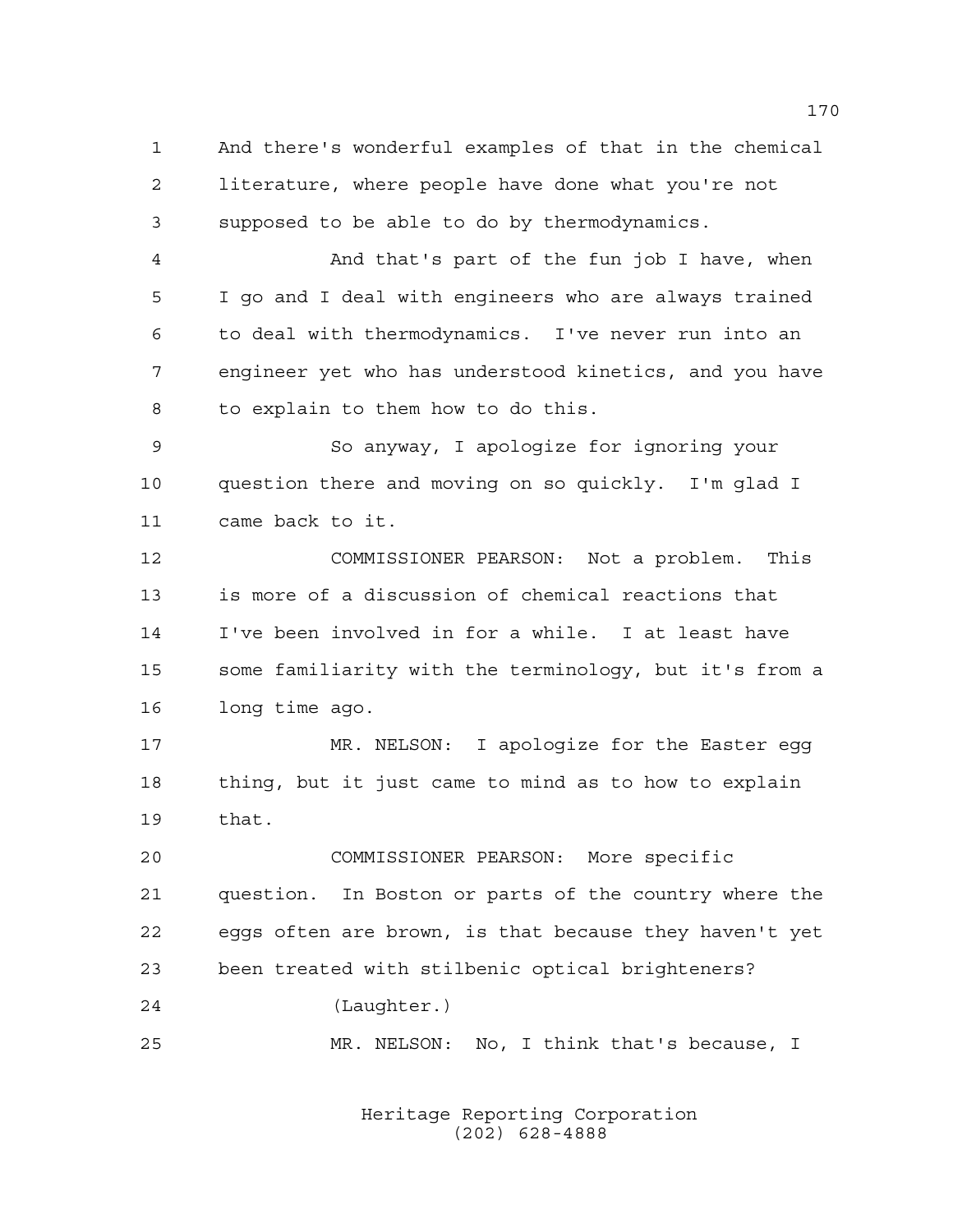1 think the chickens are fed a lot of calcium carbonate 2 and light dyes to make the eggs white. I think 3 they're naturally brown.

4 COMMISSIONER PEARSON: Okay.

5 MR. NELSON: You do have a lot of fun with 6 optical brighteners around Halloween, though.

7 COMMISSIONER PEARSON: You have some 8 familiarity with the domestic industry's production 9 facilities. What would be required for domestic firms 10 to produce higher-purity CBA? And if any of this is 11 knowledge that you're not supposed to reveal in public 12 because of whatever agreements you might have with a 13 former employer, by all means, don't say something you 14 shouldn't. But you can see the question I'm asking.

15 MR. NELSON: No, I see that. And I would, 16 actually I argued within my previous company that they 17 should do certain things that would make their process 18 a lot more effective.

19 The thing that TFM does that's most 20 effective is our, our precise control of the reaction 21 conditions. You heard this morning, it was talked 22 about how it's important to control the temperature 23 when you're working with cyanuric chloride, because 24 you get a lot of side reactions. And that's in fact 25 very true.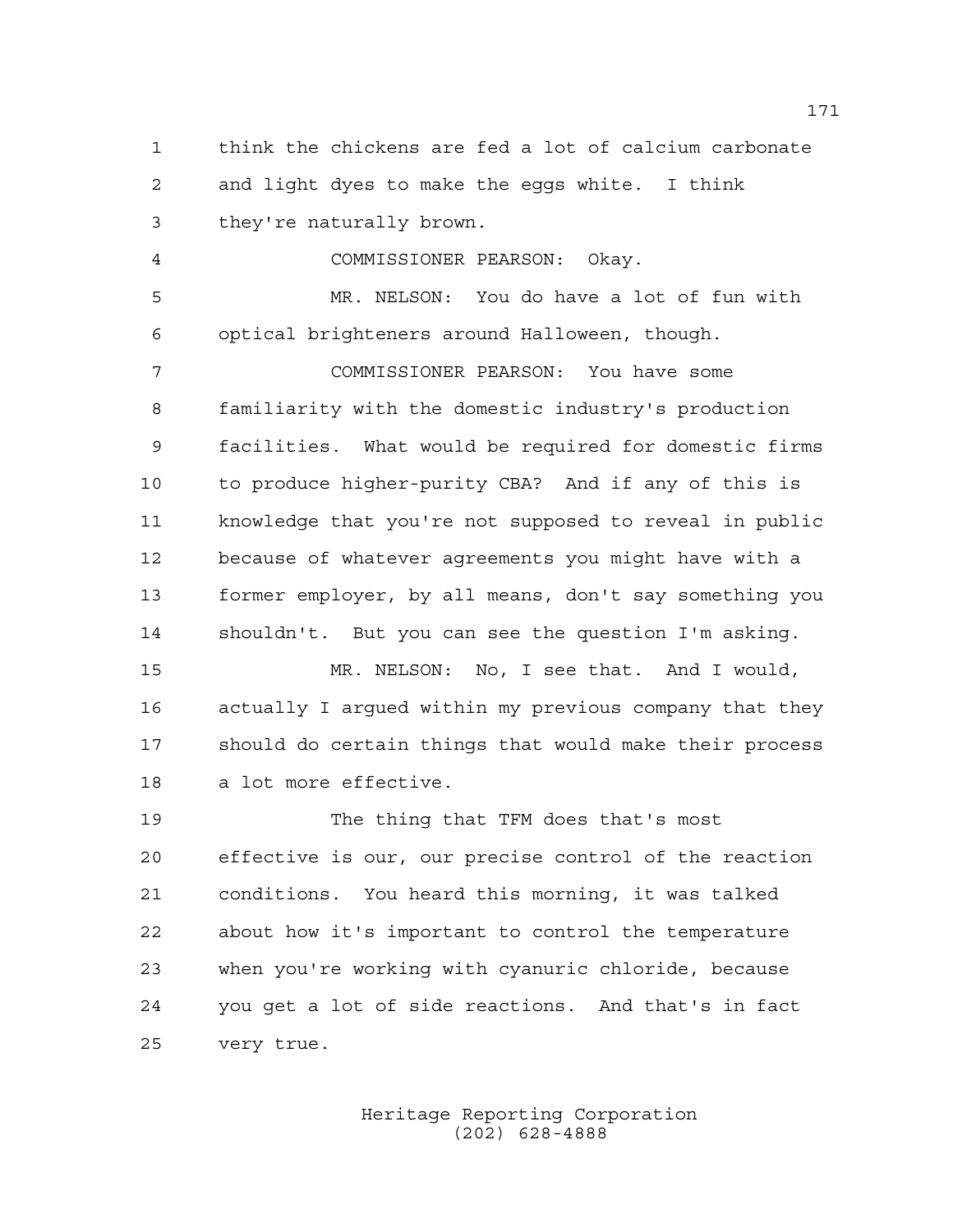1 How you do that cooling, and how you make 2 sure that the entire reaction mass is always at the 3 right temperature, and that you don't have places 4 where there's isolated thermal excursions occurring, 5 really gives you the control that you need.

6 And that's one thing that TFM does, is that 7 we have very precise control throughout the entire 8 reaction mass as to how to keep that temperature under 9 control. I'm not giving away anything that's rocket 10 science there; it's pretty simple to figure out. If 11 you need to control temperature specifically, you do 12 it by having plenty of capacity and efficient heat 13 transfer away from the reaction, so you control that.

14 You also can take care of things by 15 controlling your dilution ratio. There are many 16 things that the domestic industry could do quite 17 easily to match TFM's capabilities.

18 COMMISSIONER PEARSON: Okay, I'm over time. 19 But quickly on that point, if they were to run their 20 plants at a lower capacity, a lower through-put rate, 21 would they be able to achieve some of this? Or would 22 they --

23 MR. NELSON: Absolutely. As a process 24 chemist, that would be one way to do it.

25 COMMISSIONER PEARSON: And another way would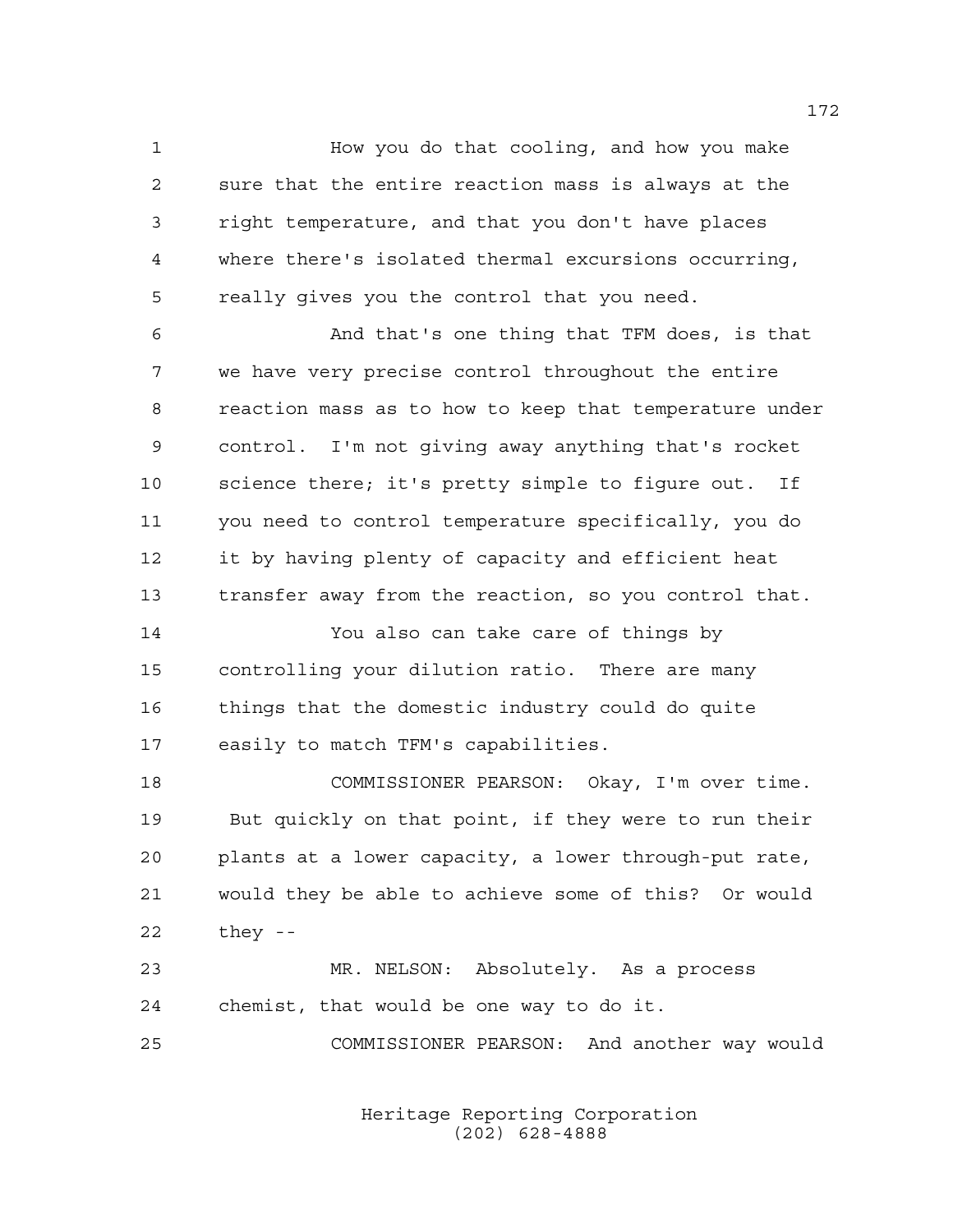1 be to make additional investments in capital 2 equipment?

3 COMMISSIONER PEARSON: Capital investments 4 would also do it. Changing the way you do the 5 reaction is also possible. There's other things that 6 you can do there.

7 COMMISSIONER PEARSON: Okay, thank you very 8 much.

9 CHAIRMAN OKUN: Commissioner Aranoff. 10 COMMISSIONER ARANOFF: Thank you, Madame 11 Chairman. Thank you, Dr. Nelson, for being here this 12 afternoon.

13 MR. NELSON: I go by Randy in the West 14 Coast. Nobody uses Doctor.

15 COMMISSIONER ARANOFF: Most of the time I 16 got by "Mom." Anyway, you've talked a lot to us today 17 about how TFM is marketing its product as a specialty 18 or a better product.

19 When the Commission collected quarterly 20 pricing data in our questionnaires, we asked for data 21 for a specific product; it was the 220 Tetra product. 22 And we did it in bulk and non-bulk. So that was the 23 two products that we collected data on.

24 And both the domestic industry and TFM 25 reported meaningful volumes of that product; I can't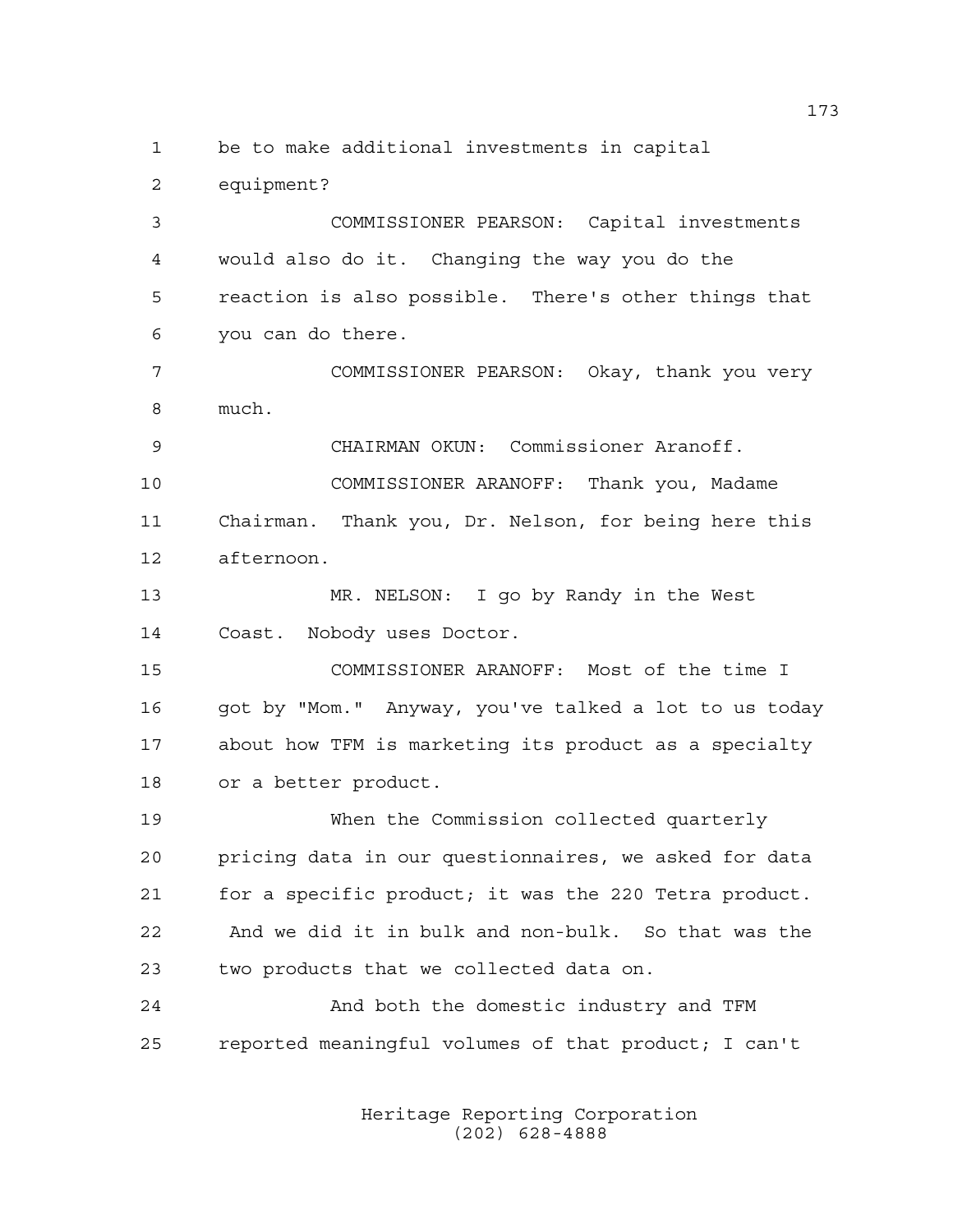1 characterize, it's confidential, how much of the total 2 that represented.

3 And so my question to you is, how is that, I 4 mean that, I'm told, is the basic product, the 5 workhorse product. How is that consistent with your 6 argument that mainly you're in the U.S. market 7 marketing something specialized?

8 MR. NELSON: That's a fair question, and let 9 me try to answer that. For lack of a better 10 explanation, I would say that the brightener 220 is 11 kind of like the 737 of optical brighteners: 12 Everybody flies it. That's how you get from point A 13 to point B. You don't have a whole lot of first class 14 or business class on it. Southwest flies it, 15 everybody is coach.

16 If you're in business you have to have a 17 bread-and-butter product, and that's basically the 18 bread-and-butter product. The specialties are the 19 disulfos and the hexas.

20 But in order to be in the market, you need 21 to have one of the main things that people are asking 22 for. I mean, if I go into company A and they say 23 well, I really need your hexa for this application, 24 and by the way, I also buy a boatload of the tetra, 25 can you help me there. I need to have that.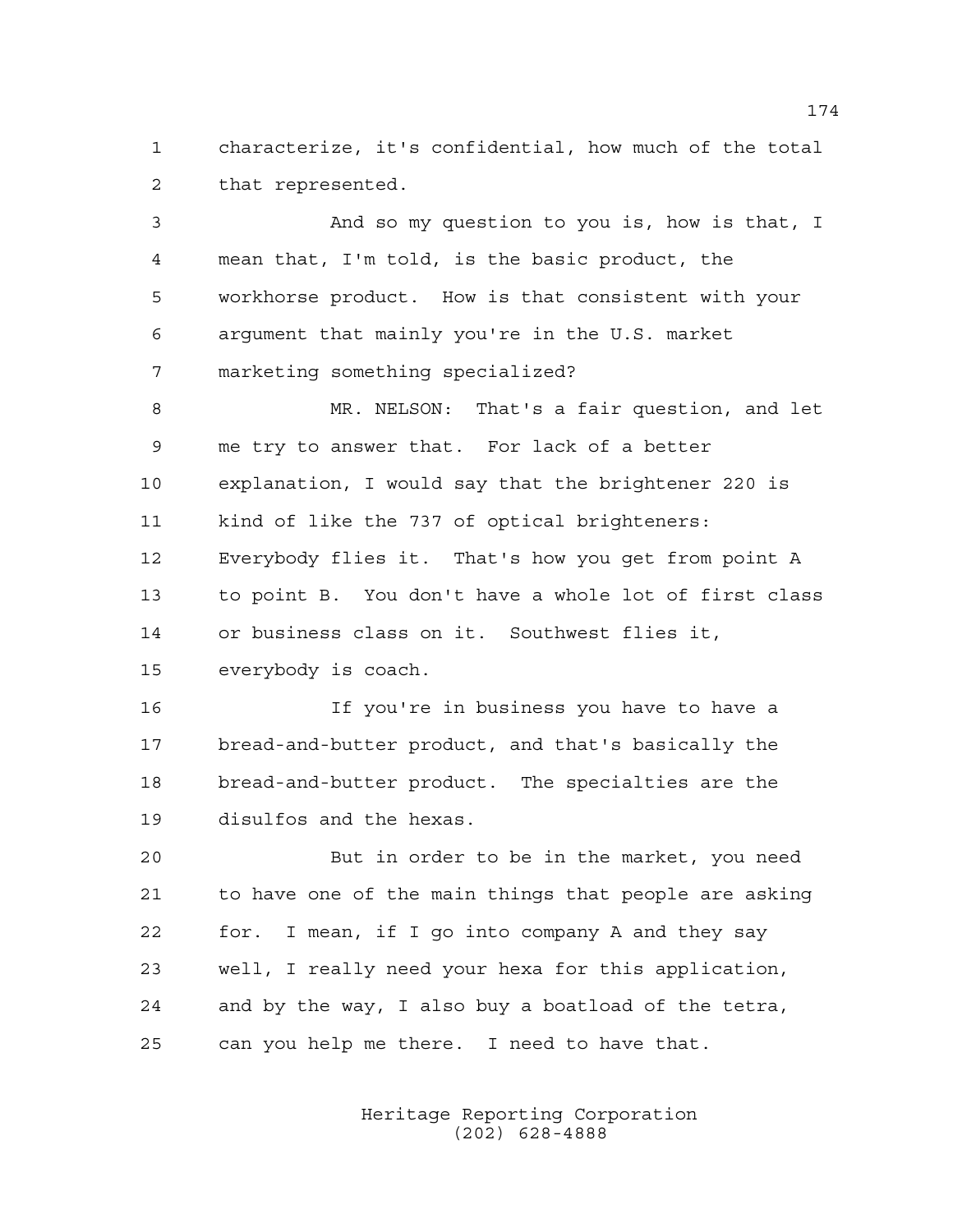1 And so if I just had only the specialties, I 2 wouldn't have much business. But our approach to 3 selling is a specialty approach; it's not a commodity 4 approach. That's the difference.

5 COMMISSIONER ARANOFF: Okay. I mean, that 6 sort of leads me into my next question, which is 7 you've told us that you sell a better product at a 8 higher price, and that your customers tell you that 9 your prices are higher. We have pricing data that 10 we've collected in this case, and it has a number of 11 ambiguities associated with it.

12 **I** would say that based on the current state 13 of the pricing data, it doesn't really support the 14 argument that TFM is offering a consistently higher-15 priced product. Is there anything that you can do -- 16 and this may be a question for counsel, who has access 17 to the confidential record -- to show us what, in the 18 data that we've collected, would support your 19 impression of the market that you're selling at a 20 higher price?

21 MR. NELSON: I'd be very happy to look at 22 that data. But unfortunately, I have not seen that 23 data. All I get are the complaints from customers 24 that we're higher in price. So I do not see what you 25 see. And so, on the basis of what I hear is why I say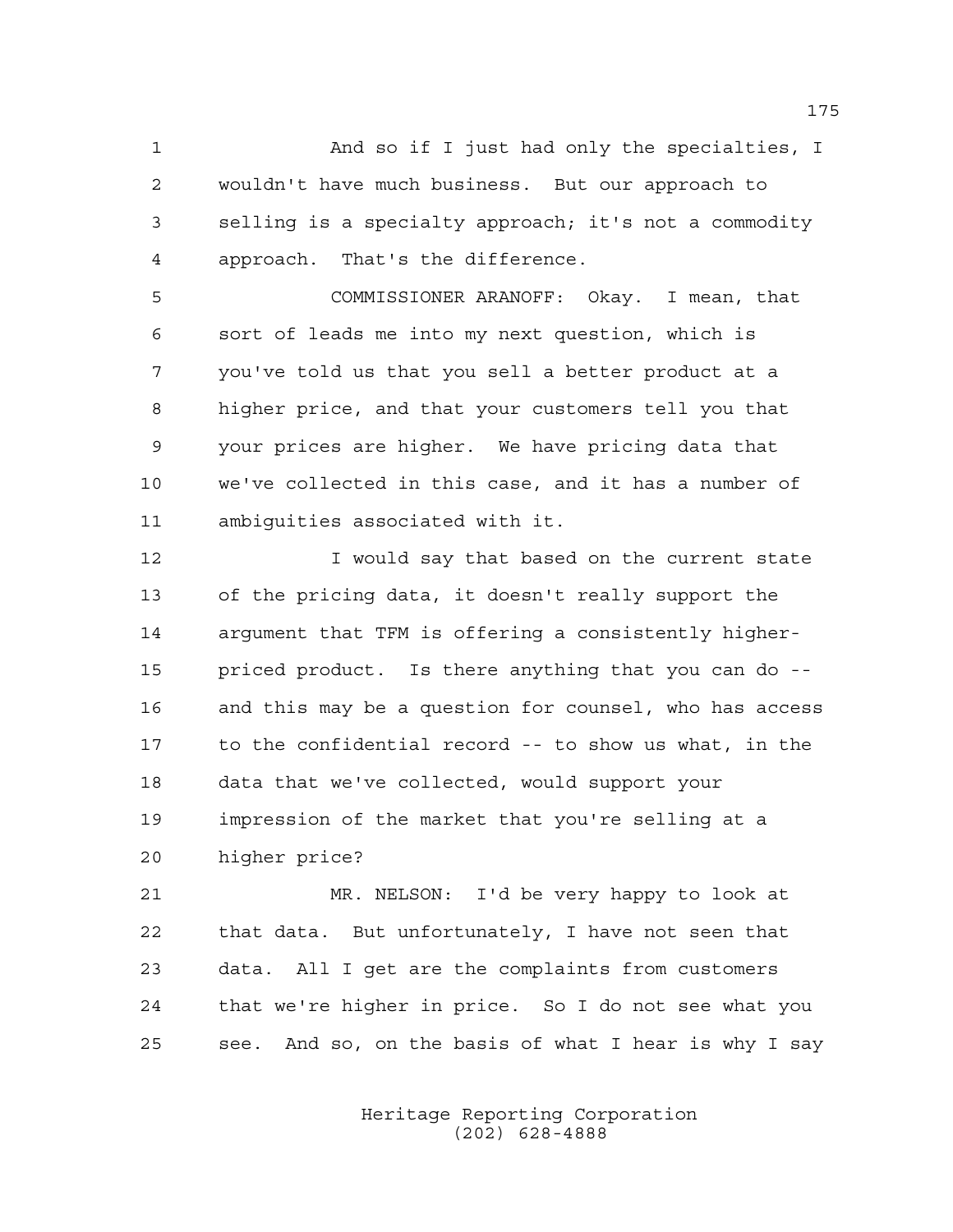1 what I do.

| $\mathcal{L}$  | COMMISSIONER ARANOFF: Okay. There is                  |
|----------------|-------------------------------------------------------|
| 3              | obviously a debate that's been going on here about    |
| $\overline{4}$ | what it means to provide superior service to          |
| 5              | customers. And I asked this morning Clariant's        |
| 6              | witnesses to describe the kinds of services that they |
| 7              | provide. You have described the kinds of services     |
| 8              | they provide.                                         |

9 I'm obviously not a chemist, but I'm not 10 sure that I'm expert enough to see the difference 11 between what they were telling me, and what you were 12 telling me. And I'm trying to figure out what 13 question I could ask you, or what I could ask you to 14 put on the record, that I and my colleagues would find 15 persuasive of your argument that you're providing a 16 kind of service, or a degree of service, that can't be 17 or isn't being supplied by other domestic producers.

18 I don't know if you have a suggestion. The 19 only thing I was thinking, and I don't know if this is 20 possible, is if you have, you know, customers who 21 would be willing to tell us that, in an affidavit or 22 something, that they tried to get this service from 23 somebody else and couldn't.

24 MR. NELSON: I've got a couple people in 25 mind. I don't know that they would have tried to get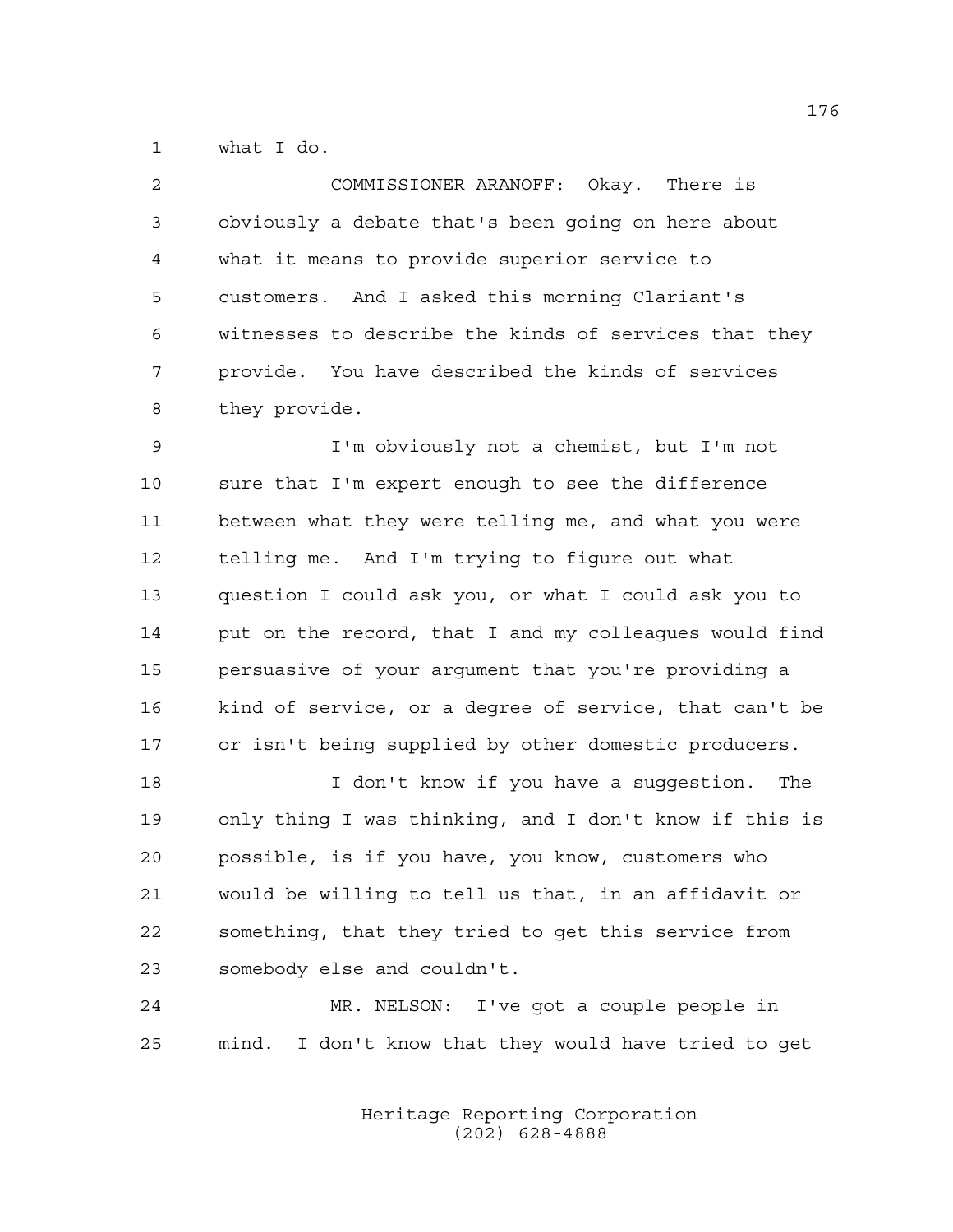1 the service from anyone else, because they knew that 2 we could fix the problem, and they called us first.

3 So they didn't spend the time butting their 4 head against the wall to get nowhere; they called us. 5 And we fixed the problem. So I'm trying to figure 6 out how I could prove, short of calling them up and 7 saying could you go goof around for about six months 8 with someone else to figure out how to fix this, and 9 then give me a call and I'll come in and fix it.

10 They're not going to do that. If they know 11 that you can do the work, they're going to call you 12 first.

13 COMMISSIONER ARANOFF: Okay. Yes, I 14 understand that. You know, we're in a position here 15 where we've got people with eminent chemistry 16 credentials on both sides of the case, both telling us 17 something, and we're going to have to make a 18 credibility determination. That's my job, and I'm 19 willing to do it.

20 But if I don't have to do it just on who 21 seems more believable to me today, and I can do it 22 based on something else, that I think would be the 23 preferable approach.

24 MR. NELSON: I mean, the argument that 25 there's only four of us in the U.S., we have to be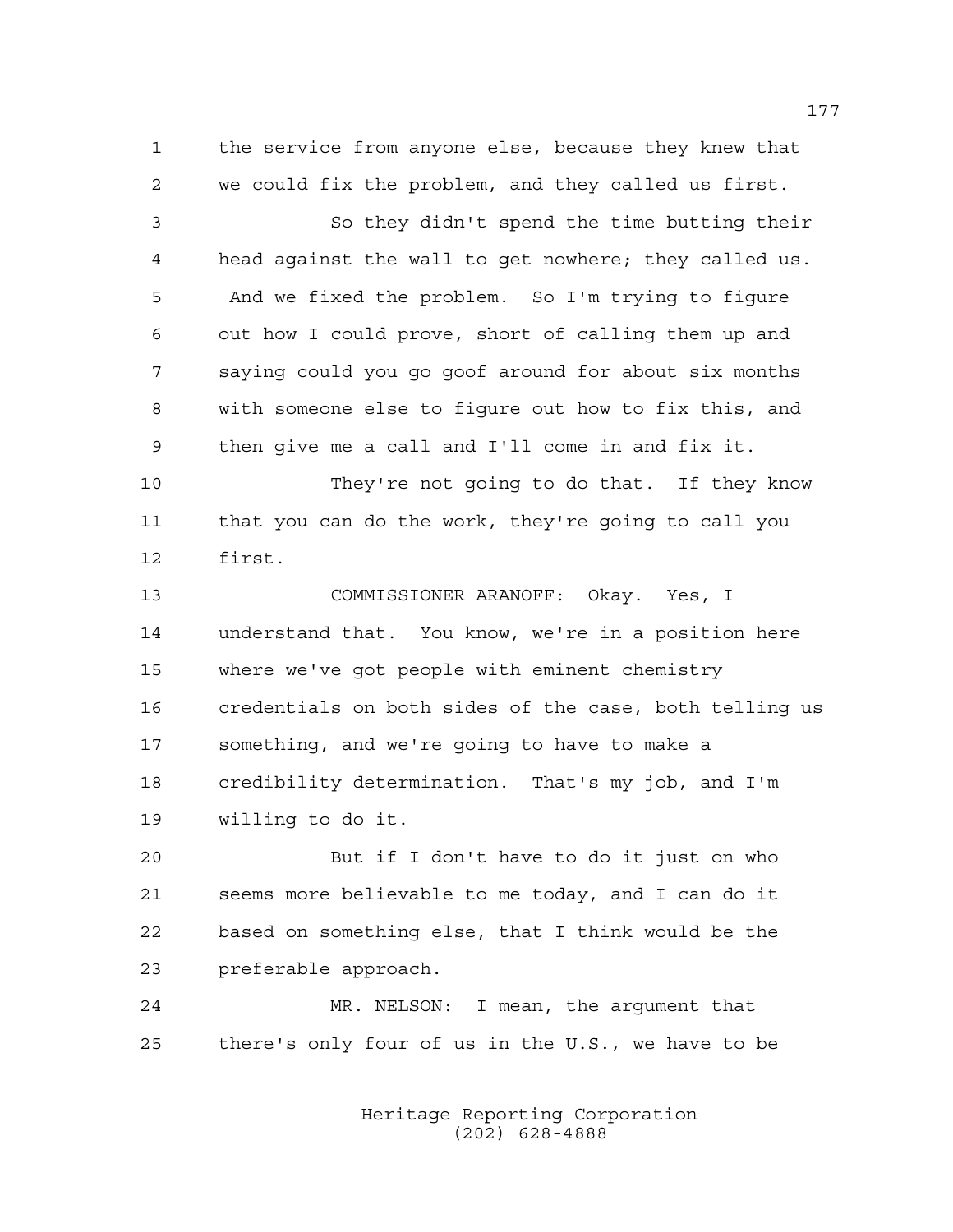1 very good. I mean, we are small, we are effective; we 2 also have good resources back in Taiwan. We have a 3 very good laboratory; they turn around information for 4 us very quickly. And what's even more important is 5 they do what I ask.

6 Because rather than just generating some 7 data that may or may not be useful, they will do what 8 I ask to see if I can see something. So it's not 9 cookie cutter-type chemistry that we do, hand-sheet 10 studies or things like that. We oftentimes end up 11 doing fairly challenging technical analyses.

12 We do this on the paper-making side, too. 13 I've got four or five e-mails that I'm supposed to be 14 responding to where we are looking at some of the 15 peripheral effects of brightness issues, and how to 16 resolve that so our product works better.

17 But if we need to get you affidavits from 18 some people, I've got several suggestions in mind that 19 I would be happy to talk to them, and ask them.

20 COMMISSIONER ARANOFF: Okay. No, I 21 appreciate that, and I think you can see the situation 22 that we're in. So whatever you can think of to help 23 us out on the record I think would be appreciated. 24 You have submitted some test results

25 concerning purity levels with your brief. And I don't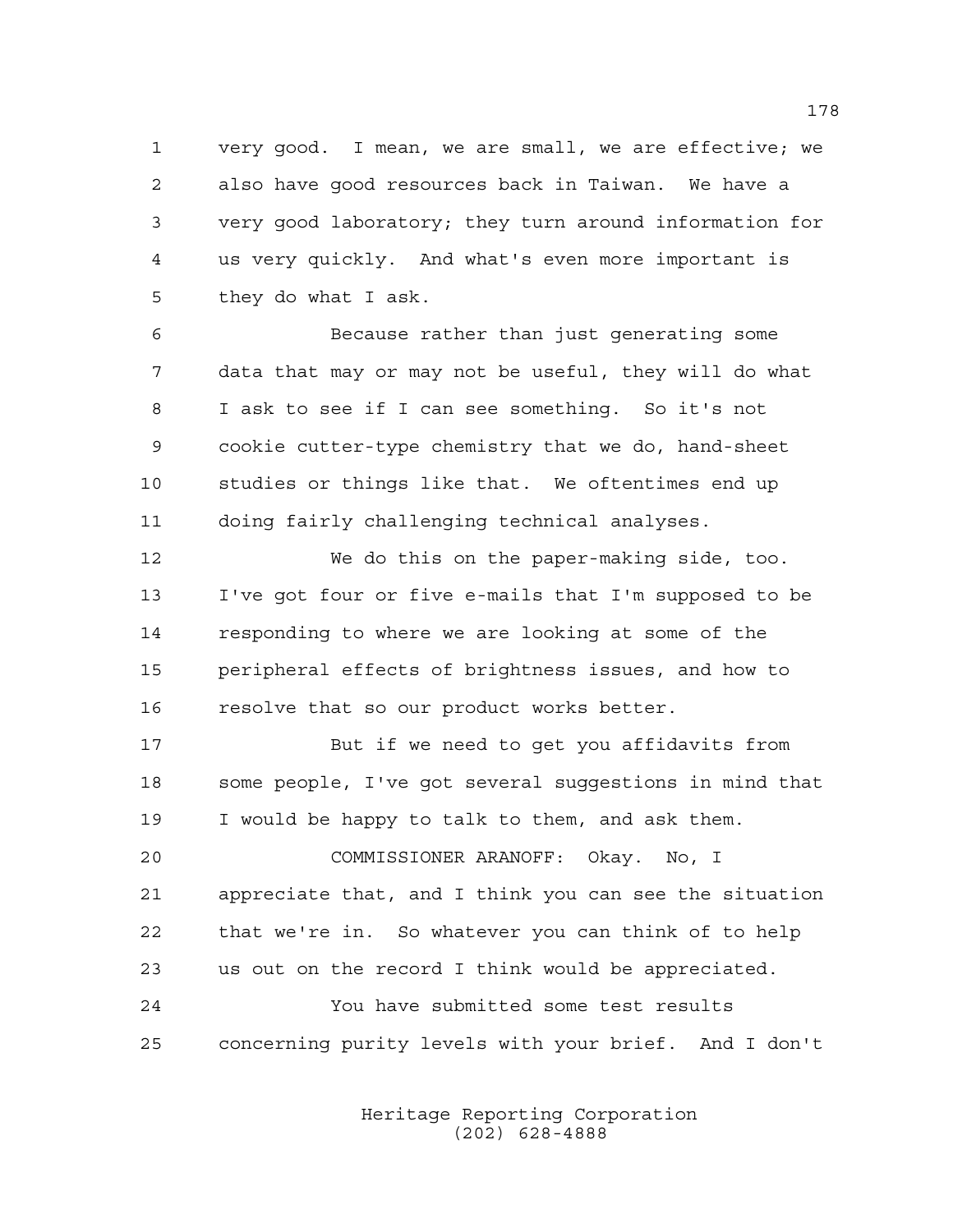1 know if that's the same as Table 1 that you gave us 2 today, or if it's something different.

3 MR. NELSON: It's Table 1. 4 COMMISSIONER ARANOFF: Okay. And in 5 Clariant's prehearing brief they critiqued these test 6 results on purity levels, and said that the purity 7 level can be affected by the age of the product, and 8 that some of the samples were terribly old. And I 9 just wanted to give you an opportunity to respond to 10 that critique. 11 MR. NELSON: Thank you for the opportunity, 12 because if your product is impure, your shelf life is 13 much shorter. If your product is pure, it's very 14 stable over a longer period of time. 15 All these samples were well within that one-16 year period, though. I have no question that my -- 17 COMMISSIONER ARANOFF: Was that one year 18 since they were produced, or one year since the 19 customer gave them to you? 20 MR. NELSON: The customer that would be 21 using would be going through, you know, a tank truck 22 or so every week or two. So that's time of production 23 versus time of us obtaining the samples is pretty much 24 the same number, within the definition of a year 25 period of time. The differential would be small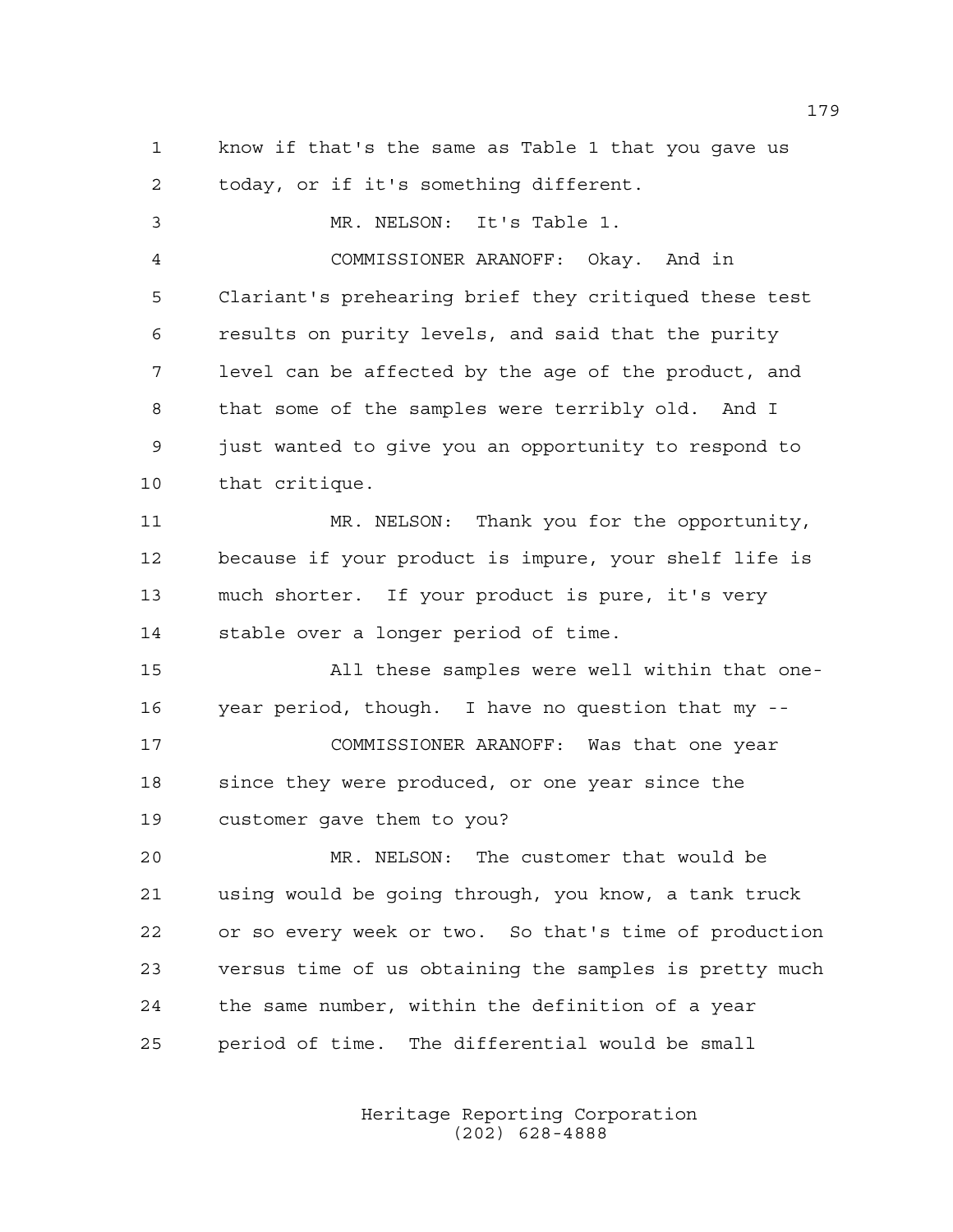1 relative to the year period of time.

2 COMMISSIONER ARANOFF: Okay, so my time is 3 almost up, so I'm going to stop there and come back in 4 the next round. Thank you. 5 CHAIRMAN OKUN: Commissioner Johanson. 6 COMMISSIONER JOHANSON: Thank you, Chairman 7 Okun. I have no further questions, but I'd like to 8 thank Mr. Nelson for appearing here today. Thanks. 9 MR. NELSON: You're quite welcome. Thank 10 you. 11 CHAIRMAN OKUN: I wonder, Mr. Nelson, if you 12 could talk about demand for the product here, and then 13 demand in Asia and abroad. And what trends you have 14 observed over this period, as well as what trends you 15 see in the future. 16 MR. NELSON: To be honest, I'm probably not 17 the right person to do that. Mostly in the past nine 18 months I've been wearing a hat that says "technical" 19 on it, so I would have to, I'd probably defer that to 20 Mark. 21 CHAIRMAN OKUN: Okay. So Mr. Koenig, just 22 for a post-hearing. We've collected information in 23 the staff report, but if there's anything else you 24 would want to add there, I'd appreciate that. 25 And then also, and I don't know, Mr. Nelson,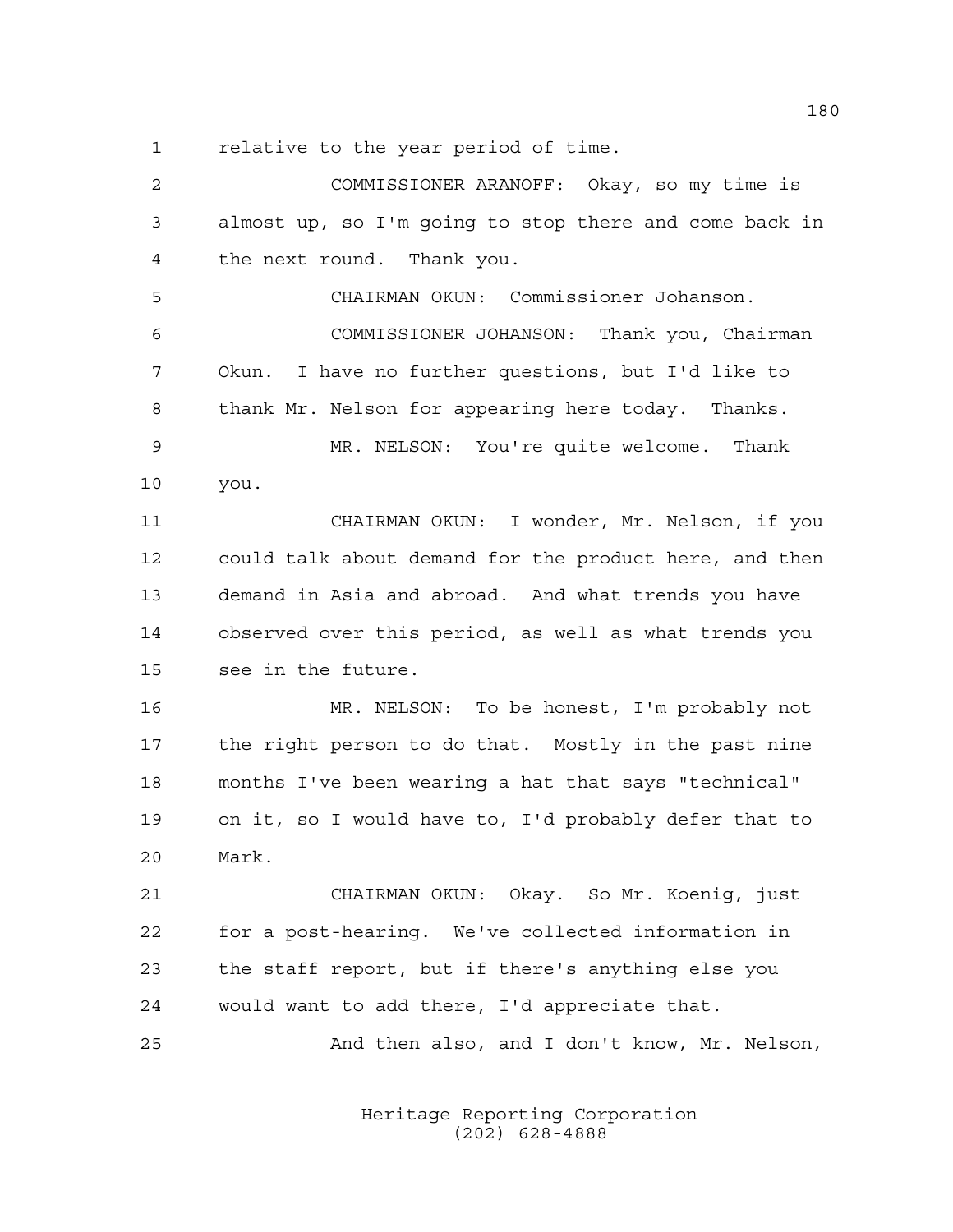1 could you come at, one of the questions I'd asked the 2 panel this morning is whether they have seen an impact 3 from imports of finished paper product, either on 4 demand in the U.S. market or with respect to impact on 5 price.

6 MR. NELSON: I know that there is 7 substantial paper coming on shore. But I also know 8 that two of our customers that are among my favorites, 9 simply because I've known these people for 25 years, 10 are selling substantial amounts of their paper 11 overseas. They are actually shipping off shore, and 12 being very effective at that right now. That I find 13 very interesting, and very pleased. Because, as was 14 pointed out this morning, the Northwest, which is 15 where this is logically occurring, is one of the 16 smaller markets. So that is good for our local 17 industry in the Northwest.

18 CHAIRMAN OKUN: Okay. If you have any 19 further information, or if there is anything 20 available, that would be great to have for post-21 hearing, as well.

22 And then I guess, Mr. Koenig, best directed 23 to you for post-hearing. There's obviously been a lot 24 of discussion this morning, as well as in the briefs, 25 about the pricing data, and the adjustments the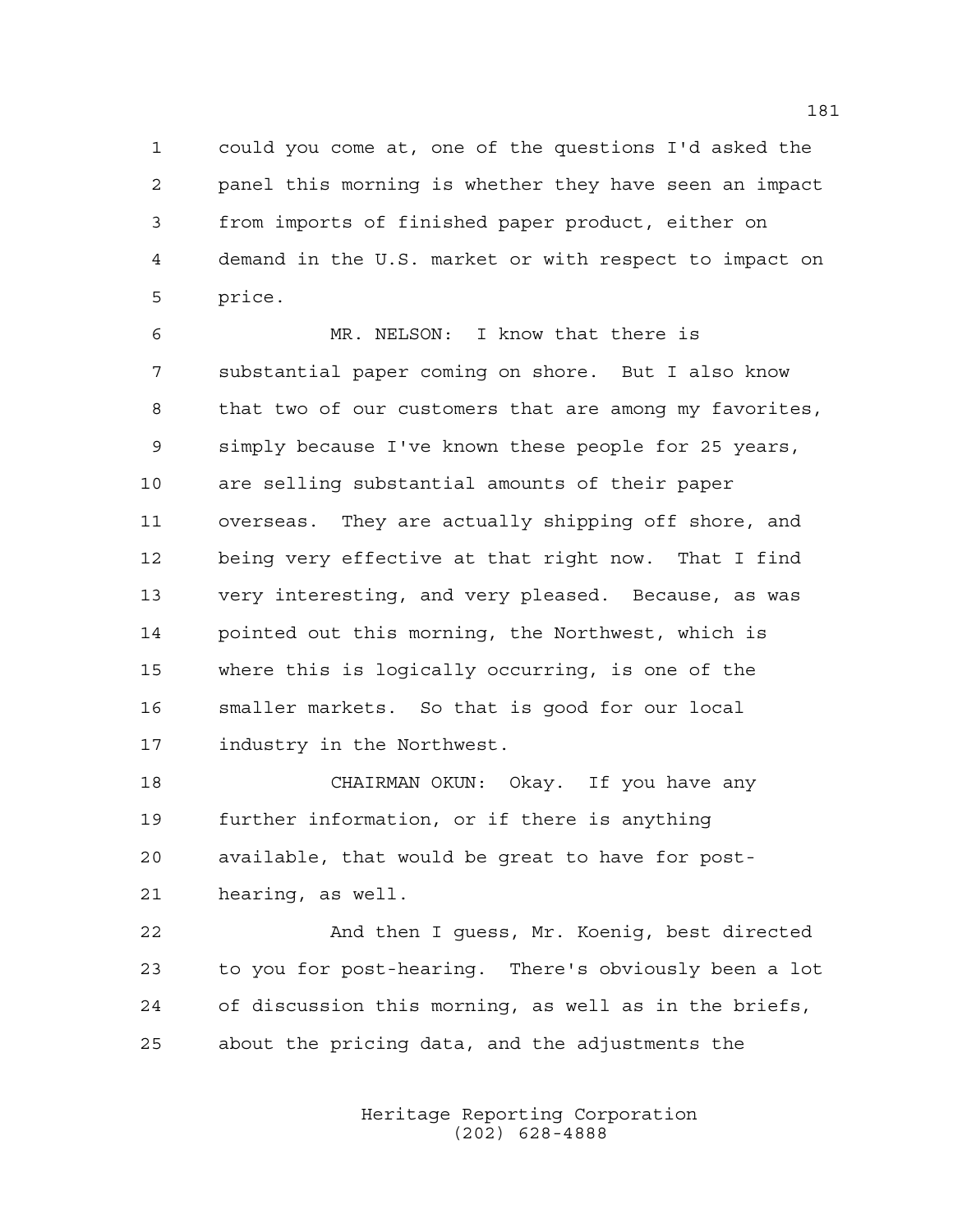1 Petitioner has urged either on the FOB data or on a 2 delivered-price basis. And if you could look at that 3 again in the post-hearing with regard to the questions 4 that were asked today, and put in your best case on 5 the pricing data.

6 MR. KOENIG: Okay, will do.

7 CHAIRMAN OKUN: Okay. And then again, and I 8 know you've done some of this, and Mr. Nelson doesn't 9 have the data in front of him. But one of the things, 10 as you know, that we've cited in the preliminary was 11 the, as evidence of competition and price competition 12 in this market was their lost sales and lost revenue 13 allegations. And to the extent that there is any 14 additional information that's been gathered that you 15 think would be helpful in your argument, if you would 16 address that post-hearing, as well.

17 MR. KOENIG: Okay.

18 CHAIRMAN OKUN: I think with that, I believe 19 my questions have been either covered, or I think they 20 have been covered, so thank you very much for all your 21 responses. I very much appreciate them. Vice

22 Chairman Williamson?

23 VICE CHAIRMAN WILLIAMSON: Thank you, Madam 24 Chairman. I'm about to do something that I'm afraid 25 may foolish given someone who's only had a high school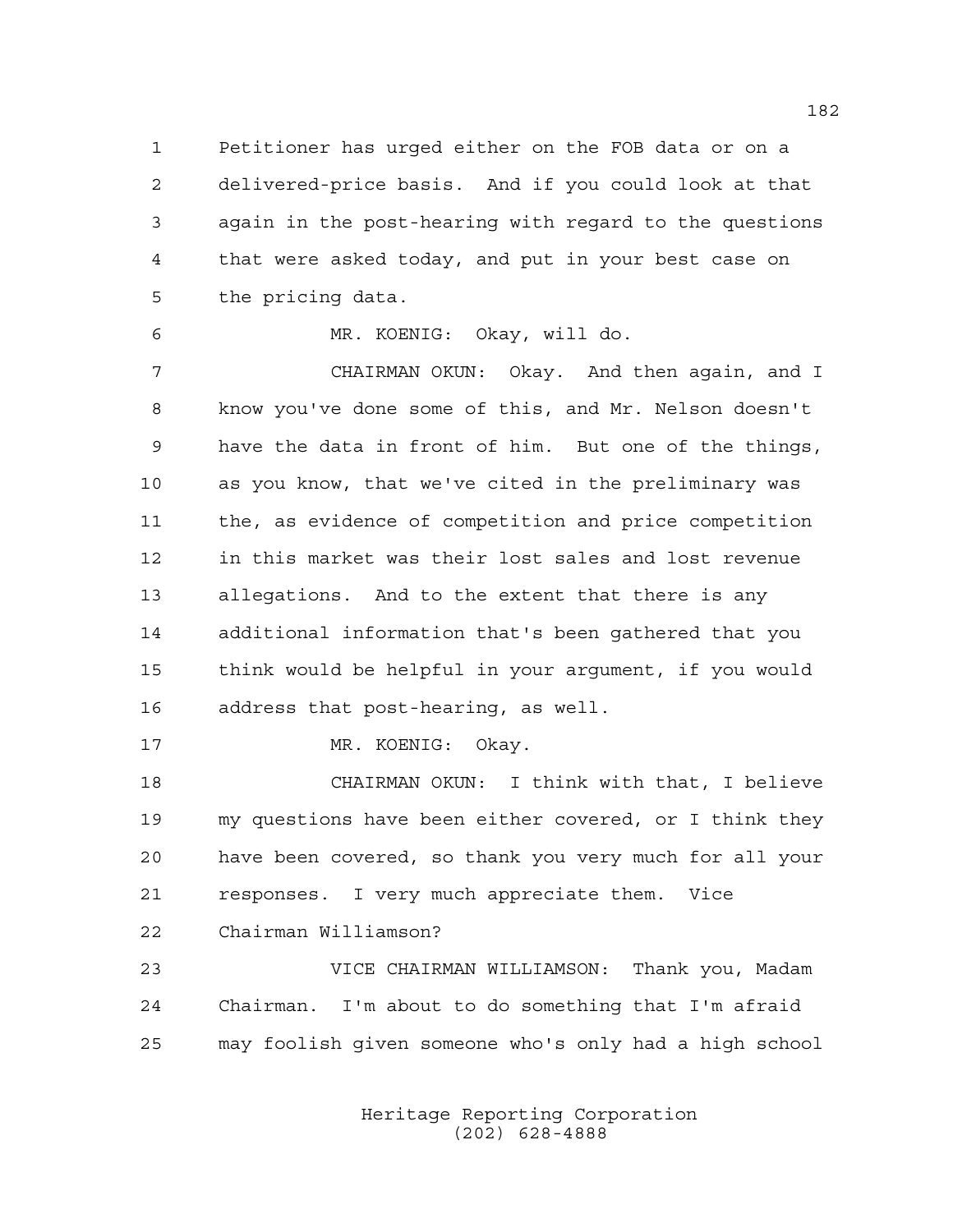1 chemistry. I never before in a hearing had to look up 2 so many terms during the hearing on Google, things 3 like HBL purity and stuff like that.

4 MR. NELSON: Please ask.

5 VICE CHAIRMAN WILLIAMSON: But I guess my 6 question is you've talked a lot about purity. The 7 Petitioners this morning talked all about 8 concentration, the 23 percent, and so I was wondering 9 when you talk about purity, if it's 85 percent pure, 10 and Petitioners say that's sufficient, what is the 11 other 15 percent? Is it inert material, other items?

12 MR. NELSON: No. No, definitely not inert 13 materials. If we had the triazine structures up 14 there, instead of having the amino, the diethanol 15 amino function that was mentioned as one of the 16 reactants, if you replace that with a hydroxyl group, 17 a monohydroxyl group from water hydrolysis instead of 18 the mean reaction, that product is about neutral in 19 effectiveness in terms of generating a fluorescence, 20 and if you have two hydroxyls on both molecules, it's 21 actually negative.

22 If you had a reaction failure with adding 23 one of the amines like analine or sulfanilic acid, 24 that actually behaves as a red dye, and the color is 25 basically the same as your desk there, so while you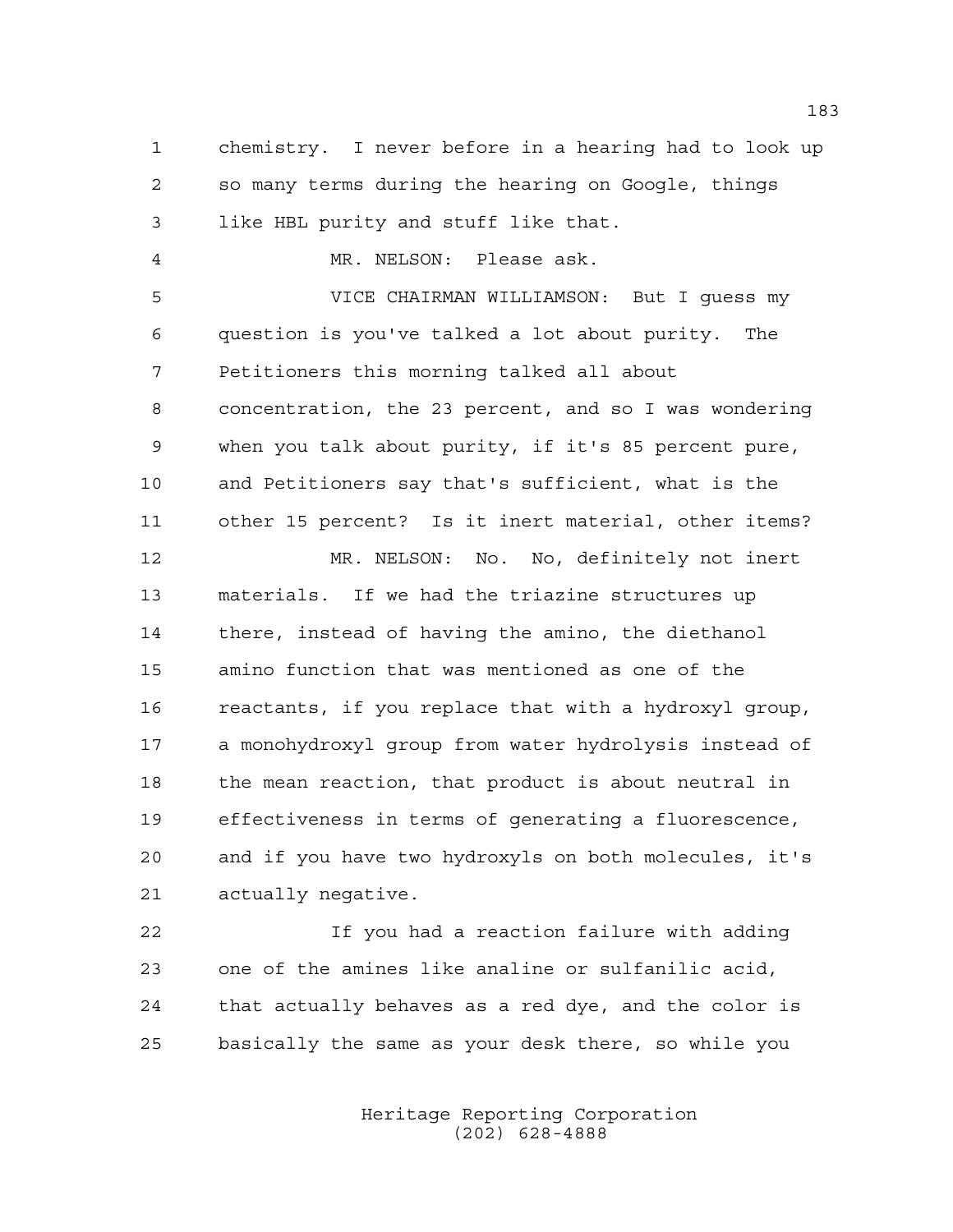1 may be adding 85 percent of optical brightener, but 2 you're adding at the same time three to four percent 3 of dulling red dye.

4 VICE CHAIRMAN WILLIAMSON: Okay. So four 5 percent is your molecules that are not the ones --

6 MR. NELSON: No, no. When I say the 7 molecules are deleterious, they actually have either a 8 neutral effect, or they actually degrade the 9 brightness or shift the shade to a color that you 10 don't want, and that's a double-edged sword. Not only 11 is it changing the color of what you want, but you 12 have to add dyes back to get it to where you want it 13 to be, which further degrades the brightness, so 14 purity is absolutely very important in making high 15 brightness, and the byproducts that are formed are 16 just not neutral inert byproducts. They contribute 17 quite negatively to the performance.

18 VICE CHAIRMAN WILLIAMSON: And so depending 19 on what those molecules are, a product that's 85- 20 percent impure may work, but in other circumstances, 21 the molecules are different. A product that's 85- 22 percent impure may not work?

23 MR. NELSON: Absolutely, especially as you 24 start getting into a more challenging application. It 25 may work fine at 88, 89, 90, 92 brightness. 96, 98,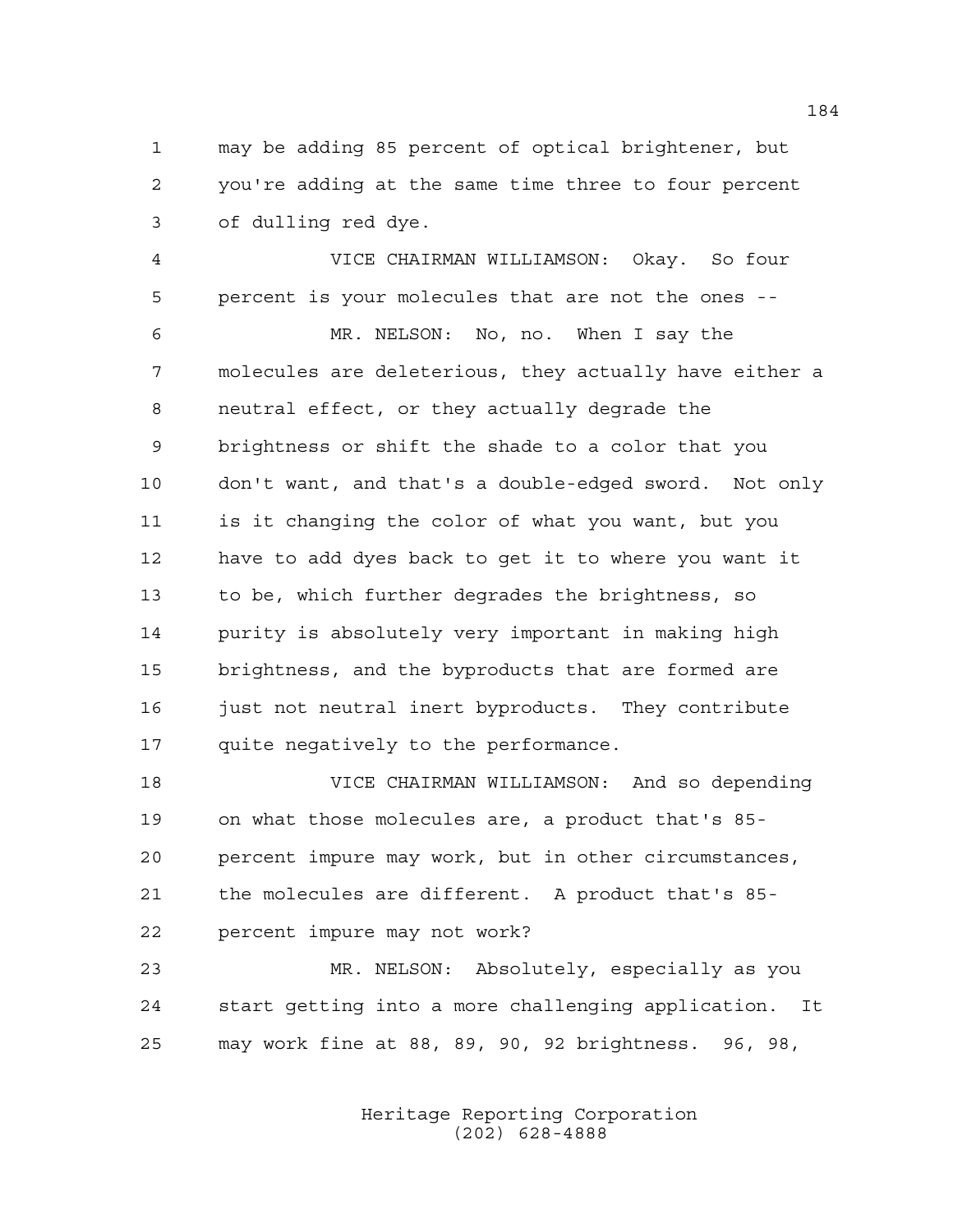1 99, let's start adding some recycled paper where it 2 may have news print in there. You start separating 3 the men from the boys pretty quick. 4 VICE CHAIRMAN WILLIAMSON: Okay. 5 MR. NELSON: It really makes a big 6 difference. 7 VICE CHAIRMAN WILLIAMSON: Now, are these 8 things that can be verified by chemical analysis? 9 MR. NELSON: They have been. That's what I 10 was referring to. That's known chemistry. I don't 11 have that report obviously. Since I left CIBA, I 12 don't have access to it, but I was intimately involved 13 in some of that work, and I remember seeing the 14 structures, and if you've done organic chemistry for 15 35, 40 years, certain things stick with you when you 16 see it, and it catches your interest. I know what 17 they are. 18 VICE CHAIRMAN WILLIAMSON: So do paper 19 manufacturers in their specifications say that certain 20 tests or certain assay have to --

21 MR. NELSON: No. Paper makers, that's a 22 very low technical area, and in fact, that's why it's 23 important for the supplier to be very on top of their 24 performance game because the suppliers more and more 25 and more rely on the supplier to tell them what's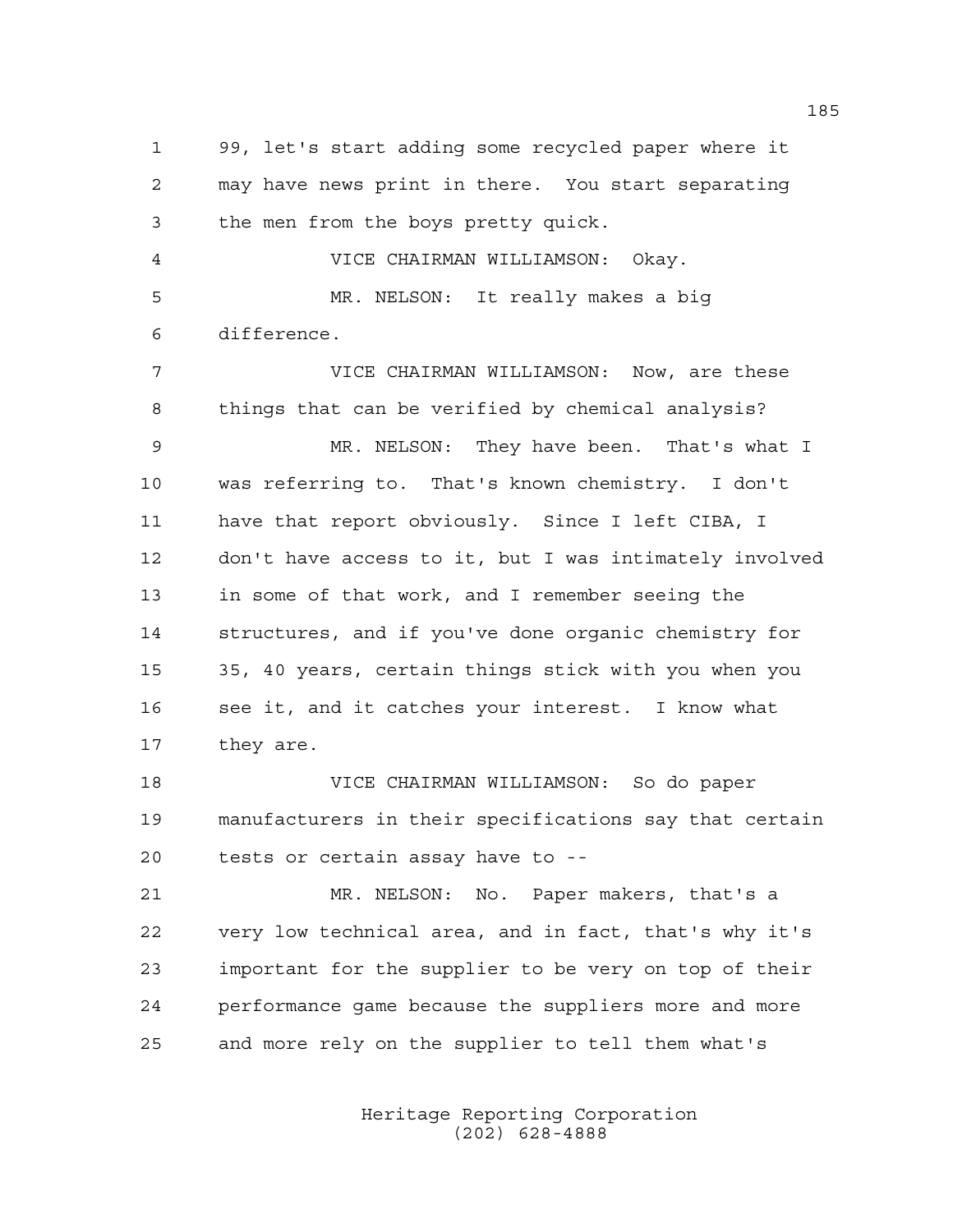1 right, and if I go in and I were to try to supply 2 something that was 85- or 95-percent pure, and some of 3 my customers are trying to make something at 99 4 brightness that was 100 percent recycle with color 5 lock, it's not going to work, or if it does work, the 6 cost is going to be so high that they can't afford to 7 do it. 8 VICE CHAIRMAN WILLIAMSON: Okay. And if 9 they have a problem, would they come back to the 10 supplier and says -- 11 MR. NELSON: I'd hear about it very quickly.

12 VICE CHAIRMAN WILLIAMSON: Okay. Because 13 it's just hard for us to get a handle on this thing 14 given that we don't have anything on the record that 15 goes into it.

16 MR. NELSON: I understand.

17 VICE CHAIRMAN WILLIAMSON: Okay. Thank you 18 for that. Actually, it's a clear explanation, yes. 19 I'm sorry. I think we've already asked that you 20 discuss this question on delivery price and 21 adjustments that should made to the data to take into 22 account warehousing, your let-down costs. I assume 23 you're going to do that all post hearing? 24 MR. KOENIG: Yes.

25 VICE CHAIRMAN WILLIAMSON: Okay.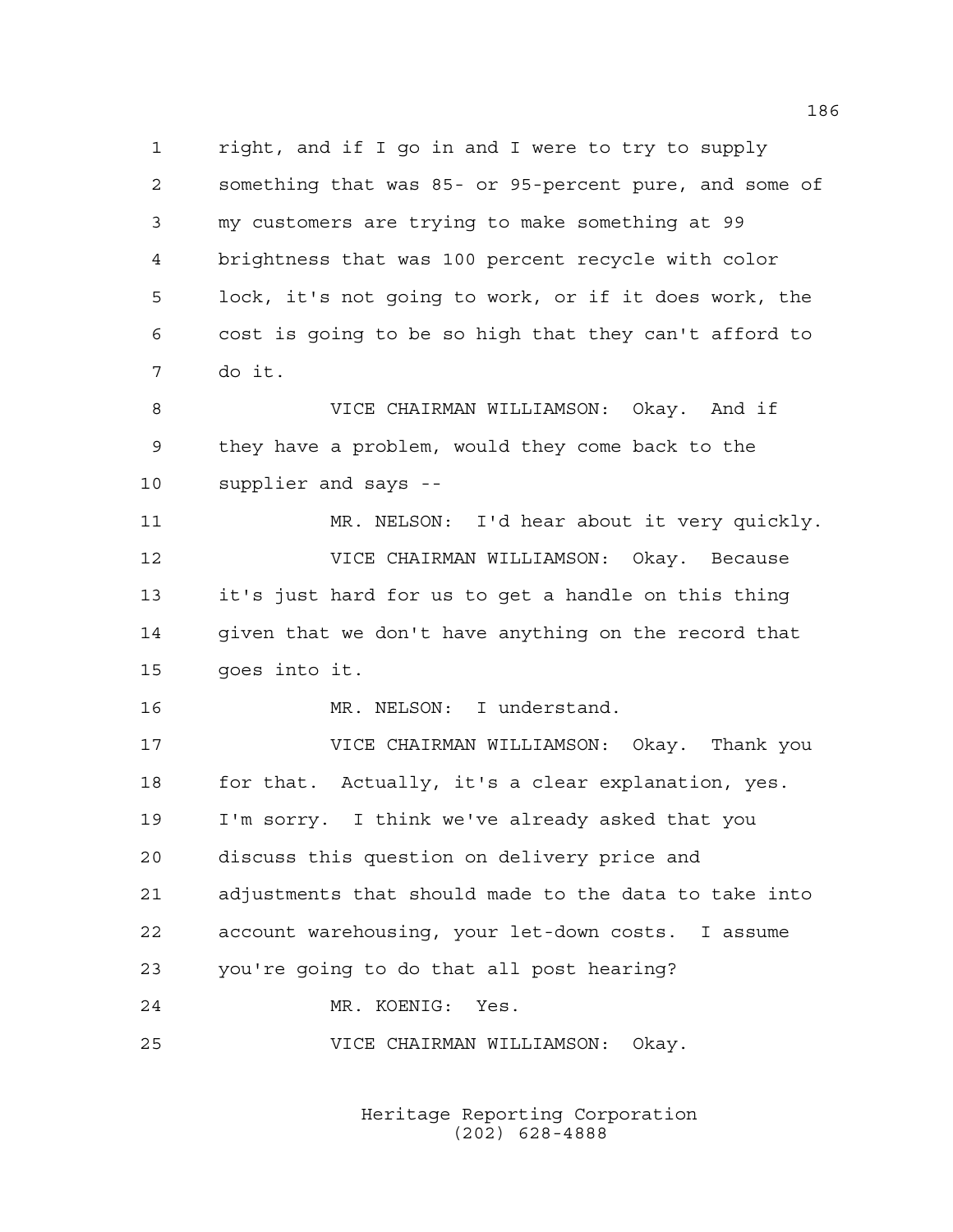1 MR. NELSON: We call it make done.

2 VICE CHAIRMAN WILLIAMSON: Okay. Excuse me. 3 Okay. There's also, and this probably has to be done 4 post-hearing, too, Petitioner's claim there's evidence 5 of price depression when we look at Table 4-3, which 6 breaks out shipments by the three categories of 7 products, and this table shows AUVs for the domestic 8 producers your shipments. Can we AUVs as a proxy for 9 price and when we're looking at the imports, and are 10 there product mix issues that we should take into 11 account? You can address that post-hearing, too. 12 MR. KOENIG: Yes. 13 VICE CHAIRMAN WILLIAMSON: Can you explain 14 post hearing if need be the capacity and capacity 15 utilization data in Table 7-3? 16 MR. KOENIG: Okay. 17 VICE CHAIRMAN WILLIAMSON: I'm not sure if 18 anyone's asked about the trend for long-term to short-19 term contracts and if you agree with what we heard 20 this morning about that trend. I don't know. It's 21 something that may have to be discussed post hearing 22 too if there's anything differences? 23 MR. NELSON: Yes, I would say so. 24 VICE CHAIRMAN WILLIAMSON: Good. Given the 25 size of the Chinese industry even based on our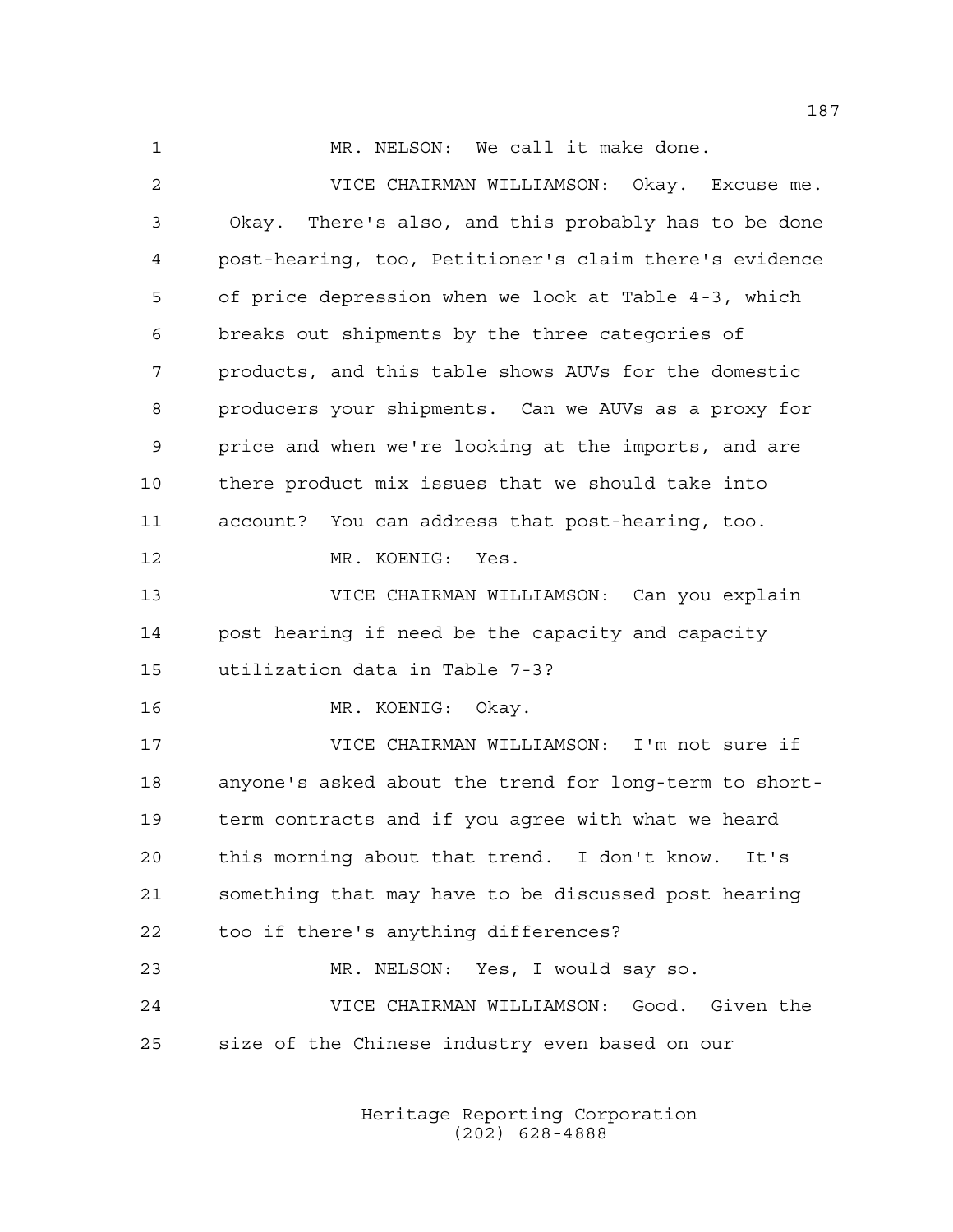1 questionnaire responses, how likely is TF to make 2 significant in roads into the Chinese market? Again, 3 that may have to be address post hearing, too. 4 MR. KOENIG: Yes, we can do that post 5 hearing, though there is now a free-trade agreement 6 between China and Taiwan where Taiwan can ship duty 7 free into China, which just happened, so which is 8 believed to create big opportunities for TFM. 9 VICE CHAIRMAN WILLIAMSON: Okay. Even given 10 the size and number of producers in China? 11 MR. KOENIG: Well, TFM too, you can tell 12 they approach the market a little differently, so as 13 developing a market for what they do. 14 VICE CHAIRMAN WILLIAMSON: Okay. Good. 15 Thank you, and just one last question -- 16 MR. NELSON: As an example of that I just 17 mentioned to Peter -- 18 VICE CHAIRMAN WILLIAMSON: Sure. 19 MR. NELSON: I actually made a trip to China 20 to go to APP, which is the largest paper maker in 21 China because of technical competence of TFM, so I had 22 to go there to offer some suggestions as to how things 23 could work better. It was a very interesting 24 operation.

25 VICE CHAIRMAN WILLIAMSON: Okay. Thank you.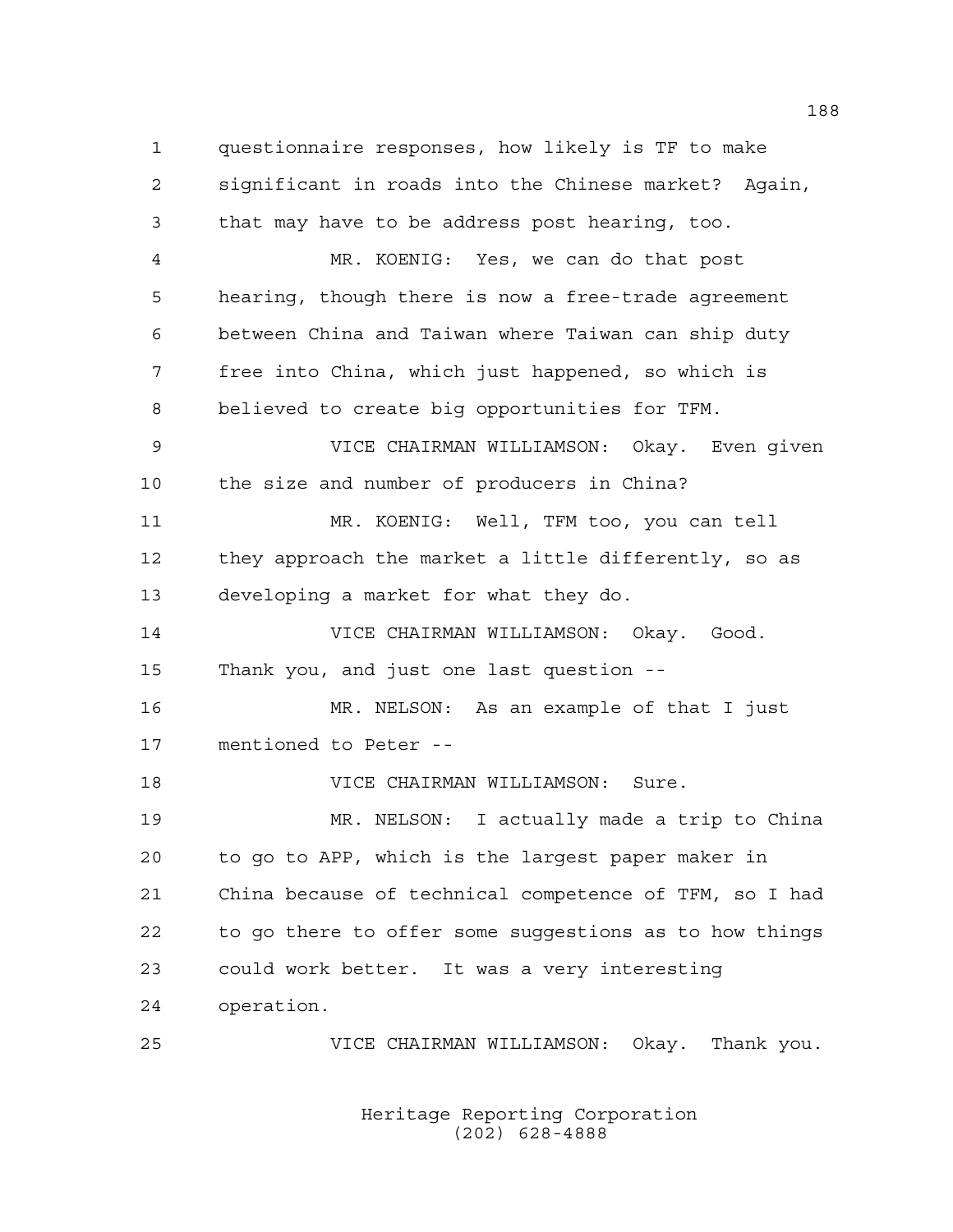1 Let's see. TF research that demand in third country 2 markets is increasing significantly, and I was 3 wondering anything you can provide either now or post 4 hearing to support this, and are there industry 5 analysts that track the market globally? 6 MR. KOENIG: Okay. We'll do that in the 7 post hearing, and maybe Mark can give a report on what 8 he's doing in Europe right now today. 9 VICE CHAIRMAN WILLIAMSON: Okay. Okay. I 10 think with that, all my questions have been answered. 11 Thank you very much. 12 MR. KOENIG: Yes. 13 CHAIRMAN OKUN: Commissioner Pearson? 14 COMMISSIONER PEARSON: Thank you, Madam 15 Chairman. I believe that the Chairman asked earlier 16 about how you see demand conditions in the U.S. 17 marketplace, and you may be responding to that post 18 hearing, but along with that, what I'd like to do is 19 direct you for a moment, if you have it, to page 17 of 20 Petitioners' presentation from this morning, which 21 included a number of charts? 22 The chart on the left-hand side of page 17 23 shows apparent U.S. consumption index so that it takes

25 confidential, and what it shows is that starting from

24 out the specific information that would be business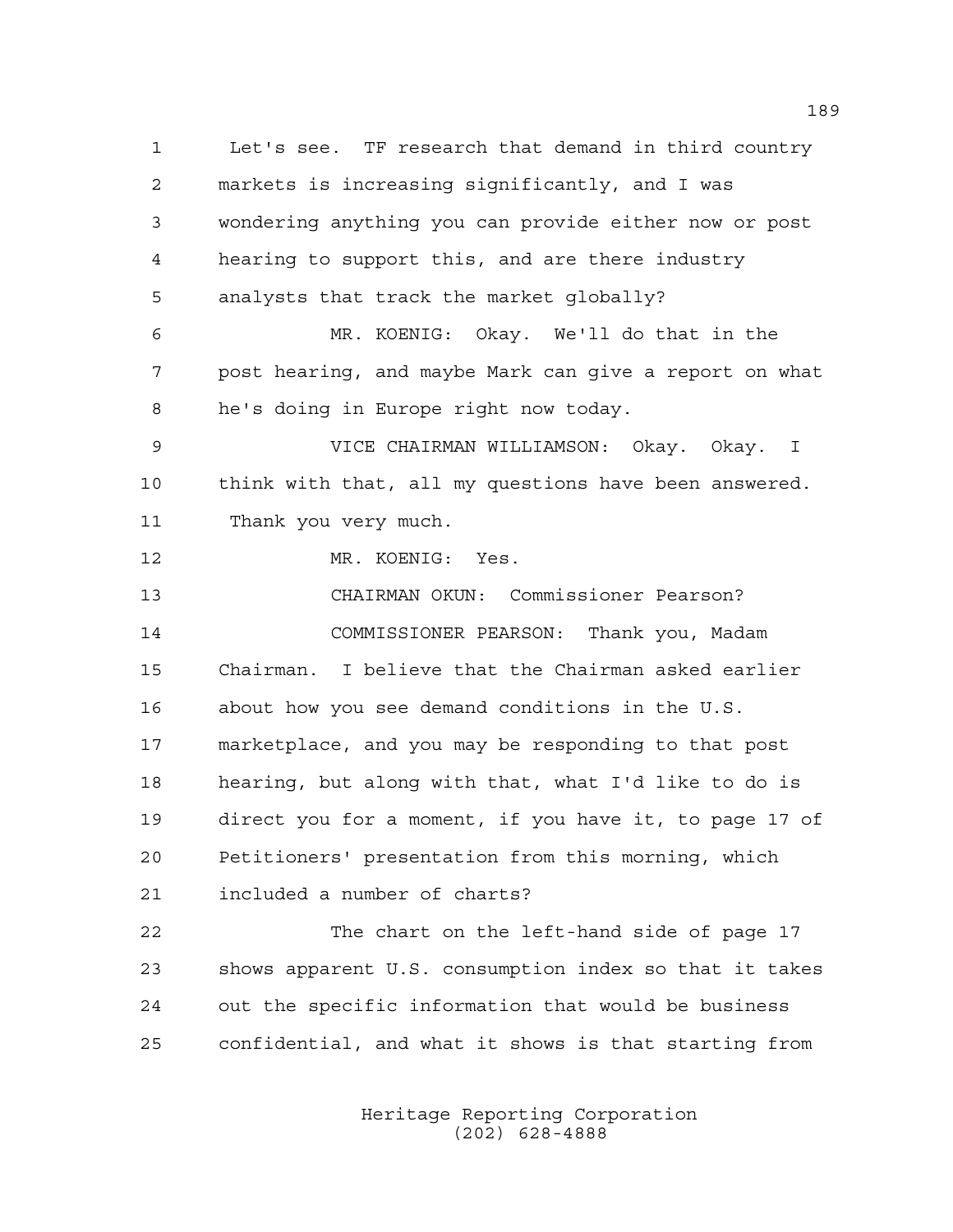1 the base point in 2009 that consumption went up by my 2 eyeballing it somewhat more than 10 percent in 2010, 3 which seems to me reasonable coming out of the 4 recession, and then it came down by something in the 5 neighborhood of 10 percent in 2011.

6 The Petitioners were not able to provide a 7 lot of information about what might have caused the 8 downturn, but they seem to be comfortable with the 9 numbers because they took out of the staff other 10 numbers and made this indexed chart. Now, you may or 11 may not have an idea on your own of whether there are 12 factors that have been leading to a decrease in 13 consumption in the United States. If you do, I'd be 14 glad to hear it, and if not, you might raise this 15 question with your colleagues at TFM who may have 16 additional perspectives.

17 MR. NELSON: I'll do both. I'll raise it 18 with our colleagues, but I see actually the 19 consumption increasing, and I think this may be more 20 of a reflection of when they were sampling the data 21 and what individuals mills may have been shutting down 22 or maintenance, but I see the market growing. I mean, 23 there's more demand for color lock. There's more 24 demand for a higher-coated paper, and there's more 25 demand for higher brightness, so that militates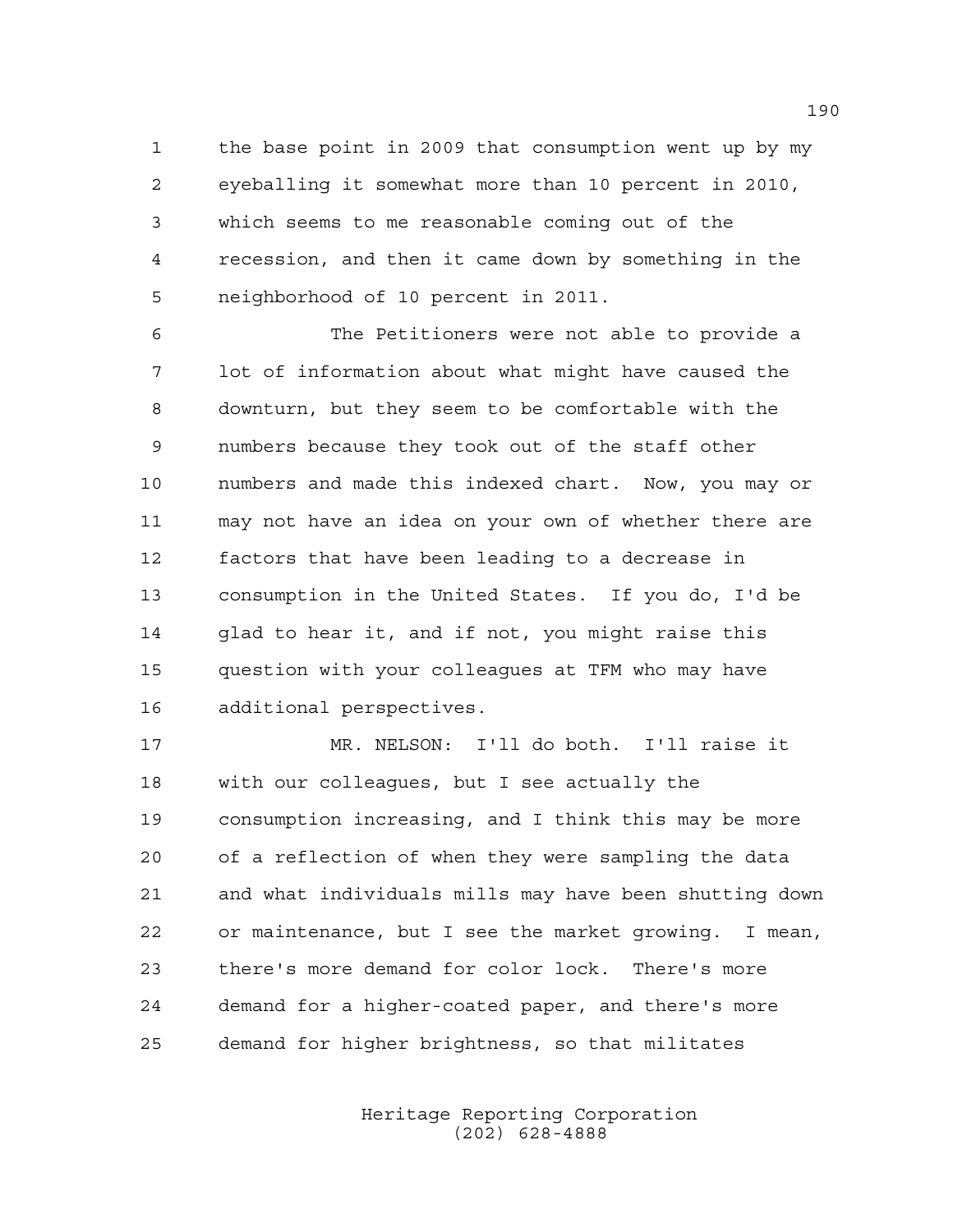1 against this type of shaped curve.

| 2  | COMMISSIONER PEARSON: Okay. And we haven't             |
|----|--------------------------------------------------------|
| 3  | seen other factors, mills going out of business and    |
| 4  | more paper being imported from other countries, that   |
| 5  | sort of thing?                                         |
| 6  | MR. NELSON: Yes, we've seen several mills              |
| 7  | go out of business. I lot several mills where I've     |
| 8  | had a lot friends out on the West Coast. The West      |
| 9  | Coast has been severely impacted in the recent past    |
| 10 | year by two major closures, so that might be reflected |
| 11 | here, but the overall trend, I think the trend is      |
| 12 | going to be up.                                        |
| 13 | COMMISSIONER PEARSON: Okay. So if we have              |
| 14 | indeed seen a dip, it's most likely short term?        |
| 15 | MR. NELSON: I think it would be --                     |
| 16 | COMMISSIONER PEARSON: Perhaps firms that               |
| 17 | didn't quite make it through the recession and now     |
| 18 | coming out of that, the demand prospects are decent?   |
| 19 | MR. NELSON: Right. And there are people                |
| 20 | that are working to start up mills, too. One of the    |
| 21 | mills that went down is in the process of trying to    |
| 22 | start up, so it may end up being noise in the overall  |
| 23 | trend.                                                 |
| 24 | COMMISSIONER PEARSON: Is it possible that              |
| 25 | we could see some decline in consumption due to a      |
|    |                                                        |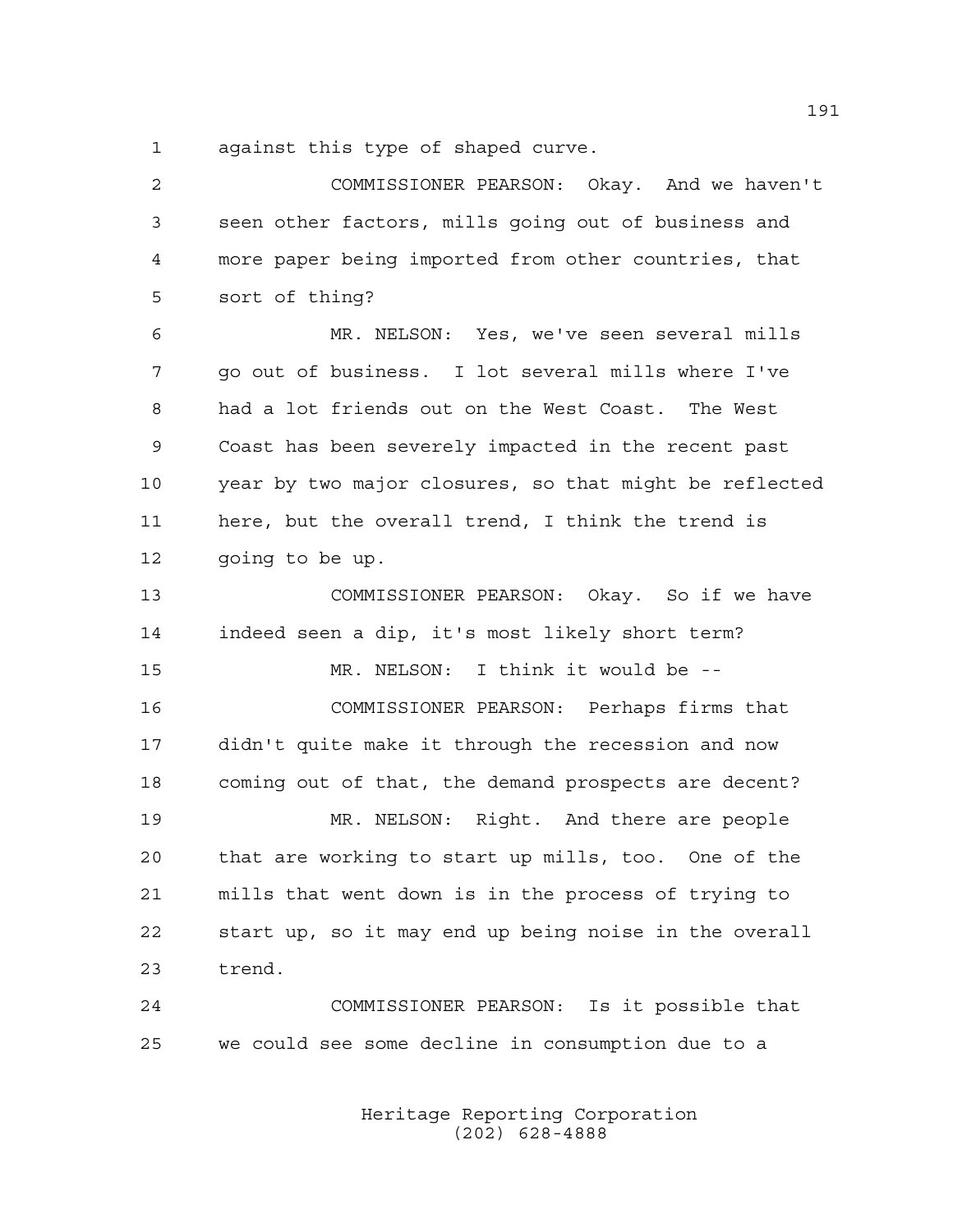1 shift to using a smaller quantity of higher purity 2 OBA? You haven't sold enough of it yet to influence 3 the market that way?

4 MR. NELSON: I'd be hard pressed to give you 5 anything statistically meaningful on that.

6 COMMISSIONER PEARSON: Okay. I think you 7 have discussed this already, but if you could comment 8 on whether some purchasers are more interested in a 9 high-purity OBA than others? I mean, are there some 10 purchasers who have facilities that just are making a 11 product where they fundamentally don't benefit much 12 from higher-purity OBA and so that there's an ongoing 13 demand for a commodity-grade OBA, if that's the right 14 term?

15 MR. NELSON: Absolutely, and we typically 16 are not as successful at those places. We're more 17 successful at mills that are having a higher 18 requirement in demand initially, and when we are 19 successful with those type of companies which are 20 making more of the bread-and-butter-, the 737-type 21 product, it's only because we've established ourselves 22 as capable of doing something at the higher end or 23 come in and solve the technical problem that they had, 24 and we're rewarded with the bread-and-butter-type 25 business.

> Heritage Reporting Corporation (202) 628-4888

192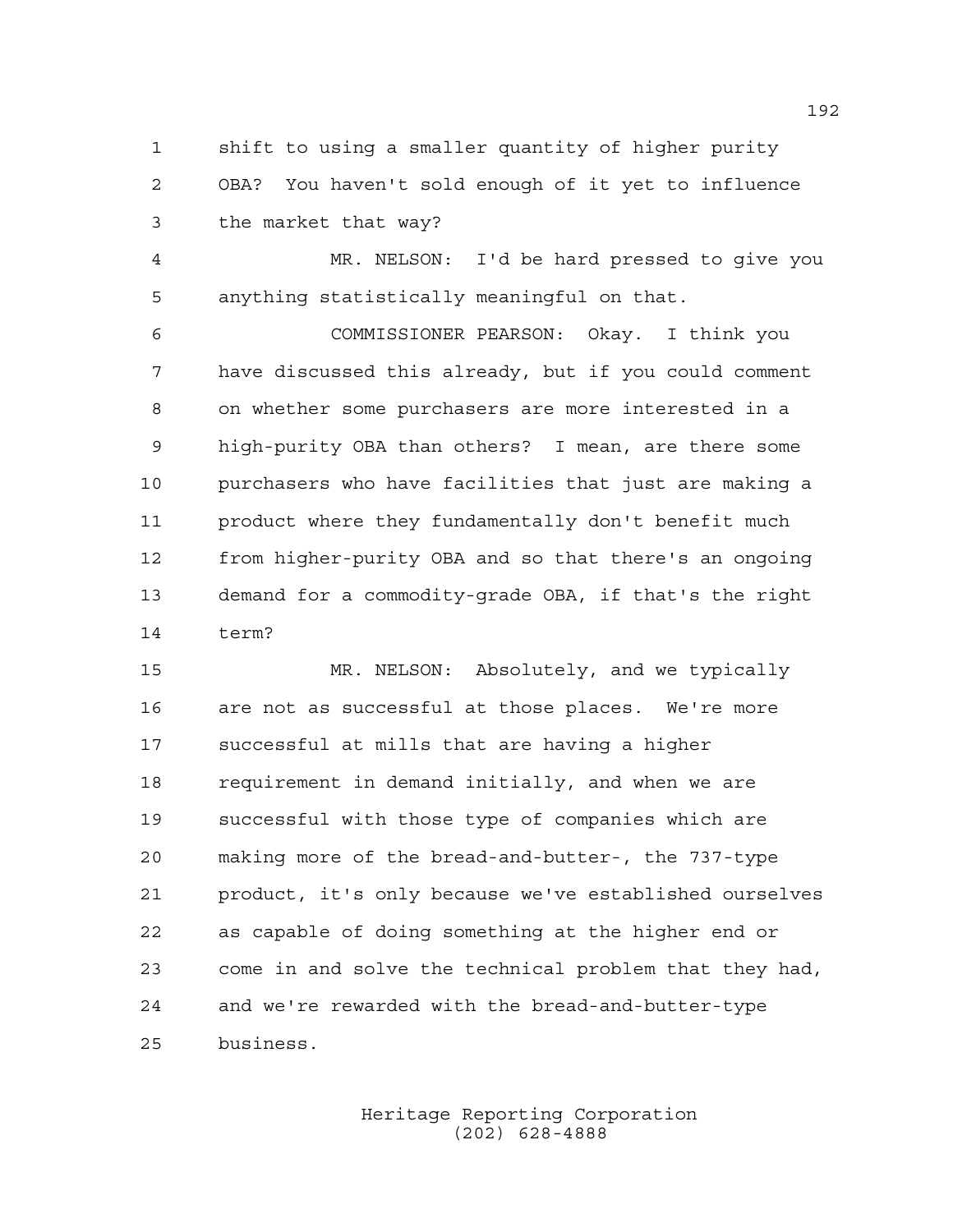1 COMMISSIONER PEARSON: Okay. And when you 2 are rewarded with the bread-and-butter-type business, 3 the 220 Series, are you providing that product in a 4 high-purity form? 5 MR. NELSON: Absolutely, all our product is 6 always the same purity. We don't sell a different-7 grade product. 8 COMMISSIONER PEARSON: Okay. 9 MR. NELSON: I have one mill, they only buy 10 maybe one truck every other month now, and it's the 11 same quality product as before. 12 COMMISSIONER PEARSON: Okay. And then some 13 mills, depending on the product they're making and how 14 they're configured, they may or may not see an 15 efficiency improvement from using the high purity? 16 MR. NELSON: Absolutely, yes. 17 COMMISSIONER PEARSON: But regardless, 18 that's what you're selling them? 19 MR. NELSON: Exactly, yes. I mean, they're 20 basically throwing away the purity, but we don't make 21 anything different. Everything we make is the same. 22 How they choose to use it is up to them. I mean, we 23 don't have different scales of purities to pick and 24 choose from. 25 COMMISSIONER PEARSON: Right. Okay. And is

> Heritage Reporting Corporation (202) 628-4888

193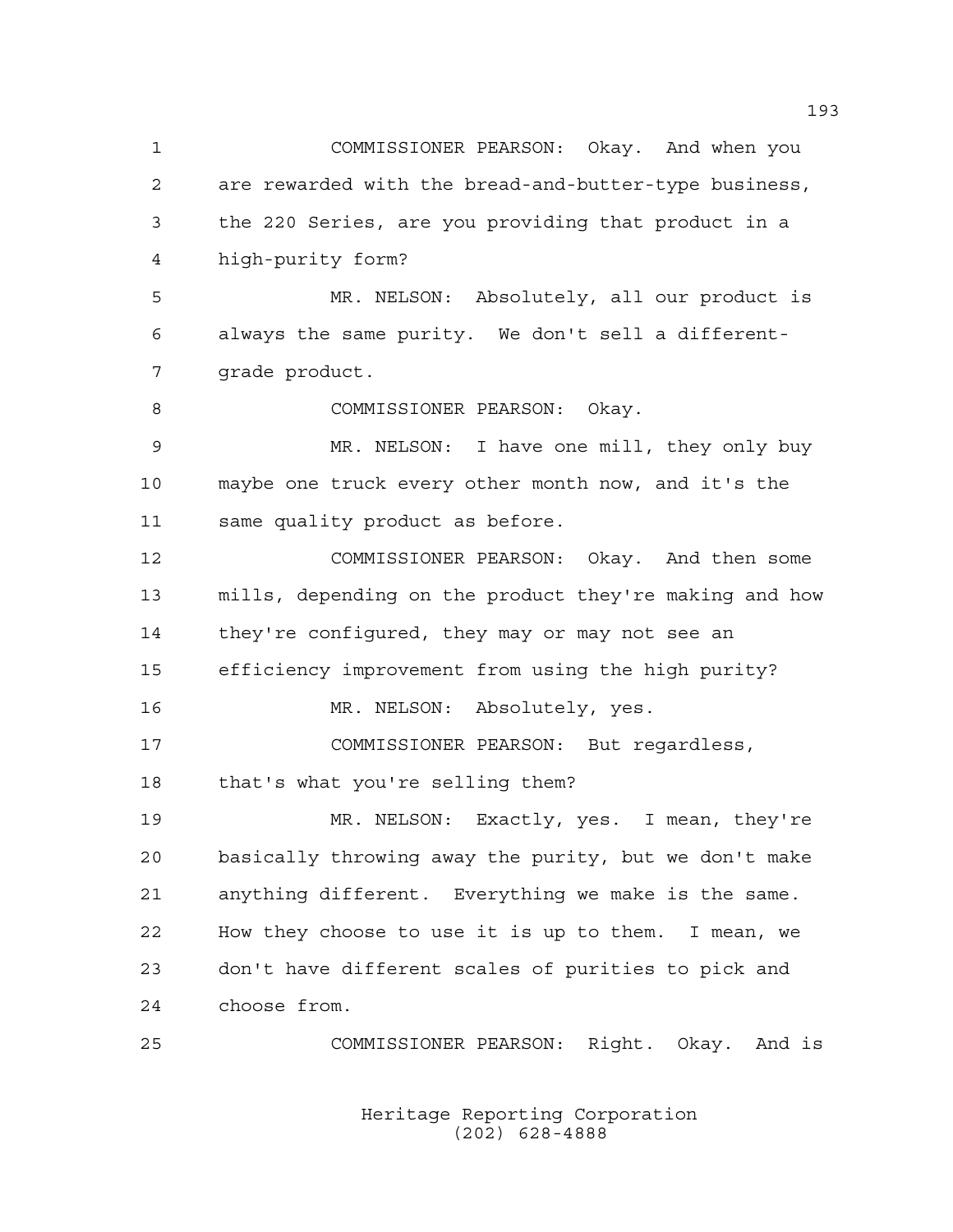1 TFM able to get a somewhat higher price than for those 2 higher-value uses relative to the commodity uses?

3 MR. NELSON: We sure try to. We try to, and 4 that's our goal. Otherwise, you have to pay for guys 5 like me.

6 COMMISSIONER PEARSON: So could that explain 7 some of the price confusion that we have on this 8 record whether there's some evidence of overselling, 9 and then some at least anecdotal information regarding 10 lost sales and revenues due to competitively-priced 11 product?

12 MR. NELSON: I'm sure there is. I'm sure 13 there is. I mean, just looking at the numbers, I 14 mean, there's about 14 different variables that you've 15 got to try to parse out in that. I think it's a very 16 difficult job. I'm glad you guys are doing it and not 17 me.

18 COMMISSIONER PEARSON: Most days we're glad 19 we get to do it, and then there's the odd day when we 20 wish we were doing something else.

21 MR. NELSON: I'll bring you out to one of my 22 paper mills when they have 14 things going wrong and 23 making 600 tons per day of nothing but junk.

24 COMMISSIONER PEARSON: Again, going back to 25 your experience working in the domestic industry, do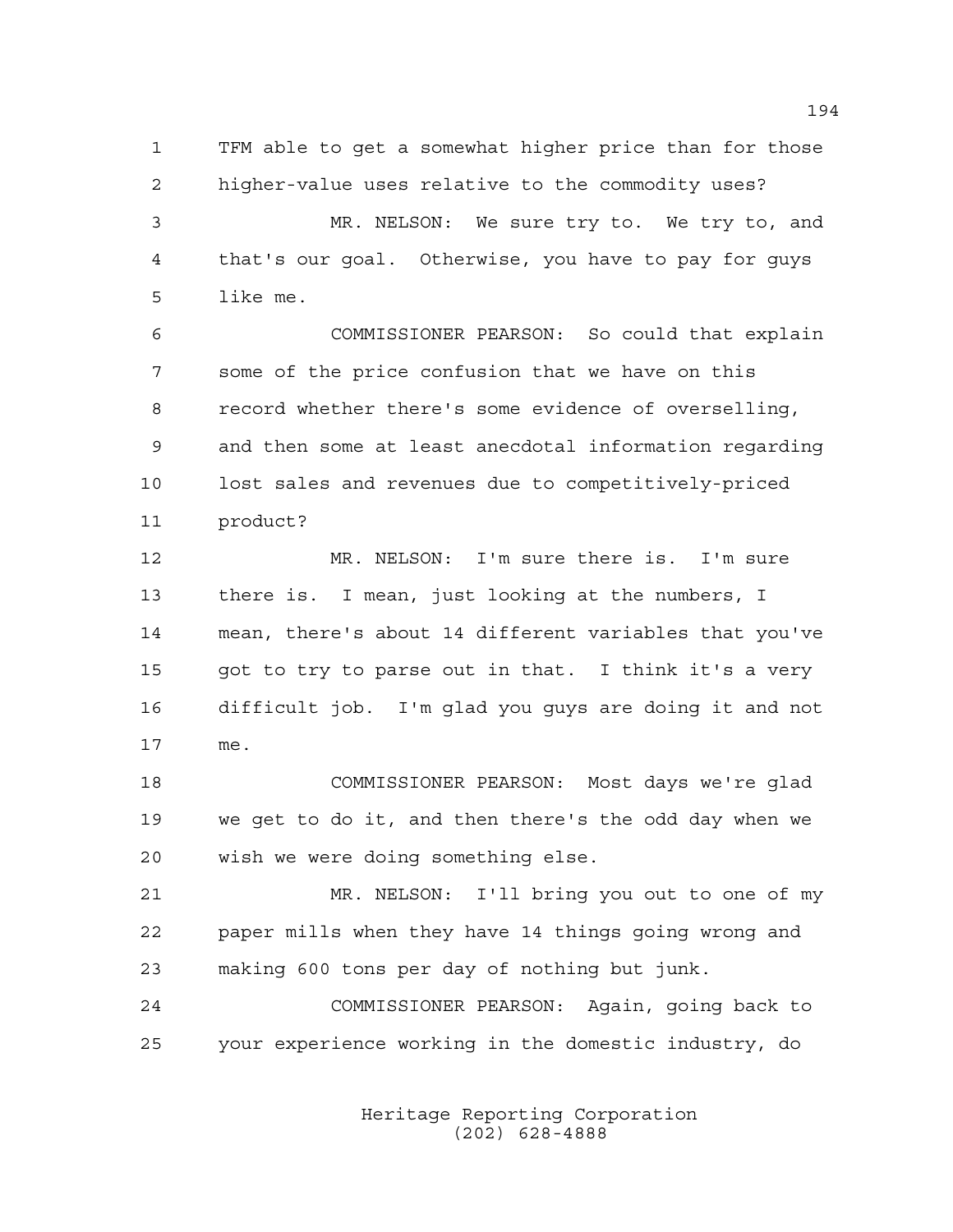1 you know whether there are issues relating to whether 2 OBA are produced with purchased DAS versus DAS 3 manufactured in house that might influence the cost 4 effectiveness of the OBA that's produced in those 5 facilities, so I'm really not talking about the source 6 of DAS. Is there an inherent advantage to producing 7 it on site versus purchasing it?

8 MR. NELSON: When I was with CIBA, CIBA had 9 a very intriguing process that they had for making 10 their own diamino stilbene, and I don't know whether 11 that's still currently in operation, but at that time, 12 because of the way the patent was written, it appeared 13 to me that it was a superior process, and in fact, 14 that was one of the reasons that I thought for the 15 longest time that CIBA had the best optical 16 brightener, especially the standard 220 was because of 17 the patented process that we had for making diamino 18 stilbene and whether that process was shut down and 19 they're purchasing imported DAS, I don't know. I 20 thought that they had closed that operation, but I 21 lost track of that when I left the company, so I don't 22 have any way of knowing whether that's the case now or 23 not, other than hearsay.

24 COMMISSIONER PEARSON: Okay. But merchant 25 DAS that's available to any purchaser is of a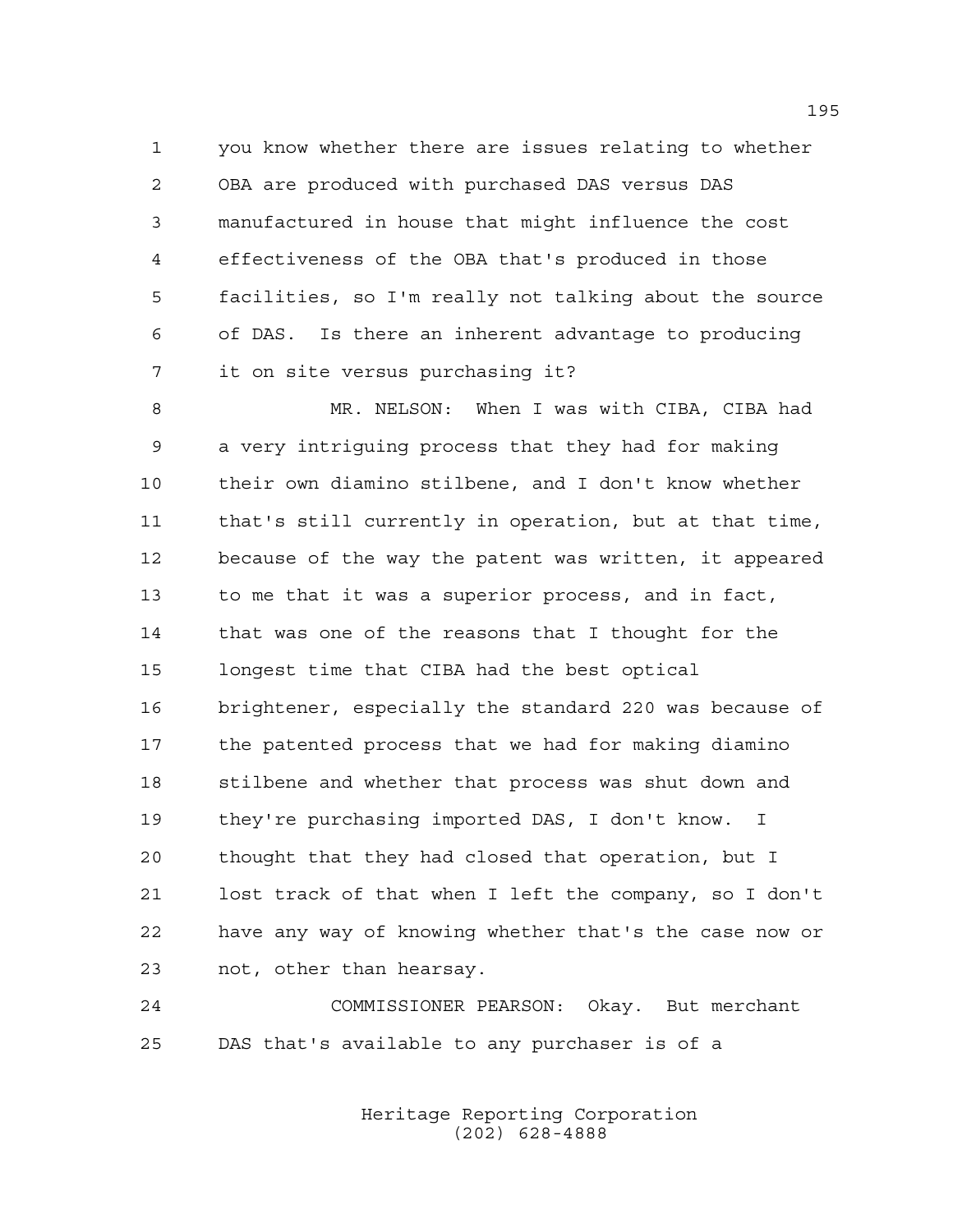1 sufficient grade so that you can make a high-quality 2 OBA with it if you're in your process right, or do you 3 have pretty tight specs on the DAS that you buy?

4 MR. NELSON: We have extremely stringent 5 requirements on our DAS, and we won't accept DAS from 6 anybody. We've only got one or two suppliers that 7 will supply us the quality that we require.

8 COMMISSIONER PEARSON: So they're pre-9 qualified suppliers then?

10 MR. NELSON: Absolutely. If you look at the 11 structure of diamino stilbene, it's just pregnant with 12 possibilities to have impurities itself because of the 13 diamino functionality that will oxidize to nitrosis 14 and nitrates, which are all colored, and you could 15 easily get byproduct colors that will show up in your 16 final product. There has to be a rigorous standard 17 for DAS, and there is one at our plant.

18 COMMISSIONER PEARSON: And do you have any 19 knowledge of the standard set for DAS by domestic 20 producers who may be purchasing it from other firms? 21 MR. NELSON: No. That information is too 22 far back in the late-placed to sink for me to 23 remember.

24 COMMISSIONER PEARSON: Fair enough. Madam 25 Chairman, running out of time. I do have a couple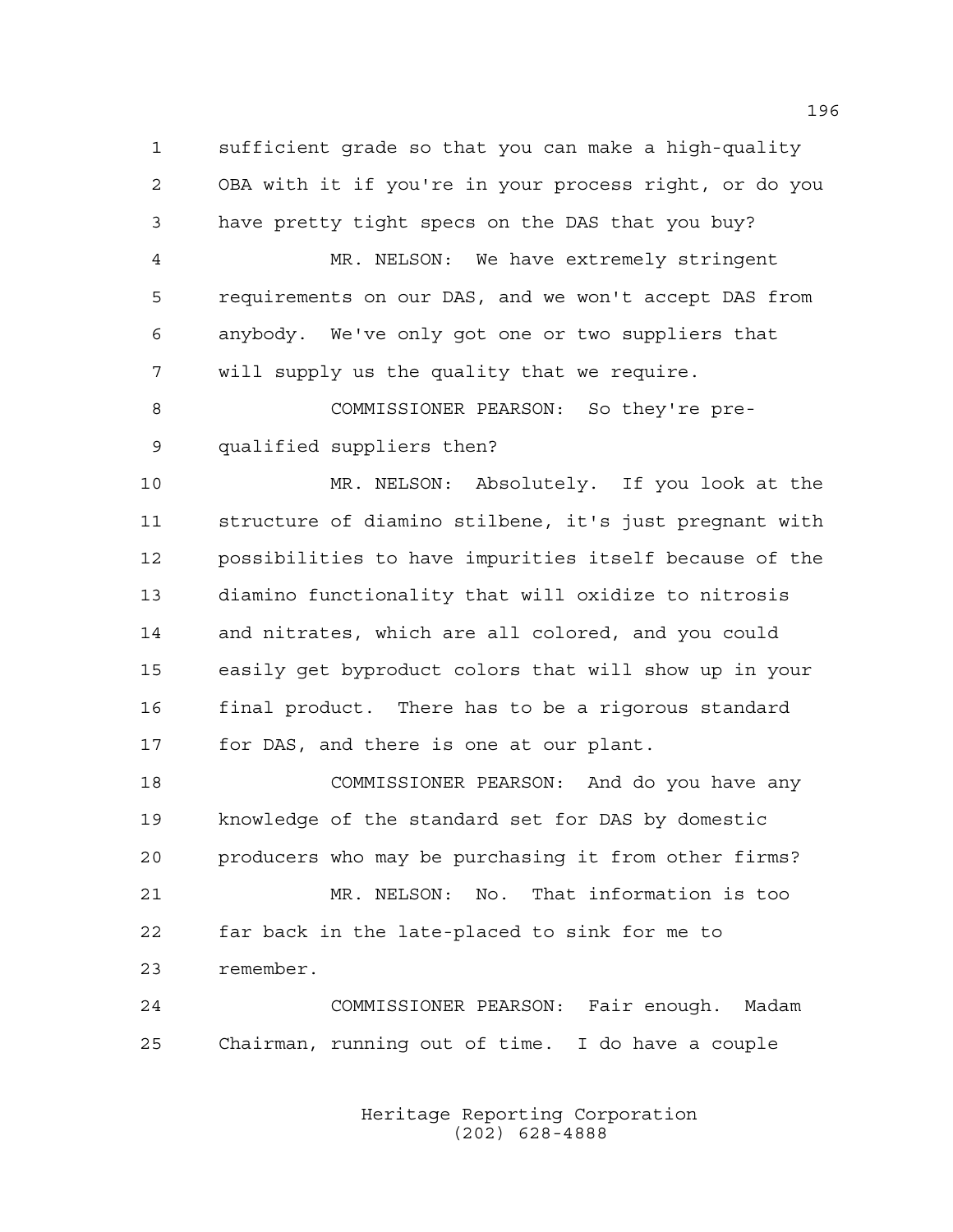1 more questions, but I'll hold for the next.

2 MR. NELSON: Commissioner Aranoff? 3 COMMISSIONER ARANOFF: Mr. Koenig, in the 4 preliminary phase, you argue that imports from Taiwan 5 and China should not be cumulated, but you didn't 6 repeat the argument in your prehearing brief. Are you 7 conceding cumulation at this point, or do you have an 8 argument on that? 9 MR. KOENIG: We are arguing that TFM is 10 unique in what it provides and how it markets its 11 product, so yes, Taiwan and China should still 12 continue to be treated differently. They're not 13 competing in the same market. 14 COMMISSIONER ARANOFF: Okay. Mr. Nelson, 15 you had indicated that there can be benefits to using 16 a powdered product directly without having to put it 17 back into solution, and I just wanted to clarify for 18 the record, do you currently have customers in the 19 U.S. who are already doing that, or is that something 20 that you're working toward? 21 MR. NELSON: Yes to both. We have people 22 doing it. Yes to both. We have people that are 23 presently implementing that process, and we have 24 people that are actually doing that, so yes. 25 COMMISSIONER ARANOFF: Okay. If, for post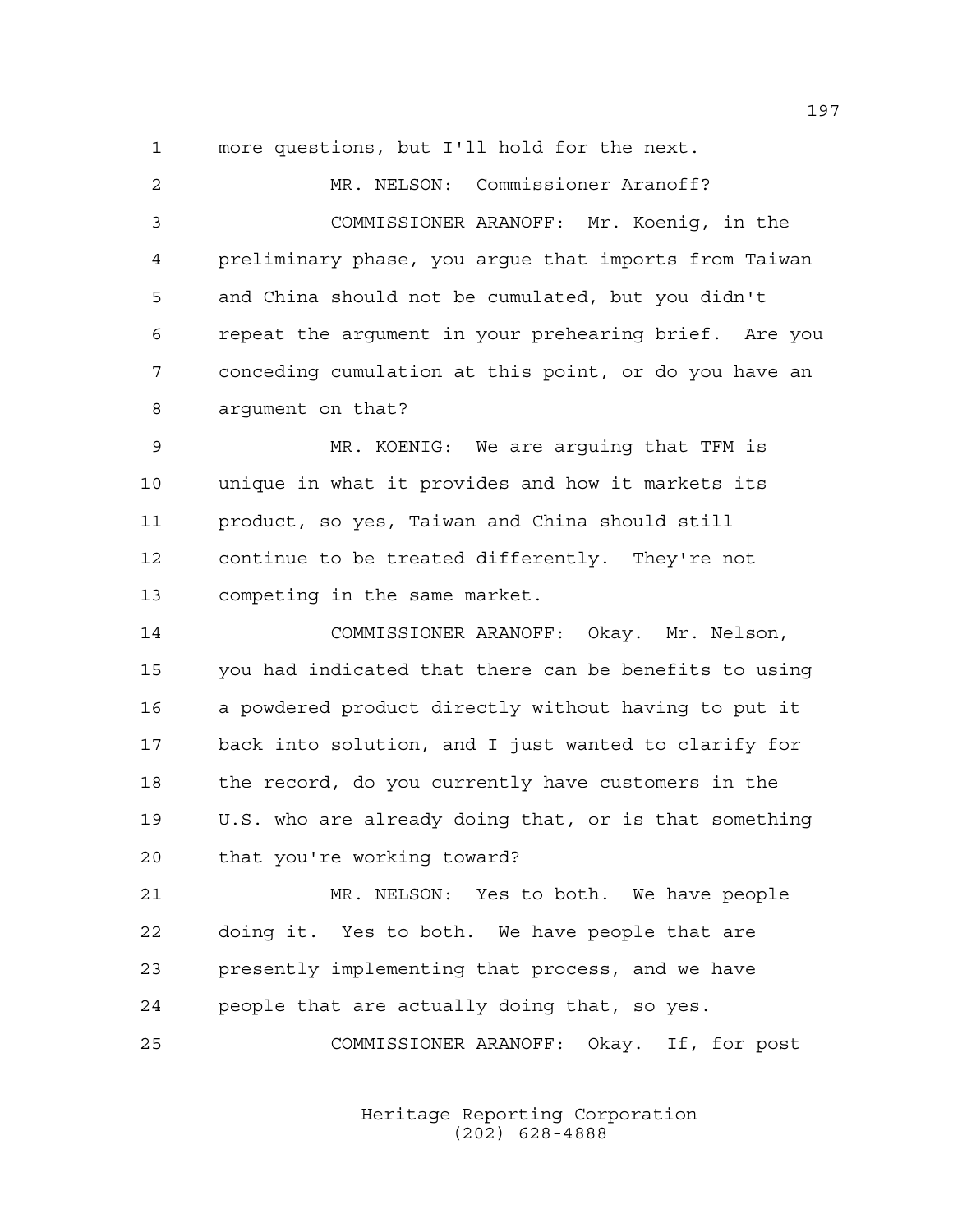1 hearing, you could provide us confidentially with some 2 sense of the volume of products that's involved in 3 those kind of applications, that would be helpful. 4 MR. NELSON: I think that volume is going to 5 be rather noisy and understated because that's a 6 fairly recent development. That would qualify under a 7 fairly recent innovation, so the information you may 8 get from that in terms of volume may be very 9 misleading. 10 COMMISSIONER ARANOFF: Okay. Well, if 11 you're going to share the identities of the customers 12 and tell us that they're big and the prospects are 13 big, I'll take that, too. 14 MR. NELSON: Okay. 15 COMMISSIONER ARANOFF: Thanks. 16 MR. NELSON: I'm just giving you a warning 17 that it may be understated because it's a fairly new 18 development. 19 COMMISSIONER ARANOFF: I understand. I 20 understand. Okay. Thank you. The Petitioners 21 provided in their brief, and they showed us in their 22 slides this morning some excerpts from industry 23 publications that refer to low prices offered by Asian 24 suppliers being an important influence in the market, 25 and I wanted to give you the opportunity to comment on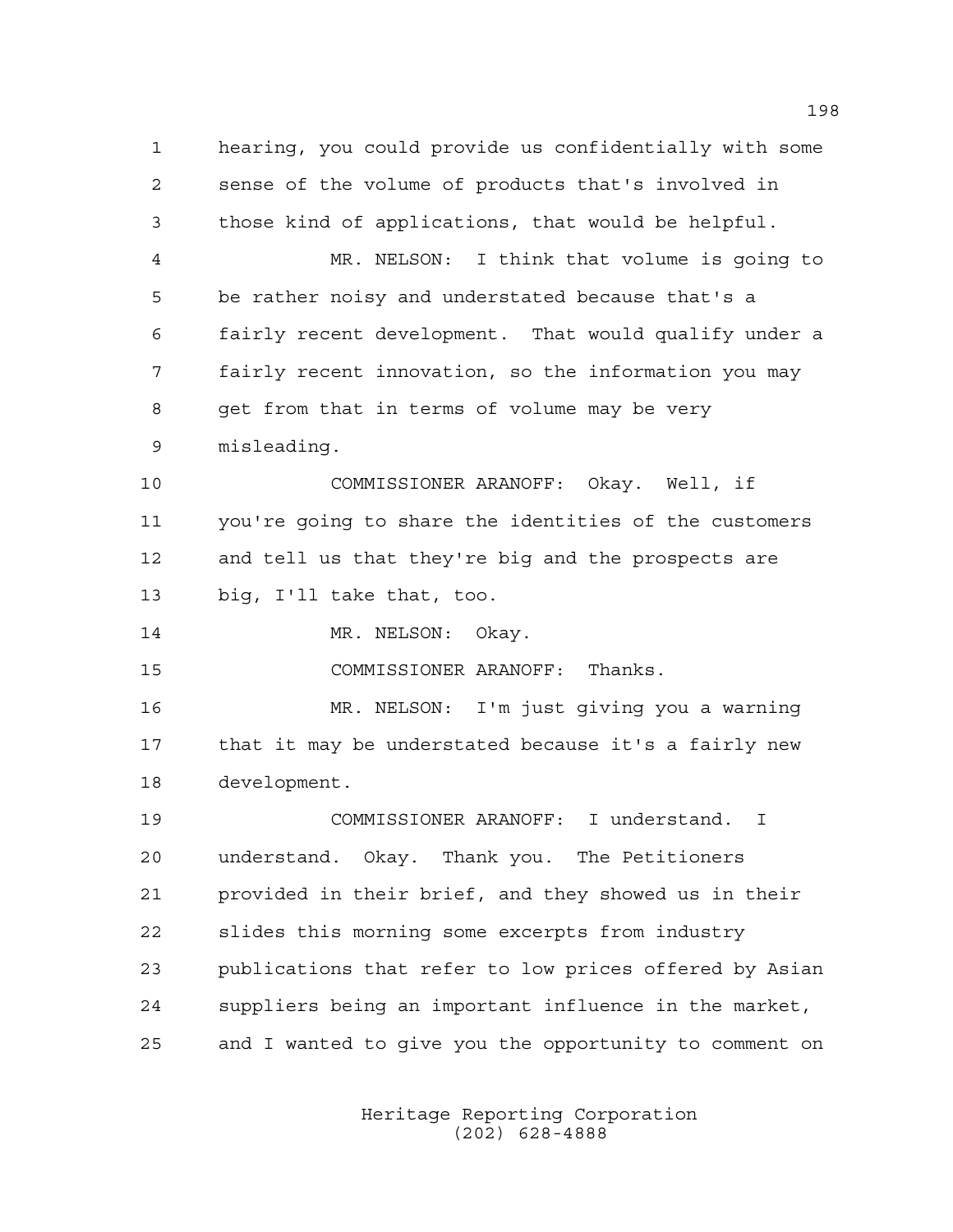1 how the Commission should consider that evidence.

2 MR. NELSON: My sense is that we become 3 strange bedfellows with the Petitioner because the low 4 prices bother us as much because we have to look over 5 our shoulders with some of these guys coming in trying 6 to buy some business and telling people that well, our 7 still is as good, but it's a lot cheaper. We faced 8 that several times, and in fact, just last week that 9 happened with a Chinese manufacturer showing up and 10 offering a low price against us.

11 COMMISSIONER ARANOFF: Okay. We had some 12 conversations with Clariant this morning about whether 13 paper mills use multiple sources and their impression 14 of the market was that an individual mill typically 15 would have one supplier. Is that also your impression 16 in the U.S. market?

17 MR. NELSON: By and large, I'd say yes it 18 is, but there are those cases where people select from 19 a basket of available materials, and for one reason or 20 another, they have an ongoing relationship with either 21 three, BU, BSF or Clariant, and yet our product will 22 do what they can't achieve, and they will buy from the 23 both of us, and I know of a couple of mills that are 24 doing just that right now. That is their choice. I 25 mean, that's how they choose to run their business.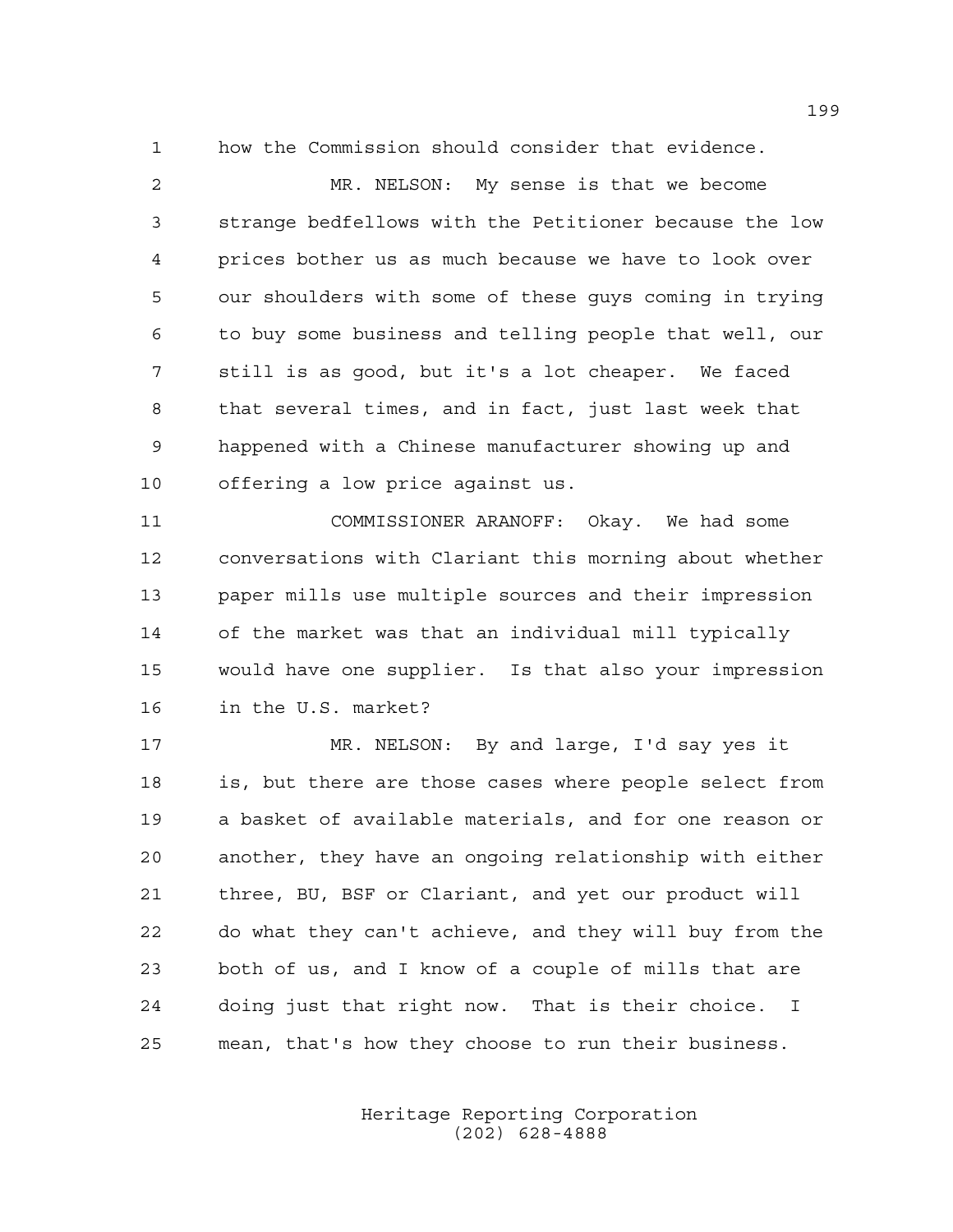1 We would be happier to obviously have all that 2 business, but we can't really dictate.

3 COMMISSIONER ARANOFF: Yes, and from what I 4 can tell, and you can correct me if I'm wrong, having 5 multiple sources is not that prevalent in the U.S. 6 market right now. I'm wondering how that's consistent 7 with the argument that past shortages have left U.S. 8 paper companies wary and interested in having more 9 options for a secure supply, and if that were really a 10 concern, wouldn't everybody have two sources, one of 11 which was maybe not in the U.S. or maybe two domestic 12 sources, but in other words, not be single sourcing?

13 MR. NELSON: That's an interesting question, 14 and I honestly don't know. I would have thought that 15 people would want two sources. However, if you've 16 done an effective job of convincing the customer that 17 you have deep resources, they may be willing to go 18 with that, particularly if there's a sense that you 19 will supply them. I guess I'm on the wrong the side 20 of the fence to answer that. I'd have to be on the 21 paper-making side.

22 COMMISSIONER ARANOFF: Okay. Well, I think 23 that's all the question that I have, but I do want to 24 thank you very much for your testimony this afternoon. 25 Thank you, Madam Chairman.

> Heritage Reporting Corporation (202) 628-4888

200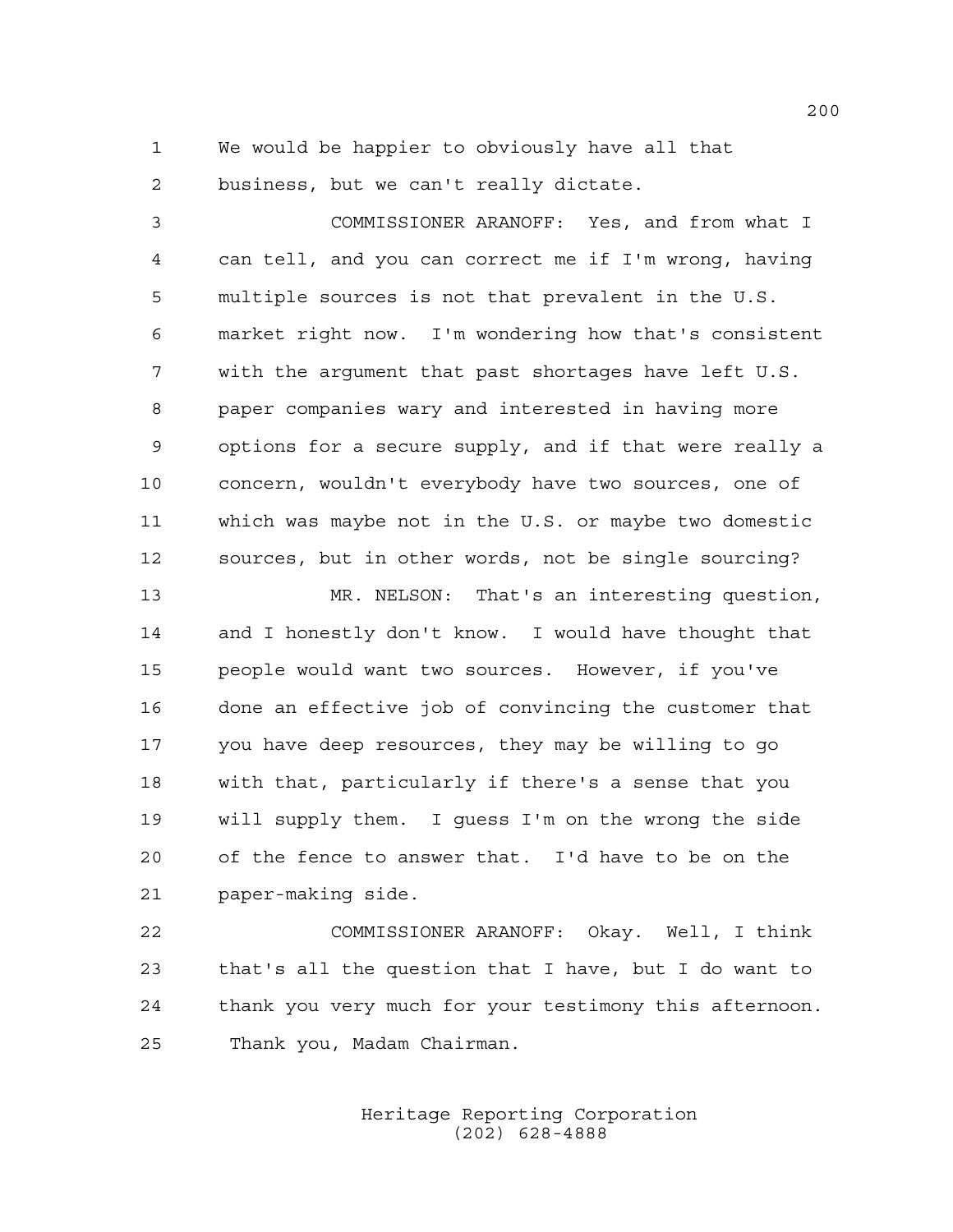1 CHAIRMAN OKUN: Commissioner Pearson. 2 COMMISSIONER PEARSON: Thank you, Madam 3 Chairman. Was I correct to understand from your 4 earlier comments that you have a technical support 5 staff of four people at TFM in the United States? 6 MR. NELSON: Yes. 7 COMMISSIONER PEARSON: Are all of them 8 chemists? 9 MR. NELSON: Two of them are engineers. 10 Three of them engineers, and two of them are chemists. 11 COMMISSIONER PEARSON: Chemical engineers, I 12 assume? 13 MR. NELSON: Yes, ChemEs. Yes. 14 COMMISSIONER PEARSON: Yes, yes. Okay. 15 MR. NELSON: The support staff are all 16 technical. 17 COMMISSIONER PEARSON: Okay. So they can 18 all speak to each other and to the customers? 19 MR. NELSON: Yes. Some of them speak better 20 engineering than chemistry, and some of us don't speak 21 as good to engineering as we speak chemistry. 22 COMMISSIONER PEARSON: Okay. 23 MR. KOENIG: TFM only produces this product, 24 so if you look at the support staff of a big chemical 25 company that does a lot of chemicals, well obviously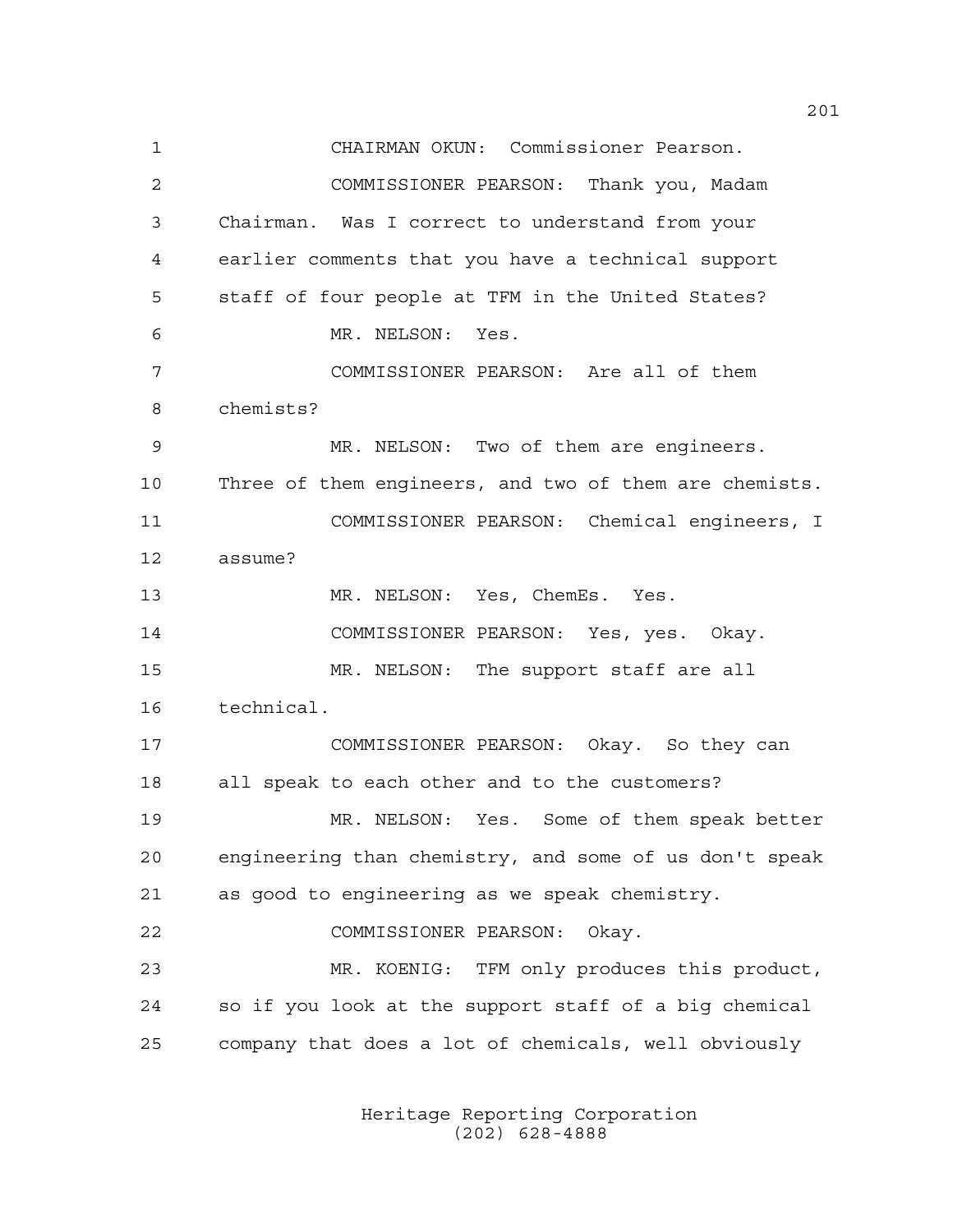1 it's going to be a little different.

2 MR. NELSON: Yes. 3 COMMISSIONER PEARSON: Do you have an 4 understanding or an agreement with customers about how 5 quickly you'll be able to provide technical assistance 6 if it's needed? 7 MR. NELSON: I've never been able to not 8 respond, so I'm thinking about how to answer your 9 question. I know the customers that we have well 10 enough that if there's a problem, I can usually get a 11 piece of it pretty quick, and I can usually be at a 12 place within a couple of days if I have to be, and 13 I've had to be, but I've never been able to say no, I 14 can't help you. 15 COMMISSIONER PEARSON: Okay. Well, part of 16 the reason for asking the question is that obviously 17 the conclusion has been that TFM needs more than just 18 you to do this because there's a staff that works with 19 you. 20 MR. NELSON: Right. The account managers 21 are all technical, and that's what's really nice is 22 that they can behave as essentially first responders,

24 quick, and I can be on the phone very quickly, and if 25 I have to, I travel, but there's a difference between

23 if it's more serious an issue, I get involved pretty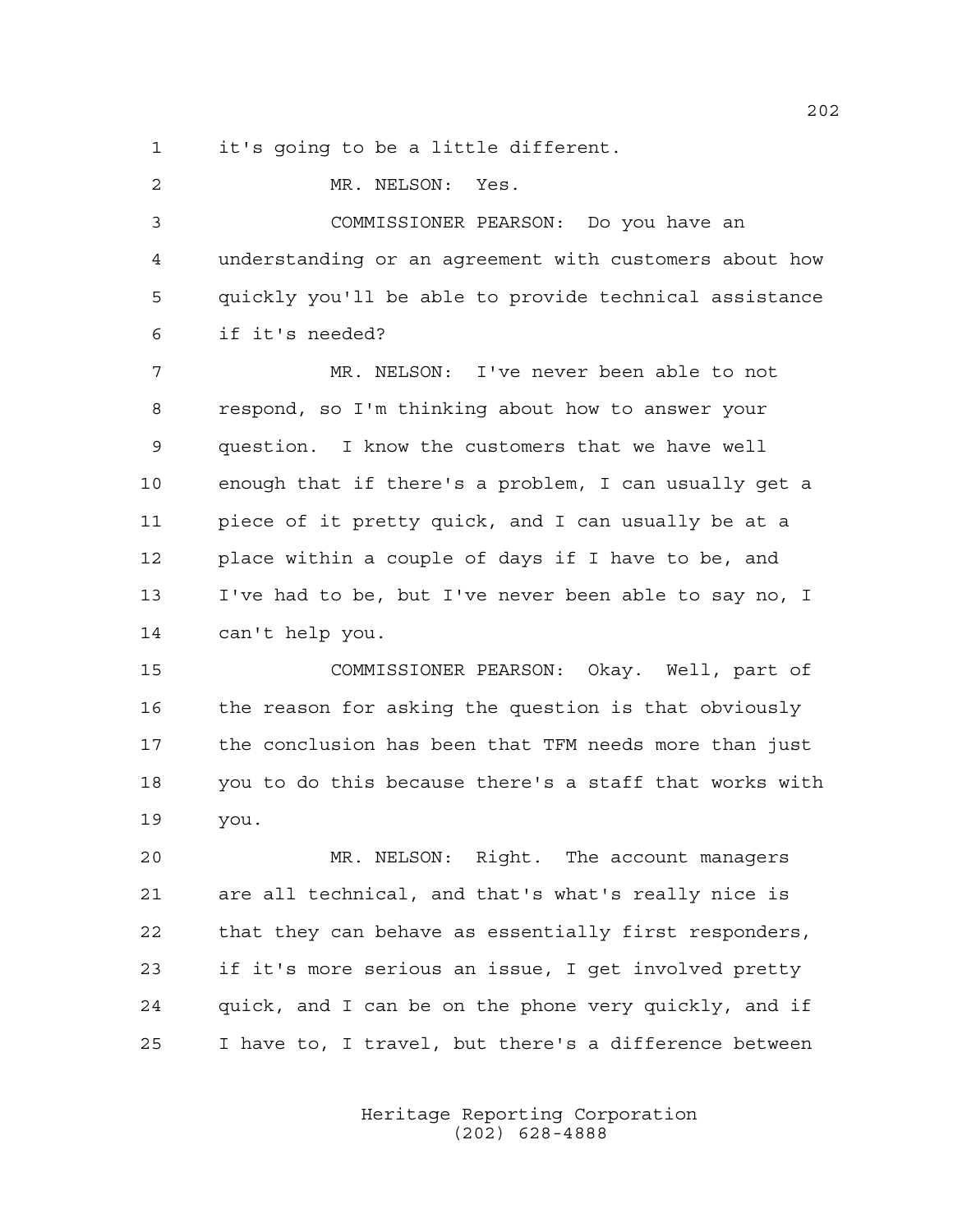1 just throwing airlines tickets at a problem. I don't 2 fly somewhere if it's something that we can fix 3 easily, and we try to manage our business in that way. 4 COMMISSIONER PEARSON: But in the 5 hypothetical situation in which you have a customer in 6 Wisconsin who all of a sudden does have a legitimate 7 issue, you or someone else is prepared to get on a 8 place fairly quickly and fly from -- 9 MR. NELSON: Wisconsin, I know that I can 10 fly Alaska, connect in Minneapolis and get into 11 central Wisconsin. I can come through Chicago on 12 United and Continental. I know those flights very 13 well. 14 COMMISSIONER PEARSON: Okay. You probably 15 prefer to Minneapolis to O'Hare I would guess. 16 MR. NELSON: Yes, I usually get stuck in 17 snow storms. That's what happened two weeks ago. 18 COMMISSIONER PEARSON: My experience has 19 been that Minneapolis is better at handling snow 20 storms than O'Hare is. 21 MR. NELSON: Yes. 22 COMMISSIONER PEARSON: How long is the shelf 23 life of OBA in solution? 24 MR. NELSON: It depends if you make it down, 25 with what kind of water you use because if your water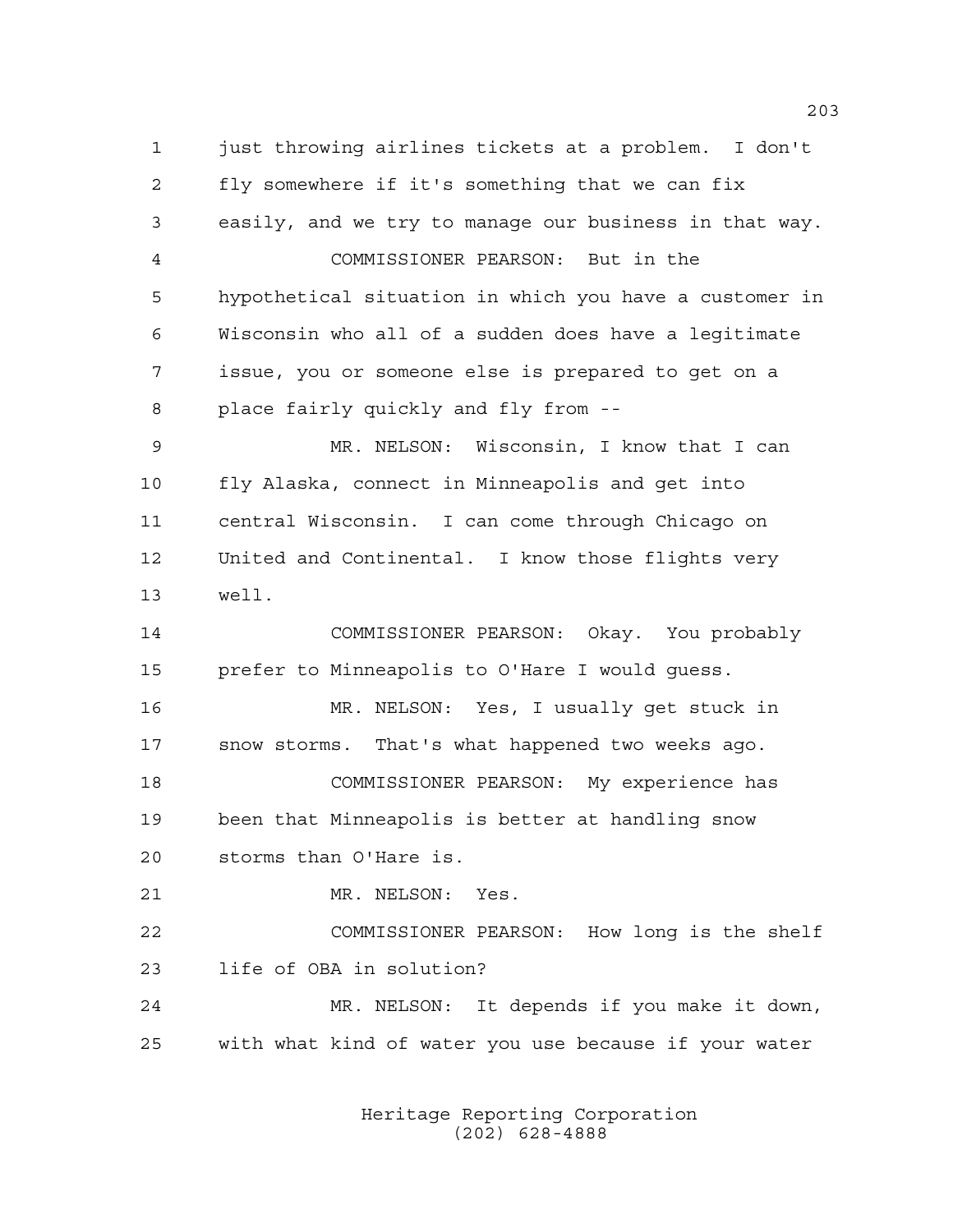1 is city water that's not been treated and 2 demineralized, you will have problems a lot quicker 3 than you might imagine it. If you have water that's 4 been thoroughly sterilized and has a bit of biocide 5 and no metals, no iron, no copper from bad solder 6 joints and poor feed systems, you could have quite a 7 remarkable stability, particularly with a high-purity 8 product. If you have mill water that's being used to 9 make something done that could have sulfur-reducing 10 bacteria, and it's not been treated, you can very 11 quickly have a problem within a month, within two or 12 three weeks, so it's very dependent, and for that 13 reason, when we have maked-on equipment in that 14 process, we have quite stringent requirements. The 15 nice thing about having a spray-dried material and one 16 of the benefits that comes from that is that your 17 product is sterilized, and so you don't have the issue 18 the biocide requirements as quickly as you would with 19 any material that's made not purified through an 20 evaporative and drying process, so that's a pretty 21 significant advantage for mills. Biocide costs them 22 quite a bit, and that's one of the secondary and third 23 order of benefits that comes from using pod or 24 product.

25 COMMISSIONER PEARSON: Does biocide also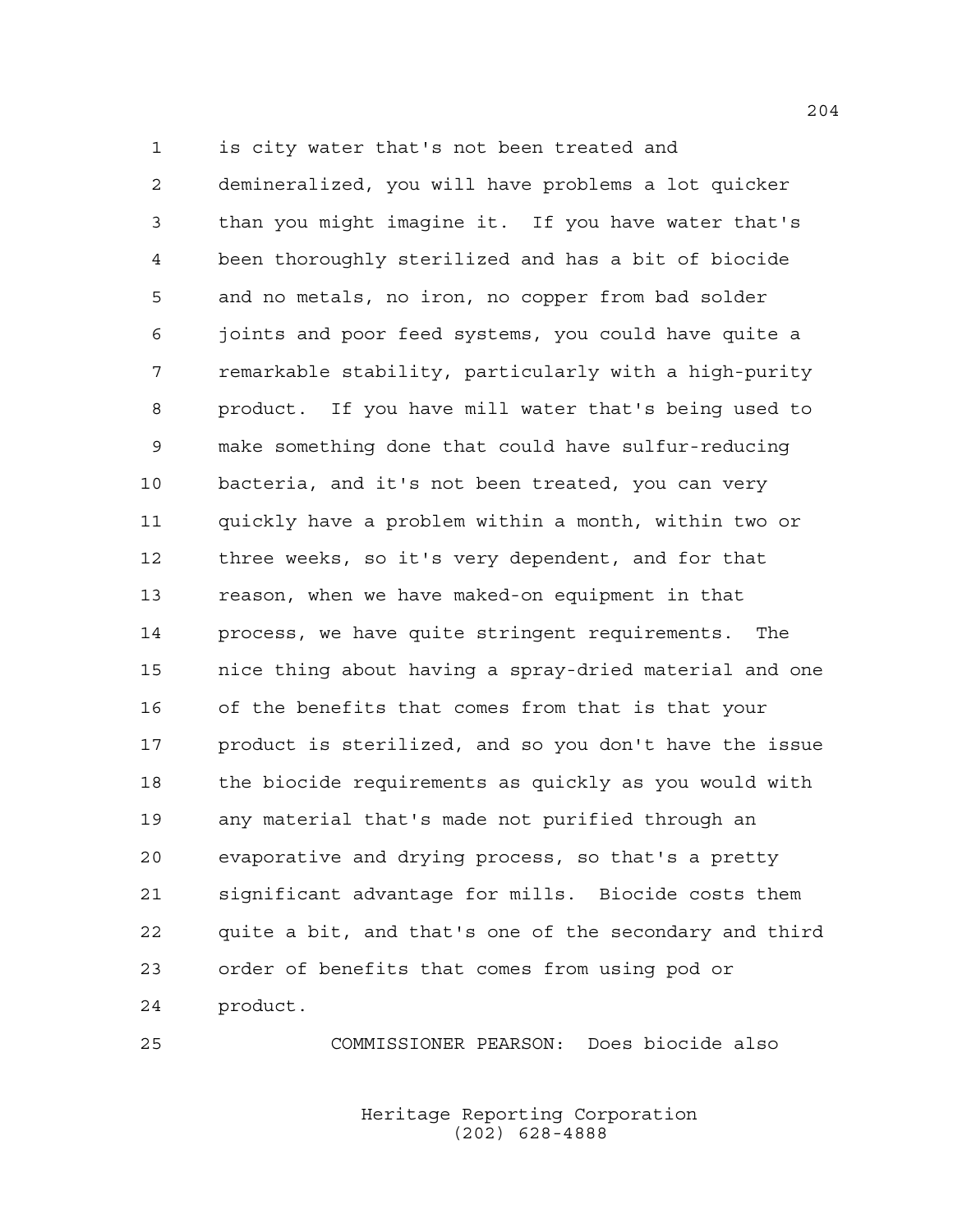1 have the potential to influence the performance 2 characteristics of the optical brightener?

3 MR. NELSON: Absolutely. It depends on 4 which one you use. If you've got a mill that's using 5 chlorine dioxide as their biocide, you're going to 6 have quite an impact on your optical brightener. If 7 you have a hypobromous-based one, you can also have 8 that. If you have one that's based on ammonium 9 chloramine, you can have very little impact on the 10 OBA, so that's where knowing the chemistry of all of 11 those will make a very big difference, also knowing 12 the characteristics of the water that's being used 13 because if you have, for example, high iron, bacteria 14 in order to grow need iron, so you need to take care 15 of that, and one way to do that is to chelate the iron 16 so it's not available. It's very complicated. What 17 sounds simple, is actually quite complicated, but by 18 having a high-purity material, you've done a lot of 19 things that are in the right direction of giving 20 yourself longevity with the product.

21 COMMISSIONER PEARSON: Okay. So excepting 22 all those potential elements of uncertainty, if you 23 were aware of a manufacturer doing a good job putting 24 together a solution product, would you think that it 25 might be okay to use it for a period of six months?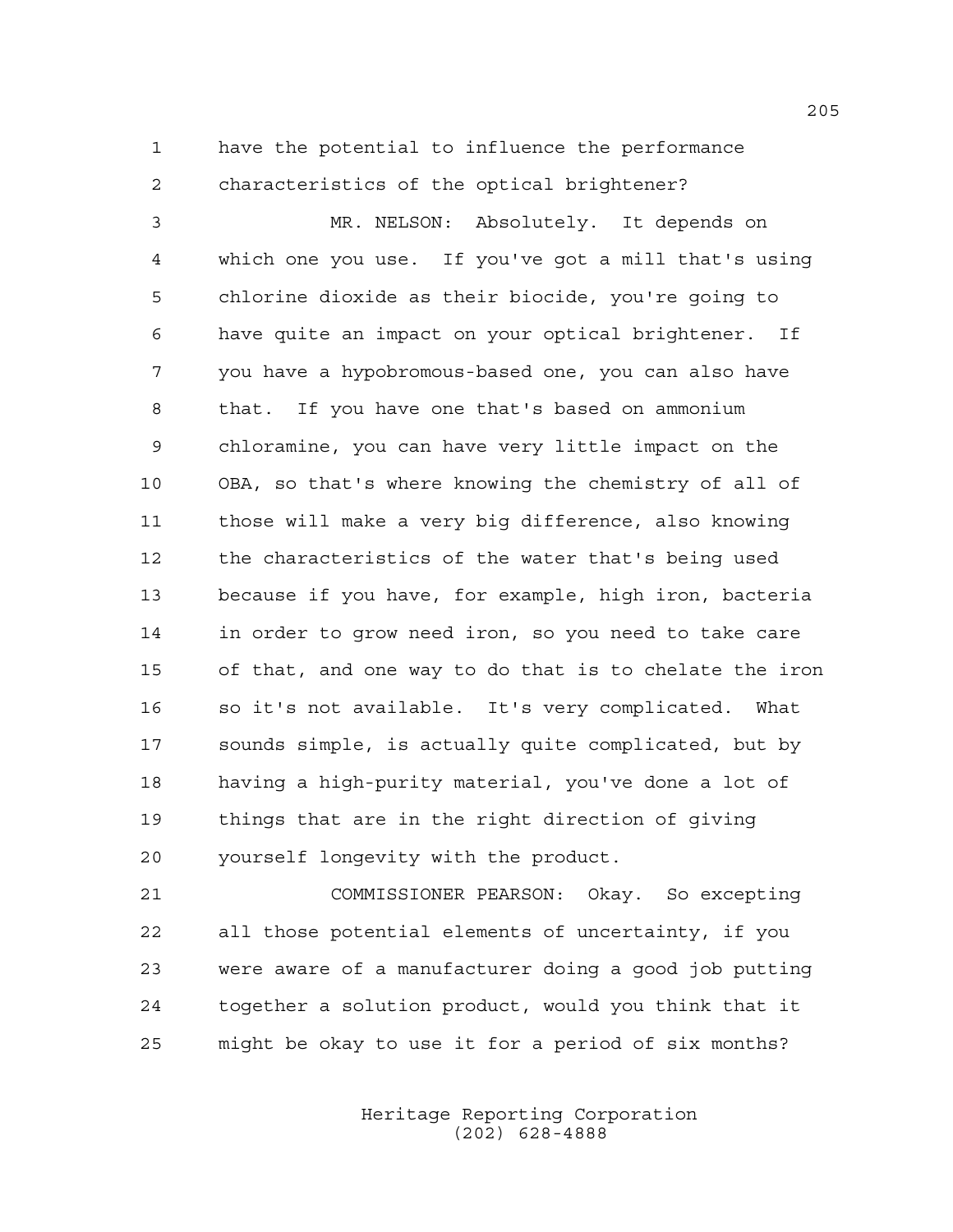1 MR. NELSON: Absolute.

2 COMMISSIONER PEARSON: Okay. And it can go 3 longer than that?

4 MR. NELSON: I've actually used material 5 that's like about a year and a half old. No problem. 6 COMMISSIONER PEARSON: And the powdered form 7 from what you're saying probably could last longer 8 than that?

9 MR. NELSON: Quite stable. Quite stable. 10 COMMISSIONER PEARSON: Not that one would 11 not to store it because I assume you'd prefer to use, 12 but at least it would be shelf-stable for a 13 considerable period?

14 MR. NELSON: Yes, I mean, in the case where 15 say someone had bought something and not used it for a 16 period of time. It doesn't make sense to buy a whole 17 bunch in inventory. Nobody does that these days, but 18 if you had a super sack, I'd have no problems about 19 using it.

20 COMMISSIONER PEARSON: And is hygroscopic? 21 MR. NELSON: Not the way it's packaged. 22 COMMISSIONER PEARSON: It's not going to 23 cake up? 24 MR. NELSON: It will absorb water if it's

25 left just out and open, but the way that we ship it is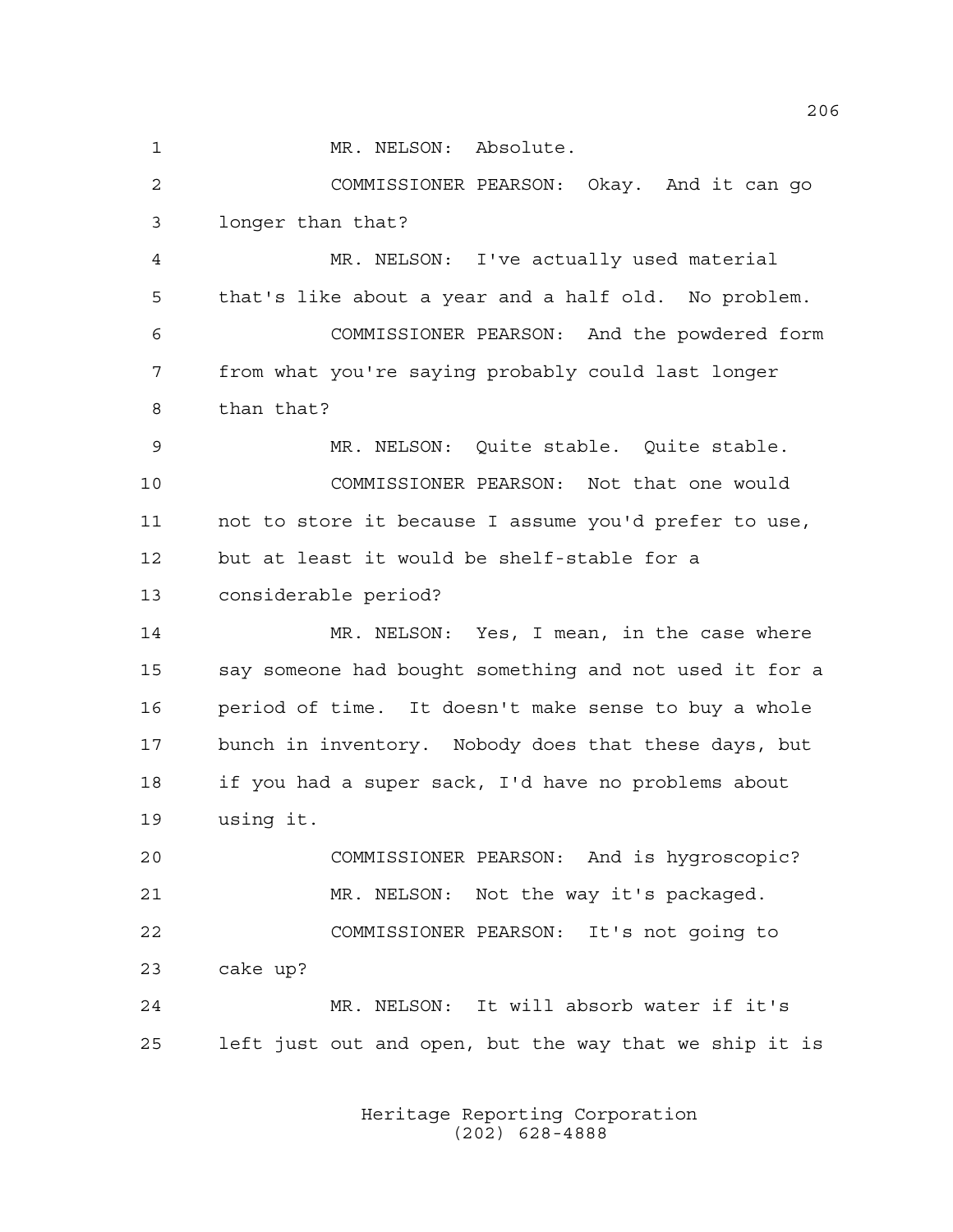1 obviously in a water-proof container so that it 2 doesn't absorb any water. When you ship on the ocean, 3 you have to take precautions and make sure things 4 don't get damp, and that's one of the things that we 5 do, and so that solves a lot of our problems with air 6 permeation into the super sack and moisture as well, 7 so typically we don't find our material caking much. 8 If we do, it's usually at the bottom or where air or 9 moisture could have gotten in.

10 COMMISSIONER PEARSON: Okay. And then if 11 there is a problem with microbial contamination, is it 12 possible to rework that material, or what happens to  $13$   $\text{if } 2$ 

14 MR. NELSON: I've never seen a microbial 15 issue with a potter in terms of --

16 COMMISSIONER PEARSON: No, back to solution. 17 Sorry.

18 MR. NELSON: You can. You need to know what 19 the nature of the microbiological activity is. We had 20 that issue at CIBA a few times, and we were able to 21 recover and reuse the product. I prefer not to. It's 22 better to prevent those problems than to fix them 23 afterwards.

24 COMMISSIONER PEARSON: Okay. Well, I thank 25 you very much for this conversation. It's been very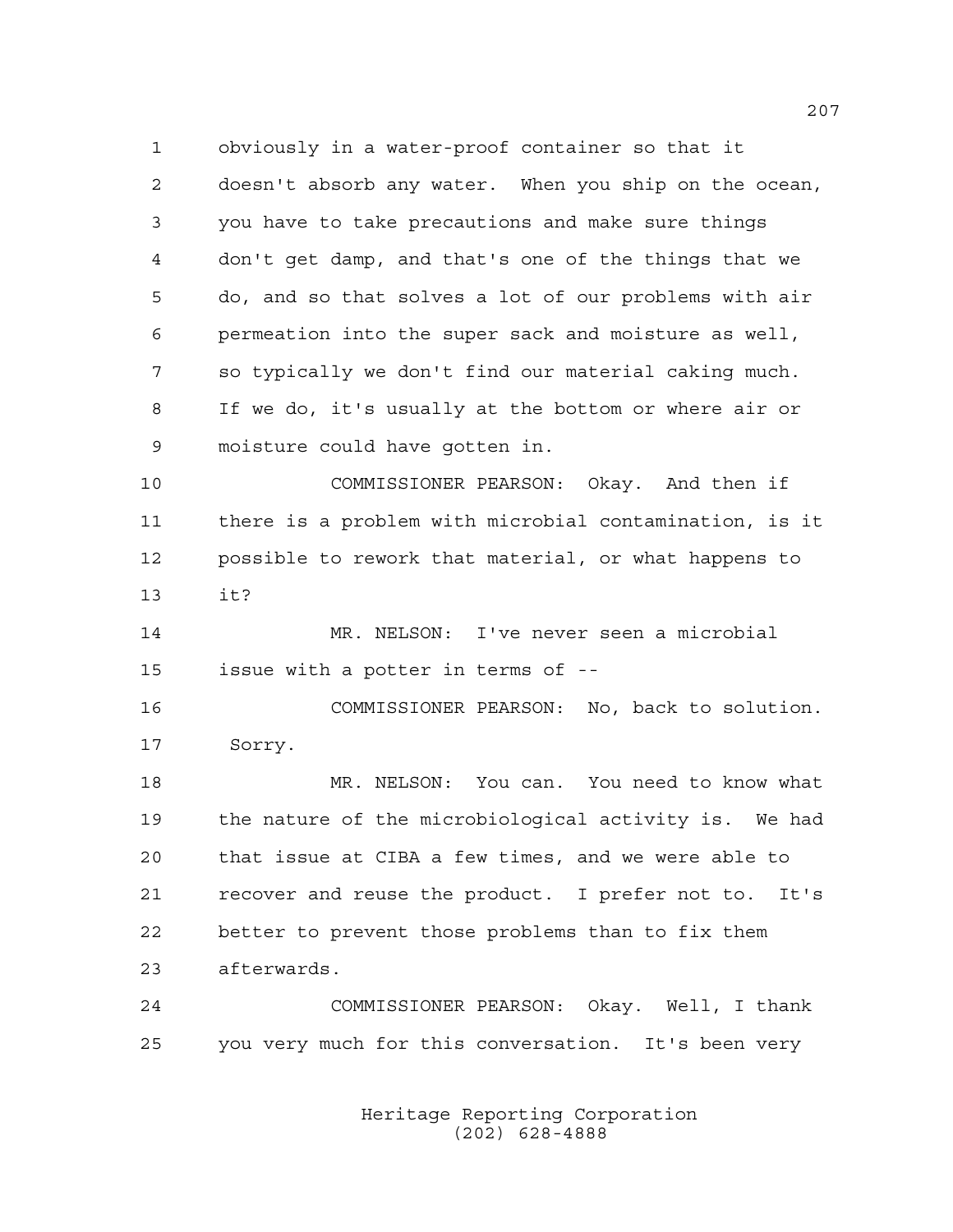1 interesting, and I've enjoyed the afternoon, and I've 2 probably about exhausted my colleagues patience, so 3 I'll conclude now. Thank you very much.

4 CHAIRMAN OKUN: Let me turn to Commission 5 staff to see if they have questions of this panel.

6 MS. TRAINOR: Cynthia Trainor, Office of 7 Investigations. I'd like to thank the panel for their 8 testimony this afternoon, and the staff has no 9 questions.

10 CHAIRMAN OKUN: Thank you. Do those in 11 support of imposition of the order have questions for 12 this panel? No questions for this panel. All right. 13 Well, before we turn to our last witness today, I'd 14 like to take the opportunity to thank you very much. 15 Again, Mr. Nelson, thank you for traveling to be with 16 us, and we appreciate all your answers this afternoon 17 and look forward to the post hearing submission.

18 MR. NELSON: You're welcome. Thank you so 19 much.

20 CHAIRMAN OKUN: Thank you.

21 MR. BISHOP: Would our final panel of other 22 parties please come forward and be seated. Madam 23 Chairman, all witnesses have been sworn.

24 CHAIRMAN OKUN: Good afternoon. Welcome. 25 You may proceed.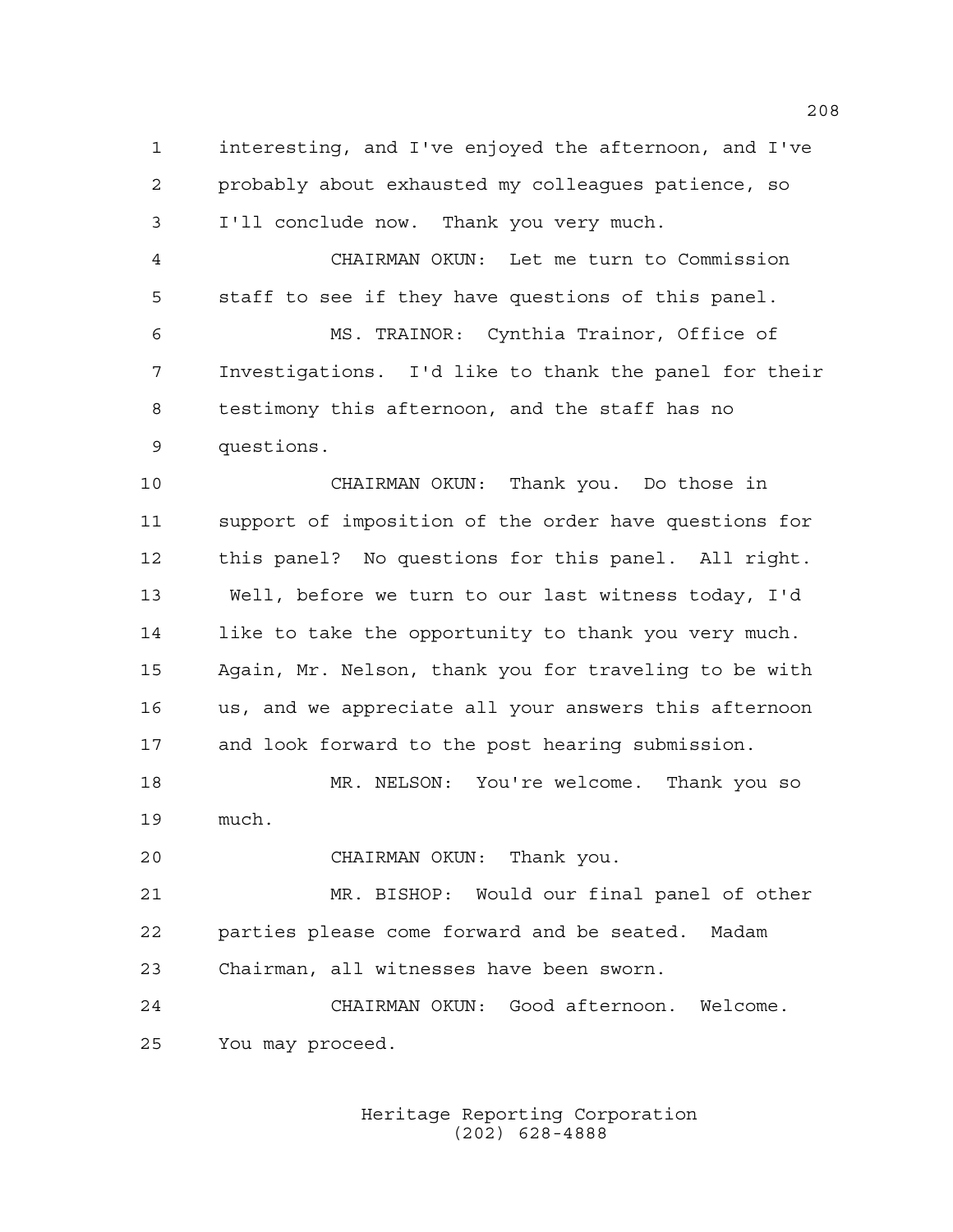1 MR. GOLDBERG: Madam Chairman and 2 Commissioners, I'm Steven Goldberg. I'm Vice 3 President and Associate General Counsel for Regulatory 4 Law and Government Affairs at BSF Corporation, a 5 domestic manufacturer of the subject merchandise, and 6 we are pleased to present today the testimony of Ted 7 Kelly, Vice President of Wet End Paper Chemicals for 8 BASF corporation to discuss the issue and to inform 9 the Commission on the issue of material injury or 10 threat of injury to the domestic industry form subject 11 imports. 12 MR. KELLY: Good afternoon. Can you hear 13 me? 14 CHAIRMAN OKUN: Is your microphone on? Just 15 pull it closer. That's the easiest. 16 MR. KELLY: Good afternoon. My name is Ted 17 Kelly. I'm the Vice President of Wet End Paper 18 Chemicals Business with BASF Corporation. I have over 19 20 years of experience in the paper chemicals 20 business. In my present role, I'm responsible for 21 BASF's entire wet end paper chemicals business in 22 North America, which includes the paper whitener of 23 CSOBAs. As you know, BASF neither supports nor 24 opposes the petition at issue. 25 I am speaking as a member of the domestic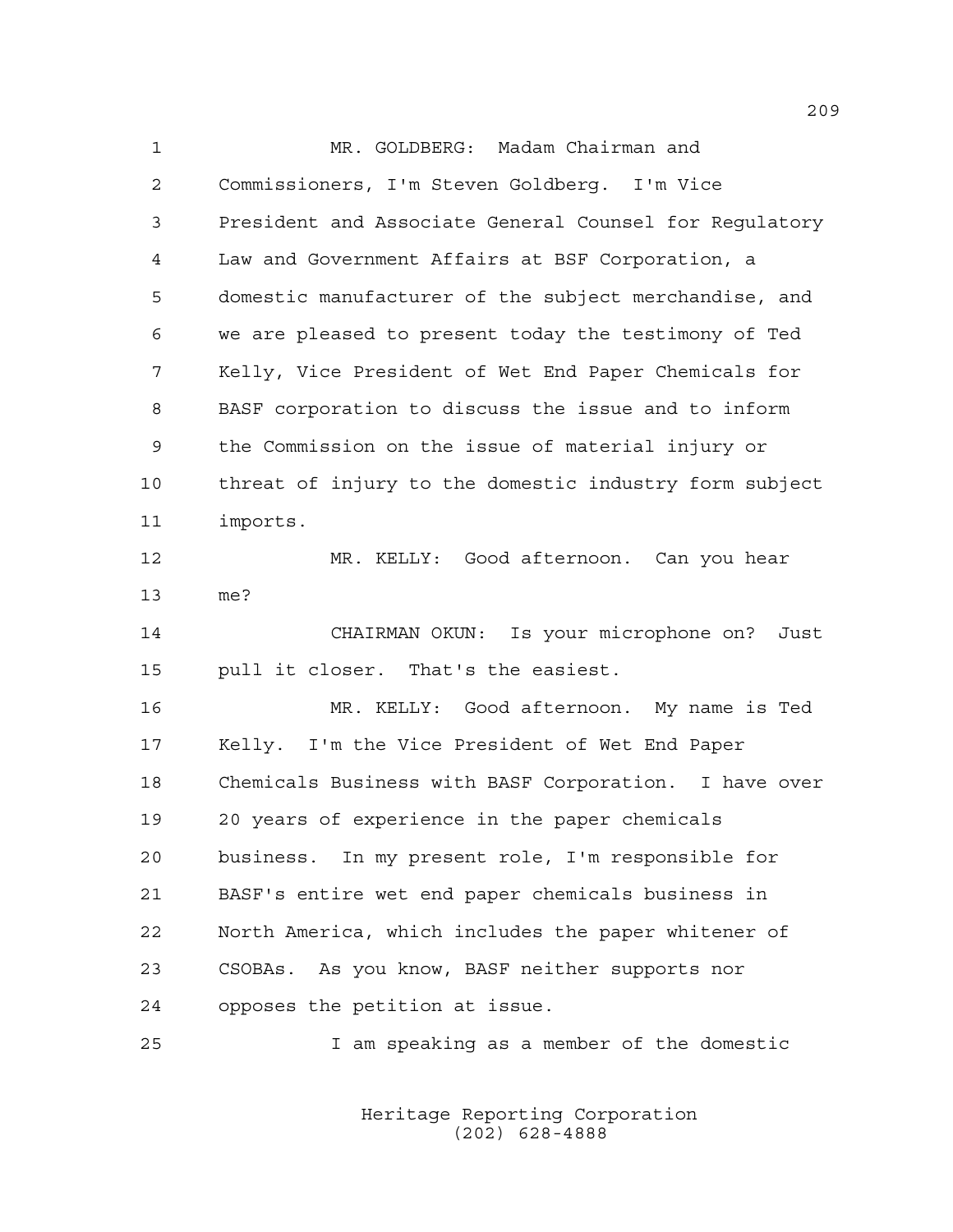1 industry in order to present BASF's views on the 2 impact of imports from Taiwan and China on the 3 domestic industry. As I see it, the outlook for 4 BASF's OBA business is bleak. BASF has lost 5 significant OBA volume to competitors from Taiwan and 6 China simply because those producers are under pricing 7 the market. This information comes directly from our 8 customers who have told us that they dropped BASF 9 because Taiwanese and Chinese CSOBAs are cheaper.

10 The evidence of BASF's lost sales is 11 contained in the confidential evidence before the 12 Commission, so I won't go into the details here. 13 However, I am here to testify that BASF's CSOBA 14 business has taken a serious hit during the period of 15 investigation. BASF has lost significant sales volume 16 and market share since 2008. Also, BASF's per unit 17 prices have fallen, even as its per unit costs and raw 18 materials costs continue to rise. BASF has lost the 19 ability to pass increases in raw material costs on to 20 its customers because of the underselling of the 21 Taiwanese and Chinese producers.

22 If imports from Taiwan and China continue to 23 enter the U.S. market at the volumes and prices that 24 we've seen in the past three years, BASF will have 25 great difficulty maintaining its CSOBA production in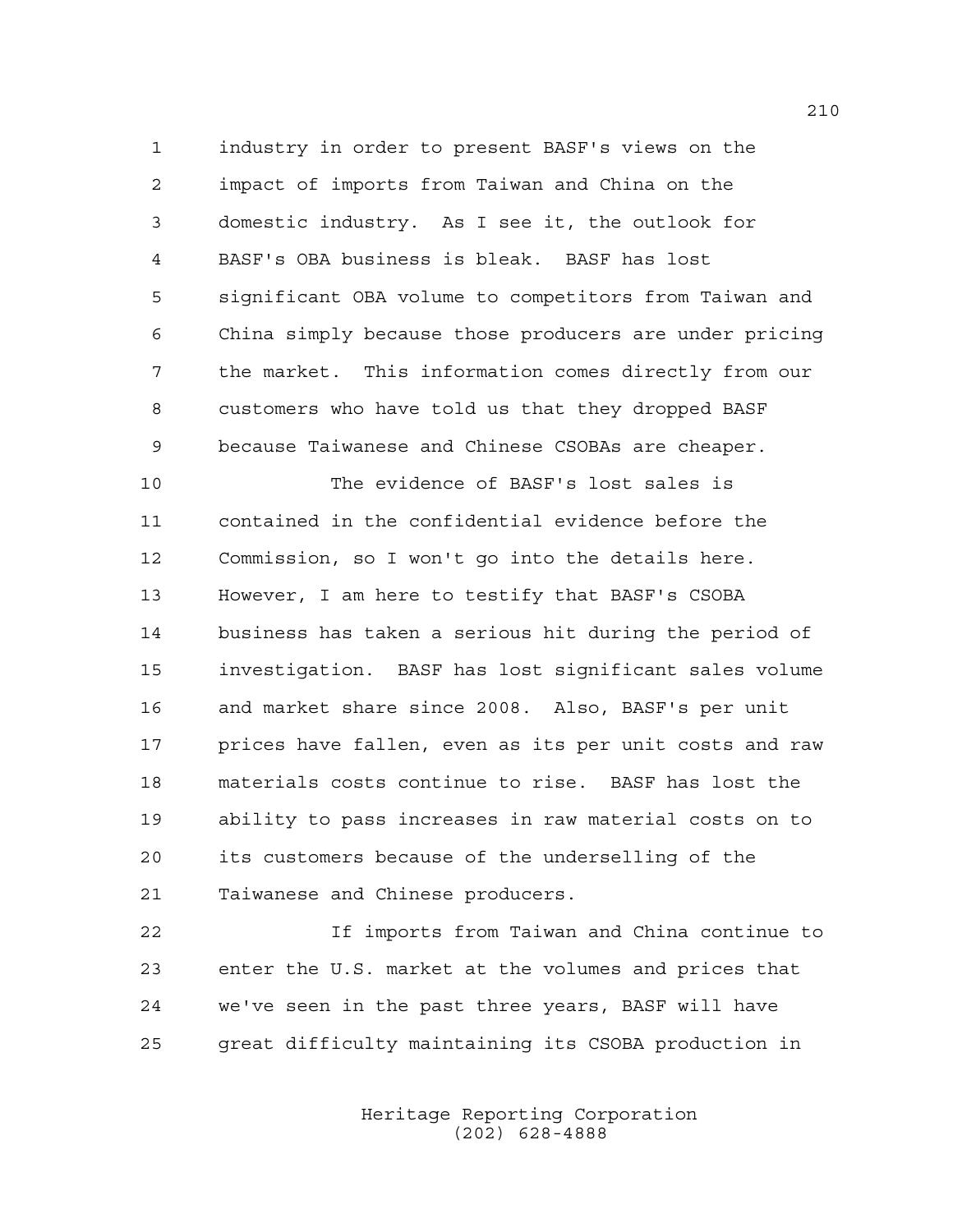1 the United States. BASF has difficulty competing 2 against unfairly-priced imports from Taiwan and China 3 because competition is based primarily on price. 4 While purchasers may consider other factors such as 5 quality and technical service, BASF and other 6 producers of CSOBAs all meet purchaser's standards in 7 these items. Thus, the only differentiating factor is 8 price.

9 BASF offers its customers a range of 10 technical services and has never had complaints about 11 the purity of its products. As the confidential 12 evidence before the Commission shows, BASF has lost 13 business based on intense price competition. There 14 are a few trends in the CSOBA market that make BASF 15 and other U.S. producers particularly vulnerable to 16 underselling by foreign competitors.

17 First, BASF now relies on just a few 18 important customers for the bulk of its OBA sales 19 volumes. The loss of one of they key customers would 20 hurt BASF's bottom line significantly. Second, 21 despite objections from BASF, virtually all of the 22 CSOBA supply contracts contain a mandatory meet or 23 release clause. This means that BASF must meet a 24 lower-priced offer from a competitor or lose the 25 supply.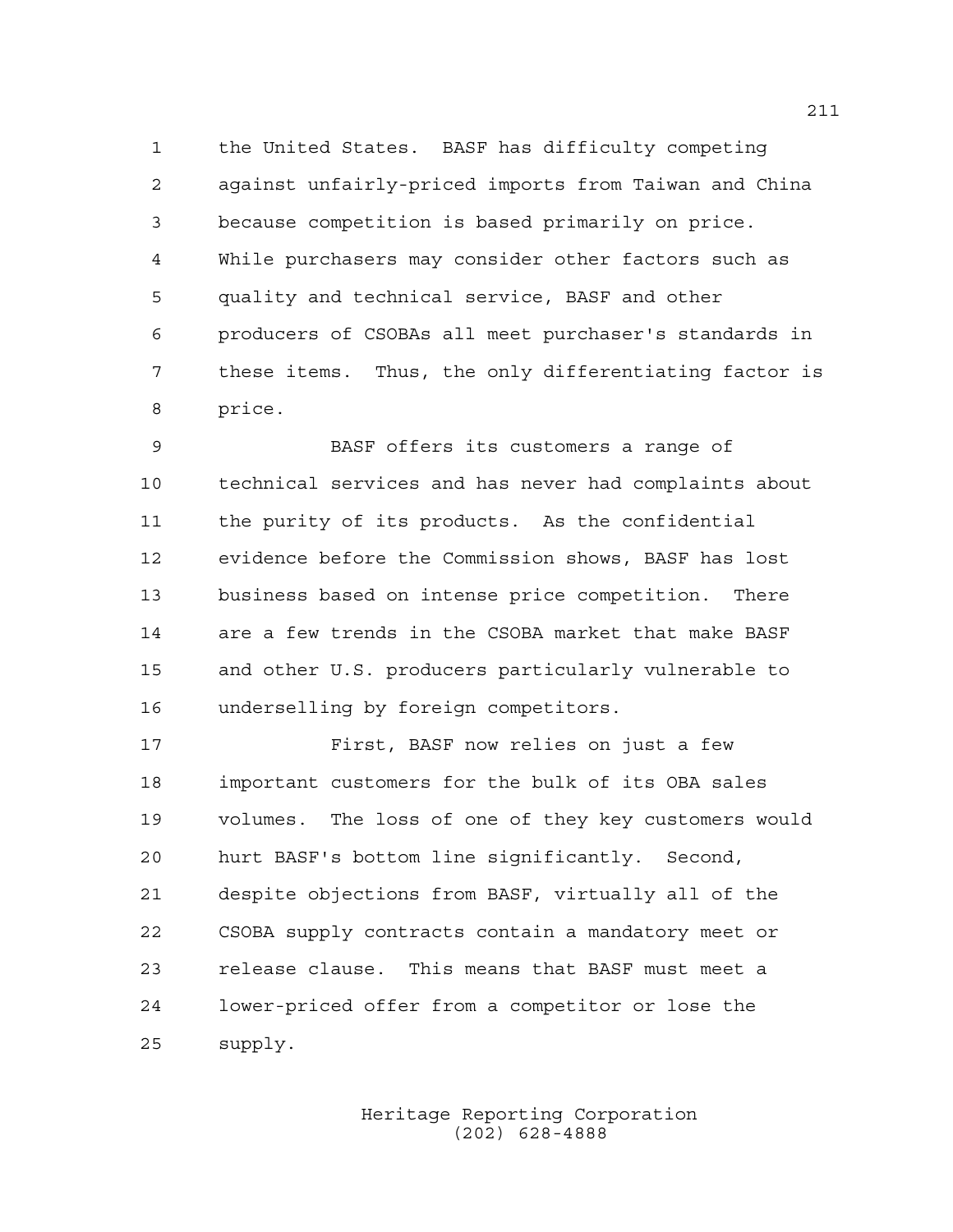1 To remain competitive, BASF has done 2 everything it can to cut costs and improve the 3 efficiency of its production of CSOBAs. In February 4 2011, BASF announced a restructuring plan at its 5 McIntosh, Alabama, production facility, which will 6 result in the layoff of 250 of the 700 employees at 7 the site within two years. The loss of these jobs is 8 a blow for the community of McIntosh, which is an 9 economically struggling rural town with an 10 unemployment rate that is well above the national 11 average.

12 BASF has been a major employer in McIntosh 13 for years, and it will be hard on the town to lose so 14 many well-paying jobs. BASF is also cutting costs by 15 restructuring its stilbenics production unit in the 16 McIntosh plant to make it more efficient. BASF needed 17 to take these restructuring measures in order to 18 remain competitive with Taiwanese and Chinese 19 producers, but the prices of imports have continued to 20 drop.

21 At this point, there's little else that BASF 22 can do to reduce its costs to offer competitive 23 prices. BASF's CSOBA business is at a breaking point. 24 There is a direct link between the injury that BASF 25 has suffered in recent years and the influx of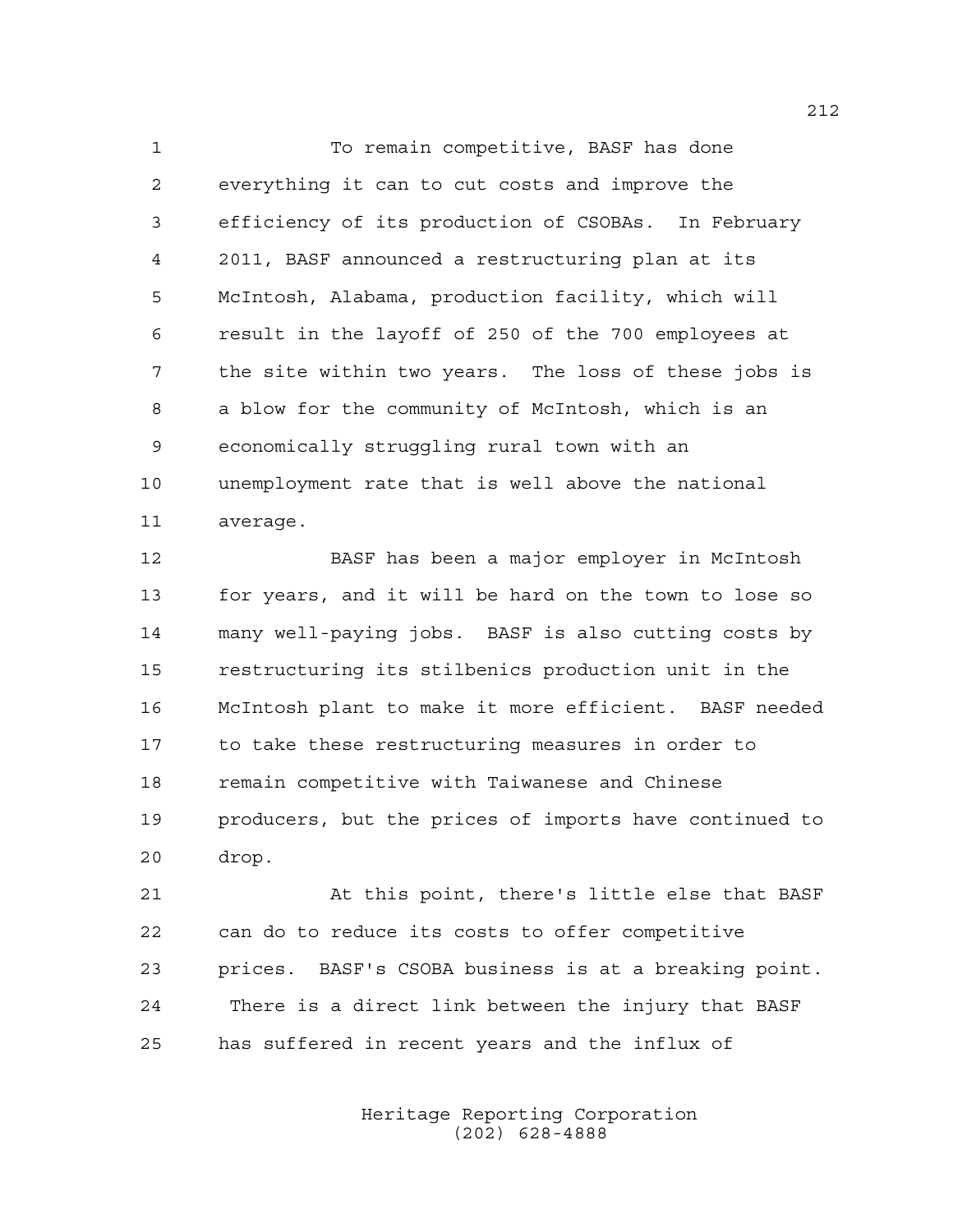1 unfairly priced imports from Taiwan and China. Other 2 factors simply do not explain the deterioration of 3 BASF's CSOBA business.

4 For example, import volumes from other 5 countries are small and not a significant source of 6 competition. The recession also cannot be blamed. 7 CSOBA demand has fluctuated in recent years, but the 8 fact remains that whether demand is increasing or 9 decreasing, the volume of unfairly priced CSOBAs from 10 Taiwan and China has continued to grow while the 11 market share of U.S. producers continues to fall.

12 Imports from Taiwan and China pose a serious 13 threat to BASF's future for several reasons. First, 14 the Taiwanese producer is expanding its production 15 capacity. Second, there are a large number of 16 producers with high production capacity and relatively 17 low capacity utilization in China. Third, the 18 Taiwanese and Chinese producers continue to invest in 19 spray-drying capabilities to produce CSOBAs in powder 20 form.

21 The only reason for adding this extra step 22 of spray drying is to target overseas markets such as 23 the United States. Therefore, the threat from 24 Taiwanese and Chinese producers in the U.S. market 25 will only get worse. Should BASF continue to lose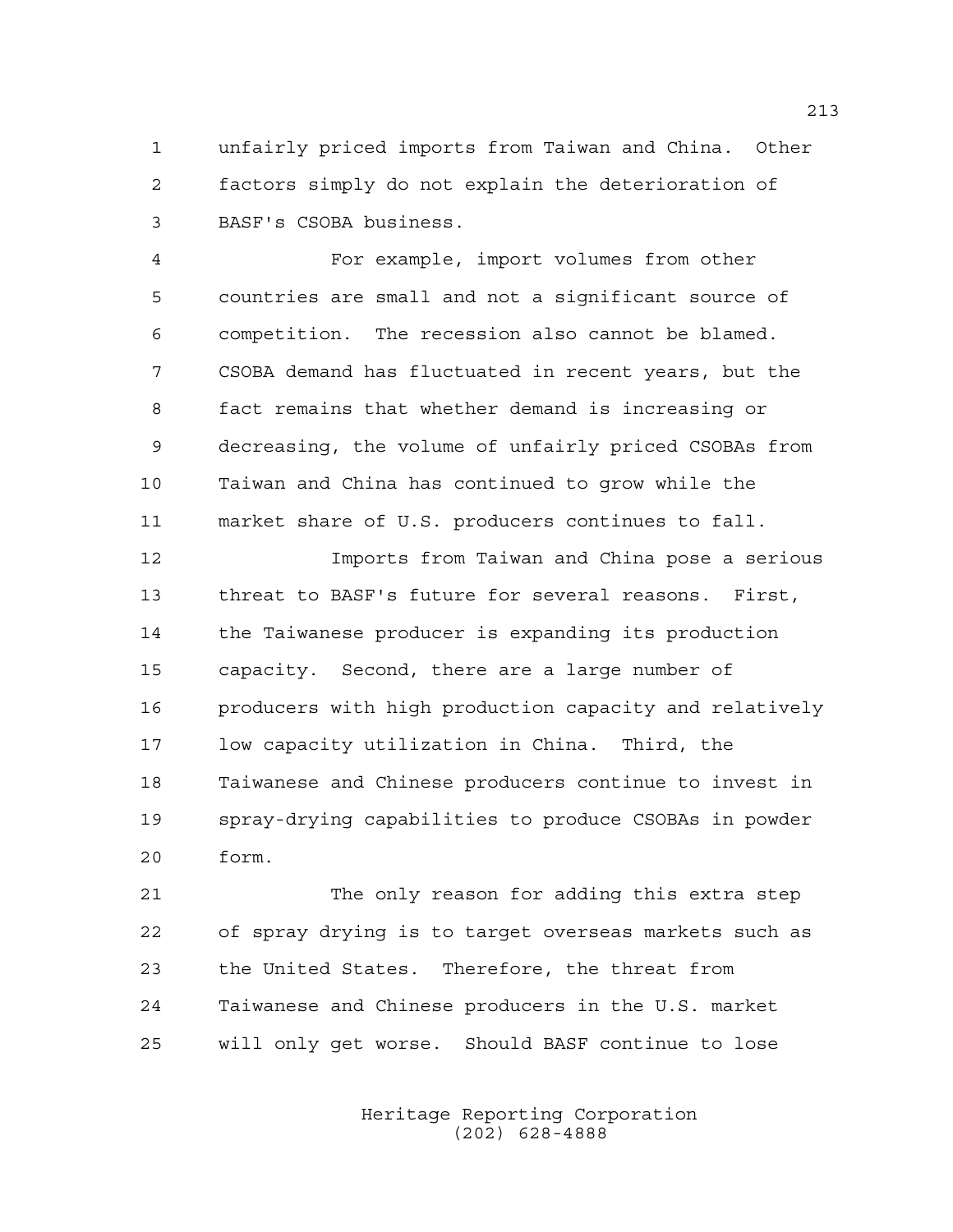1 sales to low-priced imports from Taiwan and China, we 2 will need to consider the extreme step of shutting 3 down the U.S. production of CSOBAs. I'd like to thank 4 you for the opportunity to speak, and we'd be happy to 5 take any questions you have.

6 CHAIRMAN OKUN: Well, thank you. Before we 7 begin our questions, let me take this opportunity to 8 thank you for your appearance here and for your 9 willingness to testify and to answer our questions, 10 and I will start the questions this afternoon, and I'm 11 not sure if you were able to be here for the panel 12 this morning, but one of the questions that we 13 discussed was whether there was multiple source 14 contracts in this market, whether that's been a change 15 over the period of investigation and also whether the 16 contracts or shorter or longer, if you've experience 17 any change.

18 I wondered if you could comment on that, of 19 course not touching on any confidential information.

20 MR. KELLY: Sure. So the question about 21 multiple sourcing contracts, so one company buying 22 from multiple suppliers. Generally, what we see 23 within single paper mills, they will be supplied from 24 a single supplier. The larger-volume suppliers, 25 consumers receive it in bulk, so there's a limited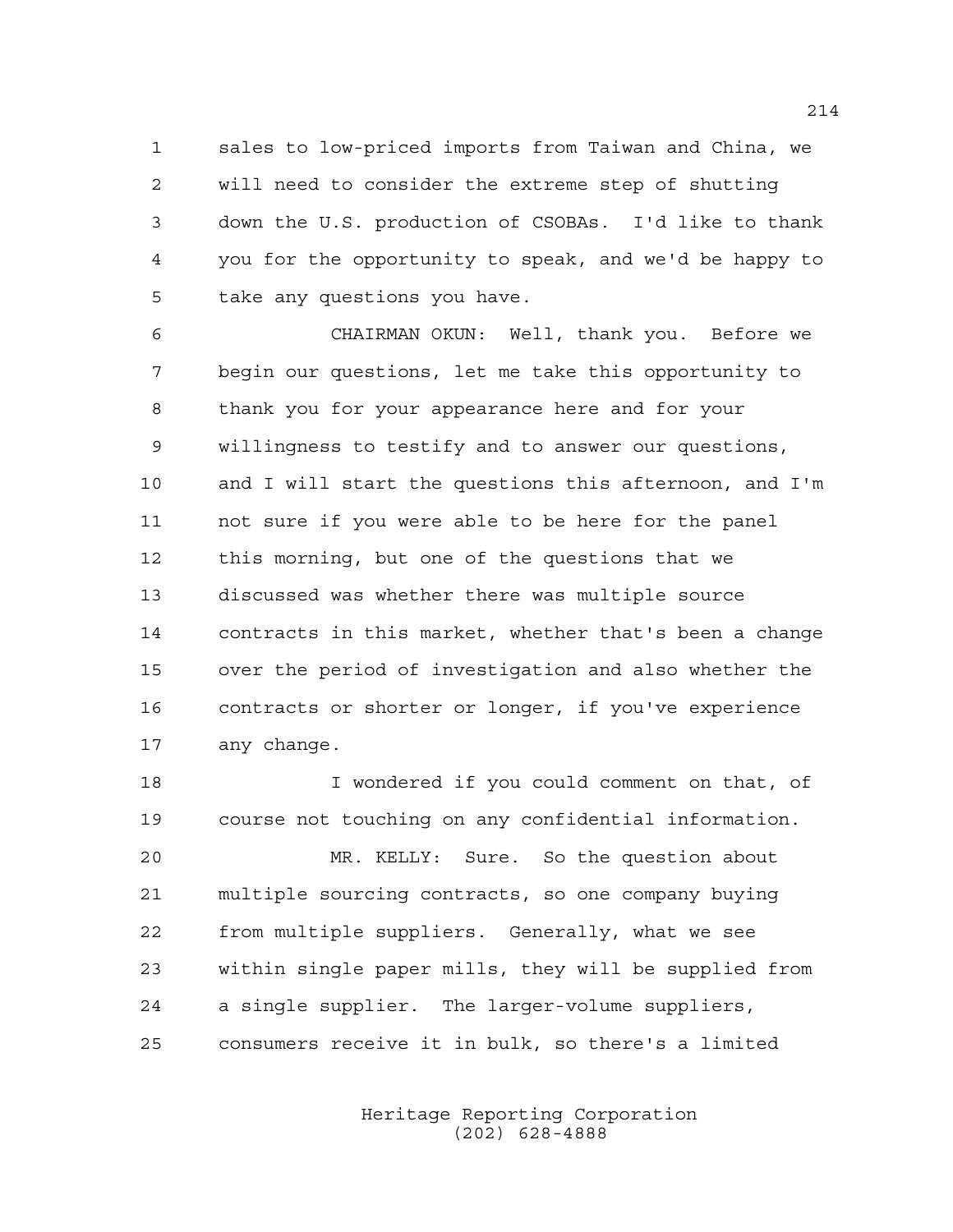1 number of bulk tanks on a paper mill site with which 2 to receive the whitener, so a single mill will usually 3 be supplied from a single whitener supplier. However, 4 the larger corporations with five, six, eight or 10 5 paper mills using whitener, in order to spread their 6 risk, will usually have a primary supplier, 75, 80 7 percent of the supply, but will also have a second 8 supplier, so when you talk about the larger 9 corporations, usually there's a second supplier to 10 reduce the risk.

11 CHAIRMAN OKUN: And when the negotiations 12 are taking place for a contract like that where you 13 might have one large supplier as you described it and 14 then a secondary supplier, how much do you know about 15 the prices? In other words is it price driven who 16 gets the 80 percent and who gets the 20 percent?

17 MR. KELLY: Absolutely. Absolutely. I 18 didn't address the second part of your first question, 19 which was the length of the contract terms.

20 CHAIRMAN OKUN: Yes. Thank you. 21 MR. KELLY: The length of the contract term 22 is really driven by the purchaser. The procurement 23 teams are looking to make the best deal for their 24 companies to save them as much money as possible in 25 the procurement of chemicals, and when they're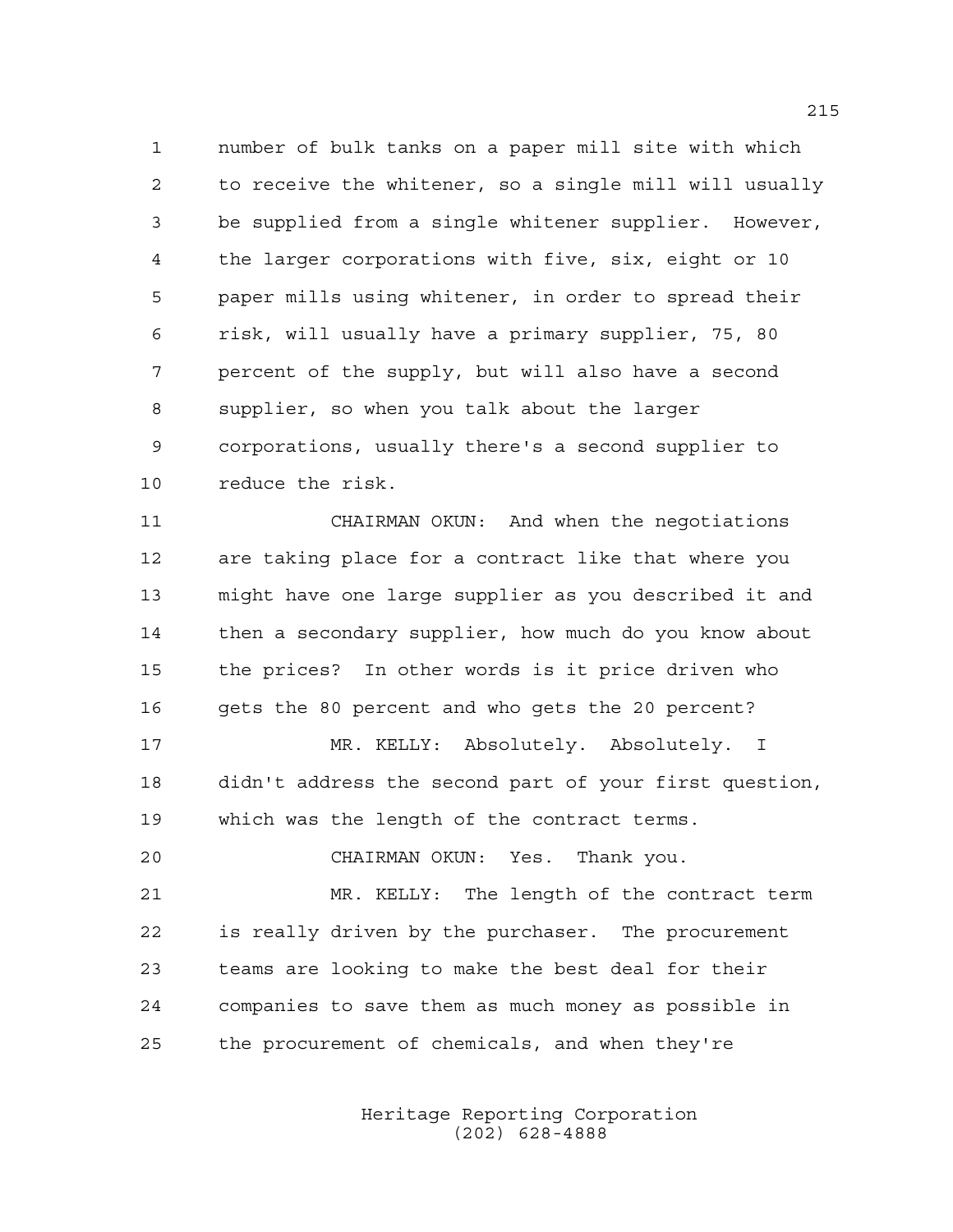1 forecasting the cost of their raw materials, one of 2 which is the OBAs, if they're forecasting pricing 3 falling in the coming years, they're going to look for 4 shorter contract terms because they want to be free to 5 go out and take advantage of lower prices.

6 If they think the market's going to get 7 tight and supply is going to be limited or prices are 8 going to go up, they're going to try to look for 9 longer-term contracts from their suppliers. What we 10 have in the market today for the last several years is 11 they've tended to grow shorter. I think a one-year 12 contract for a business under contract is fairly 13 standard.

14 There aren't too many two-, three-, five-15 year contracts today, and I think that's a good 16 example. A good reason why is because there's more 17 players coming in offering lower and lower prices, and 18 so they want to remain free to go after these lower 19 prices.

20 CHAIRMAN OKUN: And just going back to the 21 multiple suppliers to a contract, would it be the case 22 that there would be different products being offered? 23 We're discussing kind of like the 220, I guess, I 24 think our TFM witness referred to it as a bread-and-25 butter product but that they also have other specialty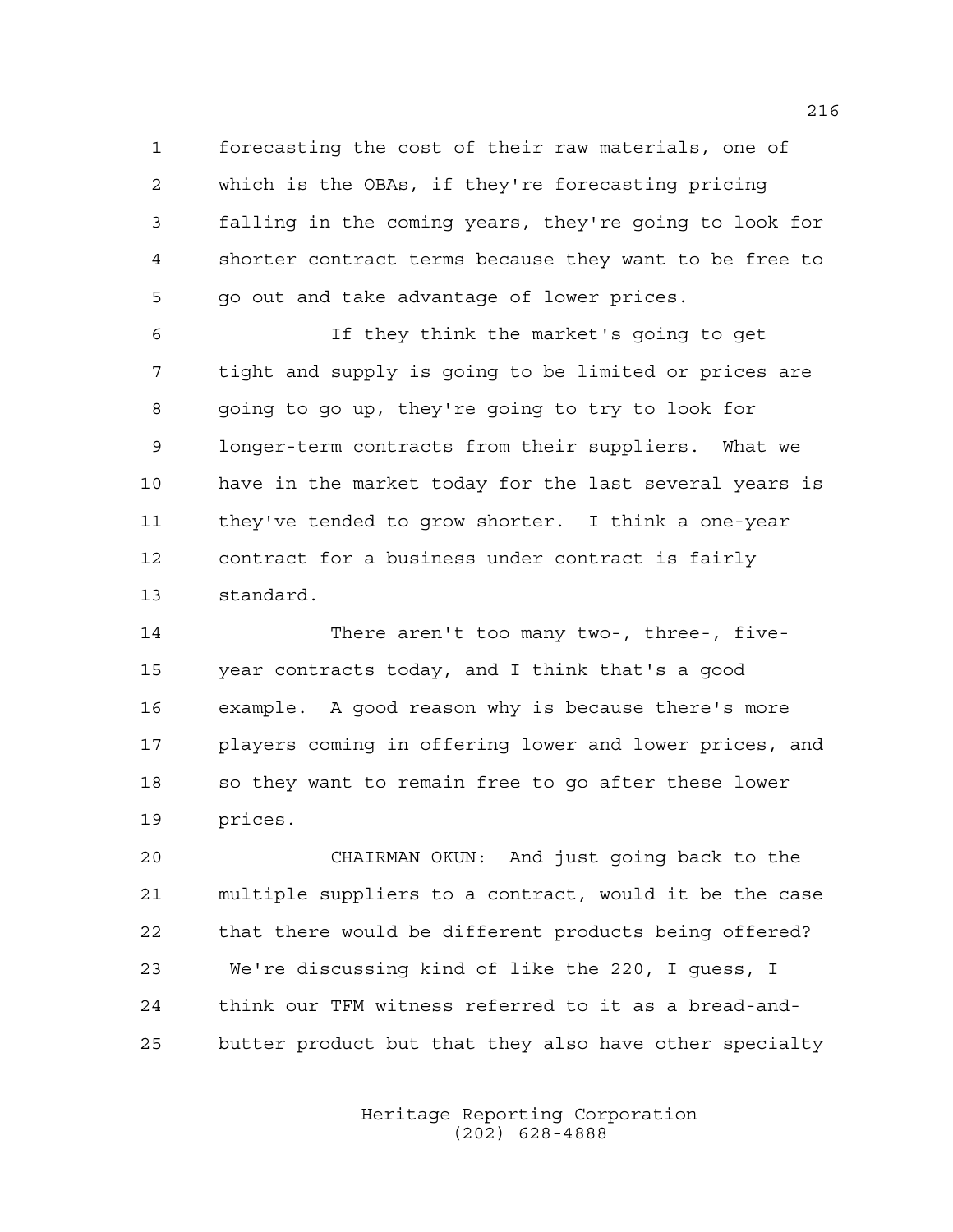1 products with different purity concentration.

2 MR. KELLY: Right. Yes. 3 CHAIRMAN OKUN: Can you comment on that and 4 what role that plays in contract negotiations? 5 MR. KELLY: Sure. Sure. Sure. There's 6 four basic products in the CSO being the paper 7 whitener market. You've got the tetro, which is the 8 220. This is the workhorse product. It's the 9 cheapest product, so if a paper maker can make a great 10 specification with tetro, they'll do it with tetra. 11 If they need to go to a higher brightness level, then 12 they'll move to a dysulfo, a modified tetro, which is 13 more soluble or a hexanesulfinated product, so these 14 are the four products, tetra, modified tetra, disulfo 15 and hexanesulfo, and most of the competitors have very 16 similar products in these four molecules. 17 CHAIRMAN OKUN: And when the contracts are 18 being negotiated, would there be a mix of those 19 products going to one mill, or would that be 20 different? 21 MR. KELLY: Yes. The paper mills will 22 structure their grades within the different mills. 23 It's usually fairly stable. Unless they're developing 24 a new grade or changing a grade specification, they've 25 got a process or a formula they follow for matching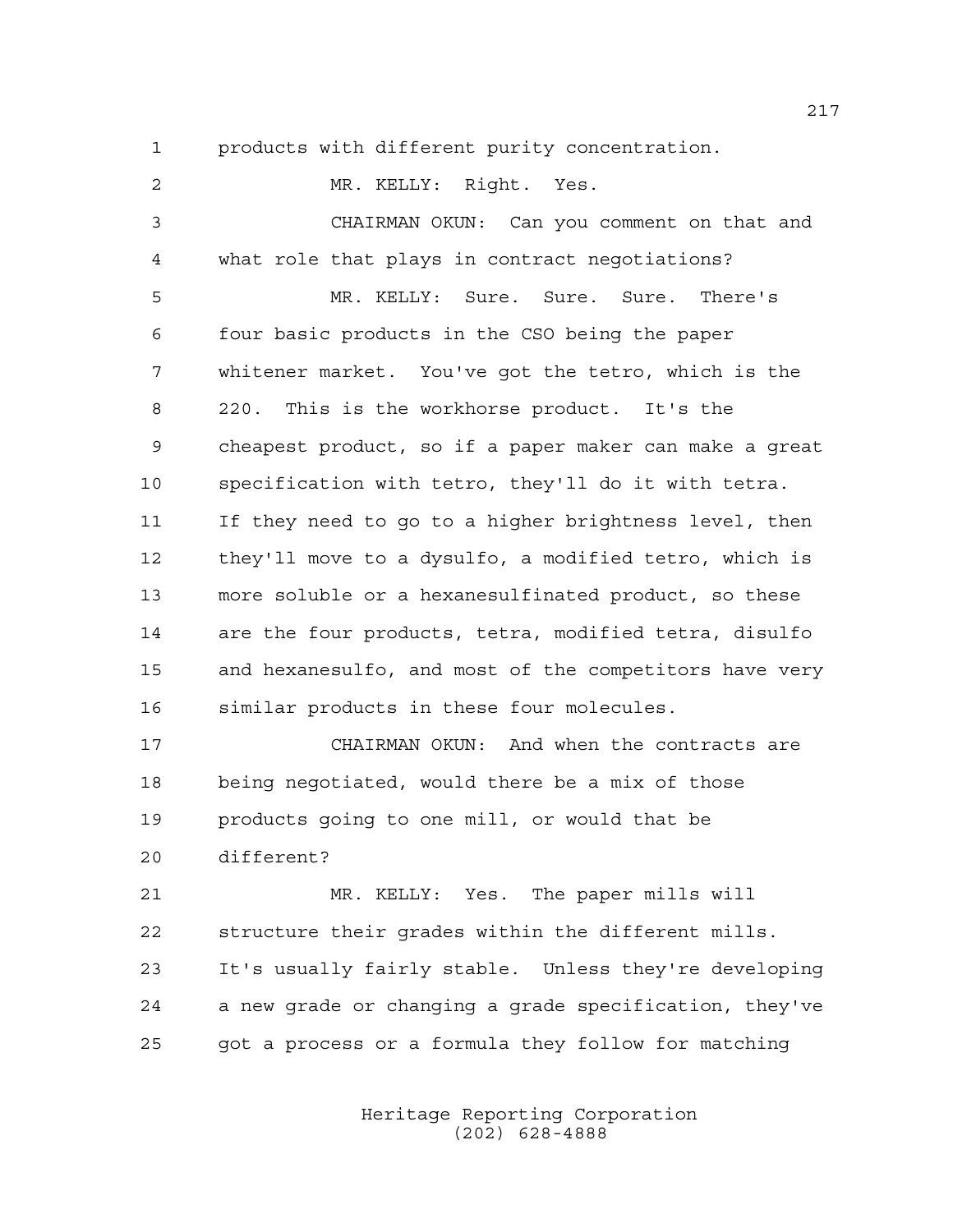1 the shade and the optical properties, the brightness 2 and whiteness of the paper grades, so once that grade 3 is established, they don't change that very often. 4 They know they use, for example, the tetra in the wet 5 end and possibly a tetra in the size press or maybe a 6 hexa in the size press and a disulfo in the west end.

7 Once this is set, and they've developed the 8 grade, and they've found this the most optimal way to 9 make the grade, they don't change it very often, so 10 when a corporation is holding their request for 11 proposal for the competitors for the next year's 12 brightener business, they'll share the volumes by 13 product that the companies will be bidding on, and so 14 a company could bid on X million pounds of tetra, Y 15 million pounds of disulfo, and Z million pounds of 16 hexa, and this is the information in the RFP.

17 Now, if we as a supplier think there's a 18 better way, a cheaper way usually, to make the grade 19 specification, in our proposal, we will include that, 20 and it might include a better tinting dye or pigment 21 package to help them use less whitener, or if they're 22 using hexa at the size press, and we think we can make 23 that grade with tetra, which is cheaper, then we help 24 them optimize, and that's fairly common to do that 25 within the industry.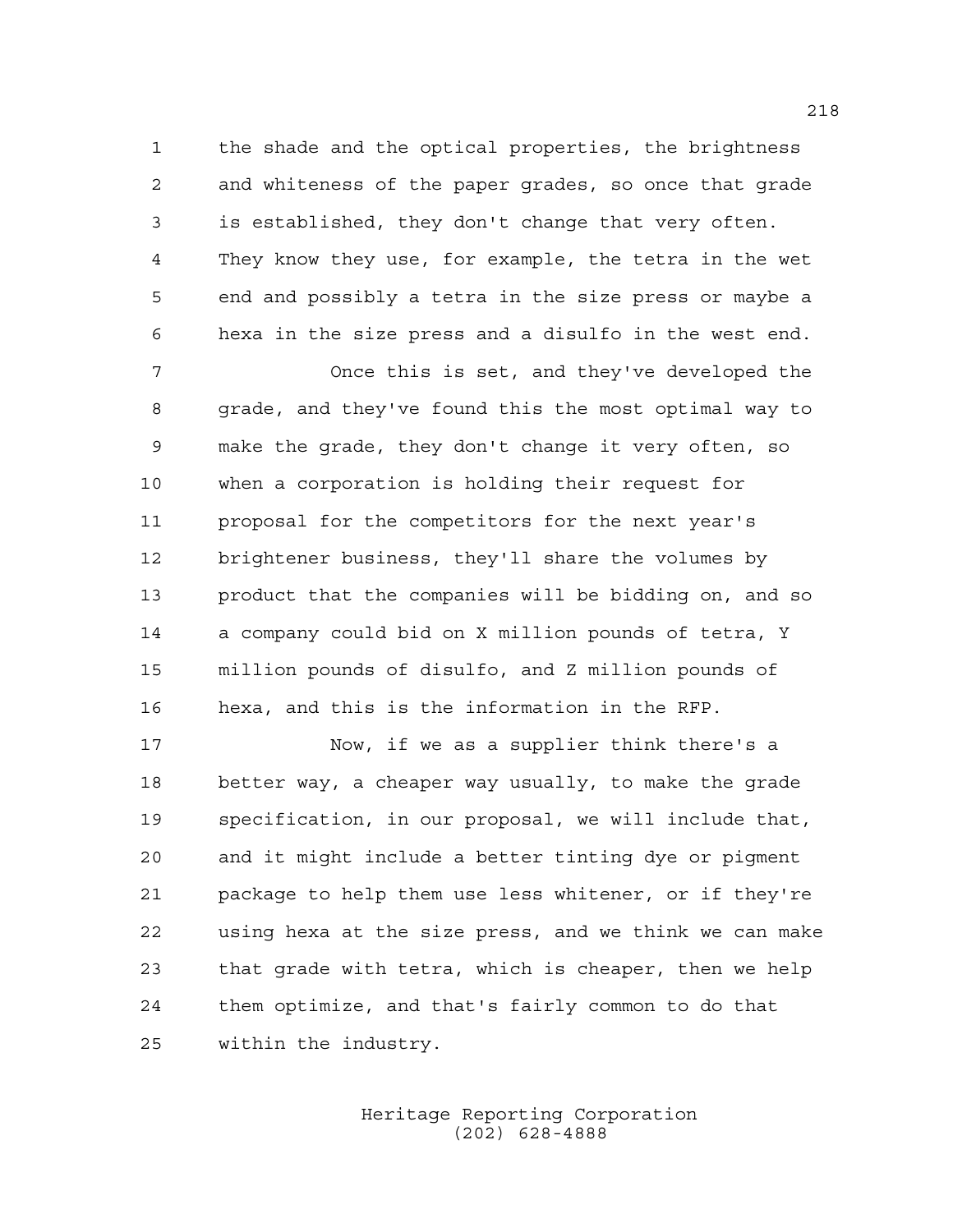1 CHAIRMAN OKUN: And to the extent you've had 2 experience with meet or release clauses, if a 3 purchaser was coming back to you with a meet or 4 release clause, would they be doing it for a paper 5 mill or for the entire contract?

6 MR. KELLY: It depends how the company 7 operates. Some of the companies are organized with a 8 corporate purchasing arm that is quite involved and 9 quite strong within the organization. Other 10 companies, the real decisionmaking is made a the mill 11 level, but if we're the incumbent, and they've got a 12 lower price quote from another supplier, and they're 13 looking to exercise the meet or release, we'll have 14 that discussion. There's a savings on the table that 15 they plan to realize, and we can meet that, or we can 16 walk away from the business, and it could possibly be 17 mill specific or it could be corporate-wide.

18 CHAIRMAN OKUN: Okay. And could you 19 describe your technical service?

20 MR. KELLY: Certainly. We have a sales 21 force in the industry that is our primary, our first 22 face with a customer. It's a technical sales force. 23 The role is very technical. These people live where 24 the paper industry is in the United States, and 25 they're servicing the customers there. We also have a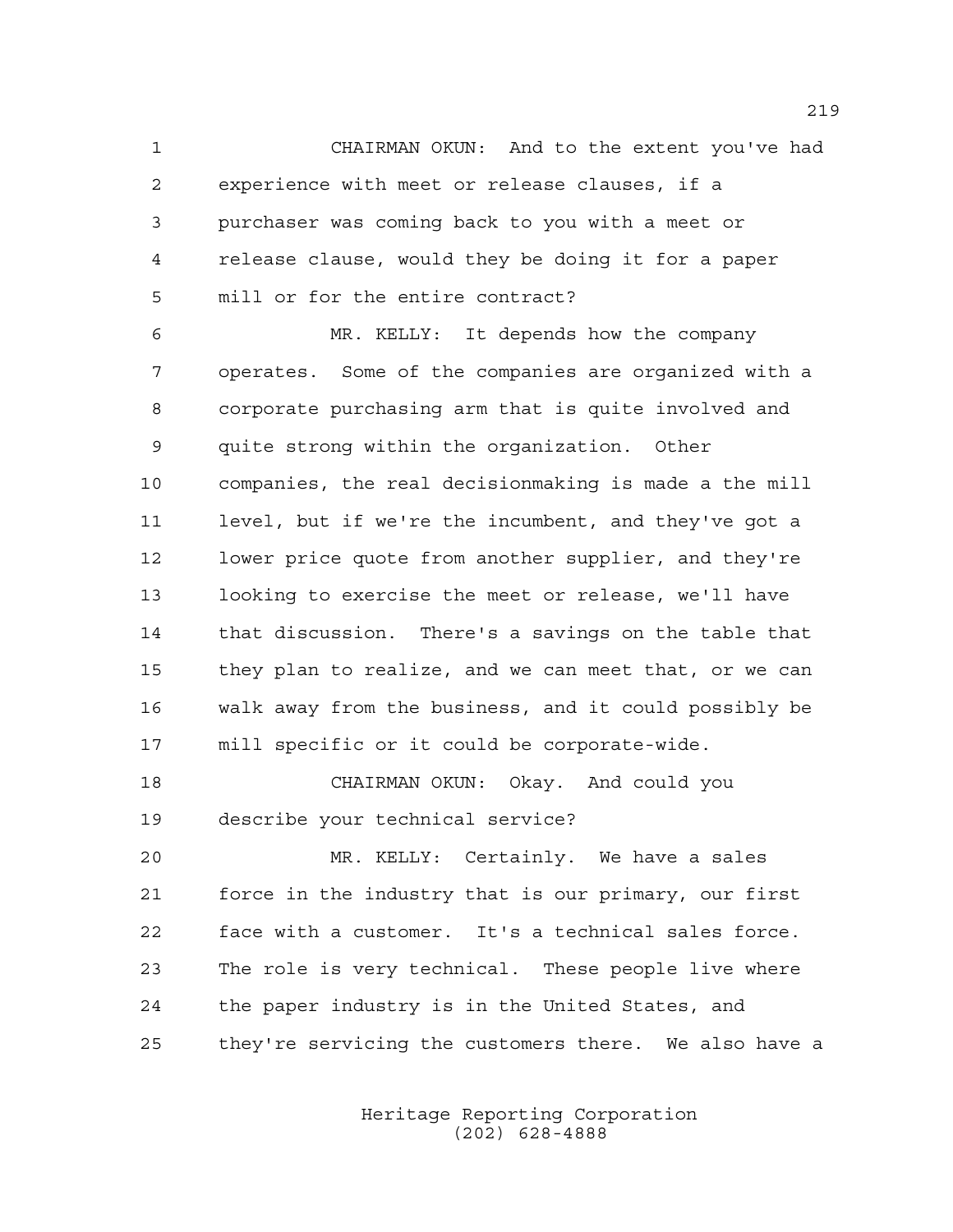1 field technical specialist group, and these folks are 2 very deep in their technical capabilities, very 3 experienced, and they'll travel to the mills to 4 support the technical sales force with running trials, 5 with troubleshooting, with developing proposals at 6 paper mills.

7 We've got a technical team, which is 8 laboratory-based where samples from the field are sent 9 for analysis, where lab work, hand sheet work is done 10 for customers and then sent to the customers for 11 presentation. Our technical support is everything 12 from developing grades with customers to running 13 trials and optimizing on their paper machine to 14 troubleshooting issues that happen on the paper 15 machine.

16 A whitener is often a good indicator of a 17 problem somewhere else. It could be a starch issue on 18 a paper machine which shows up as a lack of 19 fluorescence. It's the fluorescence that the whitener 20 is giving, so we're their first call, so we'll be 21 involved in troubleshooting, finding what the problem 22 is, what's the solution to the problem.

23 CHAIRMAN OKUN: Okay. And could you comment 24 on the purity versus concentration of active 25 ingredients and some of the points that were touched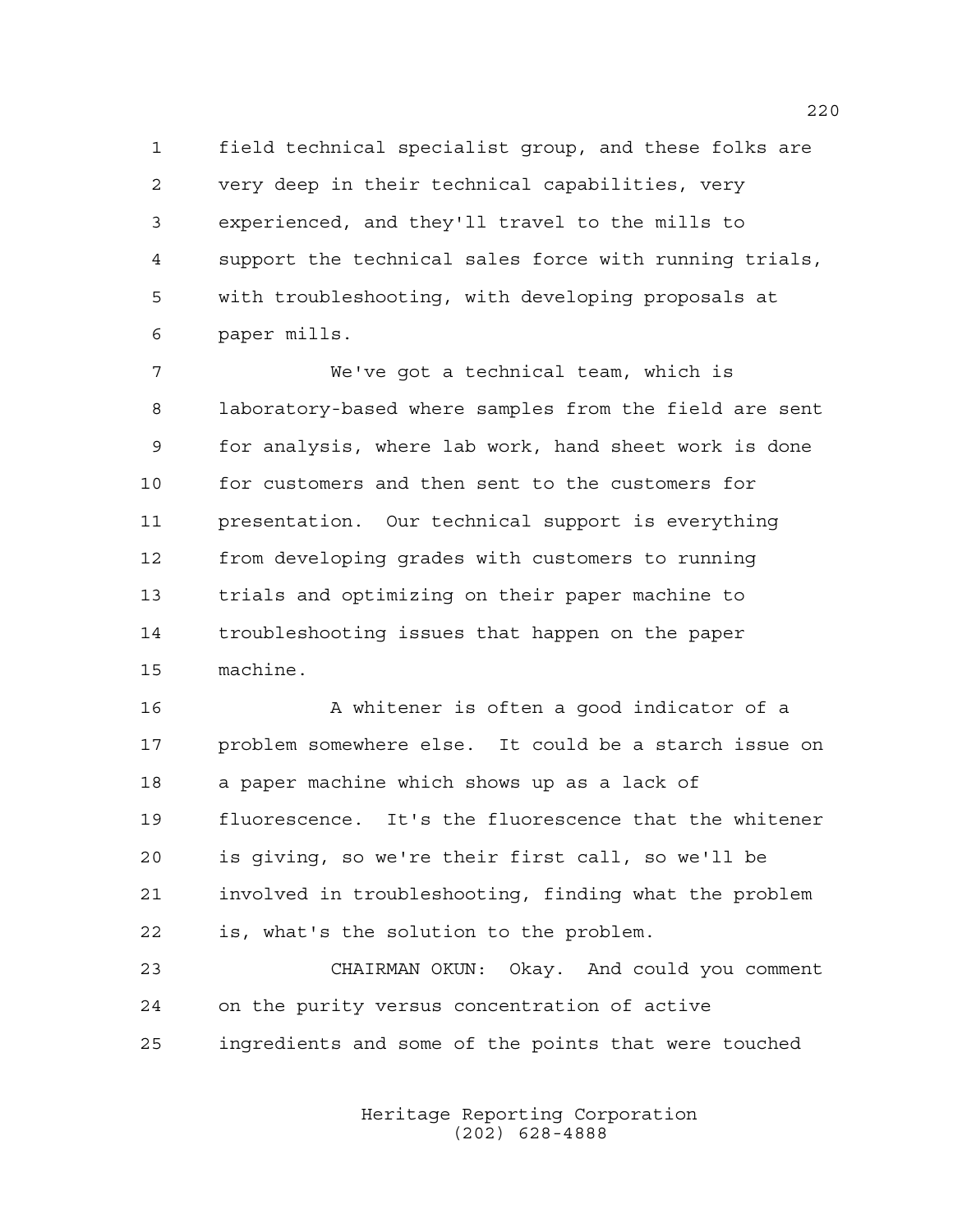1 on by our Respondent this afternoon?

| $\overline{2}$ | MR. KELLY: Yes, certainly, and as I stated             |
|----------------|--------------------------------------------------------|
| 3              | earlier that we've never had a complaint about purity, |
| $\overline{4}$ | and while I can't arque with the chemistry that Dr.    |
| 5              | Nelson was sharing, in my experience in the industry,  |
| 6              | the paper maker is looking to make their               |
| 7              | specifications in the most efficient or the cheapest   |
| 8              | way possible, and so what it comes down to is can your |
| 9              | products make those specifications, those whiteness    |
| 10             | and brightness specifications, and if so, how          |
| 11             | expensive is it?                                       |
| 12             | Our product portfolio enables us to make all           |
| 13             | of the grades of white paper that are made in the      |
| 14             | industry, and we've never had an issue with our        |
| 15             | purity. What it comes down to is the cost per ton of   |
| 16             | paper, and this is I think where the purity argument   |
| 17             | has to go. If it requires say 10 pounds per ton of     |
| 18             | whitener to make a grade of paper, will a more pure    |
| 19             | product require less, maybe nine pounds per ton to     |
| 20             | make that grade of paper? Frankly, we haven't seen     |

21 it.

22 Our products are able to make the grade of 23 paper. If our customers were able to make the same 24 grade of paper with less whitener from a competitor, 25 we would know about it very quickly because this would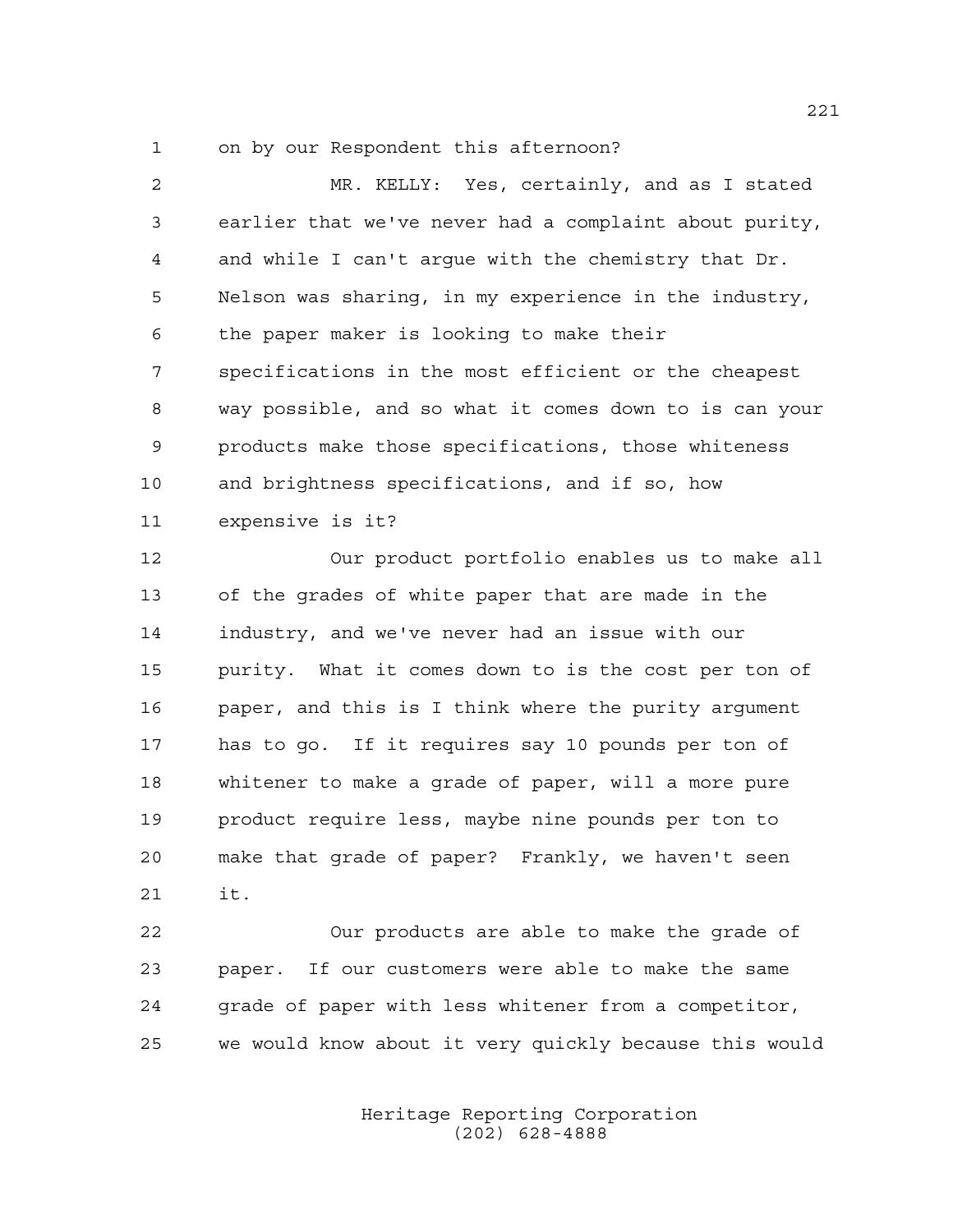1 be part of the meet or release. Another competitor is 2 able to make the grade with less volume of whitener. 3 Therefore, it's cheaper. In order to keep this 4 business, you have to reduce your price. 5 CHAIRMAN OKUN: Okay. My red light's come 6 on, but I thank you for those responses. Vice 7 Chairman Williamson? 8 VICE CHAIRMAN WILLIAMSON: Thank you, Madam 9 Chairman. I want to thank the panel for coming today. 10 Let's see. Just to finish up on that last line of 11 questioning, so it's a question that you could 12 possibly get the higher purity but are you saying at a 13 significantly higher cost, or is it just that is not 14 needed? 15 MR. KELLY: Well, yes. What I'm saying is 16 our products work on the paper machine, and if we 17 invested in making a higher purity that didn't result 18 in a better performance on the paper machine, it would 19 be wasted money. 20 VICE CHAIRMAN WILLIAMSON: Okay. 21 MR. KELLY: So if there was an issue with 22 our products not working as well as the competitive 23 products, we would need to get back in the lab and 24 find out what's the difference? Why are we getting

> Heritage Reporting Corporation (202) 628-4888

25 beaten performance-wise on the paper machine, but what

222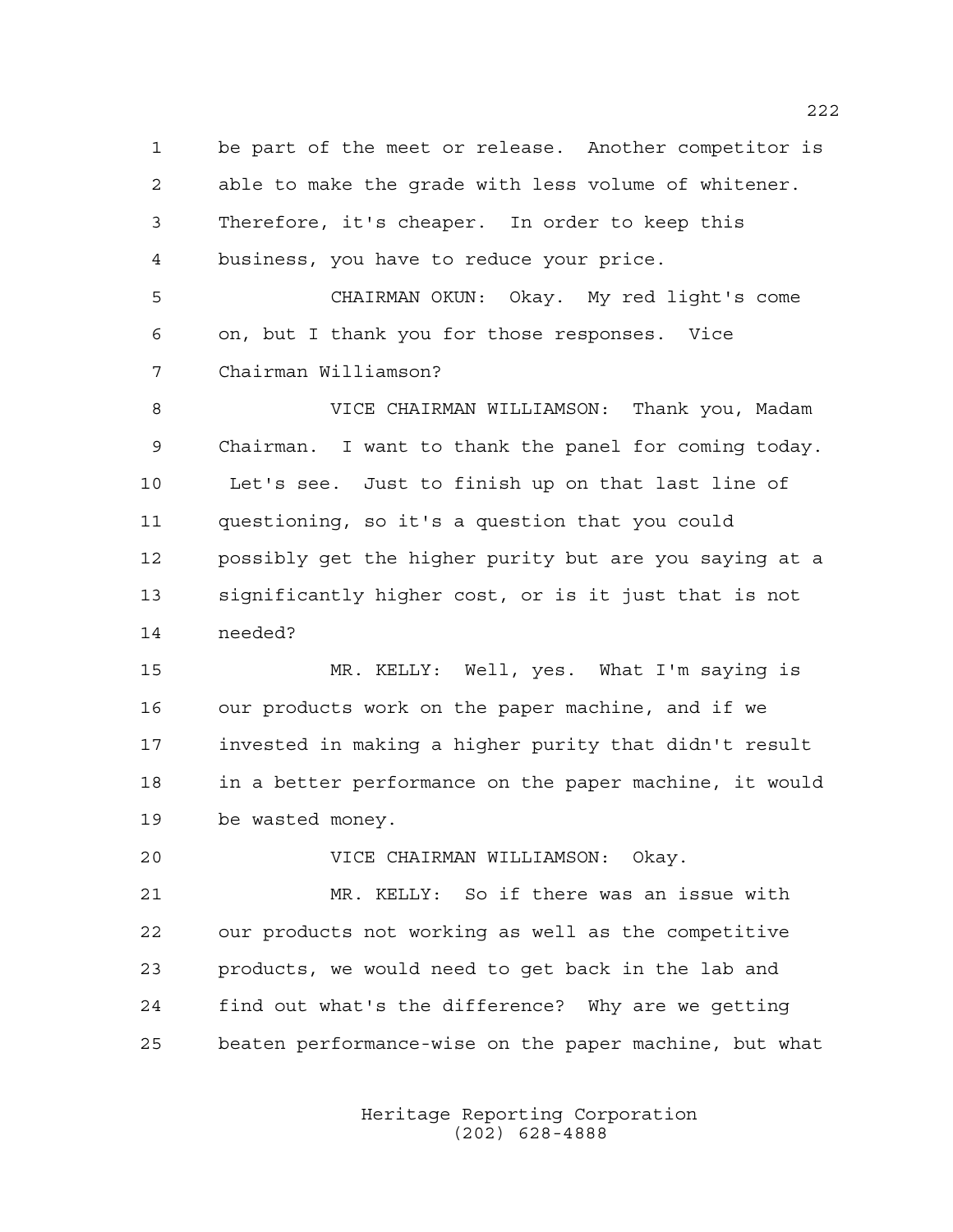1 I'm saying is we're not getting beaten performance-

2 wise. We're getting beaten price-wise.

3 VICE CHAIRMAN WILLIAMSON: Okay. Now, we 4 talked earlier about specialty producers. Is there a 5 category of specialty producers where maybe there's a 6 different --

7 MR. KELLY: Yes, I think that there might be 8 a little confusion there. As you know, the tetrasulfo 9 product, the tetra is the 200, this is the workhorse 10 of the industry, 75 percent of the volume used in the 11 industry, I believe, this is tetra. The reason it's 12 the workhorse, it's the cheapest product, so if you 13 can reach the brightness specs with the tetra, that's 14 that one you use because it's the cheapest per ton of 15 paper manufactured.

16 The disulfo, the modified tetra, the 17 hexasulfo have been traditionally called the specialty 18 whiteners versus the tetra, but most of these have 19 been in the market in existence for 15, 20 years, so 20 you could argue the level of specialty, but that's 21 just, I think, the common terminology between the 22 tetra and the other products, the specialties. Tetra 23 is the workhorse, the others are specialties.

24 You would only use the others if there was 25 some specific characteristic that the tetra wasn't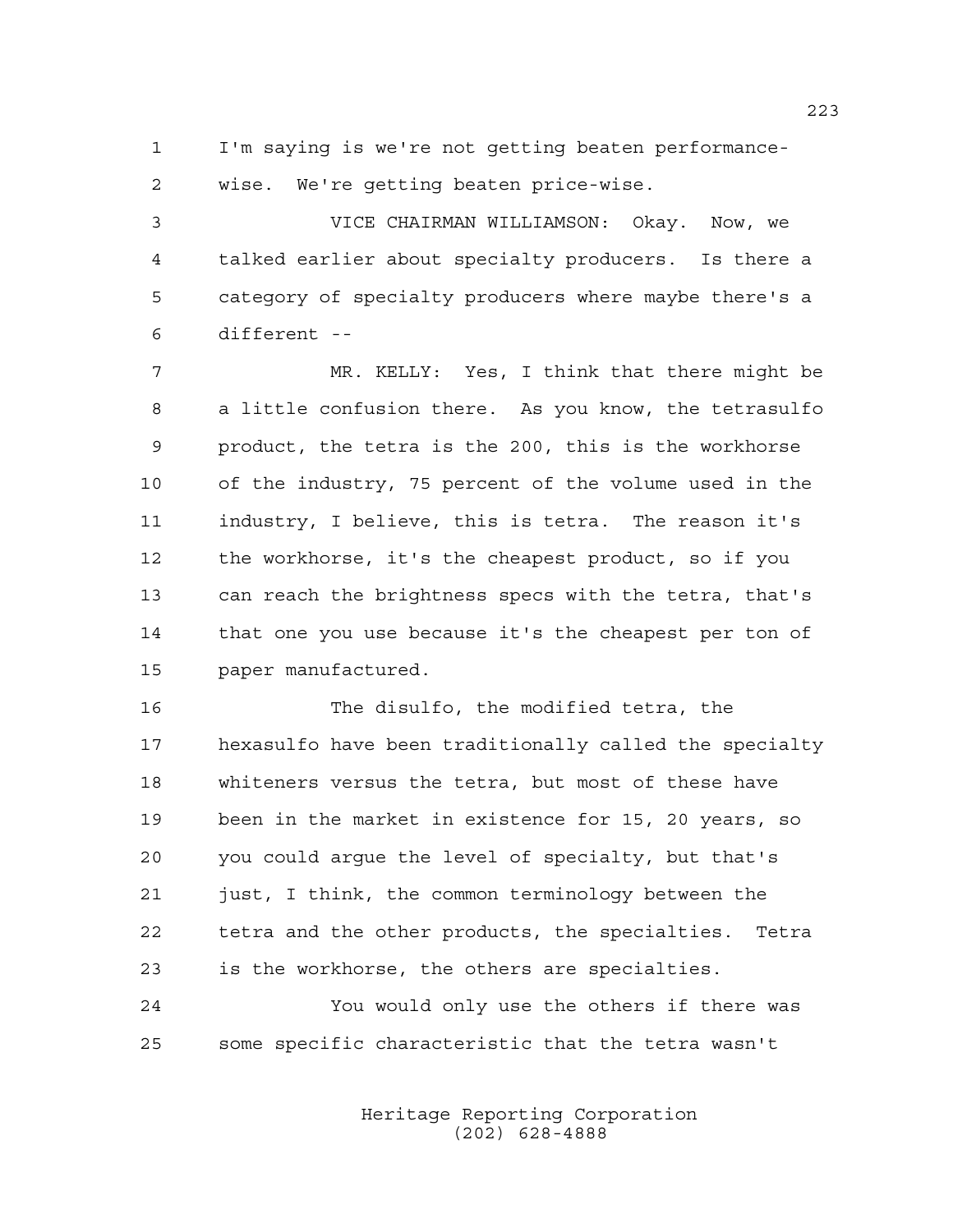1 giving you. You needed a higher-level of whiteness, 2 for example, that the tetra couldn't give you, so 3 you'd move to a hexa or a disulfo, which would be a 4 specialty.

5 VICE CHAIRMAN WILLIAMSON: Okay. I think 6 the opinion we've heard from others today is that 7 there was a big increase around 2005 in popularity of 8 the brighter papers.

9 MR. KELLY: Yes.

10 VICE CHAIRMAN WILLIAMSON: But that sort of 11 leveled off. Would you agree with that?

12 MR. KELLY: Yes. What happened in 2004, 13 International Paper, one of the leaders in copy paper 14 manufacturing at the time raised their brightness 15 specification from 88 to 92. This was discussed 16 earlier. Most of the rest of the industry followed. 17 If you look at the brightness specifications in North 18 America, at that point in time, they were 19 significantly less than Europe and Asia and Latin 20 America, so this was bringing the North American 21 brightness standard closer to what we see in Europe, 22 Asia and Latin America. The result was a significant 23 increase in demand in optical brighteners because this 24 is the cheap way to get those extra four points of 25 brightness.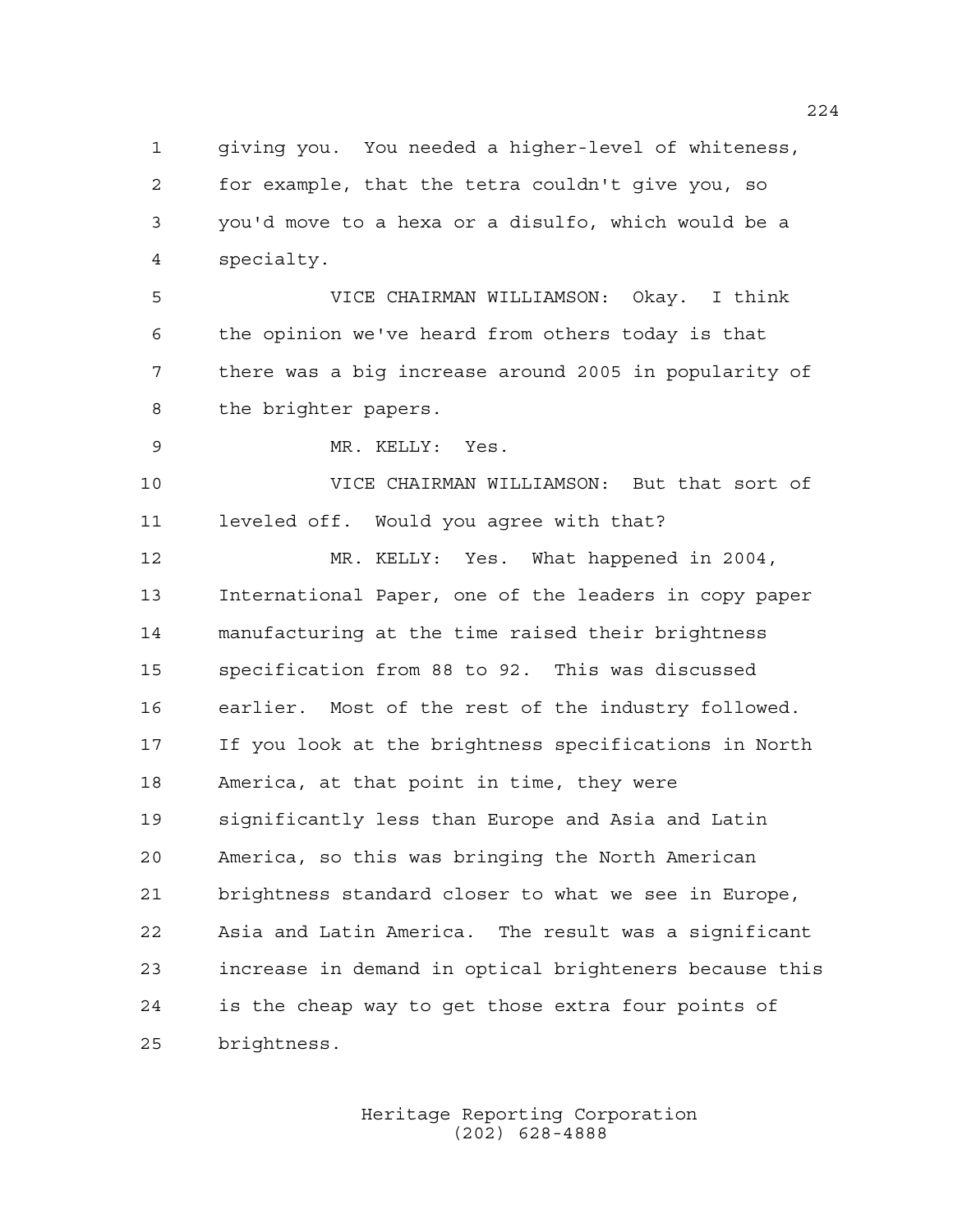1 VICE CHAIRMAN WILLIAMSON: Okay. Thank you. 2 Do you feel that your company's ability its own DAS 3 gave it a competitive advantage during the period when 4 DAS from China was in short supply, and does it give 5 it a competitive advantage now?

6 MR. KELLY: Well, certainly during the 2008 7 Olympic period when DAS was short, this was an 8 advantage. We were manufacturing our own DAS, so this 9 is a competitive advantage. Whether it is a 10 competitive advantage today or going forward comes 11 down to our cost to manufacturer DAS versus the market 12 price, the merchant market price of DAS, and it's a 13 market we've looked at for years.

14 We have steel in the ground. We have a 15 commitment to manufacturing DAS, but our analysis of 16 the DAS market is that it is long today. There's 17 plenty of supply, and it's getting longer going 18 forward with expansions and investments in both China 19 and India.

20 VICE CHAIRMAN WILLIAMSON: Okay. Thank you. 21 You've said the plant now in McIntosh, Alabama, is 22 still producing, and do you expect any changes over 23 the next few years other than what you've said about 24 the outcome of this case? If you want to do it post 25 hearing, that's fine.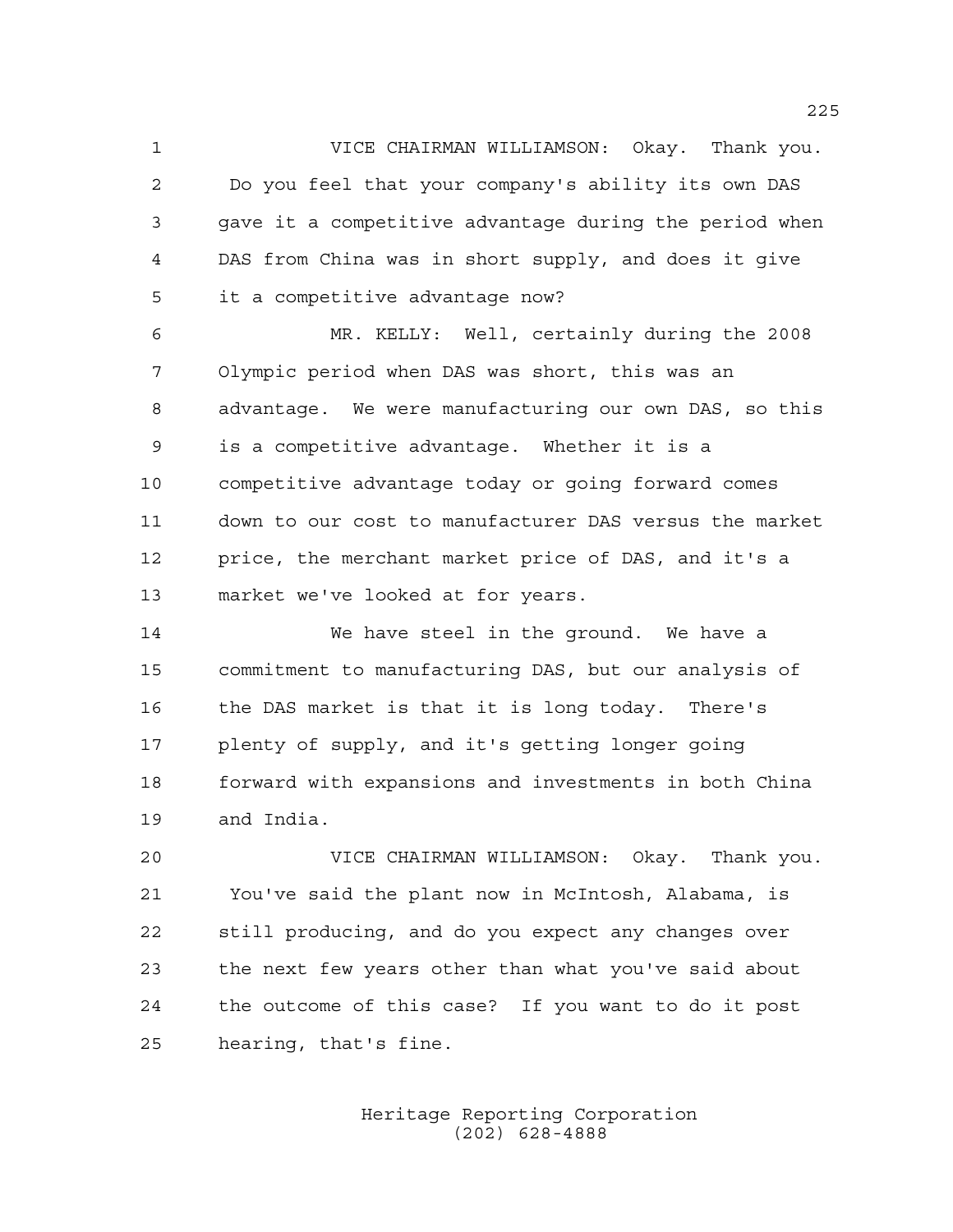1 MR. KELLY: Yes, I think I said in the 2 statement that our whitener business has reached a 3 critical point, and at the end of the day, it's a for-4 profit business, so we'll leave it at that. 5 VICE CHAIRMAN WILLIAMSON: Okay. Can you 6 now or post hearing address whether you have plans to 7 produce CSOBA in China? 8 MR. KELLY: I'm sorry. Do we plan to 9 manufacture in China? 10 VICE CHAIRMAN WILLIAMSON: Yes. 11 MR. KELLY: We do not have plans to build 12 and manufacture in China, no. 13 VICE CHAIRMAN WILLIAMSON: Okay. Having 14 listened to your testimony, can you now or post 15 hearing sort of explain your position on this 16 petition? 17 MR. KELLY: Yes, we can. For the 18 preliminary hearing, we submitted a letter, and we can 19 submit again a comment on BASF's position on the 20 petition and why it is not a petitioner in this case. 21 VICE CHAIRMAN WILLIAMSON: Okay. Thank you. 22 And with that, I have no further questions. I want 23 to thank you for your testimony. 24 MR. KELLY: Thanks. 25 CHAIRMAN OKUN: Commissioner Pearson.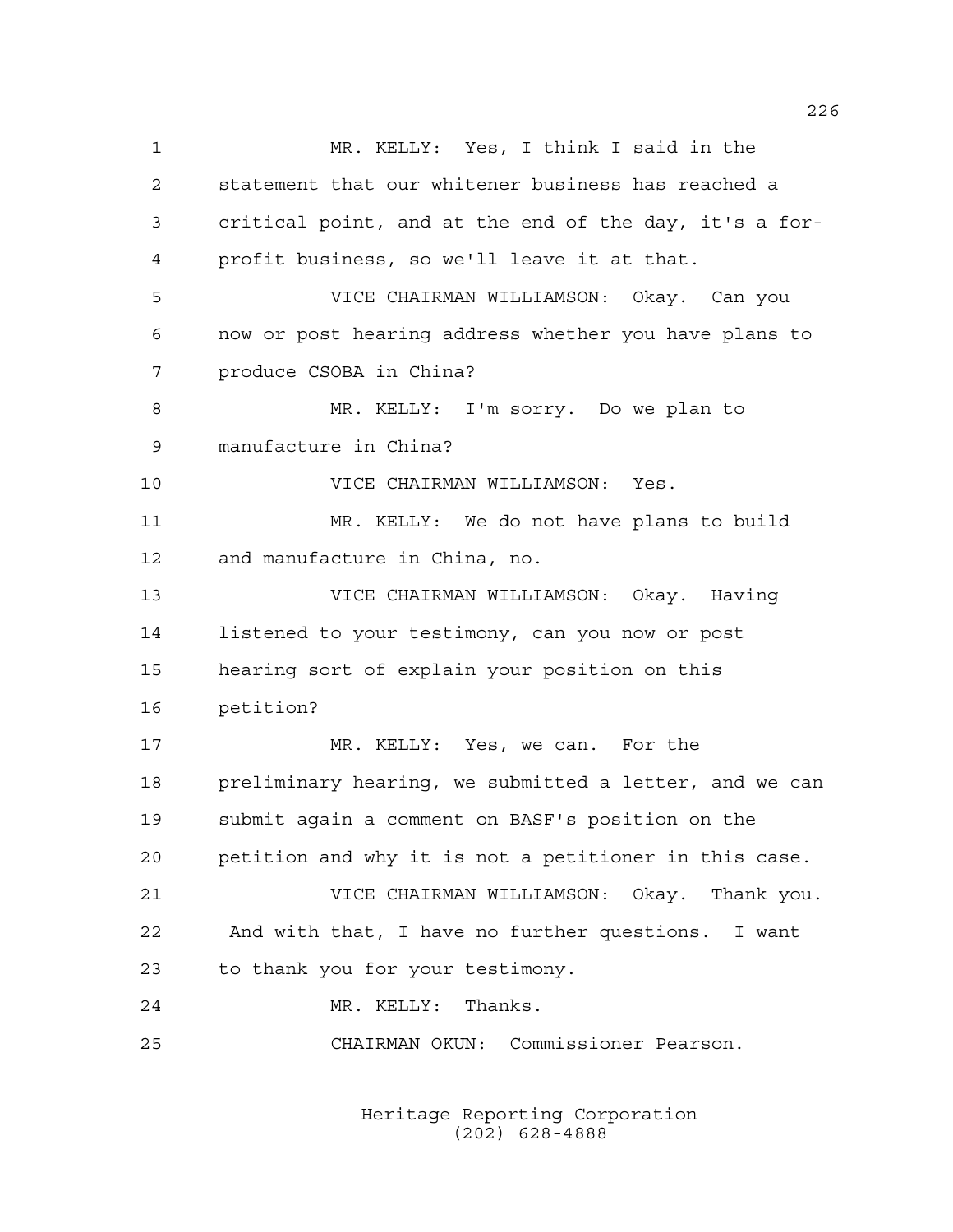1 COMMISSIONER PEARSON: Thank you, Madam 2 Chairman, and welcome. It's good to have you hear. 3 An additional perspective is always helpful. 4 Following up on the Vice Chairman's question about 5 whether having the capacity to produce DAS provides an 6 advantage, you indicated it does in some 7 circumstances, does BASF have the option of purchasing 8 merchant DAS and using that rather than using product 9 from your own plan? I ask because you indicated that 10 currently the global market for DAS seems to be a bit 11 long, so do you have the ability to respond to those 12 economics? 13 MR. KELLY: Yes we do. We also have sunk 14 costs, fixed costs, in our DAS facility, and so to 15 purchase on the merchant market leaves that facility 16 idle, and you're still paying for it. 17 COMMISSIONER PEARSON: Yes, but of course it 18 could have employment implications and -- 19 MR. KELLY: Absolutely. 20 COMMISSIONER PEARSON: In your experience 21 with the firm, has it ever made that choice to buy DAS 22 on the merchant market rather than produce it? 23 MR. KELLY: Not on any regular basis because 24 again you'd leave a significant asset completely idle. 25 COMMISSIONER PEARSON: Right. But at least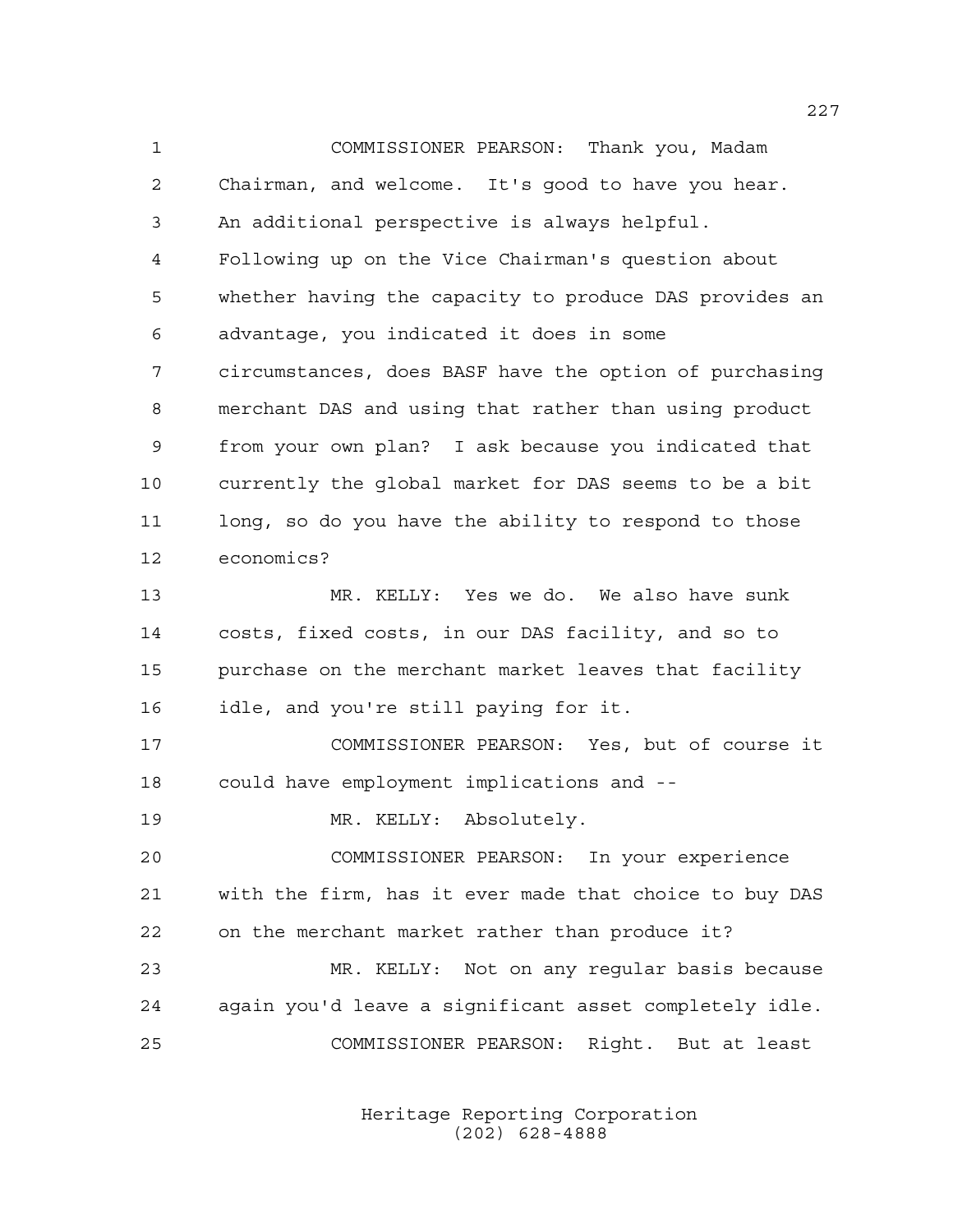1 hypothetically if you had the DAS facility for a major 2 overhaul, it was going to be down for a month or two 3 or whatever, you would have the capability to --

4 MR. KELLY: Yes. Yes, we'd continue 5 manufacturing OBA with purchased DAS while the DAS 6 manufacturing facility was down. Yes.

7 COMMISSIONER PEARSON: Okay. I asked 8 Clariant this morning why we have a major producer 9 appearing separately at this hearing rather than as 10 part of the Petitioners' panel, and I'll put that 11 question out there, and I realize you may wish to 12 respond to it post hearing, but anything you could 13 provide would be helpful.

14 MR. GOLDBERG: Yes, as I indicated, 15 Commissioner Williamson, we'll provide that post 16 hearing.

17 COMMISSIONER PEARSON: Okay. I thought 18 you'd provide your position on the petition in 19 response to this question.

20 MR. GOLDBERG: It is the reason why we take 21 the position we do.

22 COMMISSIONER PEARSON: Okay. Thank you. 23 I'm getting too picky here I can see. Mr. Kelly, when 24 did competition with subject imports begin to have a 25 meaningful effect on the results of BASF or its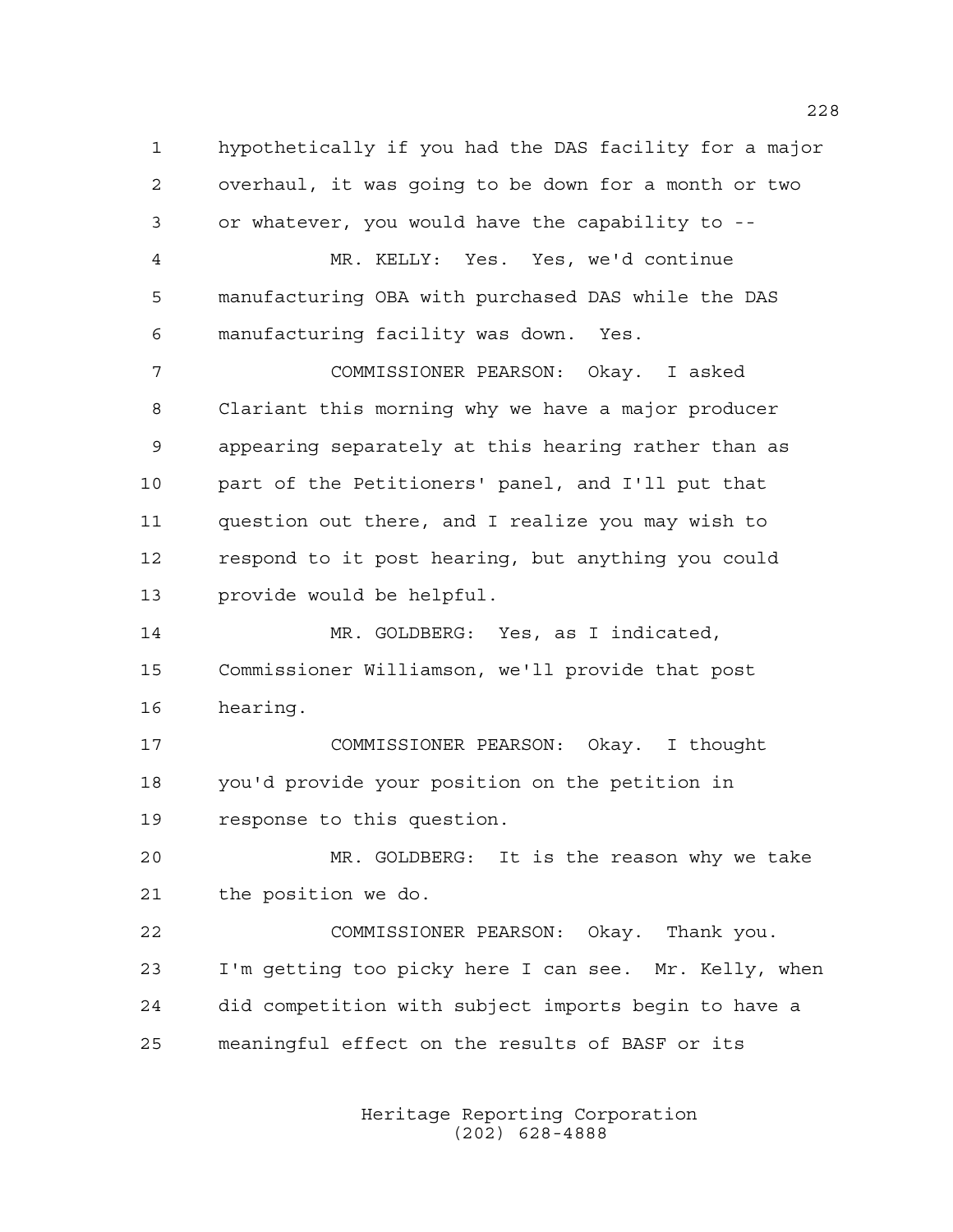1 predecessor company? When did you start to deal with 2 them in the marketplace such that they were 3 noticeable?

4 MR. KELLY: I suppose looking at the results 5 and our analysis of the market over the last few 6 years, 2008, they were noticeable. We saw them in the 7 market. With the sales force we have in the market, 8 we have a pretty good idea of what's happening in the 9 whitener business at the different paper mills, so in 10 I guess 2007, 2008, we knew they were in the market. 11 COMMISSIONER PEARSON: And then starting to

12 gain some meaningful share by the time we get into our 13 period of investigation here, 2009, 2010?

14 MR. KELLY: Absolutely. Yes, very rapidly 15 gaining market share certainly over the last three 16 years.

17 COMMISSIONER PEARSON: You had indicate 18 earlier that subject imports are the reason for any 19 challenges that BASF might be having in the 20 marketplace currently, and of course one of the great 21 advantages of having the confidential staff report is 22 I've been able to review those numbers, and it's not 23 clear to me that there's a direct relationship between 24 what seems to be happening with subject imports and 25 what seems to be happening in terms of the effects on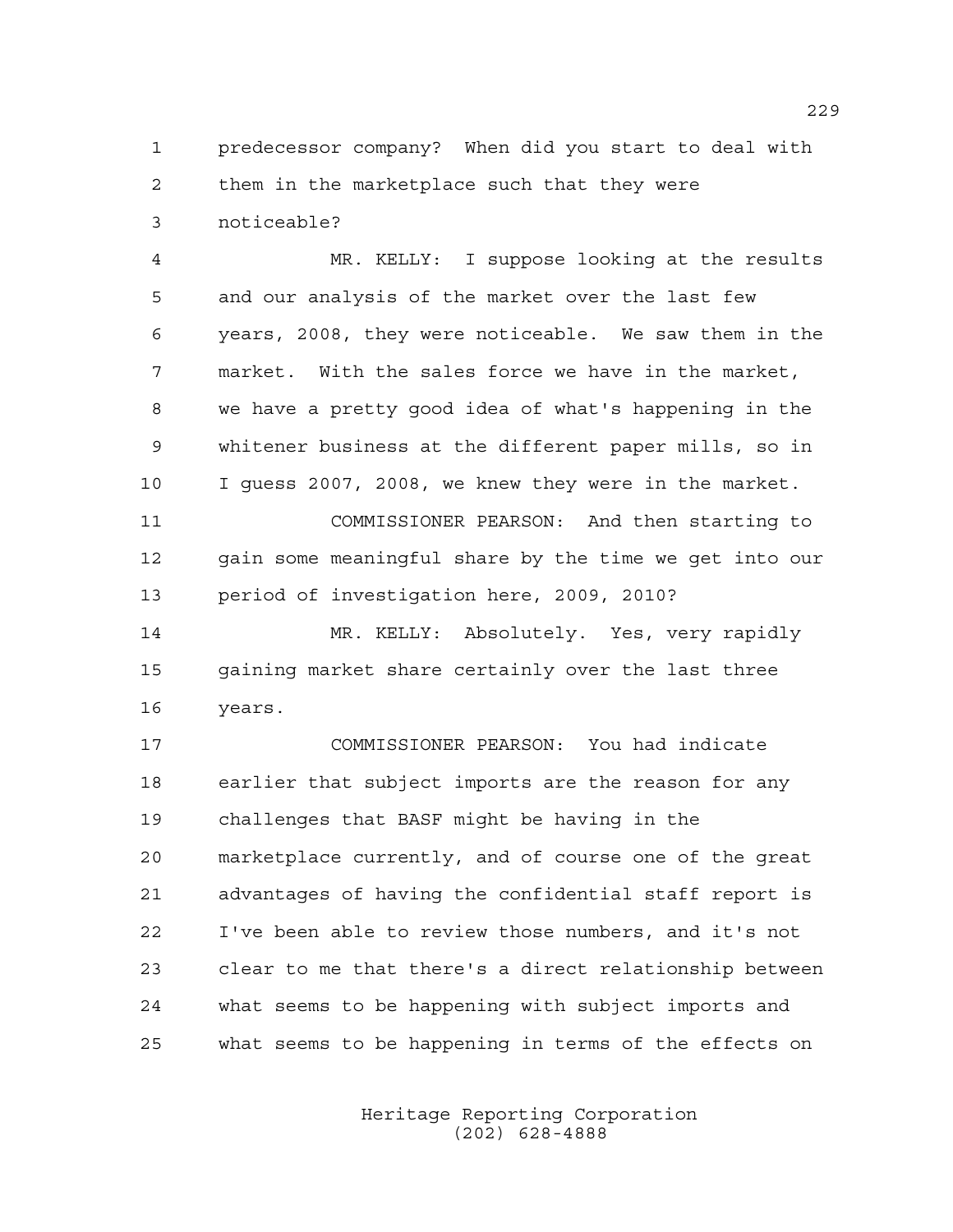1 BASF, and there may be limits on what you can say 2 about that here, but either now or in the post 3 hearing, I'd be interested if you could help me to 4 rule out other issues that might be a factor. 5 MR. KELLY: Absolutely. First, I disagree, 6 and I think it's something I can share publicly. WE 7 have lost the ability to increase price in the market 8 when raw materials are increasing, so our margin has 9 been squeezed, and we've lost volume, and I think you 10 in your information can see our P&L statement, and you 11 can see the effect of both lost volume and a reduced 12 margin on the bottom line. It's just that simple. 13 COMMISSIONER PEARSON: Okay. It was in 2009 14 that BASF acquired the facility from CIBA? 15 MR. KELLY: Yes. I guess the BASF 16 acquisition of CIBA was announced in September 2008. 17 The deal closed in April 2009. 18 COMMISSIONER PEARSON: And you have been 19 with CIBA? 20 MR. KELLY: I am legacy CIBA employee, yes. 21 COMMISSIONER PEARSON: Okay. You've 22 survived the transition. Congratulations. Okay. 23 Given what you're saying about the challenges in that 24 marketplace that were known at that time, why did BASF 25 acquire this facility? Was it part of some larger

> Heritage Reporting Corporation (202) 628-4888

230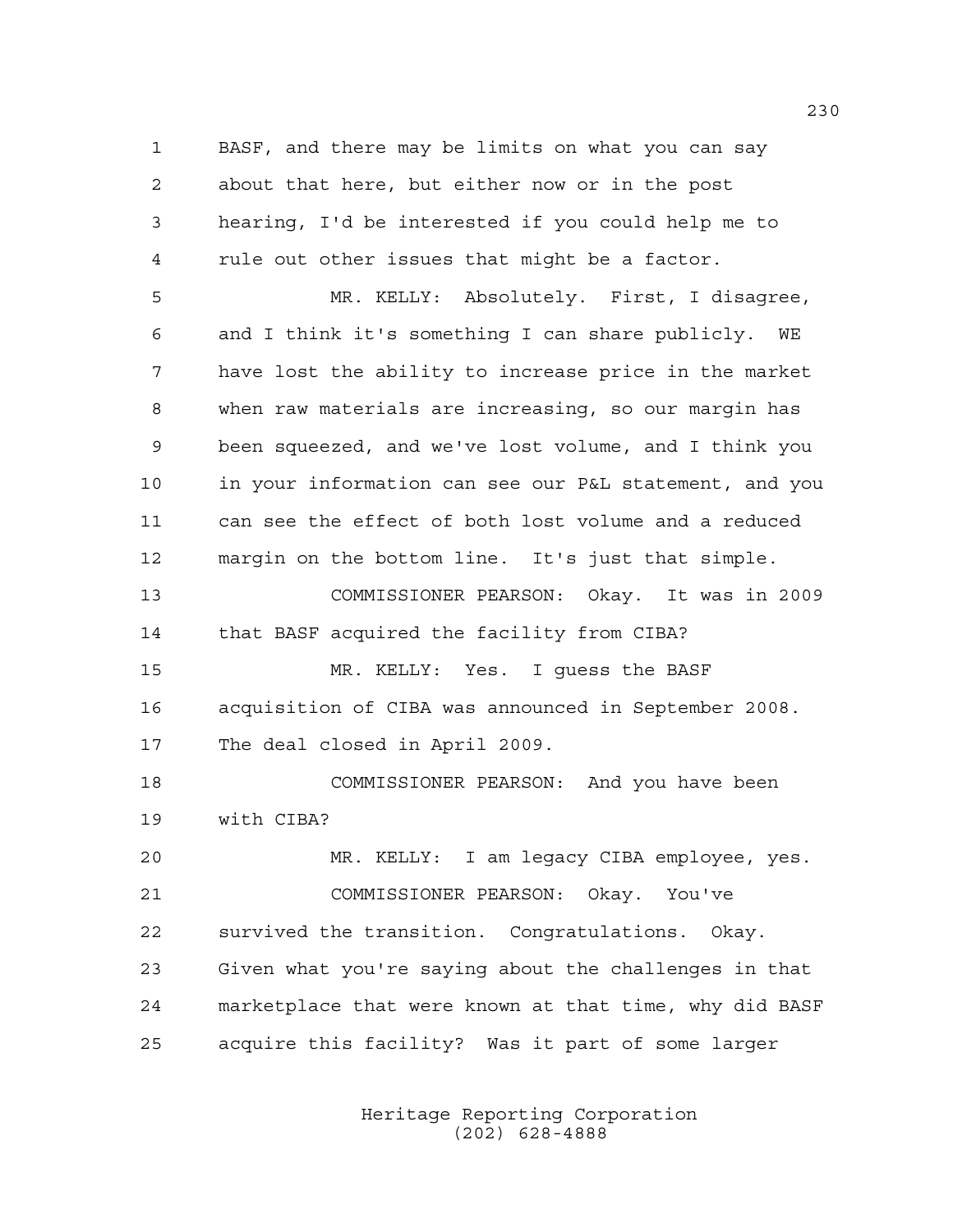1 package?

| 2  | MR. KELLY: Well, BASF acquired CIBA                    |
|----|--------------------------------------------------------|
| 3  | Specialty Chemicals, and the whitener facility, the    |
| 4  | McIntosh facility is a very small part of a fairly big |
| 5  | corporation with production around the world in        |
| 6  | several different businesses.                          |
| 7  | COMMISSIONER PEARSON: Okay.                            |
| 8  | MR. KELLY: And so the paper chemical                   |
| 9  | business was one, and the paper chemical business      |
| 10 | itself is probably 10 different product families of    |
| 11 | which one is whiteners, and the paper chemical         |
| 12 | business was a fairly small piece of CIBA and the      |
| 13 | reason that BASF acquired CIBA.                        |
| 14 | COMMISSIONER PEARSON: Okay. So now BASF                |
| 15 | has it, and it's trying to decide what to do with it?  |
| 16 | How to make some money?                                |
| 17 | MR. KELLY: That's one way of putting it.               |
| 18 | COMMISSIONER PEARSON: Okay. I think my                 |
| 19 | last question goes to an issue that I raised with the  |
| 20 | other parties. I understand you won't have seen our    |
| 21 | confidential staff report, but you will have           |
| 22 | Petitioners' Exhibit 17 and the chart that I discussed |
| 23 | a few minutes with the Respondents.                    |
| 24 | MR. KELLY: Yes.                                        |
| 25 | COMMISSIONER PEARSON: I'm still unsure why             |
|    |                                                        |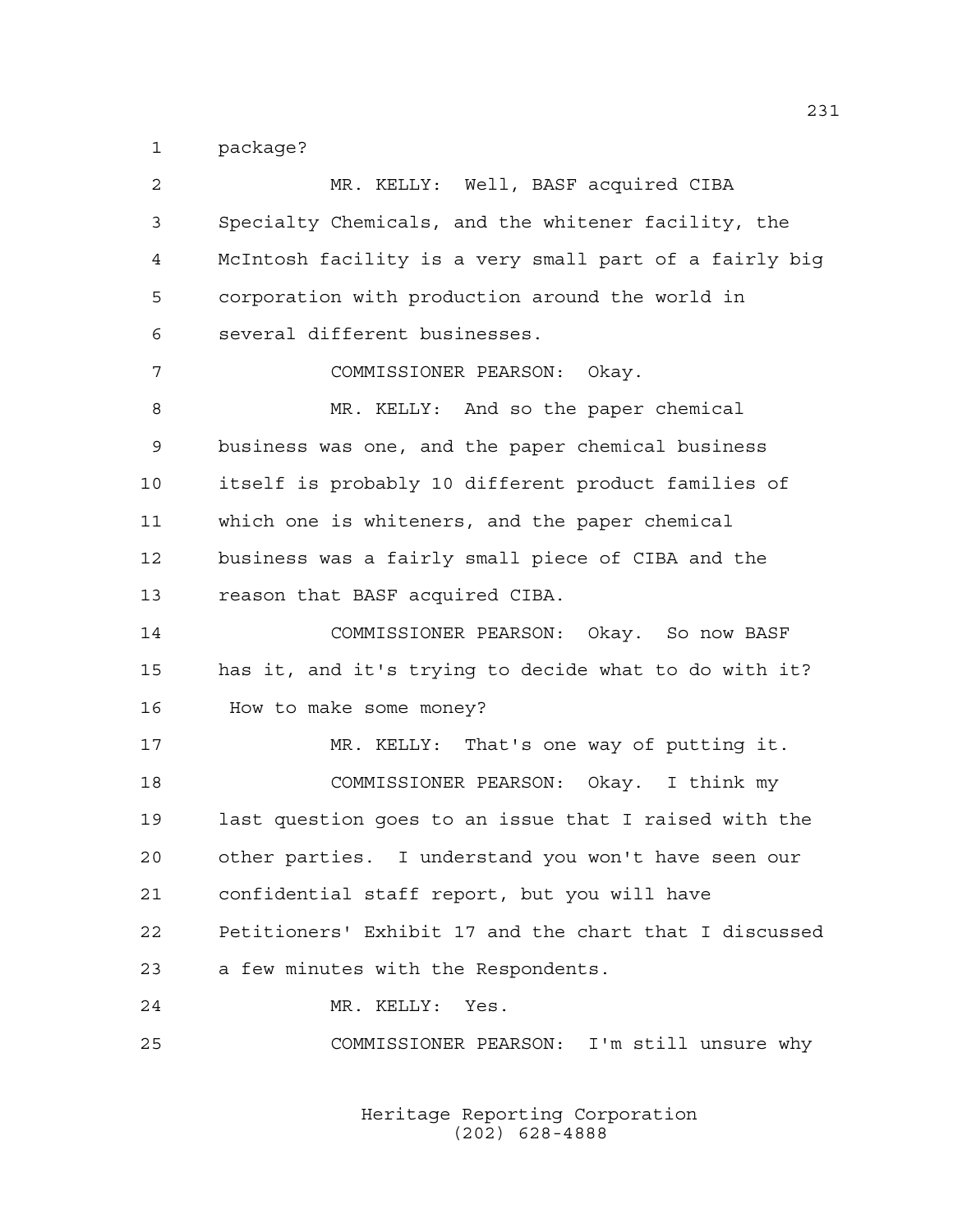1 we see domestic consumption, apparent consumption 2 going down in 2011 from 2010.

3 MR. KELLY: Yes.

4 COMMISSIONER PEARSON: You may or may not 5 have thoughts on that, but if you do, I'd be glad to 6 hear them.

7 MR. KELLY: Well, I do actually, and I'd 8 love to share it. It's something we track pretty 9 closely, and first I think it's important to segment 10 the market. The pulp and paper industry, we've got 11 three major segments. You've got tissue, which is for 12 whiteners, there's a little bit of whitener going in 13 the tissue packaging and for food packaging it was 14 mentioned earlier there's a small amount of whitener 15 going into packaging.

16 The great majority of whiteners going to 17 graphic paper, right? Copy paper, printer paper, 18 magazines, newsprint, right? This is all graphic 19 papers. In our analysis in looking at the trends in 20 the market, we see for the next 10 years graphic paper 21 declining at a rate in North America of about two and 22 a half percent per year. There's a few reasons for 23 that, for example, how many people own an iReader 24 whether it's a Kindle, or if you read the newspaper on 25 your laptop.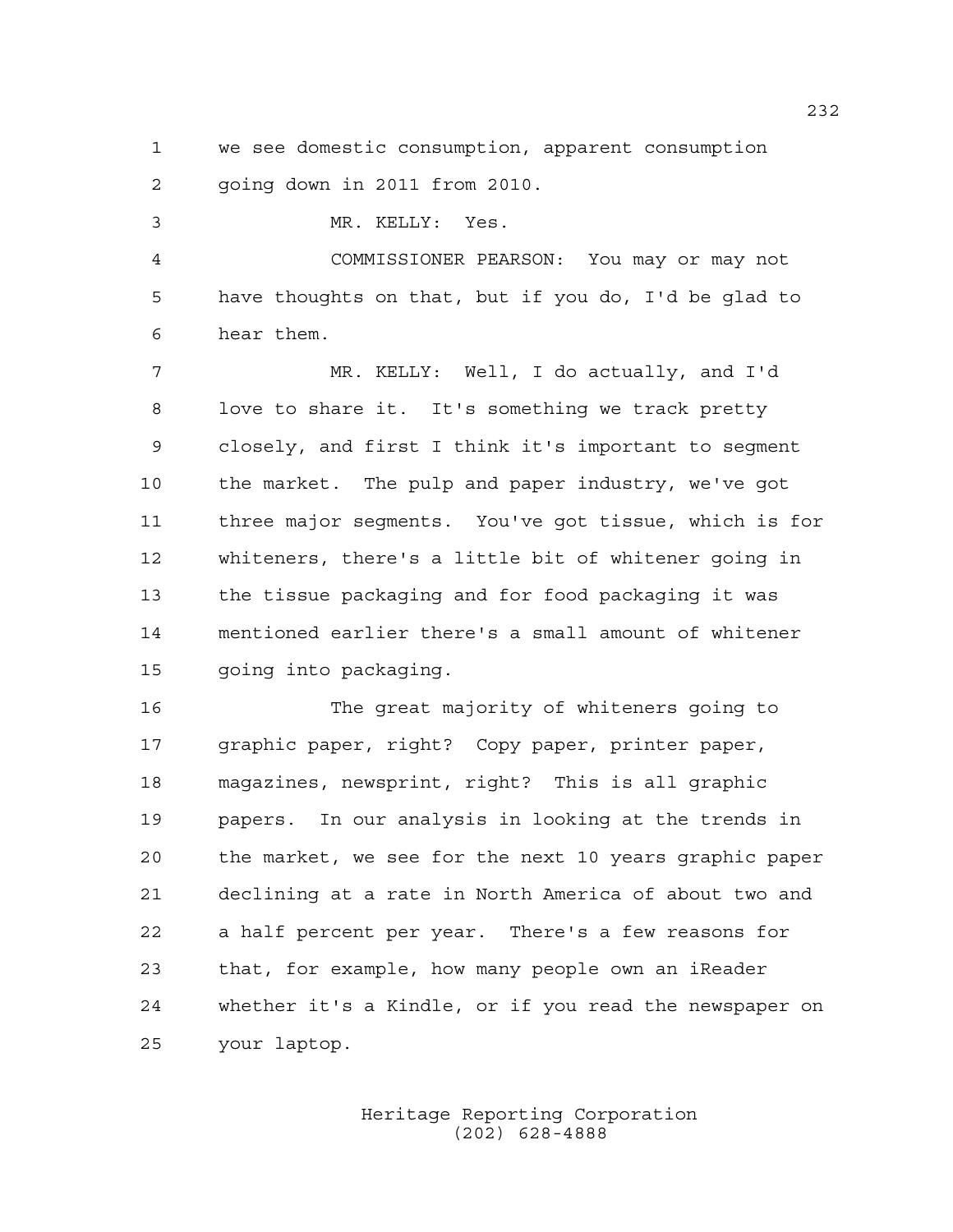1 There's electronic substitution, which is 2 having a significant impact on the demand for paper, 3 graphic paper, and the whitener volume, the whitener 4 demand, tracks very closely with that of graphic 5 paper, so as this trend continues, take it as a 6 negative two and a half percent per year. There's a 7 couple of positives. Increased recycled content is a 8 positive for whitener use because it takes more 9 whitener to maintain those brightness specs, and 10 possibly we can raise brightness standards further.

11 The brightness specifications, which would 12 be another positive effect, but our estimate, our best 13 estimate, is minus one to two percent in whitener 14 demand in North American going forward until 2020. 15 Asia is a very different story. Latin America, a 16 different story. Graphic paper is still growing in 17 the developing parts of the world. Western Europe is 18 a fairly similar picture to North America where 19 graphic paper's a very mature market, will be for the 20 next eight to 10 years, declining.

21 COMMISSIONER PEARSON: Okay. Good. Well, 22 thank you. That's a helpful perspective. If you'd 23 like to add anything for post hearing, by all means do 24 so. I think it's possible that our staff investigator 25 will be in touch with you regarding some of this, but

> Heritage Reporting Corporation (202) 628-4888

233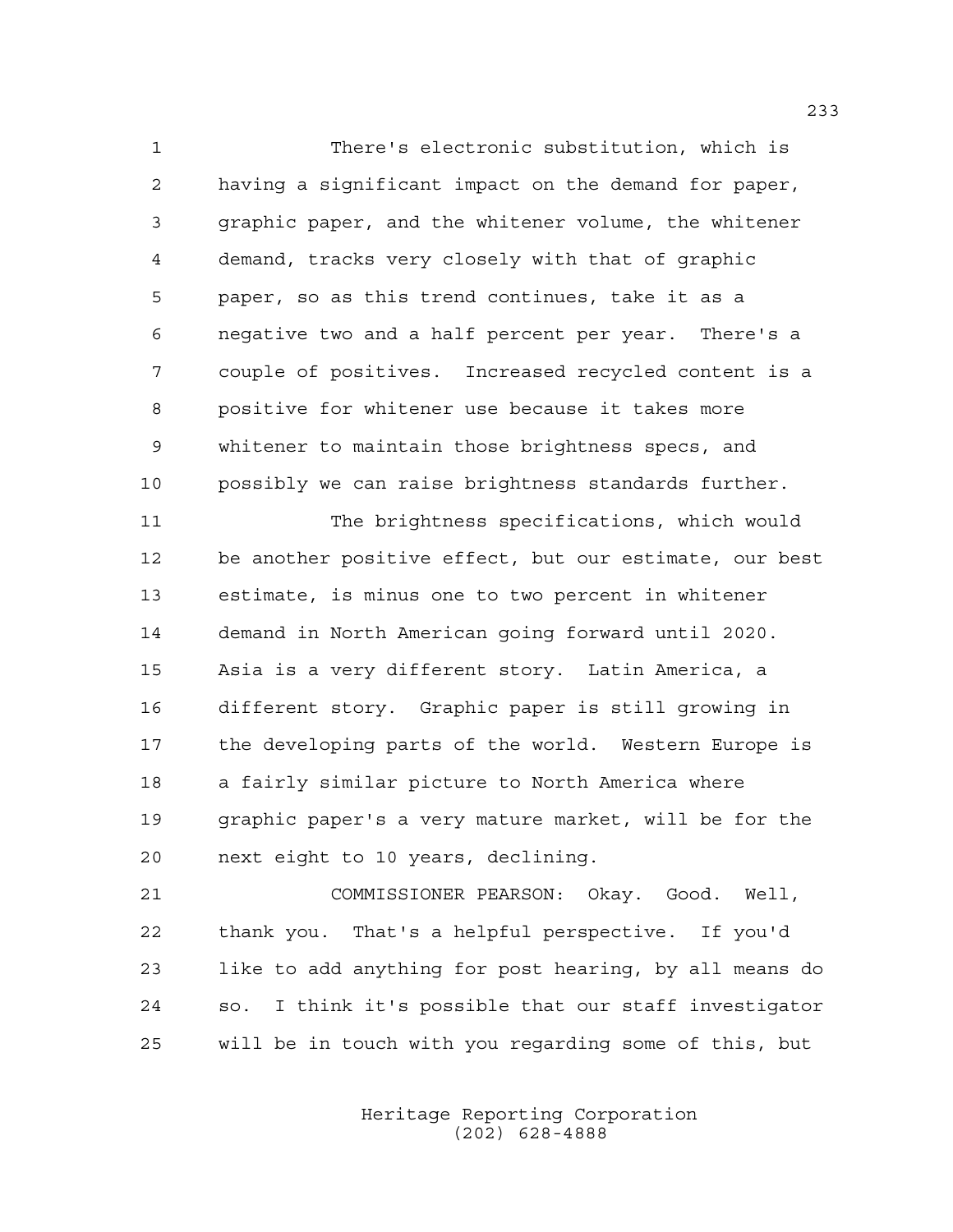1 I very much appreciate your willingness to come in 2 front of us, and I understand the complication you 3 have in not having access to the confidential record 4 or even no one in your group has that. You as a 5 business person wouldn't have it anyway, but it's a 6 challenge because you're answering questions somewhat 7 in the dark, but your responses have been very 8 helpful, so thank you.

9 MR. KELLY: Thank you.

10 CHAIRMAN OKUN: Commissioner Aranoff? 11 COMMISSIONER ARANOFF: Thank you, Madam 12 Chairman. Thank you for being here today, gentlemen. 13 BASF makes its own DAS. Do you do that here in the 14 U.S.?

15 MR. KELLY: Yes, that's also at McIntosh, 16 Alabama.

17 COMMISSIONER ARANOFF: Okay. So in 2008, 18 when we heard about this shortage, this global 19 shortage, or there was some shortage and an even 20 larger perception of shortage, you had all the supply 21 that you needed?

22 MR. KELLY: Yes, that's correct. We were 23 not short on DAS or whitener.

24 COMMISSIONER ARANOFF: Okay. So when a 25 client told us that they protected their contract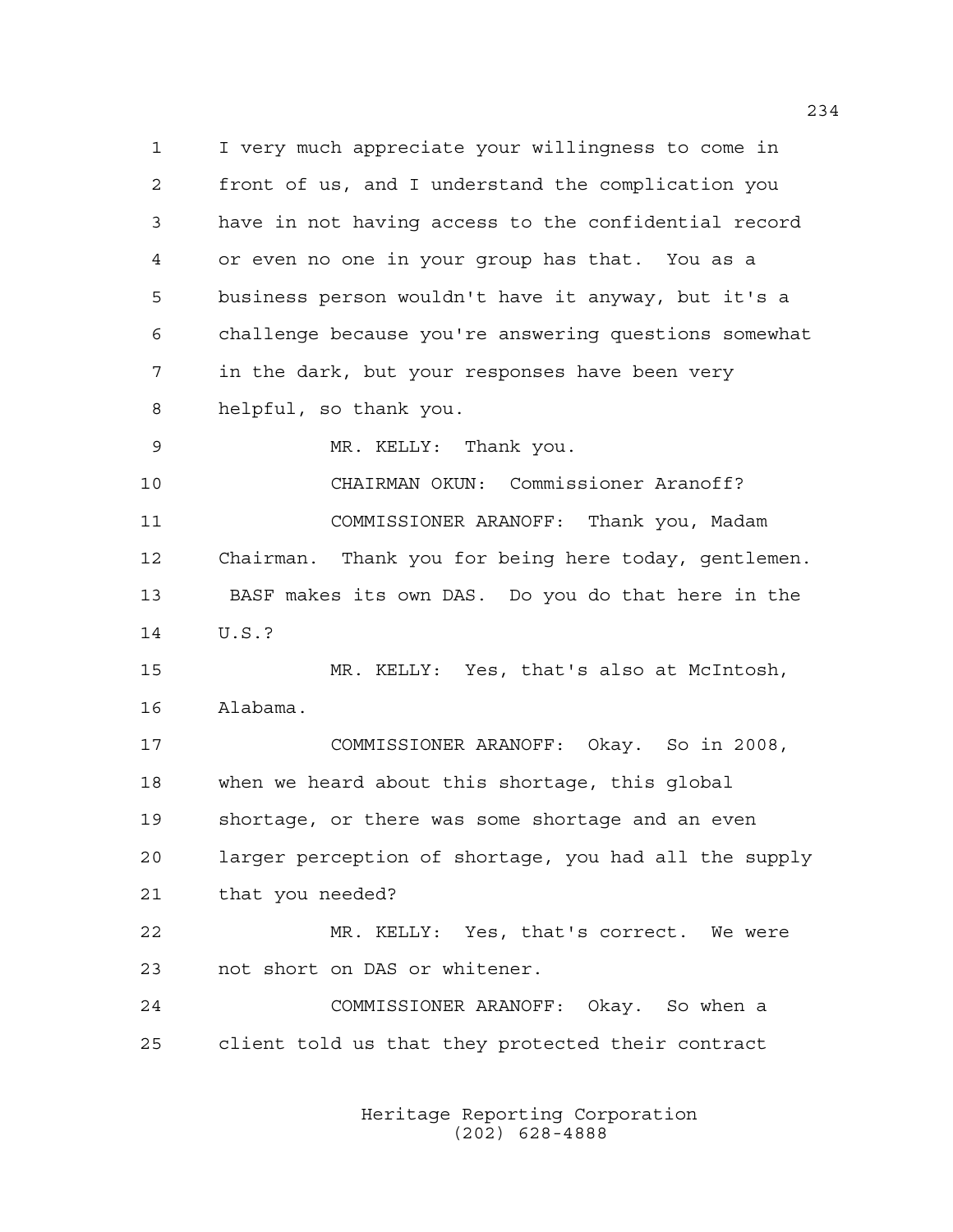1 customers and they protected other long-time loyal 2 customers but that people who sort of showed up on 3 their doorstep who maybe were not so familiar to them, 4 they didn't turn them away, but they told them you may 5 have to wait to get supply, and I don't want to put 6 words in their mouth, but enter a contract in go 7 further up in the line. Did you do that, or were you 8 able to supply everyone who knocked on your door at 9 that point?

10 MR. KELLY: Yes. We did not run out of 11 whitener, but we also looked for, and when the market 12 changes so significantly, you look for a commitment 13 because we're ready to make a commitment to our 14 customers. We're looking for this same commitment in 15 return, so at that point in time, we're looking for a 16 longer-term supply, not just help out material until 17 the shortage is over, and then we lose them as a 18 customer, so it was an opportunity to gain volume to 19 more fully utilize our plant, and we wanted to keep 20 that volume beyond 2008.

21 COMMISSIONER ARANOFF: How long did that 22 effect last for you in terms of customers that you 23 were able to bring on board?

24 MR. KELLY: Sure. I know you've seen our 25 volumes for 2009 and '10 and '11, so it did not last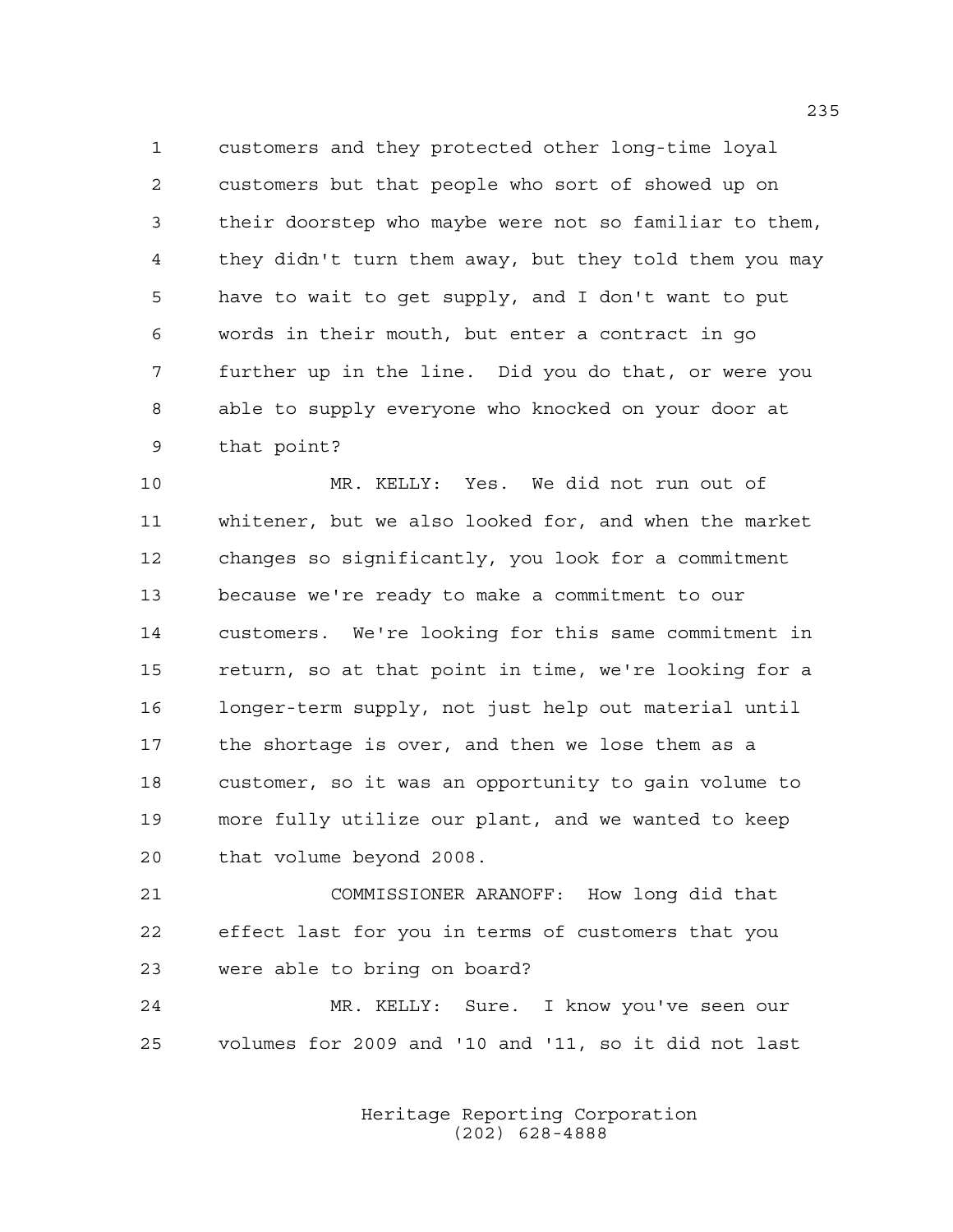1 as long as we would have liked.

| 2            | COMMISSIONER ARANOFF: Okay. I think you                |
|--------------|--------------------------------------------------------|
| $\mathsf{3}$ | were this afternoon and much of TFM's testimony, and   |
| 4            | Mr. Nelson said that in his time at CIBA, CIBA knew as |
| 5            | much as 10 years ago that there were problems with the |
| 6            | quality of Clariant's product and perhaps even with    |
| 7            | CIBA's own product relative to the way that TFM's      |
| 8            | product performs, and I wanted to give you the         |
| 9            | opportunity to comment on that.                        |
| 10           | MR. KELLY: We always talked about our own              |
| 11           | product quality and reliability in order to work to    |
| 12           | differentiate ourselves from our competition. At the   |
| 13           | end of the day, it came down to, and still does, in my |
| 14           | opinion, the performance on the paper machine. If      |

15 they make the grade of paper with 10 pounds per ton of 16 our product, are they making it with 11 pounds per ton 17 of a competitive product or nine pounds per ton.

18 This is what it comes down to because in the 19 paper industry, which is notoriously a tough industry 20 that's gone through a lot of consolidation in the last 21 several years, is notoriously unprofitable, these guys 22 are very good about optimizing their chemical costs, 23 and if your whitener costs more to apply, you'll have 24 to answer to that, and purity and reliability and 25 reliability of supply and technical service, these are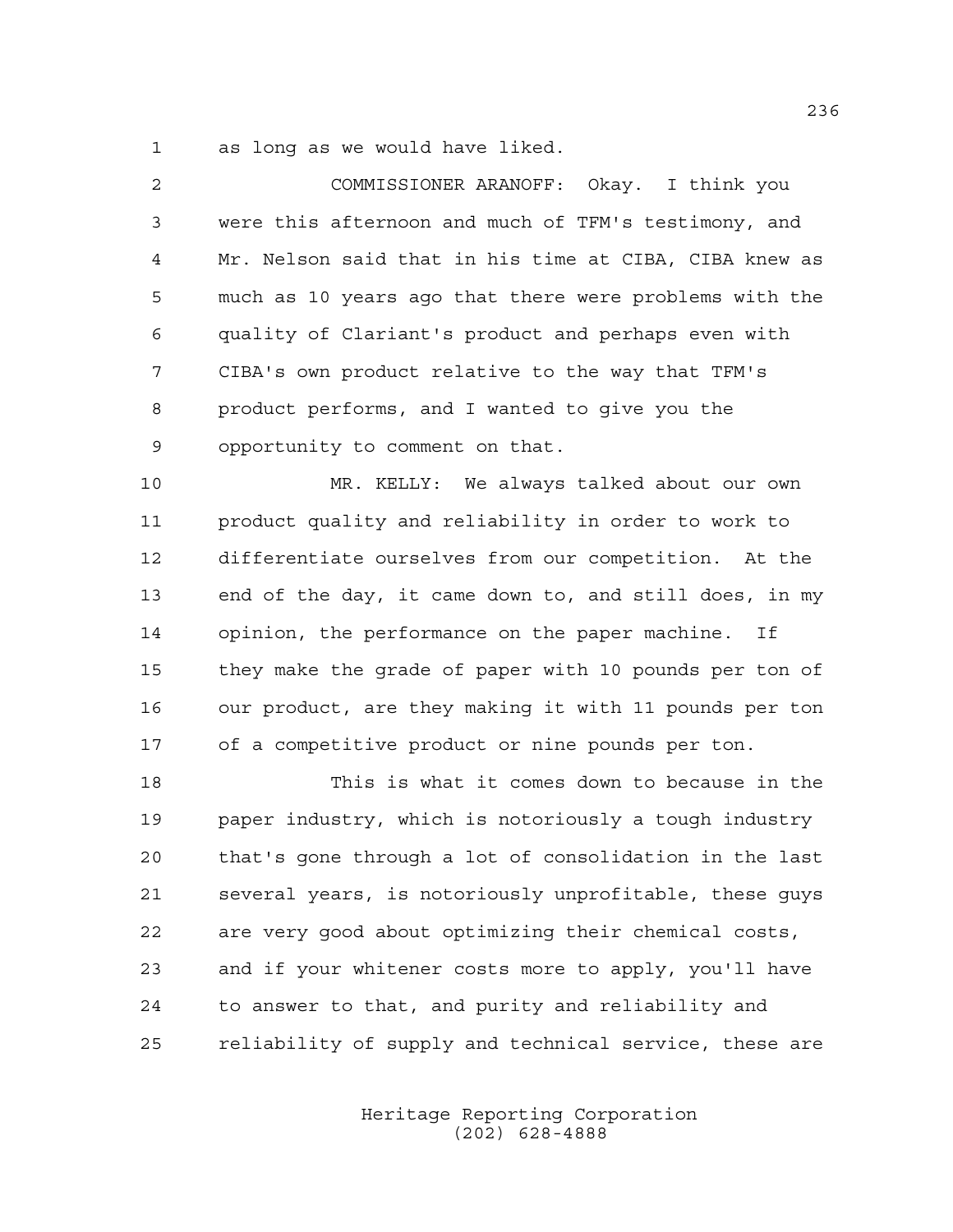1 table stakes. You don't even get in the game unless 2 you bring that, and the differentiator, the decision 3 maker for the procurement people is cost.

4 COMMISSIONER ARANOFF: Okay. I appreciate 5 that, and it's actually a good segue to my final 6 question which has to do with the Chinese producers 7 who are selling in the U.S. market. Have you or 8 someone you work with closely examined the product of 9 the major Chinese producers or have you been to visit 10 their plant, and do you have opinions on their ability 11 to meet the kind of quality standards that you're 12 talking about, performance standards for U.S. 13 purchasers and technical service standards for U.S. 14 purchasers?

15 MR. KELLY: Yes, I don't know of anyone in 16 the company that's visited their facility, their 17 production facility. Our analysis, I mean, when we 18 can get samples of competitive products, we analyze 19 them. We'll make hand sheets. When we run trials, we 20 run versus a competitor on a paper machine in making a 21 specific grade of paper, and again, in a very general 22 sense the products worked. They had the main four 23 products in the portfolio, and their approach to the 24 market was one of price. It was they were offering a 25 cheaper product to the customers. It was just that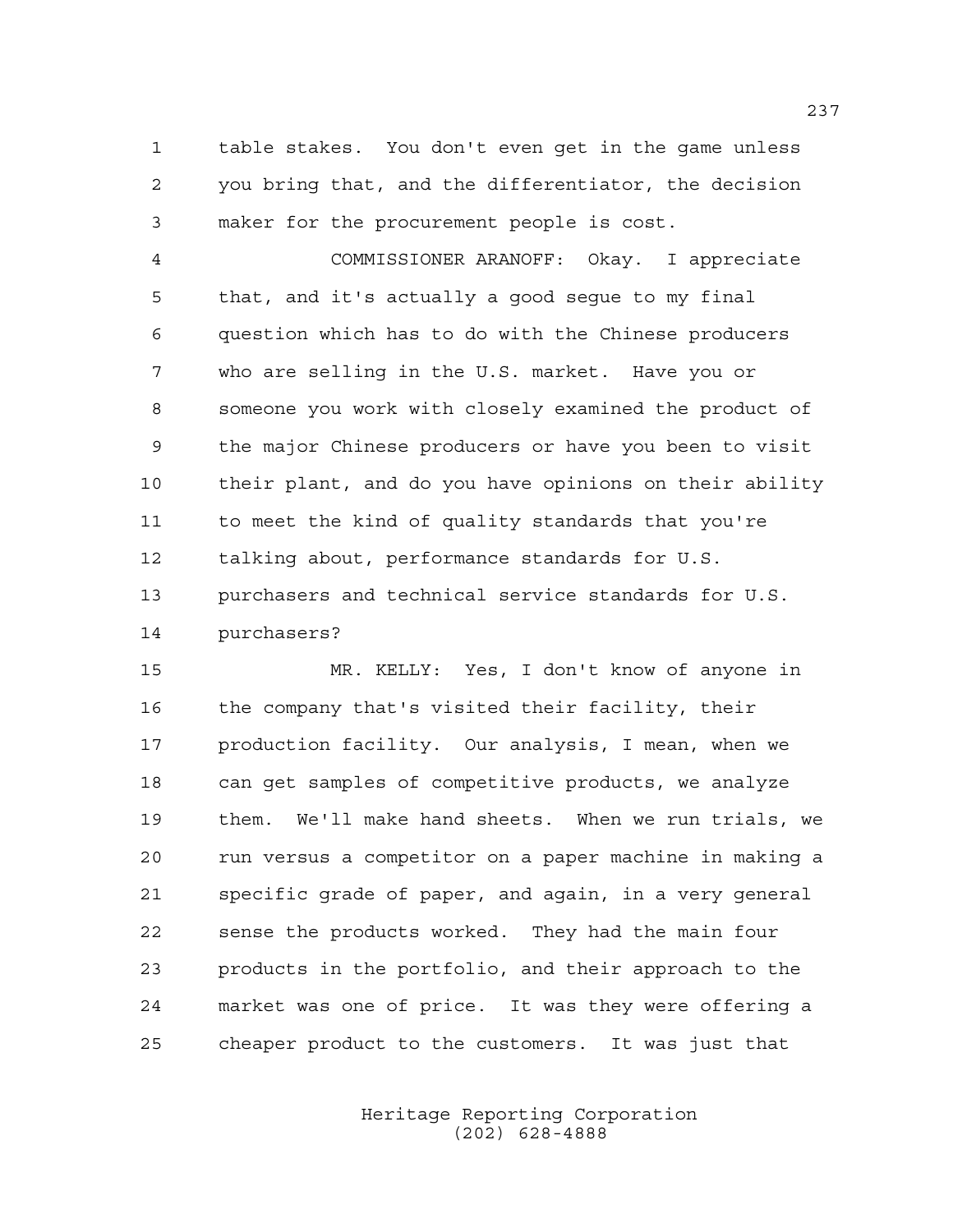1 simple.

2 COMMISSIONER ARANOFF: Okay. Well, I 3 appreciate all of those answers, and I think that's 4 all the questions that I have. Thank you, Madam 5 Chairman.

6 CHAIRMAN OKUN: Commissioner Johanson? 7 COMMISSIONER JOHANSON: Thank you, Madam 8 Chairman. Also, thank you, Mr. Kelly, for appearing 9 here today, and I'm going to ask something of you that 10 I asked of the other two parties here today, Clariant 11 and TFM. Mr. Golder of Clariant testified earlier 12 today that Clariant has been squeezed out of the spot 13 and short-term market. The ITC questionnaires 14 requested data on shipments by type of sale, that is 15 spot, short- and long-term contracts for 2011 only, 16 and I think that it would be helpful to have the 17 shares for BASF in 2009 and 2010. Could you all 18 provide that to us? Would that be possible? 19 MR. KELLY: I had assumed we already 20 provided that. We can absolutely do that. 21 COMMISSIONER JOHANSON: If you can check and 22 see if that's been done, and if not, if you wouldn't 23 mind, providing that to us. 24 MR. KELLY: Right. And just for point of 25 clarification, what's the difference between a short-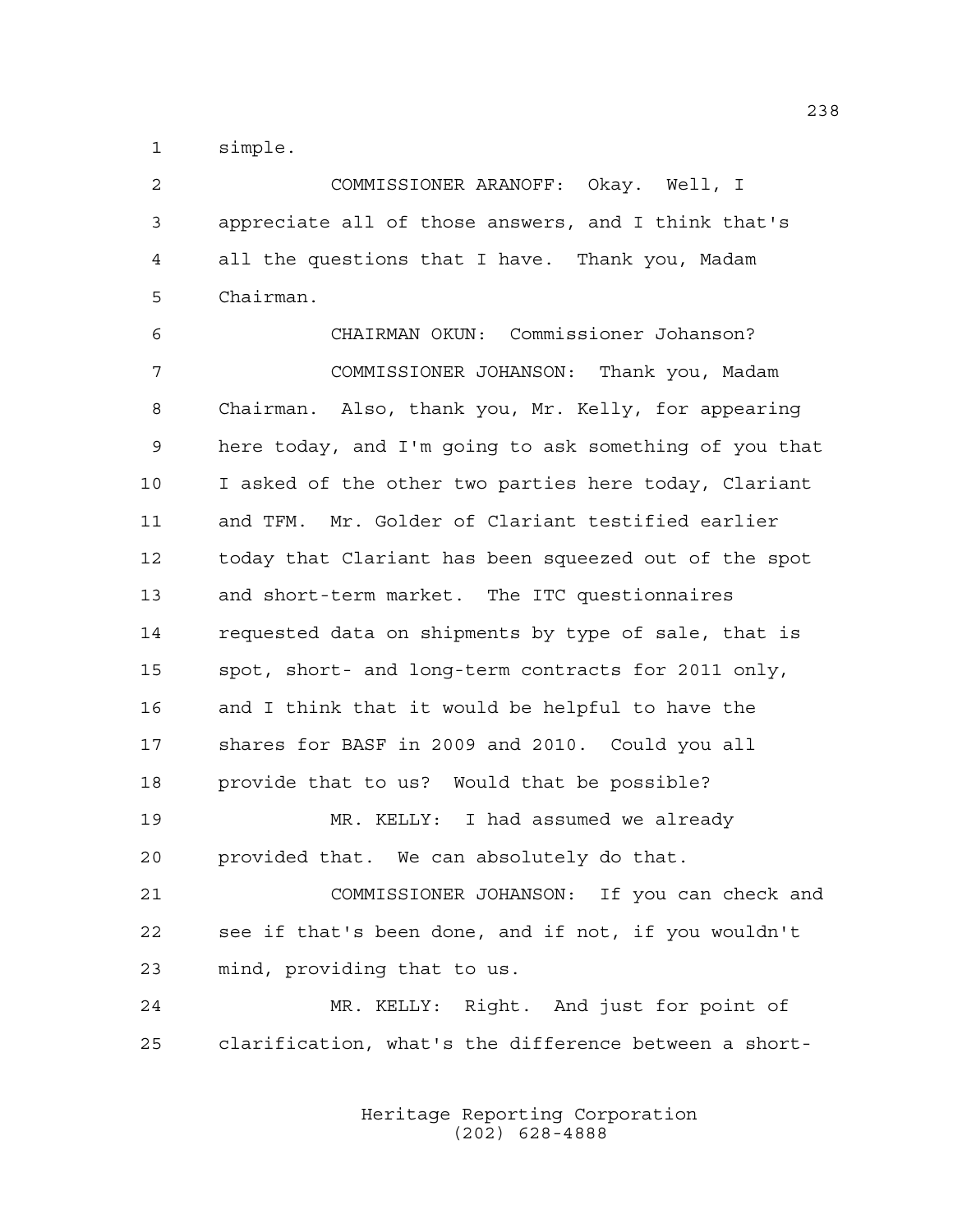1 term contract and a long-term? It is one year? 2 COMMISSIONER JOHANSON: I think that earlier 3 today that was the indication we had. I think it was 4 one year. 5 MR. KELLY: Okay. 6 COMMISSIONER JOHANSON: Thank you. I 7 appreciate it. Clariant has asked the Commission to 8 evaluate price comparisons on a delivered and not-FOB 9 basis. Does BASF quote its prices on a delivered or 10 FOB basis, do you know? 11 MR. KELLY: Yes. The buyers are buying on a 12 delivered basis, so we're quoting on a delivered 13 basis. 14 COMMISSIONER JOHANSON: So it's the same as 15 far as you know in the industry? 16 MR. KELLY: Absolutely. 17 COMMISSIONER JOHANSON: Okay. Okay. Do you 18 know if your customers have used import prices in 19 their negotiations with you, and if so, if those were 20 undelivered or FOB prices? 21 MR. KELLY: I'm sorry? Have used? 22 COMMISSIONER JOHANSON: Are your customers 23 using delivered prices then? Are they relying on 24 that? 25 MR. KELLY: Yes, yes.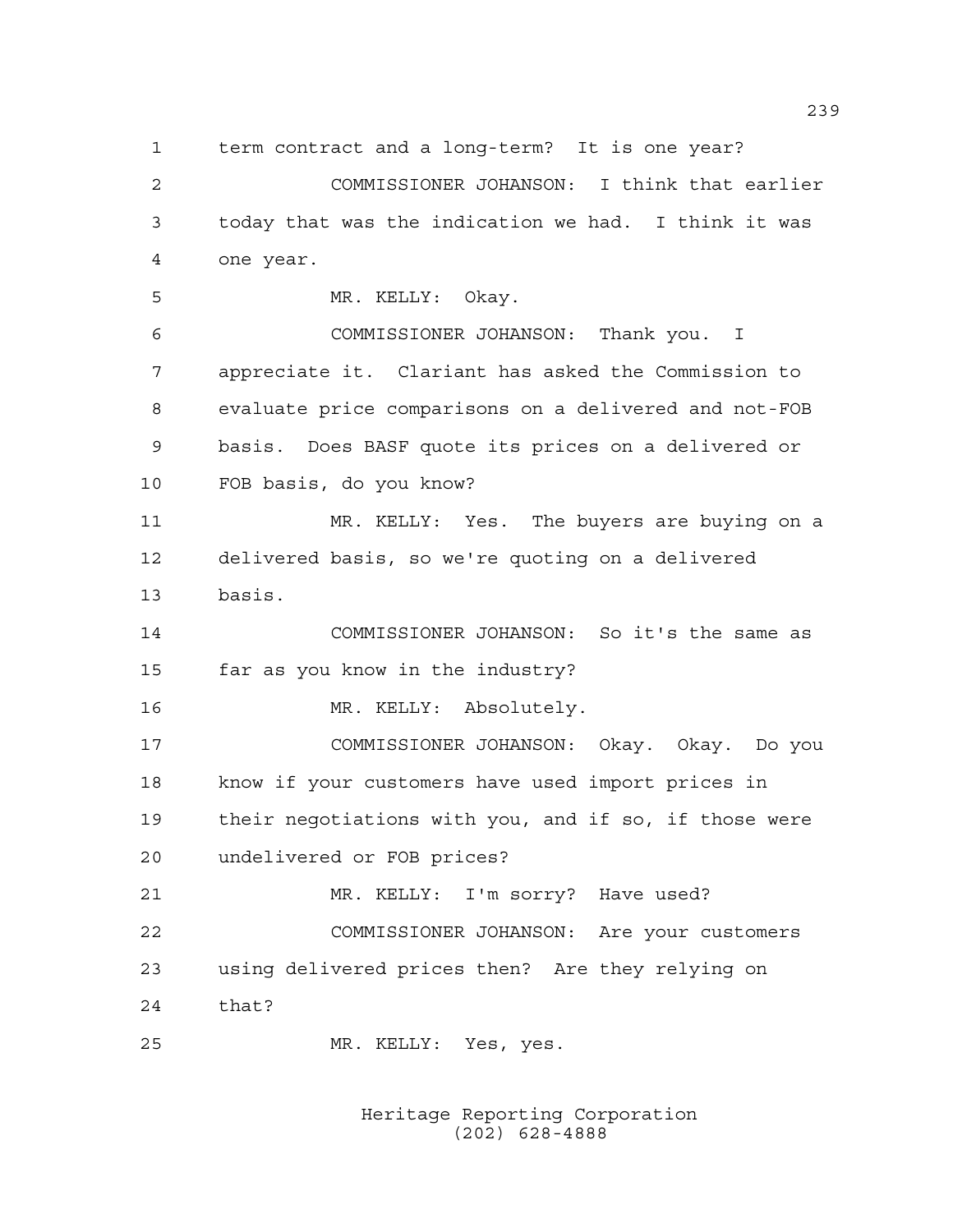1 COMMISSIONER JOHANSON: Okay. So in the 2 industry, that's the standard?

3 MR. KELLY: I'd stay that industry standard. 4 I don't know of any of our customers that are buying 5 FOB. I don't think a single one is. It's delivered. 6 COMMISSIONER JOHANSON: Okay. Thank you. 7 And, Mr. Kelly, you've indicated that BASF has done 8 everything that it can to optimize it's production 9 process, and you describe in general terms the 10 restructuring at your plant in Alabama? 11 MR. KELLY: Yes. 12 COMMISSIONER JOHANSON: Could you be a bit 13 more specific about the steps that BASF has taken 14 regarding its restructuring and its efforts to 15 optimize its production process and describe how those 16 have been tied to subject import competition? 17 MR. KELLY: Yes. Sorry. No, I can't be 18 more specific on what we've done within the plant. I

19 guess we could send you something confidentially after 20 the fact. The driver was driving our fixed costs per 21 ton of whitener down. That was the goal there, so 22 these were efficiency gains, optimizations within the 23 plant and within the way the plant was structured. 24 COMMISSIONER JOHANSON: Okay. Thank you. 25 Yes, if you could submit that confidentially or in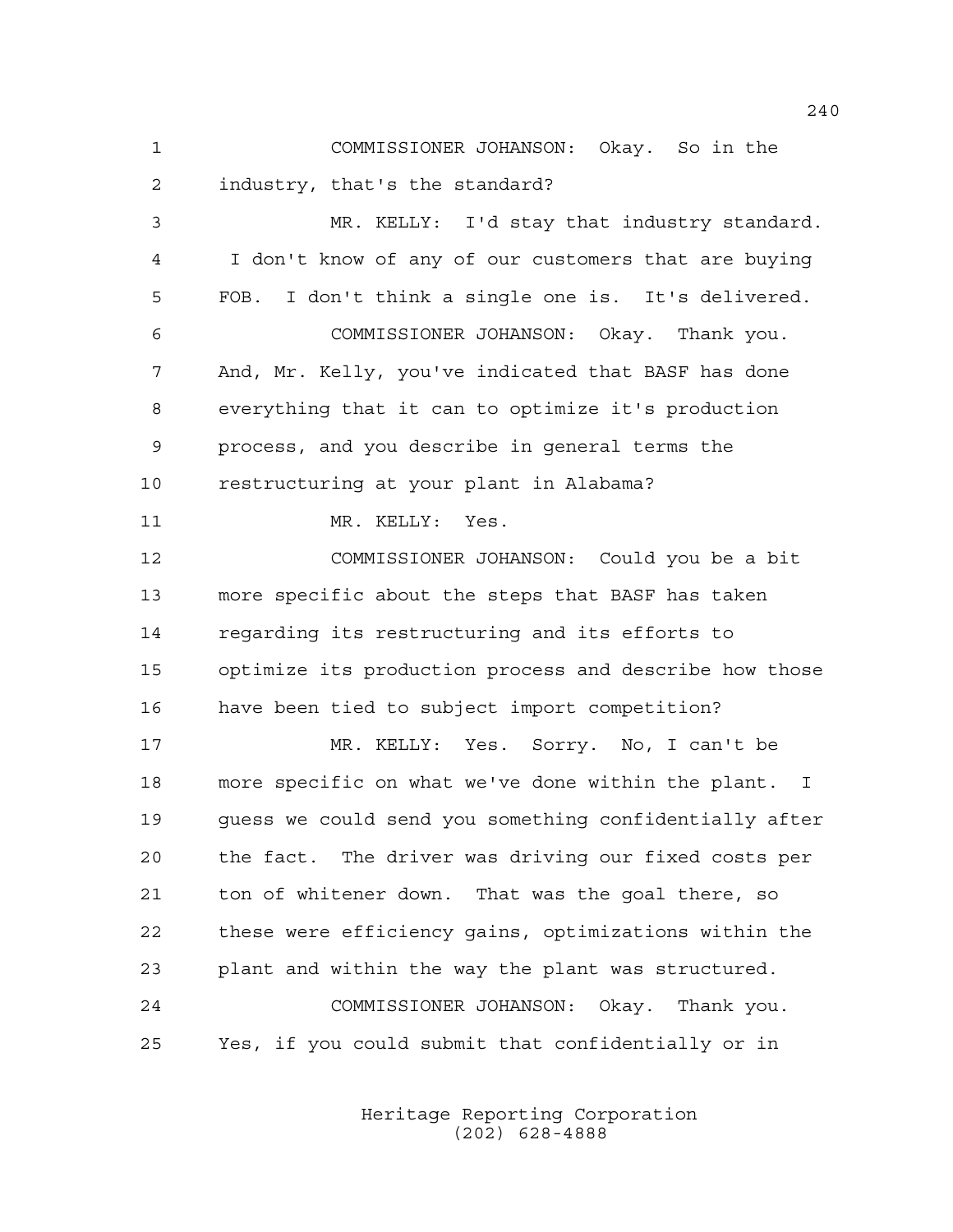1 confidential form, that would be appreciated, and you 2 might have touched on this before, but in your opinion 3 are there quality differences between domestically 4 produced OBAs, CSOBAs and those produced in China and 5 Taiwan?

6 MR. KELLY: I'm sure there are, but again, 7 what it comes down to is performance on the paper 8 machine, and the products have generally worked, so I 9 don't think there's a quality difference that really 10 changes the performance on the paper machine.

11 COMMISSIONER JOHANSON: So if there are 12 quality differences, they're minimal then, is that 13 safe to say?

14 MR. KELLY: From my point of view, yes. 15 COMMISSIONER JOHANSON: Okay. Thanks. We 16 have heard today about supply strategies, and it has 17 been suggested by TFM that U.S. customers sought 18 secondary sources of supply after the 2008 DAS 19 shortages. In your experience, do CSOBA customers 20 rely on a single or rather dual sources typically, and 21 has that changed over the years?

22 MR. KELLY: Yes. The answer is always it 23 depends on different situations.

24 COMMISSIONER JOHANSON: Right. 25 MR. KELLY: Most of the mills would have a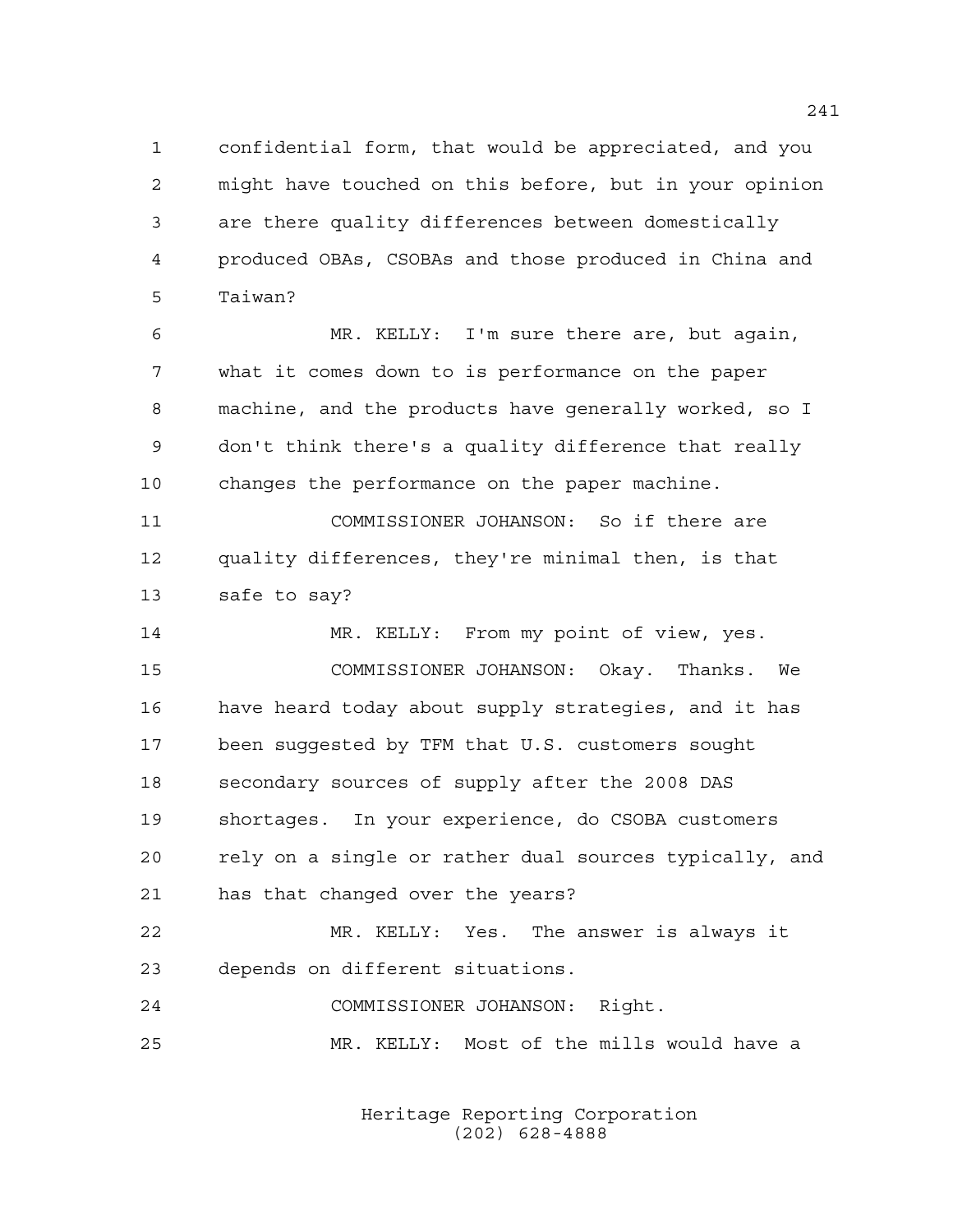1 single supplier. Most of the high-volume mills, they 2 receive it in bulk, so it has to go into a tank in the 3 mill. There aren't that many tanks, so at a specific 4 paper mill, there would be a single supplier of a 5 product. If they're buying a tetra, it would probably 6 be from a single supplier. On a larger scale, a 7 corporation with several paper mills would most likely 8 have a second supplier. They might have a predominant 9 supplier, which is their most cost-efficient supplier, 10 and a second supplier just to spread their risk. 11 COMMISSIONER JOHANSON: All right. Thank 12 you, and I'm going to step back to the question I 13 posed I think it was two questions ago, and you might 14 or might not know the answer to this, and if you don't 15 just let me know, but do you consider CSOBAs from 16 China and Taiwan to be interchangeable? 17 MR. KELLY: Yes, yes. 18 COMMISSIONER JOHANSON: Okay. 19 MR. KELLY: We're using these products on 20 the same papers machines in the same market across the 21 U.S. We're competing together for the same business. 22 COMMISSIONER JOHANSON: Okay. And could you 23 please tell me where BASF produces CSOBAs? I know you 24 do in Alabama. Are there other facilities owned by 25 BASF?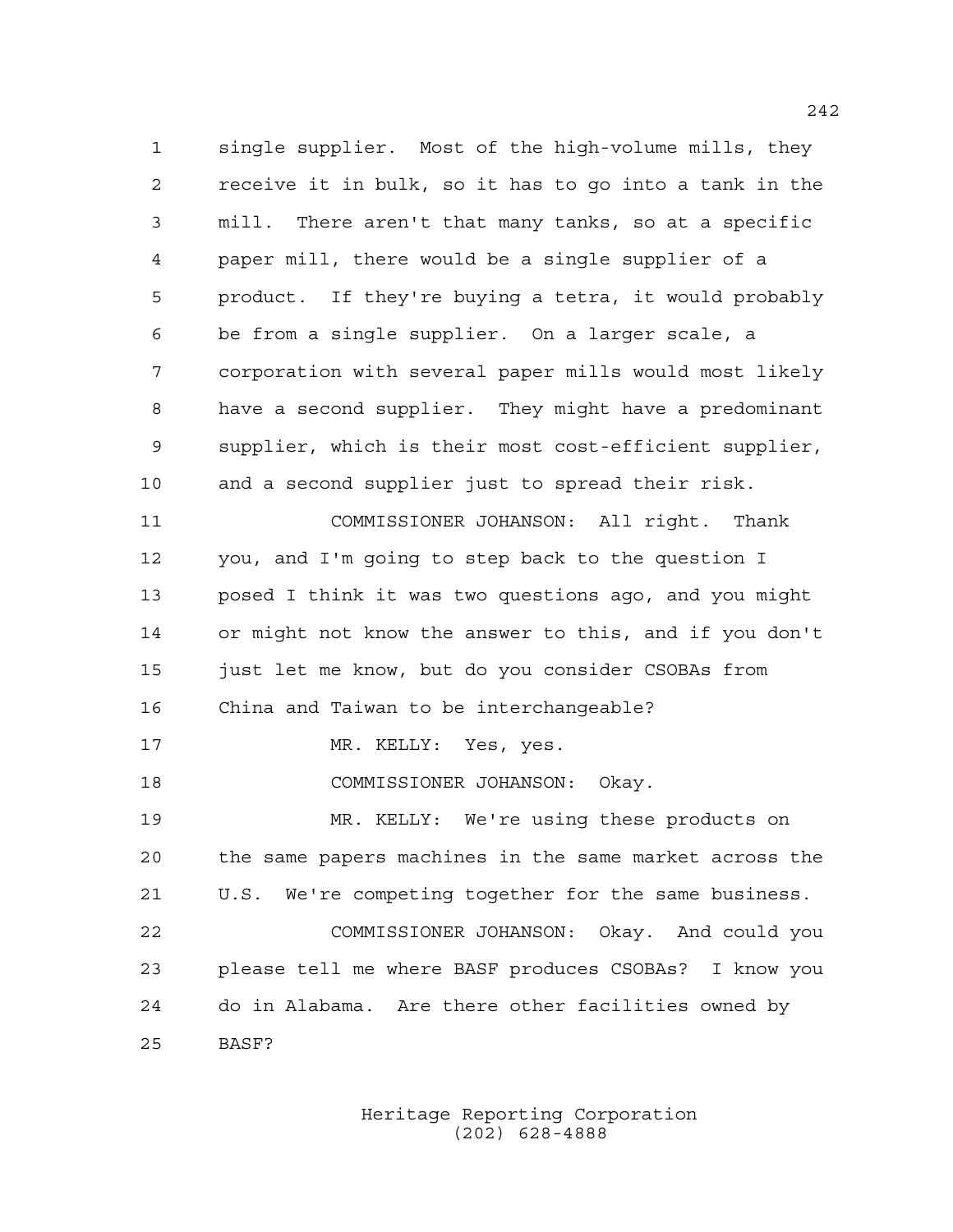1 MR. KELLY: Yes, we have a facility in 2 Ankleshwar, India. 3 COMMISSIONER JOHANSON: Okay. That's it? 4 MR. KELLY: And that's it. 5 COMMISSIONER JOHANSON: I know you're a 6 worldwide company. I didn't know if you had them in 7 Germany or other places in Europe. 8 MR. KELLY: We used to in Germany, but do 9 not anymore. 10 COMMISSIONER JOHANSON: Okay. As far as you 11 know or as far as you can say, does BASF have plants 12 install production capacity in other countries? 13 MR. KELLY: No, not that I can say. 14 COMMISSIONER JOHANSON: Okay. And you might 15 have already discussed this, but I'm the very last 16 person here on the list, so we've been going through a 17 lot of questions with you today, but despite the 18 manufacture of DAS at the time, back in 2008, did you 19 experience supply constraints related to the DAS 20 shortage in 2008? Were you able to keep up supply? 21 MR. KELLY: Yes, we were able to keep up 22 supply. 23 COMMISSIONER JOHANSON: I know there were a 24 lot of people searching for the product at that time. 25 MR. KELLY: Right. That's correct. We did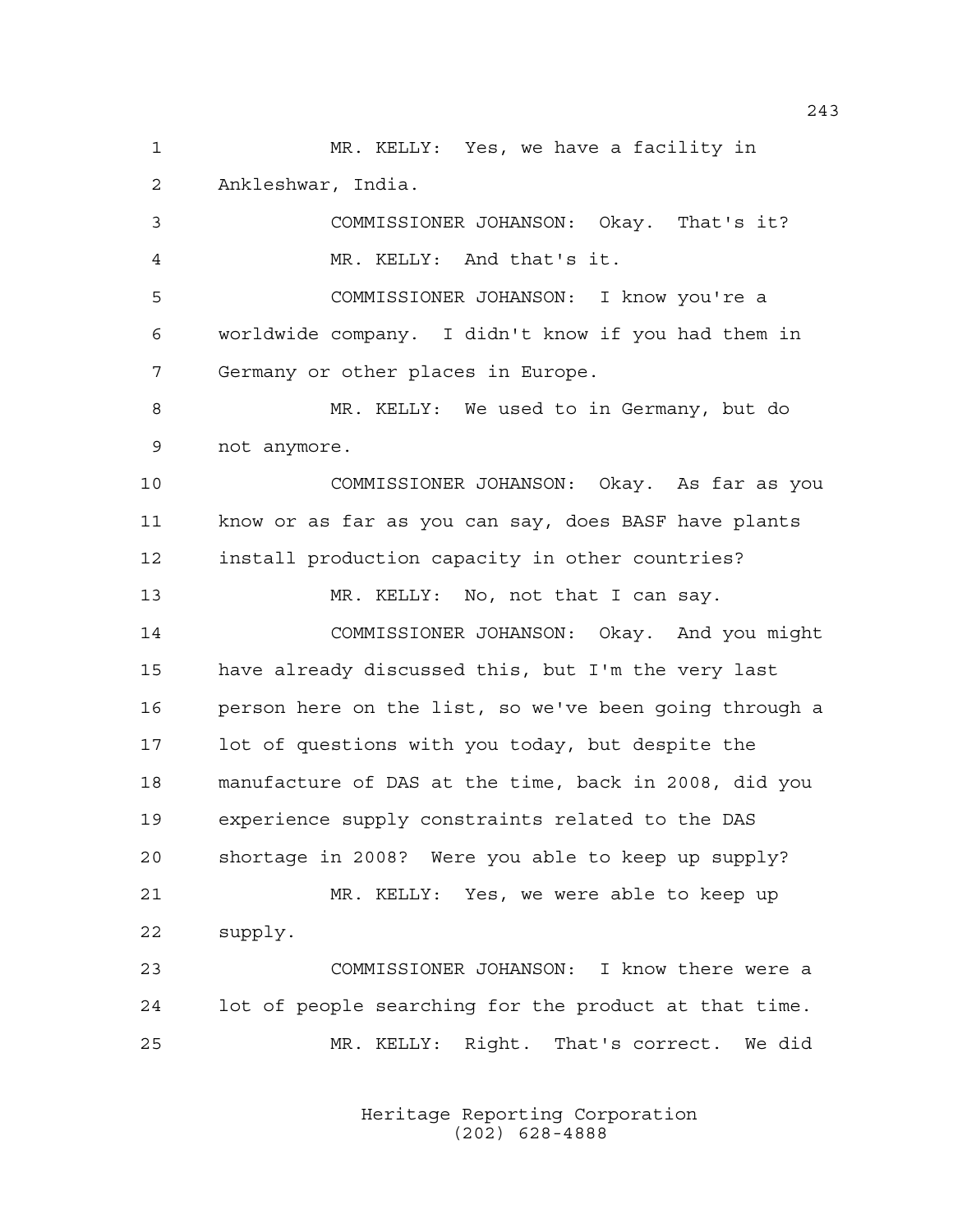1 not short any of our customers and managed to take on 2 new customers.

3 COMMISSIONER JOHANSON: Okay. And then for 4 my last question, I guess it's more of a technical 5 question, but does the greater degree of whiteness in 6 paper translate to more or less use of CSOBAs in the 7 process of producing the paper?

8 MR. KELLY: In general, the higher the 9 whiteness level, the more optical brighteners, CSOBAs 10 would be used, and the ways you typically get white 11 paper is bleaching the fiber, adding high-brightness 12 fillers like calcium carbonate and optical brightener.

13 COMMISSIONER JOHANSON: Getting back to the 14 contention of TFM regarding quality of the product, 15 would the quality of the CSOBAs used make a difference 16 as to how much you would use them in producing the 17 product, in producing the paper?

18 MR. KELLY: In general yes, but as I said, 19 we haven't seen that purity advantage translate to 20 less usage of product on the paper machine, and just 21 looking at the table, there's actually quite an array 22 of purity levels, and what we've seen in the industry 23 is that a 23-percent active tetra product has a pretty 24 similar brightness or fluorescence build curve as the 25 other 23-percent active tetra products, so we just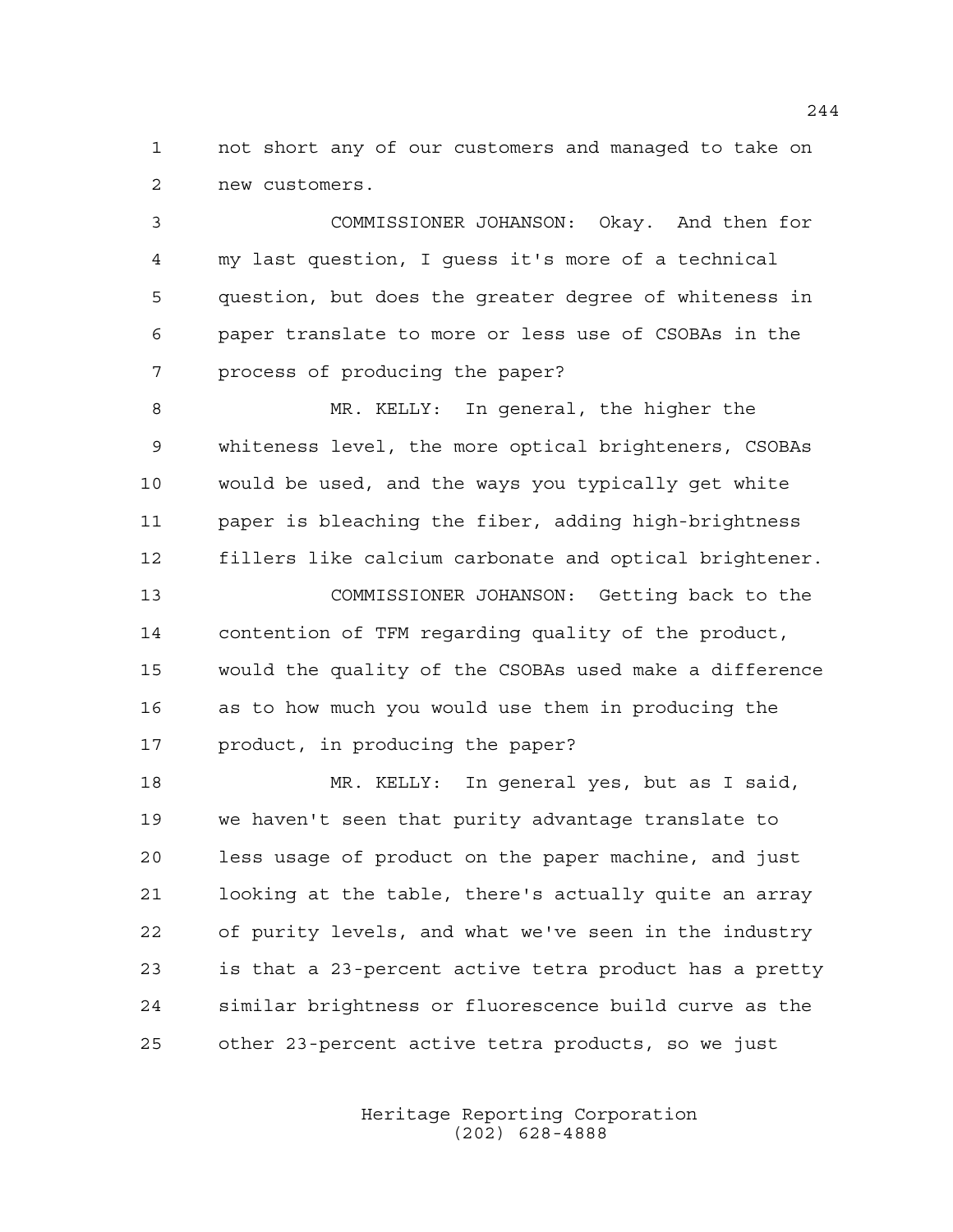1 haven't seen the purity difference translate to 2 performance different on the paper machine. 3 COMMISSIONER JOHANSON: All right. Thank 4 you, and I know we've been asking a lot of questions 5 about quality today, but that's been something that's 6 been discussed by one of the other parties. 7 MR. KELLY: Sure. 8 COMMISSIONER JOHANSON: Well, that concludes 9 my questions, and I thank you again for appearing here 10 today. 11 MR. KELLY: Thank you. 12 CHAIRMAN OKUN: Let's see if there are any 13 other questions from the Commission. I turn to staff 14 to see if Commission staff have questions for this 15 witness. 16 MS. TRAINOR: Cynthia Trainor, Office of 17 Investigations. Thank you for your testimony this 18 afternoon, and the staff has no questions. 19 CHAIRMAN OKUN: All right. Well, again we 20 want to thank you for your appearance here and for 21 answering our questions, and we look forward to your 22 post-hearing submission. Before we turn to our 23 closing rebuttal, let me just review the time 24 remaining. The Petitioner has a total of nine 25 minutes, four from direct and five for closing.

> Heritage Reporting Corporation (202) 628-4888

245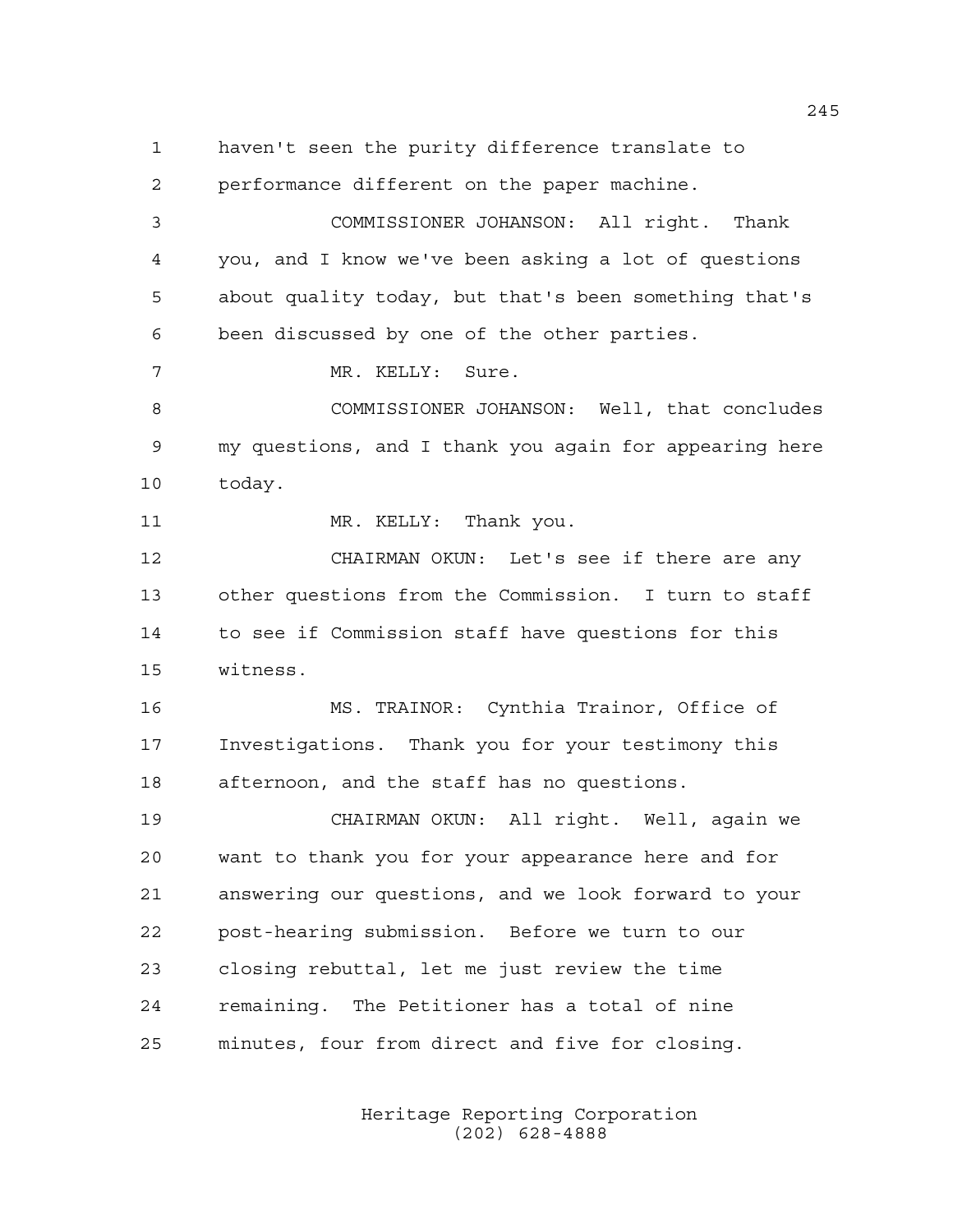1 Respondent has a total of 30 minutes, 25 from direct, 2 five from closing.

3 If there's no objection, we would follow our 4 normal course of combining those times and having each 5 counsel to come up to present their closing and 6 rebuttal together. Okay. We'll just take a couple of 7 moments to let these witnesses go back and bring up 8 our counsel for those in support of imposition of 9 duties. 10 (Whereupon, a short recess was taken.) 11 MR. ELLIS: Is it possible to take a moment 12 to set up the slide machine? 13 CHAIRMAN OKUN: Yes. Yes, they'll bring 14 that down for you. 15 MR. ELLIS: Thank you, Madam Chairman. 16 MR. ELLIS: Is my time already running? 17 CHAIRMAN OKUN: No. All right. You may 18 proceed. 19 MR. ELLIS: Thank you, Madam Chairman and 20 Commission. Good afternoon. I want to thank you for 21 your patience and your attention today and for your 22 careful consideration of a sometimes complicated 23 product and topic. I would also like to thank the 24 staff, by the way, for their hard work in dealing with 25 some difficult issues that have arisen during the

> Heritage Reporting Corporation (202) 628-4888

246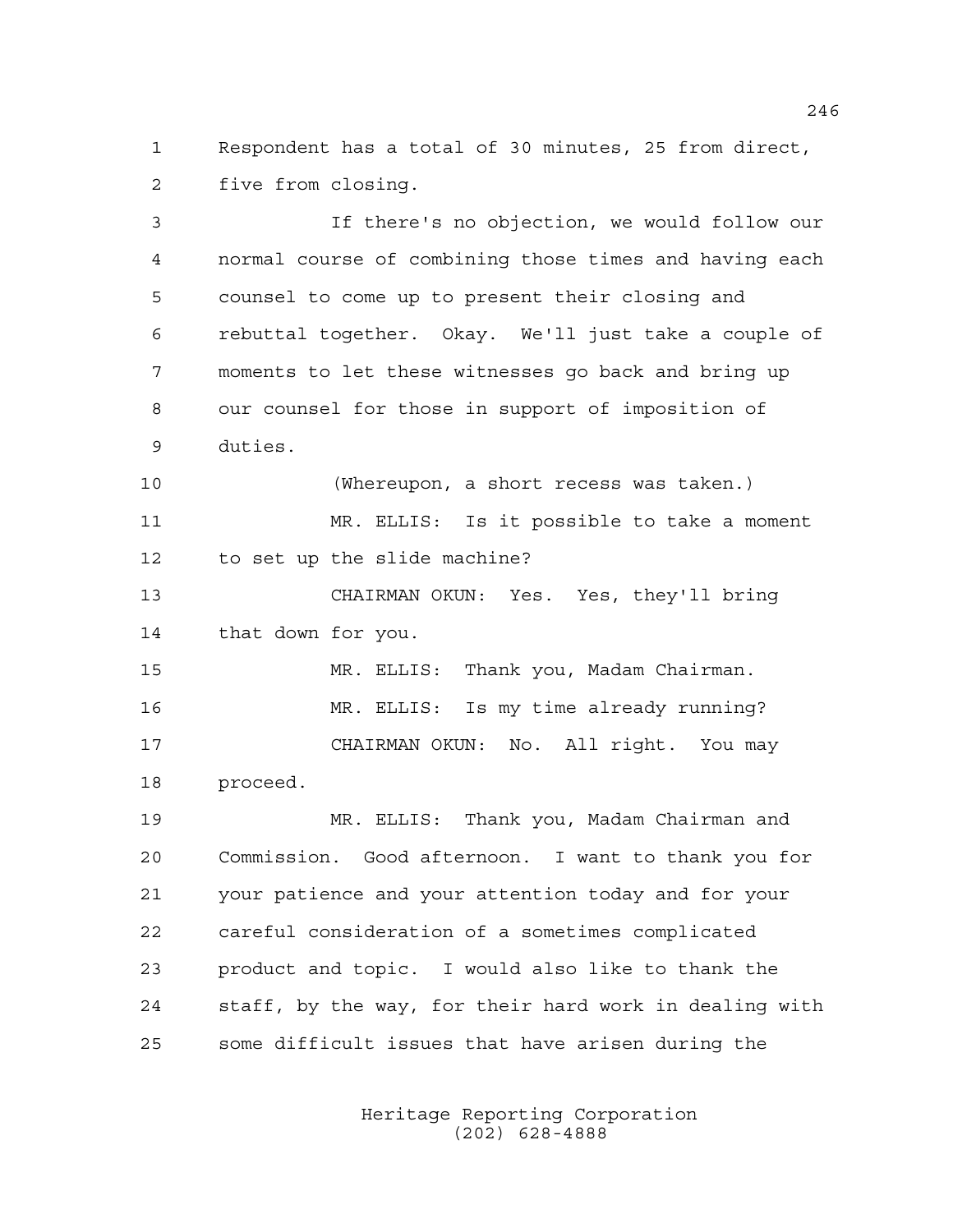1 course of this investigation, and I also want to just 2 note also that some written testimony and a letter has 3 been submitted by members of Congress, and I 4 understand that they've been placed in the record of 5 this proceeding as well.

6 As you heard this morning, the domestic 7 industry is struggling to survive against increasing 8 imports of low-priced subject merchandise. I'd like 9 to touch upon a few important issues in closing. 10 First, an important condition to competition is the 11 commodity-like nature of CSOBAs where by competition 12 is based principally on price. It is true that U.S. 13 purchasers consider several criteria when selecting a 14 supplier, including quality, service and supply 15 reliability in addition to price.

16 However, the major suppliers in the U.S. 17 market, certainly the domestic industry and generally 18 the subject imports as well, satisfy the purchasers' 19 expectations with regard to these non-price criteria. 20 As a result, competition among the major suppliers is 21 distilled down to a single factor, price.

22 TFM's principal argument this afternoon has 23 been that purchasers prefer its products over domestic 24 products due to TFM's allegedly superior quality, 25 service and supply. Dr. Nelson is proud of his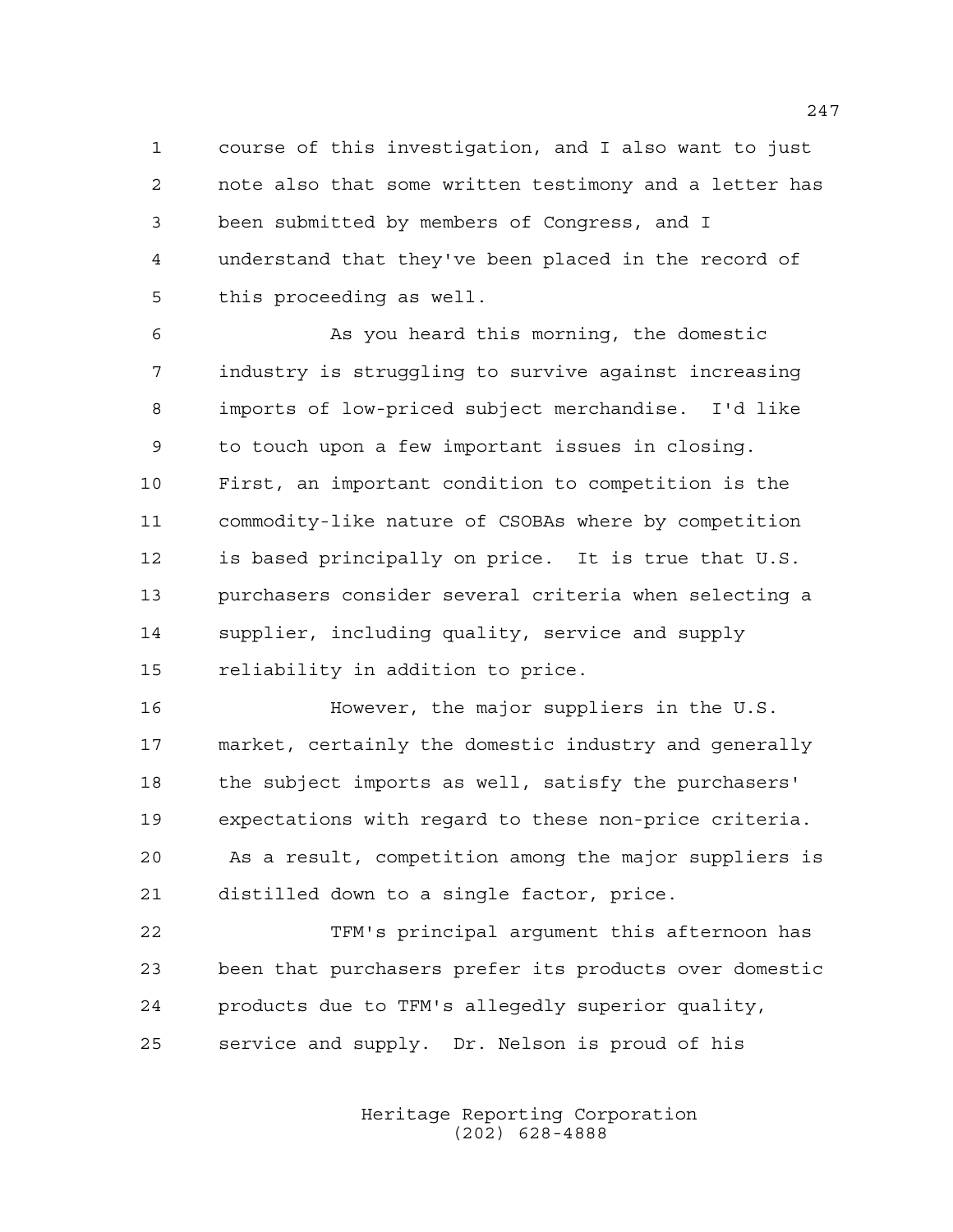1 product, and that's great, but TFM's argument is 2 contrary to the evidence collected by the Commission 3 from U.S. purchasers.

4 Let's quickly recall some slides presented 5 earlier during our panel. As you can see from this 6 first slide, U.S. purchasers consider domestic product 7 and subject imports to be comparable when it comes to 8 quality meeting industry standards, and that is also 9 supported by sample effectiveness test results that we 10 submitted in our post-conference brief with Dr. 11 Jackson's affidavit where test results were run 12 against both TFM and Clariant product, and you got 13 almost identical effectiveness results showing the 14 comparability that the purchasers themselves 15 recognize.

16 In addition, contrary to what Mr. Koenig 17 said earlier, the U.S. product, that is Clariant's 18 product, and TFM's product are considered comparable 19 by purchasers not only as to meeting expectations, but 20 also as to exceeding expectations, and that's shown in 21 the chart on page 2-24 of the staff report. The next 22 slide shows U.S. purchasers consider domestic product 23 and subject imports to be comparable in terms of 24 technical support and service.

25 What Dr. Nelson said TFM does for its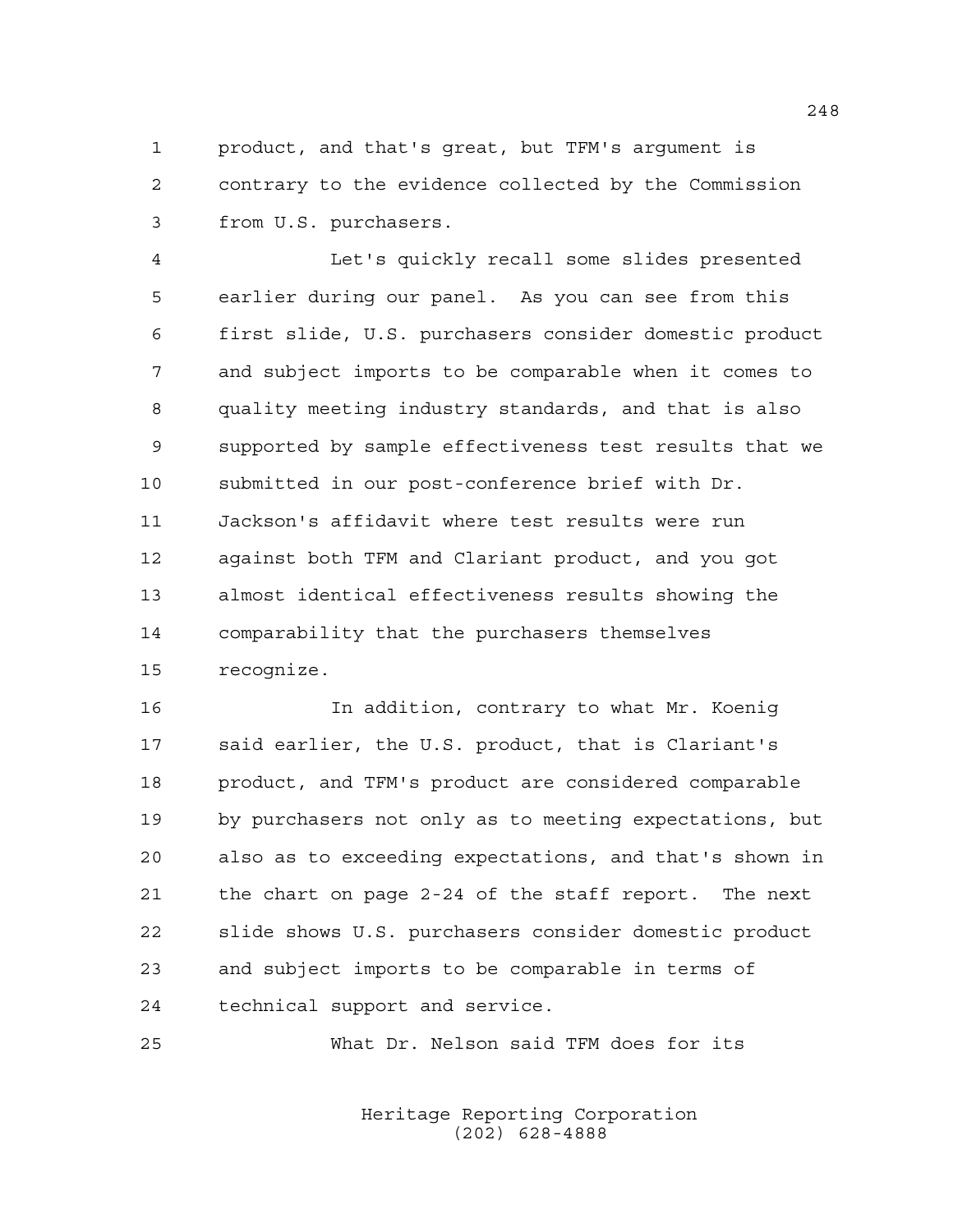1 customers, so does Clariant, and we described some of 2 the work that's done both today and also in the 3 presentation of the virtual plant tour we did last 4 week, and another side shows that U.S. purchasers 5 consider domestic product and subject imports to be 6 comparable in terms of reliability of supply, so 7 they're comparable, comparable, comparable. While Dr. 8 Nelson asserted the opposite, it's not supported by 9 the purchasers' statements and the evidence in the 10 record.

11 Given the comparability among major 12 suppliers on the non-price factors, competition comes 13 down to price, and on the price issue, this slide, 14 which we saw earlier today, shows that the domestic 15 industry's inferior to, *inferior to*, that is higher 16 priced than the subject imports. At least that's how 17 purchasers look at the market.

18 The customers pressure Clariant on the basis 19 of price, and the pressure is due to TFM, so here's 20 the question. If their product is better than the 21 domestic industry's product, why are they 22 underselling? Why do purchasers see their product as 23 superior, our product as inferior in terms of price? 24 On the purity issue just for a moment, even assuming 25 it's relevant, and there's been a lot of debate about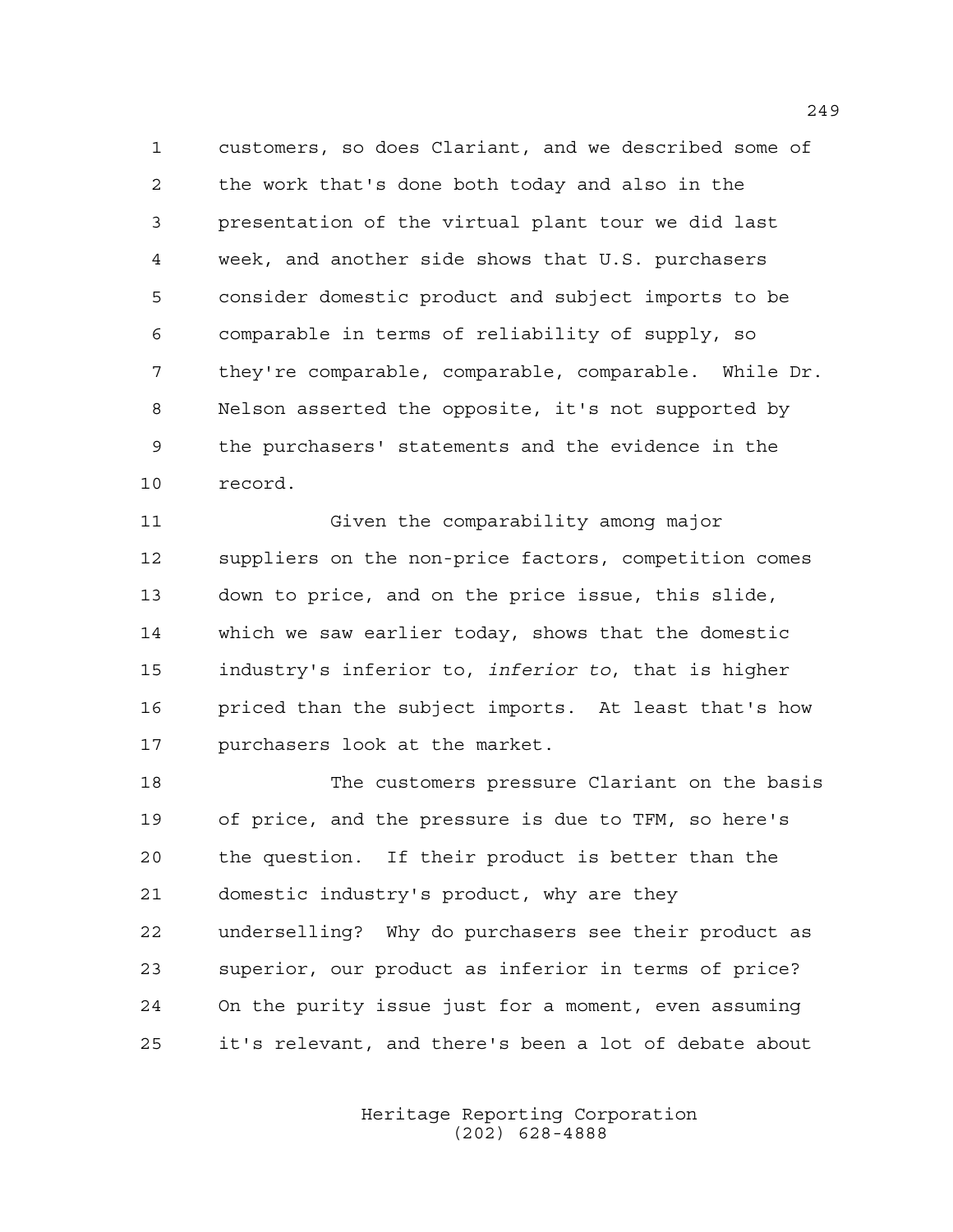1 whether that's a relative metric at all, TFM's chart, 2 which they show today and also had in the preliminary 3 conference, is wrong.

4 The numbers there are simply incorrect. 5 It's a bad misstatement of the test results as 6 explained in pages 17 to 18 of our brief. Their own 7 test results show a different outcome as to the purity 8 of Clariant's product, and Clariant's test results 9 show an even higher purity level. Second, expanding 10 on the issue of price, there's ample evidence of 11 significant price underselling, depression and 12 suppression on the record, which is corroborated by 13 evidence of lost sales and revenue as well as customer 14 statements and industry publications.

15 The quotes we had earlier of sample industry 16 publication statements, Dr. Nelson said he blamed on 17 the Chinese, and he's strange bedfellows with Clariant 18 looking over their shoulder. Well, in fact, the Asian 19 product that was talked about in those industry 20 publications is in large part TFM's because they are a 21 significant Asian exporter to the United States.

22 We've addressed today and in our prehearing 23 brief problems that exist with the pricing data 24 collected by the Commission, in particular the data 25 collection from the principal importer of Chinese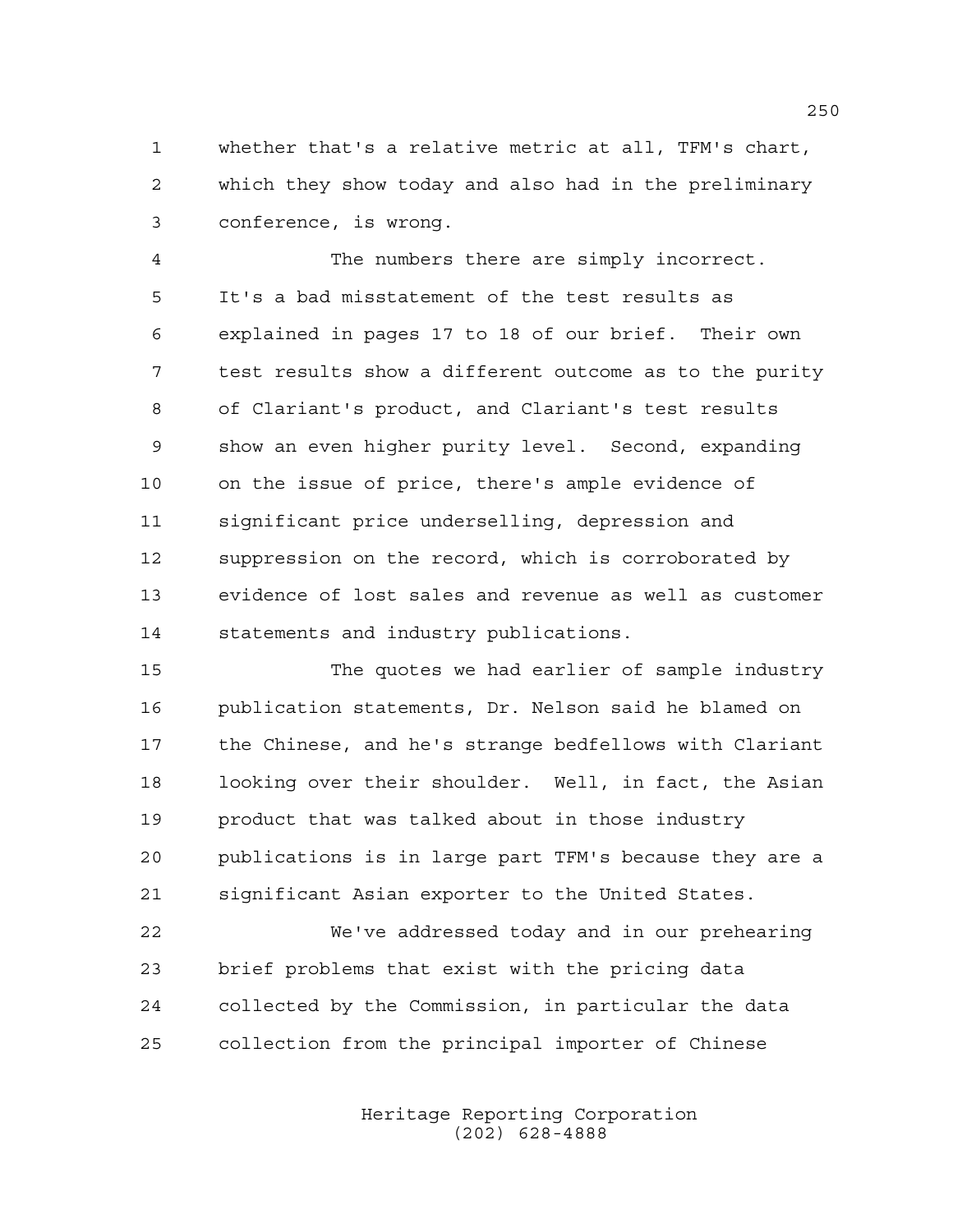1 product is garbled. You can't use that data for 2 anything significant in pricing in terms of 3 underselling analysis.

4 If the staff is not able to coax reasonable 5 data from that importer, and I understand they're 6 still working on that, the existing data must either 7 be disregarded or adjusted, and we gave some sample 8 adjustments the Commission could do in our brief, and 9 return, by the way, to a question that Commissioner 10 Pearson asked me earlier today, yes, in retrospect, on 11 closer look, we do think that the AUV data of the 12 Chinese product is distorted, although we can't parse 13 it exactly, but we think that's as distorted as the 14 pricing product quarterly data is as well.

15 In conclusion therefore that these products, 16 Taiwanese and Chinese, are overselling the domestic 17 product is not really supported by the responses 18 you've received from the purchasers, which we saw 19 earlier by the market realities. Third, we would note 20 that the subject imports have entered the United 21 States at a significant pace during the period of 22 investigation.

23 The volume of imports has been significant 24 when measured against each of the indicia that's 25 identified by the statute, that is both volume levels

> Heritage Reporting Corporation (202) 628-4888

251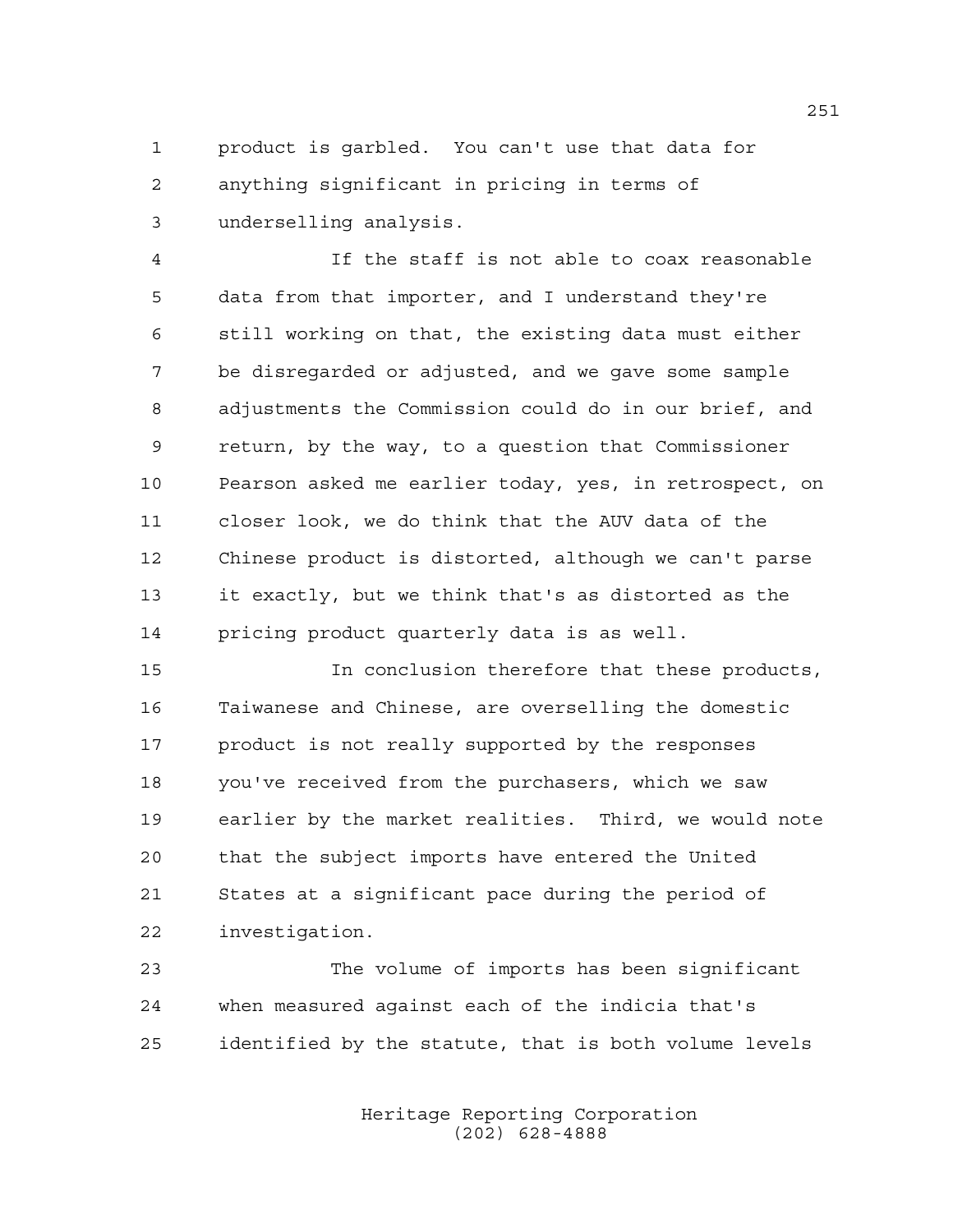1 and increases in volume levels have been significant 2 whether they're measured in absolute terms relative to 3 production in the United States or relative to 4 consumption in the United States. Those are the 5 criteria that the statute sets out.

6 Now, Dr. Nelson focused to a large extent on 7 specialty products, which he acknowledged the dye in 8 hexa products, but we would note that the bulk of TFM 9 sales in the United States without going into BPI are 10 in what he called bread and butter or the 737 tetra 11 product, and that is shown in the staff report at page  $12 \t 4-7$ .

13 A large percentage of the conversation this 14 afternoon was off the point because they were talking 15 about something different from what's really going on 16 in the marketplace, which is competition in large 17 scale in a commodity product and that you also heard 18 BASF testify about this afternoon. On that product, 19 the bread-and-butter and 737-product, competition is 20 based on price, and TFM and the Chinese have come in a 21 taken a lot of those sales based on price.

22 Fourth, the causal connection between the 23 high volume of the low-priced subject imports and the 24 injury suffered by the industry is evident from impact 25 criteria that you look at in your impact analysis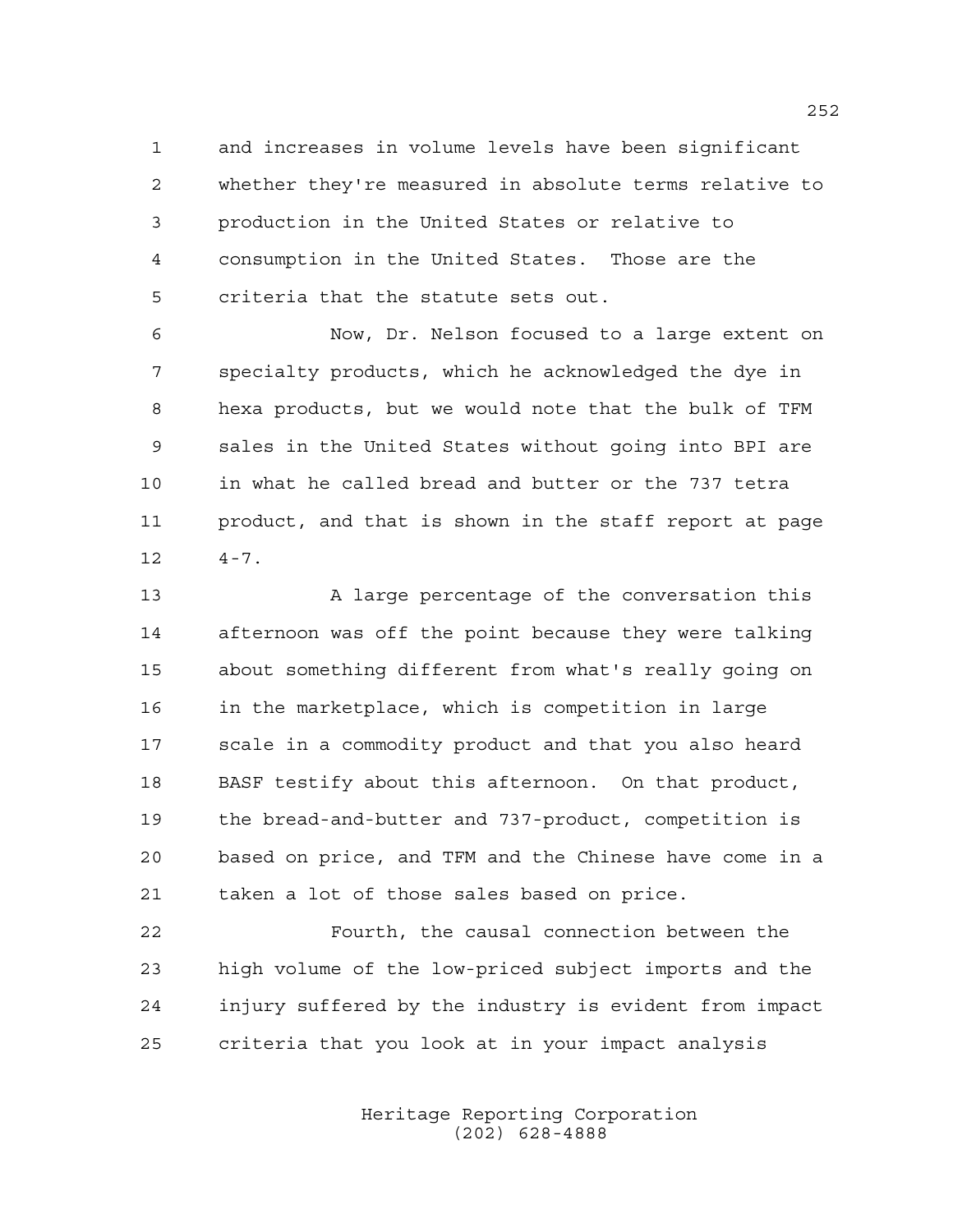1 including output, sales, market share, profits,

2 productivity, return on investment, capacity

3 utilization, employment, wages. They all make it 4 painfully evident the negative conditions confronting 5 this industry.

6 The deteriorating performance cannot be 7 attributed to extraneous factors such as allegedly 8 weaker quality or service or supposed inability of 9 U.S. producers to provide adequate supply or demand 10 trends in the United States. Finally, even if despite 11 the foregoing you find no current material injury, the 12 domestic industry is certainly threatened with 13 material injury in the imminent future.

14 The most visible evidence of this threat is 15 the increase in production and exportation of CSOBAs 16 from Taiwan and China in power form. This is only for 17 one purpose, I'd like to finish this one thought, to 18 facilitate trans-ocean shipments to oversea markets. 19 The use of powder directly on paper is very small and 20 is not the commercial basis on which the investment in 21 powder production was made in Taiwan. Thank you very 22 much. I appreciate your attention.

23 CHAIRMAN OKUN: Thank you. 24 MR. KOENIG: Okay. Again, Peter Koenig for 25 TFM. Actually, in listening to all the testimony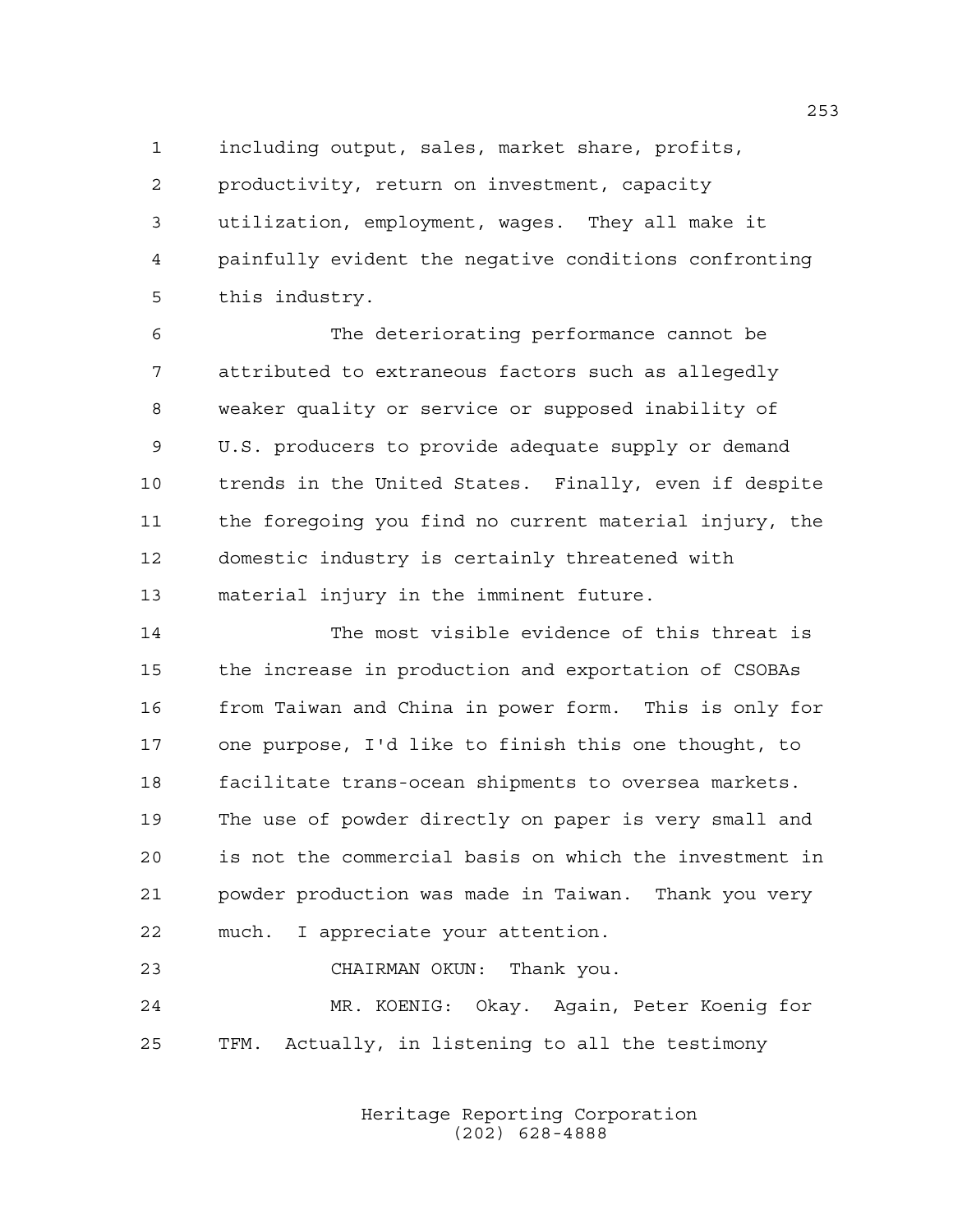1 today, Petitioners have been silent on one issue that 2 normally Petitioners talk about, and I think it's kind 3 of revealing. The petition was filed a year ago, and 4 the preliminary remedy has been in effect for quite 5 some time, and yet the Petitioners are silent on 6 whether it's had any impact. In fact, all their 7 charts allege imports continue to go up and BASF 8 testified the situation today is as what it was before 9 as far as alleged harm, but no claim of any impact of 10 filing the petition or the remedy.

11 I think there's a reason for that. It's 12 because TFM does not sell on price. They sell on non-13 price factors, quality, technical services, and so the 14 petition and the preliminary remedies have had 15 essentially little impact because that's just not 16 particularly relevant to a company that doesn't sell 17 on price. They sell on the various other factors.

18 As far as the Petitioners' long pre-hearing 19 brief and the technical details of that, I think on 20 that, we'll just address them in our post-hearing 21 brief and address them with some confidential 22 information. Thank you.

23 CHAIRMAN OKUN: Thank you. Post-hearing 24 briefs, statements responsive to questions, requests 25 of Commission and corrections to the transcript must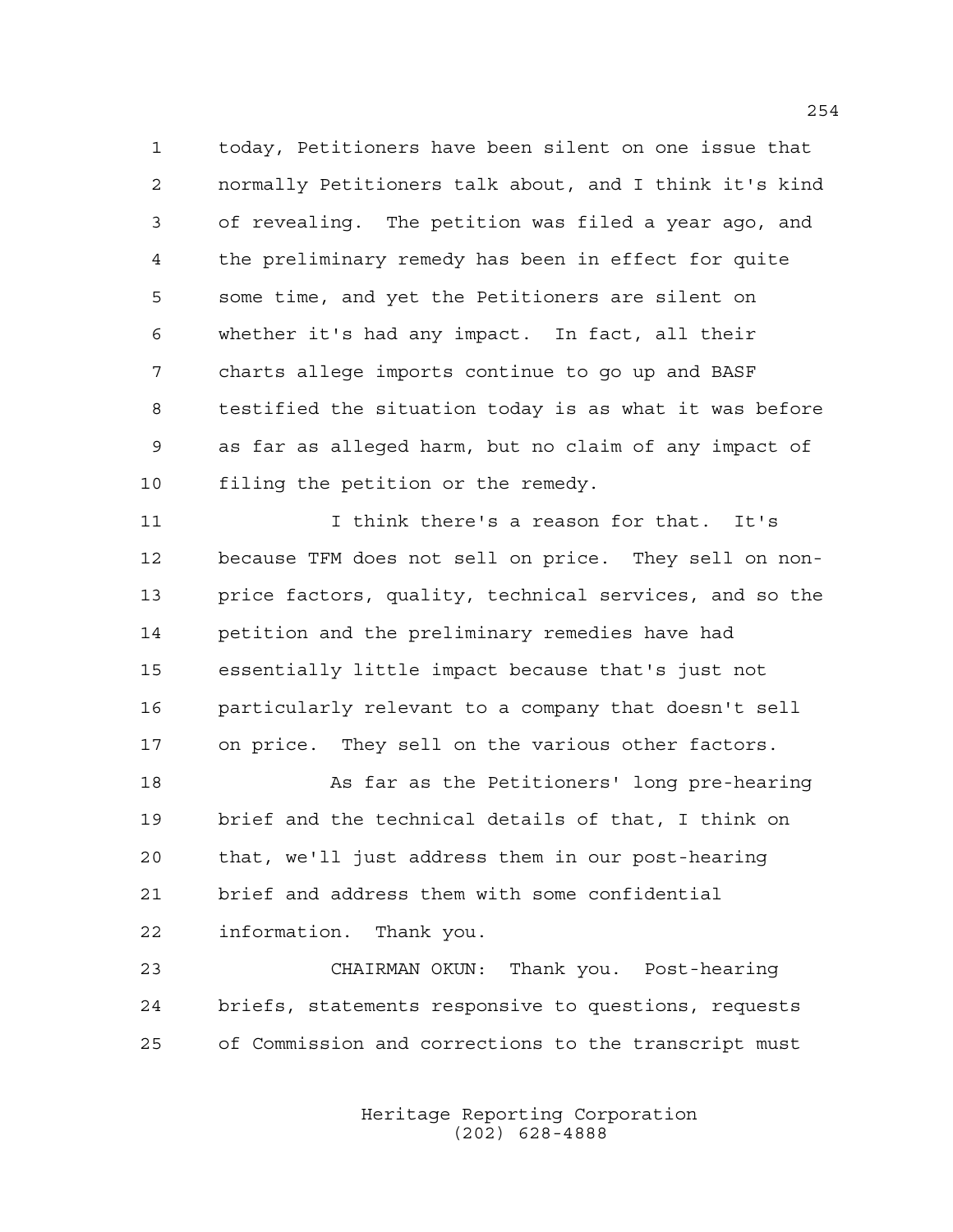1 be filed by March 22, 2012. Closing of the record and 2 final release of data to the parties is April 12, 3 2012, and final comments are due April 16, 2012. With 4 no other business to come before the Commission, this 5 hearing is adjourned. 6 (Whereupon, at 4:23 p.m., the hearing in the 7 above-entitled matter was concluded.) 8 // 9 // 10 //  $11 /$ 12 // 13 //  $14 /$ 15 // 16 // 17 // 18 // 19 // 20 //  $21 /$  $22 / /$ 23 // 24 // 25 // 26